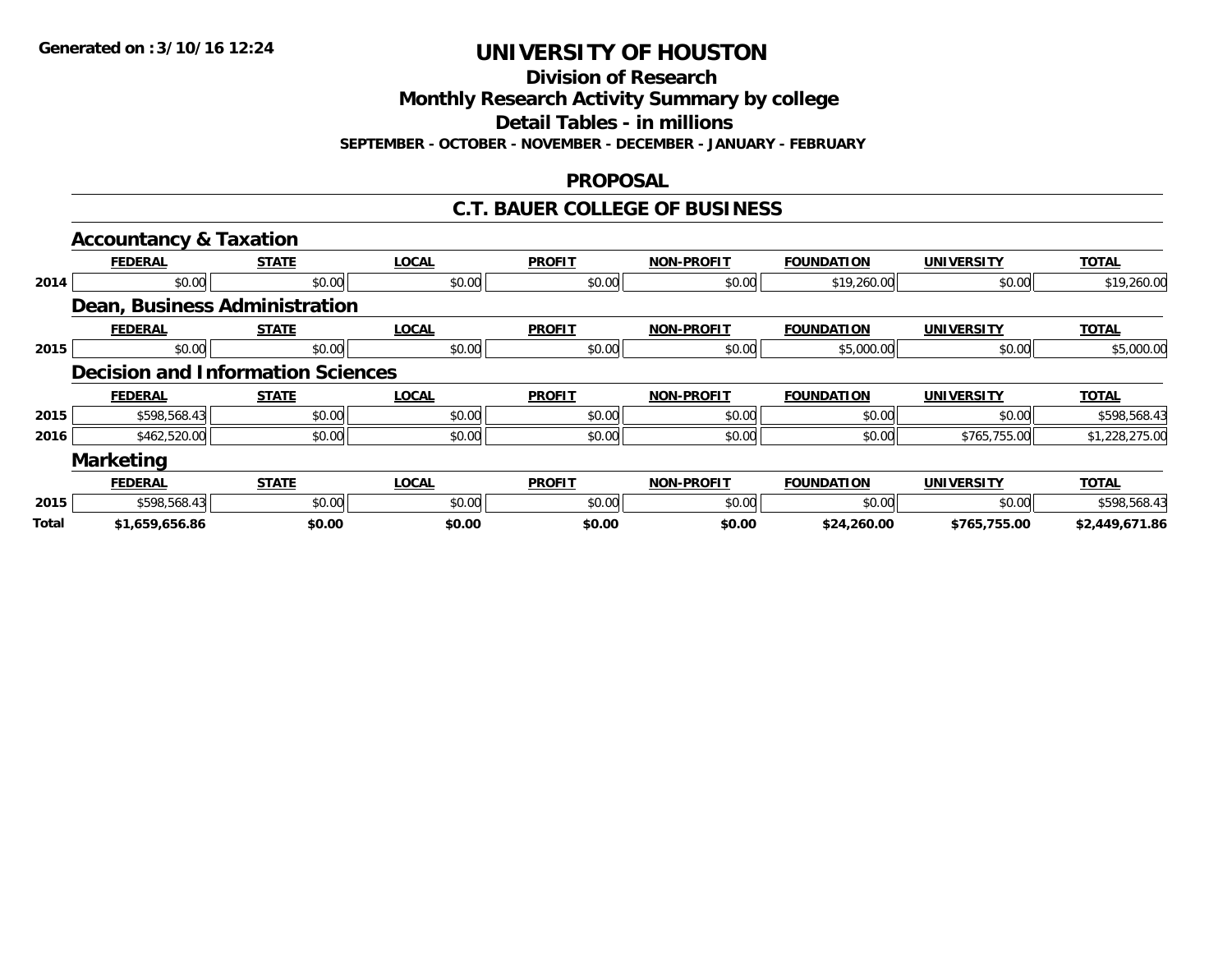#### **Division of Research**

**Monthly Research Activity Summary by college**

**Detail Tables - in millions**

**SEPTEMBER - OCTOBER - NOVEMBER - DECEMBER - JANUARY - FEBRUARY**

#### **PROPOSAL**

### **COLLEGE OF ARCHITECTURE**

| <b>STATE</b><br><b>UNIVERSITY</b><br><b>FEDERAL</b><br><b>LOCAL</b><br><b>PROFIT</b><br><b>NON-PROFIT</b><br><b>FOUNDATION</b><br>\$0.00<br>\$140,758.05<br>\$0.00<br>\$0.00<br>\$0.00<br>\$0.00<br>\$0.00<br>2012<br>\$89,843.25<br>\$0.00<br>\$0.00<br>\$0.00<br>\$0.00<br>\$0.00<br>2013<br>\$0.00<br>\$19,925.20<br>\$0.00<br>\$0.00<br>\$0.00<br>\$0.00<br>\$0.00<br>\$0.00<br>2014<br>\$0.00<br>\$0.00<br>\$0.00<br>\$0.00<br>\$370,150.00<br>\$0.00<br>\$0.00<br>2015<br>\$0.00<br>2016<br>\$0.00<br>\$0.00<br>\$0.00<br>\$50,000.00<br>\$0.00<br>\$0.00<br>Total<br>\$0.00<br>\$0.00<br>\$0.00<br>\$0.00<br>\$0.00<br>\$19,925.20<br>\$650,751.30 | <b>Architecture</b> |  |  |  |              |
|-----------------------------------------------------------------------------------------------------------------------------------------------------------------------------------------------------------------------------------------------------------------------------------------------------------------------------------------------------------------------------------------------------------------------------------------------------------------------------------------------------------------------------------------------------------------------------------------------------------------------------------------------------------|---------------------|--|--|--|--------------|
|                                                                                                                                                                                                                                                                                                                                                                                                                                                                                                                                                                                                                                                           |                     |  |  |  | <b>TOTAL</b> |
|                                                                                                                                                                                                                                                                                                                                                                                                                                                                                                                                                                                                                                                           |                     |  |  |  | \$140,758.05 |
|                                                                                                                                                                                                                                                                                                                                                                                                                                                                                                                                                                                                                                                           |                     |  |  |  | \$89,843.25  |
|                                                                                                                                                                                                                                                                                                                                                                                                                                                                                                                                                                                                                                                           |                     |  |  |  | \$19,925.20  |
|                                                                                                                                                                                                                                                                                                                                                                                                                                                                                                                                                                                                                                                           |                     |  |  |  | \$370,150.00 |
|                                                                                                                                                                                                                                                                                                                                                                                                                                                                                                                                                                                                                                                           |                     |  |  |  | \$50,000.00  |
|                                                                                                                                                                                                                                                                                                                                                                                                                                                                                                                                                                                                                                                           |                     |  |  |  | \$670,676.50 |

## **Architecture**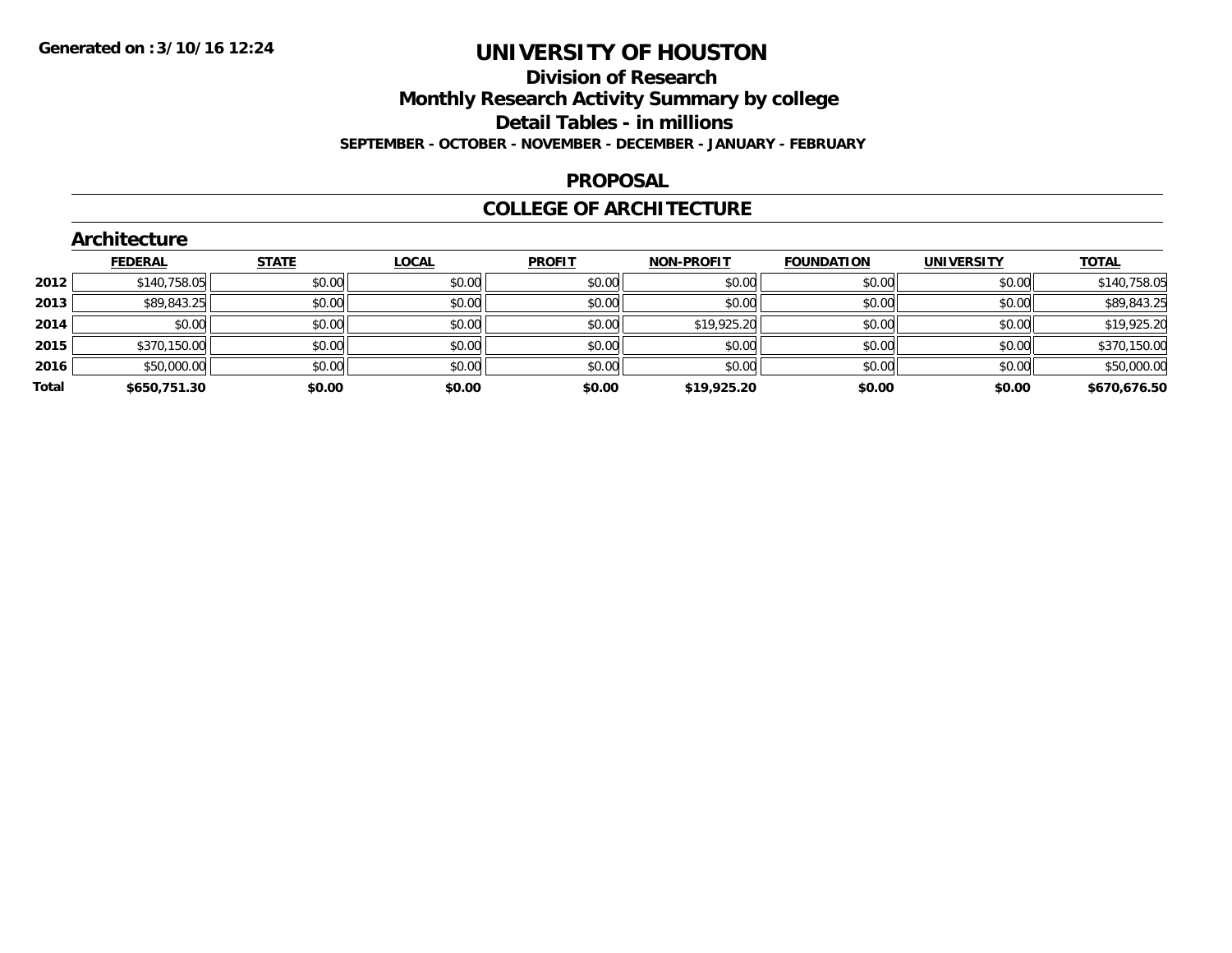## **Division of Research**

**Monthly Research Activity Summary by college**

**Detail Tables - in millions**

**SEPTEMBER - OCTOBER - NOVEMBER - DECEMBER - JANUARY - FEBRUARY**

### **PROPOSAL**

### **COLLEGE OF EDUCATION**

## **Consistency Mgmt and Coop Disc**

|                                   | <b>FEDERAL</b> | <b>STATE</b> | <u>LOCAL</u> | <b>PROFIT</b> | <b>NON-PROFIT</b> | <b>FOUNDATION</b> | UNIVERSITY | <b>TOTAL</b>   |  |
|-----------------------------------|----------------|--------------|--------------|---------------|-------------------|-------------------|------------|----------------|--|
| 2012                              | \$4,176,056.65 | \$0.00       | \$30,000.00  | \$0.00        | \$84,725.00       | \$0.00            | \$0.00     | \$4,290,781.65 |  |
| 2013                              | \$2,480,018.64 | \$0.00       | \$0.00       | \$0.00        | \$0.00            | \$0.00            | \$0.00     | \$2,480,018.64 |  |
| 2014                              | \$2,482,766.34 | \$0.00       | \$235,590.00 | \$0.00        | \$0.00            | \$0.00            | \$0.00     | \$2,718,356.34 |  |
| <b>Curriculum and Instruction</b> |                |              |              |               |                   |                   |            |                |  |
|                                   | <b>FEDERAL</b> | <b>STATE</b> | <b>LOCAL</b> | <b>PROFIT</b> | <b>NON-PROFIT</b> | <b>FOUNDATION</b> | UNIVERSITY | <b>TOTAL</b>   |  |

| 2012 | \$2,161,385.90 | \$714,991.00   | \$120,000.00 | \$0.00      | \$57,153.00  | \$0.00      | \$394,235.00 | \$3,447,764.90 |
|------|----------------|----------------|--------------|-------------|--------------|-------------|--------------|----------------|
| 2013 | \$1,857,888.50 | \$351,775.00   | \$0.00       | \$0.00      | \$0.00       | \$0.00      | \$258,964.50 | \$2,468,628.00 |
| 2014 | \$581,181.60   | \$1,610,824.80 | \$21,958.00  | \$0.00      | \$105,000.00 | \$50,000.00 | \$262,874.00 | \$2,631,838.40 |
| 2015 | \$1,176,348.00 | \$569,898.20   | \$0.00       | \$0.00      | \$0.00       | \$89,931.00 | \$50,000.00  | \$1,886,177.20 |
| 2016 | \$1,727,739.20 | \$961,896.62   | \$0.00       | \$34,750.00 | \$0.00       | \$0.00      | \$0.00       | \$2,724,385.82 |

#### **Dean, Education**

|      | <b>FEDERAI</b>        | STATI                           | _OCAI              | <b>PROFIT</b>        | <b>PROFIT</b><br><b>NON</b> | <b>FOUNDATION</b>      | UNIVERSITY | $T^{\sim}$<br>OIA |
|------|-----------------------|---------------------------------|--------------------|----------------------|-----------------------------|------------------------|------------|-------------------|
| 2014 | 0000<br>DU.UU         | $\sim$<br>$\sum_{n=1}^{n}$<br>. | $\sim$ 00<br>vv.vv | 0.00<br><b>JU.UU</b> | 0000<br>PO.OO               | $n \cap \neg$<br>,u.uu | \$0.00     |                   |
| 2016 | <b>¢300 508</b><br>ΛC | <b>ሰሳ</b><br>$\sim$<br>JU.UU    | 0.00<br>PO.OO      | 0.00<br>JU.UU        | 0000<br>\$U.UU              | $A \cap F$             | \$0.00     |                   |

## **Educational Leadership & Policy Studies**

|      | <b>FEDERAL</b> | <u>STATE</u> | <u>LOCAL</u> | <b>PROFIT</b> | <b>NON-PROFIT</b> | <b>FOUNDATION</b> | <b>UNIVERSITY</b> | <b>TOTAL</b>   |
|------|----------------|--------------|--------------|---------------|-------------------|-------------------|-------------------|----------------|
| 2012 | \$1,079,092.00 | \$366,462.00 | \$0.00       | \$0.00        | \$32,160.00       | \$43,833.50       | \$1,816,362.70    | \$3,337,910.20 |
| 2013 | \$208,076.00   | \$0.00       | \$0.00       | \$0.00        | \$15,825.00       | \$87,009.00       | \$0.00            | \$310,910.00   |
| 2014 | \$432,549.40   | \$258,000.00 | \$27,400.00  | \$0.00        | \$375,000.00      | \$0.00            | \$172,455,00      | \$1,265,404.40 |
| 2015 | \$250,000.00   | \$0.00       | \$0.00       | \$0.00        | \$0.00            | \$0.00            | \$78,750.00       | \$328,750.00   |
| 2016 | \$2,472,222.50 | \$0.00       | \$375,000.00 | \$35,000.00   | \$0.00            | \$48,660.00       | \$54,093,00       | \$2,984,975.50 |

### **Institute for Urban Education**

|      | <b>FFBFB81</b>                   | <b>CTATE</b> | $\sim$ $\sim$ $\sim$  | <b>DDOEIT</b>                                       | ------<br><b>NIOF</b>                    | .               | 1111110001711          | $-2 - 1$           |
|------|----------------------------------|--------------|-----------------------|-----------------------------------------------------|------------------------------------------|-----------------|------------------------|--------------------|
| 2013 | $\cdots$                         | $\sim$ 00    | $\sim$ $\sim$<br>י טי | $\uparrow$ $\uparrow$ $\uparrow$ $\uparrow$<br>,,,, | $\triangle$ $\triangle$ $\triangle$<br>ັ | $\cdots$        | 0.00<br>$\sim$         | $\sim$ 00<br>DU.UU |
| 2014 | $\sim$ $\sim$<br>$\sim$<br>pu.uu | 70.U         | $\cdots$<br>J∪.∪u     | $\mathbf{A} \cap \mathbf{C}$<br>vv.v                | $\sim$ 00<br>J∪.∪u                       | $\sim$<br>70.UU | $\sim$ $\sim$<br>40.00 | \$0.00             |

### **Psychological, Health, and Learning Sciences**

|      | <u>FEDERAL</u>           | <b>STATE</b> | <u>LOCAL</u> | <b>PROFIT</b> | <b>NON-PROFIT</b> | <b>FOUNDATION</b> | UNIVERSITY   | <b>TOTAL</b>   |
|------|--------------------------|--------------|--------------|---------------|-------------------|-------------------|--------------|----------------|
| 2012 | \$3,837,719.26           | .195.697.00  | \$0.00       | \$0.00        | \$0.00            | \$43,833.50       | \$332,179.04 | \$5,409,428.80 |
| 2013 | <sup>*2,753,962.00</sup> | \$71,610.00  | \$0.00       | \$0.00        | \$0.00            | \$300,318.00      | \$459,945.50 | \$3,585,835.50 |
| 2014 | \$3,334,034.50           | \$814,606.00 | \$0.00       | \$0.00        | \$5,000.00        | \$0.00            | \$565,789.00 | \$4,719,429.50 |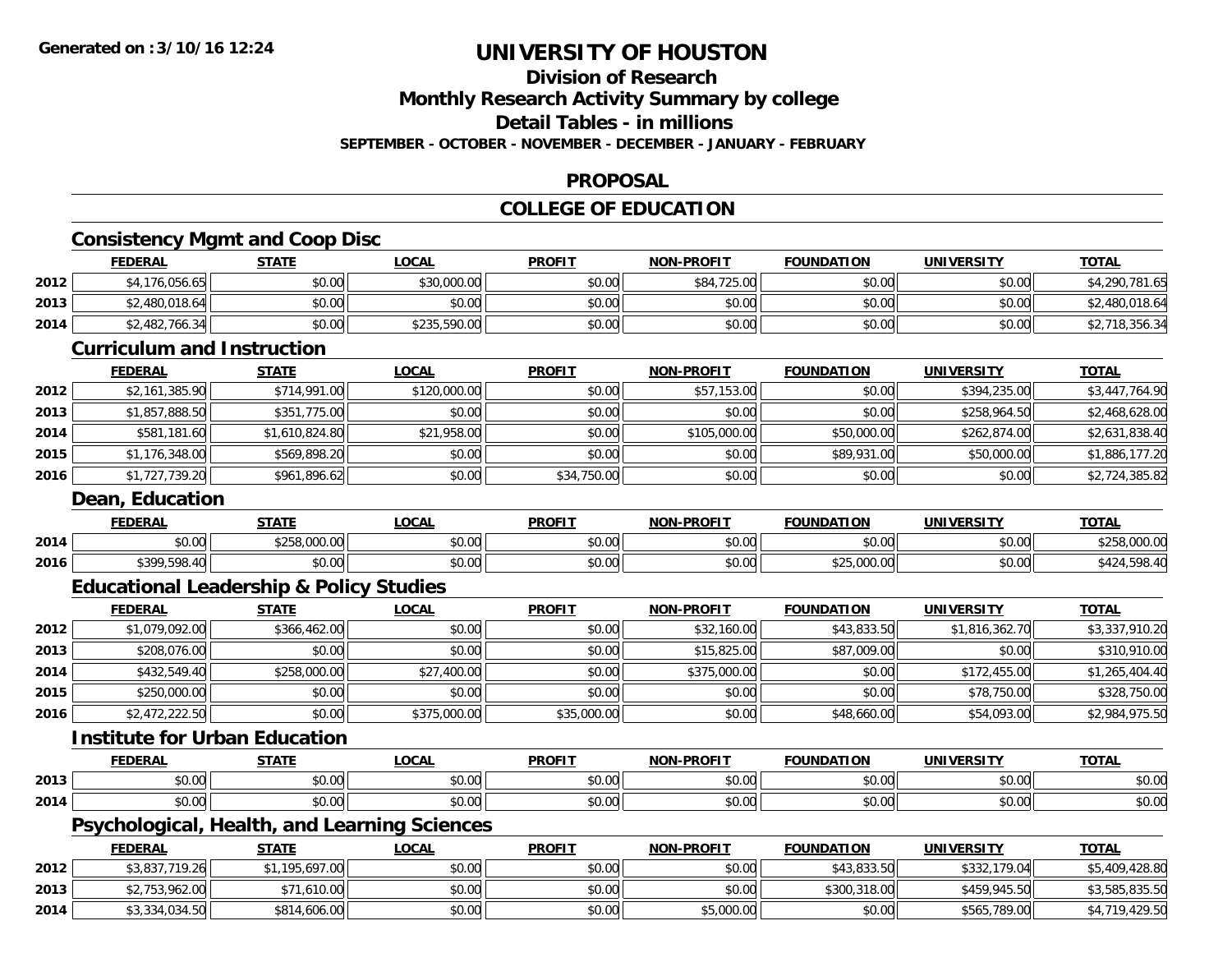## **Division of Research**

**Monthly Research Activity Summary by college**

**Detail Tables - in millions**

**SEPTEMBER - OCTOBER - NOVEMBER - DECEMBER - JANUARY - FEBRUARY**

### **PROPOSAL**

### **COLLEGE OF EDUCATION**

### **Psychological, Health, and Learning Sciences**

|      | <b>FEDERAL</b>       | <b>STATE</b><br>. п                                                             | <b>OCAL</b>    | <b>PROFIT</b>    | <b>I-PROFIT</b><br>NON | <b>FOUNDATION</b>     | UNIVERSITY           | <b>TOTAL</b>            |
|------|----------------------|---------------------------------------------------------------------------------|----------------|------------------|------------------------|-----------------------|----------------------|-------------------------|
| 2015 | 1001<br>40. 7 H      | \$0.00                                                                          | ልስ ስስ<br>JU.UU | ልስ ስስ<br>JU.UUL. | \$39,997.00            | \$69,196.00           | .569.00              | n1<br>ሶግ በ1             |
| 2016 | 22222<br>,072,322.30 | $\sim$ $\sim$ $\sim$ $\sim$ $\sim$ $\sim$ $\sim$<br>7 L C<br>, , , , , , ,<br>. | ტი იი<br>vu.uu | \$0.00           | ,,,,,,,,               | $\phi$ 25 000 00<br>. | 1.50<br>.bu.<br>7.JU | .802.UY<br>$\sqrt{111}$ |

#### **UH Charter School**

|       | <b>FEDERAL</b>  | <u>STATE</u>   | <u>LOCAL</u> | <b>PROFIT</b> | <b>NON-PROFIT</b> | <b>FOUNDATION</b> | <b>UNIVERSITY</b> | <b>TOTAL</b>    |
|-------|-----------------|----------------|--------------|---------------|-------------------|-------------------|-------------------|-----------------|
| 2012  | \$0.00          | \$7,150.00     | \$0.00       | \$0.00        | \$0.00            | \$0.00            | \$0.00            | \$7,150.00      |
| 2013  | \$0.00          | \$1,489.55     | \$0.00       | \$0.00        | \$0.00            | \$0.00            | \$0.00            | \$1,489.55      |
| 2014  | \$187,811,00    | \$0.00         | \$0.00       | \$0.00        | \$0.00            | \$0.00            | \$0.00            | \$187,811.00    |
| Total | \$36,065,413.10 | \$7,342,165.67 | \$809,948.00 | \$69,750.00   | \$1,597,389.79    | \$782,781.00      | \$7,064,461.24    | \$53,731,908.80 |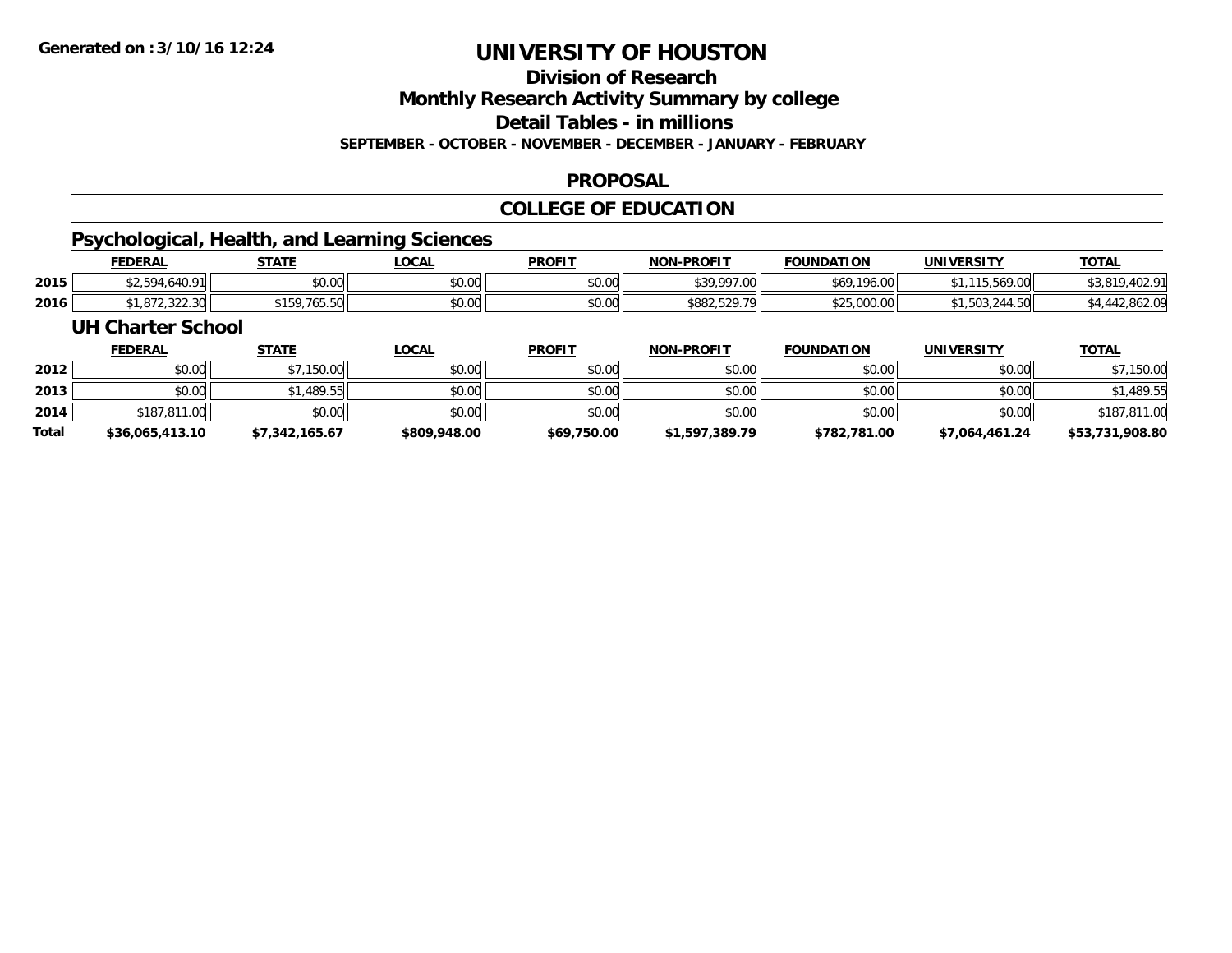### **Division of Research**

**Monthly Research Activity Summary by college**

**Detail Tables - in millions**

**SEPTEMBER - OCTOBER - NOVEMBER - DECEMBER - JANUARY - FEBRUARY**

#### **PROPOSAL**

#### **COLLEGE OF LIBERAL ARTS AND SOCIAL SCIENCES**

|      | <b>African-American Studies</b>             |              |              |               |                   |                   |                   |                |
|------|---------------------------------------------|--------------|--------------|---------------|-------------------|-------------------|-------------------|----------------|
|      | <b>FEDERAL</b>                              | <b>STATE</b> | <b>LOCAL</b> | <b>PROFIT</b> | NON-PROFIT        | <b>FOUNDATION</b> | <b>UNIVERSITY</b> | <b>TOTAL</b>   |
| 2014 | \$0.00                                      | \$0.00       | \$0.00       | \$0.00        | \$1,500.00        | \$0.00            | \$0.00            | \$1,500.00     |
| 2016 | \$0.00                                      | \$0.00       | \$0.00       | \$0.00        | \$1,250.00        | \$0.00            | \$0.00            | \$1,250.00     |
|      | Art                                         |              |              |               |                   |                   |                   |                |
|      | <b>FEDERAL</b>                              | <b>STATE</b> | <b>LOCAL</b> | <b>PROFIT</b> | <b>NON-PROFIT</b> | <b>FOUNDATION</b> | <b>UNIVERSITY</b> | <b>TOTAL</b>   |
| 2012 | \$199,887.00                                | \$0.00       | \$0.00       | \$0.00        | \$0.00            | \$0.00            | \$0.00            | \$199,887.00   |
| 2016 | \$0.00                                      | \$0.00       | \$0.00       | \$0.00        | \$190,000.00      | \$0.00            | \$0.00            | \$190,000.00   |
|      | <b>Arte Publico Press</b>                   |              |              |               |                   |                   |                   |                |
|      | <b>FEDERAL</b>                              | <b>STATE</b> | <b>LOCAL</b> | <b>PROFIT</b> | <b>NON-PROFIT</b> | <b>FOUNDATION</b> | <b>UNIVERSITY</b> | <b>TOTAL</b>   |
| 2012 | \$198,497.00                                | \$20,000.00  | \$0.00       | \$0.00        | \$0.00            | \$0.00            | \$0.00            | \$218,497.00   |
| 2013 | \$0.00                                      | \$40,000.00  | \$0.00       | \$0.00        | \$40,000.00       | \$150,000.00      | \$0.00            | \$230,000.00   |
| 2014 | \$0.00                                      | \$6,000.00   | \$0.00       | \$0.00        | \$70,074.00       | \$150,000.00      | \$0.00            | \$226,074.00   |
| 2015 | \$163,532.00                                | \$15,000.00  | \$0.00       | \$0.00        | \$0.00            | \$0.00            | \$0.00            | \$178,532.00   |
| 2016 | \$0.00                                      | \$9,500.00   | \$0.00       | \$0.00        | \$0.00            | \$0.00            | \$0.00            | \$9,500.00     |
|      | <b>Blaffer Gallery</b>                      |              |              |               |                   |                   |                   |                |
|      | <b>FEDERAL</b>                              | <b>STATE</b> | <b>LOCAL</b> | <b>PROFIT</b> | <b>NON-PROFIT</b> | <b>FOUNDATION</b> | <b>UNIVERSITY</b> | <b>TOTAL</b>   |
| 2012 | \$0.00                                      | \$5,132.00   | \$0.00       | \$0.00        | \$0.00            | \$0.00            | \$0.00            | \$5,132.00     |
| 2013 | \$0.00                                      | \$0.00       | \$0.00       | \$0.00        | \$1,500.00        | \$0.00            | \$0.00            | \$1,500.00     |
| 2015 | \$0.00                                      | \$4,000.00   | \$0.00       | \$0.00        | \$0.00            | \$50,000.00       | \$0.00            | \$54,000.00    |
| 2016 | \$135,175.05                                | \$5,000.00   | \$0.00       | \$0.00        | \$0.00            | \$111,500.00      | \$0.00            | \$251,675.05   |
|      | Communication                               |              |              |               |                   |                   |                   |                |
|      | <b>FEDERAL</b>                              | <b>STATE</b> | <b>LOCAL</b> | <b>PROFIT</b> | <b>NON-PROFIT</b> | <b>FOUNDATION</b> | <b>UNIVERSITY</b> | <b>TOTAL</b>   |
| 2012 | \$336,545.00                                | \$0.00       | \$0.00       | \$0.00        | \$0.00            | \$0.00            | \$0.00            | \$336,545.00   |
| 2013 | \$0.00                                      | \$0.00       | \$0.00       | \$0.00        | \$9,800.00        | \$0.00            | \$76,763.00       | \$86,563.00    |
| 2014 | \$0.00                                      | \$0.00       | \$0.00       | \$0.00        | \$1,500.00        | \$34,993.00       | \$9,591.00        | \$46,084.00    |
| 2015 | \$2,756,588.72                              | \$0.00       | \$0.00       | \$0.00        | \$0.00            | \$0.00            | \$0.00            | \$2,756,588.72 |
| 2016 | \$99,369.70                                 | \$0.00       | \$0.00       | \$0.00        | \$0.00            | \$0.00            | \$0.00            | \$99,369.70    |
|      | <b>Communication Sciences and Disorders</b> |              |              |               |                   |                   |                   |                |
|      | <b>FEDERAL</b>                              | <b>STATE</b> | <b>LOCAL</b> | <b>PROFIT</b> | <b>NON-PROFIT</b> | <b>FOUNDATION</b> | <b>UNIVERSITY</b> | <b>TOTAL</b>   |
| 2012 | \$447,207.00                                | \$11,723.40  | \$0.00       | \$0.00        | \$58,248.00       | \$22,770.00       | \$263,177.00      | \$803,125.40   |
| 2013 | \$535,125.00                                | \$13,290.00  | \$0.00       | \$0.00        | \$54,922.00       | \$0.00            | \$396,469.00      | \$999,806.00   |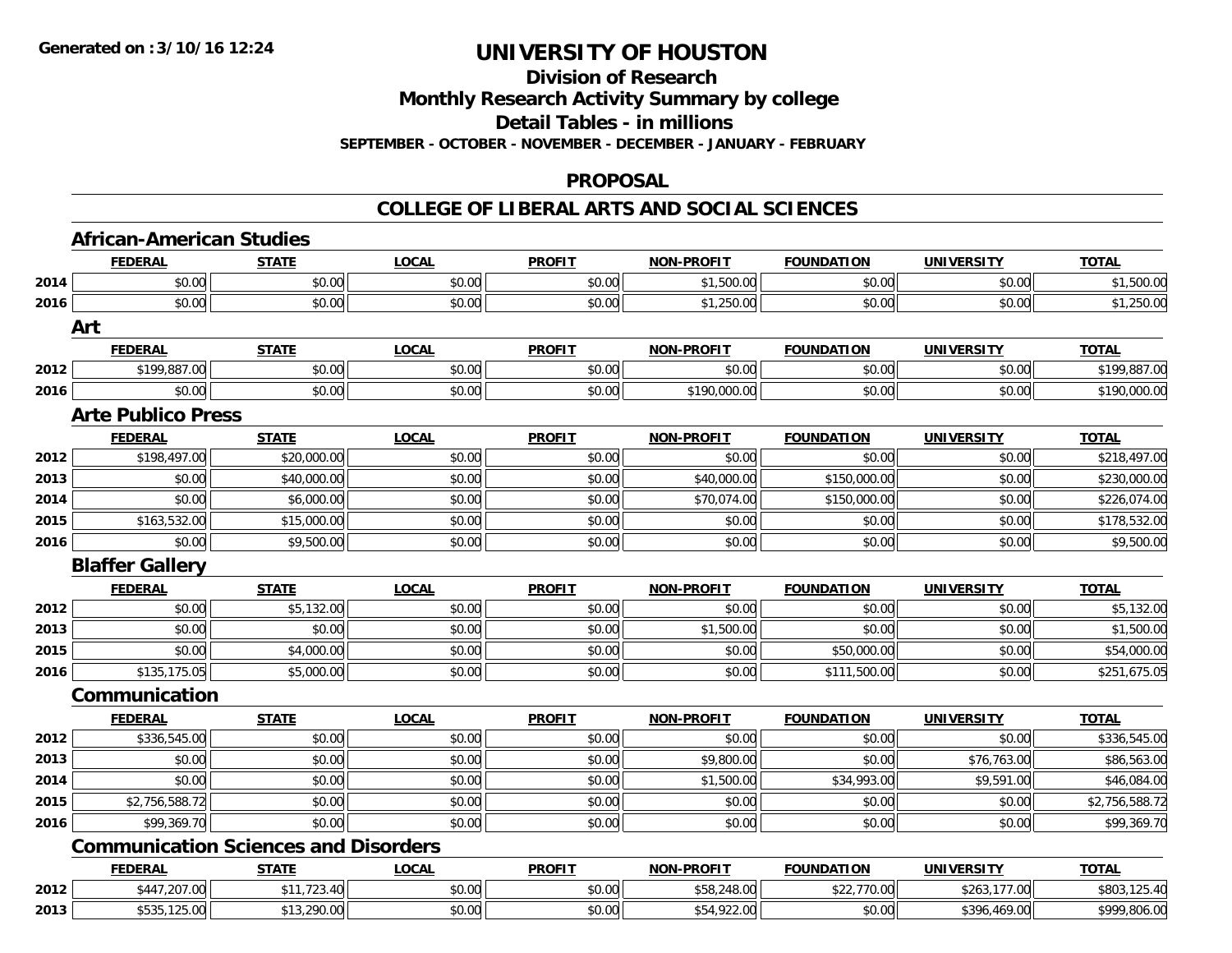## **Division of Research**

**Monthly Research Activity Summary by college**

**Detail Tables - in millions**

**SEPTEMBER - OCTOBER - NOVEMBER - DECEMBER - JANUARY - FEBRUARY**

#### **PROPOSAL**

#### **COLLEGE OF LIBERAL ARTS AND SOCIAL SCIENCES**

## **Communication Sciences and Disorders**

|      | <b>FEDERAL</b>                                    | <b>STATE</b> | <b>LOCAL</b> | <b>PROFIT</b> | <b>NON-PROFIT</b> | <b>FOUNDATION</b> | <b>UNIVERSITY</b> | <b>TOTAL</b>   |
|------|---------------------------------------------------|--------------|--------------|---------------|-------------------|-------------------|-------------------|----------------|
| 2014 | \$295,718.47                                      | \$0.00       | \$0.00       | \$0.00        | \$0.00            | \$15,676.00       | \$0.00            | \$311,394.47   |
| 2015 | \$451,500.00                                      | \$0.00       | \$0.00       | \$0.00        | \$191,644.00      | \$4,949.00        | \$29,789.00       | \$677,882.00   |
| 2016 | \$852,544.00                                      | \$29,842.00  | \$0.00       | \$0.00        | \$0.00            | \$0.00            | \$71,793.52       | \$954,179.52   |
|      | <b>Cynthia Woods Mitchell Center for the Arts</b> |              |              |               |                   |                   |                   |                |
|      | <b>FEDERAL</b>                                    | <b>STATE</b> | <b>LOCAL</b> | <b>PROFIT</b> | <b>NON-PROFIT</b> | <b>FOUNDATION</b> | <b>UNIVERSITY</b> | <b>TOTAL</b>   |
| 2013 | \$0.00                                            | \$0.00       | \$0.00       | \$0.00        | \$10,000.00       | \$0.00            | \$0.00            | \$10,000.00    |
| 2014 | \$0.00                                            | \$0.00       | \$0.00       | \$200,000.00  | \$0.00            | \$1,400.00        | \$0.00            | \$201,400.00   |
| 2015 | \$0.00                                            | \$0.00       | \$0.00       | \$0.00        | \$10,000.00       | \$0.00            | \$0.00            | \$10,000.00    |
| 2016 | \$0.00                                            | \$273,800.00 | \$0.00       | \$0.00        | \$0.00            | \$0.00            | \$0.00            | \$273,800.00   |
|      | Dean, Liberal Arts and Social Sciences            |              |              |               |                   |                   |                   |                |
|      | <b>FEDERAL</b>                                    | <b>STATE</b> | <b>LOCAL</b> | <b>PROFIT</b> | <b>NON-PROFIT</b> | <b>FOUNDATION</b> | <b>UNIVERSITY</b> | <b>TOTAL</b>   |
| 2014 | \$0.00                                            | \$0.00       | \$0.00       | \$0.00        | \$55,000.00       | \$0.00            | \$0.00            | \$55,000.00    |
| 2015 | \$598,568.43                                      | \$0.00       | \$0.00       | \$0.00        | \$0.00            | \$0.00            | \$0.00            | \$598,568.43   |
|      | <b>Economics</b>                                  |              |              |               |                   |                   |                   |                |
|      | <b>FEDERAL</b>                                    | <b>STATE</b> | <b>LOCAL</b> | <b>PROFIT</b> | <b>NON-PROFIT</b> | <b>FOUNDATION</b> | <b>UNIVERSITY</b> | <b>TOTAL</b>   |
| 2012 | \$882,933.40                                      | \$0.00       | \$0.00       | \$0.00        | \$198,396.00      | \$158,086.00      | \$0.00            | \$1,239,415.40 |
| 2013 | \$133,160.00                                      | \$0.00       | \$0.00       | \$0.00        | \$0.00            | \$34,967.00       | \$0.00            | \$168,127.00   |
| 2014 | \$0.00                                            | \$0.00       | \$0.00       | \$0.00        | \$0.00            | \$28,449.00       | \$90,353.00       | \$118,802.00   |
| 2015 | \$7,606,296.24                                    | \$0.00       | \$0.00       | \$0.00        | \$15,000.00       | \$49,640.00       | \$159,930.00      | \$7,830,866.24 |
| 2016 | \$2,098,832.00                                    | \$0.00       | \$0.00       | \$0.00        | \$92,673.00       | \$44,948.00       | \$0.00            | \$2,236,453.00 |
|      | <b>English</b>                                    |              |              |               |                   |                   |                   |                |
|      | <b>FEDERAL</b>                                    | <b>STATE</b> | <b>LOCAL</b> | <b>PROFIT</b> | NON-PROFIT        | <b>FOUNDATION</b> | <b>UNIVERSITY</b> | <b>TOTAL</b>   |
| 2012 | \$932,888.40                                      | \$0.00       | \$0.00       | \$0.00        | \$0.00            | \$0.00            | \$0.00            | \$932,888.40   |
| 2014 | \$363,341.50                                      | \$7,109.00   | \$0.00       | \$0.00        | \$0.00            | \$0.00            | \$0.00            | \$370,450.50   |
| 2015 | \$0.00                                            | \$0.00       | \$0.00       | \$0.00        | \$1,500.00        | \$0.00            | \$0.00            | \$1,500.00     |
| 2016 | \$0.00                                            | \$0.00       | \$0.00       | \$0.00        | \$1,250.00        | \$0.00            | \$100,275.60      | \$101,525.60   |
|      | <b>Health and Human Performance</b>               |              |              |               |                   |                   |                   |                |
|      | <b>FEDERAL</b>                                    | <b>STATE</b> | <b>LOCAL</b> | <b>PROFIT</b> | <b>NON-PROFIT</b> | <b>FOUNDATION</b> | <b>UNIVERSITY</b> | <b>TOTAL</b>   |
| 2012 | \$6,054,762.11                                    | \$302,818.00 | \$0.00       | \$619,217.00  | \$141,879.20      | \$0.00            | \$1,179,339.00    | \$8,298,015.31 |
| 2013 | \$5,419,000.52                                    | \$0.00       | \$0.00       | \$0.00        | \$472,354.00      | \$19,976.00       | \$133,652.00      | \$6,044,982.52 |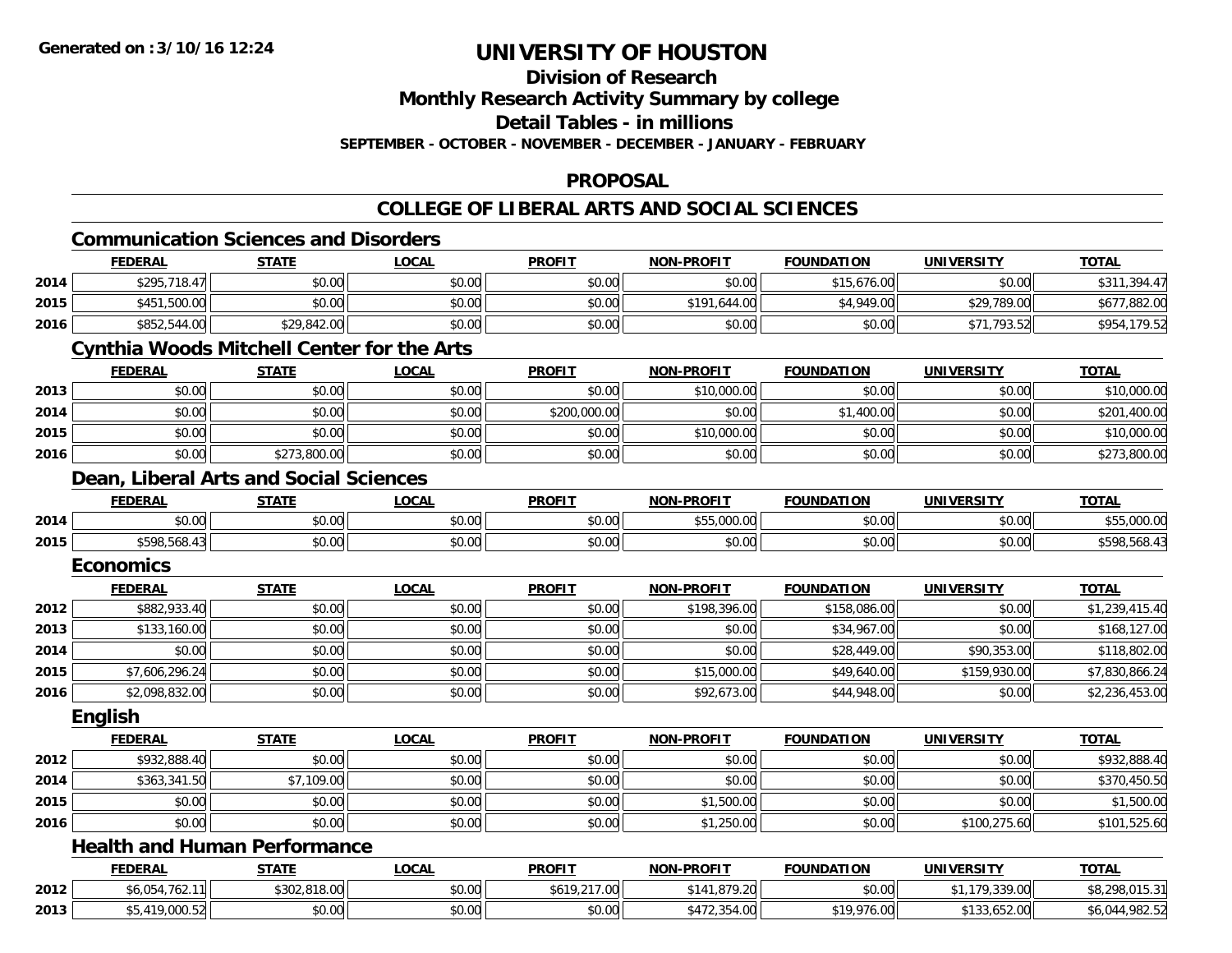## **Division of Research**

**Monthly Research Activity Summary by college**

**Detail Tables - in millions**

**SEPTEMBER - OCTOBER - NOVEMBER - DECEMBER - JANUARY - FEBRUARY**

#### **PROPOSAL**

### **COLLEGE OF LIBERAL ARTS AND SOCIAL SCIENCES**

### **Health and Human Performance**

|      | <b>FEDERAL</b>                        | <b>STATE</b> | <b>LOCAL</b> | <b>PROFIT</b>  | <b>NON-PROFIT</b> | <b>FOUNDATION</b> | <b>UNIVERSITY</b> | <b>TOTAL</b>   |  |  |  |
|------|---------------------------------------|--------------|--------------|----------------|-------------------|-------------------|-------------------|----------------|--|--|--|
| 2014 | \$3,561,923.50                        | \$0.00       | \$0.00       | \$0.00         | \$40,000.00       | \$63,482.40       | \$0.00            | \$3,665,405.90 |  |  |  |
| 2015 | \$4,832,938.80                        | \$0.00       | \$0.00       | \$1,428,904.00 | \$813,186.92      | \$200,000.00      | \$152,568.40      | \$7,427,598.12 |  |  |  |
| 2016 | \$3,145,352.80                        | \$71,673.50  | \$67,891.00  | \$1,333,377.00 | \$88,120.80       | \$150,000.00      | \$317,647.70      | \$5,174,062.80 |  |  |  |
|      | <b>Hispanic Studies</b>               |              |              |                |                   |                   |                   |                |  |  |  |
|      | <b>FEDERAL</b>                        | <b>STATE</b> | <b>LOCAL</b> | <b>PROFIT</b>  | <b>NON-PROFIT</b> | <b>FOUNDATION</b> | <b>UNIVERSITY</b> | <b>TOTAL</b>   |  |  |  |
| 2012 | \$0.00                                | \$0.00       | \$0.00       | \$0.00         | \$0.00            | \$0.00            | \$0.00            | \$0.00         |  |  |  |
| 2013 | \$0.00                                | \$0.00       | \$0.00       | \$0.00         | \$0.00            | \$0.00            | \$11,992.50       | \$11,992.50    |  |  |  |
| 2014 | \$295,629.77                          | \$0.00       | \$0.00       | \$0.00         | \$0.00            | \$0.00            | \$0.00            | \$295,629.77   |  |  |  |
| 2015 | \$0.00                                | \$0.00       | \$0.00       | \$0.00         | \$0.00            | \$0.00            | \$0.00            | \$0.00         |  |  |  |
| 2016 | \$90,116.70                           | \$0.00       | \$0.00       | \$0.00         | \$0.00            | \$0.00            | \$0.00            | \$90,116.70    |  |  |  |
|      | <b>History</b>                        |              |              |                |                   |                   |                   |                |  |  |  |
|      | <b>FEDERAL</b>                        | <b>STATE</b> | <b>LOCAL</b> | <b>PROFIT</b>  | <b>NON-PROFIT</b> | <b>FOUNDATION</b> | <b>UNIVERSITY</b> | <b>TOTAL</b>   |  |  |  |
| 2012 | \$24,193.00                           | \$0.00       | \$0.00       | \$0.00         | \$0.00            | \$0.00            | \$0.00            | \$24,193.00    |  |  |  |
| 2016 | \$199,476.80                          | \$0.00       | \$0.00       | \$0.00         | \$82,000.00       | \$0.00            | \$0.00            | \$281,476.80   |  |  |  |
|      | <b>Hobby Center for Public Policy</b> |              |              |                |                   |                   |                   |                |  |  |  |
|      | <b>FEDERAL</b>                        | <b>STATE</b> | <b>LOCAL</b> | <b>PROFIT</b>  | <b>NON-PROFIT</b> | <b>FOUNDATION</b> | <b>UNIVERSITY</b> | <b>TOTAL</b>   |  |  |  |
| 2013 | \$164,250.00                          | \$0.00       | \$0.00       | \$0.00         | \$0.00            | \$0.00            | \$0.00            | \$164,250.00   |  |  |  |
| 2014 | \$1,800.00                            | \$0.00       | \$0.00       | \$0.00         | \$0.00            | \$7,000.00        | \$0.00            | \$8,800.00     |  |  |  |
| 2015 | \$0.00                                | \$0.00       | \$0.00       | \$0.00         | \$0.00            | \$15,000.00       | \$0.00            | \$15,000.00    |  |  |  |
|      | <b>Modern/Classical Languages</b>     |              |              |                |                   |                   |                   |                |  |  |  |
|      | <b>FEDERAL</b>                        | <b>STATE</b> | <b>LOCAL</b> | <b>PROFIT</b>  | <b>NON-PROFIT</b> | <b>FOUNDATION</b> | <b>UNIVERSITY</b> | <b>TOTAL</b>   |  |  |  |
| 2012 | \$396,977.00                          | \$0.00       | \$0.00       | \$0.00         | \$0.00            | \$0.00            | \$0.00            | \$396,977.00   |  |  |  |
| 2013 | \$99,251.00                           | \$0.00       | \$0.00       | \$0.00         | \$0.00            | \$0.00            | \$0.00            | \$99,251.00    |  |  |  |
| 2015 | \$89,835.00                           | \$0.00       | \$0.00       | \$0.00         | \$0.00            | \$29,771.00       | \$0.00            | \$119,606.00   |  |  |  |
| 2016 | \$0.00                                | \$0.00       | \$0.00       | \$0.00         | \$0.00            | \$28,460.00       | \$0.00            | \$28,460.00    |  |  |  |
|      | Philosophy                            |              |              |                |                   |                   |                   |                |  |  |  |
|      | <b>FEDERAL</b>                        | <b>STATE</b> | <b>LOCAL</b> | <b>PROFIT</b>  | <b>NON-PROFIT</b> | <b>FOUNDATION</b> | <b>UNIVERSITY</b> | <b>TOTAL</b>   |  |  |  |
| 2012 | \$23,229.00                           | \$0.00       | \$0.00       | \$0.00         | \$0.00            | \$0.00            | \$0.00            | \$23,229.00    |  |  |  |
| 2013 | \$24,897.00                           | \$0.00       | \$0.00       | \$0.00         | \$0.00            | \$0.00            | \$0.00            | \$24,897.00    |  |  |  |
| 2015 | \$0.00                                | \$0.00       | \$0.00       | \$0.00         | \$0.00            | \$0.00            | \$19,170.00       | \$19,170.00    |  |  |  |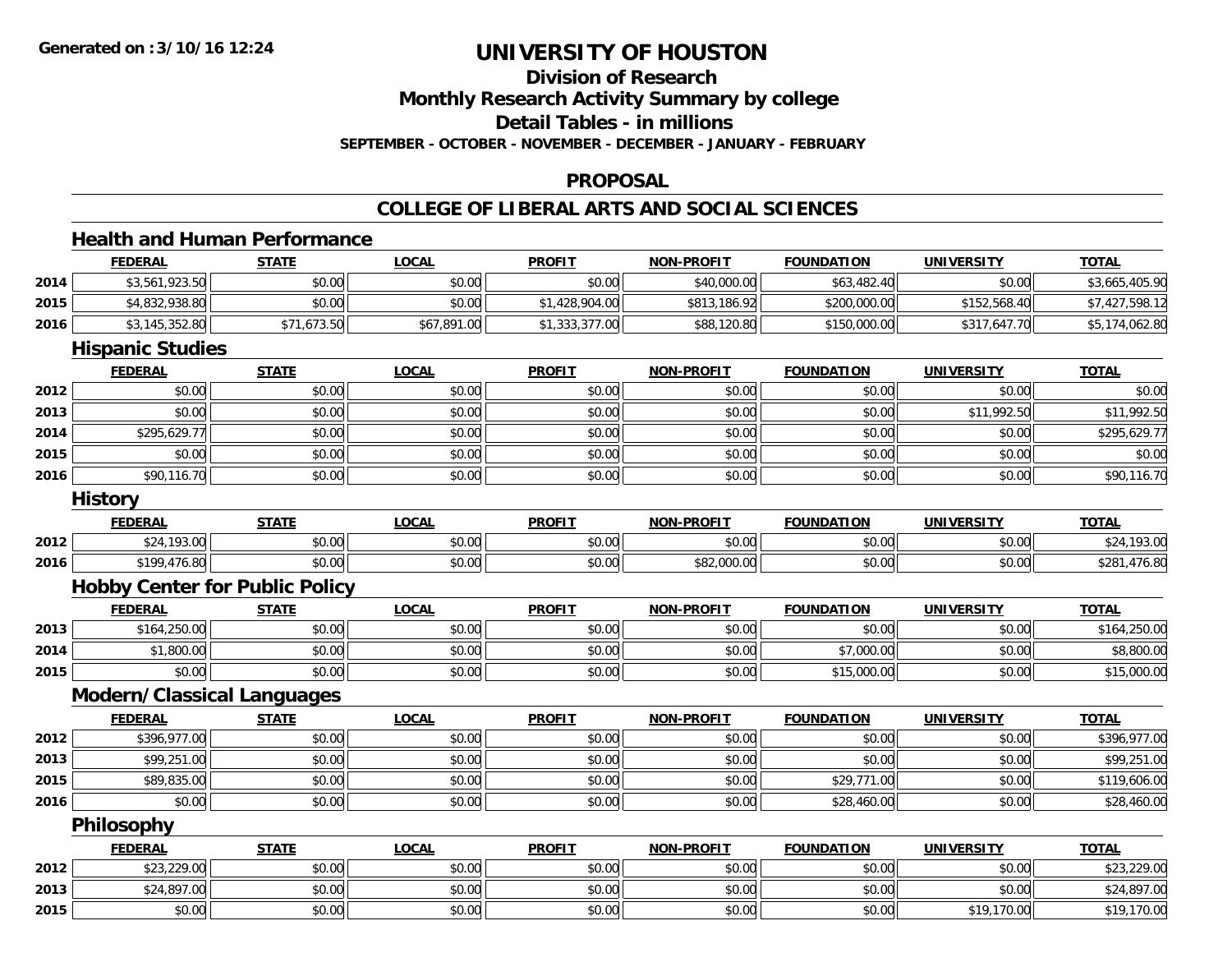**Division of Research**

**Monthly Research Activity Summary by college**

**Detail Tables - in millions**

**SEPTEMBER - OCTOBER - NOVEMBER - DECEMBER - JANUARY - FEBRUARY**

#### **PROPOSAL**

**COLLEGE OF LIBERAL ARTS AND SOCIAL SCIENCES**

|              | <b>Philosophy</b>        |                |              |                |                   |                   |                   |                  |
|--------------|--------------------------|----------------|--------------|----------------|-------------------|-------------------|-------------------|------------------|
|              | <b>FEDERAL</b>           | <b>STATE</b>   | <b>LOCAL</b> | <b>PROFIT</b>  | <b>NON-PROFIT</b> | <b>FOUNDATION</b> | <b>UNIVERSITY</b> | <b>TOTAL</b>     |
| 2016         | \$49,684.85              | \$0.00         | \$0.00       | \$0.00         | \$0.00            | \$0.00            | \$0.00            | \$49,684.85      |
|              | <b>Political Science</b> |                |              |                |                   |                   |                   |                  |
|              | <b>FEDERAL</b>           | <b>STATE</b>   | <b>LOCAL</b> | <b>PROFIT</b>  | <b>NON-PROFIT</b> | <b>FOUNDATION</b> | <b>UNIVERSITY</b> | <b>TOTAL</b>     |
| 2012         | \$383,429.00             | \$77,296.00    | \$0.00       | \$0.00         | \$0.00            | \$0.00            | \$0.00            | \$460,725.00     |
| 2013         | \$857,738.00             | \$0.00         | \$0.00       | \$0.00         | \$0.00            | \$0.00            | \$0.00            | \$857,738.00     |
| 2014         | \$77,661.00              | \$0.00         | \$0.00       | \$0.00         | \$3,300.00        | \$13,706.00       | \$0.00            | \$94,667.00      |
| 2015         | \$277,127.00             | \$0.00         | \$0.00       | \$45,000.00    | \$0.00            | \$0.00            | \$58,951.00       | \$381,078.00     |
|              | <b>Psychology</b>        |                |              |                |                   |                   |                   |                  |
|              | <b>FEDERAL</b>           | <b>STATE</b>   | <b>LOCAL</b> | <b>PROFIT</b>  | <b>NON-PROFIT</b> | <b>FOUNDATION</b> | <b>UNIVERSITY</b> | <b>TOTAL</b>     |
| 2012         | \$7,098,648.30           | \$13,431.15    | \$0.00       | \$344,793.00   | \$0.00            | \$0.00            | \$1,008,351.00    | \$8,465,223.45   |
| 2013         | \$8,212,870.69           | \$936,366.00   | \$0.00       | \$43,240.00    | \$144,345.00      | \$0.00            | \$1,524,925.50    | \$10,861,747.19  |
| 2014         | \$10,694,528.91          | \$407,153.00   | \$0.00       | \$24,000.00    | \$368,067.60      | \$0.00            | \$2,197,855.40    | \$13,691,604.91  |
| 2015         | \$8,699,809.16           | \$1,680,576.00 | \$0.00       | \$13,000.00    | \$197,681.80      | \$188,996.00      | \$2,557,920.20    | \$13,337,983.16  |
| 2016         | \$8,641,381.25           | \$402,413.00   | \$0.00       | \$126,612.00   | \$2,077,955.47    | \$291,460.00      | \$4,961,230.50    | \$16,501,052.22  |
|              | <b>School of Music</b>   |                |              |                |                   |                   |                   |                  |
|              | <b>FEDERAL</b>           | <b>STATE</b>   | <b>LOCAL</b> | <b>PROFIT</b>  | <b>NON-PROFIT</b> | <b>FOUNDATION</b> | <b>UNIVERSITY</b> | <b>TOTAL</b>     |
| 2014         | \$0.00                   | \$0.00         | \$0.00       | \$0.00         | \$0.00            | \$3,919.00        | \$0.00            | \$3,919.00       |
|              | Sociology                |                |              |                |                   |                   |                   |                  |
|              | <b>FEDERAL</b>           | <b>STATE</b>   | <b>LOCAL</b> | <b>PROFIT</b>  | <b>NON-PROFIT</b> | <b>FOUNDATION</b> | <b>UNIVERSITY</b> | <b>TOTAL</b>     |
| 2012         | \$0.00                   | \$0.00         | \$0.00       | \$0.00         | \$0.00            | \$16,808.00       | \$508,467.30      | \$525,275.30     |
| 2013         | \$160,063.00             | \$0.00         | \$18,000.00  | \$0.00         | \$0.00            | \$0.00            | \$0.00            | \$178,063.00     |
| 2014         | \$0.00                   | \$0.00         | \$31,200.00  | \$0.00         | \$0.00            | \$0.00            | \$0.00            | \$31,200.00      |
|              | <b>Theatre</b>           |                |              |                |                   |                   |                   |                  |
|              | <b>FEDERAL</b>           | <b>STATE</b>   | <b>LOCAL</b> | <b>PROFIT</b>  | <b>NON-PROFIT</b> | <b>FOUNDATION</b> | <b>UNIVERSITY</b> | <b>TOTAL</b>     |
| 2013         | \$0.00                   | \$0.00         | \$0.00       | \$0.00         | \$100,027.00      | \$0.00            | \$0.00            | \$100,027.00     |
| 2014         | \$187,811.00             | \$0.00         | \$0.00       | \$0.00         | \$0.00            | \$0.00            | \$0.00            | \$187,811.00     |
| <b>Total</b> | \$88,852,094.06          | \$4,332,123.05 | \$117,091.00 | \$4,178,143.00 | \$5,533,174.79    | \$1,885,956.40    | \$15,830,211.62   | \$120,728,793.92 |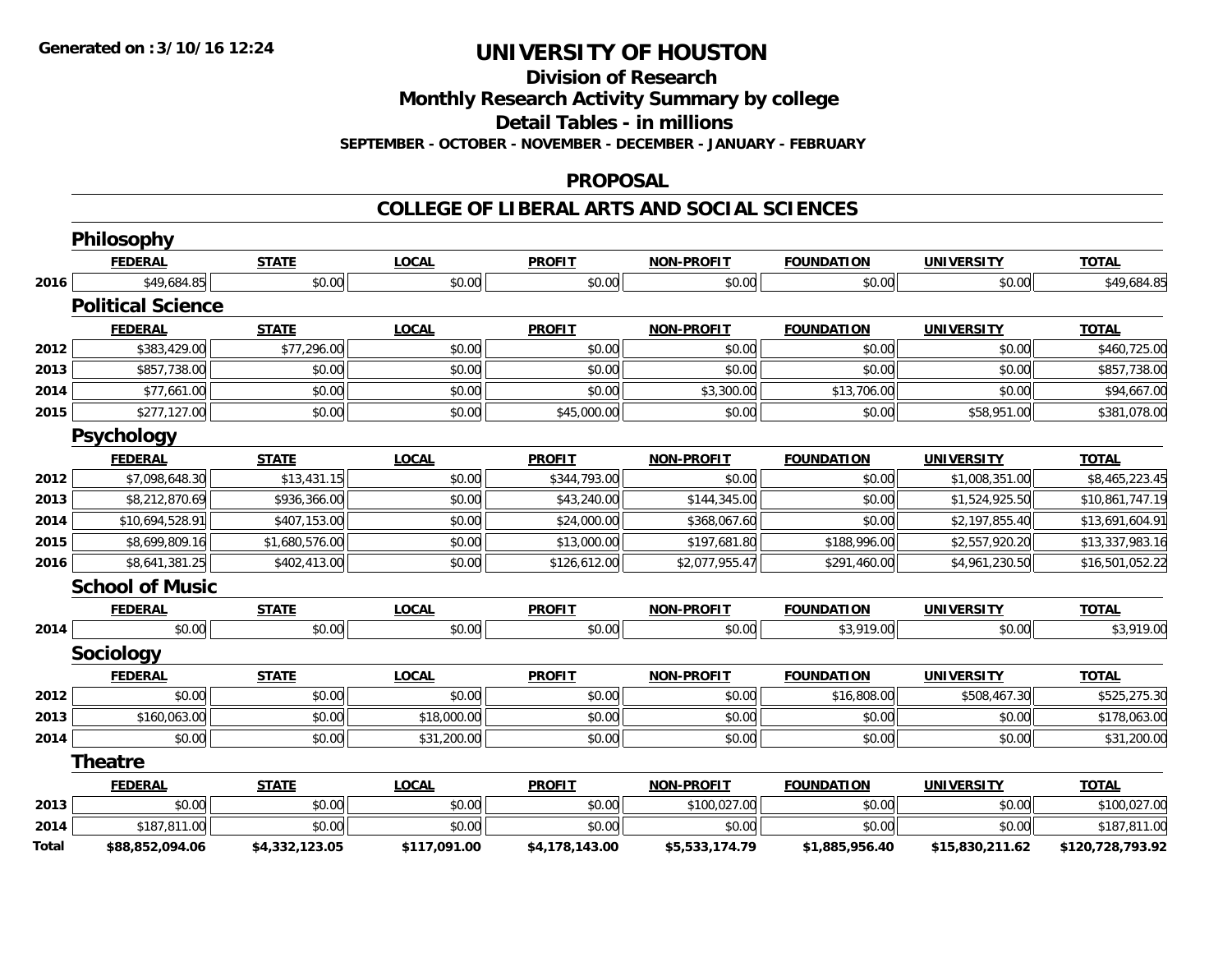## **Division of Research**

**Monthly Research Activity Summary by college**

**Detail Tables - in millions**

**SEPTEMBER - OCTOBER - NOVEMBER - DECEMBER - JANUARY - FEBRUARY**

#### **PROPOSAL**

### **COLLEGE OF NATURAL SCIENCES AND MATHEMATICS**

### **Biology/Biochemistry**

|      | <b>FEDERAL</b>  | <b>STATE</b>   | <u>LOCAL</u> | <b>PROFIT</b>  | <b>NON-PROFIT</b> | <b>FOUNDATION</b> | <b>UNIVERSITY</b> | <b>TOTAL</b>    |
|------|-----------------|----------------|--------------|----------------|-------------------|-------------------|-------------------|-----------------|
| 2012 | \$24,834,453.66 | \$1,239,930.00 | \$0.00       | \$60,000.00    | \$947,474.80      | \$1,574,822.00    | \$1,162,682.58    | \$29,819,363.04 |
| 2013 | \$13,994,979.45 | \$1,469,053.03 | \$0.00       | \$66,000.00    | \$0.00            | \$1,841,970.00    | \$1,249,792.00    | \$18,621,794.48 |
| 2014 | \$8,429,788.69  | \$5,145,378.75 | \$0.00       | \$0.00         | \$623,315.26      | \$1,874,390.00    | \$297,534.00      | \$16,370,406.70 |
| 2015 | \$13,566,116.92 | \$667,112.00   | \$0.00       | \$1,223,153.00 | \$534,952.89      | \$980,000.00      | \$714,300.00      | \$17,685,634.81 |
| 2016 | \$30,073,879.31 | \$674,163.00   | \$0.00       | \$99,000.00    | \$4,408,787.70    | \$1,475,625.00    | \$127,865.00      | \$36,859,320.01 |

### **Center for Nuclear Receptors and Cell Signaling**

|      | <b>FEDERAL</b>  | <b>STATE</b>    | <b>LOCAL</b> | <b>PROFIT</b> | <b>NON-PROFIT</b> | <b>FOUNDATION</b> | <b>UNIVERSITY</b> | <b>TOTAL</b>    |
|------|-----------------|-----------------|--------------|---------------|-------------------|-------------------|-------------------|-----------------|
| 2012 | \$6,354,620.00  | \$0.00          | \$0.00       | \$0.00        | \$403,096.00      | \$225,000.00      | \$0.00            | \$6,982,716.00  |
| 2013 | \$12,319,740.00 | \$0.00          | \$0.00       | \$60,000.00   | \$454,000.00      | \$730,000.00      | \$0.00            | \$13,563,740.00 |
| 2014 | \$14,273,558.00 | \$7,674,201.00  | \$0.00       | \$0.00        | \$1,864,612.00    | \$1,000,000.00    | \$0.00            | \$24,812,371.00 |
| 2015 | \$17,664,103.20 | \$11,264,578.50 | \$0.00       | \$0.00        | \$3,072,845.00    | \$613,384.00      | \$0.00            | \$32,614,910.70 |
| 2016 | \$7,327,930.90  | \$199,999.50    | \$0.00       | \$0.00        | \$1,648,850.00    | \$295,000.00      | \$0.00            | \$9,471,780.40  |

### **Chemistry**

|      | <b>FEDERAL</b>  | <b>STATE</b>   | <b>LOCAL</b> | <b>PROFIT</b> | <b>NON-PROFIT</b> | <b>FOUNDATION</b> | <b>UNIVERSITY</b> | <b>TOTAL</b>    |
|------|-----------------|----------------|--------------|---------------|-------------------|-------------------|-------------------|-----------------|
| 2012 | \$13,378,926.14 | \$2,914,220.00 | \$0.00       | \$80,000.00   | \$118,840.00      | \$940,000.00      | \$214,591,00      | \$17,646,577.14 |
| 2013 | \$10,274,892.64 | \$2,508,974.00 | \$0.00       | \$0.00        | \$0.00            | \$2,210,000.00    | \$0.00            | \$14,993,866.64 |
| 2014 | \$9,030,697.35  | \$0.00         | \$0.00       | \$0.00        | \$595,000.00      | \$4,215,000.00    | \$316,102.00      | \$14,156,799.35 |
| 2015 | \$6,094,425.00  | \$2,429,502.00 | \$0.00       | \$124,348.00  | \$420,000.00      | \$2,470,000.00    | \$1,070,491.00    | \$12,608,766.00 |
| 2016 | \$4,729,585.52  | \$2,337,820.70 | \$0.00       | \$0.00        | \$25,500.00       | \$2,350,000.00    | \$317,502.00      | \$9,760,408.22  |

#### **Computer Science**

|      | <b>FEDERAL</b>  | <b>STATE</b>   | <b>LOCAL</b> | <b>PROFIT</b> | <b>NON-PROFIT</b> | <b>FOUNDATION</b> | UNIVERSITY   | <b>TOTAL</b>    |
|------|-----------------|----------------|--------------|---------------|-------------------|-------------------|--------------|-----------------|
| 2012 | \$21,893,478.40 | \$1,396,932.00 | \$0.00       | \$139,721.00  | \$18,000.00       | \$185,918.20      | \$129,955.00 | \$23,764,004.60 |
| 2013 | \$15,611,573.99 | \$508,212.00   | \$0.00       | \$720,463.57  | \$460,000.00      | \$0.00            | \$0.00       | \$17,300,249.56 |
| 2014 | \$26,484,103.92 | \$1,275,971.50 | \$0.00       | \$22,411.41   | \$1,385,779.00    | \$78,646.25       | \$0.00       | \$29,246,912.08 |
| 2015 | \$43,547,270.27 | \$1,592,955.50 | \$0.00       | \$574,680.00  | \$228,000.00      | \$134,316.00      | \$643,829.60 | \$46,721,051.37 |
| 2016 | \$12,101,113.32 | \$0.00         | \$0.00       | \$274,168.40  | \$859,599.00      | \$660,000.00      | \$258,859.30 | \$14,153,740.02 |

### **Dean, Natural Sciences and Mathematics**

|      | <b>FEDERAL</b>                        | <b>STATE</b><br>JIAI | LOCAI              | <b>PROFIT</b> | <b>NON-PROFIT</b> | <b>FOUNDATION</b>                        | <b>UNIVERSIT</b>   | <b>TOTAL</b>                             |
|------|---------------------------------------|----------------------|--------------------|---------------|-------------------|------------------------------------------|--------------------|------------------------------------------|
| 2012 | 0.225<br>5.00<br>. /I W<br>,,,,,,,,,, | ሖ ∩<br>JU.UU         | $\sim$ 00<br>DU.UU | 0000<br>JU.UU | 0.00<br>pu.uu     | $\uparrow$ $\uparrow$<br>$\sim$<br>JU.UU | $\sim$ 00<br>JU.UU | ¢ 100<br>$\sim$ $\sim$ $\sim$<br>.922.5U |
| 2013 | $\sim$ 00<br>vv.vv                    | 0000<br>PO.OO        | $\sim$ 00<br>PU.UU | 0000<br>PO.OO | 0.00<br>JU.UU     | 0000<br>JU.UU                            | 0.00<br>PO.OO      | \$0.00                                   |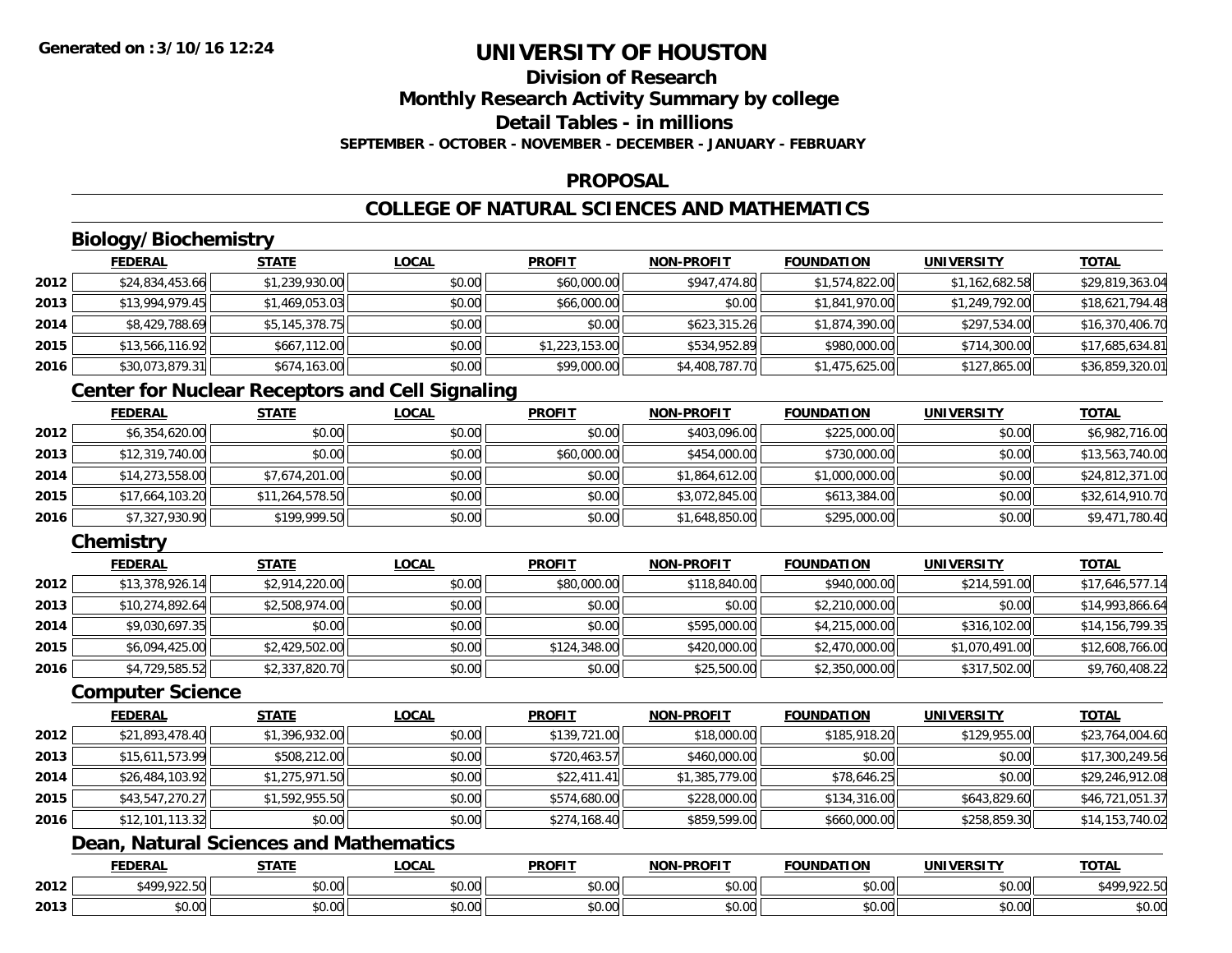### **Division of Research**

**Monthly Research Activity Summary by college**

**Detail Tables - in millions**

**SEPTEMBER - OCTOBER - NOVEMBER - DECEMBER - JANUARY - FEBRUARY**

### **PROPOSAL**

### **COLLEGE OF NATURAL SCIENCES AND MATHEMATICS**

### **Dean, Natural Sciences and Mathematics**

|      | <b>FEDERAL</b> | <b>STATE</b> | <b>LOCAL</b> | <b>PROFIT</b> | <b>NON-PROFIT</b> | <b>FOUNDATION</b> | <b>UNIVERSITY</b> | <b>TOTAL</b>     |
|------|----------------|--------------|--------------|---------------|-------------------|-------------------|-------------------|------------------|
| 2014 | \$0.00         | \$396,835.00 | \$0.00       | \$76,907.50   | \$375,000.00      | \$0.00            | \$0.00            | 742.50<br>\$848. |
| 2015 | \$600,150.50   | \$0.00       | \$0.00       | \$0.00        | \$0.00            | \$0.00            | \$0.00            | \$600,150.50     |
| 2016 | \$199,949.50   | \$0.00       | \$0.00       | \$0.00        | \$0.00            | \$0.00            | \$0.00            | \$199,949.50     |

### **Earth & Atmospheric Sciences**

|      | <b>FEDERAL</b> | <b>STATE</b> | <b>LOCAL</b> | <b>PROFIT</b> | <b>NON-PROFIT</b> | <b>FOUNDATION</b> | UNIVERSITY     | <b>TOTAL</b>   |
|------|----------------|--------------|--------------|---------------|-------------------|-------------------|----------------|----------------|
| 2012 | \$3,727,203.10 | \$58,305.00  | \$0.00       | \$892,654.00  | \$0.00            | \$150,000.00      | \$355,768.00   | \$5,183,930.10 |
| 2013 | \$4,157,218.00 | \$0.00       | \$0.00       | \$414,775.00  | \$566,502.00      | \$180,000.00      | \$379,607.68   | \$5,698,102.68 |
| 2014 | \$6,443,626.55 | \$679,654.00 | \$0.00       | \$139,054.00  | \$355,000.00      | \$0.00            | \$1,478,908.00 | \$9,096,242.55 |
| 2015 | \$4,571,956.41 | \$206,938,00 | \$0.00       | \$328,139,00  | \$648,257.25      | \$195,000.00      | \$605,169.00   | \$6,555,459.66 |
| 2016 | \$6,385,843.44 | \$450,000.00 | \$0.00       | \$34,067.00   | \$220,000.00      | \$660,000.00      | \$111,386.00   | \$7,861,296.44 |

### **Institute for Climate and Atmospheric Science**

|      | <b>FEDERAL</b> | <b>STATE</b>   | <b>_OCAL</b> | <b>PROFIT</b> | <b>NON-PROFIT</b> | <b>FOUNDATION</b> | <b>UNIVERSITY</b> | <b>TOTAL</b> |
|------|----------------|----------------|--------------|---------------|-------------------|-------------------|-------------------|--------------|
| 2012 | \$0.00         | ሶስ ሰስ<br>JU.UU | \$0.00       | \$0.00        | \$0.00            | \$0.00            | \$0.00            | \$0.00       |
| 2013 | \$0.00         | \$0.00         | \$0.00       | \$0.00        | \$0.00            | \$0.00            | \$0.00            | \$0.00       |
| 2014 | \$0.00         | \$0.00         | \$0.00       | \$0.00        | \$0.00            | \$0.00            | \$0.00            | \$0.00       |

#### **Institute for Nanoenergy**

|      | ---<br>ווסא<br>,crm | $- - - - -$             | $\sim$<br>.uunl   | <b>DDOEIT</b><br>'NV.                              | <b>-PROFIT</b><br>NOM. | .<br>A ( II<br>LOF | <b>IINIIVEDCIT</b> | <b>TA1</b>             |
|------|---------------------|-------------------------|-------------------|----------------------------------------------------|------------------------|--------------------|--------------------|------------------------|
| 2012 | 0.00                | $\sim$ $\sim$<br>,,,,,, | $\sim$ 00<br>ט.טי | $\uparrow$ $\uparrow$ $\uparrow$ $\uparrow$<br>ww. | 0 <sup>n</sup><br>՝    | ,,,                | 00 م÷              | $\sim$ $\sim$<br>DU.UL |

**Mathematics**

|      | <b>FEDERAL</b> | <b>STATE</b> | <b>LOCAL</b> | <b>PROFIT</b> | <b>NON-PROFIT</b> | <b>FOUNDATION</b> | <b>UNIVERSITY</b> | <b>TOTAL</b>    |
|------|----------------|--------------|--------------|---------------|-------------------|-------------------|-------------------|-----------------|
| 2012 | \$3,475,426.52 | \$0.00       | \$0.00       | \$210,000.00  | \$0.00            | \$222,725,00      | \$703,825.00      | \$4,611,976.52  |
| 2013 | \$5,487,426.05 | \$0.00       | \$0.00       | \$169,348.17  | \$0.00            | \$106,456.00      | \$0.00            | \$5,763,230.22  |
| 2014 | \$7,727,822.53 | \$0.00       | \$0.00       | \$90,000.00   | \$375,000.00      | \$192,924.00      | \$0.00            | \$8,385,746.53  |
| 2015 | \$5,067,863.80 | \$499,410.00 | \$0.00       | \$188,000.00  | \$53,579.00       | \$229,840.00      | \$337,303.00      | \$6,375,995.80  |
| 2016 | \$6,824,458.92 | \$0.00       | \$0.00       | \$90,000.00   | \$0.00            | \$2,288,283.00    | \$1,160,692.00    | \$10,363,433.92 |

#### **Physics**

|      | <b>FEDERAL</b>  | <b>STATE</b>   | <u>LOCAL</u> | <b>PROFIT</b> | <b>NON-PROFIT</b> | <b>FOUNDATION</b> | <b>UNIVERSITY</b> | <b>TOTAL</b>    |
|------|-----------------|----------------|--------------|---------------|-------------------|-------------------|-------------------|-----------------|
| 2012 | \$11,387,852.57 | \$177,557,00   | \$0.00       | \$560,517.00  | \$258,667.00      | \$782,814.80      | \$1,060,600.00    | \$14,228,008.37 |
| 2013 | \$13,528,188.69 | \$272,094.50   | \$0.00       | \$589,575.00  | 1.072.059.60      | \$900,000.00      | 1,208,773.00      | \$17,570,690.79 |
| 2014 | \$17,878,272.90 | \$1,335,052.86 | \$0.00       | \$347,480.50  | \$899,000.00      | \$1,023,646.25    | \$4,238,892.00    | \$25,722,344.51 |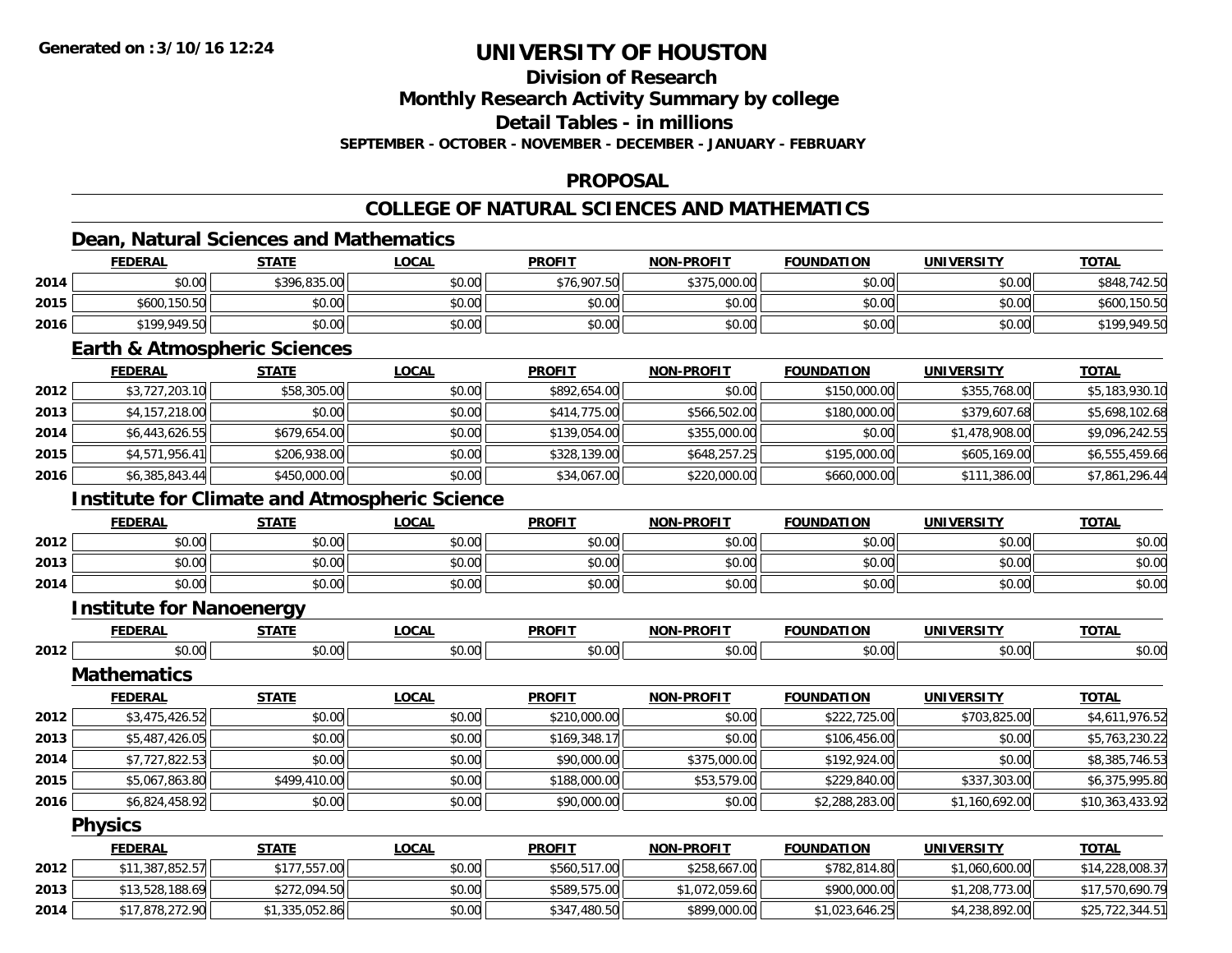#### **Division of Research**

**Monthly Research Activity Summary by college**

**Detail Tables - in millions**

**SEPTEMBER - OCTOBER - NOVEMBER - DECEMBER - JANUARY - FEBRUARY**

#### **PROPOSAL**

#### **COLLEGE OF NATURAL SCIENCES AND MATHEMATICS**

|       | <b>Physics</b>   |                 |              |                |                   |                   |                   |                  |
|-------|------------------|-----------------|--------------|----------------|-------------------|-------------------|-------------------|------------------|
|       | <u>FEDERAL</u>   | <u>STATE</u>    | <b>LOCAL</b> | <b>PROFIT</b>  | <b>NON-PROFIT</b> | <b>FOUNDATION</b> | <b>UNIVERSITY</b> | <b>TOTAL</b>     |
| 2015  | \$12,601,931.25  | \$179,998.80    | \$0.00       | \$12,800.00    | \$907,162.00      | \$1,358,000.00    | \$128,036.00      | \$15,187,928.05  |
| 2016  | \$16,316,092.50  | \$1,891,830.88  | \$0.00       | \$543,520.22   | \$229,361.00      | \$1,612,500.00    | \$1,473,814.70    | \$22,067,119.30  |
| Total | \$438,866,442.40 | \$49,446,679.52 | \$0.00       | \$8,130,782.77 | \$24.028.239.50   | \$33.756.260.50   | \$19.746.277.86   | \$573,974,682.55 |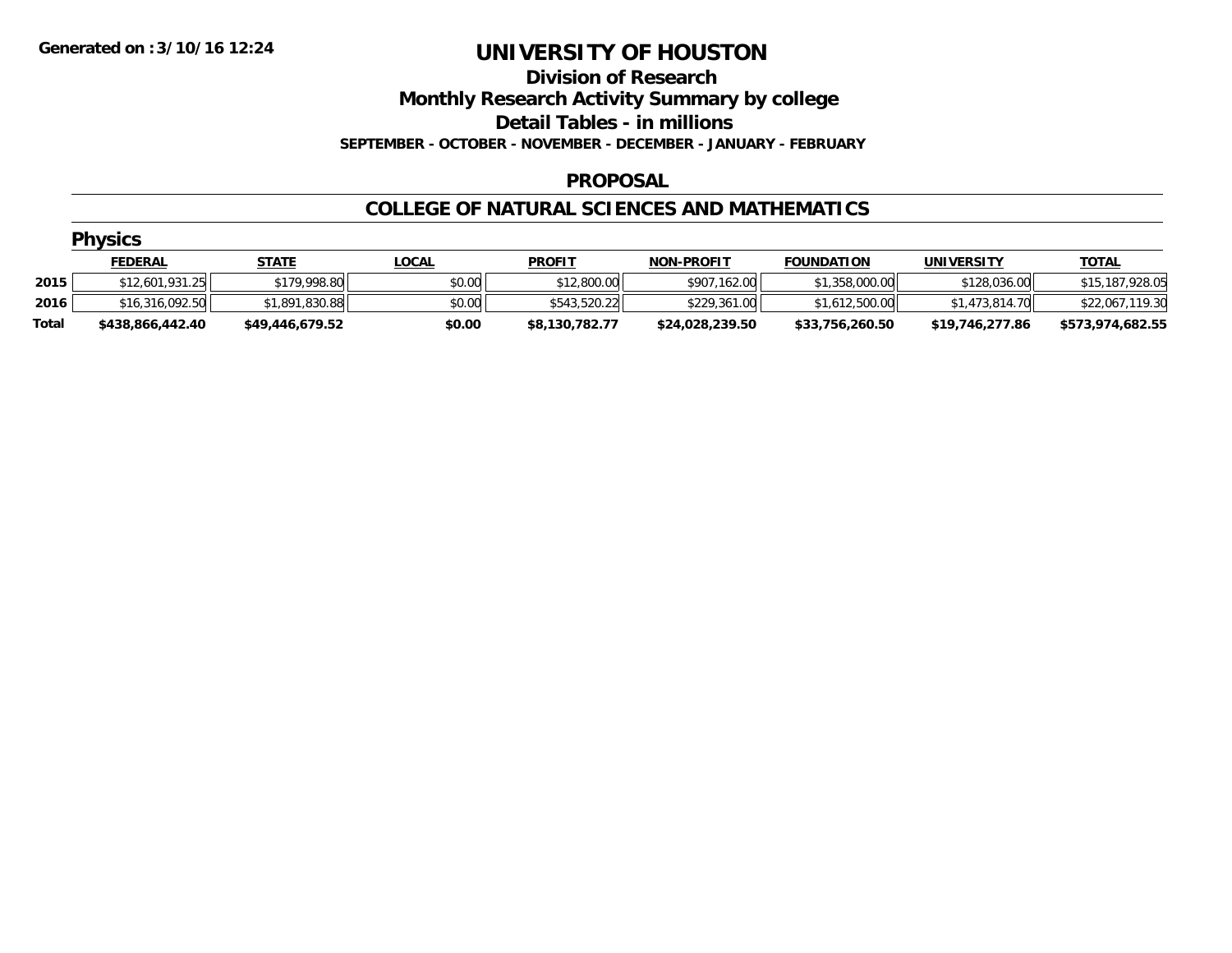# **Division of Research**

**Monthly Research Activity Summary by college**

**Detail Tables - in millions**

**SEPTEMBER - OCTOBER - NOVEMBER - DECEMBER - JANUARY - FEBRUARY**

#### **PROPOSAL**

#### **COLLEGE OF OPTOMETRY**

### **Optometry Vision Sciences**

|       | <b>FEDERAL</b>  | <b>STATE</b> | <b>LOCAL</b> | <b>PROFIT</b>  | <b>NON-PROFIT</b> | <b>FOUNDATION</b> | <b>UNIVERSITY</b> | <b>TOTAL</b>    |
|-------|-----------------|--------------|--------------|----------------|-------------------|-------------------|-------------------|-----------------|
| 2012  | \$9,872,915.00  | \$74,750.00  | \$0.00       | \$238,178.00   | \$0.00            | \$0.00            | \$1,257,311.00    | \$11,443,154.00 |
| 2013  | \$10,078,550.00 | \$0.00       | \$0.00       | \$972,086.00   | \$0.00            | \$0.00            | \$321,274.00      | \$11,371,910.00 |
| 2014  | \$5,695,351.05  | \$0.00       | \$0.00       | \$850,880.82   | \$19,900.00       | \$0.00            | \$322,259.00      | \$6,888,390.87  |
| 2015  | \$1,881,250.00  | \$0.00       | \$0.00       | \$220,829.00   | \$30,497.00       | \$75,000.00       | \$1,107,305.00    | \$3,314,881.00  |
| 2016  | \$6,028,491.52  | \$0.00       | \$0.00       | \$124,601.00   | \$0.00            | \$150,000.00      | \$1,355,646.48    | \$7,658,739.00  |
| Total | \$33,556,557.57 | \$74,750.00  | \$0.00       | \$2,406,574.82 | \$50,397.00       | \$225,000.00      | \$4,363,795.48    | \$40,677,074.87 |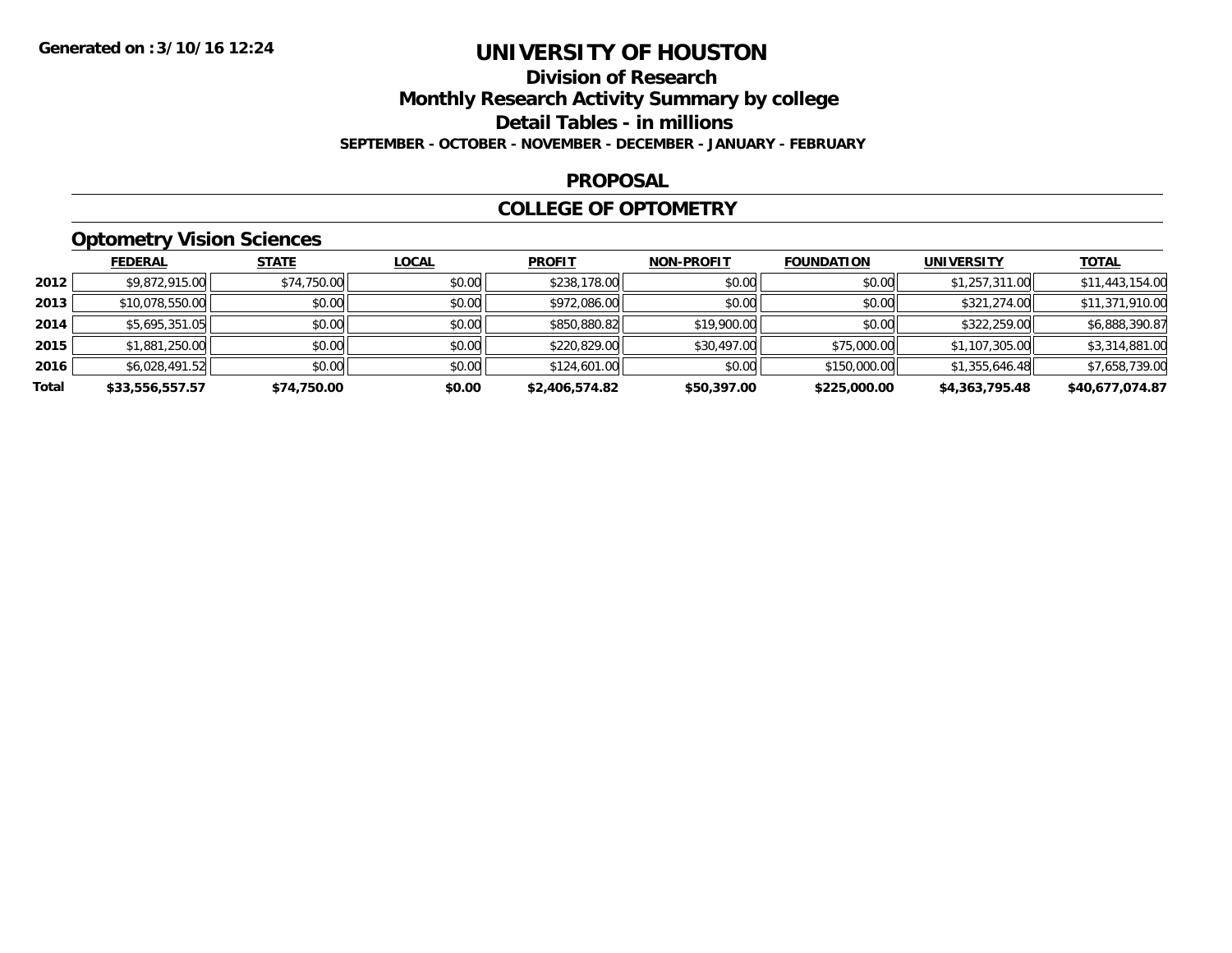### **Division of Research**

**Monthly Research Activity Summary by college**

**Detail Tables - in millions**

**SEPTEMBER - OCTOBER - NOVEMBER - DECEMBER - JANUARY - FEBRUARY**

### **PROPOSAL**

### **COLLEGE OF PHARMACY**

### **Center for Experimental Therapeutics and Pharmacoi**

|      | <b>FEDERAL</b> | <b>STATE</b> | <b>LOCAL</b> | <b>PROFIT</b> | <b>NON-PROFIT</b> | <b>FOUNDATION</b> | <b>UNIVERSITY</b> | <b>TOTAL</b> |
|------|----------------|--------------|--------------|---------------|-------------------|-------------------|-------------------|--------------|
| 2012 | \$0.00         | \$0.00       | \$0.00       | \$0.00        | \$0.00            | \$0.00            | \$0.00            | \$0.00       |
| 2013 | \$0.00         | \$0.00       | \$0.00       | \$0.00        | \$0.00            | \$0.00            | \$0.00            | \$0.00       |
| 2014 | \$0.00         | \$0.00       | \$0.00       | \$0.00        | \$0.00            | \$0.00            | \$0.00            | \$0.00       |
| 2015 | \$0.00         | \$0.00       | \$0.00       | \$0.00        | \$0.00            | \$0.00            | \$0.00            | \$0.00       |

### **Clinical Pharmacy & Administration**

|      | <b>FEDERAL</b> | <b>STATE</b>   | <u>LOCAL</u> | <b>PROFIT</b> | <b>NON-PROFIT</b> | <b>FOUNDATION</b> | UNIVERSITY   | <b>TOTAL</b>   |
|------|----------------|----------------|--------------|---------------|-------------------|-------------------|--------------|----------------|
| 2012 | \$3,292,793.34 | \$35,547.00    | \$0.00       | \$323,734.00  | \$11,000.00       | \$142,630.00      | \$567,654.72 | \$4,373,359.06 |
| 2013 | \$907,720.40   | \$0.00         | \$144,311,00 | \$527,275.00  | \$170,000.00      | \$0.00            | \$528,418.00 | \$2,277,724.40 |
| 2014 | \$19,999.85    | \$1,382,621.90 | \$0.00       | \$413,894.25  | \$0.00            | \$0.00            | \$0.00       | \$1,816,516.00 |
| 2015 | \$0.00         | \$3,311,448.80 | \$0.00       | \$205,095,00  | \$263,375,00      | \$0.00            | \$68,780.00  | \$3,848,698.80 |
| 2016 | \$2,182,365.44 | \$564,375.00   | \$0.00       | \$419,714.60  | \$60,000.00       | \$443,897.00      | \$7,000.00   | \$3,677,352.04 |

### **Dean, Pharmacy**

|      | <u>FEDERAL</u> | <b>STATE</b> | <u>LOCAL</u> | <b>PROFIT</b> | <b>NON-PROFIT</b> | <b>FOUNDATION</b> | <b>UNIVERSITY</b> | <u>TOTAL</u> |
|------|----------------|--------------|--------------|---------------|-------------------|-------------------|-------------------|--------------|
| 2012 | \$0.00         | \$0.00       | \$0.00       | \$0.00        | \$0.00            | \$0.00            | \$0.00            | \$0.00       |
| 2013 | \$0.00         | \$0.00       | \$0.00       | \$0.00        | \$0.00            | \$0.00            | \$0.00            | \$0.00       |
| 2014 | \$0.00         | \$0.00       | \$0.00       | \$0.00        | \$0.00            | \$0.00            | \$0.00            | \$0.00       |
| 2015 | \$0.00         | \$0.00       | \$0.00       | \$0.00        | \$0.00            | \$0.00            | \$0.00            | \$0.00       |

### **Pharm Health Outcomes & Policy**

|      | <b>FEDERAL</b> | <u>STATE</u> | <u>LOCAL</u> | <b>PROFIT</b> | <b>NON-PROFIT</b> | <b>FOUNDATION</b> | <b>UNIVERSITY</b> | <b>TOTAL</b>   |
|------|----------------|--------------|--------------|---------------|-------------------|-------------------|-------------------|----------------|
| 2012 | \$1,079,495.50 | \$0.00       | \$0.00       | \$0.00        | \$120,000.00      | \$0.00            | \$0.00            | \$1,199,495.50 |
| 2013 | \$4,656,911.00 | \$0.00       | \$0.00       | \$0.00        | \$0.00            | \$0.00            | \$0.00            | \$4,656,911.00 |
| 2014 | \$479,997.15   | \$22,170.10  | \$0.00       | \$15,659.00   | \$115,716.00      | \$0.00            | \$0.00            | \$633,542.25   |
| 2015 | \$0.00         | \$131,732.20 | \$0.00       | \$79,364.00   | \$67,398.00       | \$0.00            | \$0.00            | \$278,494.20   |
| 2016 | \$1,008,544.00 | \$0.00       | \$0.00       | \$115,470.00  | \$180,000.00      | \$0.00            | \$0.00            | \$1,304,014.00 |

### **Pharmacological and Pharmaceutical Sciences**

|      | <b>FEDERAL</b>  | <b>STATE</b> | <u>LOCAL</u> | <b>PROFIT</b> | <b>NON-PROFIT</b> | <b>FOUNDATION</b> | UNIVERSITY     | <b>TOTAL</b>    |
|------|-----------------|--------------|--------------|---------------|-------------------|-------------------|----------------|-----------------|
| 2012 | \$19,126,422.12 | \$172,389.00 | \$0.00       | \$282,500.00  | \$1,927,924.20    | \$149,822.00      | \$2,057,556.00 | \$23,716,613.32 |
| 2013 | \$15,045,526.69 | \$295,560.00 | \$0.00       | \$228,590.00  | \$771,995.00      | \$785,000.00      | \$1,971,440.00 | \$19,098,111.69 |
| 2014 | \$5,596,251.50  | \$0.00       | \$0.00       | \$509,031.75  | \$759,434.00      | \$173,919.90      | \$1,280,436.00 | \$8,319,073.15  |
| 2015 | \$13,562,186.52 | \$912,236.27 | \$0.00       | \$80,079.00   | \$243,746.00      | \$891,156.00      | \$1,928,495.00 | \$17,617,898.79 |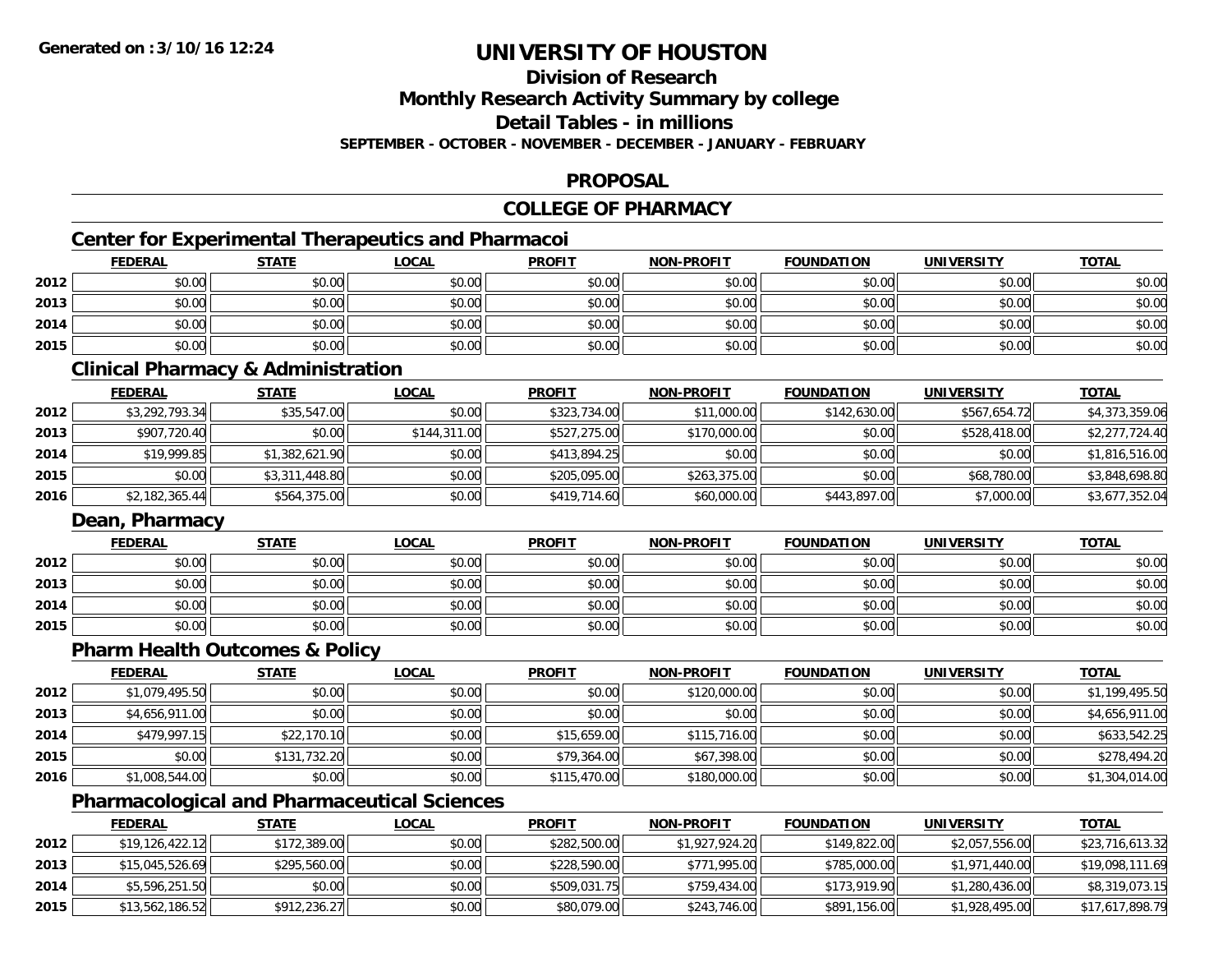**Division of Research**

**Monthly Research Activity Summary by college**

**Detail Tables - in millions**

**SEPTEMBER - OCTOBER - NOVEMBER - DECEMBER - JANUARY - FEBRUARY**

### **PROPOSAL**

### **COLLEGE OF PHARMACY**

### **Pharmacological and Pharmaceutical Sciences**

|              | <b>FEDERAL</b>  | STATE         | _OCAL        | <b>PROFIT</b>  | <b>NON-PROFIT</b> | <b>FOUNDATION</b>   | <b>UNIVERSITY</b> | <b>TOTAL</b>                     |
|--------------|-----------------|---------------|--------------|----------------|-------------------|---------------------|-------------------|----------------------------------|
| 2016         | 640             | ¢01           | \$0.00       | \$0.00         | 3.408.027<br>7.80 | 0.000, 00           | \$89<br>.490.00   | <b>230 BL</b><br>\$20,276,239.85 |
| <b>Total</b> | \$81,598,820.56 | <b>105.27</b> | \$144,311.00 | \$3,200,406.60 | \$8,098,616.00    | 1.424.90<br>\$3,001 | \$9.307.269.72    | \$113,094,044.05                 |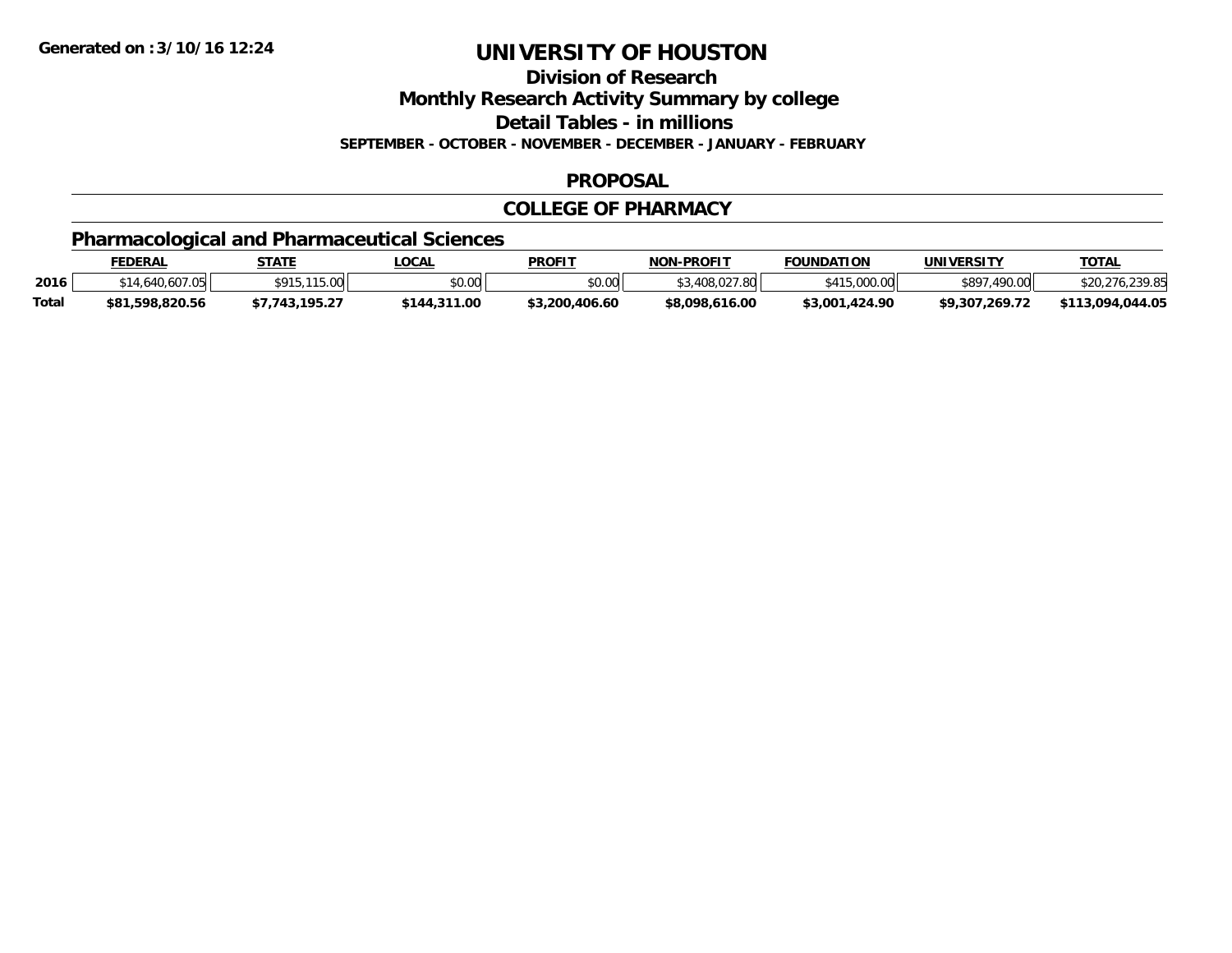**2014**

**2015**

**2016**

# **UNIVERSITY OF HOUSTON**

## **Division of Research**

**Monthly Research Activity Summary by college**

**Detail Tables - in millions**

**SEPTEMBER - OCTOBER - NOVEMBER - DECEMBER - JANUARY - FEBRUARY**

### **PROPOSAL**

### **COLLEGE OF TECHNOLOGY**

|                                              | <b>Center for Technology Literacy</b><br><b>FEDERAL</b> | <b>STATE</b>   | <b>LOCAL</b> | <b>PROFIT</b> | <b>NON-PROFIT</b> | <b>FOUNDATION</b> | <b>UNIVERSITY</b> | <b>TOTAL</b>                                                                                                             |
|----------------------------------------------|---------------------------------------------------------|----------------|--------------|---------------|-------------------|-------------------|-------------------|--------------------------------------------------------------------------------------------------------------------------|
| 2012                                         | \$0.00                                                  | \$111,690.00   | \$0.00       | \$0.00        | \$0.00            | \$0.00            | \$0.00            | \$111,690.00                                                                                                             |
| 2013                                         | \$0.00                                                  | \$994,528.00   | \$0.00       | \$0.00        | \$0.00            | \$0.00            | \$0.00            | \$994,528.00                                                                                                             |
| 2014                                         | \$0.00                                                  | \$931,847.00   | \$0.00       | \$0.00        | \$0.00            | \$62,917.00       | \$0.00            | \$994,764.00                                                                                                             |
| 2015                                         | \$30,000.00                                             | \$861,965.00   | \$0.00       | \$0.00        | \$0.00            | \$0.00            | \$0.00            | \$891,965.00                                                                                                             |
|                                              | <b>Construction Management</b>                          |                |              |               |                   |                   |                   |                                                                                                                          |
|                                              | <b>FEDERAL</b>                                          | <b>STATE</b>   | <b>LOCAL</b> | <b>PROFIT</b> | <b>NON-PROFIT</b> | <b>FOUNDATION</b> | <b>UNIVERSITY</b> | <b>TOTAL</b>                                                                                                             |
| 2012                                         | \$0.00                                                  | \$67,821.00    | \$0.00       | \$0.00        | \$0.00            | \$44,810.00       | \$0.00            | \$112,631.00                                                                                                             |
| 2013                                         | \$0.00                                                  | \$0.00         | \$0.00       | \$0.00        | \$0.00            | \$0.00            | \$50,633.00       | \$50,633.00                                                                                                              |
| 2014                                         | \$121,019.00                                            | \$0.00         | \$0.00       | \$0.00        | \$0.00            | \$0.00            | \$0.00            | \$121,019.00                                                                                                             |
| 2015                                         | \$0.00                                                  | \$159,769.25   | \$0.00       | \$0.00        | \$0.00            | \$111,720.95      | \$0.00            | \$271,490.20                                                                                                             |
| 2016                                         | \$0.00                                                  | \$382,698.25   | \$0.00       | \$0.00        | \$82,342.80       | \$305,466.00      | \$0.00            | \$770,507.05                                                                                                             |
|                                              | Dean, Technology                                        |                |              |               |                   |                   |                   |                                                                                                                          |
|                                              | <b>FEDERAL</b>                                          | <b>STATE</b>   | <b>LOCAL</b> | <b>PROFIT</b> | <b>NON-PROFIT</b> | <b>FOUNDATION</b> | <b>UNIVERSITY</b> | <b>TOTAL</b>                                                                                                             |
| 2012                                         | \$514,128.64                                            | \$342,089.00   | \$0.00       | \$0.00        | \$0.00            | \$0.00            | \$0.00            | \$856,217.64                                                                                                             |
| 2015                                         | \$0.00                                                  | \$18,579.75    | \$0.00       | \$0.00        | \$0.00            | \$0.00            | \$0.00            | \$18,579.75                                                                                                              |
| 2016                                         |                                                         |                |              |               |                   |                   |                   |                                                                                                                          |
|                                              | \$0.00                                                  | \$0.00         | \$0.00       | \$0.00        | \$0.00            | \$1,000,000.00    | \$0.00            |                                                                                                                          |
|                                              | <b>Engineering Technology</b>                           |                |              |               |                   |                   |                   |                                                                                                                          |
|                                              | <b>FEDERAL</b>                                          | <b>STATE</b>   | <b>LOCAL</b> | <b>PROFIT</b> | <b>NON-PROFIT</b> | <b>FOUNDATION</b> | <b>UNIVERSITY</b> | <b>TOTAL</b>                                                                                                             |
|                                              | \$4,405,661.46                                          | \$0.00         | \$0.00       | \$100,000.00  | \$176,747.00      | \$150,000.00      | \$156,774.00      |                                                                                                                          |
|                                              | \$3,505,712.70                                          | \$0.00         | \$0.00       | \$83,821.00   | \$182,815.00      | \$179,046.00      | \$3,705,895.00    |                                                                                                                          |
|                                              | \$7,252,511.20                                          | \$98,923.00    | \$0.00       | \$57,800.00   | \$15,000.00       | \$454,375.50      | \$277,927.80      |                                                                                                                          |
|                                              | \$5,843,240.31                                          | \$1,050,195.00 | \$0.00       | \$65,000.00   | \$95,913.00       | \$0.00            | \$261,626.40      |                                                                                                                          |
|                                              | \$4,250,911.50                                          | \$0.00         | \$0.00       | \$503,139.00  | \$54,154.00       | \$501,305.00      | \$0.00            |                                                                                                                          |
|                                              | <b>Human Development and Consumer Science</b>           |                |              |               |                   |                   |                   |                                                                                                                          |
|                                              | <b>FEDERAL</b>                                          | <b>STATE</b>   | <b>LOCAL</b> | <b>PROFIT</b> | <b>NON-PROFIT</b> | <b>FOUNDATION</b> | <b>UNIVERSITY</b> | <b>TOTAL</b>                                                                                                             |
| 2012<br>2013<br>2014<br>2015<br>2016<br>2012 | \$898,718.00                                            | \$0.00         | \$0.00       | \$0.00        | \$0.00            | \$0.00            | \$0.00            | \$1,000,000.00<br>\$4,989,182.46<br>\$7,657,289.70<br>\$8,156,537.50<br>\$7,315,974.71<br>\$5,309,509.50<br>\$898,718.00 |

4 \$865,098.80 \$0.00 \$0.00 \$0.00 \$0.00 \$0.00 \$0.00 \$0.00 \$0.00 \$153,000.00 \$153,000.00 \$0.00 \$1,018,098.80

\$24,279.48 \$0.00 \$0.00 \$0.00 \$0.00 \$0.00 \$0.00 \$24,279.48

 $\bf{6}$   $\bf{80.00}$   $\bf{50.00}$   $\bf{50.00}$   $\bf{50.00}$   $\bf{50.00}$   $\bf{50.00}$   $\bf{50.00}$   $\bf{50.00}$   $\bf{51.603.35}$   $\bf{537.603.35}$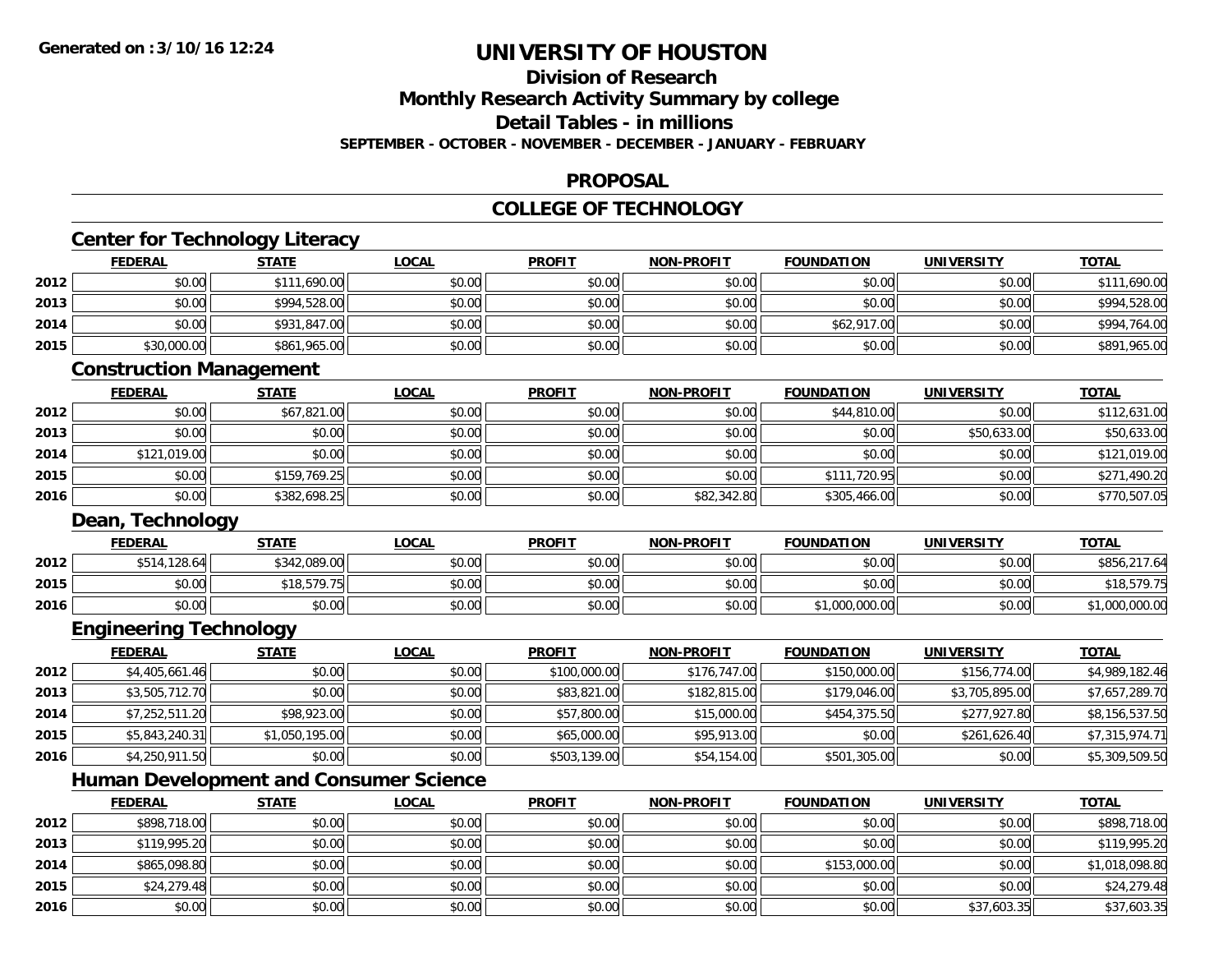## **Division of Research**

**Monthly Research Activity Summary by college**

**Detail Tables - in millions**

**SEPTEMBER - OCTOBER - NOVEMBER - DECEMBER - JANUARY - FEBRUARY**

### **PROPOSAL**

### **COLLEGE OF TECHNOLOGY**

### **Information & Logistics Technology**

|      | <b>FEDERAL</b> | <b>STATE</b> | <u>LOCAL</u> | <b>PROFIT</b> | <b>NON-PROFIT</b> | <b>FOUNDATION</b> | <b>UNIVERSITY</b> | <b>TOTAL</b>   |
|------|----------------|--------------|--------------|---------------|-------------------|-------------------|-------------------|----------------|
| 2012 | \$15,784.60    | \$0.00       | \$0.00       | \$0.00        | \$0.00            | \$0.00            | \$111,934.00      | \$127,718.60   |
| 2013 | \$299,913.00   | \$0.00       | \$0.00       | \$0.00        | \$50,000.00       | \$0.00            | \$0.00            | \$349,913.00   |
| 2014 | \$3,682,138.00 | \$0.00       | \$0.00       | \$0.00        | \$0.00            | \$0.00            | \$0.00            | \$3,682,138.00 |
| 2015 | \$1,153,348.74 | \$0.00       | \$0.00       | \$0.00        | \$0.00            | \$0.00            | \$0.00            | \$1,153,348.74 |
| 2016 | \$2,276,723.50 | \$0.00       | \$0.00       | \$5,000.00    | \$282,633.20      | \$0.00            | \$37,603.35       | \$2,601,960.05 |

### **Texas Manufacturing Assistance Center**

|       | <b>FEDERAL</b>  | <b>STATE</b>   | <b>LOCAL</b> | <b>PROFIT</b> | <b>NON-PROFIT</b> | <b>FOUNDATION</b> | <b>UNIVERSITY</b> | <u>TOTAL</u>    |
|-------|-----------------|----------------|--------------|---------------|-------------------|-------------------|-------------------|-----------------|
| 2012  | \$0.00          | \$0.00         | \$0.00       | \$0.00        | \$0.00            | \$0.00            | \$0.00            | \$0.00          |
| 2013  | \$0.00          | \$0.00         | \$0.00       | \$0.00        | \$0.00            | \$0.00            | \$0.00            | \$0.00          |
| 2014  | \$0.00          | \$0.00         | \$0.00       | \$0.00        | \$0.00            | \$0.00            | \$0.00            | \$0.00          |
| 2015  | \$0.00          | \$0.00         | \$0.00       | \$0.00        | \$0.00            | \$0.00            | \$0.00            | \$0.00          |
| Total | \$35,259,184.13 | \$5,020,105.25 | \$0.00       | \$814,760.00  | \$939,605.00      | \$2,962,640.45    | \$4,639,996.90    | \$49,636,291.73 |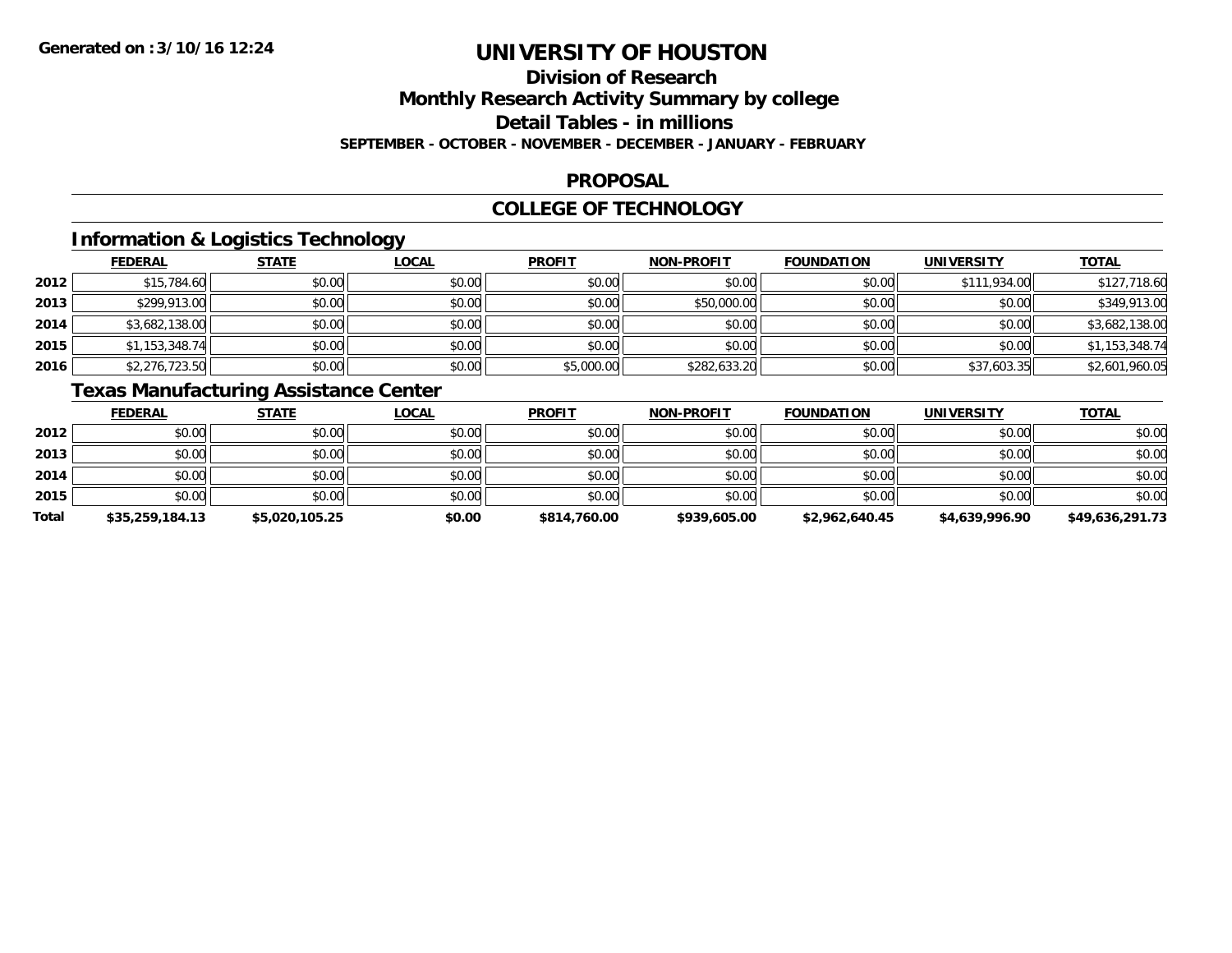## **Division of Research**

**Monthly Research Activity Summary by college**

**Detail Tables - in millions**

**SEPTEMBER - OCTOBER - NOVEMBER - DECEMBER - JANUARY - FEBRUARY**

#### **PROPOSAL**

### **CULLEN COLLEGE OF ENGINEERING**

|      | <b>Biomedical Engineering</b>                            |                |              |                |                   |                   |                   |                 |
|------|----------------------------------------------------------|----------------|--------------|----------------|-------------------|-------------------|-------------------|-----------------|
|      | <b>FEDERAL</b>                                           | <b>STATE</b>   | <b>LOCAL</b> | <b>PROFIT</b>  | <b>NON-PROFIT</b> | <b>FOUNDATION</b> | <b>UNIVERSITY</b> | <b>TOTAL</b>    |
| 2012 | \$6,959,925.10                                           | \$672,750.00   | \$0.00       | \$0.00         | \$0.00            | \$0.00            | \$1,403,125.00    | \$9,035,800.10  |
| 2013 | \$8,171,125.08                                           | \$202,500.00   | \$0.00       | \$66,477.00    | \$0.00            | \$250,003.00      | \$921,081.00      | \$9,611,186.08  |
| 2014 | \$46,489,823.90                                          | \$20,000.00    | \$0.00       | \$213,938.00   | \$631,364.00      | \$829,250.00      | \$271,740.00      | \$48,456,115.90 |
| 2015 | \$25,534,871.10                                          | \$0.00         | \$0.00       | \$111,131.00   | \$1,271,390.00    | \$1,144,886.00    | \$1,304,430.00    | \$29,366,708.10 |
| 2016 | \$26,277,695.12                                          | \$258,900.00   | \$0.00       | \$293,871.00   | \$2,037,973.50    | \$1,398,624.00    | \$1,515,330.00    | \$31,782,393.62 |
|      | <b>Center for Innovative Grouting Materials and Tech</b> |                |              |                |                   |                   |                   |                 |
|      | <b>FEDERAL</b>                                           | <b>STATE</b>   | <b>LOCAL</b> | <b>PROFIT</b>  | <b>NON-PROFIT</b> | <b>FOUNDATION</b> | <b>UNIVERSITY</b> | <b>TOTAL</b>    |
| 2012 | \$0.00                                                   | \$0.00         | \$0.00       | \$0.00         | \$0.00            | \$0.00            | \$0.00            | \$0.00          |
|      | <b>Chemical Engineering</b>                              |                |              |                |                   |                   |                   |                 |
|      | <b>FEDERAL</b>                                           | <b>STATE</b>   | <b>LOCAL</b> | <b>PROFIT</b>  | <b>NON-PROFIT</b> | <b>FOUNDATION</b> | <b>UNIVERSITY</b> | <b>TOTAL</b>    |
| 2012 | \$10,069,538.18                                          | \$1,649,348.10 | \$0.00       | \$1,503,754.00 | \$732,000.00      | \$3,142,448.00    | \$170,000.00      | \$17,267,088.28 |
| 2013 | \$11,879,587.50                                          | \$476,499.10   | \$0.00       | \$1,422,565.00 | \$673,000.00      | \$1,838,663.00    | \$39,909.00       | \$16,330,223.60 |
| 2014 | \$16,188,435.07                                          | \$1,480,629.00 | \$0.00       | \$2,012,890.00 | \$0.00            | \$3,030,000.00    | \$67,472.00       | \$22,779,426.07 |
| 2015 | \$8,600,479.52                                           | \$310,456.00   | \$0.00       | \$1,573,904.00 | \$160,000.00      | \$2,873,000.00    | \$206,086.00      | \$13,723,925.52 |
| 2016 | \$8,018,985.56                                           | \$0.00         | \$0.00       | \$490,980.00   | \$380,000.00      | \$2,202,111.42    | \$182,057.00      | \$11,274,133.98 |
|      | <b>Civil Engineering</b>                                 |                |              |                |                   |                   |                   |                 |
|      | <b>FEDERAL</b>                                           | <b>STATE</b>   | <b>LOCAL</b> | <b>PROFIT</b>  | <b>NON-PROFIT</b> | <b>FOUNDATION</b> | <b>UNIVERSITY</b> | <b>TOTAL</b>    |
| 2012 | \$3,584,589.55                                           | \$507,549.00   | \$0.00       | \$1,850,109.10 | \$33,308.00       | \$177,426.20      | \$1,758,950.50    | \$7,911,932.35  |
| 2013 | \$6,286,182.47                                           | \$723,896.00   | \$0.00       | \$163,590.00   | \$1,318,473.40    | \$2,982,335.00    | \$519,710.05      | \$11,994,186.92 |
| 2014 | \$12,688,679.14                                          | \$220,358.00   | \$0.00       | \$358,883.00   | \$110,000.00      | \$3,700,738.54    | \$97,318.80       | \$17,175,977.48 |
| 2015 | \$19,222,745.43                                          | \$220,695.00   | \$0.00       | \$122,314.50   | \$110,000.00      | \$1,540,897.05    | \$490,408.00      | \$21,707,059.98 |
| 2016 | \$5,633,947.10                                           | \$1,652,826.05 | \$0.00       | \$120,567.70   | \$125,000.00      | \$175,000.00      | \$85,800.00       | \$7,793,140.85  |
|      | Dean, Engineering                                        |                |              |                |                   |                   |                   |                 |
|      | <b>FEDERAL</b>                                           | <b>STATE</b>   | <b>LOCAL</b> | <b>PROFIT</b>  | <b>NON-PROFIT</b> | <b>FOUNDATION</b> | <b>UNIVERSITY</b> | <b>TOTAL</b>    |
| 2012 | \$882,933.40                                             | \$0.00         | \$0.00       | \$0.00         | \$0.00            | \$0.00            | \$0.00            | \$882,933.40    |
| 2013 | \$0.00                                                   | \$0.00         | \$0.00       | \$0.00         | \$0.00            | \$0.00            | \$0.00            | \$0.00          |
| 2014 | \$0.00                                                   | \$0.00         | \$0.00       | \$0.00         | \$0.00            | \$0.00            | \$0.00            | \$0.00          |
| 2015 | \$150,000.00                                             | \$0.00         | \$0.00       | \$0.00         | \$0.00            | \$150,000.00      | \$0.00            | \$300,000.00    |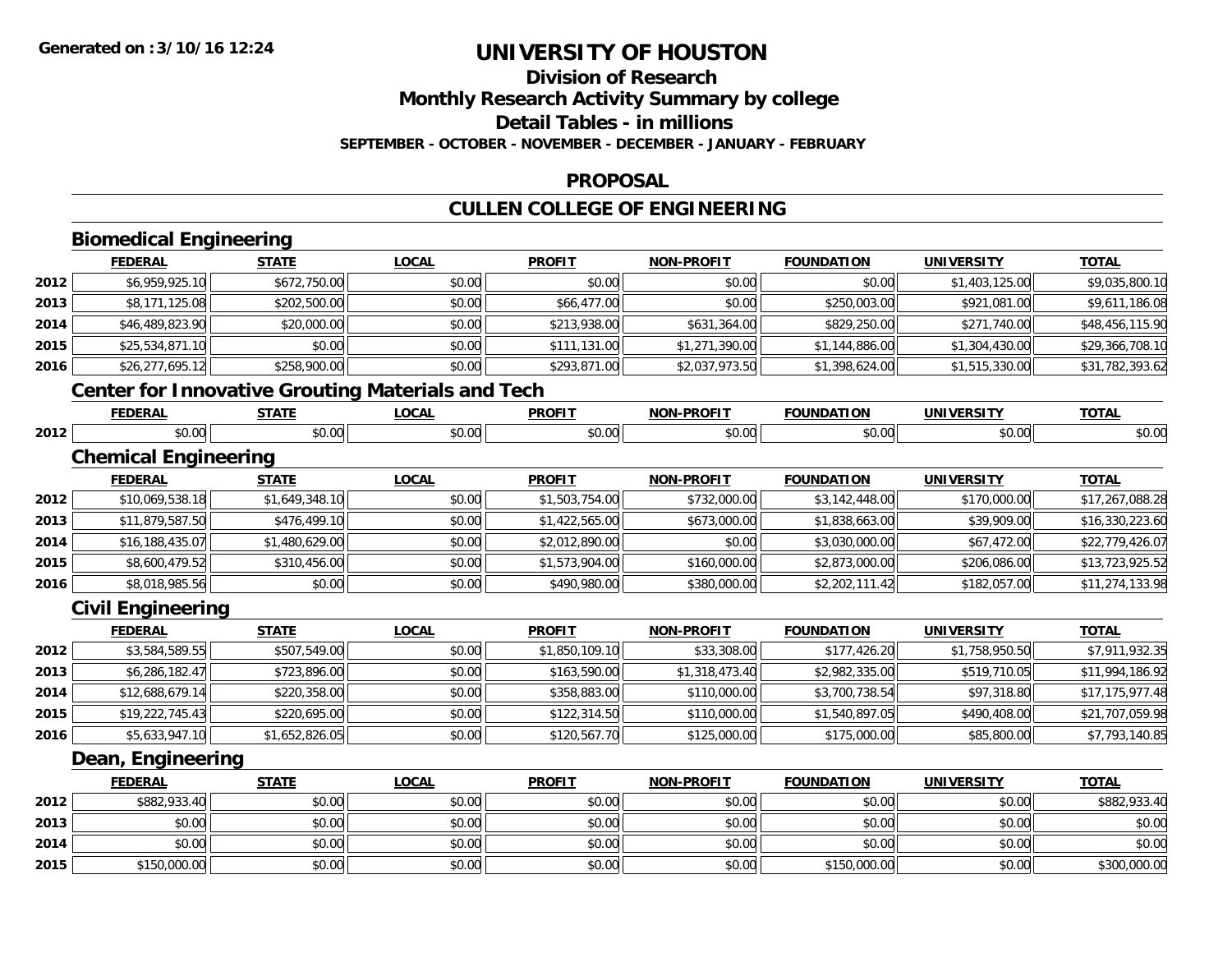## **Division of Research**

**Monthly Research Activity Summary by college**

**Detail Tables - in millions**

**SEPTEMBER - OCTOBER - NOVEMBER - DECEMBER - JANUARY - FEBRUARY**

#### **PROPOSAL**

### **CULLEN COLLEGE OF ENGINEERING**

### **Electrical & Computer Engineering**

|      | <b>FEDERAL</b>  | <b>STATE</b>   | <b>LOCAL</b> | <b>PROFIT</b>  | <b>NON-PROFIT</b> | <b>FOUNDATION</b> | <b>UNIVERSITY</b> | <u>TOTAL</u>    |
|------|-----------------|----------------|--------------|----------------|-------------------|-------------------|-------------------|-----------------|
| 2012 | \$18,350,233.37 | \$1,075,022.90 | \$0.00       | \$927,852.00   | \$27,500.00       | \$415,800.00      | \$2,154,413.00    | \$22,950,821.27 |
| 2013 | \$16,540,128.47 | \$879,486.40   | \$0.00       | \$1,170,814.00 | \$476,250.00      | \$964,395.00      | \$286,253.00      | \$20,317,326.87 |
| 2014 | \$16,749,495.67 | \$234,750.00   | \$0.00       | \$640,597.00   | \$1,237,800.00    | \$794,321.10      | \$1,523,810.80    | \$21,180,774.57 |
| 2015 | \$13,438,709.63 | \$2,369,142.00 | \$0.00       | \$418,527.00   | \$7,000.00        | \$412,000.00      | \$761,626.40      | \$17,407,005.03 |
| 2016 | \$10,784,494.55 | \$829,507.00   | \$0.00       | \$339,460.00   | \$80,000.00       | \$771,114.58      | \$2,774.00        | \$12,807,350.13 |

### **Industrial Engineering**

|      | <b>FEDERAL</b>  | <b>STATE</b> | <u>LOCAL</u> | <b>PROFIT</b> | <b>NON-PROFIT</b> | <b>FOUNDATION</b> | <b>UNIVERSITY</b> | <b>TOTAL</b>    |
|------|-----------------|--------------|--------------|---------------|-------------------|-------------------|-------------------|-----------------|
| 2012 | \$3,720,622.80  | \$397,915.60 | \$0.00       | \$61,162.50   | \$0.00            | \$0.00            | \$0.00            | \$4,179,700.90  |
| 2013 | \$458,804.25    | \$113,001.00 | \$0.00       | \$0.00        | \$0.00            | \$413,072,00      | \$0.00            | \$984,877.25    |
| 2014 | \$18,885,631.34 | \$745,364.00 | \$0.00       | \$0.00        | \$29,887.80       | \$779,564,00      | \$0.00            | \$20,440,447.14 |
| 2015 | \$295,011.50    | \$0.00       | \$0.00       | \$22,184.00   | \$0.00            | \$619,162.00      | \$0.00            | \$936,357.50    |
| 2016 | \$692,554.00    | \$119,136.00 | \$0.00       | \$0.00        | \$49,575.00       | \$0.00            | \$0.00            | \$861,265.00    |

### **Mechanical Engineering**

|      | <b>FEDERAL</b>  | <b>STATE</b> | <b>LOCAL</b> | <b>PROFIT</b>  | <b>NON-PROFIT</b> | <b>FOUNDATION</b> | <b>UNIVERSITY</b> | <b>TOTAL</b>    |
|------|-----------------|--------------|--------------|----------------|-------------------|-------------------|-------------------|-----------------|
| 2012 | \$26,208,597.72 | \$367,485.00 | \$0.00       | \$1,251,646.90 | \$1,019,270.76    | \$975,274.60      | \$700,244.00      | \$30,522,518.98 |
| 2013 | \$3,436,304.25  | \$710,530.00 | \$0.00       | \$442,500.00   | \$100,000.00      | \$660,546.16      | \$452,849.00      | \$5,802,729.41  |
| 2014 | \$9,348,950.60  | \$511,050.00 | \$0.00       | \$1,284,321.00 | \$625,000.00      | \$482,228.76      | \$224,963.00      | \$12,476,513.36 |
| 2015 | \$8,931,115.90  | \$90,300.00  | \$0.00       | \$2,005,144.50 | \$0.00            | \$1,113,612.00    | \$80,000.00       | \$12,220,172.40 |
| 2016 | \$8,706,025.56  | \$523,003.00 | \$0.00       | \$1,346,235.30 | \$110,000.00      | \$1,447,104.00    | \$130,000.00      | \$12,262,367.86 |

### **National Center for Airborne Laser Mapping**

|      | <b>FEDERAL</b> | <u>STATE</u> | <u>LOCAL</u> | <b>PROFIT</b> | <b>NON-PROFIT</b> | <b>FOUNDATION</b> | <b>UNIVERSITY</b> | <b>TOTAL</b>   |
|------|----------------|--------------|--------------|---------------|-------------------|-------------------|-------------------|----------------|
| 2012 | \$444,083.30   | \$0.00       | \$0.00       | \$0.00        | \$0.00            | \$0.00            | \$414,825.50      | \$858,908.80   |
| 2013 | \$0.00         | \$0.00       | \$0.00       | \$0.00        | \$0.00            | \$0.00            | \$1,058,677.95    | \$1,058,677.95 |
| 2014 | \$1,082,037.15 | \$48,896.00  | \$0.00       | \$0.00        | \$0.00            | \$0.00            | \$37,879.20       | \$1,168,812.35 |
| 2015 | \$183,747.60   | \$0.00       | \$0.00       | \$0.00        | \$0.00            | \$0.00            | \$485,503.00      | \$669,250.60   |

### **Petroleum Engineering**

|      | <b>FEDERAL</b> | <u>STATE</u> | <u>LOCAL</u> | <b>PROFIT</b>  | <b>NON-PROFIT</b> | <b>FOUNDATION</b> | <b>UNIVERSITY</b> | <b>TOTAL</b>   |
|------|----------------|--------------|--------------|----------------|-------------------|-------------------|-------------------|----------------|
| 2013 | \$147,000.00   | \$0.00       | \$0.00       | \$1,560,000.00 | \$0.00            | \$0.00            | \$0.00            | 707,000.00     |
| 2014 | \$2,713,674.00 | \$0.00       | \$0.00       | \$420,895,00   | \$0.00            | \$0.00            | \$0.00            | \$3,134,569.00 |
| 2016 | \$158,886.00   | \$0.00       | \$0.00       | .342.342.00    | \$0.00            | \$0.00            | \$0.00            | ,501,228.00    |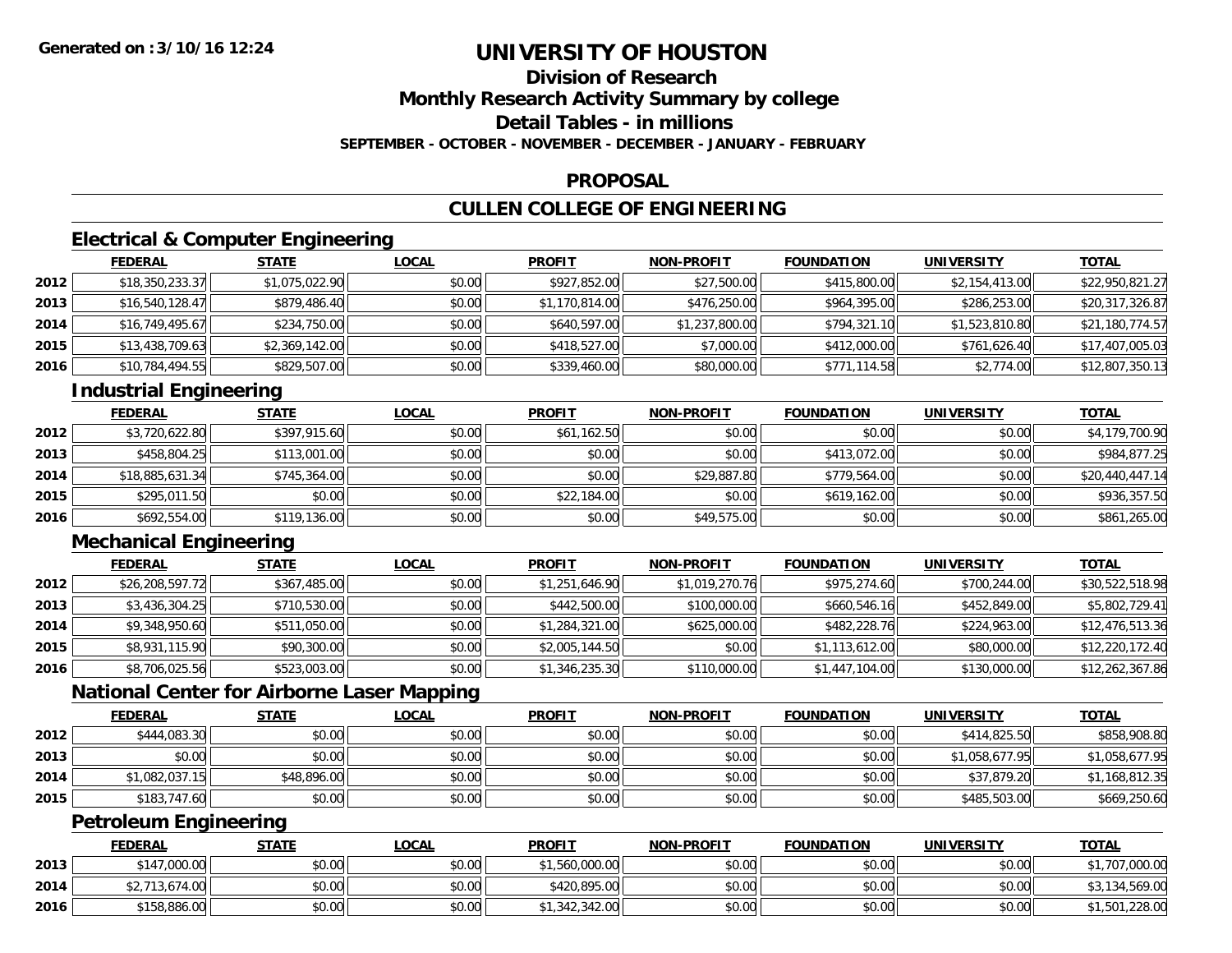**Division of Research**

**Monthly Research Activity Summary by college**

**Detail Tables - in millions**

**SEPTEMBER - OCTOBER - NOVEMBER - DECEMBER - JANUARY - FEBRUARY**

#### **PROPOSAL**

## **CULLEN COLLEGE OF ENGINEERING**

### **Wind Energy Center**

|       | <b>FEDERAL</b>   | <b>STATE</b>           | <b>LOCA</b>    | <b>PROFIT</b> | -PROFIT<br><b>NON</b> | <b>FOUNDATION</b>                | UNIVERSITY     | <b>TOTAL</b>          |
|-------|------------------|------------------------|----------------|---------------|-----------------------|----------------------------------|----------------|-----------------------|
| 2013  | \$0.00           | 40.00<br>JU.UU         | ልስ ሀህ<br>pv.uu | \$0.00        | \$0.00                | $^{\circ}$ n $^{\circ}$<br>טט.טע | 0000<br>JU.UU" | \$0.00                |
| Total | 04 E<br>5.650.88 | <b>LOOK 1F</b><br>,,,, | \$0.00         |               | 792.46<br>-34.        | 十つに                              | 236.20<br>.34  | .906.60<br>\$482.840. |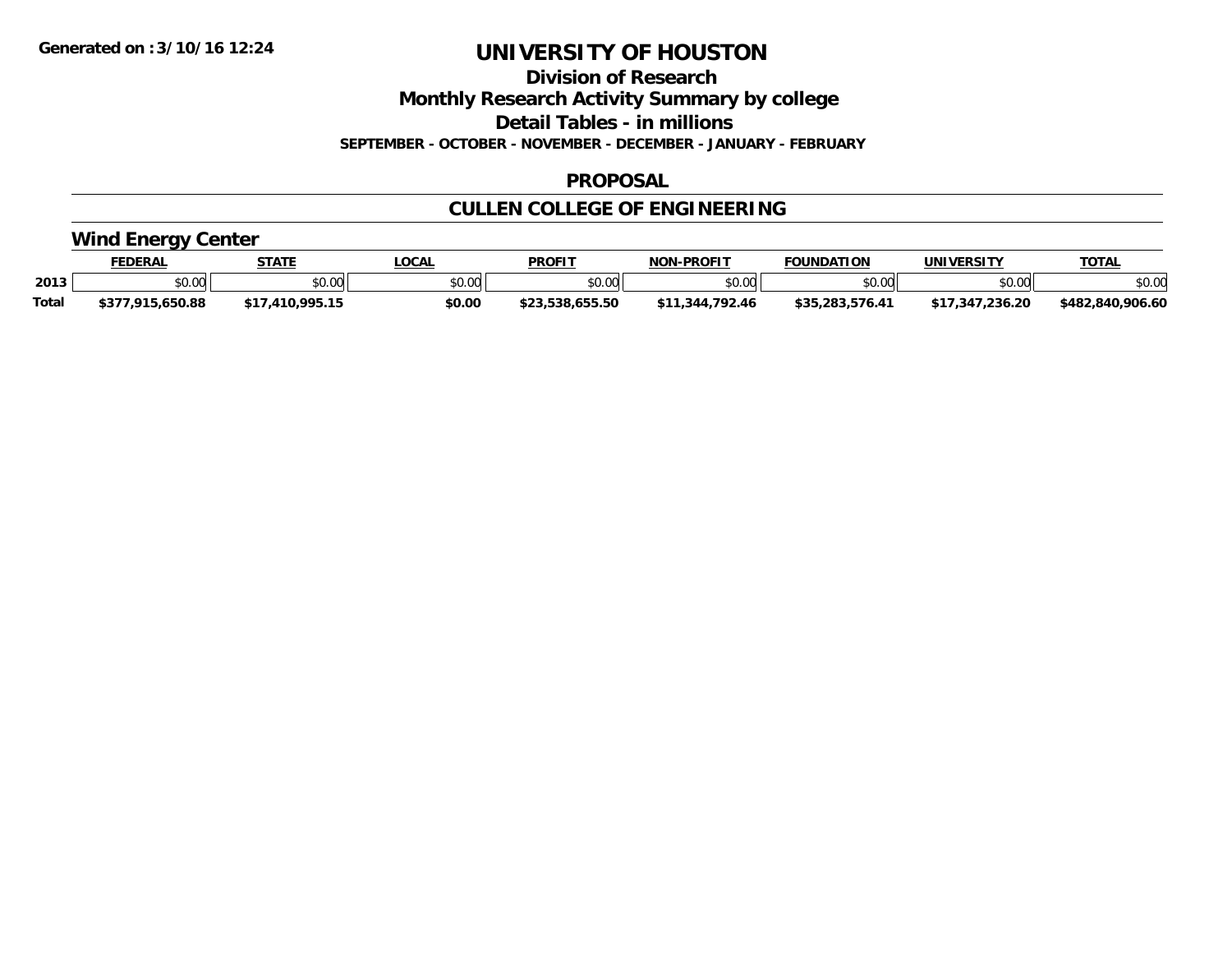**2016**

# **UNIVERSITY OF HOUSTON**

**Division of Research**

**Monthly Research Activity Summary by college**

**Detail Tables - in millions**

**SEPTEMBER - OCTOBER - NOVEMBER - DECEMBER - JANUARY - FEBRUARY**

#### **PROPOSAL**

## **DIVISION OF RESEARCH**

|      |                                           |                | <b>Center for Advanced Computing and Data Systems</b>     |               |                   |                   |                   |                |
|------|-------------------------------------------|----------------|-----------------------------------------------------------|---------------|-------------------|-------------------|-------------------|----------------|
|      | <b>FEDERAL</b>                            | <b>STATE</b>   | <b>LOCAL</b>                                              | <b>PROFIT</b> | <b>NON-PROFIT</b> | <b>FOUNDATION</b> | <b>UNIVERSITY</b> | <b>TOTAL</b>   |
| 2012 | \$549,112.46                              | \$0.00         | \$0.00                                                    | \$0.00        | \$2,000.00        | \$0.00            | \$964,253.70      | \$1,515,366.16 |
| 2013 | \$199,698.00                              | \$0.00         | \$0.00                                                    | \$75,000.00   | \$1,293,700.00    | \$0.00            | \$0.00            | \$1,568,398.00 |
| 2015 | \$0.00                                    | \$0.00         | \$0.00                                                    | \$0.00        | \$0.00            | \$0.00            | \$69,683.00       | \$69,683.00    |
| 2016 | \$294,875.70                              | \$0.00         | \$0.00                                                    | \$0.00        | \$0.00            | \$0.00            | \$78,000.00       | \$372,875.70   |
|      | <b>Center for Advanced Materials</b>      |                |                                                           |               |                   |                   |                   |                |
|      | <b>FEDERAL</b>                            | <b>STATE</b>   | <b>LOCAL</b>                                              | <b>PROFIT</b> | <b>NON-PROFIT</b> | <b>FOUNDATION</b> | <b>UNIVERSITY</b> | <b>TOTAL</b>   |
| 2012 | \$516,829.10                              | \$0.00         | \$0.00                                                    | \$0.00        | \$0.00            | \$291,259.20      | \$0.00            | \$808,088.30   |
| 2013 | \$151,114.00                              | \$0.00         | \$0.00                                                    | \$0.00        | \$1,293,106.00    | \$0.00            | \$0.00            | \$1,444,220.00 |
|      |                                           |                | <b>Center for Biomedical &amp; Environmental Genomics</b> |               |                   |                   |                   |                |
|      | <b>FEDERAL</b>                            | <b>STATE</b>   | <b>LOCAL</b>                                              | <b>PROFIT</b> | <b>NON-PROFIT</b> | <b>FOUNDATION</b> | <b>UNIVERSITY</b> | <b>TOTAL</b>   |
| 2012 | \$0.00                                    | \$0.00         | \$0.00                                                    | \$0.00        | \$0.00            | \$0.00            | \$0.00            | \$0.00         |
| 2013 | \$0.00                                    | \$0.00         | \$0.00                                                    | \$0.00        | \$0.00            | \$0.00            | \$0.00            | \$0.00         |
|      | <b>Center for Industrial Partnerships</b> |                |                                                           |               |                   |                   |                   |                |
|      | <b>FEDERAL</b>                            | <b>STATE</b>   | <b>LOCAL</b>                                              | <b>PROFIT</b> | <b>NON-PROFIT</b> | <b>FOUNDATION</b> | <b>UNIVERSITY</b> | <b>TOTAL</b>   |
| 2012 | \$696,294.00                              | \$0.00         | \$0.00                                                    | \$100,500.00  | \$0.00            | \$0.00            | \$0.00            | \$796,794.00   |
| 2013 | \$574,253.00                              | \$0.00         | \$0.00                                                    | \$0.00        | \$0.00            | \$0.00            | \$0.00            | \$574,253.00   |
| 2015 | \$201,595.40                              | \$1,000,000.00 | \$0.00                                                    | \$0.00        | \$0.00            | \$0.00            | \$0.00            | \$1,201,595.40 |
| 2016 | \$163,009.50                              | \$0.00         | \$0.00                                                    | \$0.00        | \$0.00            | \$0.00            | \$0.00            | \$163,009.50   |
|      | <b>Division of Research</b>               |                |                                                           |               |                   |                   |                   |                |
|      | <b>FEDERAL</b>                            | <b>STATE</b>   | <b>LOCAL</b>                                              | <b>PROFIT</b> | <b>NON-PROFIT</b> | <b>FOUNDATION</b> | <b>UNIVERSITY</b> | <b>TOTAL</b>   |
| 2013 | \$0.00                                    | \$7,877,932.00 | \$0.00                                                    | \$0.00        | \$0.00            | \$0.00            | \$0.00            | \$7,877,932.00 |
| 2015 | \$0.00                                    | \$491,311.00   | \$0.00                                                    | \$0.00        | \$0.00            | \$0.00            | \$500.00          | \$491,811.00   |
| 2016 | \$0.00                                    | \$0.00         | \$0.00                                                    | \$0.00        | \$0.00            | \$0.00            | \$5,765,276.00    | \$5,765,276.00 |
|      | <b>TcSUH</b>                              |                |                                                           |               |                   |                   |                   |                |
|      | <b>FEDERAL</b>                            | <b>STATE</b>   | <b>LOCAL</b>                                              | <b>PROFIT</b> | <b>NON-PROFIT</b> | <b>FOUNDATION</b> | <b>UNIVERSITY</b> | <b>TOTAL</b>   |
| 2012 | \$2,304,745.15                            | \$0.00         | \$0.00                                                    | \$70,000.00   | \$0.00            | \$0.00            | \$80,077.00       | \$2,454,822.15 |
| 2013 | \$646,173.70                              | \$50,000.00    | \$0.00                                                    | \$178,821.00  | \$0.00            | \$0.00            | \$0.00            | \$874,994.70   |
| 2014 | \$769,823.10                              | \$0.00         | \$0.00                                                    | \$167,200.00  | \$0.00            | \$0.00            | \$619,826.00      | \$1,556,849.10 |
| 2015 | \$1,349,912.45                            | \$0.00         | \$0.00                                                    | \$16,000.00   | \$0.00            | \$0.00            | \$0.00            | \$1,365,912.45 |

6 \$621,818.84|| \$0.00|| \$0.00|| \$74,668.00|| \$0.00|| \$0.00|| \$0.00|| \$0.00|| \$696,486.84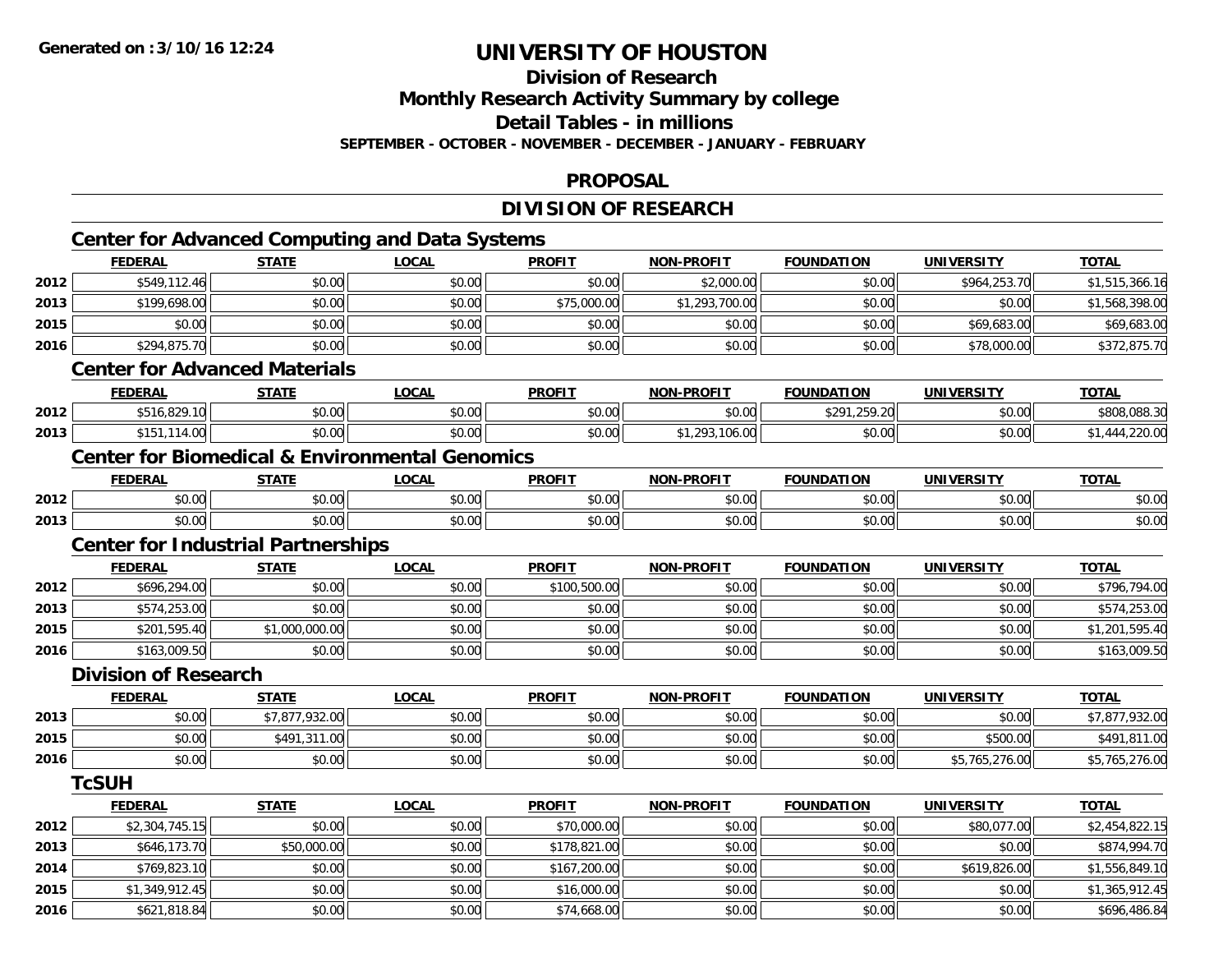## **Division of Research**

**Monthly Research Activity Summary by college**

**Detail Tables - in millions**

**SEPTEMBER - OCTOBER - NOVEMBER - DECEMBER - JANUARY - FEBRUARY**

#### **PROPOSAL**

### **DIVISION OF RESEARCH**

### **Texas Obesity Research Center**

|      | -WF                   | 278                    | <b>OCAL</b>   | <b>DDOEIT</b> | <b>DRAFIT</b><br><b>NICH</b>                | $\sim$<br>NDA<br>1 O F | <b>INITY</b>       | $\tau$ oj              |
|------|-----------------------|------------------------|---------------|---------------|---------------------------------------------|------------------------|--------------------|------------------------|
| 2012 | $\sim$ $\sim$<br>ט. ט | $\sim$ $\sim$<br>JU.UU | 0000<br>וטטיט | 0000<br>JU.U  | $\triangle$ $\triangle$ $\triangle$<br>ט.טי | $\sim$ $\sim$          | ሐሴ ሰሰ<br>DU.UU     | $\sim$ $\sim$<br>DU.UG |
| 2016 | JU.UU                 | $\sim$ 00<br>vv.vv     | \$0.00        | \$0.00        | ふといい しんせいいい                                 | $\sim$ $\sim$<br>JU.U  | $\sim$ 00<br>PO.OO |                        |

**TIMES**

|              | <b>FEDERAL</b>  | <b>STATE</b>   | <b>LOCAL</b> | <b>PROFIT</b>  | <b>NON-PROFIT</b> | <b>FOUNDATION</b> | <b>UNIVERSITY</b> | <b>TOTAL</b>    |
|--------------|-----------------|----------------|--------------|----------------|-------------------|-------------------|-------------------|-----------------|
| 2012         | \$1,194,418.00  | \$0.00         | \$0.00       | \$0.00         | \$119,028.00      | \$0.00            | \$929,450.00      | \$2,242,896.00  |
| 2013         | \$1,331,763.80  | \$29,908.00    | \$0.00       | \$0.00         | \$0.00            | \$0.00            | \$723,267.00      | \$2,084,938.80  |
| 2014         | \$9,197,813.55  | \$98,197.00    | \$0.00       | \$1,006,321.00 | \$0.00            | \$0.00            | \$0.00            | \$10,302,331.55 |
| 2015         | \$398,713,00    | \$99,999.00    | \$0.00       | \$0.00         | \$76,188.00       | \$0.00            | \$0.00            | \$574,900.00    |
| 2016         | \$3,746,946.60  | \$111,938.00   | \$0.00       | \$0.00         | \$3,000.00        | \$0.00            | \$0.00            | \$3,861,884.60  |
| <b>Total</b> | \$24,908,909.35 | \$9,759,285.00 | \$0.00       | \$1,688,510.00 | \$3,042,546.00    | \$291,259.20      | \$9,230,332.70    | \$48,920,842.25 |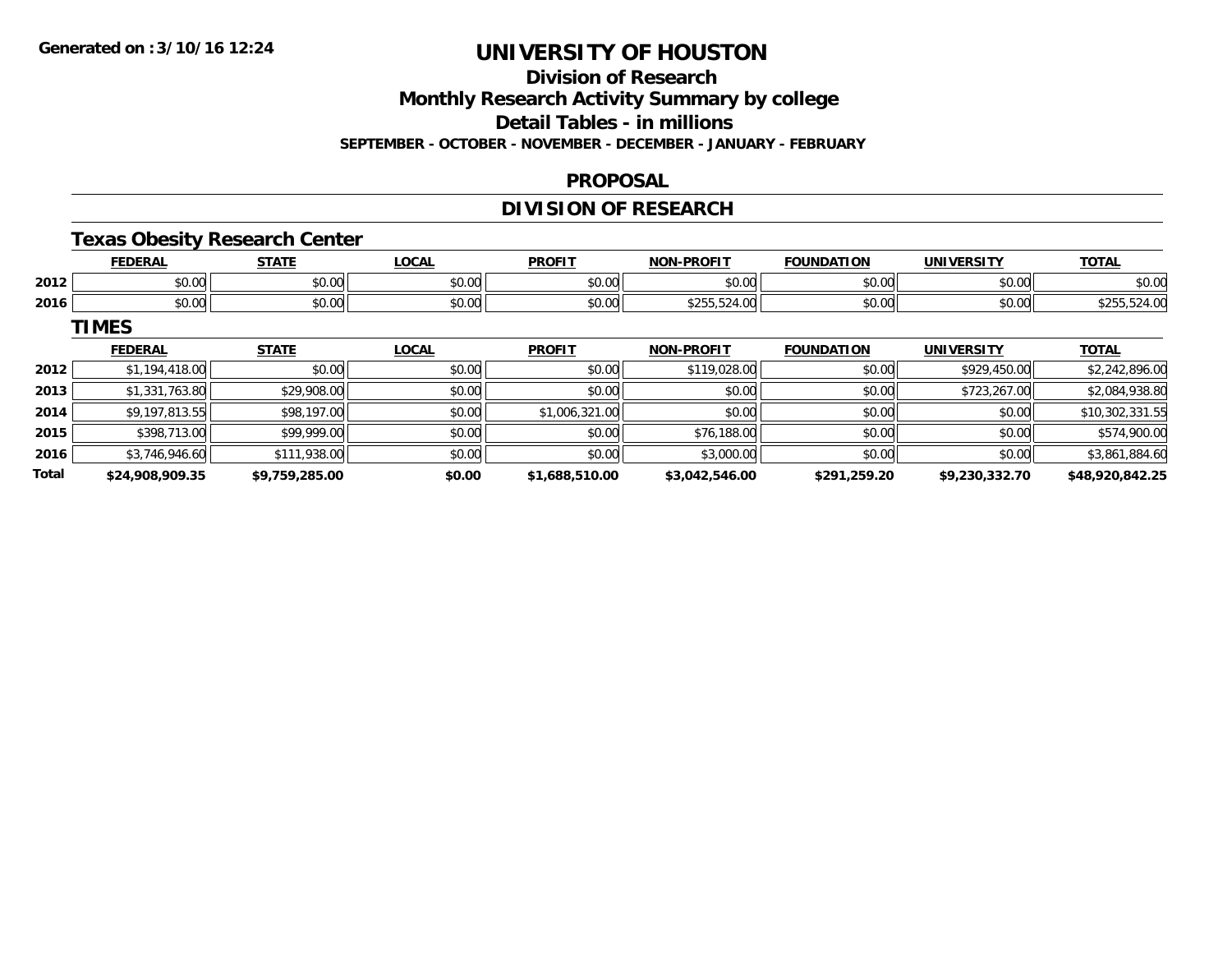**Division of Research**

**Monthly Research Activity Summary by college**

**Detail Tables - in millions**

**SEPTEMBER - OCTOBER - NOVEMBER - DECEMBER - JANUARY - FEBRUARY**

### **PROPOSAL**

### **GRADUATE COLLEGE OF SOCIAL WORK**

### **Center for Drug and Social Policy Research**

|      | <b>FEDERAL</b> | <b>STATE</b> | <u>LOCAL</u> | <b>PROFIT</b> | <b>NON-PROFIT</b> | <b>FOUNDATION</b> | <b>UNIVERSITY</b> | <b>TOTAL</b> |
|------|----------------|--------------|--------------|---------------|-------------------|-------------------|-------------------|--------------|
| 2012 | \$127,438.94   | \$0.00       | \$0.00       | \$192,378.00  | \$0.00            | \$0.00            | \$0.00            | \$319,816.94 |
| 2013 | \$52,908.51    | \$0.00       | \$0.00       | \$0.00        | \$45,910.00       | \$0.00            | \$0.00            | \$98,818.51  |
| 2014 | \$0.00         | \$0.00       | \$0.00       | \$45,050.00   | \$0.00            | \$0.00            | \$356,205.00      | \$401,255.00 |
| 2016 | \$52,200.00    | \$0.00       | \$0.00       | \$0.00        | \$0.00            | \$0.00            | \$0.00            | \$52,200.00  |

### **Center for Health Equities & Evaluation Research**

|      | <b>FEDERAI</b>                                 | <b>STATE</b>   | LOCAL                                 | <b>PROFIT</b>                                                                                        | -PROFIT<br>NON | <b>FOUNDATION</b> | UNIVERSITY | <b>TOTAL</b>                                 |
|------|------------------------------------------------|----------------|---------------------------------------|------------------------------------------------------------------------------------------------------|----------------|-------------------|------------|----------------------------------------------|
| 2013 | $\sim$ 00<br>JU.UU                             | ቀስ ስስ<br>DU.UU | $\mathsf{A} \cap \mathsf{A}$<br>JU.UU | $\begin{array}{c} \n \text{A} & \text{A} & \text{B} & \text{B} & \text{B} \\ \end{array}$<br>$\cdot$ | 0000<br>וטטוע  | \$0.00            | \$0.00     | $\uparrow$ 20 $\uparrow$ 755.00<br>, , , , , |
| 2015 | I OE<br><b>t</b> 1 2 0<br>$\sim$<br>−……<br>᠇.տ | nn nn<br>JU.UU | 0.00<br>JU.UU.                        | \$0.00                                                                                               | 0000<br>וטטוע  | \$0.00            | \$0.00     |                                              |

### **Child & Family for Innovative Research**

|      | <b>FEDERAL</b> | <b>STATE</b> | <b>LOCAL</b> | <b>PROFIT</b> | <b>NON-PROFIT</b> | <b>FOUNDATION</b> | <b>UNIVERSITY</b> | <b>TOTAL</b>   |
|------|----------------|--------------|--------------|---------------|-------------------|-------------------|-------------------|----------------|
| 2012 | \$2,272,070.38 | \$0.00       | \$56,704.00  | \$138,181.00  | \$35,469.80       | \$28,560.00       | \$190,477.00      | \$2,721,462.18 |
| 2013 | \$1,199,259.56 | \$10,000.00  | \$0.00       | \$0.00        | \$246,928,00      | \$19,250.00       | \$0.00            | \$1,475,437.56 |
| 2014 | \$0.00         | \$288,991.00 | \$0.00       | \$0.00        | \$19,979.00       | \$19,235.70       | \$0.00            | \$328,205.70   |
| 2015 | \$0.00         | \$0.00       | \$0.00       | \$0.00        | \$0.00            | \$99,730.00       | \$0.00            | \$99,730.00    |
| 2016 | \$858,749.00   | \$408,240.00 | \$0.00       | \$0.00        | \$44,524.00       | \$0.00            | \$32,782.00       | \$1,344,295.00 |

### **Dean, Social Work**

|       | <b>FEDERAL</b> | <b>STATE</b> | <b>LOCAL</b> | <b>PROFIT</b> | <b>NON-PROFIT</b> | <b>FOUNDATION</b> | UNIVERSITY   | <u>TOTAL</u>    |
|-------|----------------|--------------|--------------|---------------|-------------------|-------------------|--------------|-----------------|
| 2012  | \$0.00         | \$0.00       | \$0.00       | \$0.00        | \$0.00            | \$0.00            | \$0.00       | \$0.00          |
| 2013  | \$0.00         | \$0.00       | \$0.00       | \$0.00        | \$0.00            | \$0.00            | \$0.00       | \$0.00          |
| 2014  | \$0.00         | \$0.00       | \$0.00       | \$0.00        | \$0.00            | \$0.00            | \$0.00       | \$0.00          |
| 2015  | \$0.00         | \$0.00       | \$0.00       | \$0.00        | \$0.00            | \$4,500.00        | \$0.00       | \$4,500.00      |
| 2016  | \$2,600,000.00 | \$218,078.00 | \$0.00       | \$0.00        | \$115,292.00      | \$0.00            | \$0.00       | \$2,933,370.00  |
| Total | \$7,593,580.39 | \$925,309.00 | \$56,704.00  | \$415,364.90  | \$508,102.80      | \$171,275.70      | \$579,464.00 | \$10,249,800.79 |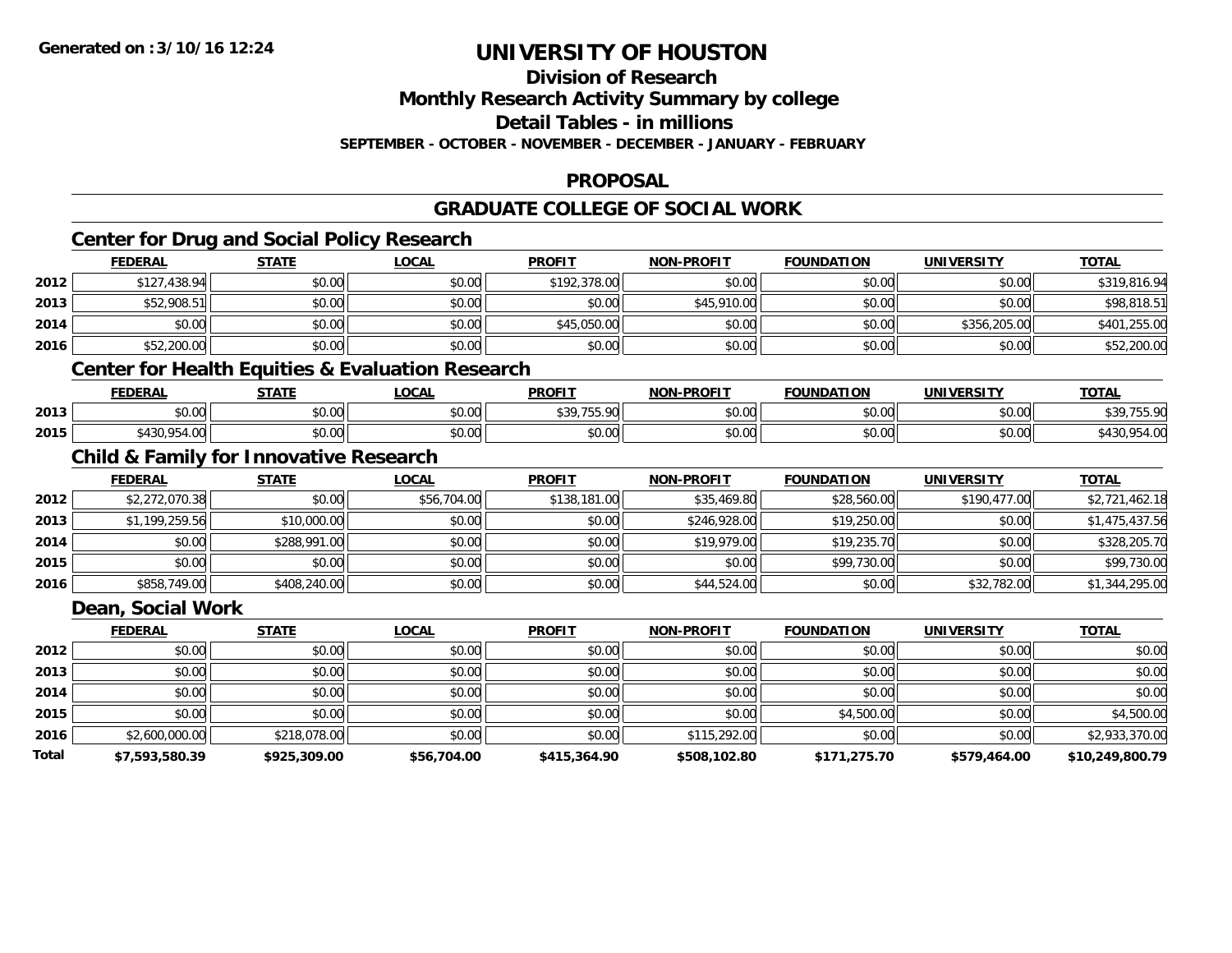#### **Division of Research**

**Monthly Research Activity Summary by college**

**Detail Tables - in millions**

**SEPTEMBER - OCTOBER - NOVEMBER - DECEMBER - JANUARY - FEBRUARY**

#### **PROPOSAL**

### **HILTON COLLEGE OF HOTEL AND RESTAURANT MANAGEMENT**

### **Hotel and Restaurant Management**

|       | <b>FEDERAL</b> | <b>STATE</b> | <b>LOCAL</b> | <b>PROFIT</b> | <b>NON-PROFIT</b> | <b>FOUNDATION</b> | <b>UNIVERSITY</b> | <b>TOTAL</b>   |
|-------|----------------|--------------|--------------|---------------|-------------------|-------------------|-------------------|----------------|
| 2012  | \$0.00         | \$174,830.00 | \$0.00       | \$0.00        | \$118,422.00      | \$0.00            | \$0.00            | \$293,252.00   |
| 2013  | \$553,755.00   | \$0.00       | \$16,154.00  | \$0.00        | \$10,987.00       | \$55,874.00       | \$143,232.00      | \$780,002.00   |
| 2014  | \$0.00         | \$0.00       | \$0.00       | \$0.00        | \$5,000.00        | \$0.00            | \$0.00            | \$5,000.00     |
| 2015  | \$40,000.00    | \$0.00       | \$0.00       | \$0.00        | \$0.00            | \$0.00            | \$0.00            | \$40,000.00    |
| 2016  | \$0.00         | \$0.00       | \$0.00       | \$0.00        | \$14,207.00       | \$0.00            | \$0.00            | \$14,207.00    |
| Total | \$593,755.00   | \$174,830.00 | \$16,154.00  | \$0.00        | \$148,616.00      | \$55,874.00       | \$143,232.00      | \$1,132,461.00 |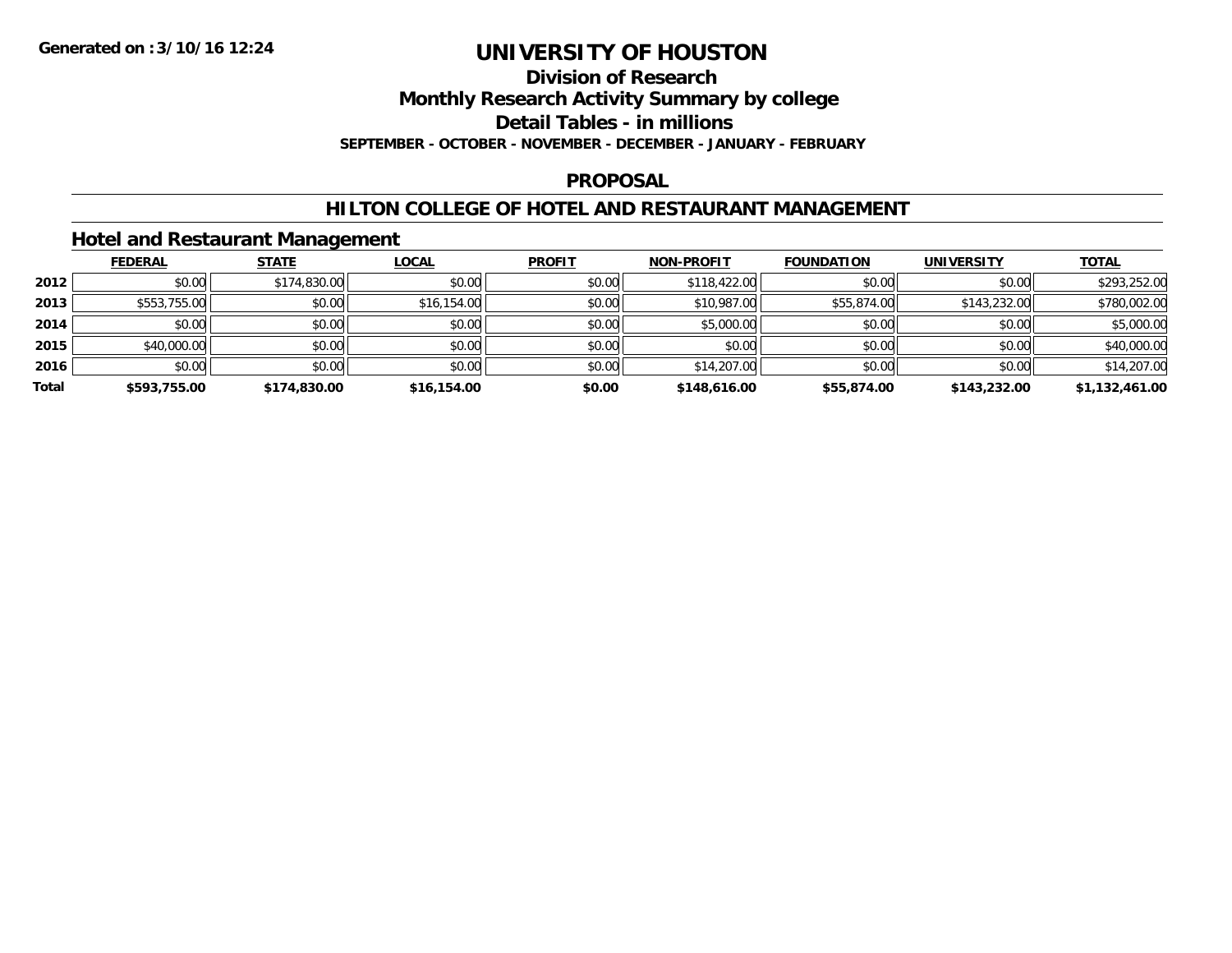### **Division of Research Monthly Research Activity Summary by college Detail Tables - in millions SEPTEMBER - OCTOBER - NOVEMBER - DECEMBER - JANUARY - FEBRUARY**

#### **PROPOSAL**

#### **HONORS COLLEGE**

## **Dean, Honors College**

|       | <b>FEDERAL</b> | <b>STATE</b> | <u>LOCAL</u> | <b>PROFIT</b> | <b>NON-PROFIT</b> | <b>FOUNDATION</b> | <b>UNIVERSITY</b> | <b>TOTAL</b>   |
|-------|----------------|--------------|--------------|---------------|-------------------|-------------------|-------------------|----------------|
| 2013  | \$0.00         | \$0.00       | \$0.00       | \$341,900.74  | \$0.00            | \$0.00            | \$9,150.32        | \$351,051.06   |
| 2014  | \$0.00         | \$457,985.75 | \$0.00       | \$0.00        | \$0.00            | \$0.00            | \$0.00            | \$457,985.75   |
| 2015  | \$0.00         | \$0.00       | \$0.00       | \$0.00        | \$367,989.75      | \$0.00            | \$0.00            | \$367,989.75   |
| 2016  | \$37,404.50    | \$0.00       | \$0.00       | \$0.00        | \$0.00            | \$0.00            | \$0.00            | \$37,404.50    |
| Total | \$37,404.50    | \$457,985.75 | \$0.00       | \$341,900.74  | \$367,989.75      | \$0.00            | \$9,150.32        | \$1,214,431.06 |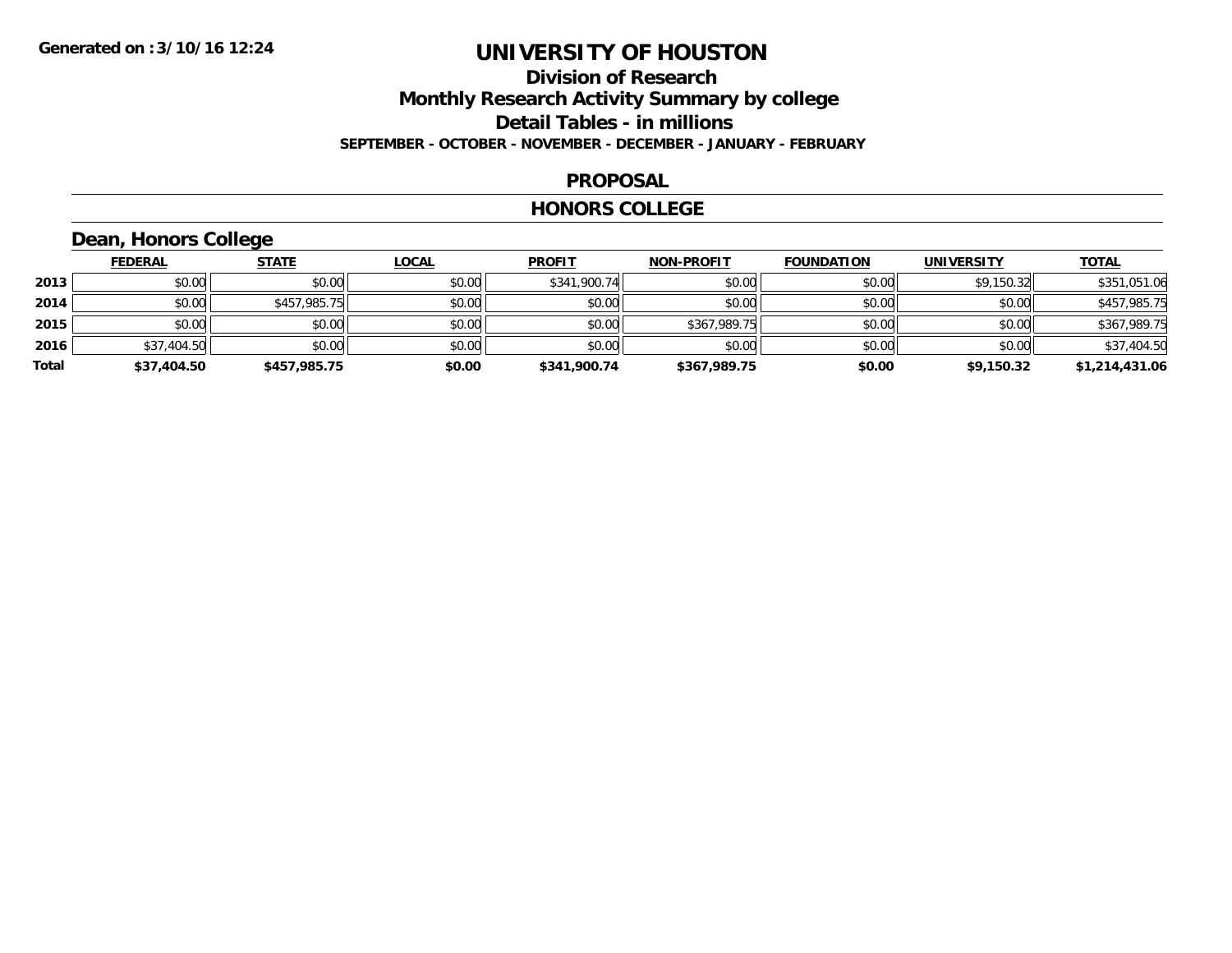**Division of Research**

**Monthly Research Activity Summary by college**

**Detail Tables - in millions**

**SEPTEMBER - OCTOBER - NOVEMBER - DECEMBER - JANUARY - FEBRUARY**

#### **PROPOSAL**

#### **PRESIDENT**

#### **Office of the President**

|              | <b>EDERAI</b> | <b>CTATE</b>    | <b>OCAL</b> | <b>PROFIT</b> | <b>-PROFIT</b><br>81 A B | <b>FOUNDATION</b> | UNIVERSITY | TOTA.  |
|--------------|---------------|-----------------|-------------|---------------|--------------------------|-------------------|------------|--------|
| 2014         | 0.00<br>JU.UU | 0000<br>ູນບ.ບພ. | \$0.00      | 0000<br>JU.UU | $\sim$ 00<br>ט.טע        | 0000<br>u.uu      | \$0.00     | \$0.00 |
| <b>Total</b> | \$0.00        | \$0.00          | \$0.00      | \$0.00        | \$0.00                   | \$0.00            | \$0.00     | \$0.00 |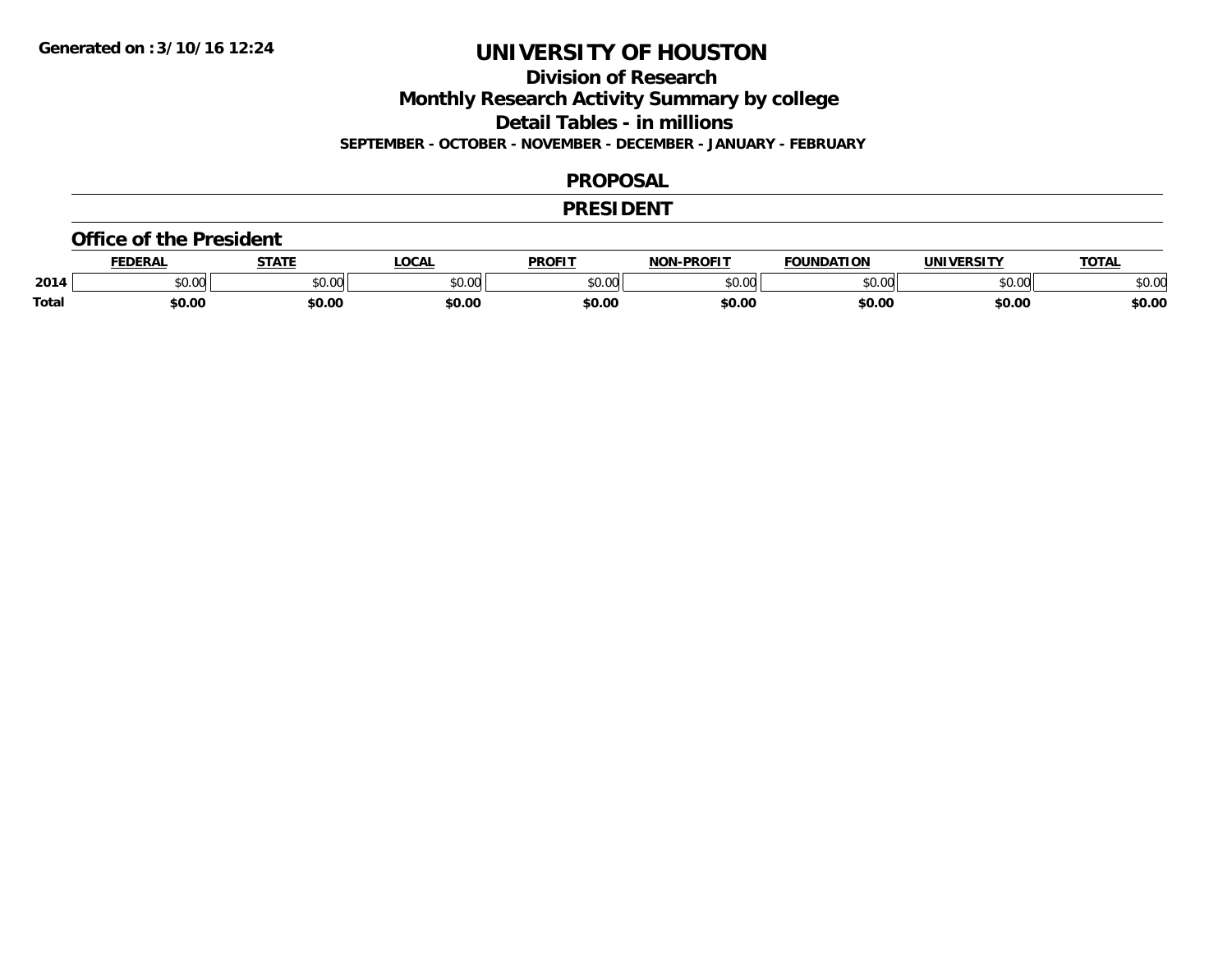**Division of Research**

**Monthly Research Activity Summary by college**

**Detail Tables - in millions**

**SEPTEMBER - OCTOBER - NOVEMBER - DECEMBER - JANUARY - FEBRUARY**

#### **PROPOSAL**

### **SCHOOL OF NURSING**

### **Dean, School of Nursing**

|              | <b>FEDERAL</b> | <b>STATE</b> | <b>OCAL</b>            | <b>PROFIT</b> | <b>NON-PROFIT</b>     | <b>FOUNDATION</b>                             | <b>UNIVERSITY</b> | <b>TOTAL</b>      |
|--------------|----------------|--------------|------------------------|---------------|-----------------------|-----------------------------------------------|-------------------|-------------------|
| 2016         | 200.00         | \$0.00       | $\sim$ $\sim$<br>vu.vu | \$0.00        | $ECOO$ $OQ$<br>UU.UUC | 5.2400000<br>۰۷۷.<br>$\overline{\phantom{a}}$ | \$0.00            | $*396.$<br>'ገ0 25 |
| <b>Total</b> | \$52,200.00    | \$0.00       | \$0.00                 | \$0.00        | \$500.00              | 1.029.35<br>$\star$ 344.                      | \$0.00            | 396.<br>.729.35   |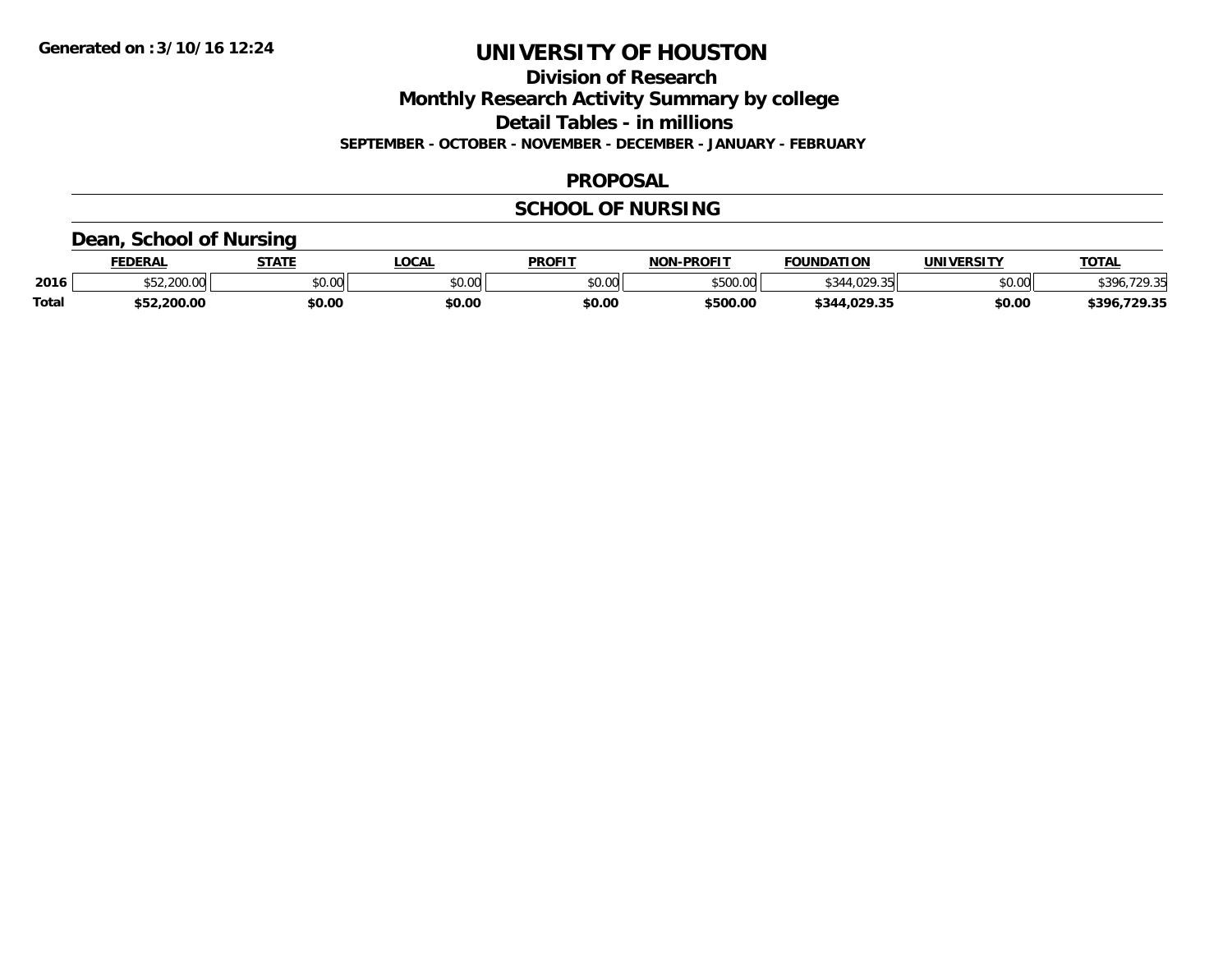**Division of Research**

**Monthly Research Activity Summary by college**

**Detail Tables - in millions**

**SEPTEMBER - OCTOBER - NOVEMBER - DECEMBER - JANUARY - FEBRUARY**

### **PROPOSAL**

#### **SENIOR V.P. FOR ACADEMIC AFFAIRS AND PROVOST**

|       | <b>Pre-Health Advising</b>                   |              |              |               |                   |                   |                   |                |
|-------|----------------------------------------------|--------------|--------------|---------------|-------------------|-------------------|-------------------|----------------|
|       | <b>FEDERAL</b>                               | <b>STATE</b> | <b>LOCAL</b> | <b>PROFIT</b> | <b>NON-PROFIT</b> | <b>FOUNDATION</b> | <b>UNIVERSITY</b> | <b>TOTAL</b>   |
| 2015  | \$0.00                                       | \$0.00       | \$0.00       | \$0.00        | \$0.00            | \$0.00            | \$0.00            | \$0.00         |
|       | Senior V.P. for Academic Affairs and Provost |              |              |               |                   |                   |                   |                |
|       | <b>FEDERAL</b>                               | <b>STATE</b> | <b>LOCAL</b> | <b>PROFIT</b> | <b>NON-PROFIT</b> | <b>FOUNDATION</b> | <b>UNIVERSITY</b> | <b>TOTAL</b>   |
| 2012  | \$0.00                                       | \$75,000.00  | \$0.00       | \$0.00        | \$0.00            | \$0.00            | \$0.00            | \$75,000.00    |
| 2013  | \$0.00                                       | \$0.00       | \$0.00       | \$0.00        | \$149,488.00      | \$0.00            | \$0.00            | \$149,488.00   |
| 2014  | \$0.00                                       | \$0.00       | \$0.00       | \$0.00        | \$0.00            | \$0.00            | \$0.00            | \$0.00         |
|       | <b>Student Support Services</b>              |              |              |               |                   |                   |                   |                |
|       | <b>FEDERAL</b>                               | <b>STATE</b> | <b>LOCAL</b> | <b>PROFIT</b> | <b>NON-PROFIT</b> | <b>FOUNDATION</b> | <b>UNIVERSITY</b> | <b>TOTAL</b>   |
| 2012  | \$198,944.00                                 | \$0.00       | \$0.00       | \$0.00        | \$0.00            | \$0.00            | \$0.00            | \$198,944.00   |
|       | <b>Undergraduate Scholars</b>                |              |              |               |                   |                   |                   |                |
|       | <b>FEDERAL</b>                               | <b>STATE</b> | <b>LOCAL</b> | <b>PROFIT</b> | <b>NON-PROFIT</b> | <b>FOUNDATION</b> | <b>UNIVERSITY</b> | <b>TOTAL</b>   |
| 2012  | \$0.00                                       | \$19,051.00  | \$0.00       | \$0.00        | \$0.00            | \$0.00            | \$0.00            | \$19,051.00    |
| 2014  | \$0.00                                       | \$20,330.00  | \$0.00       | \$0.00        | \$0.00            | \$0.00            | \$0.00            | \$20,330.00    |
|       | <b>Undergraduate Student Success</b>         |              |              |               |                   |                   |                   |                |
|       | <b>FEDERAL</b>                               | <b>STATE</b> | <b>LOCAL</b> | <b>PROFIT</b> | <b>NON-PROFIT</b> | <b>FOUNDATION</b> | <b>UNIVERSITY</b> | <b>TOTAL</b>   |
| 2013  | \$0.00                                       | \$30,000.00  | \$0.00       | \$0.00        | \$0.00            | \$0.00            | \$0.00            | \$30,000.00    |
| 2014  | \$0.00                                       | \$268,000.00 | \$0.00       | \$0.00        | \$0.00            | \$0.00            | \$0.00            | \$268,000.00   |
| 2015  | \$297,579.00                                 | \$0.00       | \$0.00       | \$0.00        | \$0.00            | \$0.00            | \$0.00            | \$297,579.00   |
|       | <b>Undergraduate Student Success Center</b>  |              |              |               |                   |                   |                   |                |
|       | <b>FEDERAL</b>                               | <b>STATE</b> | <b>LOCAL</b> | <b>PROFIT</b> | <b>NON-PROFIT</b> | <b>FOUNDATION</b> | <b>UNIVERSITY</b> | <b>TOTAL</b>   |
| 2015  | \$0.00                                       | \$0.00       | \$0.00       | \$0.00        | \$78,500.00       | \$0.00            | \$0.00            | \$78,500.00    |
| Total | \$496,523.00                                 | \$412,381.00 | \$0.00       | \$0.00        | \$227,988.00      | \$0.00            | \$0.00            | \$1,136,892.00 |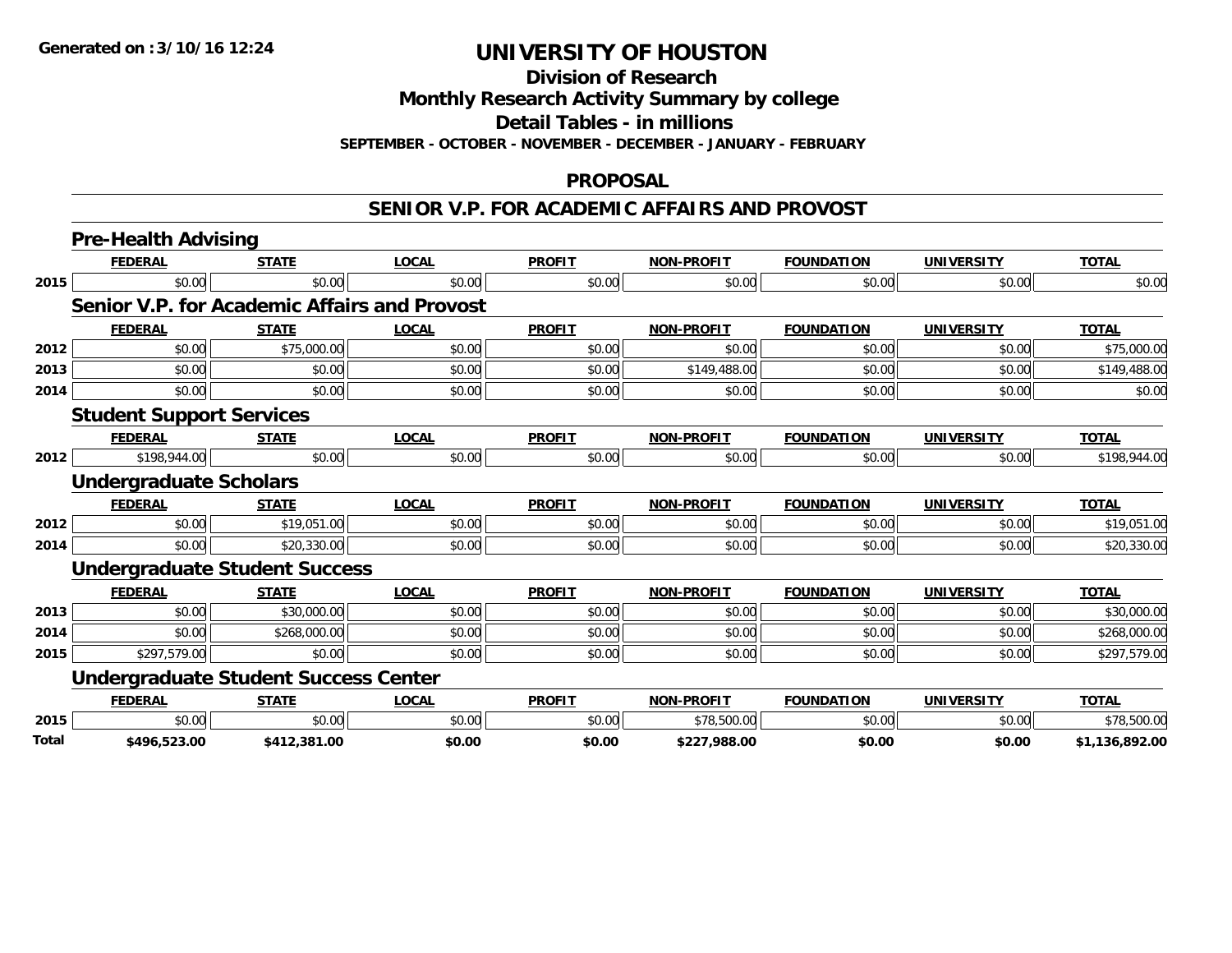### **Division of Research Monthly Research Activity Summary by college Detail Tables - in millions SEPTEMBER - OCTOBER - NOVEMBER - DECEMBER - JANUARY - FEBRUARY**

#### **PROPOSAL**

#### **UH LAW CENTER**

|       | Dean, Law      |              |              |               |                   |                   |                   |                |
|-------|----------------|--------------|--------------|---------------|-------------------|-------------------|-------------------|----------------|
|       | <b>FEDERAL</b> | <b>STATE</b> | <b>LOCAL</b> | <b>PROFIT</b> | <b>NON-PROFIT</b> | <b>FOUNDATION</b> | UNIVERSITY        | <b>TOTAL</b>   |
| 2013  | \$0.00         | \$0.00       | \$0.00       | \$71,560.62   | \$0.00            | \$0.00            | \$0.00            | \$71,560.62    |
| 2015  | \$601,568.43   | \$0.00       | \$0.00       | \$0.00        | \$0.00            | \$0.00            | \$0.00            | \$601,568.43   |
| 2016  | \$0.00         | \$0.00       | \$0.00       | \$0.00        | \$82,500.00       | \$0.00            | \$0.00            | \$82,500.00    |
|       | <b>Law-UH</b>  |              |              |               |                   |                   |                   |                |
|       | <b>FEDERAL</b> | <b>STATE</b> | <b>LOCAL</b> | <b>PROFIT</b> | <b>NON-PROFIT</b> | <b>FOUNDATION</b> | <b>UNIVERSITY</b> | <b>TOTAL</b>   |
| 2012  | \$0.00         | \$160,000.00 | \$0.00       | \$0.00        | \$0.00            | \$0.00            | \$0.00            | \$160,000.00   |
| 2014  | \$0.00         | \$200,000.00 | \$0.00       | \$0.00        | \$0.00            | \$0.00            | \$14,164.00       | \$214,164.00   |
| 2015  | \$0.00         | \$114,000.00 | \$0.00       | \$0.00        | \$0.00            | \$322,841.00      | \$16,683.00       | \$453,524.00   |
| 2016  | \$0.00         | \$200,000.00 | \$0.00       | \$0.00        | \$67,500.00       | \$192,906.00      | \$13,379.00       | \$473,785.00   |
| Total | \$601.568.43   | \$674,000.00 | \$0.00       | \$71,560.62   | \$150,000.00      | \$515,747.00      | \$44,226.00       | \$2,057,102.05 |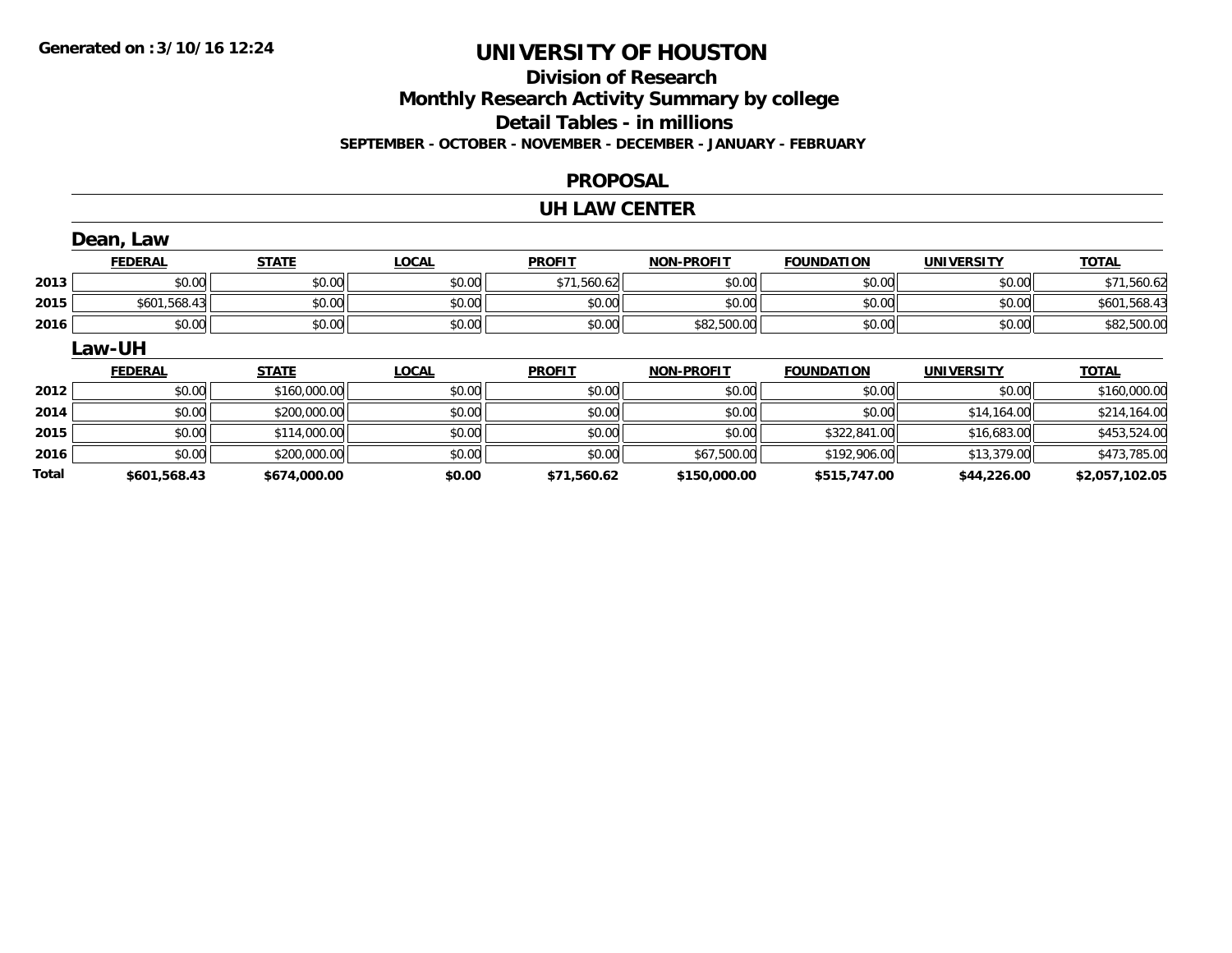**Division of Research**

**Monthly Research Activity Summary by college**

**Detail Tables - in millions**

**SEPTEMBER - OCTOBER - NOVEMBER - DECEMBER - JANUARY - FEBRUARY**

#### **PROPOSAL**

#### **UKNOWN COLLEGE**

## **Wrong Department - Please Dont Select It**

|              | EENEDA<br>PLIAN | 27.77        | LOCAI              | <b>PROFIT</b> | <b>DDALIT</b><br>ימות | <b>EQUINDATION</b> | <b>IINIIVEDCITV</b> | <b>TATA</b> |
|--------------|-----------------|--------------|--------------------|---------------|-----------------------|--------------------|---------------------|-------------|
| 2013         | JU.UU           | 0000<br>ט.טע | $\sim$ 00<br>JU.UU | ט.טע          | $\sim$ 00<br>DU.UU    |                    | $\sim$ 00<br>JU.UU  | งบ.บบ       |
| <b>Total</b> | \$0.00          | \$0.00       | \$0.00             | \$0.00        | \$0.00                | \$0.00             | \$0.00              | \$0.00      |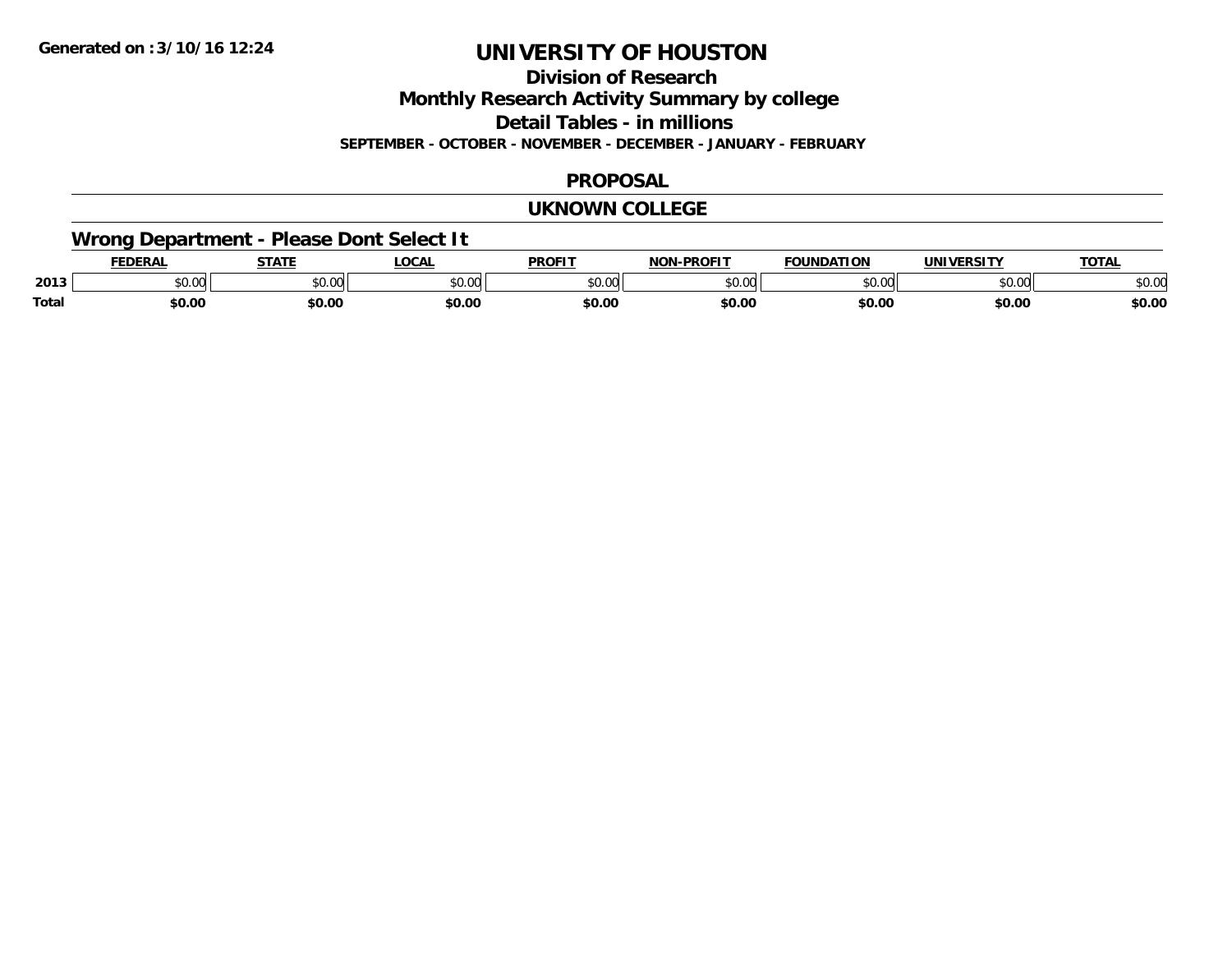## **Division of Research**

**Monthly Research Activity Summary by college**

**Detail Tables - in millions**

**SEPTEMBER - OCTOBER - NOVEMBER - DECEMBER - JANUARY - FEBRUARY**

#### **PROPOSAL**

## **VICE PRESIDENT FOR ADMINISTRATION**

|       | <b>KUHF - Radio</b>         |              |              |               |                   |                   |                   |                 |
|-------|-----------------------------|--------------|--------------|---------------|-------------------|-------------------|-------------------|-----------------|
|       | <b>FEDERAL</b>              | <b>STATE</b> | <b>LOCAL</b> | <b>PROFIT</b> | <b>NON-PROFIT</b> | <b>FOUNDATION</b> | <b>UNIVERSITY</b> | <b>TOTAL</b>    |
| 2012  | \$24,500.00                 | \$0.00       | \$0.00       | \$0.00        | \$2,261,596.00    | \$0.00            | \$0.00            | \$2,286,096.00  |
| 2013  | \$0.00                      | \$0.00       | \$0.00       | \$0.00        | \$2,044,710.00    | \$0.00            | \$0.00            | \$2,044,710.00  |
| 2014  | \$0.00                      | \$0.00       | \$0.00       | \$0.00        | \$2,147,877.00    | \$0.00            | \$0.00            | \$2,147,877.00  |
| 2015  | \$0.00                      | \$0.00       | \$0.00       | \$0.00        | \$2,363,344.00    | \$0.00            | \$0.00            | \$2,363,344.00  |
| 2016  | \$0.00                      | \$0.00       | \$0.00       | \$0.00        | \$2,338,322.00    | \$0.00            | \$0.00            | \$2,338,322.00  |
|       | <b>KUHT-TV</b>              |              |              |               |                   |                   |                   |                 |
|       | <b>FEDERAL</b>              | <b>STATE</b> | <b>LOCAL</b> | <b>PROFIT</b> | <b>NON-PROFIT</b> | <b>FOUNDATION</b> | <b>UNIVERSITY</b> | <b>TOTAL</b>    |
| 2012  | \$0.00                      | \$0.00       | \$0.00       | \$0.00        | \$14,132.00       | \$0.00            | \$0.00            | \$14,132.00     |
|       | <b>Physical Plant</b>       |              |              |               |                   |                   |                   |                 |
|       | <b>FEDERAL</b>              | <b>STATE</b> | <b>LOCAL</b> | <b>PROFIT</b> | <b>NON-PROFIT</b> | <b>FOUNDATION</b> | <b>UNIVERSITY</b> | <b>TOTAL</b>    |
| 2012  | \$0.00                      | \$0.00       | \$0.00       | \$0.00        | \$0.00            | \$0.00            | \$0.00            | \$0.00          |
|       | <b>UH Police Department</b> |              |              |               |                   |                   |                   |                 |
|       | <b>FEDERAL</b>              | <b>STATE</b> | <b>LOCAL</b> | <b>PROFIT</b> | <b>NON-PROFIT</b> | <b>FOUNDATION</b> | <b>UNIVERSITY</b> | <b>TOTAL</b>    |
| 2014  | \$0.00                      | \$3,000.00   | \$0.00       | \$0.00        | \$0.00            | \$0.00            | \$0.00            | \$3,000.00      |
| 2016  | \$0.00                      | \$3,000.00   | \$0.00       | \$0.00        | \$0.00            | \$0.00            | \$0.00            | \$3,000.00      |
| Total | \$24,500.00                 | \$6,000.00   | \$0.00       | \$0.00        | \$11,169,981.00   | \$0.00            | \$0.00            | \$11,200,481.00 |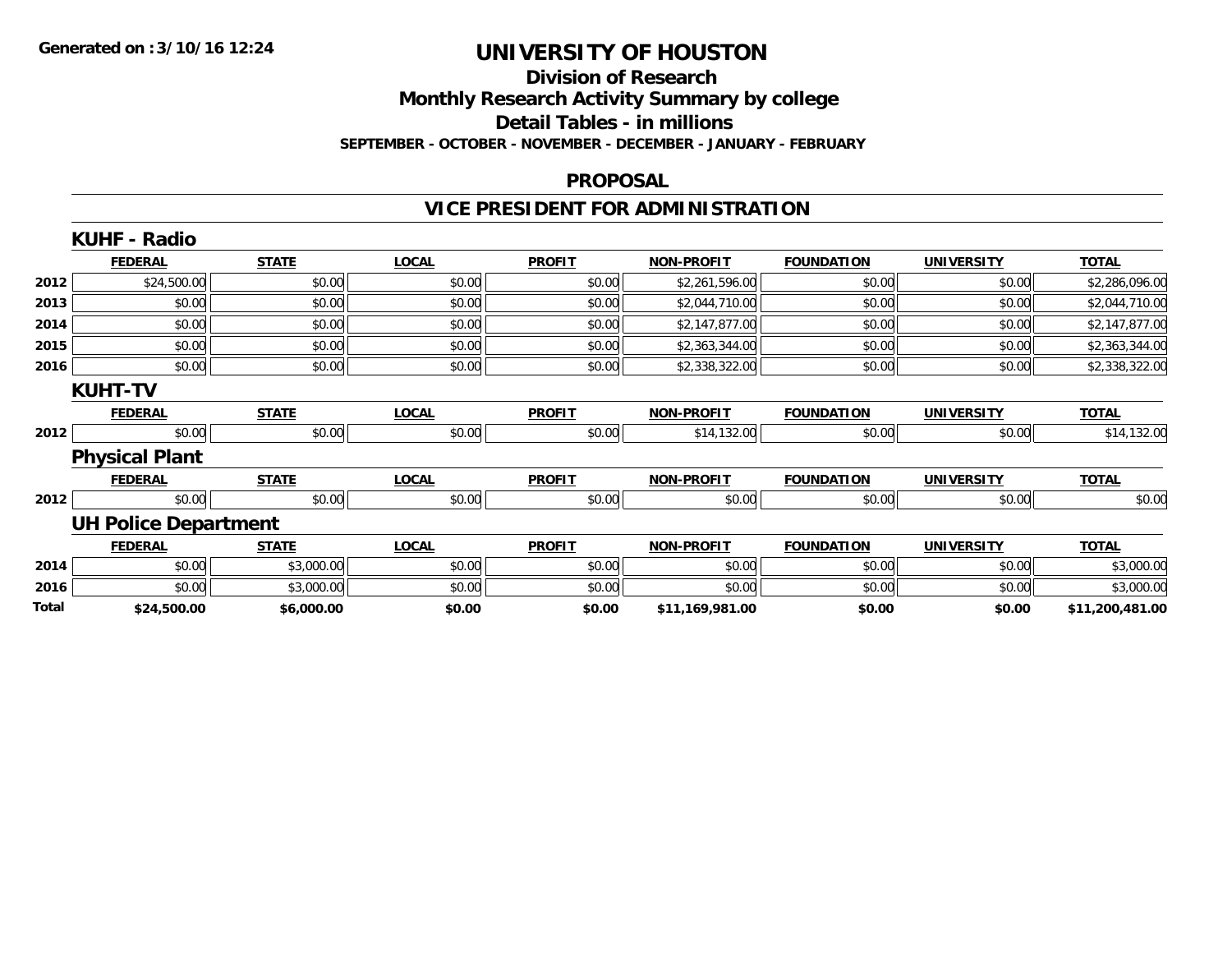**Division of Research**

**Monthly Research Activity Summary by college**

**Detail Tables - in millions**

**SEPTEMBER - OCTOBER - NOVEMBER - DECEMBER - JANUARY - FEBRUARY**

### **PROPOSAL**

### **VICE PRESIDENT FOR STUDENT AFFAIRS**

### **Dean, Student Affairs**

|              | <b>FEDERAL</b> | <b>STATE</b> | <b>OCAL</b> | <b>PROFIT</b> | <b>NON-PROFIT</b> | <b>FOUNDATION</b> | UNIVERSITY     | TOTA.       |
|--------------|----------------|--------------|-------------|---------------|-------------------|-------------------|----------------|-------------|
| 2012         | 0.0000         | \$0.00       | vv.vv       | \$0.00        | 0000<br>JU.UU     | \$0.00            | mn n¢<br>pu.uu | \$58,828.50 |
| <b>Total</b> | \$58.828.50    | \$0.00       | \$0.00      | \$0.00        | \$0.00            | \$0.00            | \$0.00         | \$58,828.50 |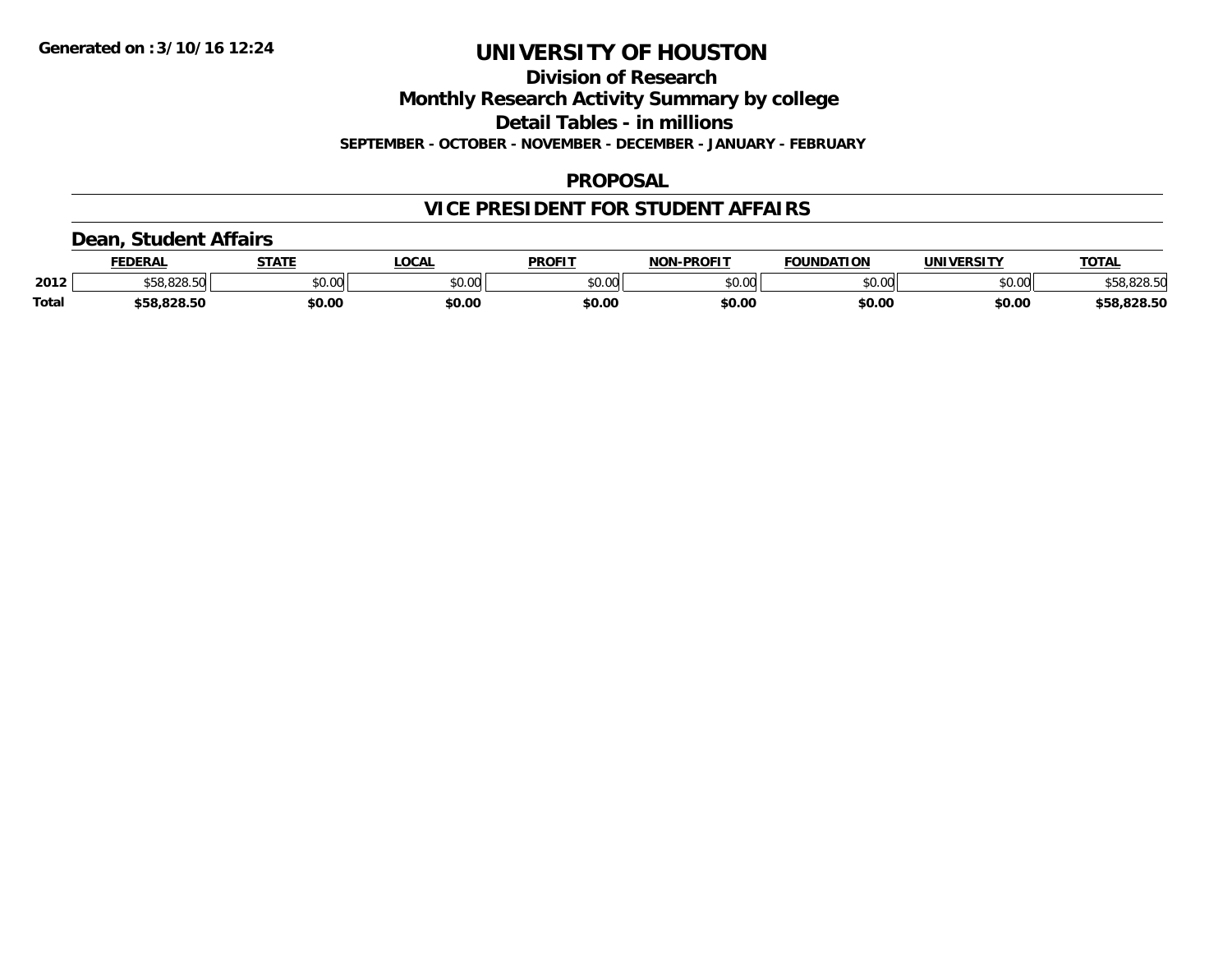**Division of Research**

**Monthly Research Activity Summary by college**

**Detail Tables - in millions**

**SEPTEMBER - OCTOBER - NOVEMBER - DECEMBER - JANUARY - FEBRUARY**

#### **AWARD**

### **C.T. BAUER COLLEGE OF BUSINESS**

|              | <b>Accountancy &amp; Taxation</b>        |              |              |               |                   |                   |                   |                |
|--------------|------------------------------------------|--------------|--------------|---------------|-------------------|-------------------|-------------------|----------------|
|              | <b>FEDERAL</b>                           | <u>STATE</u> | <b>LOCAL</b> | <b>PROFIT</b> | <b>NON-PROFIT</b> | FOUNDATION        | <b>UNIVERSITY</b> | <b>TOTAL</b>   |
| 2014         | \$0.00                                   | \$0.00       | \$0.00       | \$0.00        | \$0.00            | \$19,260.00       | \$0.00            | \$19,260.00    |
|              | Dean, Business Administration            |              |              |               |                   |                   |                   |                |
|              | <b>FEDERAL</b>                           | <b>STATE</b> | <b>LOCAL</b> | <b>PROFIT</b> | <b>NON-PROFIT</b> | <b>FOUNDATION</b> | <b>UNIVERSITY</b> | <b>TOTAL</b>   |
| 2015         | \$0.00                                   | \$0.00       | \$0.00       | \$0.00        | \$0.00            | \$5,000.00        | \$0.00            | \$5,000.00     |
|              | <b>Marketing</b>                         |              |              |               |                   |                   |                   |                |
|              | <b>FEDERAL</b>                           | <b>STATE</b> | <b>LOCAL</b> | <b>PROFIT</b> | <b>NON-PROFIT</b> | <b>FOUNDATION</b> | <b>UNIVERSITY</b> | <b>TOTAL</b>   |
| 2012         | \$0.00                                   | \$0.00       | \$0.00       | \$0.00        | \$0.00            | \$0.00            | \$0.00            | \$0.00         |
|              | <b>Small Business Development Center</b> |              |              |               |                   |                   |                   |                |
|              | <b>FEDERAL</b>                           | <b>STATE</b> | <b>LOCAL</b> | <b>PROFIT</b> | <b>NON-PROFIT</b> | <b>FOUNDATION</b> | <b>UNIVERSITY</b> | <b>TOTAL</b>   |
| 2012         | \$2,821,600.00                           | \$0.00       | \$0.00       | \$0.00        | \$0.00            | \$0.00            | \$0.00            | \$2,821,600.00 |
| 2013         | \$885,781.00                             | \$0.00       | \$0.00       | \$0.00        | \$0.00            | \$0.00            | \$0.00            | \$885,781.00   |
| 2016         | \$481,598.00                             | \$0.00       | \$0.00       | \$0.00        | \$0.00            | \$0.00            | \$0.00            | \$481,598.00   |
| <b>Total</b> | \$4,188,979.00                           | \$0.00       | \$0.00       | \$0.00        | \$0.00            | \$24,260.00       | \$0.00            | \$4,213,239.00 |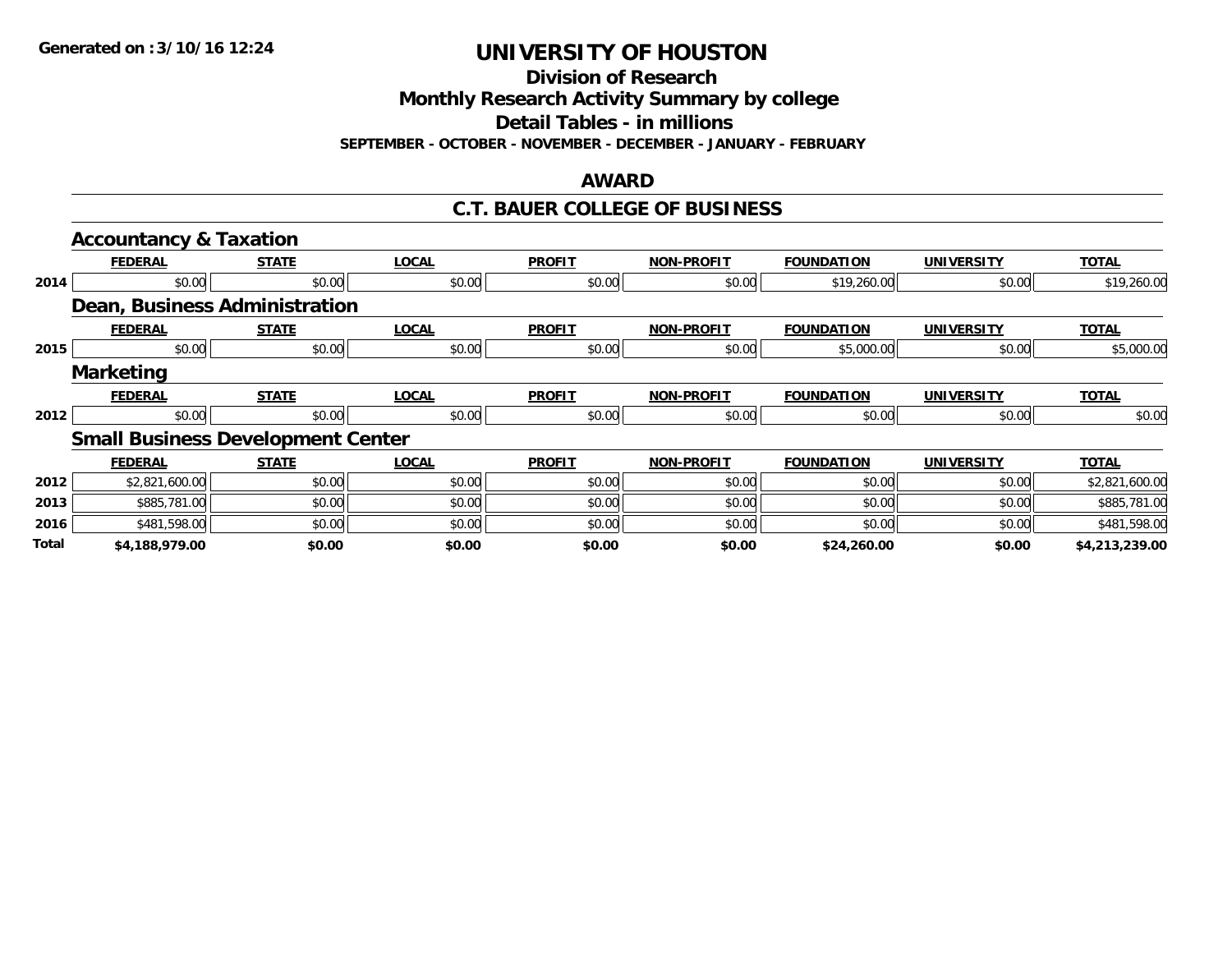#### **Division of Research**

**Monthly Research Activity Summary by college**

**Detail Tables - in millions**

**SEPTEMBER - OCTOBER - NOVEMBER - DECEMBER - JANUARY - FEBRUARY**

#### **AWARD**

### **COLLEGE OF ARCHITECTURE**

|      | Architecture       |              |              |               |                   |                   |                   |              |
|------|--------------------|--------------|--------------|---------------|-------------------|-------------------|-------------------|--------------|
|      | <b>FEDERAL</b>     | <b>STATE</b> | <u>LOCAL</u> | <b>PROFIT</b> | <b>NON-PROFIT</b> | <b>FOUNDATION</b> | <b>UNIVERSITY</b> | <b>TOTAL</b> |
| 2012 | \$0.00             | \$0.00       | \$0.00       | \$0.00        | \$0.00            | \$0.00            | \$0.00            | \$0.00       |
| 2014 | \$0.00             | \$0.00       | \$0.00       | \$0.00        | \$0.00            | \$0.00            | \$0.00            | \$0.00       |
| 2016 | \$50,000.00        | \$0.00       | \$0.00       | \$0.00        | \$0.00            | \$0.00            | \$0.00            | \$50,000.00  |
|      | Dean, Architecture |              |              |               |                   |                   |                   |              |
|      | <b>FEDERAL</b>     | <b>STATE</b> | LOCAL        | <b>PROFIT</b> | <b>NON-PROFIT</b> | <b>FOUNDATION</b> | <b>UNIVERSITY</b> | <b>TOTAL</b> |

|       | レレレいハレ             | 3 I A I I | ๛๛                     | г I Чина II на 1990 година II на 1990 година <u>пр</u> | <br>FN VIII                            | <b>UUIVUATIUN</b> | <u>UNIVERJII</u> | $\sim$          |
|-------|--------------------|-----------|------------------------|--------------------------------------------------------|----------------------------------------|-------------------|------------------|-----------------|
| 2012  | $\sim$ 00<br>DU.UU | \$0.00    | $\sim$ $\sim$<br>vu.vu | \$0.00                                                 | $E_{C}$ 000.00<br>$\cdot$ u<br>טטס, טע | \$0.00            | \$0.00           | 000.00          |
| Total | \$50,000.00        | \$0.00    | \$0.00                 | \$0.00                                                 | 5,000.00                               | \$0.00            | \$0.00           | 000.00, ر<br>45 |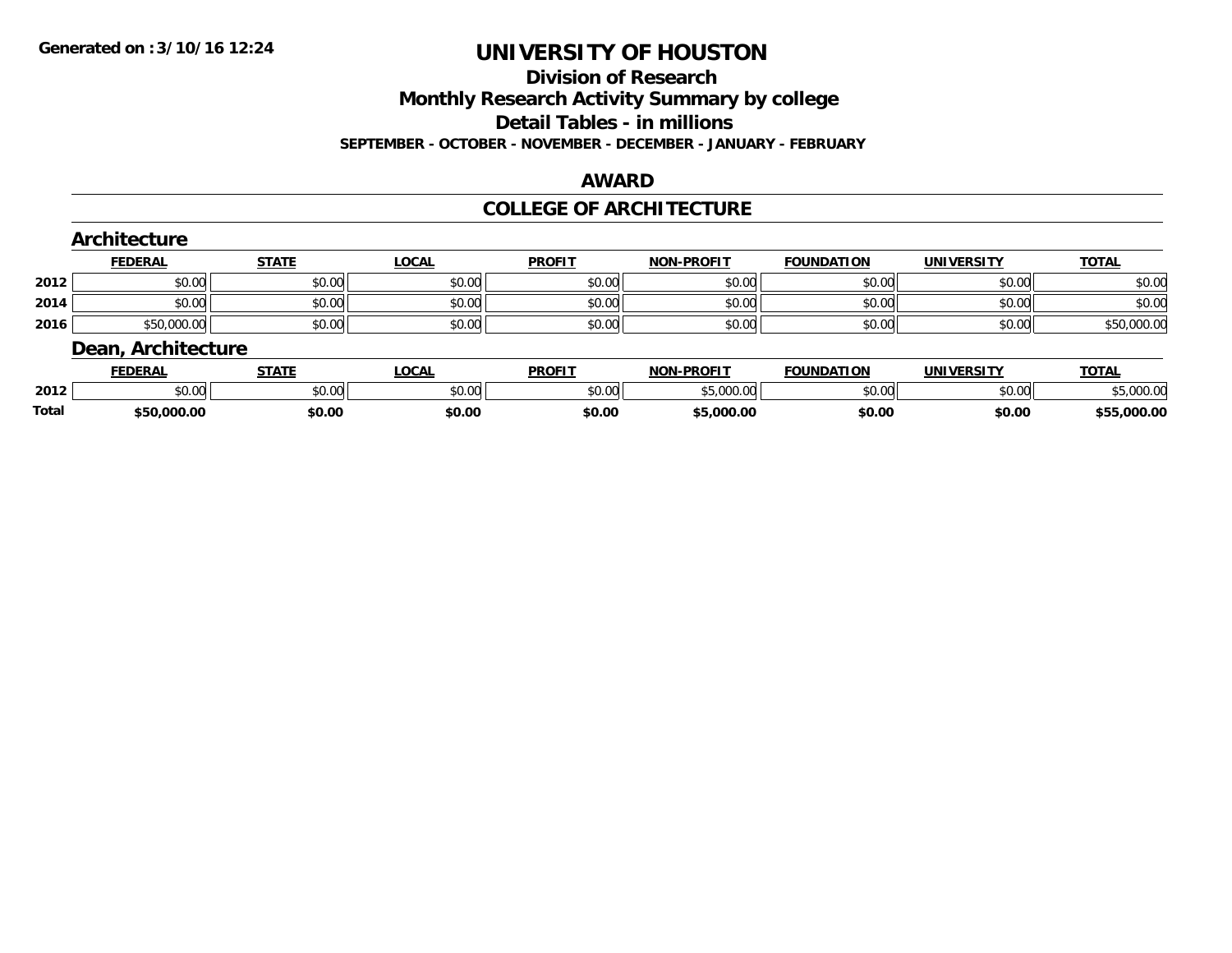### **Division of Research**

**Monthly Research Activity Summary by college**

**Detail Tables - in millions**

**SEPTEMBER - OCTOBER - NOVEMBER - DECEMBER - JANUARY - FEBRUARY**

### **AWARD**

### **COLLEGE OF EDUCATION**

### **Consistency Mgmt and Coop Disc**

|      | <b>FEDERAL</b> | <b>STATE</b> | <b>LOCAL</b> | <b>PROFIT</b> | <b>NON-PROFIT</b> | <b>FOUNDATION</b> | <b>UNIVERSITY</b> | <b>TOTAL</b> |
|------|----------------|--------------|--------------|---------------|-------------------|-------------------|-------------------|--------------|
| 2012 | \$30,000.00    | \$0.00       | \$0.00       | \$0.00        | \$84,725.00       | \$0.00            | \$0.00            | \$114,725.00 |
| 2013 | \$17,324.58    | \$0.00       | \$0.00       | \$4.26        | \$3,500.00        | \$0.00            | \$0.00            | \$20,828.84  |
| 2014 | \$0.00         | \$0.00       | \$235,590.00 | \$0.00        | \$0.00            | \$0.00            | \$0.00            | \$235,590.00 |
| 2015 | \$0.00         | \$0.00       | \$4,550.00   | \$0.00        | \$0.00            | \$0.00            | \$0.00            | \$4,550.00   |
| 2016 | \$0.00         | \$0.00       | \$0.00       | \$0.00        | \$0.00            | \$0.00            | \$0.00            | \$0.00       |

### **Curriculum and Instruction**

|      | <b>FEDERAL</b> | <u>STATE</u> | <u>LOCAL</u> | <b>PROFIT</b> | <b>NON-PROFIT</b> | <b>FOUNDATION</b> | <b>UNIVERSITY</b> | <b>TOTAL</b> |
|------|----------------|--------------|--------------|---------------|-------------------|-------------------|-------------------|--------------|
| 2012 | \$177,929.30   | \$0.00       | \$0.00       | \$0.00        | \$0.00            | \$18,400.00       | \$0.00            | \$196,329.30 |
| 2013 | \$489,701.00   | \$15,999.00  | \$0.00       | \$0.00        | \$0.00            | \$0.00            | \$0.00            | \$505,700.00 |
| 2014 | \$22,465.90    | \$0.00       | \$0.00       | \$0.00        | \$5,000.00        | \$0.00            | \$0.00            | \$27,465.90  |
| 2015 | \$400,040.00   | \$0.00       | \$0.00       | \$0.00        | \$0.00            | \$0.00            | \$0.00            | \$400,040.00 |
| 2016 | \$15,000.00    | \$0.00       | \$0.00       | \$0.00        | \$0.00            | \$0.00            | \$0.00            | \$15,000.00  |

### **Dean, Education**

|      | <b>FEDERAL</b> | <b>STATE</b> | <u>LOCAL</u> | <b>PROFIT</b> | <b>NON-PROFIT</b> | <b>FOUNDATION</b> | <b>UNIVERSITY</b> | <b>TOTAL</b> |
|------|----------------|--------------|--------------|---------------|-------------------|-------------------|-------------------|--------------|
| 2012 | \$0.00         | \$0.00       | \$0.00       | \$0.00        | \$0.00            | \$0.00            | \$0.00            | \$0.00       |
| 2013 | \$0.00         | \$0.00       | \$0.00       | \$0.00        | \$0.00            | \$0.00            | \$0.00            | \$0.00       |
| 2014 | \$0.00         | \$0.00       | \$0.00       | \$0.00        | \$0.00            | \$0.00            | \$0.00            | \$0.00       |
| 2015 | \$0.00         | \$0.00       | \$0.00       | \$0.00        | \$0.00            | \$0.00            | \$0.00            | \$0.00       |
| 2016 | \$0.00         | \$0.00       | \$0.00       | \$0.00        | \$0.00            | \$0.00            | \$0.00            | \$0.00       |

#### **Educational Leadership & Policy Studies**

|      | <b>FEDERAL</b> | <b>STATE</b> | <u>LOCAL</u> | <b>PROFIT</b> | <b>NON-PROFIT</b> | <b>FOUNDATION</b> | <b>UNIVERSITY</b> | <b>TOTAL</b> |
|------|----------------|--------------|--------------|---------------|-------------------|-------------------|-------------------|--------------|
| 2012 | \$2,942.90     | \$0.00       | \$0.00       | \$0.00        | \$0.00            | \$0.00            | \$0.00            | \$2,942.90   |
| 2013 | \$310,954.00   | \$0.00       | \$0.00       | \$0.00        | \$0.00            | \$0.00            | \$0.00            | \$310,954.00 |
| 2014 | \$160,929.90   | \$0.00       | \$0.00       | \$0.00        | \$0.00            | \$0.00            | \$0.00            | \$160,929.90 |
| 2015 | \$0.00         | \$0.00       | \$0.00       | \$0.00        | \$45,000.00       | \$29,021.00       | \$0.00            | \$74,021.00  |
| 2016 | \$0.00         | \$5,000.00   | \$0.00       | \$0.00        | \$61,809.00       | \$0.00            | \$0.00            | \$66,809.00  |

### **Institute for Urban Education**

|      | <b>FEDERAL</b>         | $\sim$ $\sim$ $\sim$ $\sim$ | 00 <sub>n</sub><br>והטע                      | <b>PROFIT</b>      | ,,,,,,<br><b>AIOR</b> | <b>JNDATION</b> | HNIV.<br>'ncit     | $T\cap T$             |
|------|------------------------|-----------------------------|----------------------------------------------|--------------------|-----------------------|-----------------|--------------------|-----------------------|
| 2012 | ,,,,,,                 | \$0.00                      | $\uparrow$ $\uparrow$<br>$\sim$<br>$v\cup v$ | ሐሴ ሰሰ<br>טט.טט     | $\sim$ 00<br>vv.vv    | 0000<br>vv.vv   | $\sim$ 00<br>pu.uu | $\sim$ 00.            |
| 2013 | 0 <sub>n</sub><br>v.vu | \$0.00                      | $\sim$<br>--<br>טט.                          | $\sim$ 00<br>DU.UU | $\sim$ 00<br>vv.vv    | 0000<br>JU.UU   | 0.00<br>DU.UG      | ሶስ ሰሰ<br><b>JU.UU</b> |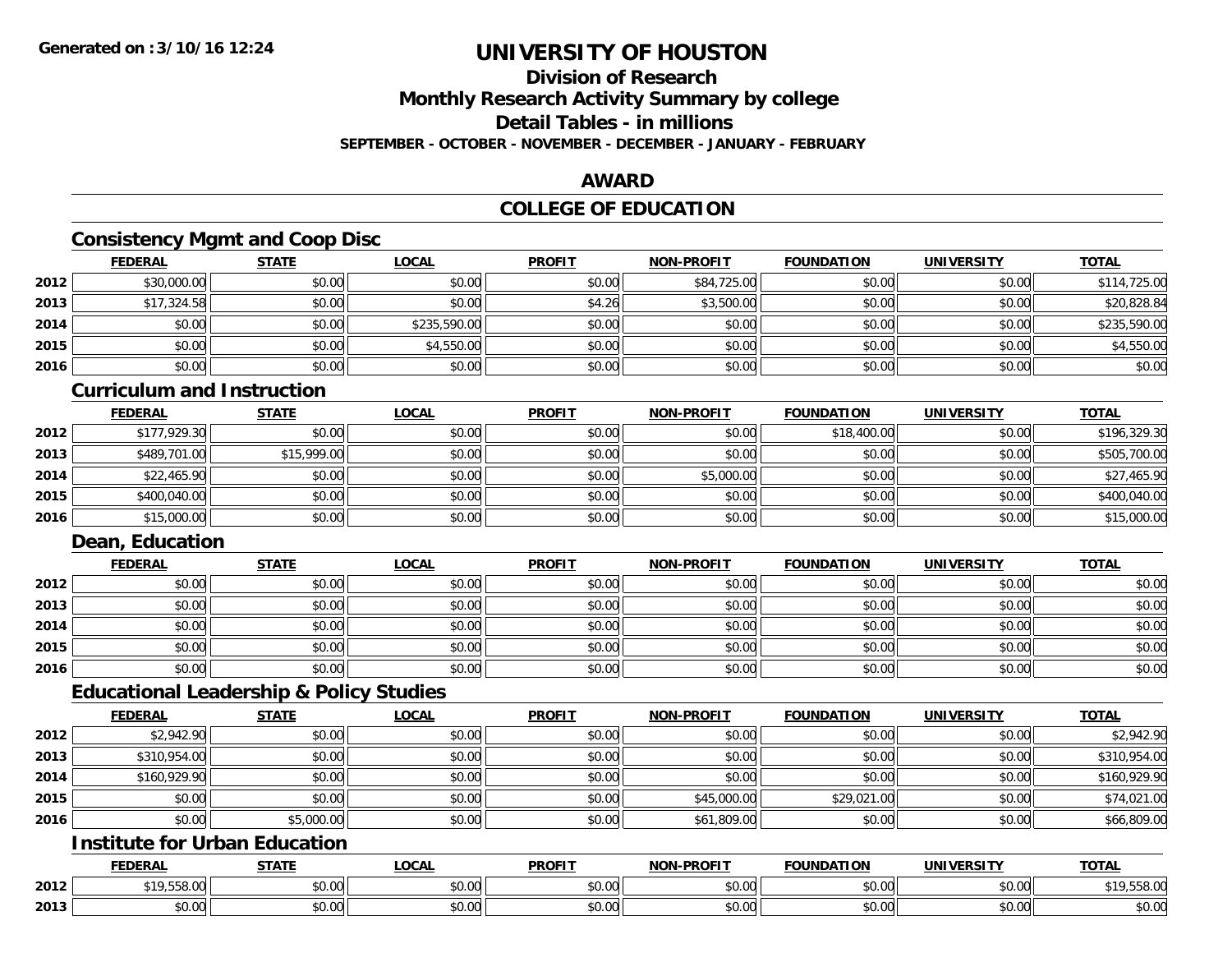**Division of Research**

**Monthly Research Activity Summary by college**

**Detail Tables - in millions**

**SEPTEMBER - OCTOBER - NOVEMBER - DECEMBER - JANUARY - FEBRUARY**

### **AWARD**

## **COLLEGE OF EDUCATION**

|       | <b>Institute for Urban Education</b>         |                |              |               |                   |                   |                   |                |
|-------|----------------------------------------------|----------------|--------------|---------------|-------------------|-------------------|-------------------|----------------|
|       | <b>FEDERAL</b>                               | <b>STATE</b>   | <b>LOCAL</b> | <b>PROFIT</b> | <b>NON-PROFIT</b> | <b>FOUNDATION</b> | <b>UNIVERSITY</b> | <b>TOTAL</b>   |
| 2014  | \$0.00                                       | \$0.00         | \$0.00       | \$0.00        | \$0.00            | \$0.00            | \$0.00            | \$0.00         |
|       | Psychological, Health, and Learning Sciences |                |              |               |                   |                   |                   |                |
|       | <b>FEDERAL</b>                               | <b>STATE</b>   | <b>LOCAL</b> | <b>PROFIT</b> | <b>NON-PROFIT</b> | <b>FOUNDATION</b> | <b>UNIVERSITY</b> | <b>TOTAL</b>   |
| 2012  | \$2,942.90                                   | \$0.00         | \$0.00       | \$0.00        | \$12,718.04       | \$0.00            | \$0.00            | \$15,660.94    |
| 2013  | \$10,408.50                                  | \$0.00         | \$0.00       | \$0.00        | \$31,863.00       | \$0.00            | \$23,378.00       | \$65,649.50    |
| 2014  | \$787,620.00                                 | \$0.00         | \$0.00       | \$0.00        | \$44,723.53       | \$0.00            | \$0.00            | \$832,343.53   |
| 2015  | \$724,384.00                                 | \$2,000.00     | \$0.00       | \$0.00        | \$0.00            | \$0.00            | \$0.00            | \$726,384.00   |
| 2016  | \$466,771.00                                 | \$11,977.00    | \$0.00       | \$0.00        | \$162,098.00      | \$0.00            | \$0.00            | \$640,846.00   |
|       | <b>UH Charter School</b>                     |                |              |               |                   |                   |                   |                |
|       | <b>FEDERAL</b>                               | <b>STATE</b>   | <b>LOCAL</b> | <b>PROFIT</b> | NON-PROFIT        | <b>FOUNDATION</b> | <b>UNIVERSITY</b> | <b>TOTAL</b>   |
| 2012  | \$22,932.00                                  | \$995,609.00   | \$0.00       | \$0.00        | \$0.00            | \$0.00            | \$0.00            | \$1,018,541.00 |
| 2013  | \$3,084.60                                   | \$982,028.93   | \$0.00       | \$0.00        | \$0.00            | \$0.00            | \$0.00            | \$985,113.53   |
| 2014  | \$34,062.00                                  | \$1,029,233.00 | \$0.00       | \$0.00        | \$0.00            | \$0.00            | \$0.00            | \$1,063,295.00 |
| 2015  | \$24,124.00                                  | \$1,042,343.92 | \$0.00       | \$0.00        | \$0.00            | \$0.00            | \$0.00            | \$1,066,467.92 |
| 2016  | \$21,017.00                                  | \$1,110,231.00 | \$0.00       | \$0.00        | \$0.00            | \$0.00            | \$0.00            | \$1,131,248.00 |
| Total | \$3,744,191.58                               | \$5,194,421.85 | \$240,140.00 | \$4.26        | \$451,436.57      | \$47,421.00       | \$23,378.00       | \$9,700,993.26 |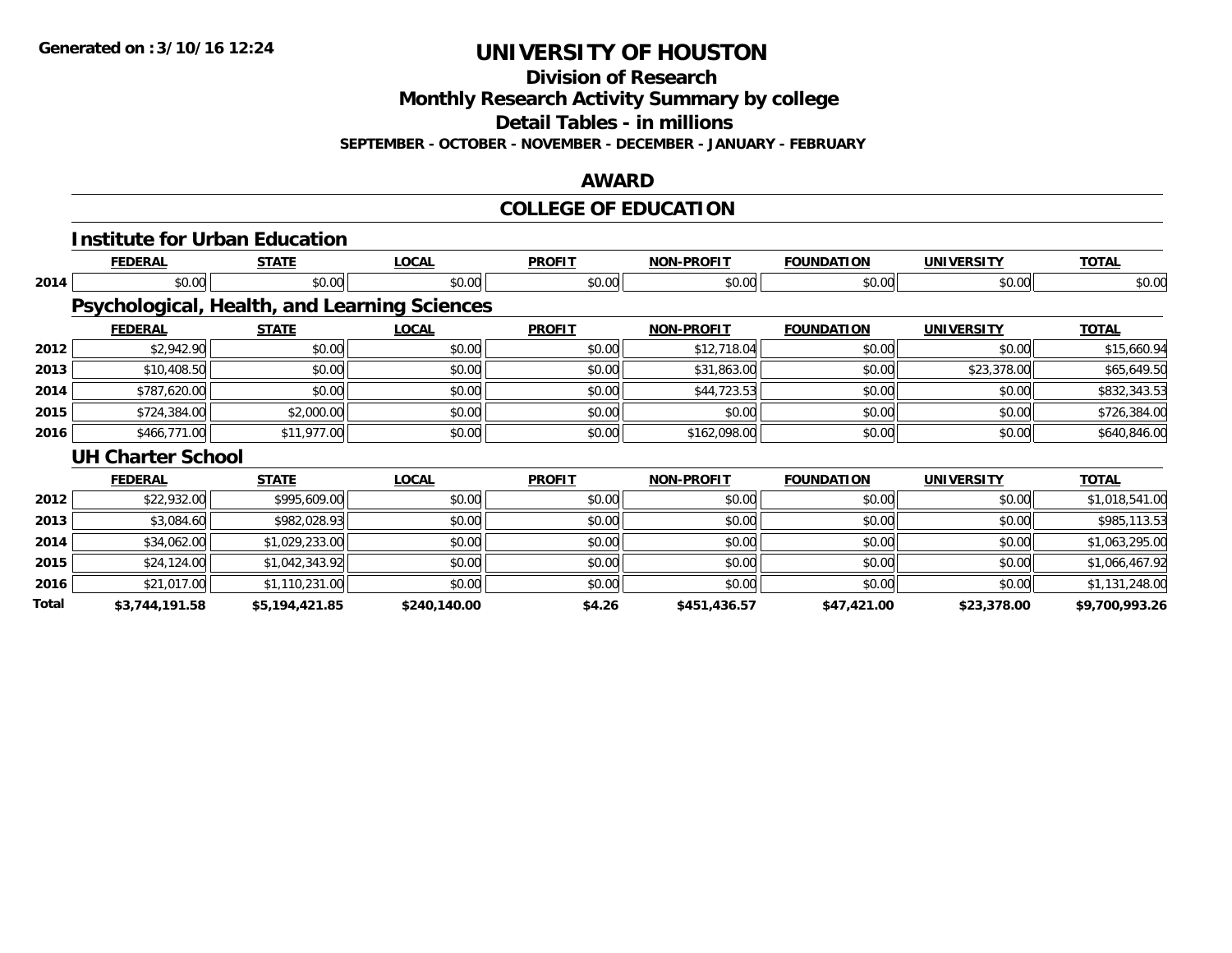## **Division of Research**

**Monthly Research Activity Summary by college**

**Detail Tables - in millions**

**SEPTEMBER - OCTOBER - NOVEMBER - DECEMBER - JANUARY - FEBRUARY**

### **AWARD**

### **COLLEGE OF LIBERAL ARTS AND SOCIAL SCIENCES**

|      | Art                                         |              |              |               |                   |                   |                   |              |
|------|---------------------------------------------|--------------|--------------|---------------|-------------------|-------------------|-------------------|--------------|
|      | <b>FEDERAL</b>                              | <b>STATE</b> | <b>LOCAL</b> | <b>PROFIT</b> | <b>NON-PROFIT</b> | <b>FOUNDATION</b> | <b>UNIVERSITY</b> | <b>TOTAL</b> |
| 2012 | \$14,979.30                                 | \$0.00       | \$0.00       | \$0.00        | \$0.00            | \$0.00            | \$0.00            | \$14,979.30  |
| 2014 | \$1,400.00                                  | \$0.00       | \$0.00       | \$0.00        | \$0.00            | \$0.00            | \$0.00            | \$1,400.00   |
|      | <b>Arte Publico Press</b>                   |              |              |               |                   |                   |                   |              |
|      | <b>FEDERAL</b>                              | <b>STATE</b> | <b>LOCAL</b> | <b>PROFIT</b> | <b>NON-PROFIT</b> | <b>FOUNDATION</b> | <b>UNIVERSITY</b> | <b>TOTAL</b> |
| 2012 | \$6,000.00                                  | \$0.00       | \$0.00       | \$0.00        | \$39,100.00       | \$0.00            | \$0.00            | \$45,100.00  |
| 2014 | \$0.00                                      | \$10,000.00  | \$0.00       | \$0.00        | \$10,000.00       | \$50,000.00       | \$0.00            | \$70,000.00  |
| 2016 | \$0.00                                      | \$11,500.00  | \$0.00       | \$0.00        | \$67,867.00       | \$0.00            | \$0.00            | \$79,367.00  |
|      | <b>Blaffer Gallery</b>                      |              |              |               |                   |                   |                   |              |
|      | <b>FEDERAL</b>                              | <b>STATE</b> | <b>LOCAL</b> | <b>PROFIT</b> | <b>NON-PROFIT</b> | <b>FOUNDATION</b> | <b>UNIVERSITY</b> | <b>TOTAL</b> |
| 2012 | \$20,000.00                                 | \$5,132.00   | \$0.00       | \$0.00        | \$50,800.00       | \$0.00            | \$0.00            | \$75,932.00  |
| 2014 | \$0.00                                      | \$14,000.00  | \$0.00       | \$0.00        | \$0.00            | \$0.00            | \$0.00            | \$14,000.00  |
| 2015 | \$25,000.00                                 | \$18,000.00  | \$0.00       | \$0.00        | \$0.00            | \$0.00            | \$0.00            | \$43,000.00  |
| 2016 | \$0.00                                      | \$0.00       | \$0.00       | \$0.00        | \$47,997.00       | \$0.00            | \$0.00            | \$47,997.00  |
|      | <b>Center for Public History</b>            |              |              |               |                   |                   |                   |              |
|      | <b>FEDERAL</b>                              | <b>STATE</b> | <b>LOCAL</b> | <b>PROFIT</b> | <b>NON-PROFIT</b> | <b>FOUNDATION</b> | <b>UNIVERSITY</b> | <b>TOTAL</b> |
| 2012 | \$100,000.00                                | \$0.00       | \$0.00       | \$0.00        | \$0.00            | \$0.00            | \$0.00            | \$100,000.00 |
|      | Communication                               |              |              |               |                   |                   |                   |              |
|      | <b>FEDERAL</b>                              | <b>STATE</b> | <b>LOCAL</b> | <b>PROFIT</b> | <b>NON-PROFIT</b> | <b>FOUNDATION</b> | <b>UNIVERSITY</b> | <b>TOTAL</b> |
| 2012 | \$0.00                                      | \$0.00       | \$0.00       | \$0.00        | \$0.00            | \$0.00            | \$0.00            | \$0.00       |
| 2013 | \$0.00                                      | \$0.00       | \$0.00       | \$0.00        | \$9,800.00        | \$0.00            | \$0.00            | \$9,800.00   |
| 2014 | \$0.00                                      | \$0.00       | \$0.00       | \$0.00        | \$0.00            | \$0.00            | \$3,000.00        | \$3,000.00   |
| 2015 | \$0.00                                      | \$0.00       | \$0.00       | \$0.00        | \$0.00            | \$10,000.00       | \$0.00            | \$10,000.00  |
|      | <b>Communication Sciences and Disorders</b> |              |              |               |                   |                   |                   |              |
|      | <b>FEDERAL</b>                              | <b>STATE</b> | <b>LOCAL</b> | <b>PROFIT</b> | <b>NON-PROFIT</b> | <b>FOUNDATION</b> | <b>UNIVERSITY</b> | <b>TOTAL</b> |
| 2012 | \$2,942.90                                  | \$0.00       | \$0.00       | \$0.00        | \$58,428.00       | \$0.00            | \$0.00            | \$61,370.90  |
| 2013 | \$0.00                                      | \$0.00       | \$0.00       | \$0.00        | \$0.00            | \$10,000.00       | \$0.00            | \$10,000.00  |
| 2014 | \$1,269.75                                  | \$0.00       | \$0.00       | \$0.00        | \$18,752.98       | \$0.00            | \$0.00            | \$20,022.73  |
| 2016 | \$0.00                                      | \$0.00       | \$0.00       | \$0.00        | \$8,620.00        | \$0.00            | \$0.00            | \$8,620.00   |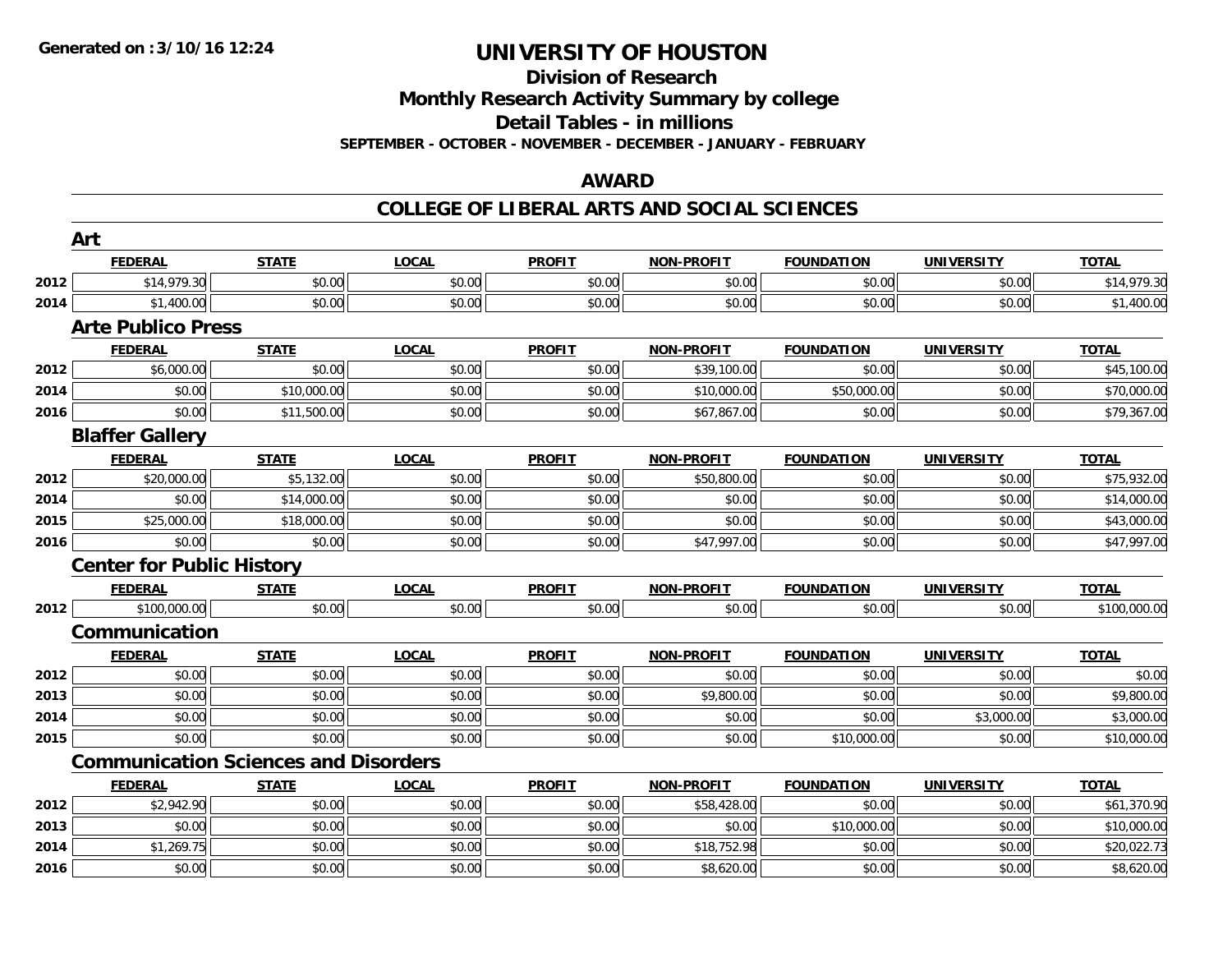**Division of Research**

**Monthly Research Activity Summary by college**

**Detail Tables - in millions**

**SEPTEMBER - OCTOBER - NOVEMBER - DECEMBER - JANUARY - FEBRUARY**

### **AWARD**

|      | <b>Cynthia Woods Mitchell Center for the Arts</b> |              |              |               |                   |                   |                   |                |
|------|---------------------------------------------------|--------------|--------------|---------------|-------------------|-------------------|-------------------|----------------|
|      | <b>FEDERAL</b>                                    | <b>STATE</b> | <b>LOCAL</b> | <b>PROFIT</b> | <b>NON-PROFIT</b> | <b>FOUNDATION</b> | <b>UNIVERSITY</b> | <b>TOTAL</b>   |
| 2013 | \$0.00                                            | \$6,000.00   | \$0.00       | \$0.00        | \$0.00            | \$0.00            | \$0.00            | \$6,000.00     |
| 2014 | \$0.00                                            | \$4,500.00   | \$0.00       | \$5,000.00    | \$0.00            | \$1,400.00        | \$0.00            | \$10,900.00    |
| 2016 | \$0.00                                            | \$0.00       | \$0.00       | \$7,000.00    | \$0.00            | \$0.00            | \$0.00            | \$7,000.00     |
|      | Dean, Liberal Arts and Social Sciences            |              |              |               |                   |                   |                   |                |
|      | <b>FEDERAL</b>                                    | <b>STATE</b> | <b>LOCAL</b> | <b>PROFIT</b> | <b>NON-PROFIT</b> | <b>FOUNDATION</b> | <b>UNIVERSITY</b> | <b>TOTAL</b>   |
| 2012 | \$0.00                                            | \$0.00       | \$0.00       | \$0.00        | \$0.00            | \$0.00            | \$0.00            | \$0.00         |
| 2013 | \$0.00                                            | \$0.00       | \$0.00       | \$0.00        | \$0.00            | \$0.00            | \$0.00            | \$0.00         |
| 2014 | \$0.00                                            | \$0.00       | \$0.00       | \$0.00        | \$0.00            | \$0.00            | \$0.00            | \$0.00         |
| 2015 | \$0.00                                            | \$0.00       | \$0.00       | \$0.00        | \$0.00            | \$0.00            | \$0.00            | \$0.00         |
|      | <b>Economics</b>                                  |              |              |               |                   |                   |                   |                |
|      | <b>FEDERAL</b>                                    | <b>STATE</b> | <b>LOCAL</b> | <b>PROFIT</b> | <b>NON-PROFIT</b> | <b>FOUNDATION</b> | <b>UNIVERSITY</b> | <b>TOTAL</b>   |
| 2012 | \$0.00                                            | \$0.00       | \$0.00       | \$0.00        | \$0.00            | \$38,500.00       | \$0.00            | \$38,500.00    |
| 2013 | \$0.00                                            | \$0.00       | \$0.00       | \$0.00        | \$0.00            | \$25,000.00       | \$0.00            | \$25,000.00    |
| 2014 | \$0.00                                            | \$0.00       | \$0.00       | \$0.00        | \$0.00            | \$18,354.00       | \$0.00            | \$18,354.00    |
| 2015 | \$0.00                                            | \$0.00       | \$0.00       | \$0.00        | \$0.00            | \$13,009.00       | \$0.00            | \$13,009.00    |
|      | English                                           |              |              |               |                   |                   |                   |                |
|      | <b>FEDERAL</b>                                    | <b>STATE</b> | <b>LOCAL</b> | <b>PROFIT</b> | <b>NON-PROFIT</b> | <b>FOUNDATION</b> | <b>UNIVERSITY</b> | <b>TOTAL</b>   |
| 2012 | \$0.00                                            | \$0.00       | \$0.00       | \$0.00        | \$0.00            | \$0.00            | \$0.00            | \$0.00         |
| 2013 | \$0.00                                            | \$0.00       | \$0.00       | \$0.00        | \$0.00            | \$0.00            | \$0.00            | \$0.00         |
| 2014 | \$0.00                                            | \$0.00       | \$0.00       | \$0.00        | \$0.00            | \$0.00            | \$0.00            | \$0.00         |
|      | <b>Health and Human Performance</b>               |              |              |               |                   |                   |                   |                |
|      | <b>FEDERAL</b>                                    | <b>STATE</b> | <b>LOCAL</b> | <b>PROFIT</b> | <b>NON-PROFIT</b> | <b>FOUNDATION</b> | <b>UNIVERSITY</b> | <b>TOTAL</b>   |
| 2012 | \$1,559,942.26                                    | \$0.00       | \$0.00       | \$506,934.00  | \$0.00            | \$0.00            | \$0.00            | \$2,066,876.26 |
| 2013 | \$2,346,830.77                                    | \$0.00       | \$0.00       | \$6,759.60    | \$0.00            | \$38,628.00       | \$0.00            | \$2,392,218.37 |
| 2014 | \$1,475,399.70                                    | \$0.00       | \$0.00       | \$0.00        | \$0.00            | \$15,000.00       | \$0.00            | \$1,490,399.70 |
| 2015 | \$2,392,792.52                                    | \$0.00       | \$0.00       | \$0.00        | \$0.00            | \$24,000.00       | \$0.00            | \$2,416,792.52 |
| 2016 | \$147,882.21                                      | \$0.00       | \$0.00       | \$0.00        | \$0.00            | \$10,908.00       | \$0.00            | \$158,790.21   |
|      | <b>Hispanic Studies</b>                           |              |              |               |                   |                   |                   |                |
|      | <b>FEDERAL</b>                                    | <b>STATE</b> | <b>LOCAL</b> | <b>PROFIT</b> | <b>NON-PROFIT</b> | <b>FOUNDATION</b> | <b>UNIVERSITY</b> | <b>TOTAL</b>   |
| 2012 | \$0.00                                            | \$0.00       | \$0.00       | \$0.00        | \$0.00            | \$55,200.00       | \$0.00            | \$55,200.00    |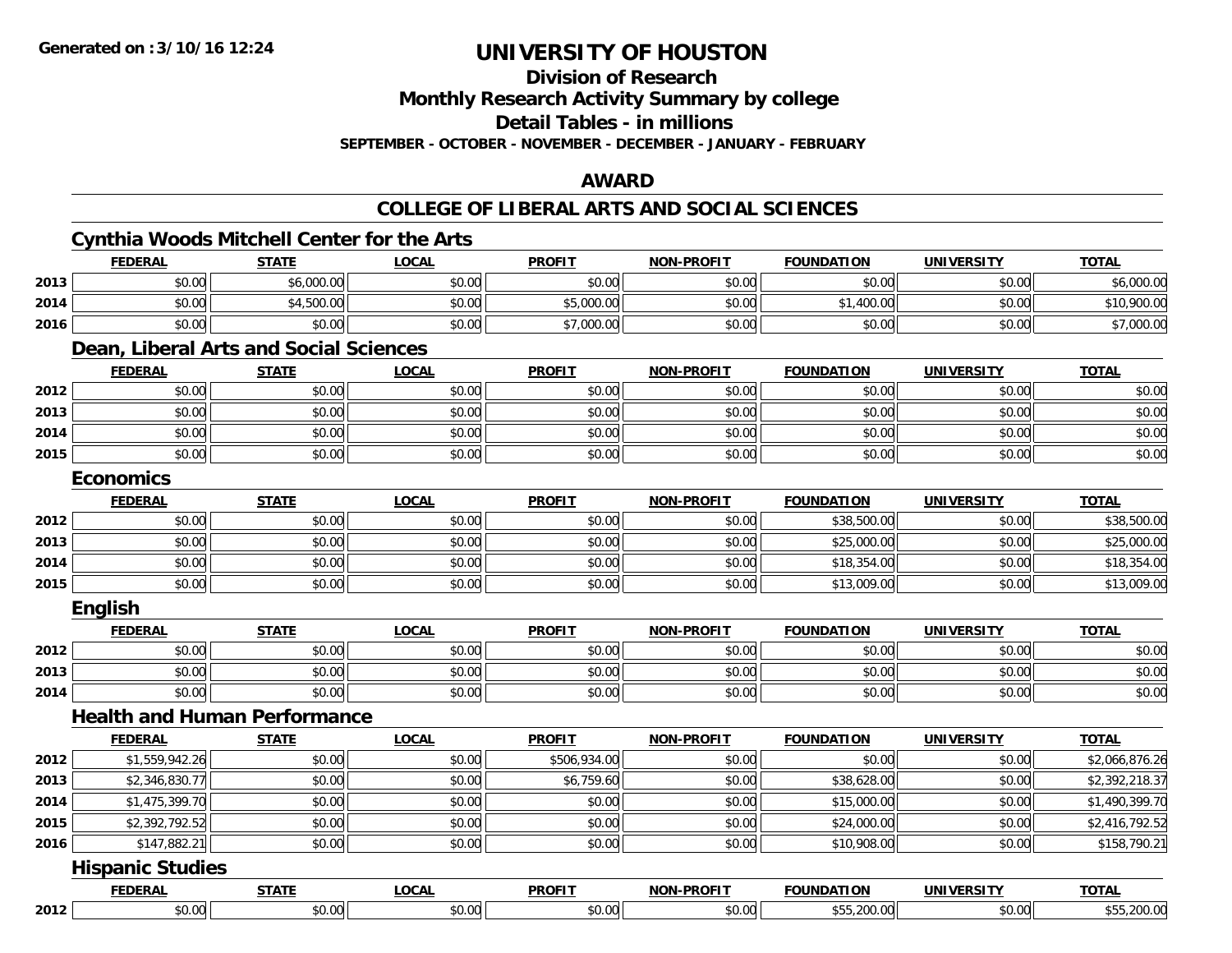### **Division of ResearchMonthly Research Activity Summary by college Detail Tables - in millions SEPTEMBER - OCTOBER - NOVEMBER - DECEMBER - JANUARY - FEBRUARY**

### **AWARD**

|      | <b>History</b>                        |              |              |               |                   |                   |                   |                |
|------|---------------------------------------|--------------|--------------|---------------|-------------------|-------------------|-------------------|----------------|
|      | <b>FEDERAL</b>                        | <b>STATE</b> | <b>LOCAL</b> | <b>PROFIT</b> | NON-PROFIT        | <b>FOUNDATION</b> | <b>UNIVERSITY</b> | <b>TOTAL</b>   |
| 2012 | \$0.00                                | \$0.00       | \$0.00       | \$16,965.60   | \$0.00            | \$0.00            | \$0.00            | \$16,965.60    |
| 2013 | \$0.00                                | \$0.00       | \$0.00       | \$73,662.21   | \$0.00            | \$0.00            | \$0.00            | \$73,662.21    |
| 2014 | \$0.00                                | \$0.00       | \$0.00       | \$78,388.66   | \$0.00            | \$0.00            | \$0.00            | \$78,388.66    |
| 2015 | \$0.00                                | \$0.00       | \$0.00       | \$65,586.00   | \$0.00            | \$0.00            | \$0.00            | \$65,586.00    |
| 2016 | \$0.00                                | \$0.00       | \$0.00       | \$104,256.66  | \$0.00            | \$0.00            | \$0.00            | \$104,256.66   |
|      | <b>Hobby Center for Public Policy</b> |              |              |               |                   |                   |                   |                |
|      | <b>FEDERAL</b>                        | <b>STATE</b> | <b>LOCAL</b> | <b>PROFIT</b> | <b>NON-PROFIT</b> | <b>FOUNDATION</b> | <b>UNIVERSITY</b> | <b>TOTAL</b>   |
| 2015 | \$164,250.00                          | \$0.00       | \$0.00       | \$0.00        | \$0.00            | \$0.00            | \$0.00            | \$164,250.00   |
|      | Philosophy                            |              |              |               |                   |                   |                   |                |
|      | <b>FEDERAL</b>                        | <b>STATE</b> | <b>LOCAL</b> | <b>PROFIT</b> | <b>NON-PROFIT</b> | <b>FOUNDATION</b> | <b>UNIVERSITY</b> | <b>TOTAL</b>   |
| 2012 | \$29,932.50                           | \$0.00       | \$0.00       | \$0.00        | \$0.00            | \$0.00            | \$0.00            | \$29,932.50    |
|      | <b>Political Science</b>              |              |              |               |                   |                   |                   |                |
|      | <b>FEDERAL</b>                        | <b>STATE</b> | <b>LOCAL</b> | <b>PROFIT</b> | <b>NON-PROFIT</b> | <b>FOUNDATION</b> | <b>UNIVERSITY</b> | <b>TOTAL</b>   |
| 2012 | \$0.00                                | \$0.00       | \$0.00       | \$0.00        | \$0.00            | \$0.00            | \$0.00            | \$0.00         |
| 2013 | \$0.00                                | \$0.00       | \$0.00       | \$0.00        | \$0.00            | \$0.00            | \$0.00            | \$0.00         |
| 2014 | \$0.00                                | \$0.00       | \$0.00       | \$0.00        | \$0.00            | \$0.00            | \$0.00            | \$0.00         |
| 2016 | \$0.00                                | \$0.00       | \$0.00       | \$0.00        | \$30,046.00       | \$0.00            | \$0.00            | \$30,046.00    |
|      | Psychology                            |              |              |               |                   |                   |                   |                |
|      | <b>FEDERAL</b>                        | <b>STATE</b> | <b>LOCAL</b> | <b>PROFIT</b> | <b>NON-PROFIT</b> | <b>FOUNDATION</b> | <b>UNIVERSITY</b> | <b>TOTAL</b>   |
| 2012 | \$3,933,381.90                        | \$61,089.16  | \$0.00       | \$38,168.00   | \$303,141.00      | \$53,798.00       | \$36,531.00       | \$4,426,109.06 |
| 2013 | \$2,620,062.50                        | \$17,656.00  | \$0.00       | \$25,723.00   | \$79,810.00       | \$55,818.00       | \$0.00            | \$2,799,069.50 |
| 2014 | \$3,096,108.10                        | \$19,559.00  | \$0.00       | \$17,923.92   | \$154,520.00      | \$0.00            | \$0.00            | \$3,288,111.02 |
| 2015 | \$2,847,691.05                        | \$138,817.00 | \$0.00       | \$35,227.96   | \$101,898.92      | \$0.00            | \$0.00            | \$3,123,634.93 |
| 2016 | \$3,481,552.79                        | \$79,465.00  | \$0.00       | \$21,812.04   | \$82,329.88       | \$1,500.00        | \$0.00            | \$3,666,659.71 |
|      | <b>School of Music</b>                |              |              |               |                   |                   |                   |                |
|      | <b>FEDERAL</b>                        | <b>STATE</b> | <b>LOCAL</b> | <b>PROFIT</b> | <b>NON-PROFIT</b> | <b>FOUNDATION</b> | <b>UNIVERSITY</b> | <b>TOTAL</b>   |
| 2012 | \$0.00                                | \$3,347.00   | \$0.00       | \$0.00        | \$0.00            | \$0.00            | \$0.00            | \$3,347.00     |
| 2013 | \$0.00                                | \$3,347.00   | \$0.00       | \$0.00        | \$0.00            | \$0.00            | \$0.00            | \$3,347.00     |
| 2014 | \$0.00                                | \$9,000.00   | \$0.00       | \$0.00        | \$0.00            | \$0.00            | \$0.00            | \$9,000.00     |
| 2016 | \$0.00                                | \$0.00       | \$0.00       | \$0.00        | \$10,000.00       | \$0.00            | \$0.00            | \$10,000.00    |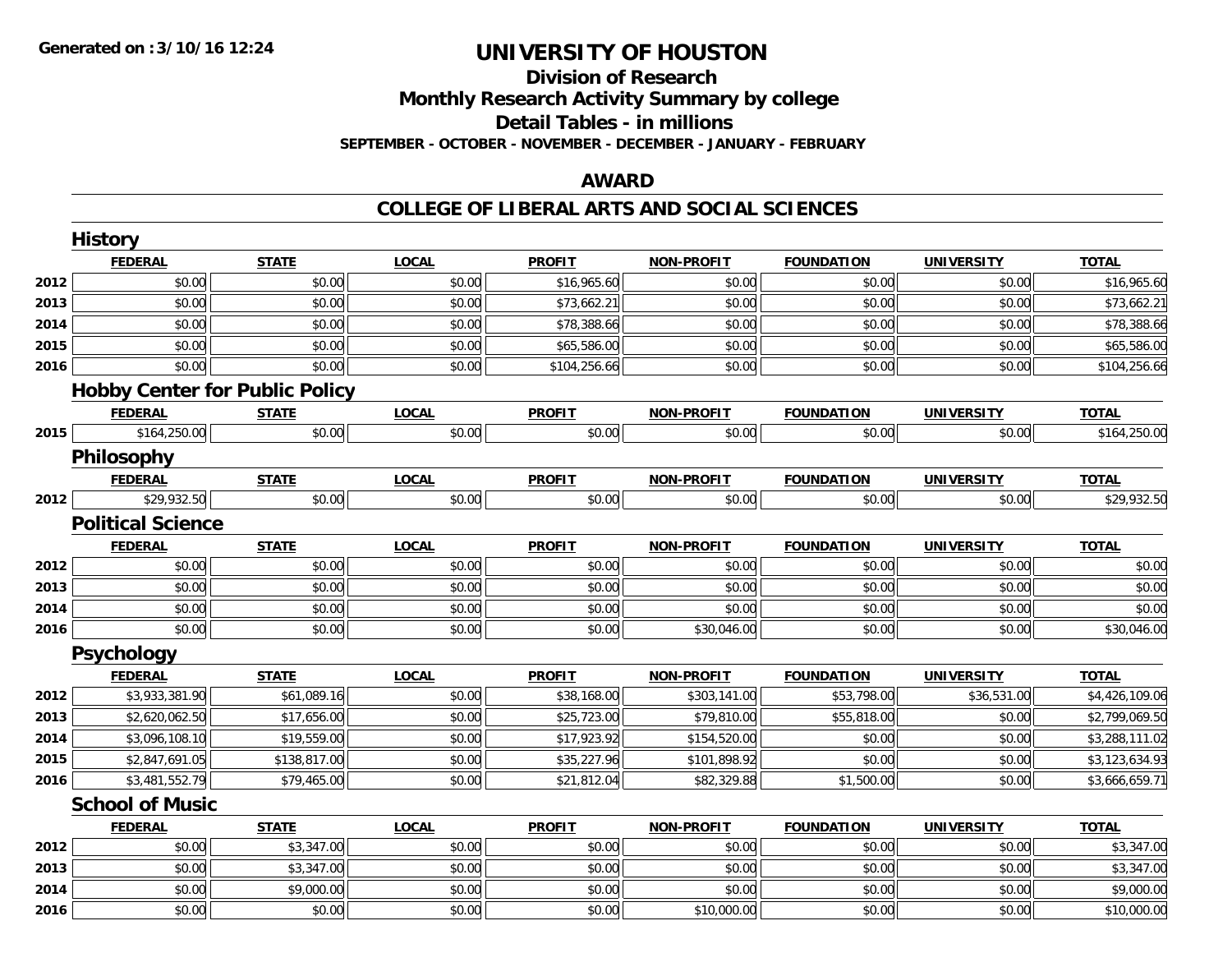#### **Division of Research Monthly Research Activity Summary by college**

**Detail Tables - in millions**

**SEPTEMBER - OCTOBER - NOVEMBER - DECEMBER - JANUARY - FEBRUARY**

#### **AWARD**

|       | <b>Sociology</b> |              |              |                |                   |                   |                   |                 |
|-------|------------------|--------------|--------------|----------------|-------------------|-------------------|-------------------|-----------------|
|       | <b>FEDERAL</b>   | <b>STATE</b> | <u>LOCAL</u> | <b>PROFIT</b>  | <b>NON-PROFIT</b> | <b>FOUNDATION</b> | <b>UNIVERSITY</b> | <b>TOTAL</b>    |
| 2012  | \$54,502.40      | \$0.00       | \$0.00       | \$0.00         | \$0.00            | \$0.00            | \$0.00            | \$54,502.40     |
| 2013  | \$14,728.00      | \$0.00       | \$18,000.00  | \$0.00         | \$0.00            | \$0.00            | \$0.00            | \$32,728.00     |
| 2016  | \$9,429.00       | \$0.00       | \$0.00       | \$0.00         | \$0.00            | \$0.00            | \$0.00            | \$9,429.00      |
| Total | \$24,346,077.63  | \$401,412.16 | \$18,000.00  | \$1,003,407.65 | \$1,073,110.78    | \$421,115.00      | \$39,531.00       | \$27,302,654.22 |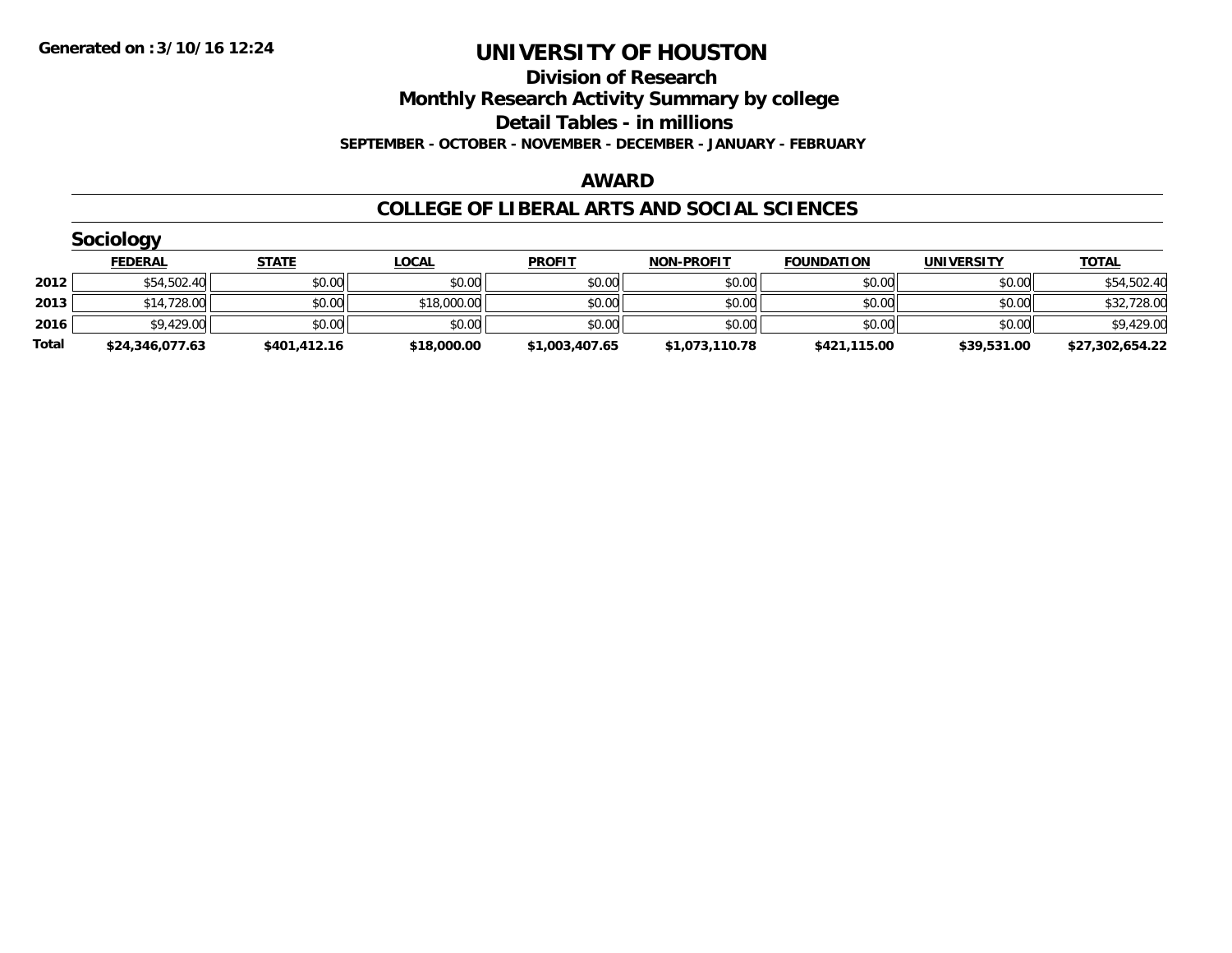## **Division of ResearchMonthly Research Activity Summary by college**

### **Detail Tables - in millions**

**SEPTEMBER - OCTOBER - NOVEMBER - DECEMBER - JANUARY - FEBRUARY**

### **AWARD**

## **COLLEGE OF NATURAL SCIENCES AND MATHEMATICS**

## **Biology/Biochemistry**

|      | <b>FEDERAL</b> | <u>STATE</u>   | <u>LOCAL</u> | <b>PROFIT</b> | <b>NON-PROFIT</b> | <b>FOUNDATION</b> | <b>UNIVERSITY</b> | <b>TOTAL</b>   |
|------|----------------|----------------|--------------|---------------|-------------------|-------------------|-------------------|----------------|
| 2012 | \$1,102,238.76 | \$62,460.00    | \$0.00       | \$0.00        | \$311,000.00      | \$0.00            | \$0.00            | \$1,475,698.76 |
| 2013 | \$1,094,819.69 | \$0.00         | \$0.00       | \$478,412.00  | \$589,310.00      | \$0.00            | \$0.00            | \$2,162,541.69 |
| 2014 | \$1,325,846.70 | \$223.06       | \$0.00       | \$50,000.00   | \$112,010.00      | \$0.00            | \$0.00            | \$1,488,079.76 |
| 2015 | \$701,395.62   | \$21,473.50    | \$0.00       | \$50,000.00   | \$140,061.90      | \$0.00            | \$0.00            | \$912,931.02   |
| 2016 | \$762,505.06   | \$1,245,708.85 | \$0.00       | \$0.00        | \$230,191.00      | \$0.00            | \$0.00            | \$2,238,404.91 |

### **Center for Applied Geoscience Excellence**

|      | <b>FEDERAL</b>           | <b>STATE</b> | <b>LOCAL</b> | <b>PROFIT</b> | <b>NON-PROFIT</b> | <b>FOUNDATION</b> | UNIVERSITY<br>ะแง | <b>TOTAL</b> |
|------|--------------------------|--------------|--------------|---------------|-------------------|-------------------|-------------------|--------------|
| 2014 | ሶስ<br>JU.UU              | \$0.00       | \$0.00       | \$0.00        | \$0.00            | \$0.00            | \$0.00            | \$0.00       |
| 2015 | $n \cap \Omega$<br>PU.UU | \$0.00       | \$0.00       | \$0.00        | \$0.00            | \$0.00            | \$0.00            | \$0.00       |
| 2016 | ልስ ሰሰ<br>JU.UU           | \$0.00       | \$0.00       | \$0.00        | \$0.00            | \$0.00            | \$0.00            | \$0.00       |

<u> 1980 - Johann Stoff, fransk politik (d. 1980)</u>

## **Center for Nuclear Receptors and Cell Signaling**

|      | <b>FEDERAL</b> | <u>STATE</u>   | <u>LOCAL</u> | <b>PROFIT</b> | <b>NON-PROFIT</b> | <b>FOUNDATION</b> | <b>UNIVERSITY</b> | <b>TOTAL</b>   |
|------|----------------|----------------|--------------|---------------|-------------------|-------------------|-------------------|----------------|
| 2012 | \$301,722.00   | \$1,035,286.00 | \$0.00       | \$0.00        | \$0.00            | \$50,000.00       | \$0.00            | \$1,387,008.00 |
| 2013 | \$202,124.00   | \$0.00         | \$0.00       | \$0.00        | \$0.00            | \$0.00            | \$0.00            | \$202,124.00   |
| 2014 | \$244,596.00   | \$0.00         | \$0.00       | \$0.00        | \$0.00            | \$0.00            | \$0.00            | \$244,596.00   |
| 2015 | \$0.00         | \$1,582.50     | \$0.00       | \$0.00        | \$0.00            | \$0.00            | \$0.00            | \$1,582.50     |
| 2016 | \$521,238.48   | \$0.49         | \$0.00       | \$0.00        | \$0.00            | \$200,000.00      | \$0.00            | \$721,238.97   |

#### **Chemistry**

|      | <b>FEDERAL</b> | <b>STATE</b> | <u>LOCAL</u> | <b>PROFIT</b> | <b>NON-PROFIT</b> | <b>FOUNDATION</b> | <b>UNIVERSITY</b> | <b>TOTAL</b>   |
|------|----------------|--------------|--------------|---------------|-------------------|-------------------|-------------------|----------------|
| 2012 | \$1,404,370.88 | \$0.00       | \$0.00       | \$0.00        | \$30,000.00       | \$0.00            | \$0.00            | \$1,434,370.88 |
| 2013 | \$726,338.94   | \$0.00       | \$0.00       | \$0.00        | \$0.00            | \$0.00            | \$13,000.00       | \$739,338.94   |
| 2014 | \$916,406.50   | \$0.00       | \$0.00       | \$0.00        | \$0.00            | \$0.00            | \$0.00            | \$916,406.50   |
| 2015 | \$717,839.68   | \$0.00       | \$0.00       | \$0.00        | \$85,000.00       | \$125,000.00      | \$0.00            | \$927,839.68   |
| 2016 | \$645,687.88   | \$116,814.00 | \$0.00       | \$0.00        | \$100,000.00      | \$0.00            | \$0.00            | \$862,501.88   |

### **Computer Science**

|      | FEDERAL        | <b>STATE</b> | <u>LOCAL</u> | <b>PROFIT</b> | <b>NON-PROFIT</b> | <b>FOUNDATION</b> | UNIVERSITY  | <b>TOTAL</b>   |
|------|----------------|--------------|--------------|---------------|-------------------|-------------------|-------------|----------------|
| 2012 | \$1,201,309.88 | \$0.00       | \$0.00       | \$165,000.00  | \$0.00            | \$65,940.00       | \$25,000.00 | \$1,457,249.88 |
| 2013 | \$2,330,591.00 | \$0.00       | \$0.00       | \$99,975.00   | \$9,000.00        | \$0.00            | \$25,000.00 | \$2,464,566.00 |
| 2014 | \$1,080,468.20 | \$0.00       | \$0.00       | \$280,000.00  | \$0.00            | \$0.00            | \$0.00      | \$1,360,468.20 |
| 2015 | \$1,740,186.75 | \$36,815.00  | \$0.00       | \$90,000.00   | \$190,000.00      | \$15,312.00       | \$0.00      | \$2,072,313.75 |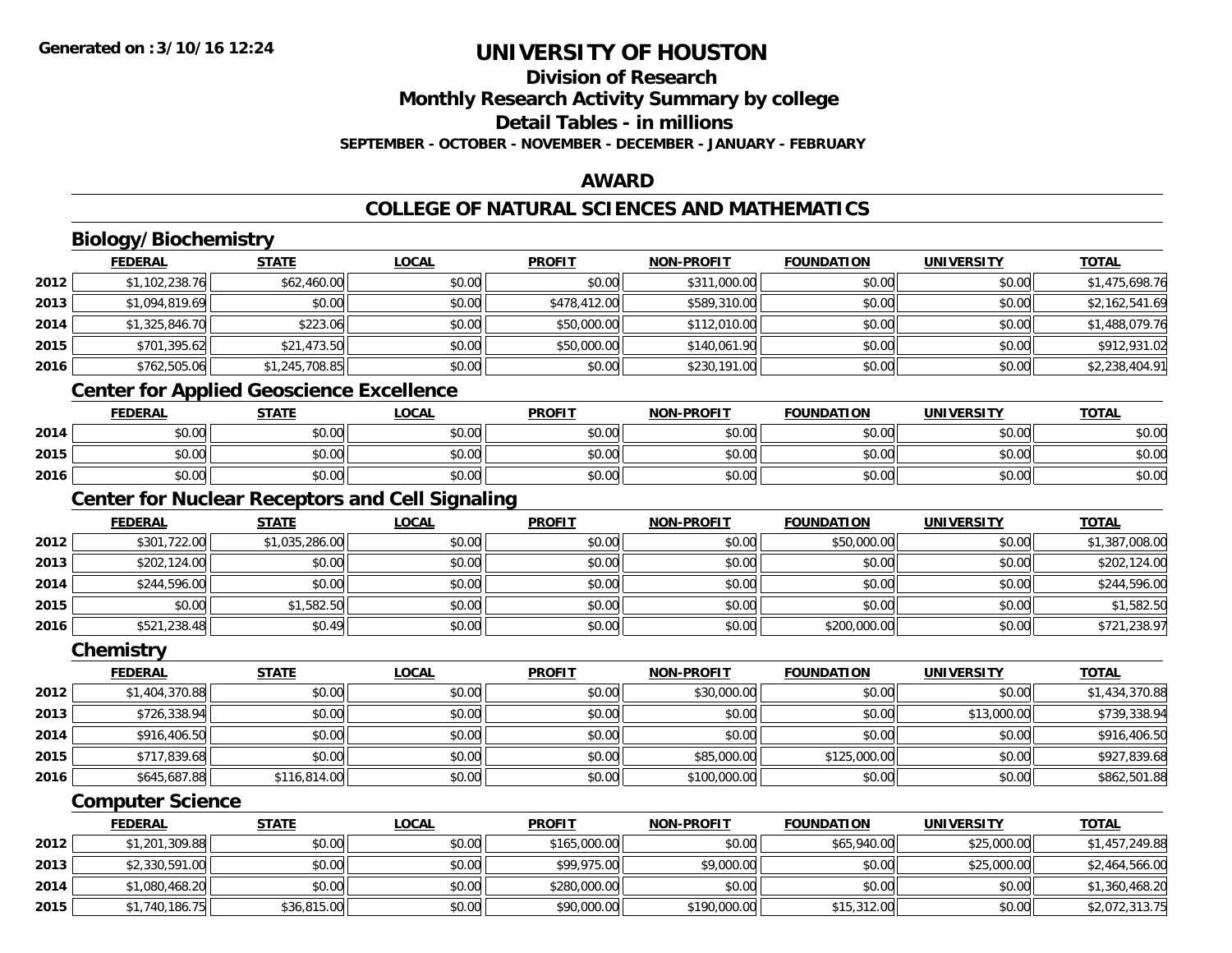**Division of Research**

**Monthly Research Activity Summary by college**

**Detail Tables - in millions**

**SEPTEMBER - OCTOBER - NOVEMBER - DECEMBER - JANUARY - FEBRUARY**

### **AWARD**

#### **COLLEGE OF NATURAL SCIENCES AND MATHEMATICS**

|      | <b>Computer Science</b>                              |              |              |                |                   |                   |                   |                |
|------|------------------------------------------------------|--------------|--------------|----------------|-------------------|-------------------|-------------------|----------------|
|      | <b>FEDERAL</b>                                       | <b>STATE</b> | <b>LOCAL</b> | <b>PROFIT</b>  | <b>NON-PROFIT</b> | <b>FOUNDATION</b> | <b>UNIVERSITY</b> | <b>TOTAL</b>   |
| 2016 | \$2,240,111.00                                       | \$35,000.79  | \$0.00       | \$30,000.00    | \$130,000.00      | \$0.00            | \$0.00            | \$2,435,111.79 |
|      | Dean, Natural Sciences and Mathematics               |              |              |                |                   |                   |                   |                |
|      | <b>FEDERAL</b>                                       | <b>STATE</b> | <b>LOCAL</b> | <b>PROFIT</b>  | <b>NON-PROFIT</b> | <b>FOUNDATION</b> | <b>UNIVERSITY</b> | <b>TOTAL</b>   |
| 2012 | \$0.00                                               | \$0.00       | \$0.00       | \$0.00         | \$0.00            | \$0.00            | \$0.00            | \$0.00         |
| 2013 | \$113,412.00                                         | \$0.00       | \$0.00       | \$0.00         | \$0.00            | \$0.00            | \$0.00            | \$113,412.00   |
| 2014 | \$700,000.00                                         | \$0.00       | \$0.00       | \$0.00         | \$0.00            | \$0.00            | \$0.00            | \$700,000.00   |
| 2015 | \$79,439.00                                          | \$0.00       | \$0.00       | \$0.00         | \$45,000.00       | \$0.00            | \$0.00            | \$124,439.00   |
| 2016 | \$159,439.00                                         | \$48,916.85  | \$0.00       | \$10,000.00    | \$45,000.00       | \$0.00            | \$0.00            | \$263,355.85   |
|      | <b>Earth &amp; Atmospheric Sciences</b>              |              |              |                |                   |                   |                   |                |
|      | <b>FEDERAL</b>                                       | <b>STATE</b> | <b>LOCAL</b> | <b>PROFIT</b>  | <b>NON-PROFIT</b> | <b>FOUNDATION</b> | <b>UNIVERSITY</b> | <b>TOTAL</b>   |
| 2012 | \$568,508.00                                         | \$142,000.00 | \$0.00       | \$2,981,861.68 | \$262,752.00      | \$0.00            | \$0.00            | \$3,955,121.68 |
| 2013 | \$969,910.80                                         | \$165,409.00 | \$0.00       | \$999,661.00   | \$0.00            | \$0.00            | \$0.00            | \$2,134,980.80 |
| 2014 | \$437,218.81                                         | \$55,145.75  | \$0.00       | \$746,949.00   | \$100,915.00      | \$0.00            | \$0.00            | \$1,340,228.56 |
| 2015 | \$387,467.25                                         | \$0.00       | \$0.00       | \$1,415,000.00 | \$41,119.00       | \$0.00            | \$0.00            | \$1,843,586.25 |
| 2016 | \$666,584.00                                         | \$444,305.00 | \$0.00       | \$640,000.26   | \$68,881.00       | \$0.00            | \$37,800.00       | \$1,857,570.26 |
|      | <b>Institute for Climate and Atmospheric Science</b> |              |              |                |                   |                   |                   |                |
|      | <b>FEDERAL</b>                                       | <b>STATE</b> | <b>LOCAL</b> | <b>PROFIT</b>  | <b>NON-PROFIT</b> | <b>FOUNDATION</b> | <b>UNIVERSITY</b> | <b>TOTAL</b>   |
| 2012 | \$0.00                                               | \$0.00       | \$0.00       | \$0.00         | \$0.00            | \$0.00            | \$0.00            | \$0.00         |
| 2013 | \$0.00                                               | \$0.00       | \$0.00       | \$0.00         | \$0.00            | \$0.00            | \$0.00            | \$0.00         |
| 2014 | \$0.00                                               | \$0.00       | \$0.00       | \$0.00         | \$0.00            | \$0.00            | \$0.00            | \$0.00         |
|      | <b>Institute for Nanoenergy</b>                      |              |              |                |                   |                   |                   |                |
|      | <b>FEDERAL</b>                                       | <b>STATE</b> | <b>LOCAL</b> | <b>PROFIT</b>  | <b>NON-PROFIT</b> | <b>FOUNDATION</b> | <b>UNIVERSITY</b> | <b>TOTAL</b>   |
| 2012 | \$0.00                                               | \$0.00       | \$0.00       | \$0.00         | \$0.00            | \$0.00            | \$0.00            | \$0.00         |
| 2013 | \$0.00                                               | \$0.00       | \$0.00       | \$0.00         | \$0.00            | \$0.00            | \$0.00            | \$0.00         |
| 2014 | \$0.00                                               | \$0.00       | \$0.00       | \$0.00         | \$0.00            | \$0.00            | \$0.00            | \$0.00         |
|      | <b>Mathematics</b>                                   |              |              |                |                   |                   |                   |                |
|      | <b>FEDERAL</b>                                       | <b>STATE</b> | <b>LOCAL</b> | <b>PROFIT</b>  | <b>NON-PROFIT</b> | <b>FOUNDATION</b> | <b>UNIVERSITY</b> | <b>TOTAL</b>   |
| 2012 | \$728,425.92                                         | \$139,739.00 | \$0.00       | \$210,000.00   | \$99,312.00       | \$80,000.00       | \$10,000.00       | \$1,267,476.92 |
| 2013 | \$353,938.00                                         | \$0.00       | \$0.00       | \$90,000.00    | \$0.00            | \$21,000.00       | \$0.00            | \$464,938.00   |
| 2014 | \$601,324.50                                         | \$0.00       | \$0.00       | \$120,000.00   | \$0.00            | \$87,024.29       | \$0.00            | \$808,348.79   |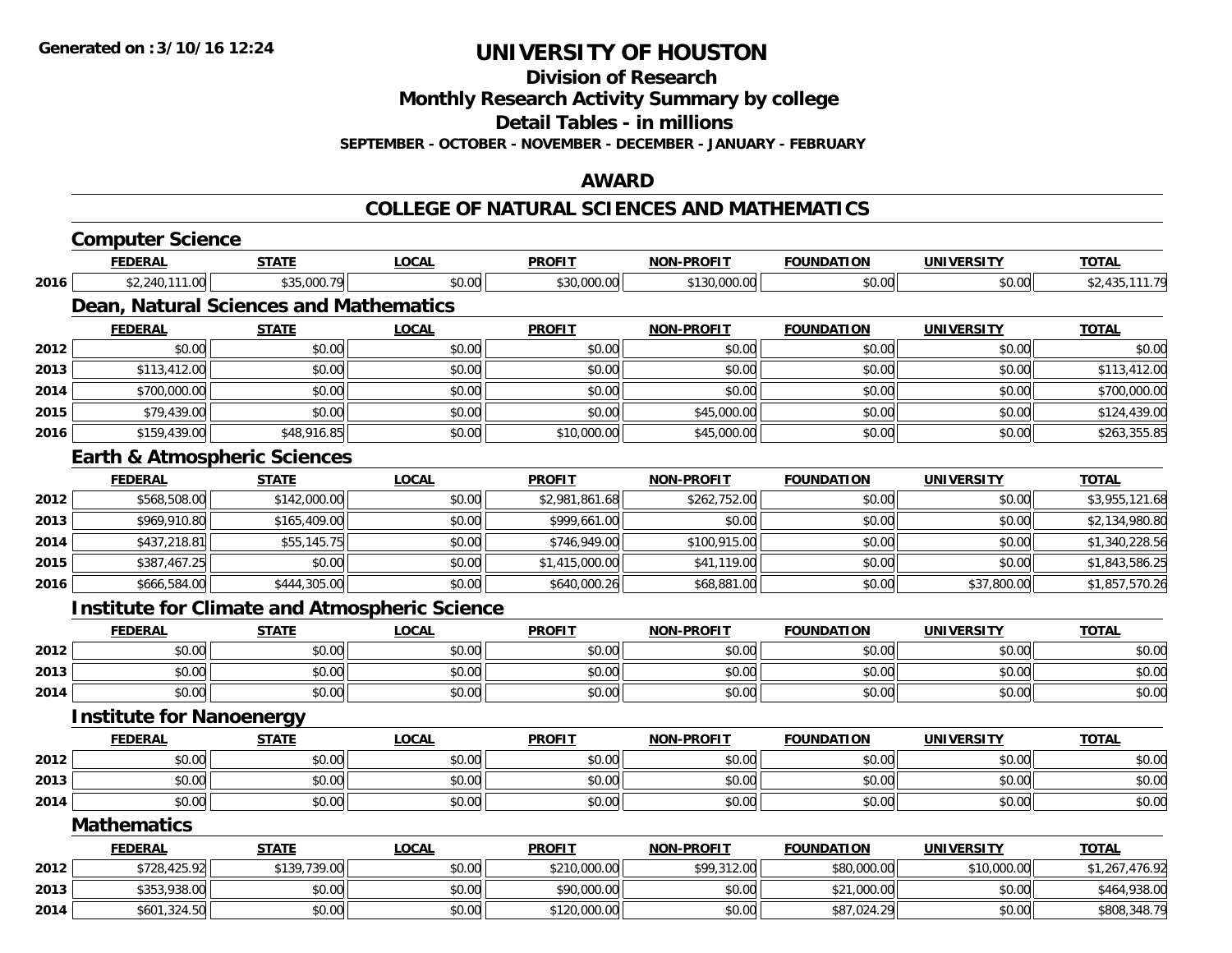# **Division of Research**

**Monthly Research Activity Summary by college**

**Detail Tables - in millions**

**SEPTEMBER - OCTOBER - NOVEMBER - DECEMBER - JANUARY - FEBRUARY**

### **AWARD**

#### **COLLEGE OF NATURAL SCIENCES AND MATHEMATICS**

|              | <b>Mathematics</b> |                |              |                 |                   |                   |                   |                 |
|--------------|--------------------|----------------|--------------|-----------------|-------------------|-------------------|-------------------|-----------------|
|              | <b>FEDERAL</b>     | <b>STATE</b>   | <b>LOCAL</b> | <b>PROFIT</b>   | <b>NON-PROFIT</b> | <b>FOUNDATION</b> | <b>UNIVERSITY</b> | <b>TOTAL</b>    |
| 2015         | \$586,885.00       | \$0.00         | \$0.00       | \$0.00          | \$45,000.00       | \$87,000.00       | \$0.00            | \$718,885.00    |
| 2016         | \$388,348.00       | \$0.00         | \$0.00       | \$12,000.00     | \$45,000.00       | \$71,000.00       | \$18,656.11       | \$535,004.11    |
|              | <b>Physics</b>     |                |              |                 |                   |                   |                   |                 |
|              | <b>FEDERAL</b>     | <b>STATE</b>   | <b>LOCAL</b> | <b>PROFIT</b>   | <b>NON-PROFIT</b> | <b>FOUNDATION</b> | <b>UNIVERSITY</b> | <b>TOTAL</b>    |
| 2012         | \$1,851,271.94     | \$0.00         | \$0.00       | \$950,800.00    | \$49,225.00       | \$0.00            | \$0.00            | \$2,851,296.94  |
| 2013         | \$2,157,566.98     | \$0.00         | \$0.00       | \$517,900.00    | \$56,040.00       | \$0.00            | \$0.00            | \$2,731,506.98  |
| 2014         | \$2,596,056.02     | \$0.00         | \$0.00       | \$388,200.00    | \$0.00            | \$0.00            | \$0.00            | \$2,984,256.02  |
| 2015         | \$2,396,433.00     | \$0.00         | \$0.00       | \$397,600.00    | \$62,516.00       | \$0.00            | \$0.00            | \$2,856,549.00  |
| 2016         | \$3,347,206.22     | \$37,120.00    | \$0.00       | \$90,000.00     | \$0.00            | \$0.00            | \$0.00            | \$3,474,326.22  |
| <b>Total</b> | \$38,349,231.46    | \$3.587.999.79 | \$0.00       | \$10.813.358.94 | \$2,847,332.90    | \$802,276.29      | \$129,456.11      | \$56,529,655.49 |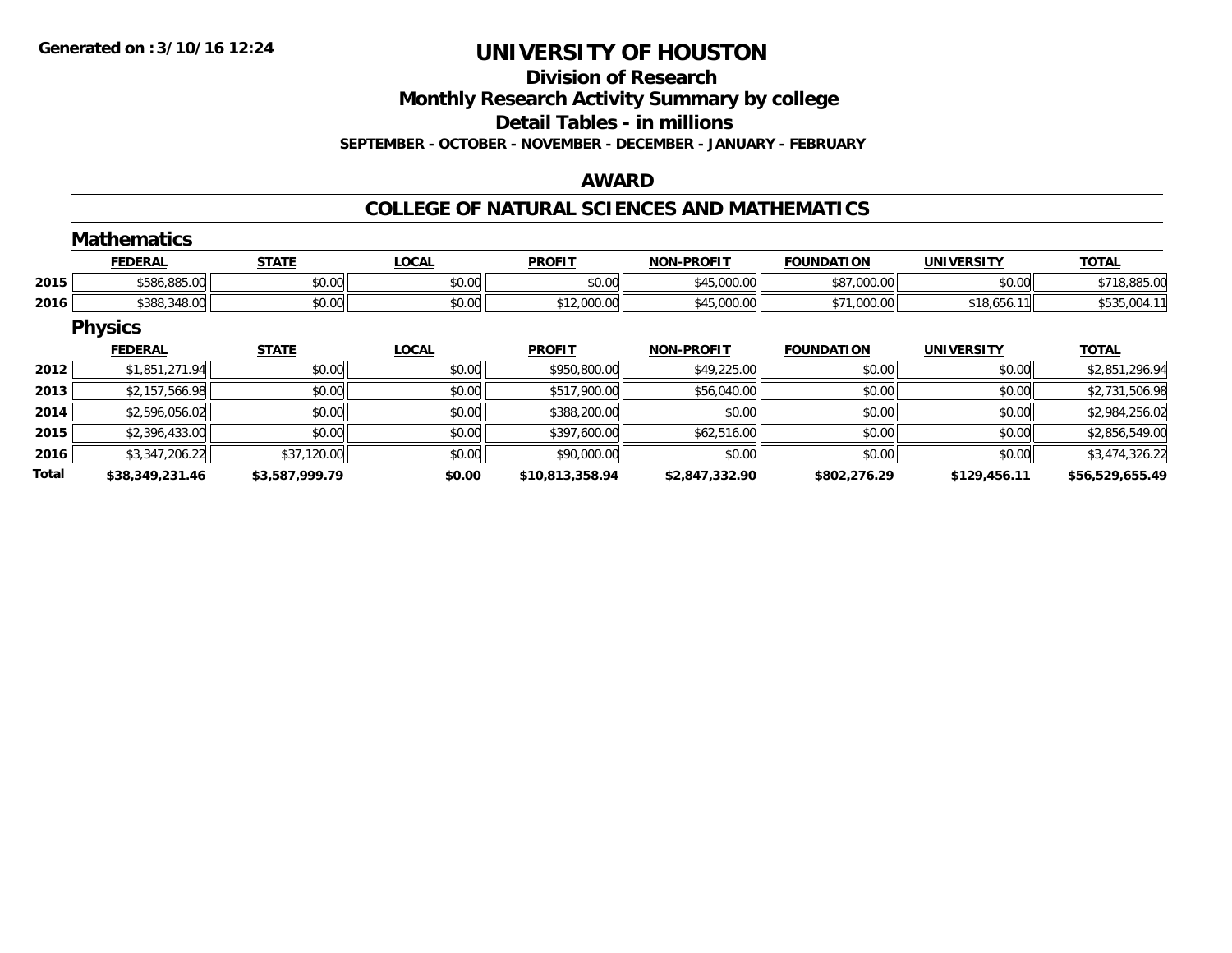# **Division of Research**

**Monthly Research Activity Summary by college**

**Detail Tables - in millions**

**SEPTEMBER - OCTOBER - NOVEMBER - DECEMBER - JANUARY - FEBRUARY**

#### **AWARD**

#### **COLLEGE OF OPTOMETRY**

## **Optometry Vision Sciences**

|       | <b>FEDERAL</b>  | <b>STATE</b> | <b>LOCAL</b> | <b>PROFIT</b>  | <b>NON-PROFIT</b> | <b>FOUNDATION</b> | <b>UNIVERSITY</b> | <b>TOTAL</b>    |
|-------|-----------------|--------------|--------------|----------------|-------------------|-------------------|-------------------|-----------------|
| 2012  | \$2,398,591.80  | \$0.00       | \$0.00       | \$254,726.04   | \$0.00            | \$40,000.00       | \$102,280.00      | \$2,795,597.84  |
| 2013  | \$1,524,745.80  | \$0.00       | \$0.00       | \$1,054,488.00 | \$0.00            | \$0.00            | \$102,670.00      | \$2,681,903.80  |
| 2014  | \$3,471,884.90  | \$0.00       | \$0.00       | \$654,262.09   | \$0.00            | \$0.00            | \$184,640.00      | \$4,310,786.99  |
| 2015  | \$2,312,041.25  | \$0.00       | \$0.00       | \$53,505.00    | \$0.00            | \$0.00            | \$0.00            | \$2,365,546.25  |
| 2016  | \$1,217,770.48  | \$0.00       | \$0.00       | \$31,438.32    | \$0.00            | \$0.00            | \$35,426.00       | \$1,284,634.80  |
| Total | \$10,925,034.23 | \$0.00       | \$0.00       | \$2,048,419.45 | \$0.00            | \$40,000.00       | \$425,016.00      | \$13,438,469.68 |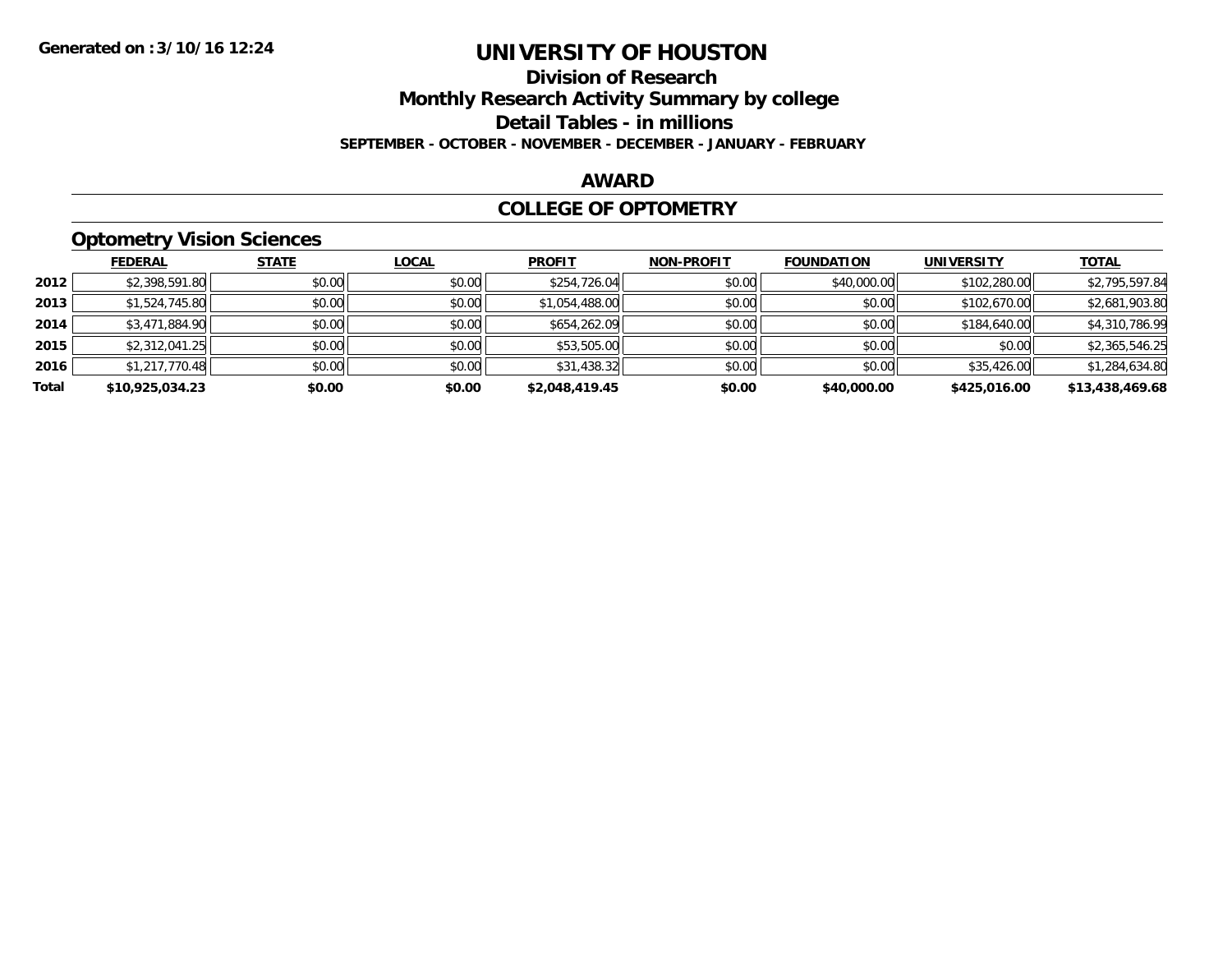**Division of Research**

**Monthly Research Activity Summary by college**

**Detail Tables - in millions**

**SEPTEMBER - OCTOBER - NOVEMBER - DECEMBER - JANUARY - FEBRUARY**

### **AWARD**

## **COLLEGE OF PHARMACY**

## **Center for Experimental Therapeutics and Pharmacoi**

|      | <b>FEDERAL</b> | <b>STATE</b> | <u>LOCAL</u> | <b>PROFIT</b> | <b>NON-PROFIT</b> | <b>FOUNDATION</b> | <b>UNIVERSITY</b> | <b>TOTAL</b> |
|------|----------------|--------------|--------------|---------------|-------------------|-------------------|-------------------|--------------|
| 2012 | \$0.00         | \$0.00       | \$0.00       | \$0.00        | \$0.00            | \$0.00            | \$0.00            | \$0.00       |
| 2013 | \$0.00         | \$0.00       | \$0.00       | \$0.00        | \$0.00            | \$0.00            | \$0.00            | \$0.00       |
| 2014 | \$0.00         | \$0.00       | \$0.00       | \$0.00        | \$0.00            | \$0.00            | \$0.00            | \$0.00       |
| 2016 | \$0.00         | \$0.00       | \$0.00       | \$0.00        | \$0.00            | \$0.00            | \$0.00            | \$0.00       |

#### **Clinical Pharmacy & Administration**

|      | <b>FEDERAL</b> | <u>STATE</u> | <u>LOCAL</u> | <b>PROFIT</b> | <b>NON-PROFIT</b> | <b>FOUNDATION</b> | <b>UNIVERSITY</b> | <b>TOTAL</b> |
|------|----------------|--------------|--------------|---------------|-------------------|-------------------|-------------------|--------------|
| 2012 | \$299,290.30   | \$9,618.62   | \$0.00       | \$218,750.00  | \$6,500.00        | \$0.00            | \$0.00            | \$534,158.92 |
| 2013 | \$0.00         | \$0.00       | \$0.00       | \$321,459.50  | \$10,000.00       | \$0.00            | \$0.00            | \$331,459.50 |
| 2014 | \$0.00         | \$0.00       | \$0.00       | \$266,000.00  | \$545,894,00      | \$0.00            | \$0.00            | \$811,894.00 |
| 2015 | \$0.00         | \$171,798.00 | \$0.00       | \$24,531.00   | \$34,710.00       | \$0.00            | \$0.00            | \$231,039.00 |
| 2016 | \$229,490.00   | \$225,000.00 | \$0.00       | \$124,216.82  | \$10,000.00       | \$0.00            | \$0.00            | \$588,706.82 |

#### **Dean, Pharmacy**

|      | <u>FEDERAL</u> | <b>STATE</b> | <u>LOCAL</u> | <b>PROFIT</b> | <b>NON-PROFIT</b> | <b>FOUNDATION</b> | <b>UNIVERSITY</b> | <b>TOTAL</b> |
|------|----------------|--------------|--------------|---------------|-------------------|-------------------|-------------------|--------------|
| 2012 | \$0.00         | \$0.00       | \$0.00       | \$0.00        | \$0.00            | \$0.00            | \$0.00            | \$0.00       |
| 2013 | \$0.00         | \$0.00       | \$0.00       | \$0.00        | \$0.00            | \$0.00            | \$0.00            | \$0.00       |
| 2014 | \$0.00         | \$0.00       | \$0.00       | \$0.00        | \$0.00            | \$0.00            | \$0.00            | \$0.00       |
| 2015 | \$0.00         | \$0.00       | \$0.00       | \$0.00        | \$0.00            | \$0.00            | \$0.00            | \$0.00       |
| 2016 | \$0.00         | \$0.00       | \$0.00       | \$0.00        | \$0.00            | \$0.00            | \$0.00            | \$0.00       |

### **Pharm Health Outcomes & Policy**

|      | <b>FEDERAL</b> | <u>STATE</u> | <u>LOCAL</u> | <b>PROFIT</b> | <b>NON-PROFIT</b> | <b>FOUNDATION</b> | <b>UNIVERSITY</b> | <b>TOTAL</b> |
|------|----------------|--------------|--------------|---------------|-------------------|-------------------|-------------------|--------------|
| 2012 | \$0.00         | \$8,000.00   | \$0.00       | \$0.00        | \$0.00            | \$0.00            | \$0.00            | \$8,000.00   |
| 2013 | \$225,015.00   | \$0.00       | \$0.00       | \$0.00        | \$0.00            | \$0.00            | \$0.00            | \$225,015.00 |
| 2014 | \$0.00         | \$0.00       | \$0.00       | \$4,000.00    | \$0.00            | \$0.00            | \$0.00            | \$4,000.00   |
| 2015 | \$0.00         | \$0.00       | \$0.00       | \$0.00        | \$10,000.00       | \$0.00            | \$0.00            | \$10,000.00  |

### **Pharmacological and Pharmaceutical Sciences**

|      | <b>FEDERAL</b> | <b>STATE</b> | <u>LOCAL</u> | <b>PROFIT</b> | <b>NON-PROFIT</b> | <b>FOUNDATION</b> | UNIVERSITY | <b>TOTAL</b>   |
|------|----------------|--------------|--------------|---------------|-------------------|-------------------|------------|----------------|
| 2012 | \$854,609.70   | \$0.00       | \$0.00       | \$16,000.00   | \$147,000.00      | \$0.00            | \$0.00     | \$1,017,609.70 |
| 2013 | \$837,486.00   | \$0.00       | \$0.00       | \$0.00        | \$0.00            | \$0.00            | \$0.00     | \$837,486.00   |
| 2014 | \$372,923.00   | \$0.00       | \$0.00       | \$70,174.00   | \$0.00            | \$88,961.00       | \$0.00     | \$532,058.00   |
| 2015 | \$697,416.00   | \$0.00       | \$0.00       | \$8,700.00    | \$0.00            | \$0.00            | \$0.00     | \$706,116.00   |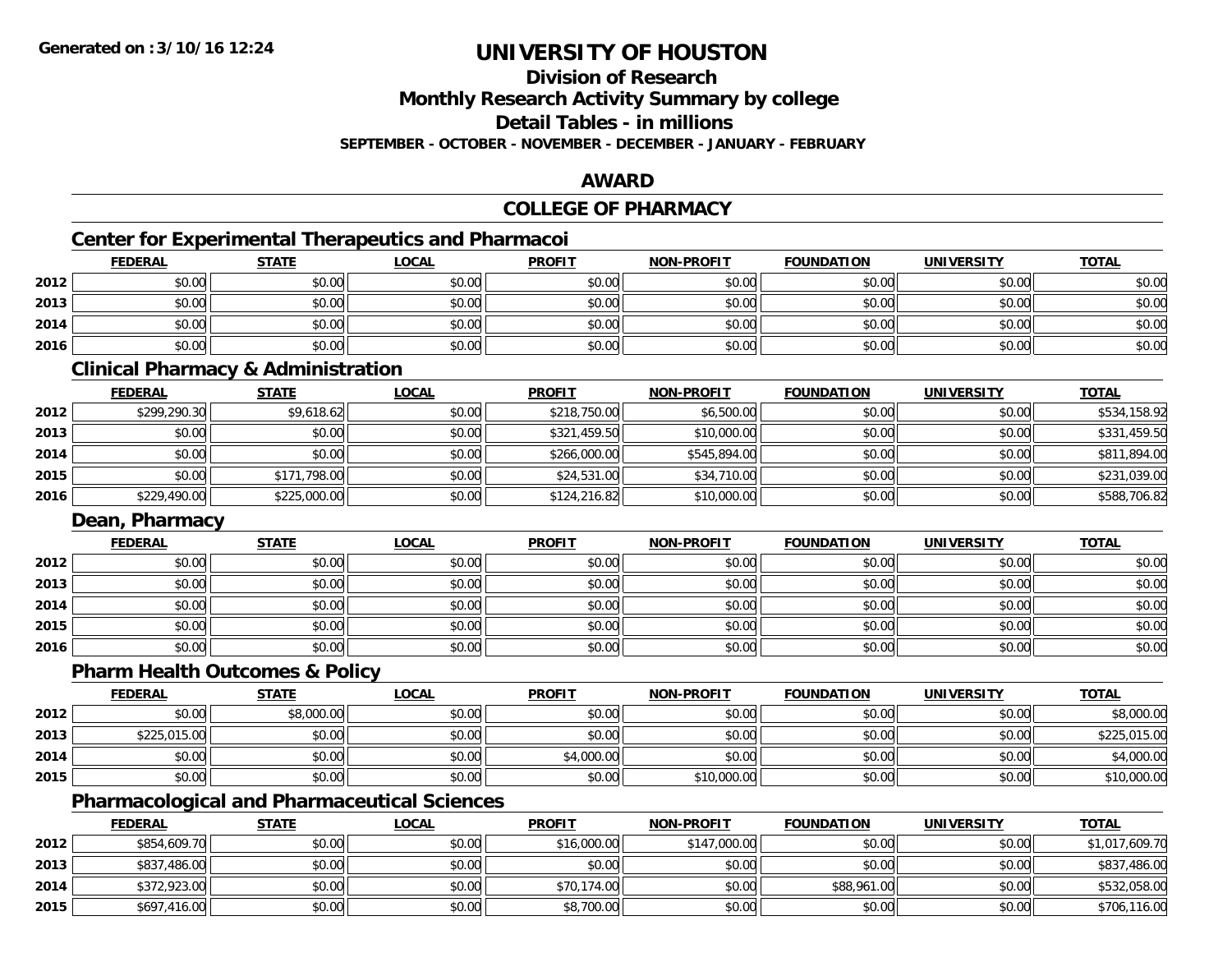**Division of Research**

**Monthly Research Activity Summary by college**

**Detail Tables - in millions**

**SEPTEMBER - OCTOBER - NOVEMBER - DECEMBER - JANUARY - FEBRUARY**

#### **AWARD**

#### **COLLEGE OF PHARMACY**

## **Pharmacological and Pharmaceutical Sciences**

|              | <b>FEDERAL</b>        | <b>STATE</b>                           | <b>OCAL</b> | <b>PROFIT</b> | <b>NON-PROFIT</b> | <b>FOUNDATION</b> | UNIVERSITY | <b>TOTAL</b>             |
|--------------|-----------------------|----------------------------------------|-------------|---------------|-------------------|-------------------|------------|--------------------------|
| 2016         | \$697.751<br>7.751.00 | $MET$ $0.72$ $0.0$<br>JUU. 2 I U. C PC | \$0.00      | \$0.00        | \$70,000.00       | \$0.00            | \$0.00     | . രാര മറ<br>3 I Z.823.UU |
| <b>Total</b> | \$4,213,981.00        | \$459,488.62                           | \$0.00      | 053.831.32    | \$834,104.00      | \$88,961.00       | \$0.00     | \$6.650.365.94           |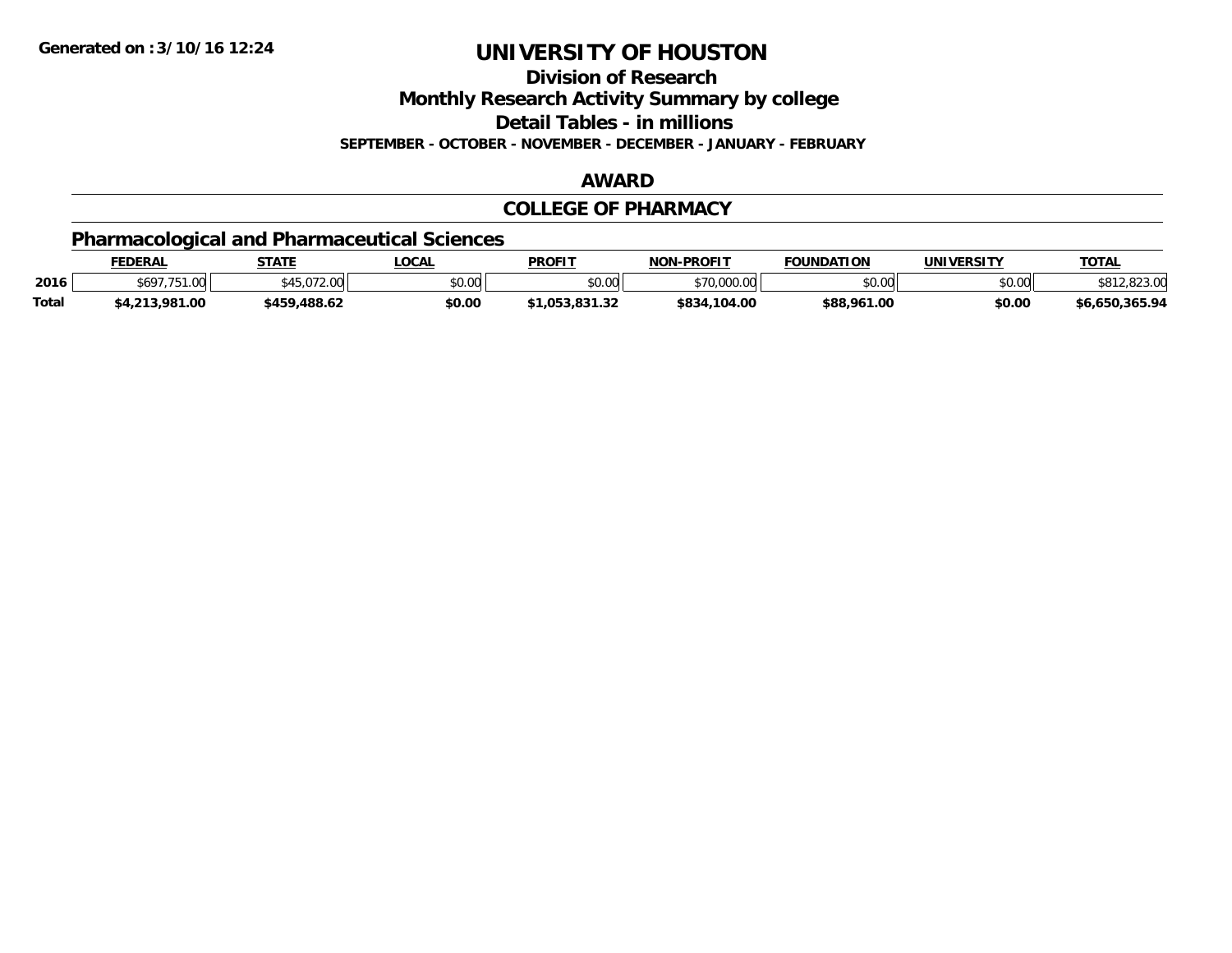#### **Division of Research**

**Monthly Research Activity Summary by college**

**Detail Tables - in millions**

**SEPTEMBER - OCTOBER - NOVEMBER - DECEMBER - JANUARY - FEBRUARY**

#### **AWARD**

#### **COLLEGE OF TECHNOLOGY**

|      | <b>Center for Technology Literacy</b>         |              |              |               |                   |                   |                   |                |
|------|-----------------------------------------------|--------------|--------------|---------------|-------------------|-------------------|-------------------|----------------|
|      | <b>FEDERAL</b>                                | <b>STATE</b> | <b>LOCAL</b> | <b>PROFIT</b> | <b>NON-PROFIT</b> | <b>FOUNDATION</b> | <b>UNIVERSITY</b> | <b>TOTAL</b>   |
| 2013 | \$0.00                                        | \$0.00       | \$0.00       | \$0.00        | \$0.00            | \$0.00            | \$0.00            | \$0.00         |
| 2014 | \$9,916.00                                    | \$0.00       | \$0.00       | \$0.00        | \$0.00            | \$0.00            | \$0.00            | \$9,916.00     |
| 2015 | \$283,045.80                                  | \$0.00       | \$0.00       | \$10,833.00   | \$0.00            | \$0.00            | \$0.00            | \$293,878.80   |
| 2016 | \$71,567.00                                   | \$0.00       | \$0.00       | \$0.00        | \$0.00            | \$0.00            | \$0.00            | \$71,567.00    |
|      | <b>Construction Management</b>                |              |              |               |                   |                   |                   |                |
|      | <b>FEDERAL</b>                                | <b>STATE</b> | <b>LOCAL</b> | <b>PROFIT</b> | <b>NON-PROFIT</b> | <b>FOUNDATION</b> | <b>UNIVERSITY</b> | <b>TOTAL</b>   |
| 2013 | \$0.00                                        | \$74,568.00  | \$0.00       | \$0.00        | \$0.00            | \$0.00            | \$0.00            | \$74,568.00    |
| 2014 | \$0.00                                        | \$74,922.00  | \$0.00       | \$0.00        | \$0.00            | \$0.00            | \$0.00            | \$74,922.00    |
| 2016 | \$0.00                                        | \$148,282.00 | \$0.00       | \$0.00        | \$0.00            | \$0.00            | \$0.00            | \$148,282.00   |
|      | Dean, Technology                              |              |              |               |                   |                   |                   |                |
|      | <b>FEDERAL</b>                                | <b>STATE</b> | <b>LOCAL</b> | <b>PROFIT</b> | <b>NON-PROFIT</b> | <b>FOUNDATION</b> | <b>UNIVERSITY</b> | <b>TOTAL</b>   |
| 2012 | \$342,089.00                                  | \$0.00       | \$0.00       | \$0.00        | \$0.00            | \$0.00            | \$0.00            | \$342,089.00   |
| 2013 | \$0.00                                        | \$0.00       | \$0.00       | \$0.00        | \$0.00            | \$0.00            | \$0.00            | \$0.00         |
| 2014 | \$0.00                                        | \$0.00       | \$0.00       | \$0.00        | \$0.00            | \$0.00            | \$0.00            | \$0.00         |
|      | <b>Engineering Technology</b>                 |              |              |               |                   |                   |                   |                |
|      | <b>FEDERAL</b>                                | <b>STATE</b> | <b>LOCAL</b> | <b>PROFIT</b> | <b>NON-PROFIT</b> | <b>FOUNDATION</b> | <b>UNIVERSITY</b> | <b>TOTAL</b>   |
| 2012 | \$171,655.00                                  | \$0.00       | \$0.00       | \$0.00        | \$0.00            | \$18,400.00       | \$0.00            | \$190,055.00   |
| 2013 | \$261,215.00                                  | \$0.00       | \$0.00       | \$75,000.00   | \$0.00            | \$0.00            | \$0.00            | \$336,215.00   |
| 2014 | \$1,024,060.80                                | \$0.00       | \$0.00       | \$50,000.00   | \$20,000.00       | \$0.00            | \$0.00            | \$1,094,060.80 |
| 2015 | \$291,317.00                                  | \$0.00       | \$0.00       | \$0.00        | \$0.00            | \$0.00            | \$0.00            | \$291,317.00   |
| 2016 | \$561,093.78                                  | \$0.00       | \$0.00       | \$0.00        | \$0.00            | \$0.00            | \$0.00            | \$561,093.78   |
|      | <b>Human Development and Consumer Science</b> |              |              |               |                   |                   |                   |                |
|      | <b>FEDERAL</b>                                | <b>STATE</b> | <b>LOCAL</b> | <b>PROFIT</b> | <b>NON-PROFIT</b> | <b>FOUNDATION</b> | <b>UNIVERSITY</b> | <b>TOTAL</b>   |
| 2013 | \$5,000.00                                    | \$0.00       | \$0.00       | \$0.00        | \$0.00            | \$0.00            | \$0.00            | \$5,000.00     |
| 2014 | \$5,000.00                                    | \$0.00       | \$0.00       | \$0.00        | \$0.00            | \$0.00            | \$0.00            | \$5,000.00     |
| 2015 | \$24,279.48                                   | \$0.00       | \$0.00       | \$0.00        | \$0.00            | \$0.00            | \$0.00            | \$24,279.48    |
|      | <b>Information &amp; Logistics Technology</b> |              |              |               |                   |                   |                   |                |
|      | <b>FEDERAL</b>                                | <b>STATE</b> | <b>LOCAL</b> | <b>PROFIT</b> | <b>NON-PROFIT</b> | <b>FOUNDATION</b> | <b>UNIVERSITY</b> | <b>TOTAL</b>   |
| 2012 | \$5,000.00                                    | \$0.00       | \$0.00       | \$0.00        | \$0.00            | \$0.00            | \$0.00            | \$5,000.00     |
| 2016 | \$289,764.22                                  | \$0.00       | \$0.00       | \$0.00        | \$0.00            | \$0.00            | \$0.00            | \$289,764.22   |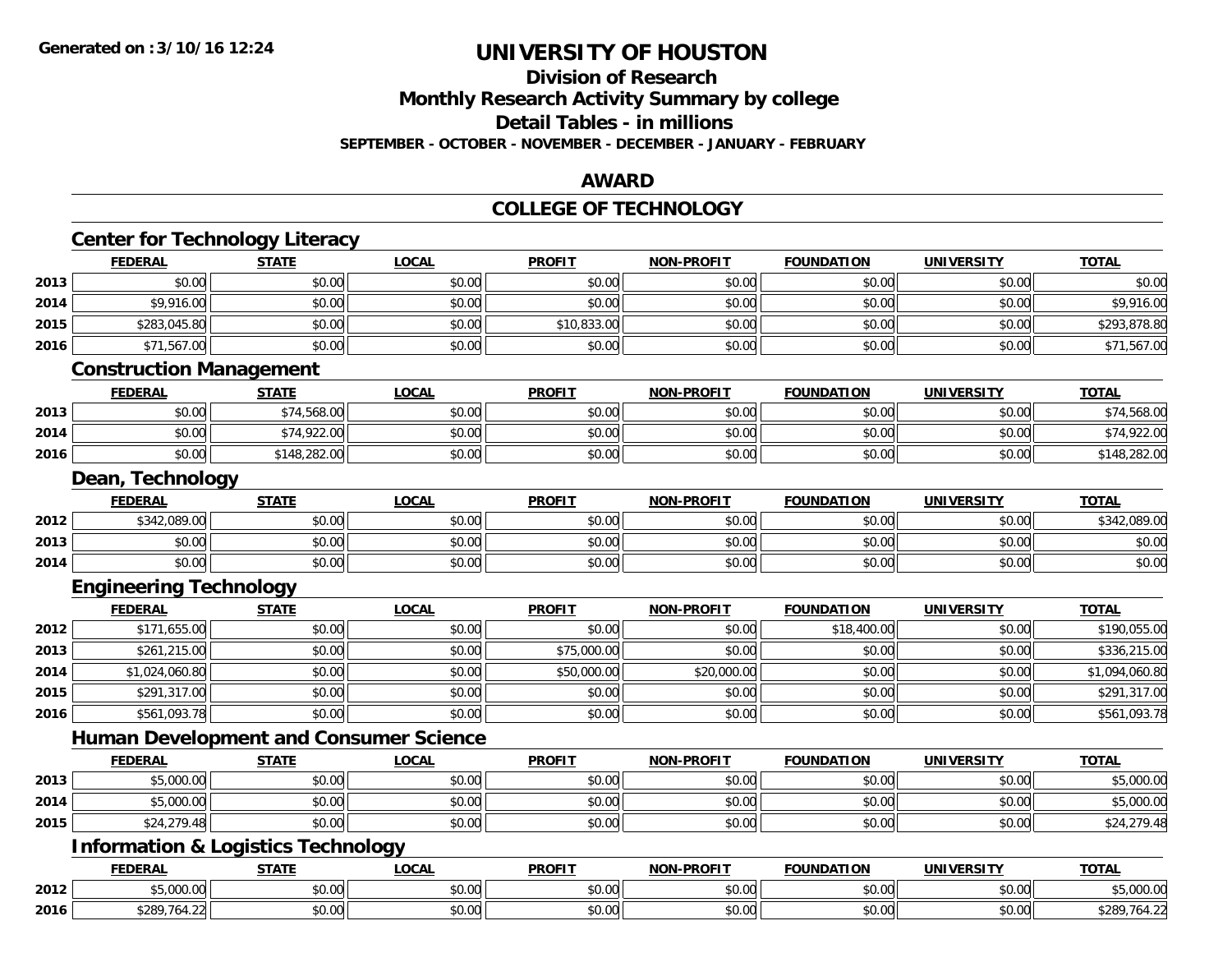**Division of Research**

**Monthly Research Activity Summary by college**

**Detail Tables - in millions**

**SEPTEMBER - OCTOBER - NOVEMBER - DECEMBER - JANUARY - FEBRUARY**

#### **AWARD**

#### **COLLEGE OF TECHNOLOGY**

### **Texas Manufacturing Assistance Center**

|              | <b>FEDERAL</b> | <b>STATE</b> | <u>LOCAL</u> | <b>PROFIT</b> | <b>NON-PROFIT</b> | <b>FOUNDATION</b> | <b>UNIVERSITY</b> | <b>TOTAL</b>   |
|--------------|----------------|--------------|--------------|---------------|-------------------|-------------------|-------------------|----------------|
| 2012         | \$0.00         | \$0.00       | \$0.00       | \$0.00        | \$0.00            | \$0.00            | \$0.00            | \$0.00         |
| 2014         | \$0.00         | \$0.00       | \$0.00       | \$0.00        | \$0.00            | \$0.00            | \$0.00            | \$0.00         |
| 2015         | \$0.00         | \$0.00       | \$0.00       | \$0.00        | \$0.00            | \$0.00            | \$0.00            | \$0.00         |
| <b>Total</b> | \$3,345,003.08 | \$297,772.00 | \$0.00       | \$135,833.00  | \$20,000.00       | \$18,400.00       | \$0.00            | \$3,817,008.08 |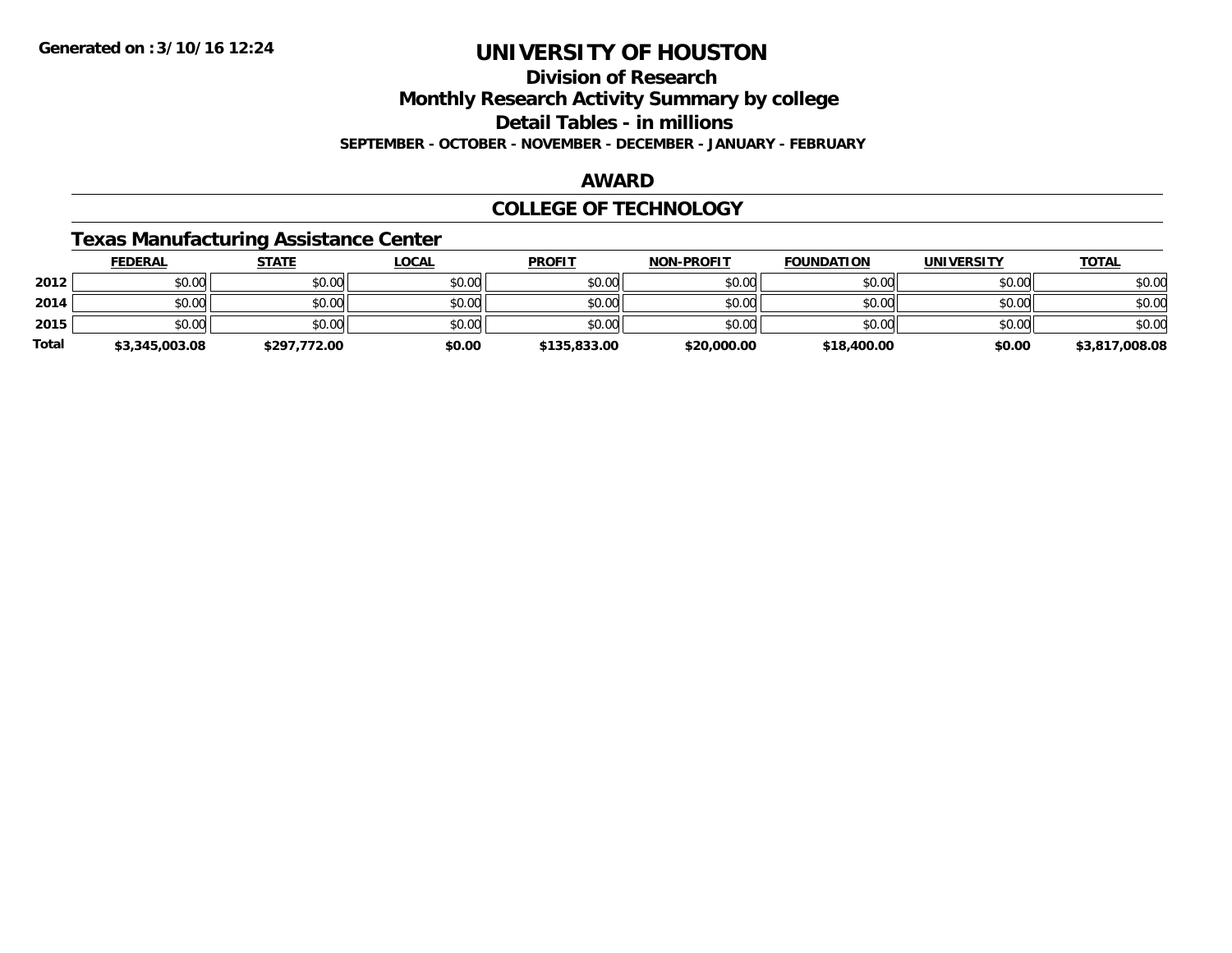**2014**

**2015**

# **UNIVERSITY OF HOUSTON**

# **Division of Research**

**Monthly Research Activity Summary by college**

**Detail Tables - in millions**

**SEPTEMBER - OCTOBER - NOVEMBER - DECEMBER - JANUARY - FEBRUARY**

### **AWARD**

## **CULLEN COLLEGE OF ENGINEERING**

|      | <b>FEDERAL</b>                                           | <b>STATE</b> | <b>LOCAL</b> | <b>PROFIT</b> | <b>NON-PROFIT</b> | <b>FOUNDATION</b> | <b>UNIVERSITY</b> | <b>TOTAL</b>   |
|------|----------------------------------------------------------|--------------|--------------|---------------|-------------------|-------------------|-------------------|----------------|
| 2012 | \$0.00                                                   | \$0.00       | \$0.00       | \$0.00        | \$0.00            | \$0.00            | \$0.00            | \$0.00         |
| 2013 | \$472,871.00                                             | \$0.00       | \$0.00       | \$0.00        | \$0.00            | \$0.00            | \$0.00            | \$472,871.00   |
| 2014 | \$1,445,686.00                                           | \$0.00       | \$0.00       | \$0.00        | \$50,000.00       | \$45,833.34       | \$0.00            | \$1,541,519.34 |
| 2015 | \$642,268.00                                             | \$0.00       | \$0.00       | \$0.00        | \$0.00            | \$0.00            | \$0.00            | \$642,268.00   |
| 2016 | \$1,106,015.00                                           | \$0.00       | \$0.00       | \$137,000.00  | \$100,000.00      | \$0.00            | \$100,400.00      | \$1,443,415.00 |
|      | <b>Center for Innovative Grouting Materials and Tech</b> |              |              |               |                   |                   |                   |                |
|      | <b>FEDERAL</b>                                           | <b>STATE</b> | <b>LOCAL</b> | <b>PROFIT</b> | <b>NON-PROFIT</b> | <b>FOUNDATION</b> | <b>UNIVERSITY</b> | <b>TOTAL</b>   |
| 2012 | \$0.00                                                   | \$0.00       | \$0.00       | \$0.00        | \$0.00            | \$0.00            | \$0.00            | \$0.00         |
| 2013 | \$0.00                                                   | \$0.00       | \$0.00       | \$0.00        | \$0.00            | \$0.00            | \$0.00            | \$0.00         |
| 2014 | \$0.00                                                   | \$0.00       | \$0.00       | \$0.00        | \$0.00            | \$0.00            | \$0.00            | \$0.00         |
|      | <b>Chemical Engineering</b>                              |              |              |               |                   |                   |                   |                |
|      | <b>FEDERAL</b>                                           | <b>STATE</b> | <b>LOCAL</b> | <b>PROFIT</b> | <b>NON-PROFIT</b> | <b>FOUNDATION</b> | <b>UNIVERSITY</b> | <b>TOTAL</b>   |
| 2012 | \$1,454,868.30                                           | \$0.00       | \$0.00       | \$922,746.57  | \$0.00            | \$10,900.00       | \$0.00            | \$2,388,514.87 |
| 2013 | \$1,432,297.72                                           | \$26,500.00  | \$0.00       | \$495,518.00  | \$200,000.00      | \$0.00            | \$39,444.00       | \$2,193,759.72 |
| 2014 | \$1,643,388.37                                           | \$0.00       | \$0.00       | \$860,289.00  | \$0.00            | \$42,250.00       | \$0.00            | \$2,545,927.37 |
| 2015 | \$1,715,056.40                                           | \$409,609.00 | \$0.00       | \$242,500.00  | \$0.00            | \$80,000.00       | \$0.00            | \$2,447,165.40 |
| 2016 | \$1,838,547.32                                           | \$88,014.50  | \$0.00       | \$585,524.00  | \$0.00            | \$0.00            | \$0.00            | \$2,512,085.82 |
|      | <b>Civil Engineering</b>                                 |              |              |               |                   |                   |                   |                |
|      | <b>FEDERAL</b>                                           | <b>STATE</b> | <b>LOCAL</b> | <b>PROFIT</b> | <b>NON-PROFIT</b> | <b>FOUNDATION</b> | <b>UNIVERSITY</b> | <b>TOTAL</b>   |
| 2012 | \$2,045,116.31                                           | \$572,633.00 | \$0.00       | \$57,091.00   | \$175,623.00      | \$66,667.00       | \$0.00            | \$2,917,130.31 |
| 2013 | \$2,512,587.53                                           | \$274,310.00 | \$0.00       | \$193,590.00  | \$39,170.70       | \$0.00            | \$0.00            | \$3,019,658.23 |
| 2014 | \$1,467,925.91                                           | \$410,641.00 | \$0.00       | \$408,425.50  | \$111,679.95      | \$66,666.00       | \$0.00            | \$2,465,338.36 |
| 2015 | \$1,532,127.58                                           | \$289,027.00 | \$0.00       | \$79,059.50   | \$35,972.55       | \$0.00            | \$0.00            | \$1,936,186.63 |
| 2016 | \$1,692,984.00                                           | \$825,401.00 | \$100,000.00 | \$13,736.40   | \$85,000.00       | \$92,936.42       | \$800.00          | \$2,810,857.82 |
|      | Dean, Engineering                                        |              |              |               |                   |                   |                   |                |
|      | <b>FEDERAL</b>                                           | <b>STATE</b> | <b>LOCAL</b> | <b>PROFIT</b> | <b>NON-PROFIT</b> | <b>FOUNDATION</b> | <b>UNIVERSITY</b> | <b>TOTAL</b>   |
| 2012 | \$0.00                                                   | \$0.00       | \$0.00       | \$0.00        | \$0.00            | \$0.00            | \$0.00            | \$0.00         |
| 2013 | \$39,999.10                                              | \$0.00       | \$0.00       | \$0.00        | \$0.00            | \$0.00            | \$0.00            | \$39,999.10    |

4 \$0.00 \$0.00 \$0.00 \$0.00 \$0.00 \$0.00 \$0.00 \$0.00 \$0.00 \$0.00 \$0.00 \$0.00 \$0.00 \$0.00 \$0.00 \$0.00 \$0.00

\$0.00 \$0.00 \$0.00 \$0.00 \$0.00 \$0.00 \$0.00 \$0.00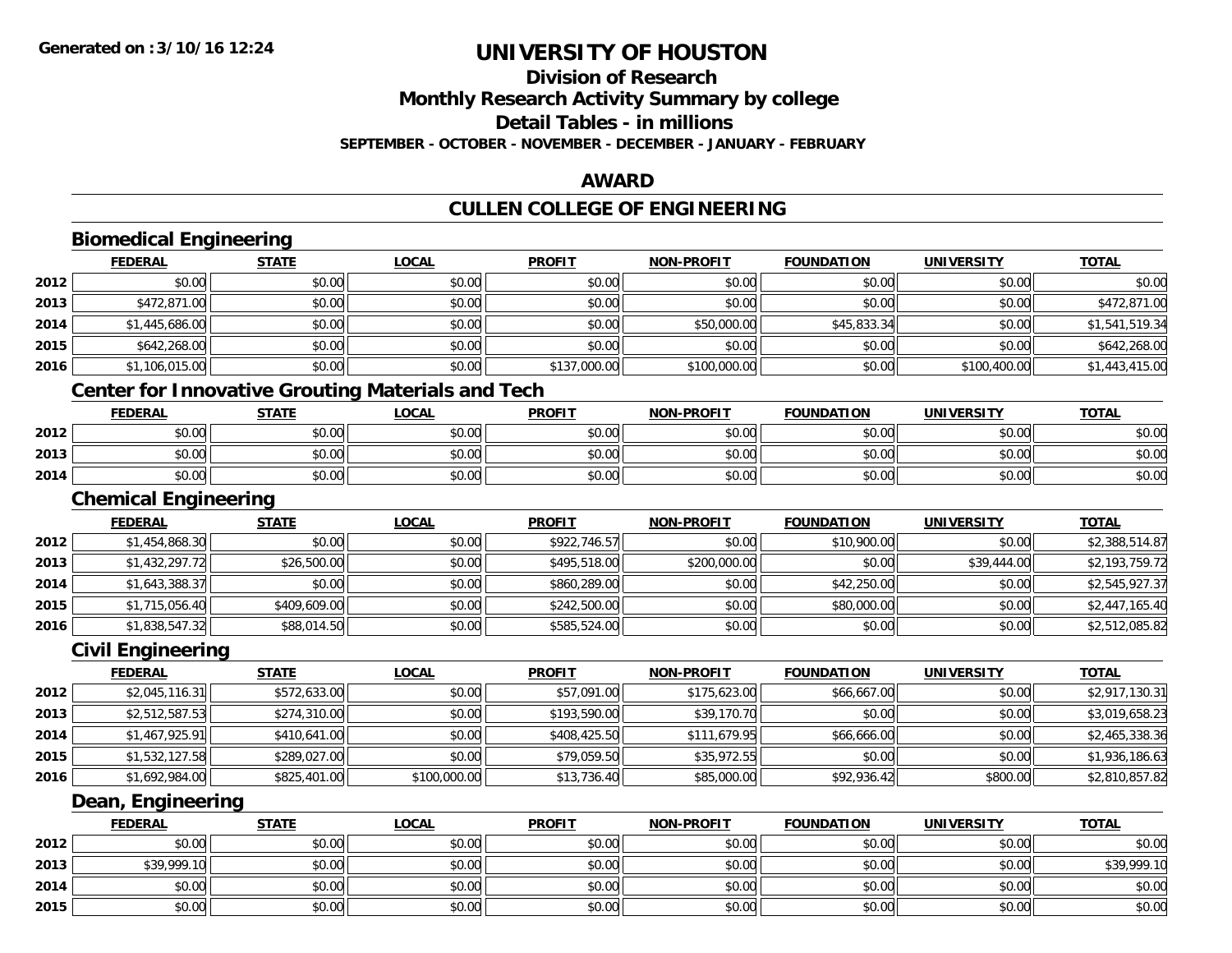## **Division of Research**

**Monthly Research Activity Summary by college**

**Detail Tables - in millions**

**SEPTEMBER - OCTOBER - NOVEMBER - DECEMBER - JANUARY - FEBRUARY**

### **AWARD**

## **CULLEN COLLEGE OF ENGINEERING**

## **Electrical & Computer Engineering**

|      | <b>FEDERAL</b> | <b>STATE</b> | <u>LOCAL</u> | <b>PROFIT</b> | <b>NON-PROFIT</b> | <b>FOUNDATION</b> | <b>UNIVERSITY</b> | <b>TOTAL</b>   |
|------|----------------|--------------|--------------|---------------|-------------------|-------------------|-------------------|----------------|
| 2012 | \$1,424,123.85 | \$19,441.00  | \$0.00       | \$335,157.50  | \$27,500.00       | \$0.00            | \$0.00            | \$1,806,222.35 |
| 2013 | \$1,227,646.05 | \$10,000.00  | \$0.00       | \$415,698.00  | \$221,967.30      | \$0.00            | \$0.00            | \$1,875,311.35 |
| 2014 | \$1,677,551.13 | \$0.00       | \$0.00       | \$160,000.00  | \$203,416.05      | \$87,500.00       | \$0.00            | \$2,128,467.18 |
| 2015 | \$2,318,437.86 | \$34,401.00  | \$0.00       | \$205,000.00  | \$203,844.45      | \$38,391.00       | \$0.00            | \$2,800,074.31 |
| 2016 | \$1,767,275.68 | \$116,798.50 | \$0.00       | \$170,000.00  | \$80,862.00       | \$80,000.00       | \$0.00            | \$2,214,936.18 |

## **Industrial Engineering**

|      | <u>FEDERAL</u> | <b>STATE</b> | <u>LOCAL</u> | <b>PROFIT</b> | <b>NON-PROFIT</b> | <b>FOUNDATION</b> | <b>UNIVERSITY</b> | <b>TOTAL</b> |
|------|----------------|--------------|--------------|---------------|-------------------|-------------------|-------------------|--------------|
| 2012 | \$0.00         | \$0.00       | \$0.00       | \$0.00        | \$0.00            | \$0.00            | \$0.00            | \$0.00       |
| 2013 | \$0.00         | \$39,855.00  | \$0.00       | \$0.00        | \$0.00            | \$0.00            | \$0.00            | \$39,855.00  |
| 2014 | \$132,655.00   | \$17,115.00  | \$0.00       | \$0.00        | \$0.00            | \$0.00            | \$0.00            | \$149,770.00 |
| 2015 | \$40,179.84    | \$49,228.00  | \$0.00       | \$22,184.00   | \$0.00            | \$0.00            | \$0.00            | \$111,591.84 |
| 2016 | \$220,000.00   | \$129,296.00 | \$0.00       | \$25,648.00   | \$48,542.93       | \$0.00            | \$0.00            | \$423,486.93 |

## **Mechanical Engineering**

|      | <b>FEDERAL</b> | <b>STATE</b> | <b>LOCAL</b> | <b>PROFIT</b> | <b>NON-PROFIT</b> | <b>FOUNDATION</b> | <b>UNIVERSITY</b> | <b>TOTAL</b>   |
|------|----------------|--------------|--------------|---------------|-------------------|-------------------|-------------------|----------------|
| 2012 | \$1,717,449.40 | \$0.00       | \$0.00       | \$42,000.00   | \$0.00            | \$133,096.00      | \$0.00            | \$1,892,545.40 |
| 2013 | \$3,348,841.53 | \$122,500.00 | \$0.00       | \$250,232.00  | \$22,000.00       | \$124,784.00      | \$0.00            | \$3,868,357.53 |
| 2014 | \$254,425.00   | \$0.00       | \$0.00       | \$179,029.00  | \$0.00            | \$175,289.84      | \$0.00            | \$608,743.84   |
| 2015 | \$1,252,167.00 | \$0.00       | \$0.00       | \$232,745.50  | \$75,000.00       | \$118,838.50      | \$0.00            | \$1,678,751.00 |
| 2016 | \$1,378,700.00 | \$0.00       | \$0.00       | \$247,554.60  | \$75,000.00       | \$68,799.96       | \$0.00            | \$1,770,054.56 |

## **National Center for Airborne Laser Mapping**

|      | <b>FEDERAL</b> | <b>STATE</b> | <b>LOCAL</b> | <b>PROFIT</b> | <b>NON-PROFIT</b> | <b>FOUNDATION</b> | UNIVERSITY | <b>TOTAL</b> |
|------|----------------|--------------|--------------|---------------|-------------------|-------------------|------------|--------------|
| 2012 | \$39,168.00    | \$0.00       | \$0.00       | \$0.00        | \$0.00            | \$0.00            | \$0.00     | \$39,168.00  |
| 2013 | \$60,206.10    | \$0.00       | \$0.00       | \$0.00        | \$0.00            | \$0.00            | \$0.00     | \$60,206.10  |
| 2014 | \$565,996.80   | \$0.00       | \$0.00       | \$0.00        | \$0.00            | \$0.00            | \$0.00     | \$565,996.80 |
| 2015 | \$198,509.40   | \$0.00       | \$0.00       | \$0.00        | \$0.00            | \$0.00            | \$0.00     | \$198,509.40 |
| 2016 | \$114,702.00   | \$0.00       | \$0.00       | \$0.00        | \$0.00            | \$0.00            | \$0.00     | \$114,702.00 |

## **Petroleum Engineering**

|      | <b>FEDERAL</b>            | <b>CTATE</b> | _OCAI                                    | <b>PROFIT</b>        | <b>L-PROFIT</b><br><b>NION'</b> | <b>FOUNDATION</b> | UNIVE<br>EDCITY | <b>TOTAL</b>                            |
|------|---------------------------|--------------|------------------------------------------|----------------------|---------------------------------|-------------------|-----------------|-----------------------------------------|
| 2013 | 100.00<br>10U.UU          | \$0.00       | $\sim$ 00<br>וטט.                        | 570/<br>460.00       | 0000<br>PU.UU                   | \$0.00            | 0.00<br>\$0.00  | \$808,640.00                            |
| 2014 | 0.0000<br>. .ozu.uu<br>◡∠ | \$0.00       | $\uparrow$ $\uparrow$<br>$\sim$<br>JU.UU | $+10$<br><b>T.V.</b> | ሶስ ሰሰ<br>PO.OO                  | \$0.00            | 0.00<br>\$0.00  | 0.100<br>$A$ $\Gamma$<br>› I ᲔᲒ. 224.UU |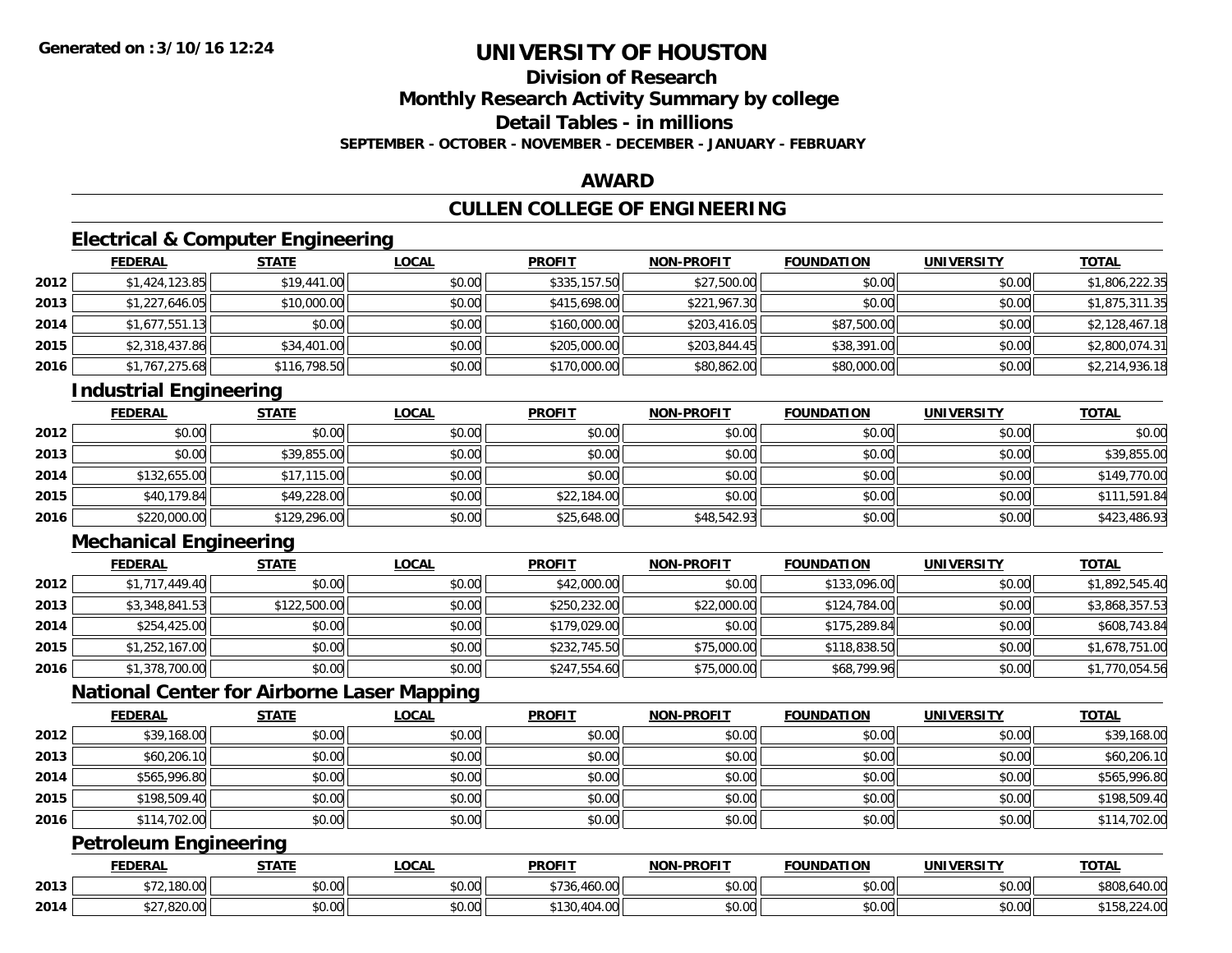**Division of Research**

**Monthly Research Activity Summary by college**

**Detail Tables - in millions**

**SEPTEMBER - OCTOBER - NOVEMBER - DECEMBER - JANUARY - FEBRUARY**

#### **AWARD**

## **CULLEN COLLEGE OF ENGINEERING**

### **Petroleum Engineering**

|              | <b>FEDERAL</b>  | STATE          | <u>LOCAL</u> | <b>PROFIT</b>  | <b>NON-PROFIT</b> | <b>FOUNDATION</b> | UNIVERSITY   | <b>TOTAL</b>    |
|--------------|-----------------|----------------|--------------|----------------|-------------------|-------------------|--------------|-----------------|
| 2015         | \$0.00          | \$0.00         | \$0.00       | \$200,000.00   | \$0.00            | \$0.00            | \$0.00       | \$200,000.00    |
| 2016         | \$0.00          | \$0.00         | \$0.00       | \$257,583,00   | \$0.00            | \$0.00            | \$0.00       | ,583.00         |
| <b>Total</b> | \$38,879,773.16 | \$3,434,770.00 | \$100,000.00 | \$7,605,175.57 | \$1,755,578.93    | \$1,231,952.06    | \$140,644.00 | \$53,147,893.72 |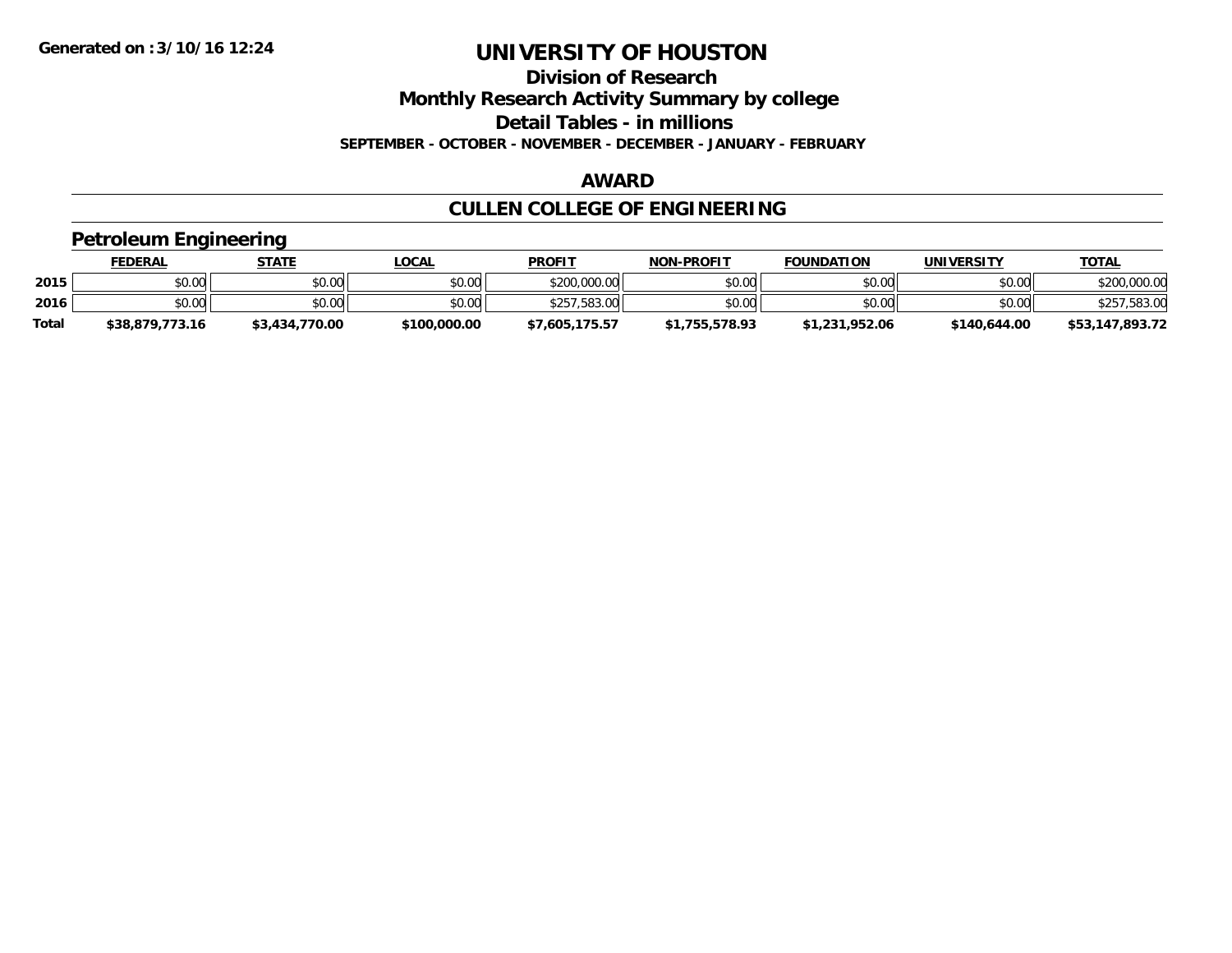## **Division of Research**

**Monthly Research Activity Summary by college**

**Detail Tables - in millions**

**SEPTEMBER - OCTOBER - NOVEMBER - DECEMBER - JANUARY - FEBRUARY**

### **AWARD**

## **DIVISION OF RESEARCH**

## **Center for Advanced Computing and Data Systems**

|      | Center for Advanced Computing and Data Systems |              |              |               |                   |                   |                   |              |  |  |  |
|------|------------------------------------------------|--------------|--------------|---------------|-------------------|-------------------|-------------------|--------------|--|--|--|
|      | <b>FEDERAL</b>                                 | <b>STATE</b> | <u>LOCAL</u> | <b>PROFIT</b> | <b>NON-PROFIT</b> | <b>FOUNDATION</b> | <b>UNIVERSITY</b> | <b>TOTAL</b> |  |  |  |
| 2012 | \$0.00                                         | \$0.00       | \$0.00       | \$0.00        | \$0.00            | \$0.00            | \$0.00            | \$0.00       |  |  |  |
| 2013 | \$105,000.00                                   | \$0.00       | \$0.00       | \$40,000.00   | \$1,000.00        | \$0.00            | \$0.00            | \$146,000.00 |  |  |  |
| 2014 | \$7,475.00                                     | \$0.00       | \$0.00       | \$0.00        | \$0.00            | \$0.00            | \$0.00            | \$7,475.00   |  |  |  |
| 2015 | \$0.00                                         | \$0.00       | \$0.00       | \$0.00        | \$0.00            | \$0.00            | \$0.00            | \$0.00       |  |  |  |
| 2016 | \$0.00                                         | \$0.00       | \$0.00       | \$0.00        | \$0.00            | \$0.00            | \$0.00            | \$0.00       |  |  |  |

### **Center for Advanced Materials**

|      | <u>FEDERAL</u> | <b>STATE</b> | <b>LOCAL</b> | <b>PROFIT</b> | <b>NON-PROFIT</b> | <b>FOUNDATION</b> | <b>UNIVERSITY</b> | <b>TOTAL</b> |
|------|----------------|--------------|--------------|---------------|-------------------|-------------------|-------------------|--------------|
| 2012 | \$0.00         | \$0.00       | \$0.00       | \$0.00        | \$0.00            | \$0.00            | \$0.00            | \$0.00       |
| 2013 | \$0.00         | \$0.00       | \$0.00       | \$0.00        | \$0.00            | \$0.00            | \$0.00            | \$0.00       |
| 2014 | \$0.00         | \$0.00       | \$0.00       | \$0.00        | \$0.00            | \$0.00            | \$0.00            | \$0.00       |
| 2015 | \$0.00         | \$0.00       | \$0.00       | \$0.00        | \$0.00            | \$0.00            | \$0.00            | \$0.00       |
| 2016 | \$0.00         | \$0.00       | \$0.00       | \$0.00        | \$0.00            | \$0.00            | \$0.00            | \$0.00       |

#### **Center for Biomedical & Environmental Genomics**

|      | <b>FEDERAL</b>                                   | <b>STATI</b>             | $\sim$ $\sim$ $\sim$<br>.UUA. | <b>PROFIT</b> | <b>-PROFIT</b><br>NON | <b>FOUNDATION</b> | UNIVERSITY    | <b>TOTAL</b>    |
|------|--------------------------------------------------|--------------------------|-------------------------------|---------------|-----------------------|-------------------|---------------|-----------------|
| 2012 | $\mathsf{A}\cap\mathsf{A}\cap\mathsf{A}$<br>ט.טי | <b>↑∩</b><br>ט.טע        | 0.00<br>vv.vv                 | 0.00<br>JU.UU | 0000<br>vv.vv         | 0000<br>U.UU      | 0000<br>⊸∪.∪∪ | \$0.00          |
| 2013 | 0000<br>DU.UU                                    | <b>↑∩</b><br>--<br>טט.טע | 0.00<br>JU.UU                 | 0.00<br>JU.UU | \$0.00                | 0000<br>JU.UU     | \$0.00        | 0000<br>- JU.UU |

#### **Center for Industrial Partnerships**

|      | <b>FEDERAL</b> | STATE  | LOCAL  | <b>PROFIT</b> | <b>NON-PROFIT</b> | <b>FOUNDATION</b> | <b>UNIVERSITY</b> | <b>TOTAL</b> |
|------|----------------|--------|--------|---------------|-------------------|-------------------|-------------------|--------------|
| 2012 | \$10,571.52    | \$0.00 | \$0.00 | \$100,500.00  | \$0.00            | \$0.00            | \$0.00            | \$111,071.52 |
| 2013 | \$9,370.49     | \$0.00 | \$0.00 | \$0.00        | \$0.00            | \$0.00            | \$0.00            | \$9,370.49   |
| 2014 | \$3,250.00     | \$0.00 | \$0.00 | \$0.00        | \$0.00            | \$0.00            | \$0.00            | \$3,250.00   |
| 2015 | \$3,029.13     | \$0.00 | \$0.00 | \$0.00        | \$0.00            | \$0.00            | \$0.00            | \$3,029.13   |

#### **Division of Research**

|      | <b>FEDERAL</b> | <b>STATE</b>   | <u>LOCAL</u> | <b>PROFIT</b> | <b>NON-PROFIT</b> | <b>FOUNDATION</b> | <b>UNIVERSITY</b> | <b>TOTAL</b>   |
|------|----------------|----------------|--------------|---------------|-------------------|-------------------|-------------------|----------------|
| 2012 | \$0.00         | \$0.00         | \$0.00       | \$0.00        | \$0.00            | \$0.00            | \$0.00            | \$0.00         |
| 2013 | \$0.00         | \$0.00         | \$0.00       | \$0.00        | \$0.00            | \$0.00            | \$0.00            | \$0.00         |
| 2014 | \$0.00         | \$0.00         | \$0.00       | \$0.00        | \$0.00            | \$0.00            | \$0.00            | \$0.00         |
| 2015 | \$500.00       | \$5,263,070.00 | \$0.00       | \$0.00        | \$0.00            | \$0.00            | \$0.00            | \$5,263,570.00 |
| 2016 | \$0.00         | \$0.00         | \$0.00       | \$0.00        | \$0.00            | \$0.00            | \$0.00            | \$0.00         |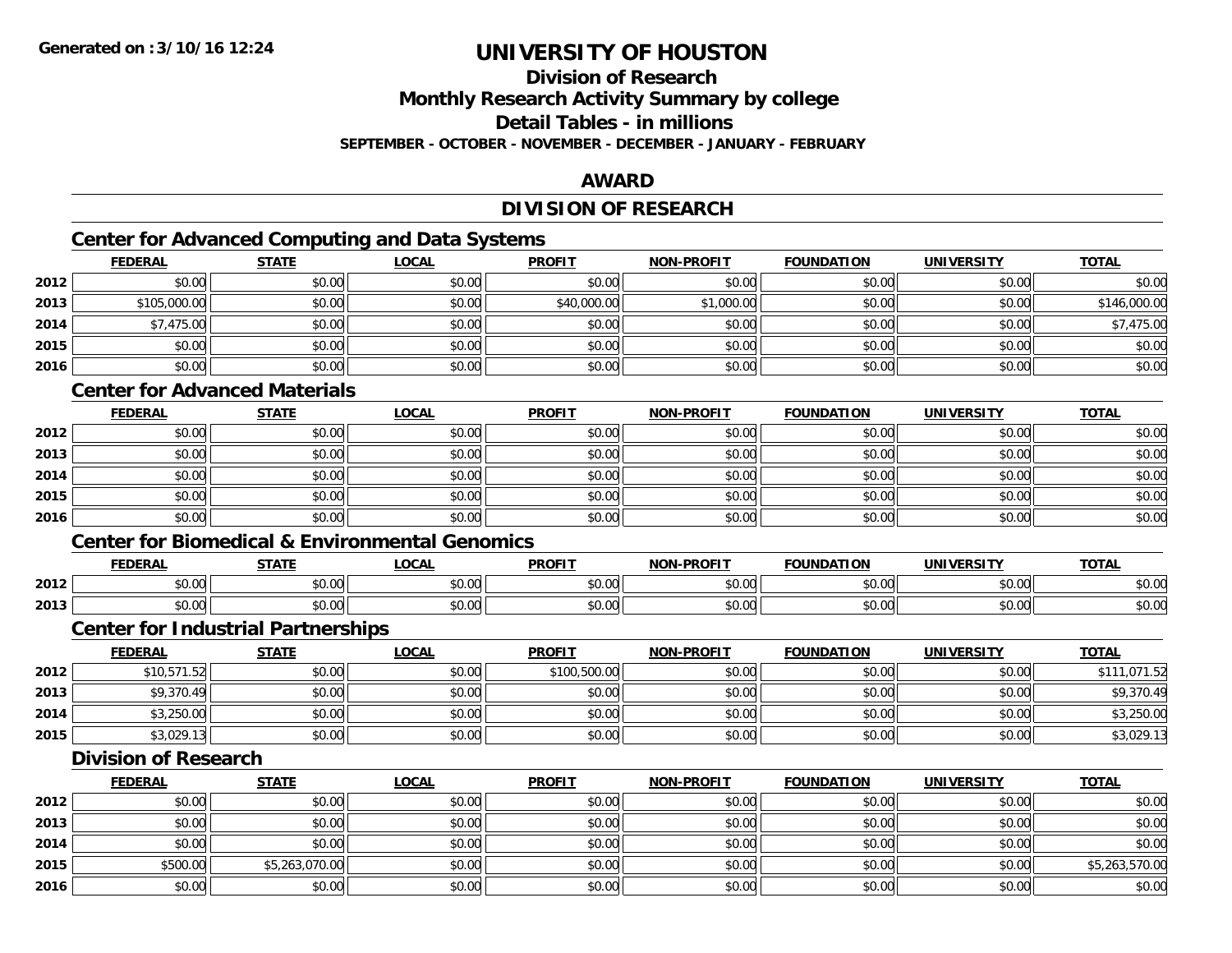**Division of Research**

**Monthly Research Activity Summary by college**

**Detail Tables - in millions**

**SEPTEMBER - OCTOBER - NOVEMBER - DECEMBER - JANUARY - FEBRUARY**

#### **AWARD**

## **DIVISION OF RESEARCH**

|       | <b>FEDERAL</b> | <b>STATE</b>                         | <b>LOCAL</b> | <b>PROFIT</b> | <b>NON-PROFIT</b> | <b>FOUNDATION</b> | <b>UNIVERSITY</b> | <b>TOTAL</b>    |
|-------|----------------|--------------------------------------|--------------|---------------|-------------------|-------------------|-------------------|-----------------|
| 2012  | \$0.00         | \$0.00                               | \$0.00       | \$0.00        | \$0.00            | \$11,942.60       | \$0.00            | \$11,942.60     |
|       | <b>TcSUH</b>   |                                      |              |               |                   |                   |                   |                 |
|       | <b>FEDERAL</b> | <b>STATE</b>                         | <b>LOCAL</b> | <b>PROFIT</b> | <b>NON-PROFIT</b> | <b>FOUNDATION</b> | <b>UNIVERSITY</b> | <b>TOTAL</b>    |
| 2012  | \$70,000.00    | \$0.00                               | \$0.00       | \$100,554.00  | \$0.00            | \$0.00            | \$0.00            | \$170,554.00    |
| 2013  | \$95,000.00    | \$0.00                               | \$0.00       | \$99,321.00   | \$0.00            | \$0.00            | \$0.00            | \$194,321.00    |
| 2014  | \$160,033.15   | \$0.00                               | \$0.00       | \$0.00        | \$0.00            | \$0.00            | \$0.00            | \$160,033.15    |
| 2015  | \$50,000.00    | \$0.00                               | \$0.00       | \$16,000.00   | \$0.00            | \$0.00            | \$0.00            | \$66,000.00     |
| 2016  | \$15,000.00    | \$0.00                               | \$0.00       | \$0.00        | \$0.00            | \$0.00            | \$0.00            | \$15,000.00     |
|       |                | <b>Texas Obesity Research Center</b> |              |               |                   |                   |                   |                 |
|       | <b>FEDERAL</b> | <b>STATE</b>                         | <b>LOCAL</b> | <b>PROFIT</b> | <b>NON-PROFIT</b> | <b>FOUNDATION</b> | <b>UNIVERSITY</b> | <b>TOTAL</b>    |
| 2012  | \$0.00         | \$0.00                               | \$0.00       | \$0.00        | \$0.00            | \$0.00            | \$0.00            | \$0.00          |
| 2013  | \$0.00         | \$0.00                               | \$0.00       | \$0.00        | \$0.00            | \$0.00            | \$0.00            | \$0.00          |
| 2014  | \$0.00         | \$0.00                               | \$0.00       | \$0.00        | \$0.00            | \$0.00            | \$0.00            | \$0.00          |
| 2015  | \$0.00         | \$0.00                               | \$0.00       | \$0.00        | \$0.00            | \$0.00            | \$0.00            | \$0.00          |
| 2016  | \$0.00         | \$0.00                               | \$0.00       | \$0.00        | \$179,064.00      | \$0.00            | \$0.00            | \$179,064.00    |
|       | <b>TIMES</b>   |                                      |              |               |                   |                   |                   |                 |
|       | <b>FEDERAL</b> | <b>STATE</b>                         | <b>LOCAL</b> | <b>PROFIT</b> | <b>NON-PROFIT</b> | <b>FOUNDATION</b> | <b>UNIVERSITY</b> | <b>TOTAL</b>    |
| 2012  | \$1,388,478.51 | \$0.00                               | \$0.00       | \$0.00        | \$0.00            | \$0.00            | \$0.00            | \$1,388,478.51  |
| 2013  | \$1,566,276.70 | \$0.00                               | \$0.00       | \$0.00        | \$0.00            | \$0.00            | \$0.00            | \$1,566,276.70  |
| 2014  | \$728,641.70   | \$98,197.00                          | \$0.00       | \$0.00        | \$0.00            | \$0.00            | \$0.00            | \$826,838.70    |
| 2015  | \$702,237.65   | \$99,999.00                          | \$0.00       | \$0.00        | \$0.00            | \$0.00            | \$0.00            | \$802,236.65    |
| 2016  | \$86,736.00    | \$0.00                               | \$0.00       | \$0.00        | \$3,000.00        | \$0.00            | \$0.00            | \$89,736.00     |
| Total | \$5,001,599.84 | \$5,461,266.00                       | \$0.00       | \$356,375.00  | \$183,064.00      | \$11,942.60       | \$0.00            | \$11,014,247.44 |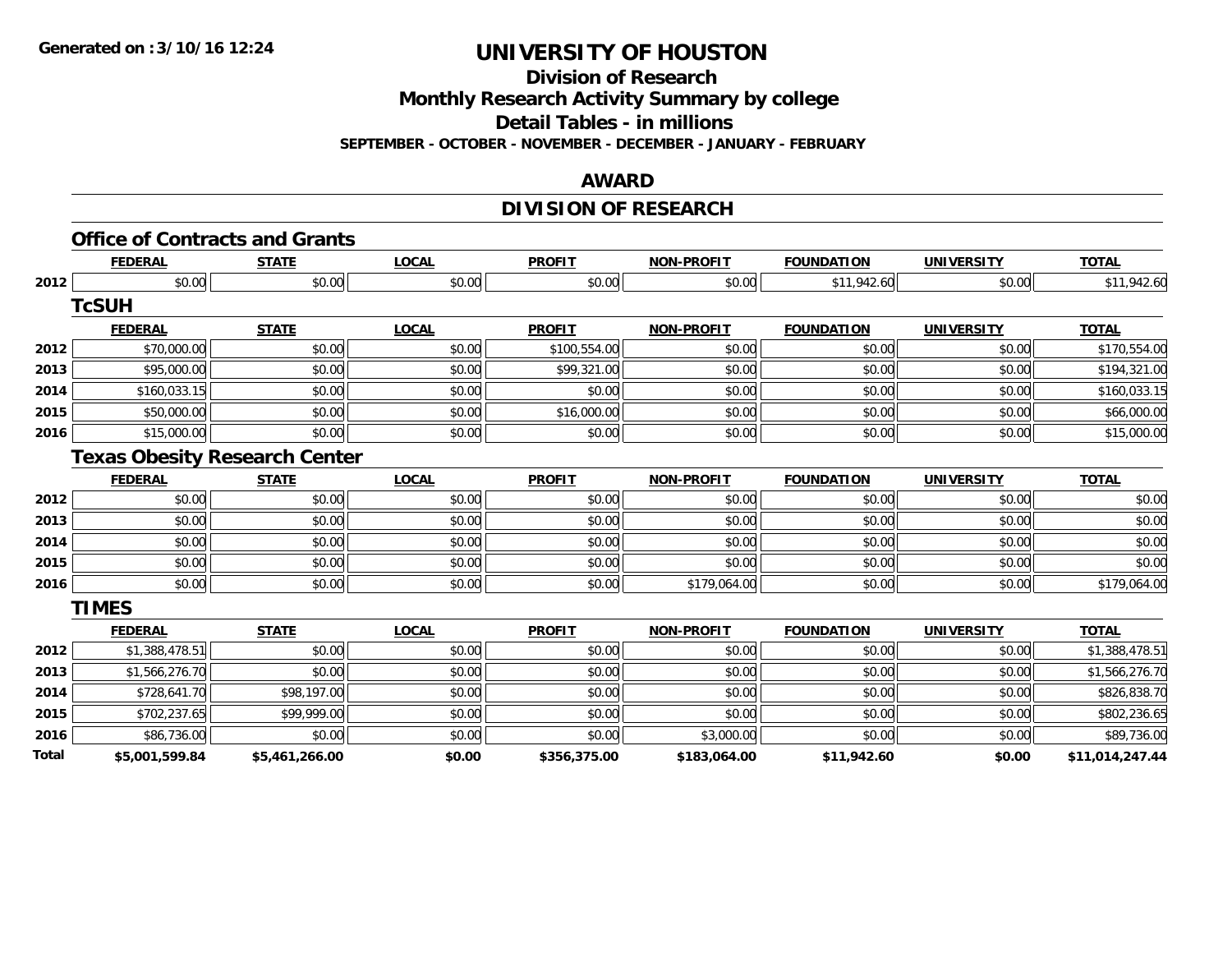**Division of Research**

**Monthly Research Activity Summary by college**

**Detail Tables - in millions**

**SEPTEMBER - OCTOBER - NOVEMBER - DECEMBER - JANUARY - FEBRUARY**

## **AWARD**

### **GRADUATE COLLEGE OF SOCIAL WORK**

## **Center for Drug and Social Policy Research**

|      | <b>FEDERAL</b> | <b>STATE</b> | <u>LOCAL</u> | <b>PROFIT</b> | <b>NON-PROFIT</b> | <b>FOUNDATION</b> | <b>UNIVERSITY</b> | <b>TOTAL</b> |
|------|----------------|--------------|--------------|---------------|-------------------|-------------------|-------------------|--------------|
| 2013 | \$6,097.29     | \$0.00       | \$0.00       | \$0.00        | \$0.00            | \$0.00            | \$0.00            | \$6,097.29   |
| 2014 | \$299,664.00   | \$0.00       | \$0.00       | \$0.00        | \$0.00            | \$0.00            | \$0.00            | \$299,664.00 |
| 2015 | \$462,394.00   | \$0.00       | \$0.00       | \$0.00        | \$0.00            | \$0.00            | \$0.00            | \$462,394.00 |
| 2016 | \$75,000.00    | \$0.00       | \$0.00       | \$0.00        | \$0.00            | \$0.00            | \$0.00            | \$75,000.00  |

### **Center for Health Equities & Evaluation Research**

|      | <u>FEDERAL</u> | <b>STATE</b> | <b>LOCAL</b> | <b>PROFIT</b> | <b>NON-PROFIT</b> | <b>FOUNDATION</b> | <b>UNIVERSITY</b> | <b>TOTAL</b> |
|------|----------------|--------------|--------------|---------------|-------------------|-------------------|-------------------|--------------|
| 2012 | \$151,349.55   | \$0.00       | \$0.00       | \$0.00        | \$0.00            | \$0.00            | \$0.00            | \$151,349.55 |
| 2013 | \$249,359.00   | \$0.00       | \$0.00       | \$0.00        | \$0.00            | \$0.00            | \$0.00            | \$249,359.00 |
| 2014 | \$206,260.00   | \$0.00       | \$0.00       | \$0.00        | \$0.00            | \$0.00            | \$0.00            | \$206,260.00 |
| 2015 | \$149,652.00   | \$0.00       | \$0.00       | \$0.00        | \$0.00            | \$0.00            | \$0.00            | \$149,652.00 |
| 2016 | \$240,512.00   | \$0.00       | \$0.00       | \$0.00        | \$0.00            | \$0.00            | \$0.00            | \$240,512.00 |

### **Child & Family for Innovative Research**

|      | <b>FEDERAL</b> | <b>STATE</b> | <u>LOCAL</u> | <b>PROFIT</b> | <b>NON-PROFIT</b> | <b>FOUNDATION</b> | <b>UNIVERSITY</b> | <b>TOTAL</b> |
|------|----------------|--------------|--------------|---------------|-------------------|-------------------|-------------------|--------------|
| 2012 | \$72,240.79    | \$0.00       | \$0.00       | \$176,507.00  | \$0.00            | \$0.00            | \$0.00            | \$248,747.79 |
| 2013 | \$495,166.99   | \$120,342.00 | \$0.00       | \$100,000.00  | \$0.00            | \$0.00            | \$0.00            | \$715,508.99 |
| 2014 | \$11,777.64    | \$0.00       | \$0.00       | \$0.00        | \$80,000.00       | \$0.00            | \$0.00            | \$91,777.64  |
| 2015 | \$572,449.65   | \$0.00       | \$0.00       | \$0.00        | \$0.00            | \$0.00            | \$0.00            | \$572,449.65 |
| 2016 | \$461,753.00   | \$0.00       | \$0.00       | \$0.00        | \$0.00            | \$55.56           | \$0.00            | \$461,808.56 |

### **Community Projects - Social Work**

|      | <b>FEDERAL</b> | $- - - - -$<br><u>л і і</u> | <b>OCAL</b>                | <b>PROFIT</b>              | <b>DDAEIT</b><br>៱៲កស | .<br>` בווח<br>''''' | ידויה<br><b>UNIVE</b><br>- IV. 31 | <b>TOTAL</b> |
|------|----------------|-----------------------------|----------------------------|----------------------------|-----------------------|----------------------|-----------------------------------|--------------|
| 2012 | $\sim$         | 0000<br>- J.U.              | $\sim$ $\sim$<br>r<br>"v.v | $*$ $\sim$ $\sim$<br>DU.UU | $\sim$ 00<br>JU.UU    | vv.vv                | $\sim$ 00<br>PO.OO                | − • •        |

### **Dean, Social Work**

|              | <b>FEDERAL</b> | <b>STATE</b> | <b>LOCAL</b> | <b>PROFIT</b> | <b>NON-PROFIT</b> | <b>FOUNDATION</b> | <b>UNIVERSITY</b> | <b>TOTAL</b>   |
|--------------|----------------|--------------|--------------|---------------|-------------------|-------------------|-------------------|----------------|
| 2012         | \$16,568.50    | \$0.00       | \$0.00       | \$0.00        | \$0.00            | \$0.00            | \$0.00            | \$16,568.50    |
| 2013         | \$0.00         | \$0.00       | \$0.00       | \$0.00        | \$0.00            | \$0.00            | \$0.00            | \$0.00         |
| 2014         | \$0.00         | \$0.00       | \$0.00       | \$0.00        | \$0.00            | \$0.00            | \$0.00            | \$0.00         |
| 2015         | \$0.00         | \$0.00       | \$0.00       | \$0.00        | \$0.00            | \$0.00            | \$0.00            | \$0.00         |
| 2016         | \$25,000.00    | \$0.00       | \$0.00       | \$75,000.00   | \$0.00            | \$0.00            | \$0.00            | \$100,000.00   |
| <b>Total</b> | \$3,498,187.31 | \$120,342.00 | \$0.00       | \$351,507.00  | \$80,000.00       | \$55.56           | \$0.00            | \$4,050,091.87 |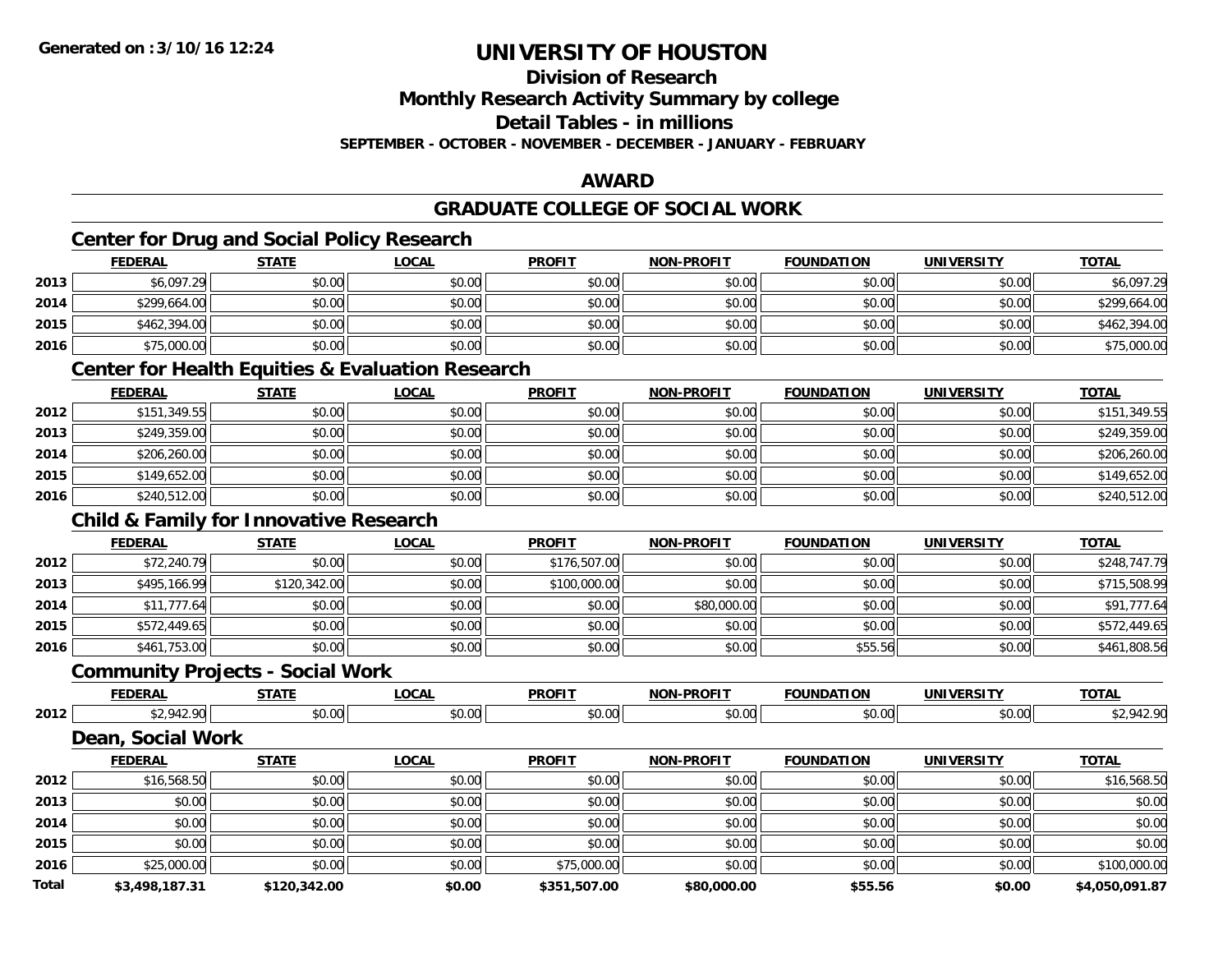**Division of Research**

**Monthly Research Activity Summary by college**

**Detail Tables - in millions**

**SEPTEMBER - OCTOBER - NOVEMBER - DECEMBER - JANUARY - FEBRUARY**

#### **AWARD**

### **HILTON COLLEGE OF HOTEL AND RESTAURANT MANAGEMENT**

#### **Hotel and Restaurant Management**

|       | <b>FEDERAL</b> | <b>STATE</b> | <u>LOCAL</u> | <b>PROFIT</b> | <b>NON-PROFIT</b> | <b>FOUNDATION</b> | <b>UNIVERSITY</b> | <b>TOTAL</b> |
|-------|----------------|--------------|--------------|---------------|-------------------|-------------------|-------------------|--------------|
| 2012  | \$58,837.68    | \$103,763.44 | \$0.00       | \$1,500.00    | \$10,887.00       | \$0.00            | \$0.00            | \$174,988.12 |
| 2013  | \$106,747.00   | \$0.00       | \$0.00       | \$0.00        | \$0.00            | \$0.00            | \$0.00            | \$106,747.00 |
| 2014  | \$384,849.00   | \$0.00       | \$0.00       | \$0.00        | \$0.00            | \$58,902.00       | \$0.00            | \$443,751.00 |
| 2016  | \$223,304.40   | \$0.00       | \$0.00       | \$0.00        | \$0.00            | \$0.00            | \$0.00            | \$223,304.40 |
| Total | \$773,738.08   | \$103,763.44 | \$0.00       | \$1,500.00    | \$10,887.00       | \$58,902.00       | \$0.00            | \$948,790.52 |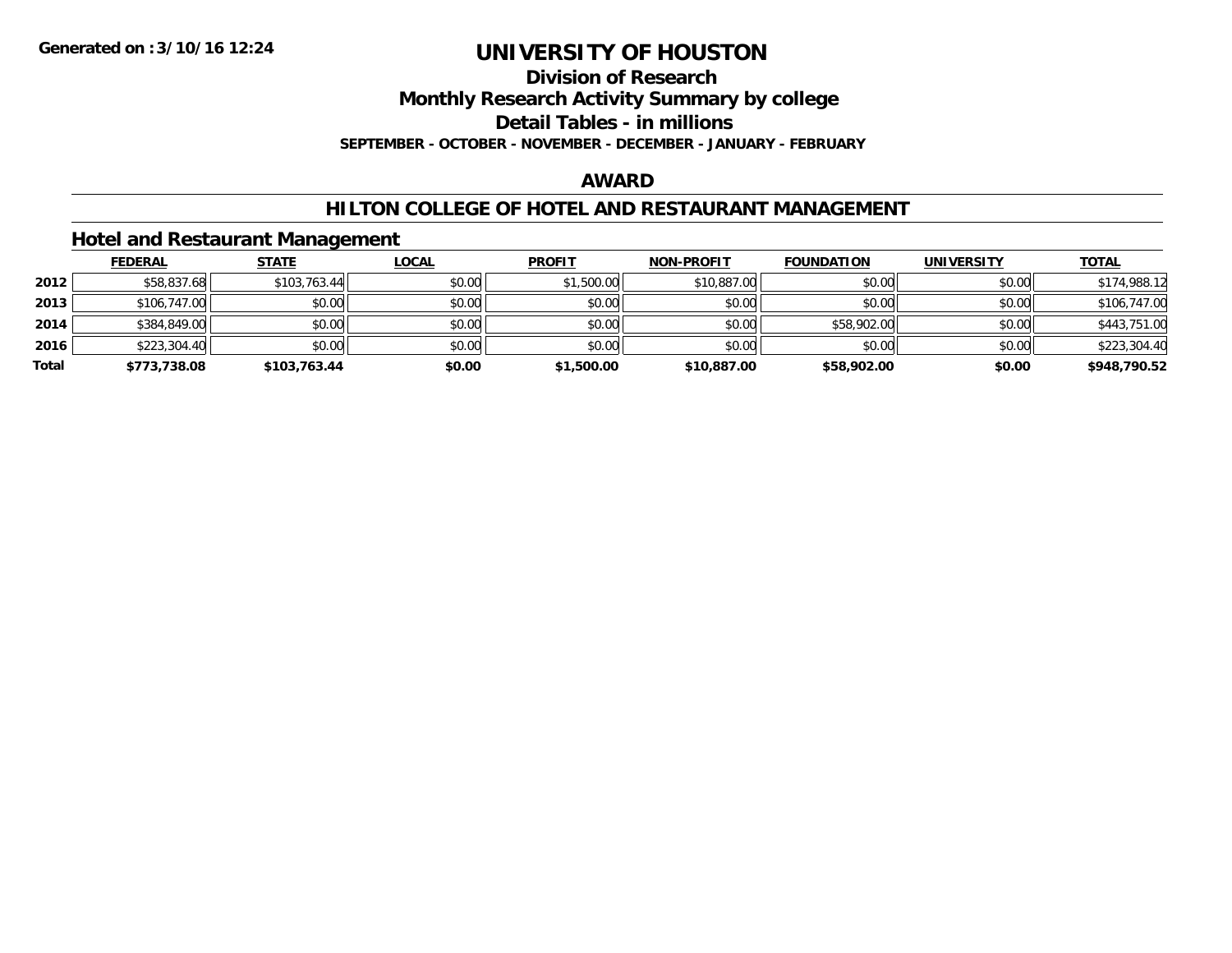**Division of Research**

**Monthly Research Activity Summary by college**

**Detail Tables - in millions**

**SEPTEMBER - OCTOBER - NOVEMBER - DECEMBER - JANUARY - FEBRUARY**

#### **AWARD**

#### **HONORS COLLEGE**

## **Dean, Honors College**

|       | <b>FEDERAL</b>     | <b>STATE</b> | <b>LOCAL</b> | <b>PROFIT</b> | <b>NON-PROFIT</b> | <b>FOUNDATION</b> | <b>UNIVERSITY</b> | <b>TOTAL</b> |
|-------|--------------------|--------------|--------------|---------------|-------------------|-------------------|-------------------|--------------|
| 2012  | \$34.951.70<br>334 | \$0.00       | \$0.00       | \$0.00        | \$0.00            | \$0.00            | \$0.00            | \$34,951.70  |
| 2014  | \$0.00             | \$0.00       | \$0.00       | \$0.00        | \$0.00            | \$0.00            | \$0.00            | \$0.00       |
| Total | \$34,951.70        | \$0.00       | \$0.00       | \$0.00        | \$0.00            | \$0.00            | \$0.00            | \$34,951.70  |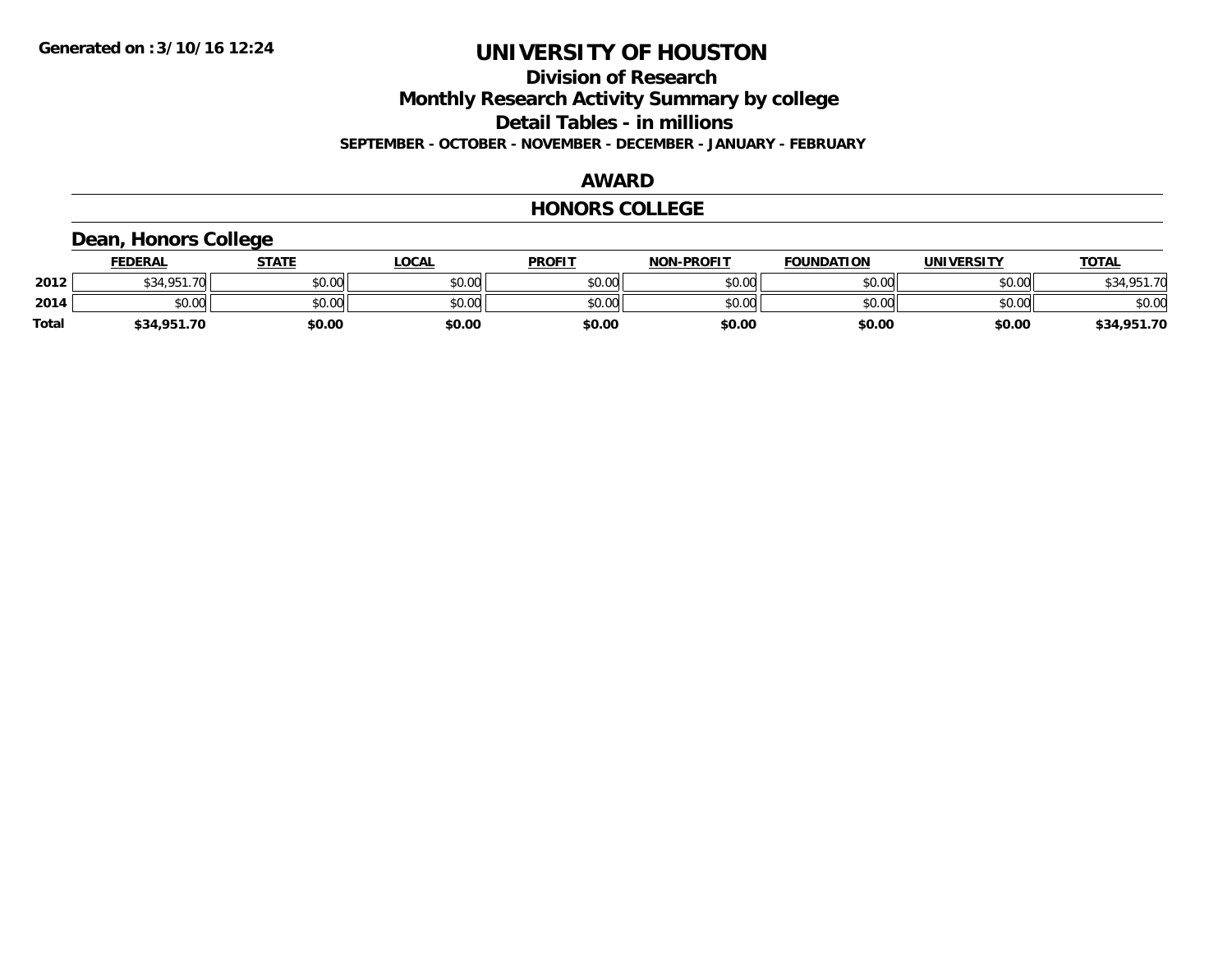**Division of Research**

**Monthly Research Activity Summary by college**

**Detail Tables - in millions**

**SEPTEMBER - OCTOBER - NOVEMBER - DECEMBER - JANUARY - FEBRUARY**

#### **AWARD**

### **OTHER OUTSIDE ORGANIZATIONS USED FOR CPHS LOGINS**

| .<br>Center |         |        |        |               |                   |                   |            |              |
|-------------|---------|--------|--------|---------------|-------------------|-------------------|------------|--------------|
|             | FEDERAI | STATE  | LOCAL  | <b>PROFIT</b> | <b>NON-PROFIT</b> | <b>FOUNDATION</b> | UNIVERSITY | <b>TOTAL</b> |
| 2014        | \$0.00  | \$0.00 | \$0.00 | \$0.00        | \$0.00            | \$0.00            | \$0.00     | \$0.00       |
| Total       | \$0.00  | \$0.00 | \$0.00 | \$0.00        | \$0.00            | \$0.00            | \$0.00     | \$0.00       |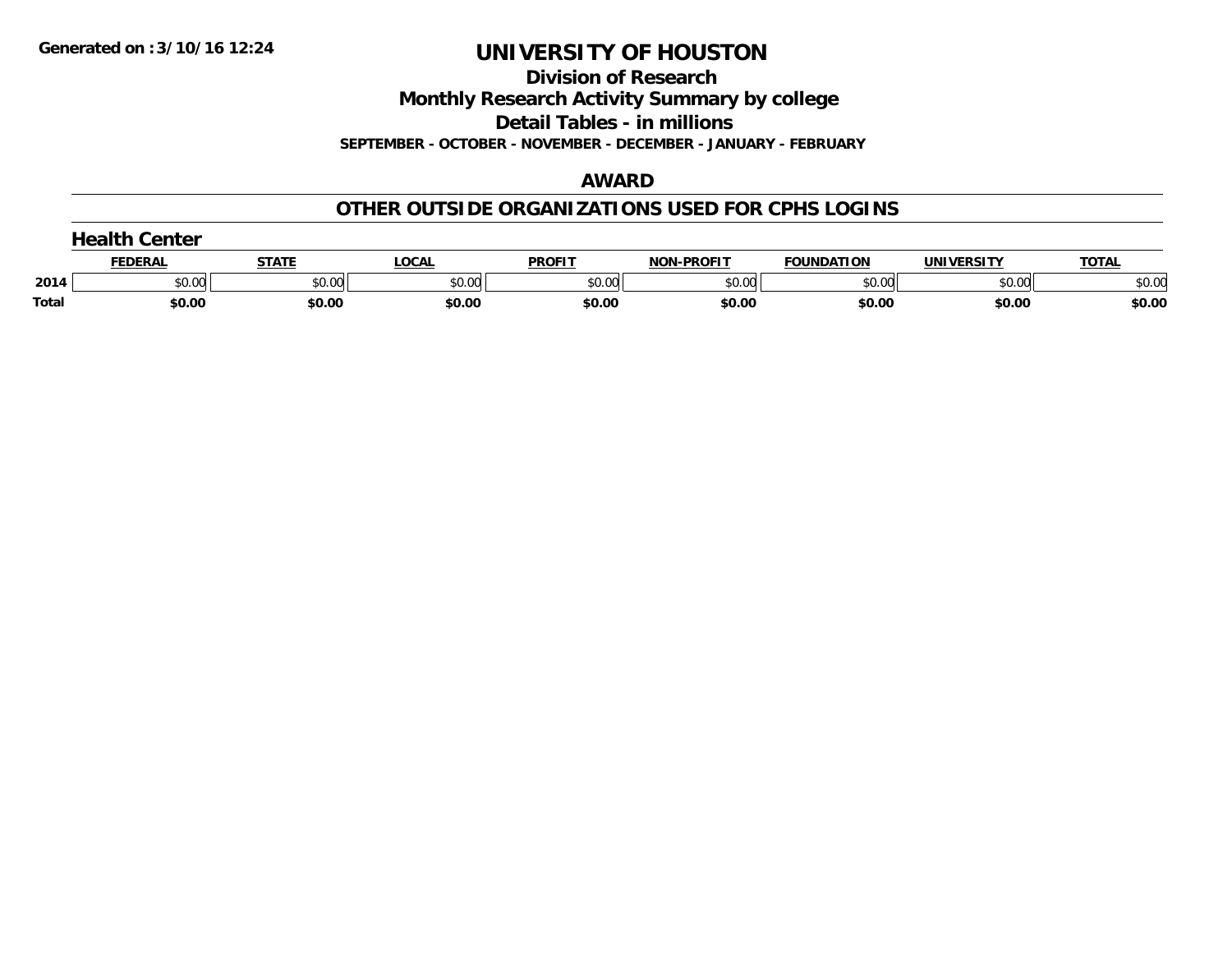## **Division of ResearchMonthly Research Activity Summary by college Detail Tables - in millions SEPTEMBER - OCTOBER - NOVEMBER - DECEMBER - JANUARY - FEBRUARY**

#### **AWARD**

#### **PRESIDENT**

#### **Office of the President**

|       | <b>FEDERAL</b> | <u>STATE</u> | <b>LOCAL</b> | <b>PROFIT</b> | <b>NON-PROFIT</b> | <b>FOUNDATION</b> | <b>UNIVERSITY</b> | <u>TOTAL</u> |
|-------|----------------|--------------|--------------|---------------|-------------------|-------------------|-------------------|--------------|
| 2014  | \$0.00         | \$0.00       | \$0.00       | \$0.00        | \$0.00            | \$0.00            | \$0.00            | \$0.00       |
| 2015  | \$0.00         | \$0.00       | \$0.00       | \$0.00        | \$0.00            | \$0.00            | \$0.00            | \$0.00       |
| 2016  | \$0.00         | \$0.00       | \$0.00       | \$0.00        | \$0.00            | \$0.00            | \$0.00            | \$0.00       |
| Total | \$0.00         | \$0.00       | \$0.00       | \$0.00        | \$0.00            | \$0.00            | \$0.00            | \$0.00       |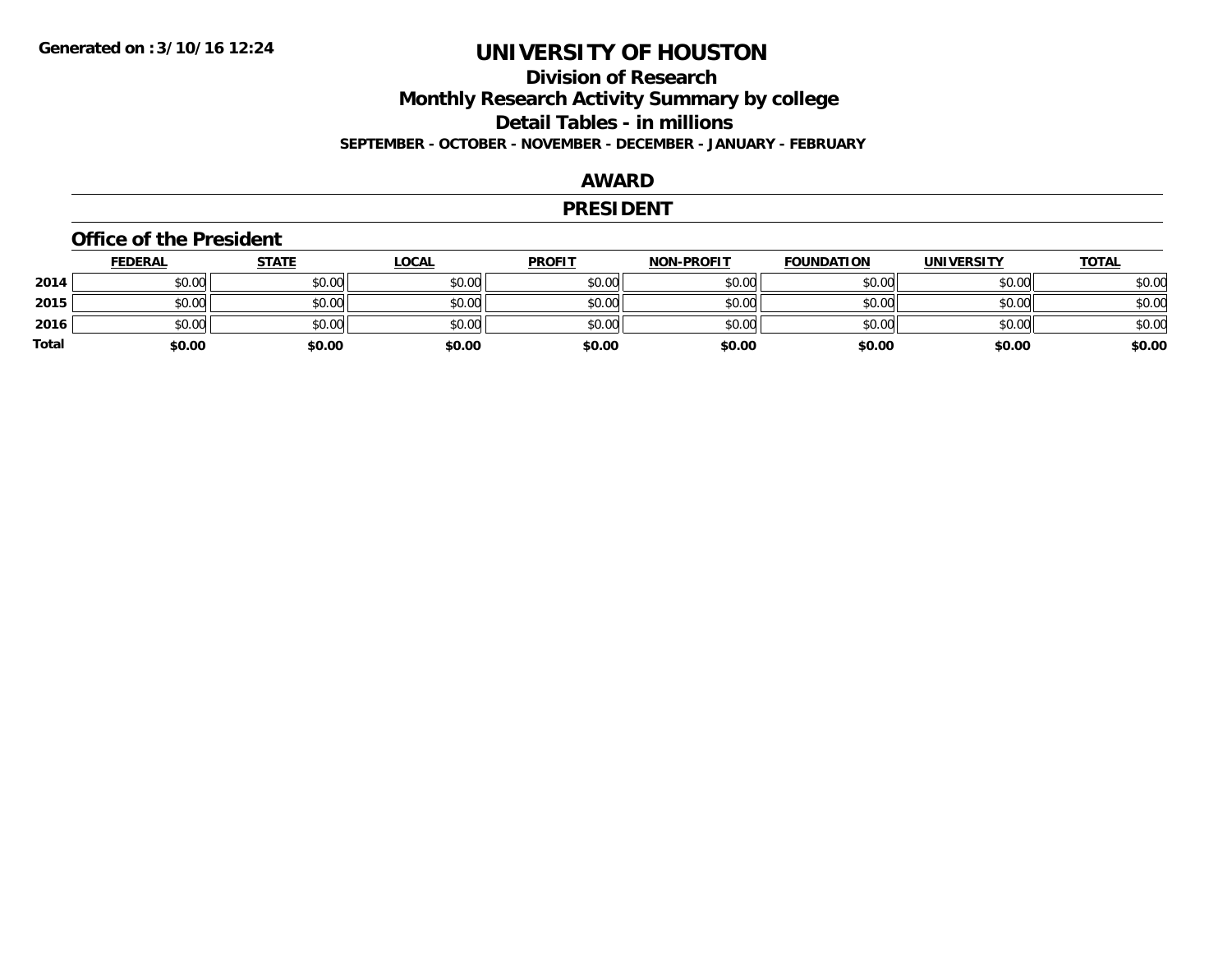**Division of Research**

**Monthly Research Activity Summary by college**

**Detail Tables - in millions**

**SEPTEMBER - OCTOBER - NOVEMBER - DECEMBER - JANUARY - FEBRUARY**

#### **AWARD**

## **SCHOOL OF NURSING**

### **Dean, School of Nursing**

|              | <b>DERAI</b> | <b>STATE</b>                                      | <b>OCAL</b> | <b>PROFIT</b>  | -PROFIT<br>חחו     | <b>FOUNDATION</b> | <b>UNIVERSITY</b> | TOTA.   |
|--------------|--------------|---------------------------------------------------|-------------|----------------|--------------------|-------------------|-------------------|---------|
| 2016         | \$0.00       | $\mathsf{A}\cap\mathsf{A}\cap\mathsf{A}$<br>JU.UU | \$0.00      | 0000<br>\$U.UU | $\sim$ 00<br>pu.uu | $\sim$            | \$0.00            | 1010    |
| <b>Total</b> | \$0.00       | \$0.00                                            | \$0.00      | \$0.00         | \$0.00             | $A -$<br>.404.00  | \$0.00            | .404.00 |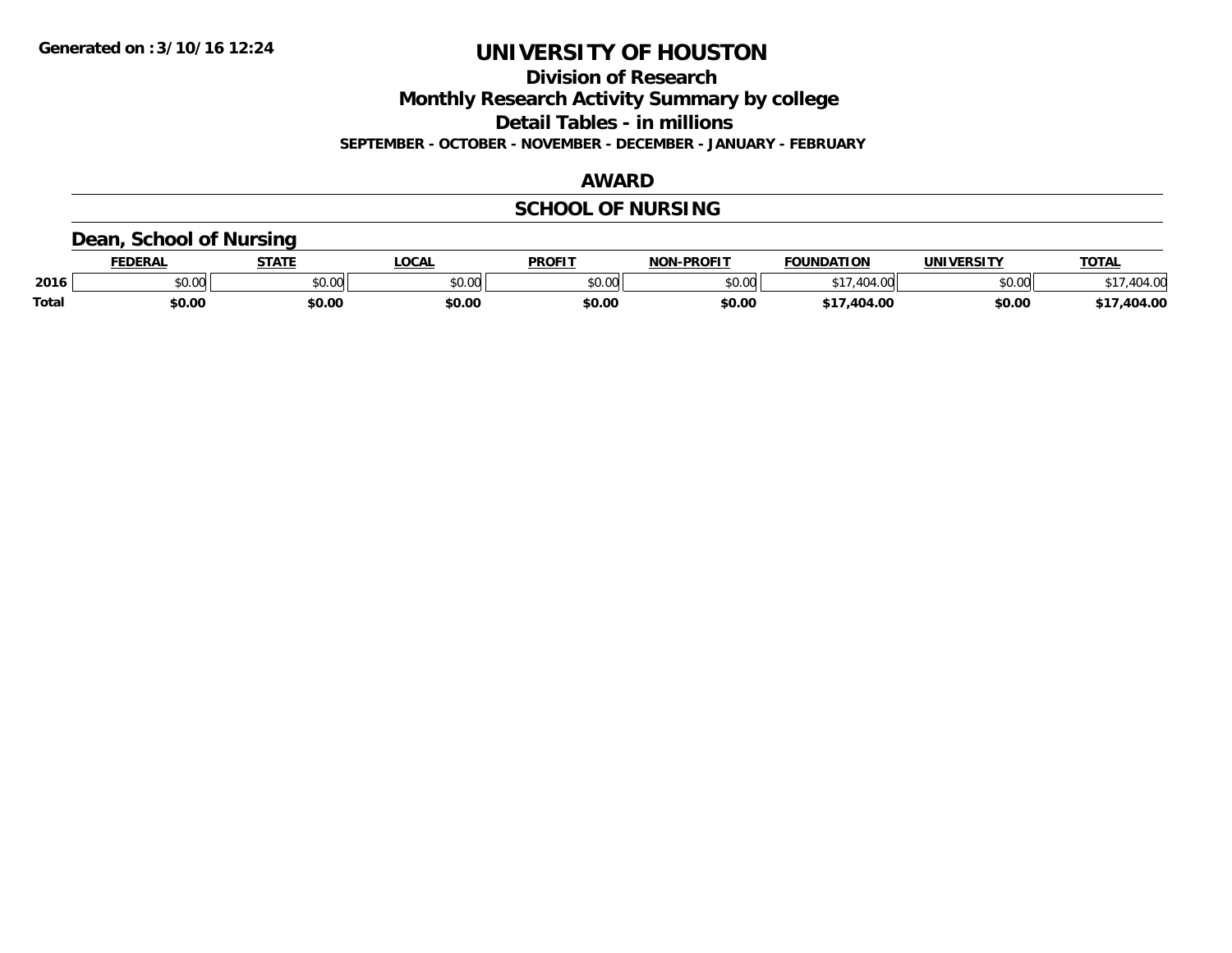## **Division of Research**

**Monthly Research Activity Summary by college**

**Detail Tables - in millions**

**SEPTEMBER - OCTOBER - NOVEMBER - DECEMBER - JANUARY - FEBRUARY**

#### **AWARD**

#### **SENIOR V.P. FOR ACADEMIC AFFAIRS AND PROVOST**

|      | <b>Challenger Program</b>        |                                                     |              |               |                   |                   |                   |              |
|------|----------------------------------|-----------------------------------------------------|--------------|---------------|-------------------|-------------------|-------------------|--------------|
|      | <b>FEDERAL</b>                   | <b>STATE</b>                                        | <b>LOCAL</b> | <b>PROFIT</b> | <b>NON-PROFIT</b> | <b>FOUNDATION</b> | <b>UNIVERSITY</b> | <b>TOTAL</b> |
| 2012 | \$0.00                           | \$0.00                                              | \$0.00       | \$0.00        | \$0.00            | \$0.00            | \$0.00            | \$0.00       |
| 2013 | \$0.00                           | \$0.00                                              | \$0.00       | \$0.00        | \$0.00            | \$0.00            | \$0.00            | \$0.00       |
| 2014 | \$0.00                           | \$0.00                                              | \$0.00       | \$0.00        | \$0.00            | \$0.00            | \$0.00            | \$0.00       |
| 2015 | \$0.00                           | \$0.00                                              | \$0.00       | \$0.00        | \$0.00            | \$0.00            | \$0.00            | \$0.00       |
|      | <b>Learning Support Services</b> |                                                     |              |               |                   |                   |                   |              |
|      | <b>FEDERAL</b>                   | <b>STATE</b>                                        | <b>LOCAL</b> | <b>PROFIT</b> | <b>NON-PROFIT</b> | <b>FOUNDATION</b> | <b>UNIVERSITY</b> | <b>TOTAL</b> |
| 2012 | \$0.00                           | \$0.00                                              | \$0.00       | \$0.00        | \$0.00            | \$0.00            | \$0.00            | \$0.00       |
|      | <b>Pre-Health Advising</b>       |                                                     |              |               |                   |                   |                   |              |
|      | <b>FEDERAL</b>                   | <b>STATE</b>                                        | <b>LOCAL</b> | <b>PROFIT</b> | <b>NON-PROFIT</b> | <b>FOUNDATION</b> | <b>UNIVERSITY</b> | <b>TOTAL</b> |
| 2015 | \$0.00                           | \$0.00                                              | \$0.00       | \$0.00        | \$0.00            | \$0.00            | \$0.00            | \$0.00       |
|      |                                  | <b>Senior V.P. for Academic Affairs and Provost</b> |              |               |                   |                   |                   |              |
|      | <b>FEDERAL</b>                   | <b>STATE</b>                                        | <b>LOCAL</b> | <b>PROFIT</b> | <b>NON-PROFIT</b> | <b>FOUNDATION</b> | <b>UNIVERSITY</b> | <b>TOTAL</b> |
| 2012 | \$0.00                           | \$0.00                                              | \$0.00       | \$75,000.00   | \$0.00            | \$0.00            | \$0.00            | \$75,000.00  |
| 2013 | \$0.00                           | \$0.00                                              | \$0.00       | \$0.00        | \$0.00            | \$0.00            | \$0.00            | \$0.00       |
|      | <b>Student Support Services</b>  |                                                     |              |               |                   |                   |                   |              |
|      | <b>FEDERAL</b>                   | <b>STATE</b>                                        | <b>LOCAL</b> | <b>PROFIT</b> | <b>NON-PROFIT</b> | <b>FOUNDATION</b> | <b>UNIVERSITY</b> | <b>TOTAL</b> |
| 2014 | \$0.00                           | \$0.00                                              | \$0.00       | \$0.00        | \$0.00            | \$0.00            | \$0.00            | \$0.00       |
|      | <b>UH Energy</b>                 |                                                     |              |               |                   |                   |                   |              |
|      | <b>FEDERAL</b>                   | <b>STATE</b>                                        | <b>LOCAL</b> | <b>PROFIT</b> | <b>NON-PROFIT</b> | <b>FOUNDATION</b> | <b>UNIVERSITY</b> | <b>TOTAL</b> |
| 2015 | \$0.00                           | \$0.00                                              | \$0.00       | \$0.00        | \$0.00            | \$0.00            | \$0.00            | \$0.00       |
| 2016 | \$0.00                           | \$0.00                                              | \$0.00       | \$0.00        | \$0.00            | \$0.00            | \$0.00            | \$0.00       |
|      | <b>Undergraduate Scholars</b>    |                                                     |              |               |                   |                   |                   |              |
|      | <b>FEDERAL</b>                   | <b>STATE</b>                                        | <b>LOCAL</b> | <b>PROFIT</b> | <b>NON-PROFIT</b> | <b>FOUNDATION</b> | <b>UNIVERSITY</b> | <b>TOTAL</b> |
| 2012 | \$0.00                           | \$19,051.00                                         | \$0.00       | \$0.00        | \$0.00            | \$0.00            | \$0.00            | \$19,051.00  |
| 2013 | \$0.00                           | \$19,050.00                                         | \$0.00       | \$0.00        | \$0.00            | \$0.00            | \$0.00            | \$19,050.00  |
| 2014 | \$0.00                           | \$20,330.00                                         | \$0.00       | \$0.00        | \$0.00            | \$0.00            | \$0.00            | \$20,330.00  |
|      |                                  | <b>Undergraduate Student Success</b>                |              |               |                   |                   |                   |              |
|      | <b>FEDERAL</b>                   | <b>STATE</b>                                        | <b>LOCAL</b> | <b>PROFIT</b> | <b>NON-PROFIT</b> | <b>FOUNDATION</b> | <b>UNIVERSITY</b> | <b>TOTAL</b> |
| 2013 | \$0.00                           | \$130,000.00                                        | \$0.00       | \$0.00        | \$0.00            | \$0.00            | \$0.00            | \$130,000.00 |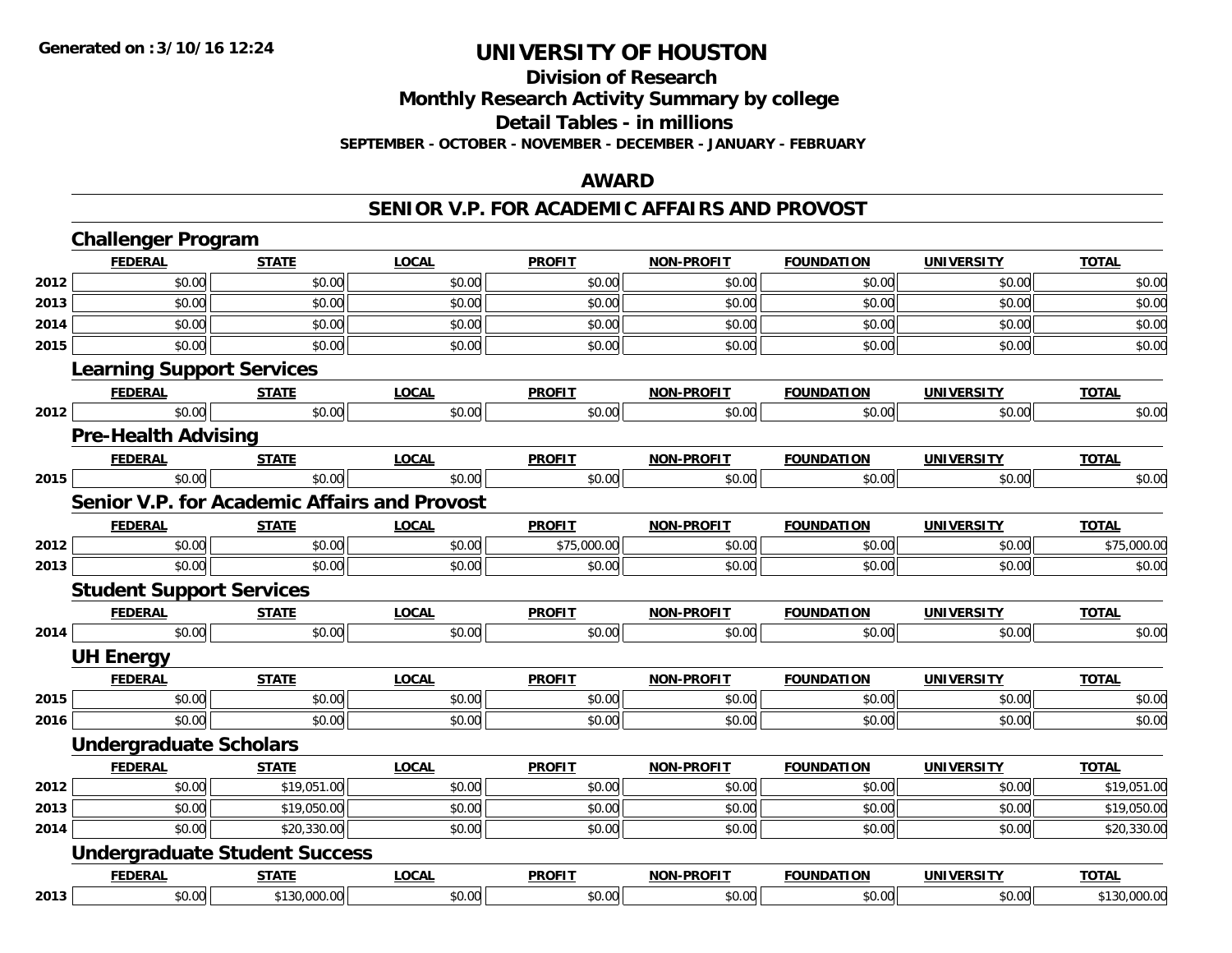## **Division of Research**

**Monthly Research Activity Summary by college**

**Detail Tables - in millions**

**SEPTEMBER - OCTOBER - NOVEMBER - DECEMBER - JANUARY - FEBRUARY**

### **AWARD**

### **SENIOR V.P. FOR ACADEMIC AFFAIRS AND PROVOST**

## **Undergraduate Student Success**

|      | FEDERAL | <b>STATE</b> | <u>LOCAL</u> | <b>PROFIT</b> | <b>NON-PROFIT</b> | <b>FOUNDATION</b> | UNIVERSITY | <b>TOTAL</b>         |
|------|---------|--------------|--------------|---------------|-------------------|-------------------|------------|----------------------|
| 2014 | \$0.00  | \$10,000.00  | \$0.00       | \$0.00        | \$0.00            | \$0.00            | \$0.00     | \$10,000.00          |
| 2015 | \$0.00  | \$0.00       | \$0.00       | \$0.00        | \$0.00            | \$0.00            | \$0.00     | \$0.00               |
| 2016 | \$0.00  | \$9,759.30   | \$0.00       | \$0.00        | \$0.00            | \$0.00            | \$0.00     | 759.30<br>\$Y,15Y.3U |

### **Undergraduate Student Success Center**

|       | <b>FEDERAL</b> | <b>STATE</b> | <b>LOCAL</b> | <b>PROFIT</b> | <b>NON-PROFIT</b> | <b>FOUNDATION</b> | <b>UNIVERSITY</b> | <b>TOTAL</b>   |
|-------|----------------|--------------|--------------|---------------|-------------------|-------------------|-------------------|----------------|
| 2012  | \$301,376.00   | \$130,000.00 | \$0.00       | \$0.00        | \$77,158.00       | \$0.00            | \$0.00            | \$508,534.00   |
| 2013  | \$378,534.00   | \$134,767.00 | \$0.00       | \$0.00        | \$0.00            | \$0.00            | \$0.00            | \$513,301.00   |
| 2014  | \$364,114.00   | \$134,767.00 | \$0.00       | \$0.00        | \$0.00            | \$0.00            | \$0.00            | \$498,881.00   |
| 2015  | \$301,376.00   | \$137,767.00 | \$0.00       | \$0.00        | \$78,500.00       | \$0.00            | \$0.00            | \$517,643.00   |
| 2016  | \$0.00         | \$137,767.00 | \$0.00       | \$0.00        | \$0.00            | \$0.00            | \$0.00            | \$137,767.00   |
| Total | \$1,345,400.00 | \$883,258.30 | \$0.00       | \$75,000.00   | \$155,658.00      | \$0.00            | \$0.00            | \$2,459,316.30 |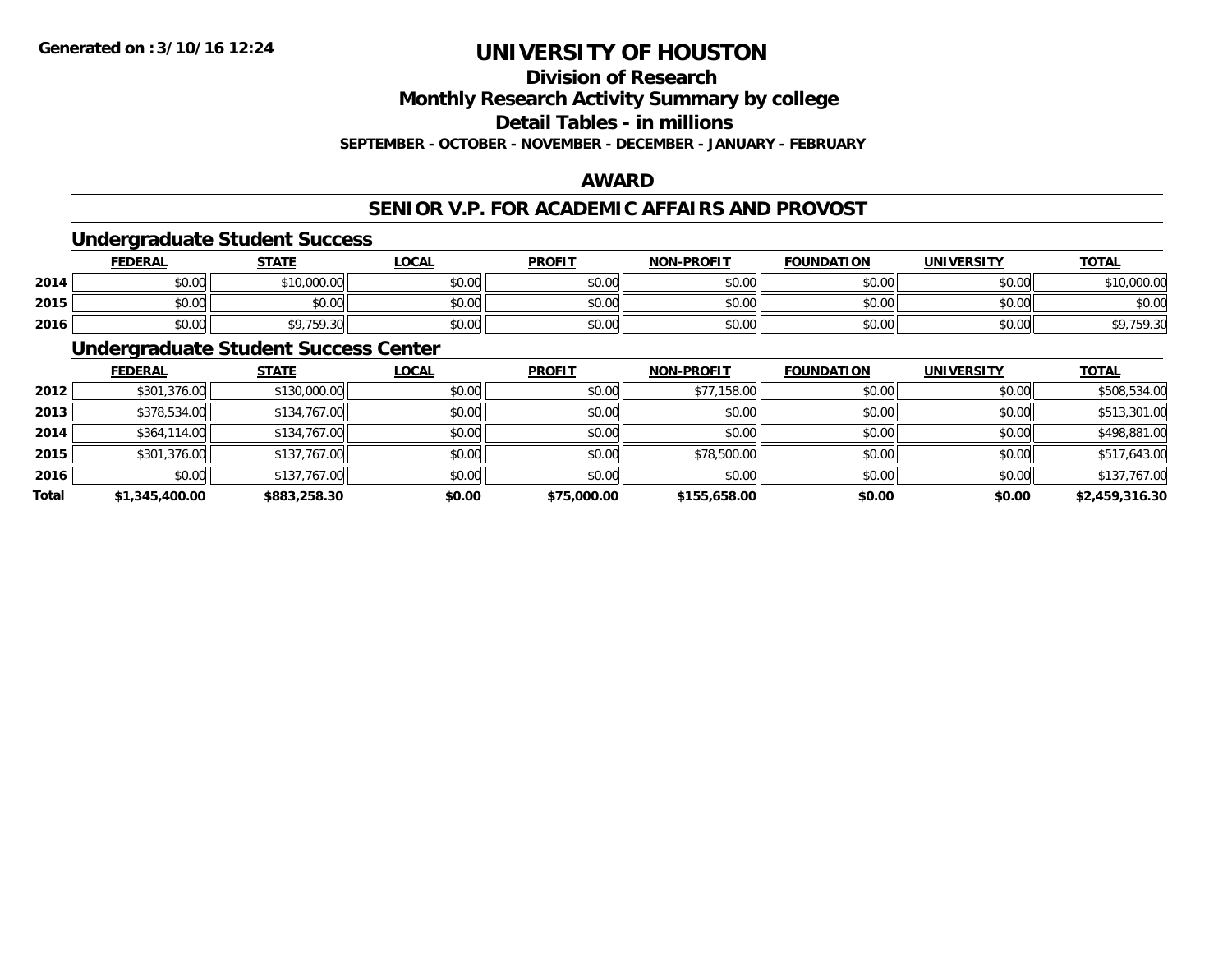## **Division of Research**

**Monthly Research Activity Summary by college**

**Detail Tables - in millions**

**SEPTEMBER - OCTOBER - NOVEMBER - DECEMBER - JANUARY - FEBRUARY**

### **AWARD**

## **UH LAW CENTER**

|              | Dean, Law      |                |              |               |                   |                   |                   |                |
|--------------|----------------|----------------|--------------|---------------|-------------------|-------------------|-------------------|----------------|
|              | <b>FEDERAL</b> | <b>STATE</b>   | <b>LOCAL</b> | <b>PROFIT</b> | <b>NON-PROFIT</b> | <b>FOUNDATION</b> | <b>UNIVERSITY</b> | <b>TOTAL</b>   |
| 2013         | \$0.00         | \$0.00         | \$0.00       | \$0.00        | \$0.00            | \$0.00            | \$0.00            | \$0.00         |
| 2016         | \$0.00         | \$228,000.00   | \$0.00       | \$0.00        | \$0.00            | \$0.00            | \$0.00            | \$228,000.00   |
|              | Law-UH         |                |              |               |                   |                   |                   |                |
|              | <b>FEDERAL</b> | <b>STATE</b>   | <b>LOCAL</b> | <b>PROFIT</b> | <b>NON-PROFIT</b> | <b>FOUNDATION</b> | <b>UNIVERSITY</b> | <b>TOTAL</b>   |
| 2012         | \$2,942.90     | \$160,000.00   | \$0.00       | \$0.00        | \$0.00            | \$0.00            | \$0.00            | \$162,942.90   |
| 2013         | \$110,000.00   | \$114,000.00   | \$0.00       | \$0.00        | \$0.00            | \$0.00            | \$0.00            | \$224,000.00   |
| 2014         | \$28,145.65    | \$314,000.00   | \$0.00       | \$0.00        | \$0.00            | \$0.00            | \$0.00            | \$342,145.65   |
| 2015         | \$40,525.00    | \$114,000.00   | \$0.00       | \$0.00        | \$0.00            | \$0.00            | \$0.00            | \$154,525.00   |
| 2016         | \$13,379.00    | \$100,000.00   | \$0.00       | \$0.00        | \$0.00            | \$0.00            | \$0.00            | \$113,379.00   |
| <b>Total</b> | \$194,992.55   | \$1,030,000.00 | \$0.00       | \$0.00        | \$0.00            | \$0.00            | \$0.00            | \$1,224,992.55 |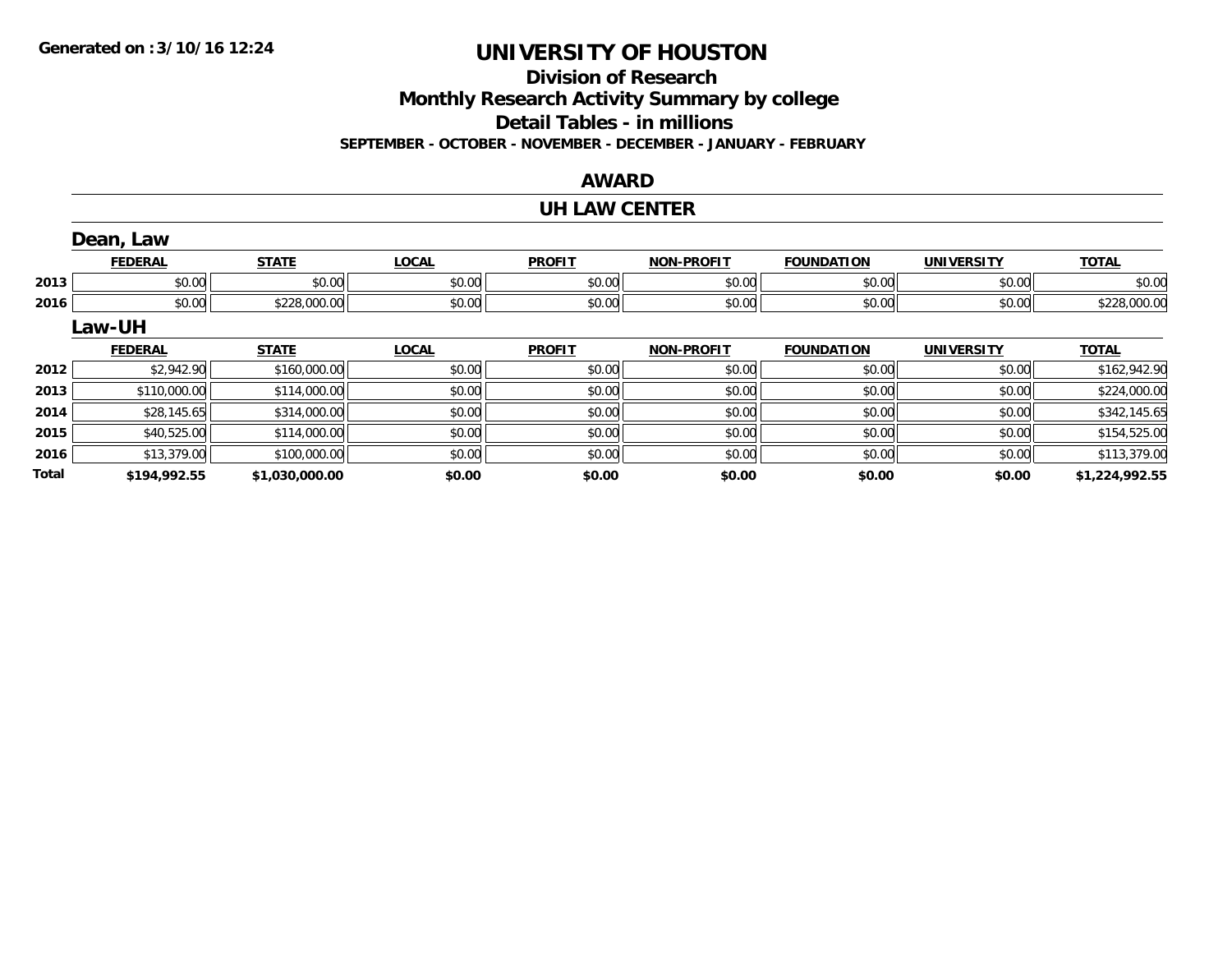**Division of Research**

**Monthly Research Activity Summary by college**

**Detail Tables - in millions**

**SEPTEMBER - OCTOBER - NOVEMBER - DECEMBER - JANUARY - FEBRUARY**

### **AWARD**

#### **UKNOWN COLLEGE**

### **Unknown Department**

|       | <b>FEDERAL</b> | <b>STATE</b>                             | <b>LOCAL</b> | <b>PROFIT</b> | <b>NON-PROFIT</b> | <b>FOUNDATION</b> | <b>UNIVERSITY</b> | <b>TOTAL</b> |
|-------|----------------|------------------------------------------|--------------|---------------|-------------------|-------------------|-------------------|--------------|
| 2016  | \$0.00         | \$0.00                                   | \$0.00       | \$0.00        | \$0.00            | \$0.00            | \$0.00            | \$0.00       |
|       |                | Wrong Department - Please Dont Select It |              |               |                   |                   |                   |              |
|       | <b>FEDERAL</b> | <b>STATE</b>                             | <b>LOCAL</b> | <b>PROFIT</b> | <b>NON-PROFIT</b> | <b>FOUNDATION</b> | <b>UNIVERSITY</b> | <b>TOTAL</b> |
| 2013  | \$15,730.00    | \$0.00                                   | \$0.00       | \$0.00        | \$0.00            | \$0.00            | \$0.00            | \$15,730.00  |
| 2014  | \$0.00         | \$0.00                                   | \$0.00       | \$0.00        | \$0.00            | \$0.00            | \$0.00            | \$0.00       |
| Total | \$15,730.00    | \$0.00                                   | \$0.00       | \$0.00        | \$0.00            | \$0.00            | \$0.00            | \$15,730.00  |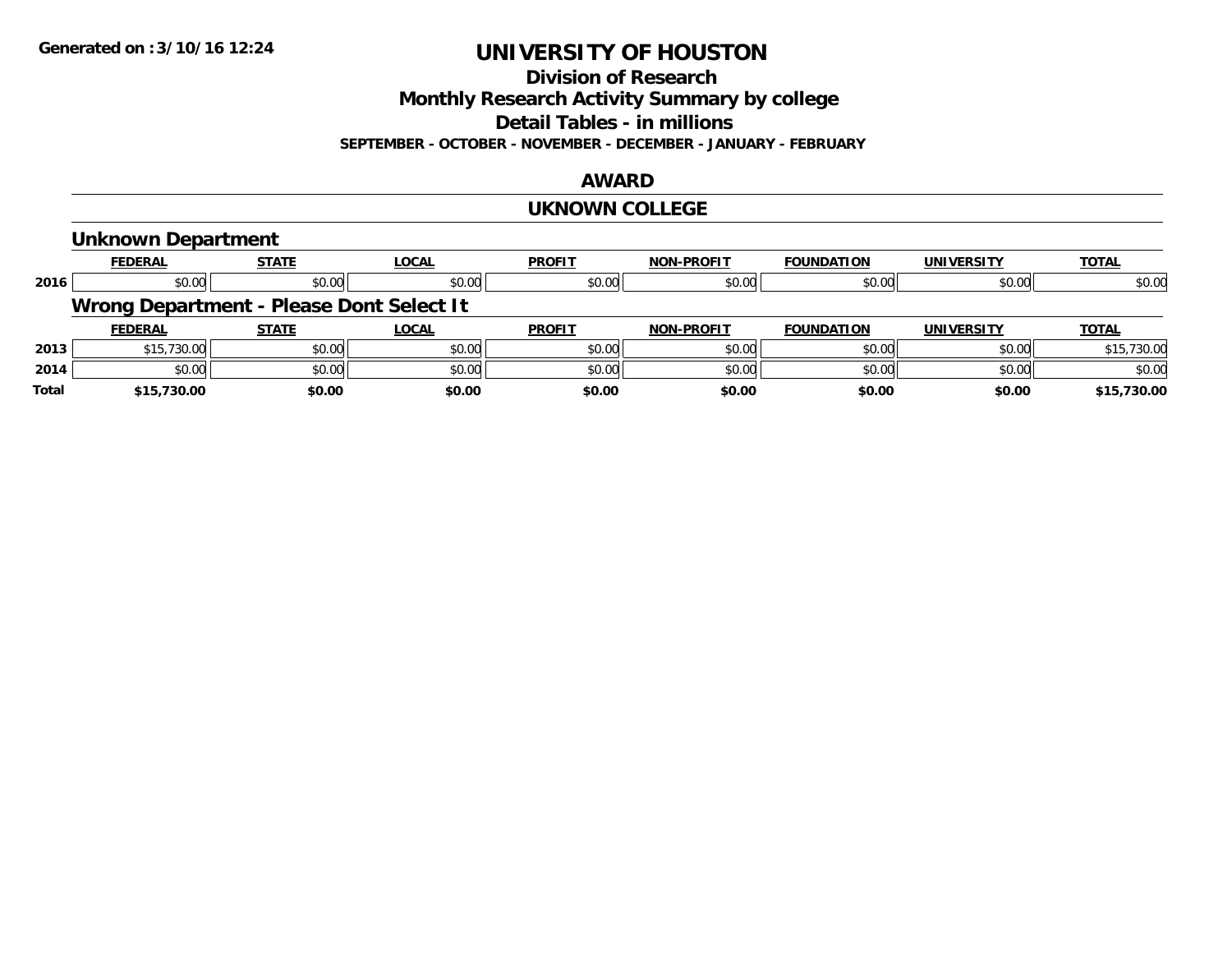## **Division of Research**

**Monthly Research Activity Summary by college**

**Detail Tables - in millions**

**SEPTEMBER - OCTOBER - NOVEMBER - DECEMBER - JANUARY - FEBRUARY**

#### **AWARD**

## **VICE PRESIDENT FOR ADMINISTRATION**

|       | <b>KUHF - Radio</b>         |              |              |               |                   |                   |                   |                |
|-------|-----------------------------|--------------|--------------|---------------|-------------------|-------------------|-------------------|----------------|
|       | <b>FEDERAL</b>              | <b>STATE</b> | <b>LOCAL</b> | <b>PROFIT</b> | <b>NON-PROFIT</b> | <b>FOUNDATION</b> | <b>UNIVERSITY</b> | <b>TOTAL</b>   |
| 2012  | \$0.00                      | \$0.00       | \$0.00       | \$0.00        | \$2,266,596.00    | \$0.00            | \$0.00            | \$2,266,596.00 |
| 2013  | \$0.00                      | \$0.00       | \$0.00       | \$0.00        | \$2,044,710.00    | \$0.00            | \$0.00            | \$2,044,710.00 |
| 2014  | \$0.00                      | \$0.00       | \$0.00       | \$0.00        | \$2,147,867.00    | \$0.00            | \$0.00            | \$2,147,867.00 |
| 2016  | \$0.00                      | \$0.00       | \$0.00       | \$0.00        | \$2,338,322.00    | \$0.00            | \$0.00            | \$2,338,322.00 |
|       | <b>KUHT-TV</b>              |              |              |               |                   |                   |                   |                |
|       | <b>FEDERAL</b>              | <b>STATE</b> | <b>LOCAL</b> | <b>PROFIT</b> | <b>NON-PROFIT</b> | <b>FOUNDATION</b> | <b>UNIVERSITY</b> | <b>TOTAL</b>   |
| 2012  | \$0.00                      | \$0.00       | \$0.00       | \$0.00        | \$14,132.00       | \$0.00            | \$0.00            | \$14,132.00    |
|       | <b>Physical Plant</b>       |              |              |               |                   |                   |                   |                |
|       | <b>FEDERAL</b>              | <b>STATE</b> | <b>LOCAL</b> | <b>PROFIT</b> | <b>NON-PROFIT</b> | <b>FOUNDATION</b> | <b>UNIVERSITY</b> | <b>TOTAL</b>   |
| 2013  | \$0.00                      | \$0.00       | \$0.00       | \$0.00        | \$0.00            | \$0.00            | \$0.00            | \$0.00         |
|       | <b>UH Police Department</b> |              |              |               |                   |                   |                   |                |
|       | <b>FEDERAL</b>              | <b>STATE</b> | <b>LOCAL</b> | <b>PROFIT</b> | <b>NON-PROFIT</b> | <b>FOUNDATION</b> | <b>UNIVERSITY</b> | <b>TOTAL</b>   |
| 2014  | \$3,000.00                  | \$0.00       | \$0.00       | \$0.00        | \$0.00            | \$0.00            | \$0.00            | \$3,000.00     |
| 2016  | \$3,000.00                  | \$0.00       | \$0.00       | \$0.00        | \$0.00            | \$0.00            | \$0.00            | \$3,000.00     |
| Total | \$6,000.00                  | \$0.00       | \$0.00       | \$0.00        | \$8,811,627.00    | \$0.00            | \$0.00            | \$8,817,627.00 |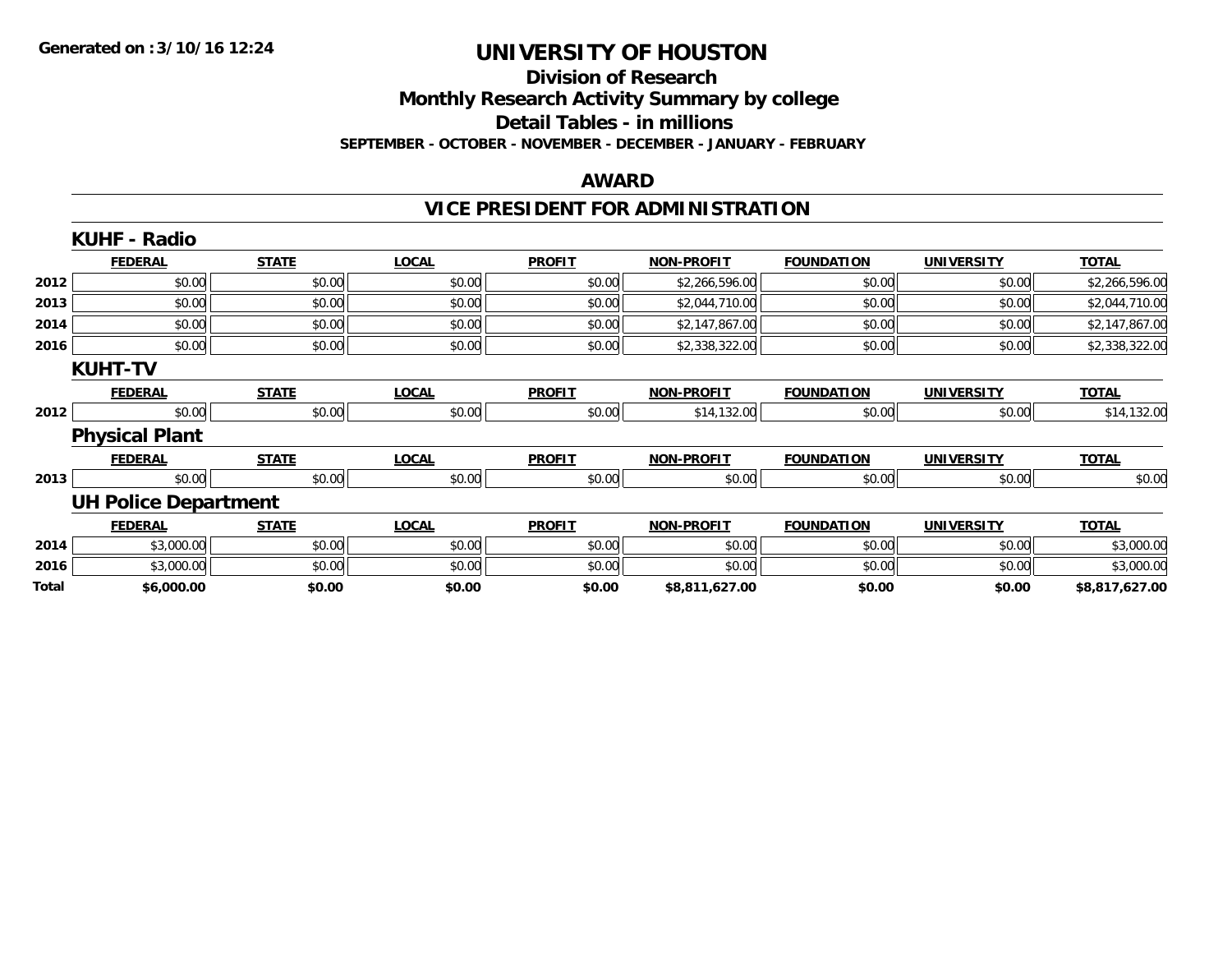## **Division of Research**

**Monthly Research Activity Summary by college**

**Detail Tables - in millions**

**SEPTEMBER - OCTOBER - NOVEMBER - DECEMBER - JANUARY - FEBRUARY**

### **AWARD**

### **VICE PRESIDENT FOR STUDENT AFFAIRS**

### **Childrens Learning Centers**

|      | <u>FEDERAL</u> | <b>STATE</b> | <u>_OCAL</u> | <b>PROFIT</b> | <b>NON-PROFIT</b> | <b>FOUNDATION</b> | <b>UNIVERSITY</b> | <b>TOTAL</b>            |
|------|----------------|--------------|--------------|---------------|-------------------|-------------------|-------------------|-------------------------|
| 2013 | \$15,000.00    | \$0.00       | \$0.00       | \$0.00        | \$0.00            | \$0.00            | \$0.00            | <b>¢15</b><br>15,000.00 |
| 2014 | \$235,891.00   | \$0.00       | \$0.00       | \$0.00        | \$0.00            | \$0.00            | \$0.00            | \$235,891.<br>1.00      |
| 2016 | \$375,000.00   | \$0.00       | \$0.00       | \$0.00        | \$0.00            | \$0.00            | \$0.00            | \$375,000.00            |

### **Vice President, Student Affairs**

|       | <b>FEDERAL</b> | STATE         | <b>OCAL</b> | <b>PROFIT</b> | <b>J-PROFIT</b><br>NON- | <b>FOUNDATION</b>              | UNIVERSITY | <b>TOTAL</b>                     |
|-------|----------------|---------------|-------------|---------------|-------------------------|--------------------------------|------------|----------------------------------|
| 2014  | 0000<br>DU.UU  | 0000<br>JU.UU | \$0.00      | \$0.00        | 0000<br>JU.UU           | \$10,00<br>$\sim$<br>TU.UUU.UU | \$0.00     | $*10.000.00$<br><u>10.000.00</u> |
| Total | \$625,891.00   | \$0.00        | \$0.00      | \$0.00        | \$0.00                  | \$10,000.00                    | \$0.00     | ,891.00<br>6635                  |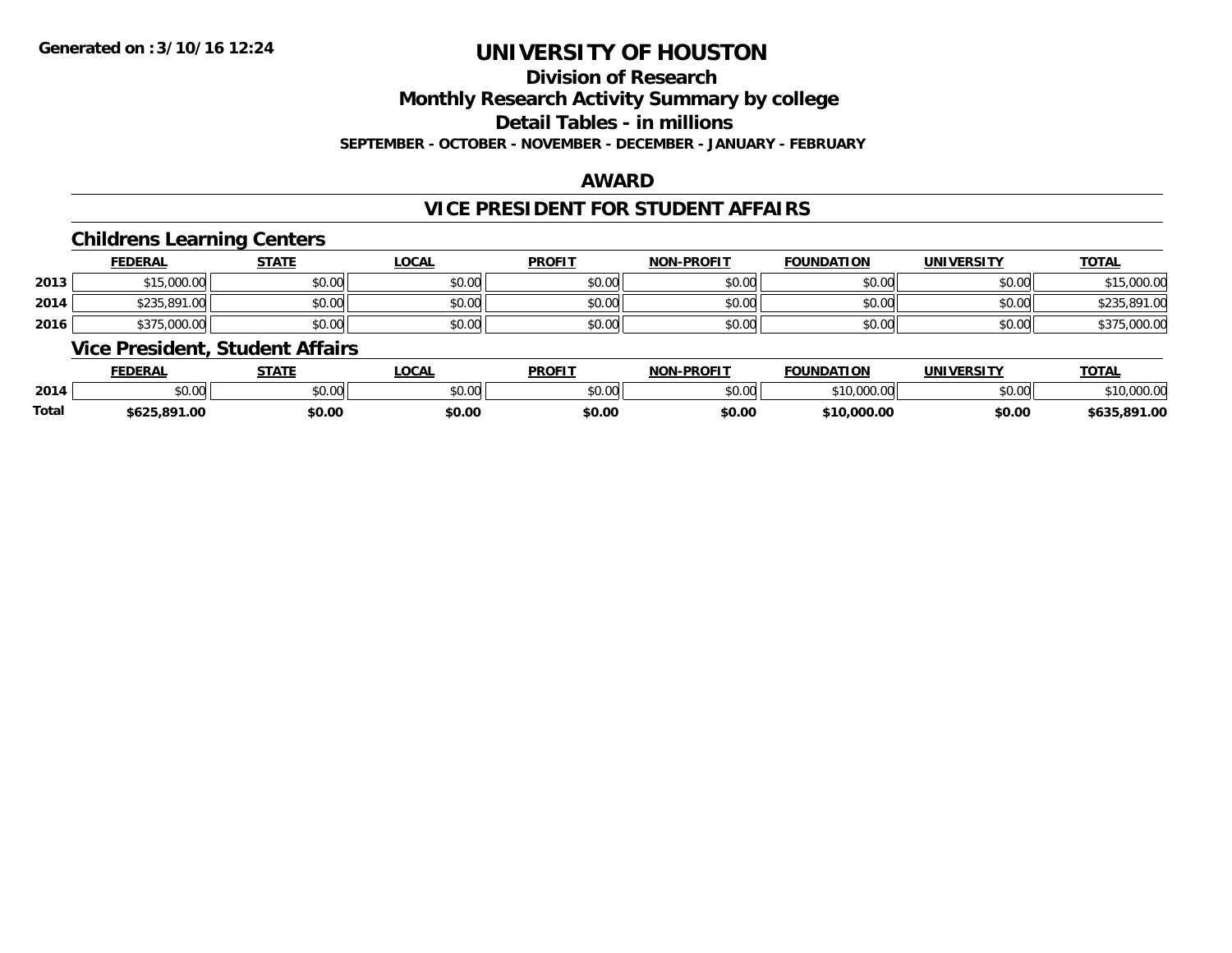# **Division of Research**

**Monthly Research Activity Summary by college**

**Detail Tables - in millions**

**SEPTEMBER - OCTOBER - NOVEMBER - DECEMBER - JANUARY - FEBRUARY**

## **TOTAL EXPENDITURE**

### **C.T. BAUER COLLEGE OF BUSINESS**

|      | <b>Accountancy &amp; Taxation</b> |                                          |              |               |                   |                   |                   |              |
|------|-----------------------------------|------------------------------------------|--------------|---------------|-------------------|-------------------|-------------------|--------------|
|      | <b>FEDERAL</b>                    | <b>STATE</b>                             | <b>LOCAL</b> | <b>PROFIT</b> | <b>NON-PROFIT</b> | <b>FOUNDATION</b> | <b>UNIVERSITY</b> | <b>TOTAL</b> |
| 2014 | \$0.00                            | \$0.00                                   | \$0.00       | \$0.00        | \$0.00            | \$0.00            | \$0.00            | \$0.00       |
| 2015 | \$0.00                            | \$0.00                                   | \$0.00       | \$0.00        | \$0.00            | (\$1,049.59)      | \$0.00            | (\$1,049.59) |
| 2016 | \$0.00                            | \$0.00                                   | \$0.00       | \$0.00        | \$0.00            | \$0.00            | \$0.00            | \$0.00       |
|      |                                   | <b>Dean, Business Administration</b>     |              |               |                   |                   |                   |              |
|      | <b>FEDERAL</b>                    | <b>STATE</b>                             | <b>LOCAL</b> | <b>PROFIT</b> | <b>NON-PROFIT</b> | <b>FOUNDATION</b> | <b>UNIVERSITY</b> | <b>TOTAL</b> |
| 2012 | \$0.00                            | \$0.00                                   | \$0.00       | \$0.00        | \$0.00            | \$0.00            | \$0.00            | \$0.00       |
| 2014 | \$0.00                            | \$0.00                                   | \$0.00       | \$0.00        | \$0.00            | \$0.00            | \$0.00            | \$0.00       |
| 2015 | \$0.00                            | \$202,785.49                             | \$0.00       | \$0.00        | \$0.00            | \$0.00            | \$0.00            | \$202,785.49 |
| 2016 | \$0.00                            | \$17,425.00                              | \$0.00       | \$0.00        | \$0.00            | \$0.00            | \$0.00            | \$17,425.00  |
|      |                                   | <b>Decision and Information Sciences</b> |              |               |                   |                   |                   |              |
|      | <b>FEDERAL</b>                    | <b>STATE</b>                             | <b>LOCAL</b> | <b>PROFIT</b> | <b>NON-PROFIT</b> | <b>FOUNDATION</b> | <b>UNIVERSITY</b> | <b>TOTAL</b> |
| 2015 | \$0.00                            | \$0.00                                   | \$0.00       | \$0.00        | \$0.00            | \$0.00            | \$0.00            | \$0.00       |
|      | <b>Finance</b>                    |                                          |              |               |                   |                   |                   |              |
|      | <b>FEDERAL</b>                    | <b>STATE</b>                             | <b>LOCAL</b> | <b>PROFIT</b> | <b>NON-PROFIT</b> | <b>FOUNDATION</b> | <b>UNIVERSITY</b> | <b>TOTAL</b> |
| 2012 | \$31,955.20                       | \$0.00                                   | \$0.00       | \$0.00        | \$0.00            | \$0.00            | \$0.00            | \$31,955.20  |
| 2013 | \$0.00                            | \$0.00                                   | \$0.00       | \$0.00        | \$0.00            | \$0.00            | \$0.00            | \$0.00       |
| 2014 | \$0.00                            | \$0.00                                   | \$0.00       | \$0.00        | \$0.00            | \$0.00            | \$0.00            | \$0.00       |
| 2015 | \$0.00                            | \$0.00                                   | \$0.00       | \$0.00        | \$0.00            | \$0.00            | \$0.00            | \$0.00       |
| 2016 | \$0.00                            | \$0.00                                   | \$0.00       | \$0.00        | \$0.00            | \$0.00            | \$0.00            | \$0.00       |
|      | Management                        |                                          |              |               |                   |                   |                   |              |
|      | <b>FEDERAL</b>                    | <b>STATE</b>                             | <b>LOCAL</b> | <b>PROFIT</b> | <b>NON-PROFIT</b> | <b>FOUNDATION</b> | <b>UNIVERSITY</b> | <b>TOTAL</b> |
| 2012 | (\$506.27)                        | \$0.00                                   | \$0.00       | \$0.00        | \$0.00            | \$27,500.00       | \$0.00            | \$26,993.73  |
| 2013 | \$10,850.00                       | \$0.00                                   | \$0.00       | \$0.00        | \$0.00            | \$0.00            | \$0.00            | \$10,850.00  |
| 2014 | \$6,510.00                        | \$0.00                                   | \$0.00       | \$0.00        | \$0.00            | \$0.00            | \$0.00            | \$6,510.00   |
| 2015 | \$18,600.00                       | \$0.00                                   | \$0.00       | \$0.00        | \$0.00            | \$0.00            | \$0.00            | \$18,600.00  |
| 2016 | \$0.00                            | \$0.00                                   | \$0.00       | \$0.00        | \$0.00            | \$0.00            | \$0.00            | \$0.00       |
|      | <b>Marketing</b>                  |                                          |              |               |                   |                   |                   |              |
|      | <b>FEDERAL</b>                    | <b>STATE</b>                             | <b>LOCAL</b> | <b>PROFIT</b> | <b>NON-PROFIT</b> | <b>FOUNDATION</b> | <b>UNIVERSITY</b> | <b>TOTAL</b> |
| 2012 | \$0.00                            | \$0.00                                   | \$0.00       | \$0.00        | \$0.00            | \$0.00            | \$0.00            | \$0.00       |
| 2013 | \$0.00                            | \$0.00                                   | \$0.00       | \$0.00        | \$0.00            | \$0.00            | \$0.00            | \$0.00       |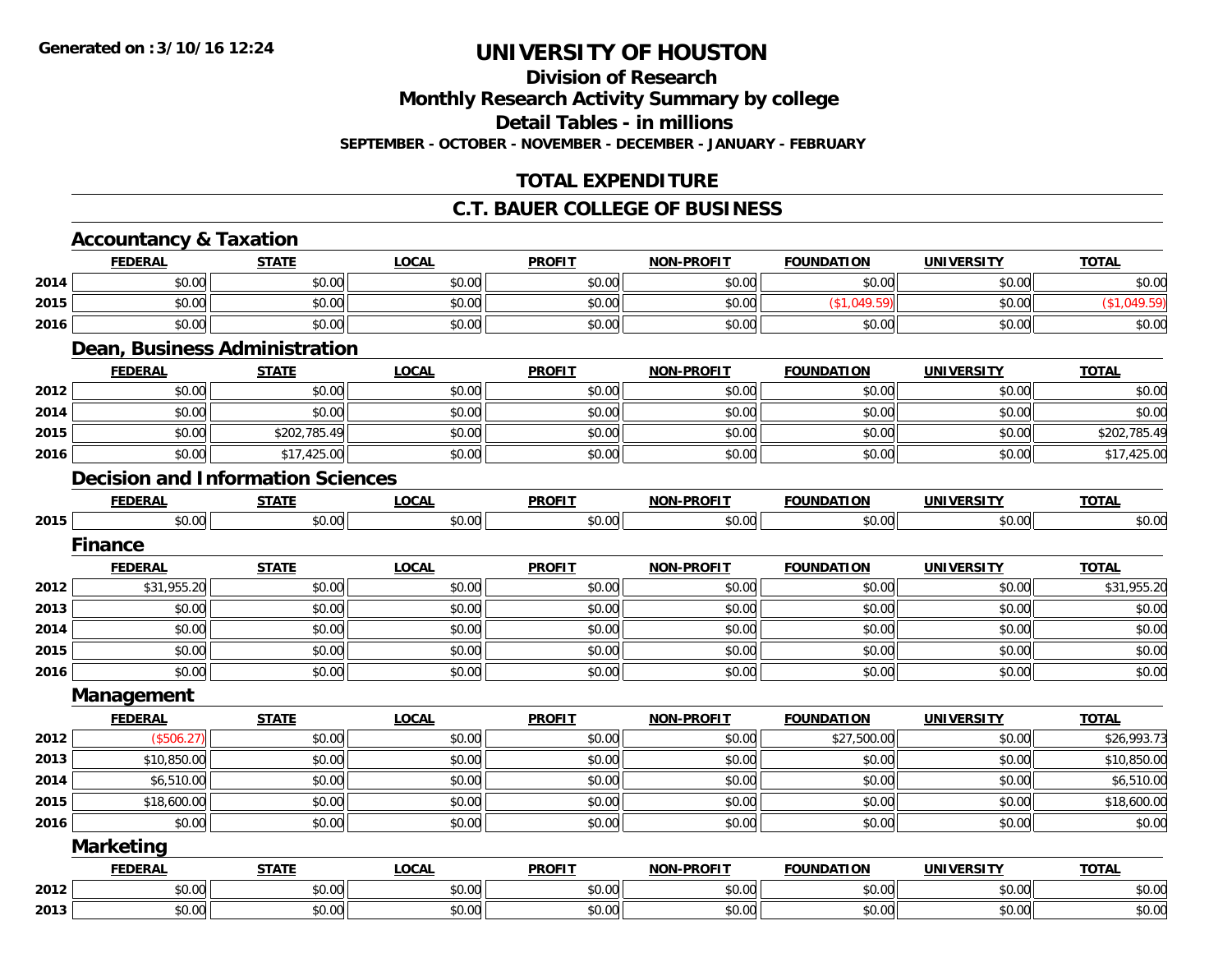## **Division of ResearchMonthly Research Activity Summary by college Detail Tables - in millions SEPTEMBER - OCTOBER - NOVEMBER - DECEMBER - JANUARY - FEBRUARY**

## **TOTAL EXPENDITURE**

### **C.T. BAUER COLLEGE OF BUSINESS**

|      | <b>Marketing</b> |              |              |               |                   |                   |                   |              |
|------|------------------|--------------|--------------|---------------|-------------------|-------------------|-------------------|--------------|
|      | <b>FEDERAL</b>   | <b>STATE</b> | <u>LOCAL</u> | <b>PROFIT</b> | <b>NON-PROFIT</b> | <b>FOUNDATION</b> | <b>UNIVERSITY</b> | <b>TOTAL</b> |
| 2014 | \$0.00           | \$0.00       | \$0.00       | \$0.00        | \$0.00            | \$0.00            | \$0.00            | \$0.00       |
| 2015 | \$0.00           | \$0.00       | \$0.00       | \$0.00        | \$0.00            | \$0.00            | \$0.00            | \$0.00       |
| 2016 | \$0.00           | \$0.00       | \$0.00       | \$0.00        | \$0.00            | \$0.00            | \$0.00            | \$0.00       |
|      |                  |              |              |               |                   |                   |                   |              |

## **Small Business Development Center**

|       | <b>FEDERAL</b> | <b>STATE</b> | <b>LOCAL</b> | <b>PROFIT</b> | <b>NON-PROFIT</b> | <b>FOUNDATION</b> | <b>UNIVERSITY</b> | <u>TOTAL</u>   |
|-------|----------------|--------------|--------------|---------------|-------------------|-------------------|-------------------|----------------|
| 2012  | \$1,821,456.30 | \$0.00       | \$0.00       | \$0.00        | \$0.00            | \$0.00            | \$0.00            | \$1,821,456.30 |
| 2013  | \$2,489,910.60 | \$0.00       | \$0.00       | \$0.00        | \$0.00            | \$7,226.27        | \$0.00            | \$2,497,136.87 |
| 2014  | \$1,368,334.54 | \$0.00       | \$0.00       | \$0.00        | \$0.00            | \$24,863.99       | \$0.00            | \$1,393,198.53 |
| 2015  | \$1,105,198.34 | \$0.00       | \$0.00       | \$0.00        | \$0.00            | (\$11.24)         | \$0.00            | \$1,105,187.10 |
| 2016  | \$1,200,652.08 | \$0.00       | \$0.00       | \$0.00        | \$0.00            | \$0.00            | \$0.00            | \$1,200,652.08 |
| Total | \$8,052,960.79 | \$220,210.49 | \$0.00       | \$0.00        | \$0.00            | \$58,529.43       | \$0.00            | \$8,331,700.71 |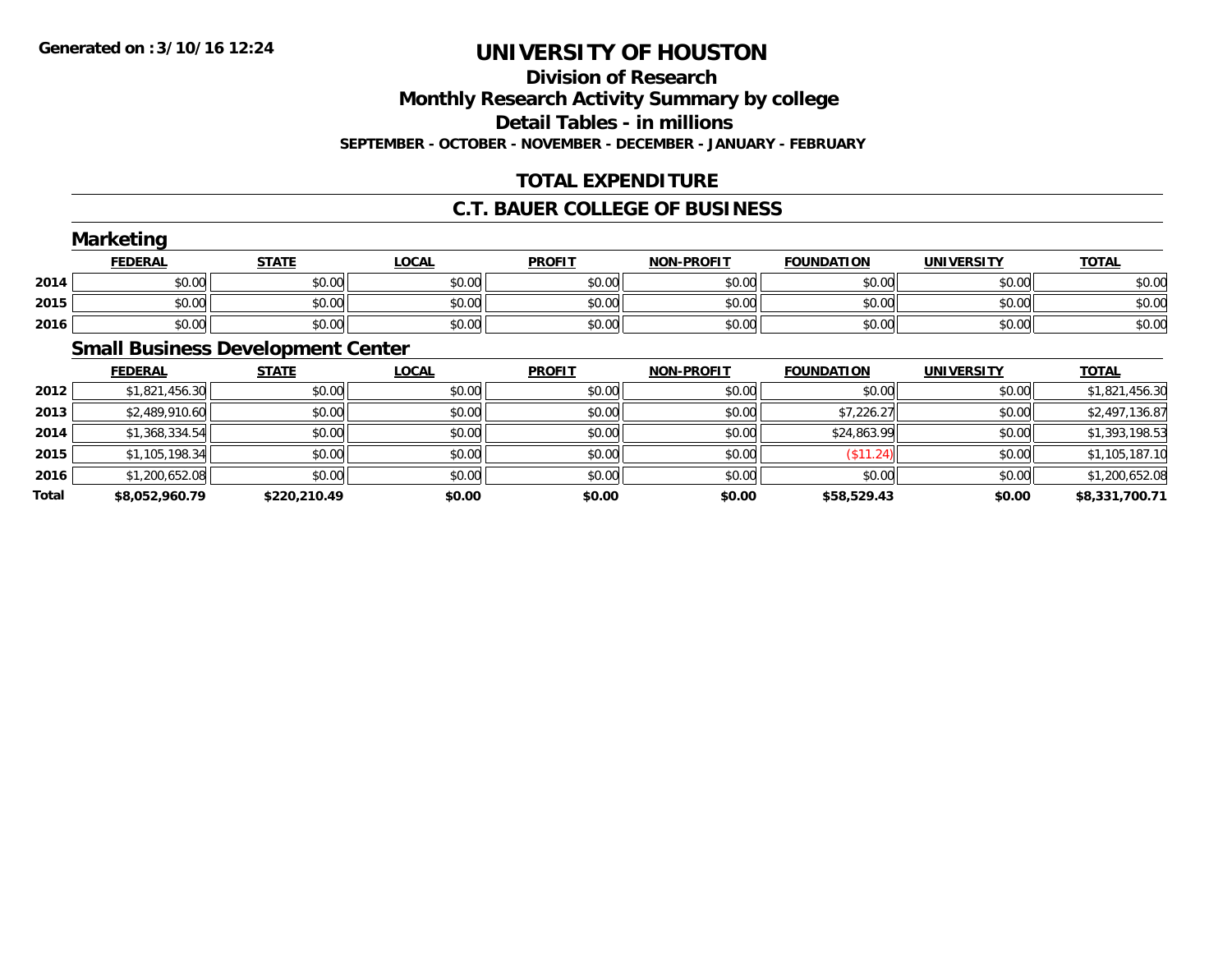## **Division of ResearchMonthly Research Activity Summary by college Detail Tables - in millions SEPTEMBER - OCTOBER - NOVEMBER - DECEMBER - JANUARY - FEBRUARY**

### **TOTAL EXPENDITURE**

#### **COLLEGE OF ARCHITECTURE**

### **Architecture**

|      | <b>FEDERAL</b> | <b>STATE</b> | <u>LOCAL</u> | <b>PROFIT</b> | <b>NON-PROFIT</b> | <b>FOUNDATION</b> | <b>UNIVERSITY</b> | <b>TOTAL</b> |
|------|----------------|--------------|--------------|---------------|-------------------|-------------------|-------------------|--------------|
| 2012 | \$0.00         | \$0.00       | \$0.00       | \$0.00        | \$0.00            | \$0.00            | \$0.00            | \$0.00       |
| 2013 | \$0.00         | \$0.00       | \$0.00       | \$0.00        | \$0.00            | \$0.00            | \$3,094.87        | \$3,094.87   |
| 2014 | \$0.00         | \$0.00       | \$0.00       | \$0.00        | \$0.00            | \$0.00            | \$0.00            | \$0.00       |
| 2015 | \$0.00         | \$0.00       | \$0.00       | \$0.00        | \$0.00            | \$0.00            | \$0.00            | \$0.00       |
| 2016 | \$1,666.65     | \$0.00       | \$0.00       | \$0.00        | \$0.00            | \$0.00            | \$0.00            | \$1,666.65   |

## **Dean, Architecture**

|       | <b>FEDERAL</b> | <b>STATE</b> | <b>LOCAL</b> | <b>PROFIT</b> | <b>NON-PROFIT</b> | <b>FOUNDATION</b> | UNIVERSITY | <b>TOTAL</b> |
|-------|----------------|--------------|--------------|---------------|-------------------|-------------------|------------|--------------|
| 2012  | \$3,443.32     | \$0.00       | \$0.00       | \$0.00        | \$4,815.68        | \$1,803.22        | \$0.00     | \$10,062.22  |
| 2013  | \$0.00         | \$0.00       | \$0.00       | \$0.00        | \$0.00            | \$3,059.06        | \$0.00     | \$3,059.06   |
| 2014  | \$25,000.00    | \$0.00       | \$0.00       | \$0.00        | \$0.00            | \$4,853.48        | \$0.00     | \$29,853.48  |
| 2015  | \$0.00         | \$0.00       | \$0.00       | \$0.00        | \$0.00            | \$2,147.91        | \$0.00     | \$2,147.91   |
| Total | \$30,109.97    | \$0.00       | \$0.00       | \$0.00        | \$4,815.68        | \$11,863.67       | \$3,094.87 | \$49,884.19  |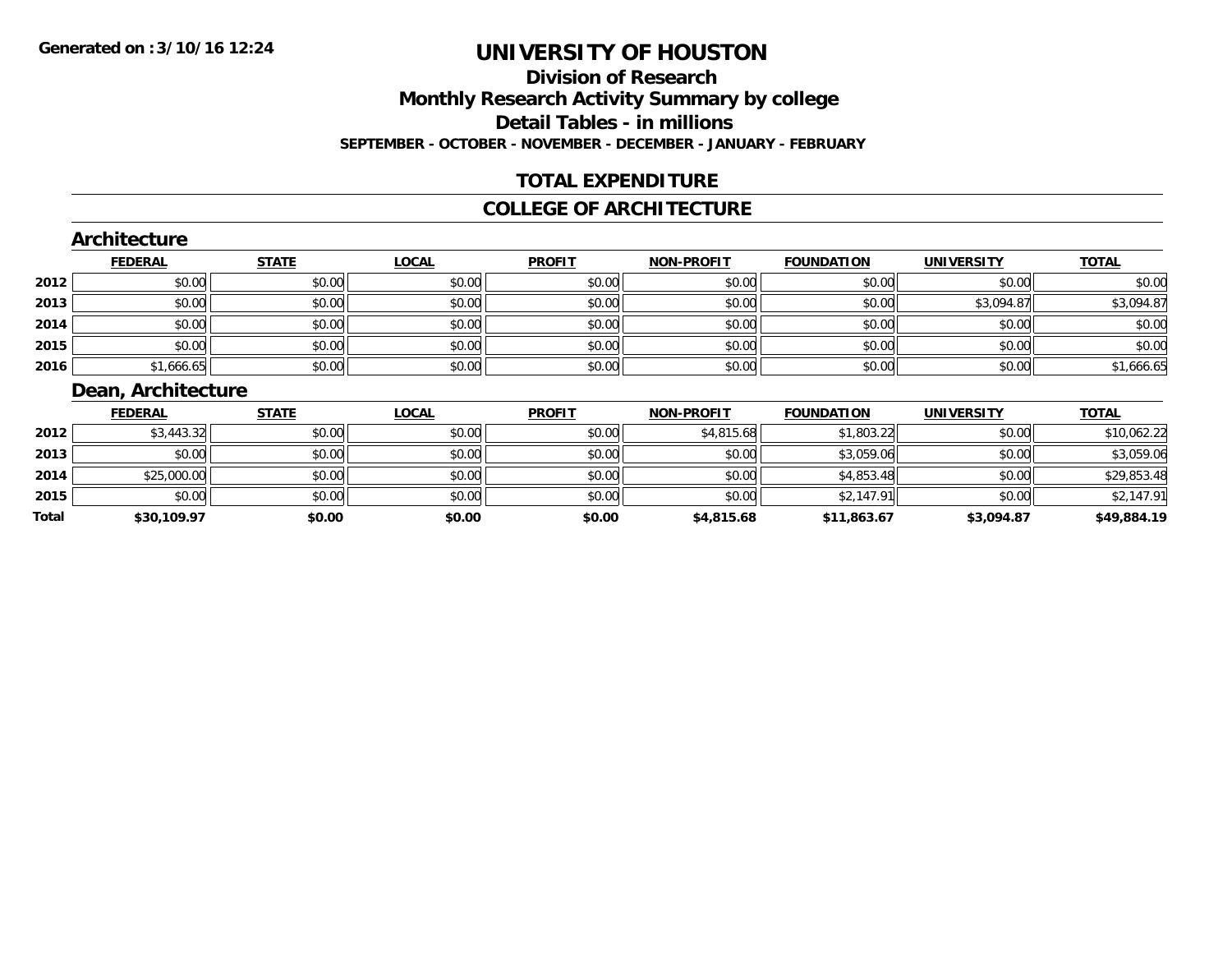### **Division of ResearchMonthly Research Activity Summary by college Detail Tables - in millions**

**SEPTEMBER - OCTOBER - NOVEMBER - DECEMBER - JANUARY - FEBRUARY**

## **TOTAL EXPENDITURE**

### **COLLEGE OF EDUCATION**

## **Consistency Mgmt and Coop Disc**

|      | <b>FEDERAL</b> | <b>STATE</b> | <u>LOCAL</u> | <b>PROFIT</b> | <b>NON-PROFIT</b> | <b>FOUNDATION</b> | <b>UNIVERSITY</b> | <b>TOTAL</b> |
|------|----------------|--------------|--------------|---------------|-------------------|-------------------|-------------------|--------------|
| 2012 | \$0.00         | \$0.00       | \$0.00       | \$0.00        | \$72,138.47       | \$0.00            | \$0.00            | \$72,138.47  |
| 2013 | \$0.00         | \$0.00       | \$0.00       | \$0.00        | \$46,418.78       | \$0.00            | \$0.00            | \$46,418.78  |
| 2014 | \$2,359.96     | \$0.00       | \$55,627.19  | \$0.00        | \$3,323.08        | \$0.00            | \$0.00            | \$61,310.23  |
| 2015 | \$111,888.56   | \$0.00       | \$86,263.67  | \$0.00        | \$0.00            | \$0.00            | \$0.00            | \$198,152.23 |
| 2016 | \$238,748.54   | \$0.00       | \$61,846.41  | \$0.00        | \$0.00            | \$0.00            | \$0.00            | \$300,594.95 |

#### **Curriculum and Instruction**

|      | <b>FEDERAL</b> | <u>STATE</u> | <b>LOCAL</b> | <b>PROFIT</b> | <b>NON-PROFIT</b> | <b>FOUNDATION</b> | <b>UNIVERSITY</b> | <b>TOTAL</b> |
|------|----------------|--------------|--------------|---------------|-------------------|-------------------|-------------------|--------------|
| 2012 | \$517,663.53   | \$122,792.51 | \$0.00       | \$0.00        | \$53,317.94       | \$36,979.60       | \$0.00            | \$730.753.58 |
| 2013 | \$415,146.98   | \$52,200.22  | \$0.00       | \$0.00        | \$47,740.94       | \$39,384.80       | \$0.00            | \$554,472.94 |
| 2014 | \$442,422.72   | \$0.00       | \$0.00       | \$0.00        | \$64,404.70       | \$118,957.75      | \$0.00            | \$625,785.17 |
| 2015 | \$317,436.08   | \$0.00       | \$0.00       | \$0.00        | \$38,866.25       | \$100,654.20      | \$0.00            | \$456,956.53 |
| 2016 | \$403,800.78   | \$0.00       | \$0.00       | \$0.00        | \$67,417.84       | \$35,860.00       | \$0.00            | \$507,078.62 |

## **Dean, Education**

|      | <b>FEDERAL</b> | <b>STATE</b> | <u>LOCAL</u> | <b>PROFIT</b> | <b>NON-PROFIT</b> | <b>FOUNDATION</b> | <b>UNIVERSITY</b> | <b>TOTAL</b> |
|------|----------------|--------------|--------------|---------------|-------------------|-------------------|-------------------|--------------|
| 2012 | \$0.00         | \$0.00       | \$0.00       | \$0.00        | \$0.00            | \$0.00            | \$0.00            | \$0.00       |
| 2013 | \$0.00         | \$0.00       | \$0.00       | \$0.00        | \$0.00            | \$0.00            | \$0.00            | \$0.00       |
| 2014 | \$0.00         | \$0.00       | \$0.00       | \$0.00        | \$0.00            | \$0.00            | \$0.00            | \$0.00       |
| 2015 | \$0.00         | \$264.31     | \$0.00       | \$0.00        | \$0.00            | \$0.00            | \$0.00            | \$264.31     |
| 2016 | \$0.00         | \$117,798.38 | \$0.00       | \$0.00        | \$1.38            | \$0.00            | \$0.00            | \$117,799.76 |

### **Educational Leadership & Policy Studies**

|      | <b>FEDERAL</b> | <b>STATE</b> | <u>LOCAL</u> | <b>PROFIT</b> | <b>NON-PROFIT</b> | <b>FOUNDATION</b> | <b>UNIVERSITY</b> | <b>TOTAL</b> |
|------|----------------|--------------|--------------|---------------|-------------------|-------------------|-------------------|--------------|
| 2012 | \$63,592.82    | \$0.00       | \$0.00       | \$0.00        | \$0.00            | \$141,823.15      | \$0.00            | \$205,415.97 |
| 2013 | \$105,156.10   | \$0.00       | \$0.00       | \$0.00        | \$0.00            | \$139,616.12      | \$0.00            | \$244,772.22 |
| 2014 | \$99,388.10    | \$0.00       | \$0.00       | \$0.00        | \$1,232.73        | \$29,920.90       | \$0.00            | \$130,541.73 |
| 2015 | \$90,208.51    | \$3,438.66   | \$12,931.31  | \$0.00        | \$20,125.97       | \$29,399.34       | \$0.00            | \$156,103.79 |
| 2016 | \$86,121.40    | (\$30.37)    | \$2,500.00   | \$0.00        | \$46,617.90       | \$23,544.57       | \$0.00            | \$158,753.49 |

## **Institute for Urban Education**

|      | <b>FEDERAL</b>             | <b>CTATE</b>             | <b>_OCAL</b>          | <b>PROFIT</b>      | <b>J-PROFIT</b><br><b>BIABI</b> | <b>FOUNDATION</b> | <b>UNIVERSITY</b>    | <b>TOTAL</b>                 |
|------|----------------------------|--------------------------|-----------------------|--------------------|---------------------------------|-------------------|----------------------|------------------------------|
| 2012 | 0.100<br>0.10<br>1 Z U . U | $n \cap \Omega$<br>DU.UU | $\sim$<br>0 t<br>וטט. | nn nn<br>DU.UU     | 0.00<br>JU.UU                   | \$0.00            | \$0.00               | $+10$<br>010<br>. 20.04<br>. |
| 2013 | 0.20<br>\$28.326.          | 0000<br>,u.uu            | $\sim$ 00<br>vv.vv    | $\sim$ 00<br>DU.UU | 0.00<br>JU.UU                   | \$0.00            | 0000<br><b>JU.UU</b> | 328.320                      |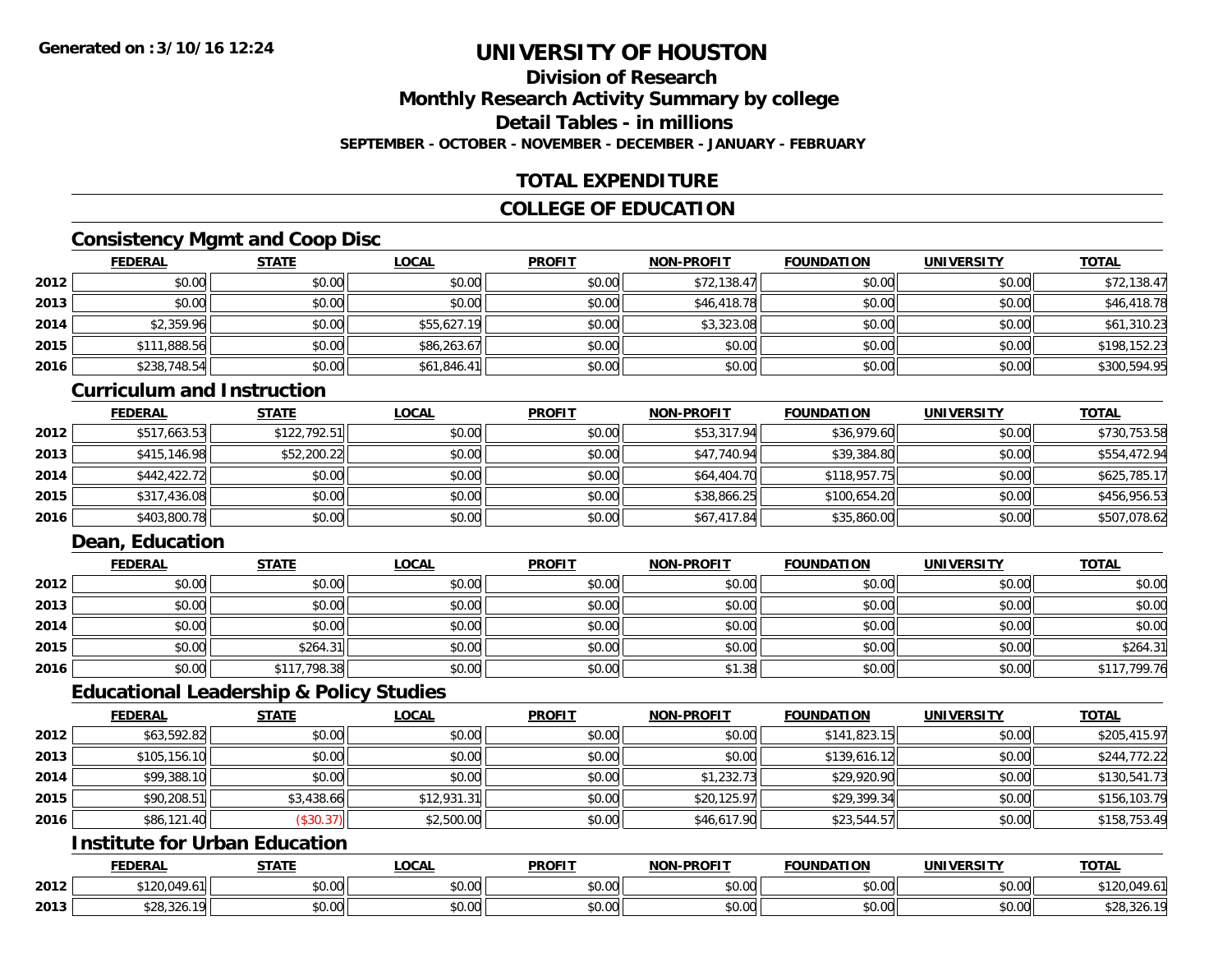## **Division of Research**

**Monthly Research Activity Summary by college**

**Detail Tables - in millions**

**SEPTEMBER - OCTOBER - NOVEMBER - DECEMBER - JANUARY - FEBRUARY**

### **TOTAL EXPENDITURE**

## **COLLEGE OF EDUCATION**

#### **Institute for Urban Education**

|      | <b>FEDERAL</b>  | <b>STATE</b> | <b>_OCAL</b> | <b>PROFIT</b> | <b>NON-PROFIT</b> | <b>FOUNDATION</b> | <b>UNIVERSITY</b> | <b>TOTAL</b> |
|------|-----------------|--------------|--------------|---------------|-------------------|-------------------|-------------------|--------------|
| 2014 | 1.056<br>$\sim$ | \$0.00       | \$0.00       | \$0.00        | \$0.00            | \$0.00            | \$0.00            | 056.07       |
| 2015 | \$0.00          | \$0.00       | \$0.00       | \$0.00        | \$0.00            | \$0.00            | \$0.00            | \$0.00       |
| 2016 | \$0.00          | \$0.00       | \$0.00       | \$0.00        | \$0.00            | \$0.00            | \$0.00            | \$0.00       |

## **Psychological, Health, and Learning Sciences**

|      | <b>FEDERAL</b> | <b>STATE</b> | <b>LOCAL</b> | <b>PROFIT</b> | <b>NON-PROFIT</b> | <b>FOUNDATION</b> | <b>UNIVERSITY</b> | <b>TOTAL</b>   |
|------|----------------|--------------|--------------|---------------|-------------------|-------------------|-------------------|----------------|
| 2012 | \$115,539.65   | \$63,920.61  | \$0.00       | \$0.00        | \$5,291.10        | \$1,656.63        | \$0.00            | \$186,407.99   |
| 2013 | \$121,122.01   | \$119.78     | \$0.00       | \$0.00        | \$21,326.84       | (\$214.71)        | \$11,490.05       | \$153,843.97   |
| 2014 | \$321,223.11   | \$0.00       | \$0.00       | \$0.00        | \$19,417.67       | (\$3,294.60)      | \$0.00            | \$337,346.18   |
| 2015 | \$435,036.88   | \$15,981.83  | \$0.00       | \$0.00        | \$11,954.52       | \$0.00            | \$0.00            | \$462,973.23   |
| 2016 | \$1,010,214.15 | \$35,950.03  | \$0.00       | \$0.00        | \$62,655.46       | \$3,175.24        | \$0.00            | \$1,111,994.88 |

#### **UH Charter School**

|       | <b>FEDERAL</b> | <b>STATE</b>   | <b>LOCAL</b> | <b>PROFIT</b> | <b>NON-PROFIT</b> | <b>FOUNDATION</b> | <b>UNIVERSITY</b> | <b>TOTAL</b>   |
|-------|----------------|----------------|--------------|---------------|-------------------|-------------------|-------------------|----------------|
| 2012  | \$20,598.39    | \$438,306.64   | \$0.00       | \$0.00        | \$0.00            | \$0.00            | \$0.00            | \$458,905.03   |
| 2013  | \$7,061.46     | \$476,480.78   | \$0.00       | \$0.00        | \$0.00            | \$0.00            | \$0.00            | \$483,542.24   |
| 2014  | \$9,736.64     | \$531,386.65   | \$0.00       | \$0.00        | \$0.00            | \$0.00            | \$0.00            | \$541,123.29   |
| 2015  | \$8,996.35     | \$543,798.95   | \$0.00       | \$0.00        | \$0.00            | \$0.00            | \$0.00            | \$552,795.30   |
| 2016  | \$14,298.44    | \$517,144.82   | \$0.00       | \$0.00        | \$0.00            | \$0.00            | \$0.00            | \$531,443.26   |
| Total | \$5,120,193.01 | \$2,919,553.80 | \$219,168.58 | \$0.00        | \$582,251.56      | \$697,462.99      | \$11,490.05       | \$9,550,119.99 |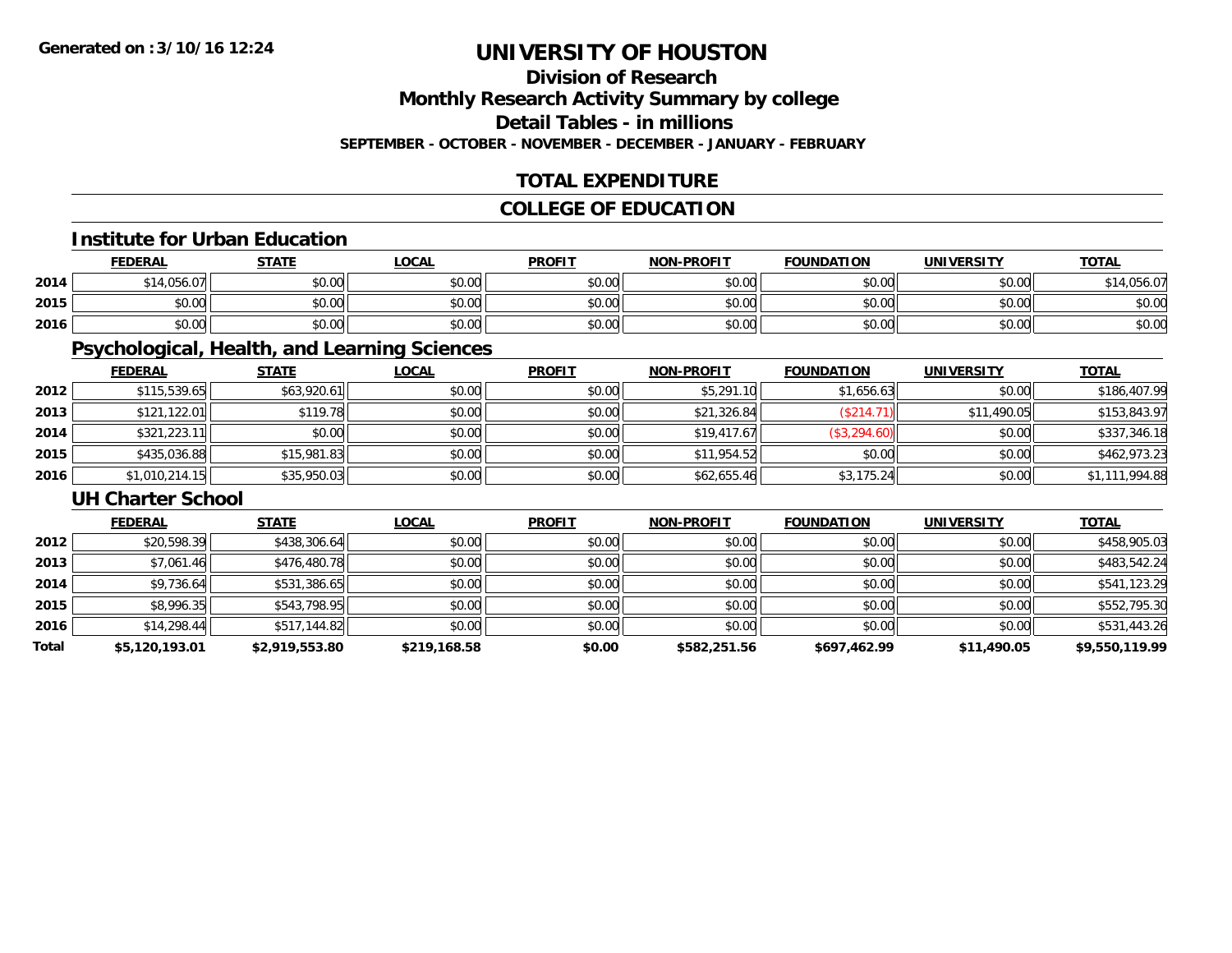**Division of Research**

**Monthly Research Activity Summary by college**

**Detail Tables - in millions**

**SEPTEMBER - OCTOBER - NOVEMBER - DECEMBER - JANUARY - FEBRUARY**

## **TOTAL EXPENDITURE**

#### **COLLEGE OF LIBERAL ARTS AND SOCIAL SCIENCES**

## **African-American Studies**

**2015**

|      | <b>FEDERAL</b>                   | <b>STATE</b> | <b>LOCAL</b> | <b>PROFIT</b> | <b>NON-PROFIT</b> | <b>FOUNDATION</b> | <b>UNIVERSITY</b> | <b>TOTAL</b> |
|------|----------------------------------|--------------|--------------|---------------|-------------------|-------------------|-------------------|--------------|
| 2014 | \$1,212.80                       | \$0.00       | \$0.00       | \$0.00        | \$4,283.60        | \$0.00            | \$0.00            | \$5,496.40   |
| 2016 | \$1,092.25                       | \$0.00       | \$0.00       | \$0.00        | \$0.00            | \$0.00            | \$0.00            | \$1,092.25   |
|      | Art                              |              |              |               |                   |                   |                   |              |
|      | <b>FEDERAL</b>                   | <b>STATE</b> | <b>LOCAL</b> | <b>PROFIT</b> | <b>NON-PROFIT</b> | <b>FOUNDATION</b> | <b>UNIVERSITY</b> | <b>TOTAL</b> |
| 2012 | \$475.21                         | \$0.00       | \$0.00       | \$0.00        | \$0.00            | \$0.00            | \$0.00            | \$475.21     |
| 2013 | \$5,675.27                       | \$0.00       | \$0.00       | \$0.00        | \$0.00            | \$0.00            | \$0.00            | \$5,675.27   |
| 2014 | \$2,054.89                       | \$0.00       | \$0.00       | \$0.00        | \$0.00            | \$0.00            | \$0.00            | \$2,054.89   |
| 2015 | \$0.00                           | \$3,488.65   | \$0.00       | \$0.00        | \$0.00            | \$0.00            | \$0.00            | \$3,488.65   |
| 2016 | \$0.00                           | \$4,884.11   | \$0.00       | \$0.00        | \$0.00            | \$0.00            | \$0.00            | \$4,884.11   |
|      | <b>Arte Publico Press</b>        |              |              |               |                   |                   |                   |              |
|      | <b>FEDERAL</b>                   | <b>STATE</b> | <b>LOCAL</b> | <b>PROFIT</b> | <b>NON-PROFIT</b> | <b>FOUNDATION</b> | <b>UNIVERSITY</b> | <b>TOTAL</b> |
| 2012 | \$25,665.38                      | \$0.00       | \$0.00       | \$0.00        | \$25,140.32       | \$0.00            | \$0.00            | \$50,805.70  |
| 2013 | \$25,469.84                      | \$0.00       | \$0.00       | \$0.00        | \$33,200.00       | \$63,513.42       | \$0.00            | \$122,183.26 |
| 2014 | \$0.00                           | \$2,127.76   | \$0.00       | \$0.00        | \$50,380.62       | \$118,430.91      | \$0.00            | \$170,939.29 |
| 2015 | \$23,296.77                      | \$0.00       | \$0.00       | \$0.00        | \$36,362.78       | \$52,080.32       | \$0.00            | \$111,739.87 |
| 2016 | \$18,040.71                      | \$2,184.14   | \$0.00       | \$0.00        | \$67,867.00       | \$62,074.02       | \$0.00            | \$150,165.87 |
|      | <b>Blaffer Gallery</b>           |              |              |               |                   |                   |                   |              |
|      | <b>FEDERAL</b>                   | <b>STATE</b> | <b>LOCAL</b> | <b>PROFIT</b> | <b>NON-PROFIT</b> | <b>FOUNDATION</b> | <b>UNIVERSITY</b> | <b>TOTAL</b> |
| 2012 | \$1,647.52                       | \$959.97     | \$0.00       | \$0.00        | \$6,144.16        | \$0.00            | \$0.00            | \$8,751.65   |
| 2013 | \$5,356.06                       | \$0.00       | \$0.00       | \$0.00        | \$0.00            | \$0.00            | \$0.00            | \$5,356.06   |
| 2014 | \$50,000.58                      | \$10,387.81  | \$0.00       | \$0.00        | \$7,143.75        | \$0.00            | \$0.00            | \$67,532.14  |
| 2015 | \$0.00                           | \$0.00       | \$0.00       | \$0.00        | \$17,585.32       | \$0.00            | \$0.00            | \$17,585.32  |
| 2016 | \$24,443.00                      | \$4,598.00   | \$0.00       | \$0.00        | \$41,947.23       | \$17,390.68       | \$0.00            | \$88,378.91  |
|      | <b>Center for Public History</b> |              |              |               |                   |                   |                   |              |
|      | <b>FEDERAL</b>                   | <b>STATE</b> | <b>LOCAL</b> | <b>PROFIT</b> | <b>NON-PROFIT</b> | <b>FOUNDATION</b> | <b>UNIVERSITY</b> | <b>TOTAL</b> |
| 2012 | \$836.61                         | \$0.00       | \$0.00       | \$0.00        | \$0.00            | \$0.00            | \$0.00            | \$836.61     |
| 2013 | \$23,735.00                      | \$0.00       | \$0.00       | \$0.00        | \$0.00            | \$0.00            | \$0.00            | \$23,735.00  |
| 2014 | \$1,117.26                       | \$0.00       | \$0.00       | \$0.00        | \$0.00            | \$0.00            | \$0.00            | \$1,117.26   |

5 | \$833.98 \$833.98 \$0.00 \$0.00 \$0.00 \$0.00 \$0.00 \$0.00 \$0.00 \$0.00 \$0.00 \$0.00 \$0.00 \$833.98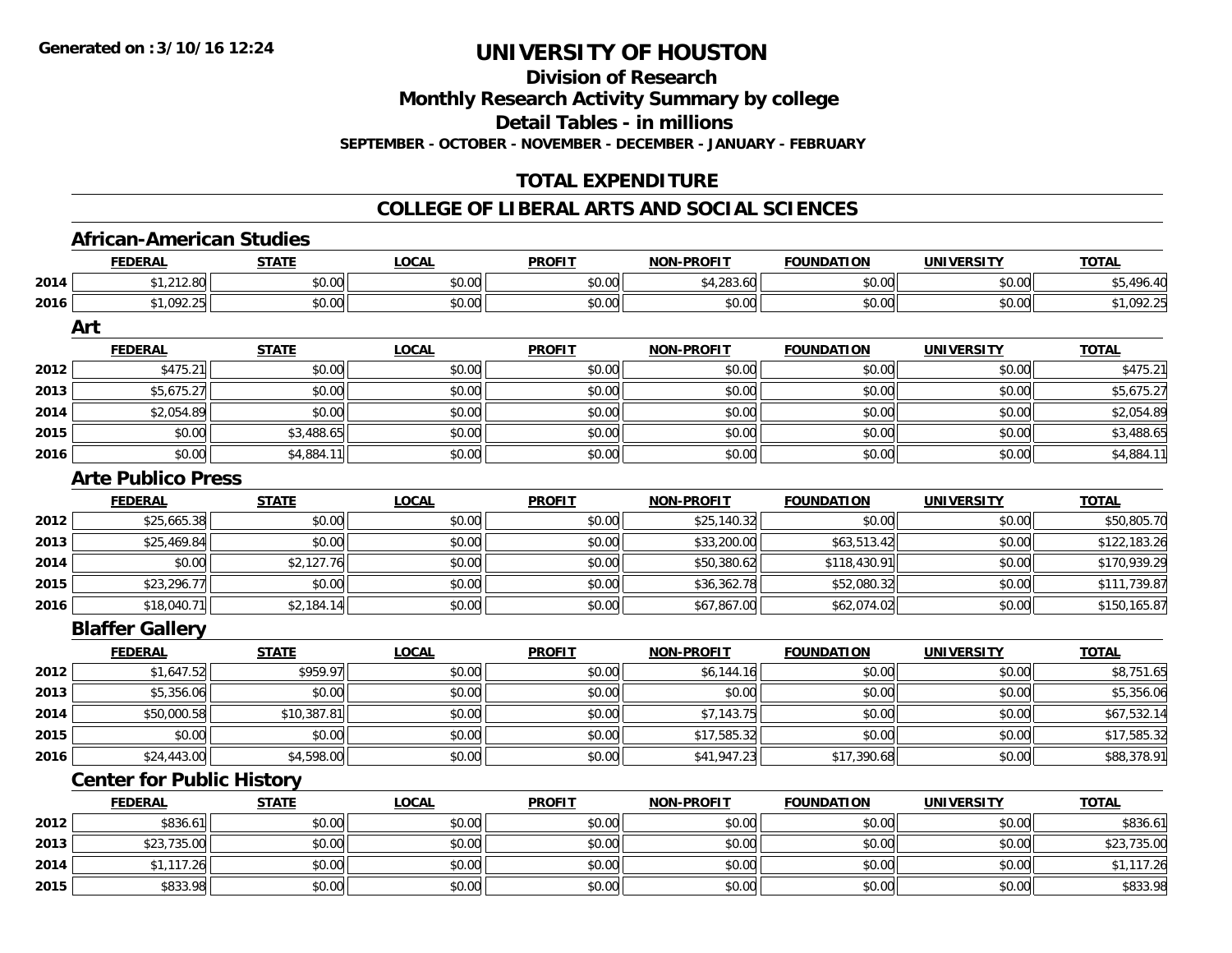### **Division of ResearchMonthly Research Activity Summary by college Detail Tables - in millionsSEPTEMBER - OCTOBER - NOVEMBER - DECEMBER - JANUARY - FEBRUARY**

## **TOTAL EXPENDITURE**

## **COLLEGE OF LIBERAL ARTS AND SOCIAL SCIENCES**

## **Communication**

|      | <b>FEDERAL</b> | <b>STATE</b> | <u>LOCAL</u> | <b>PROFIT</b> | <b>NON-PROFIT</b> | <b>FOUNDATION</b> | <b>UNIVERSITY</b> | <b>TOTAL</b> |
|------|----------------|--------------|--------------|---------------|-------------------|-------------------|-------------------|--------------|
| 2012 | \$0.00         | \$0.00       | \$0.00       | \$0.00        | \$0.00            | \$0.00            | \$0.00            | \$0.00       |
| 2013 | \$0.00         | \$0.00       | \$0.00       | \$0.00        | \$197.66          | \$0.00            | \$0.00            | \$197.66     |
| 2014 | \$0.00         | \$0.00       | \$0.00       | \$0.00        | \$1,392.25        | \$0.00            | \$0.00            | \$1,392.25   |
| 2015 | \$0.00         | \$8,964.08   | \$0.00       | \$0.00        | (\$232.09)        | \$0.00            | \$0.00            | \$8,731.99   |
| 2016 | \$0.00         | (\$238.60)   | \$0.00       | \$0.00        | \$0.00            | \$3,433.89        | \$0.00            | \$3,195.29   |

## **Communication Sciences and Disorders**

|      | <u>FEDERAL</u> | <u>STATE</u> | <u>LOCAL</u> | <b>PROFIT</b> | <b>NON-PROFIT</b> | <b>FOUNDATION</b> | <b>UNIVERSITY</b> | <b>TOTAL</b> |
|------|----------------|--------------|--------------|---------------|-------------------|-------------------|-------------------|--------------|
| 2012 | \$3,995.41     | \$0.00       | \$0.00       | \$0.00        | \$94,911.94       | \$0.00            | \$0.00            | \$98,907.35  |
| 2013 | \$0.01)        | \$0.00       | \$0.00       | \$0.00        | \$104,307.35      | \$3,100.00        | \$0.00            | \$107,407.34 |
| 2014 | \$45,336.91    | \$0.00       | \$0.00       | \$0.00        | \$206,750.49      | \$166.70          | \$0.00            | \$252,254.10 |
| 2015 | \$48,929.16    | \$0.00       | \$0.00       | \$0.00        | \$114,468.40      | \$1,626.00        | \$0.00            | \$165,023.56 |
| 2016 | \$51,545.41    | \$0.00       | \$0.00       | \$0.00        | \$20,391.42       | \$0.00            | \$0.00            | \$71,936.83  |

### **Comparative Cultural Studies**

|      | <b>FEDERA</b> | <b>CTATE</b><br>1 M | $\sim$ $\sim$ $\sim$<br>-UUAI | <b>PROFIT</b>   | .                                           | ג הו           | <b>JNIVE</b>               | $T^{\prime}$<br>TOTAL |
|------|---------------|---------------------|-------------------------------|-----------------|---------------------------------------------|----------------|----------------------------|-----------------------|
| 2015 | 0000<br>טט.טי | .51                 | $\sim$ $\sim$<br>,u.uu        | 0000<br>⊸J.UUI! | $\triangle$ $\triangle$ $\triangle$<br>DU.U | $\sim$ 00<br>w | $\sim$ 00 $\sim$<br>JU.UU' | 0                     |

#### **Cynthia Woods Mitchell Center for the Arts**

|      | <u>FEDERAL</u> | <u>STATE</u> | <u>LOCAL</u> | <b>PROFIT</b> | <b>NON-PROFIT</b> | <b>FOUNDATION</b> | UNIVERSITY | <b>TOTAL</b> |
|------|----------------|--------------|--------------|---------------|-------------------|-------------------|------------|--------------|
| 2013 | \$0.00         | \$6,000.00   | \$0.00       | \$0.00        | \$0.00            | \$0.00            | \$0.00     | \$6,000.00   |
| 2014 | \$0.00         | \$4,500.00   | \$0.00       | \$5,000.00    | \$0.00            | \$1,400.00        | \$0.00     | \$10,900.00  |
| 2015 | \$0.00         | \$8,000.00   | \$0.00       | \$10,963.61   | \$0.00            | \$0.00            | \$0.00     | \$18,963.61  |
| 2016 | \$0.00         | \$0.00       | \$0.00       | \$27,499.88   | \$440.86          | \$0.00            | \$0.00     | \$27,940.74  |

## **Dean, Liberal Arts and Social Sciences**

|      | <b>FEDERAL</b> | <b>STATE</b> | <b>LOCAL</b> | <b>PROFIT</b> | <b>NON-PROFIT</b> | <b>FOUNDATION</b> | <b>UNIVERSITY</b> | <b>TOTAL</b> |
|------|----------------|--------------|--------------|---------------|-------------------|-------------------|-------------------|--------------|
| 2012 | \$1,474.57     | \$0.00       | \$0.00       | \$0.00        | \$0.00            | \$0.00            | \$0.00            | \$1,474.57   |
| 2013 | \$0.00         | \$0.00       | \$0.00       | \$0.00        | \$0.00            | \$0.00            | \$0.00            | \$0.00       |
| 2014 | \$0.00         | \$0.00       | \$0.00       | \$0.00        | \$0.00            | \$0.00            | \$0.00            | \$0.00       |
| 2015 | \$0.00         | \$282,039.04 | \$0.00       | \$0.00        | \$0.00            | \$0.00            | \$0.00            | \$282,039.04 |
| 2016 | \$0.00         | \$0.00       | \$0.00       | \$0.00        | \$0.00            | \$0.00            | \$0.00            | \$0.00       |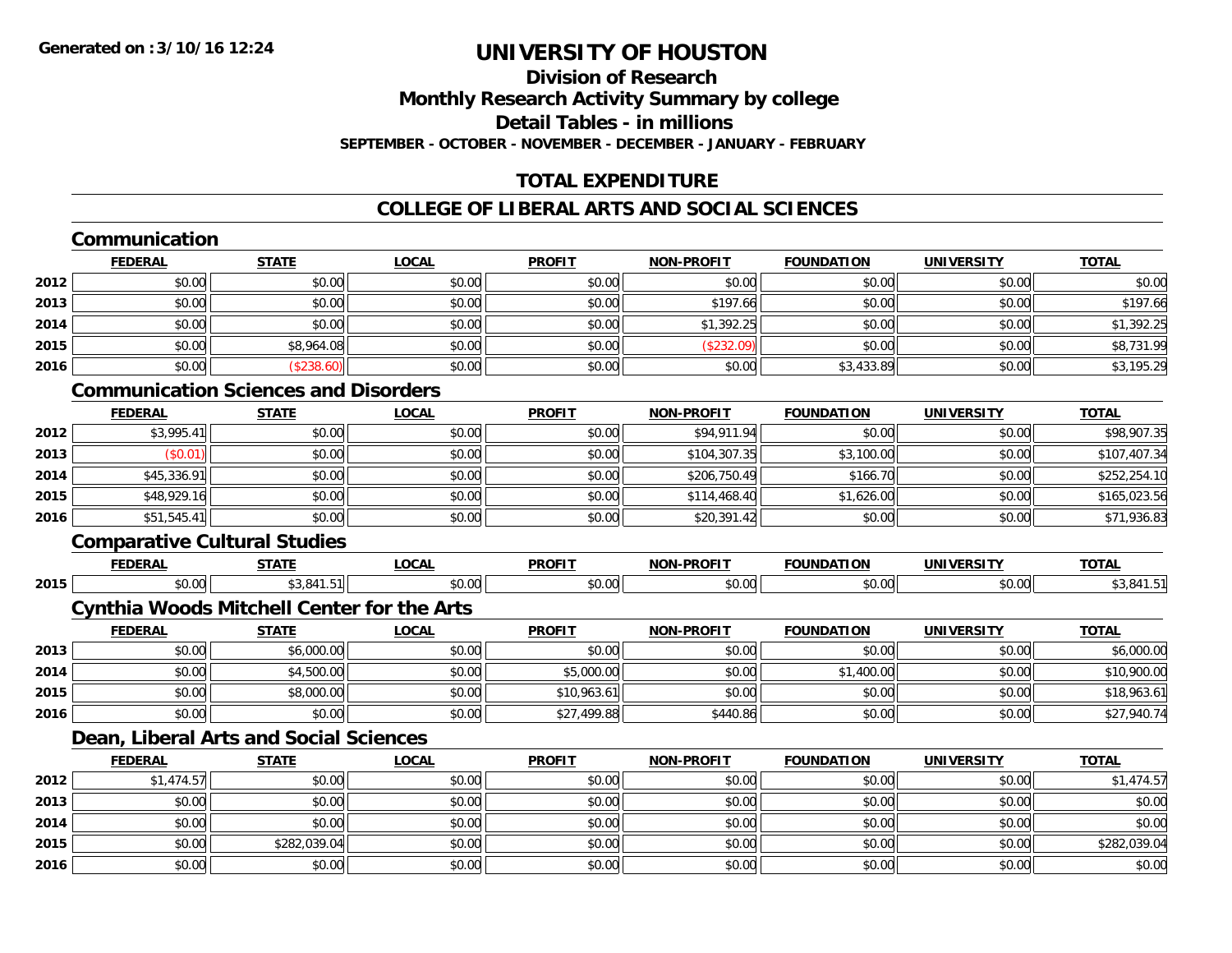# **Division of ResearchMonthly Research Activity Summary by college**

**Detail Tables - in millions**

**SEPTEMBER - OCTOBER - NOVEMBER - DECEMBER - JANUARY - FEBRUARY**

## **TOTAL EXPENDITURE**

|      | <b>Economics</b>        |                                     |              |               |                   |                   |                   |                |
|------|-------------------------|-------------------------------------|--------------|---------------|-------------------|-------------------|-------------------|----------------|
|      | <b>FEDERAL</b>          | <b>STATE</b>                        | <b>LOCAL</b> | <b>PROFIT</b> | <b>NON-PROFIT</b> | <b>FOUNDATION</b> | <b>UNIVERSITY</b> | <b>TOTAL</b>   |
| 2012 | \$0.00                  | \$0.00                              | \$0.00       | \$14,180.55   | \$1,293.40        | \$16,942.18       | \$0.00            | \$32,416.13    |
| 2013 | \$0.00                  | \$0.00                              | \$0.00       | \$0.00        | \$228,790.78      | \$14,107.80       | \$0.00            | \$242,898.58   |
| 2014 | \$0.00                  | \$0.00                              | \$0.00       | \$0.00        | \$33,972.45       | \$15,353.99       | \$0.00            | \$49,326.44    |
| 2015 | \$6,254.68              | \$2,000.00                          | \$0.00       | \$0.00        | \$38,377.60       | \$13,509.00       | \$0.00            | \$60,141.28    |
| 2016 | \$0.00                  | \$0.00                              | \$0.00       | \$0.00        | \$0.00            | \$0.00            | \$0.00            | \$0.00         |
|      | English                 |                                     |              |               |                   |                   |                   |                |
|      | <b>FEDERAL</b>          | <b>STATE</b>                        | <b>LOCAL</b> | <b>PROFIT</b> | <b>NON-PROFIT</b> | <b>FOUNDATION</b> | <b>UNIVERSITY</b> | <b>TOTAL</b>   |
| 2012 | \$1,000.00              | \$0.00                              | \$0.00       | \$0.00        | \$0.00            | \$0.00            | \$0.00            | \$1,000.00     |
| 2013 | \$17,566.26             | \$0.00                              | \$0.00       | \$0.00        | \$0.00            | \$0.00            | \$0.00            | \$17,566.26    |
| 2014 | \$14,950.00             | \$0.00                              | \$0.00       | \$0.00        | \$0.00            | \$0.00            | \$0.00            | \$14,950.00    |
| 2015 | \$14,514.17             | \$4,000.00                          | \$0.00       | \$0.00        | \$0.00            | \$0.00            | \$6,162.84        | \$24,677.01    |
| 2016 | \$20,768.05             | \$0.00                              | \$0.00       | \$0.00        | \$0.00            | \$0.00            | \$0.00            | \$20,768.05    |
|      |                         | <b>Health and Human Performance</b> |              |               |                   |                   |                   |                |
|      | <b>FEDERAL</b>          | <b>STATE</b>                        | <b>LOCAL</b> | <b>PROFIT</b> | <b>NON-PROFIT</b> | <b>FOUNDATION</b> | <b>UNIVERSITY</b> | <b>TOTAL</b>   |
| 2012 | \$363,028.49            | \$0.00                              | \$0.00       | \$139,377.32  | \$0.00            | \$11,159.81       | \$0.00            | \$513,565.62   |
| 2013 | \$1,269,615.52          | \$0.00                              | \$0.00       | \$55,331.50   | \$0.00            | (\$71.57)         | \$0.00            | \$1,324,875.45 |
| 2014 | \$1,125,522.84          | \$0.00                              | \$0.00       | \$42,353.46   | \$0.00            | \$6,732.02        | \$0.00            | \$1,174,608.32 |
| 2015 | \$1,136,150.10          | \$0.00                              | \$0.00       | \$67,042.48   | \$19,628.88       | \$27,996.53       | \$0.00            | \$1,250,817.99 |
| 2016 | \$1,056,197.52          | \$0.00                              | \$0.00       | \$83,416.81   | \$20,623.67       | \$20,229.30       | \$4,958.85        | \$1,185,426.15 |
|      | <b>Hispanic Studies</b> |                                     |              |               |                   |                   |                   |                |
|      | <b>FEDERAL</b>          | <b>STATE</b>                        | <b>LOCAL</b> | <b>PROFIT</b> | <b>NON-PROFIT</b> | <b>FOUNDATION</b> | <b>UNIVERSITY</b> | <b>TOTAL</b>   |
| 2012 | \$0.00                  | \$0.00                              | \$0.00       | \$0.00        | \$0.00            | \$58,311.49       | \$0.00            | \$58,311.49    |
| 2013 | \$0.00                  | \$0.00                              | \$0.00       | \$0.00        | \$0.00            | \$13,442.31       | \$0.00            | \$13,442.31    |
| 2014 | \$0.00                  | \$0.00                              | \$0.00       | \$0.00        | \$0.00            | \$4,437.02        | \$0.00            | \$4,437.02     |
| 2015 | \$0.00                  | \$0.00                              | \$0.00       | \$0.00        | \$0.00            | \$0.00            | \$0.00            | \$0.00         |
| 2016 | \$0.00                  | \$0.00                              | \$0.00       | \$0.00        | \$0.00            | \$0.00            | \$0.00            | \$0.00         |
|      | <b>History</b>          |                                     |              |               |                   |                   |                   |                |
|      | <b>FEDERAL</b>          | <b>STATE</b>                        | <b>LOCAL</b> | <b>PROFIT</b> | <b>NON-PROFIT</b> | <b>FOUNDATION</b> | <b>UNIVERSITY</b> | <b>TOTAL</b>   |
| 2012 | \$1,519.25              | \$0.00                              | \$0.00       | \$7,241.22    | (\$332.43)        | \$0.00            | \$0.00            | \$8,428.04     |
| 2013 | (\$6,756.75)            | \$0.00                              | \$0.00       | \$26,168.53   | (\$13,302.61)     | \$0.00            | \$0.00            | \$6,109.17     |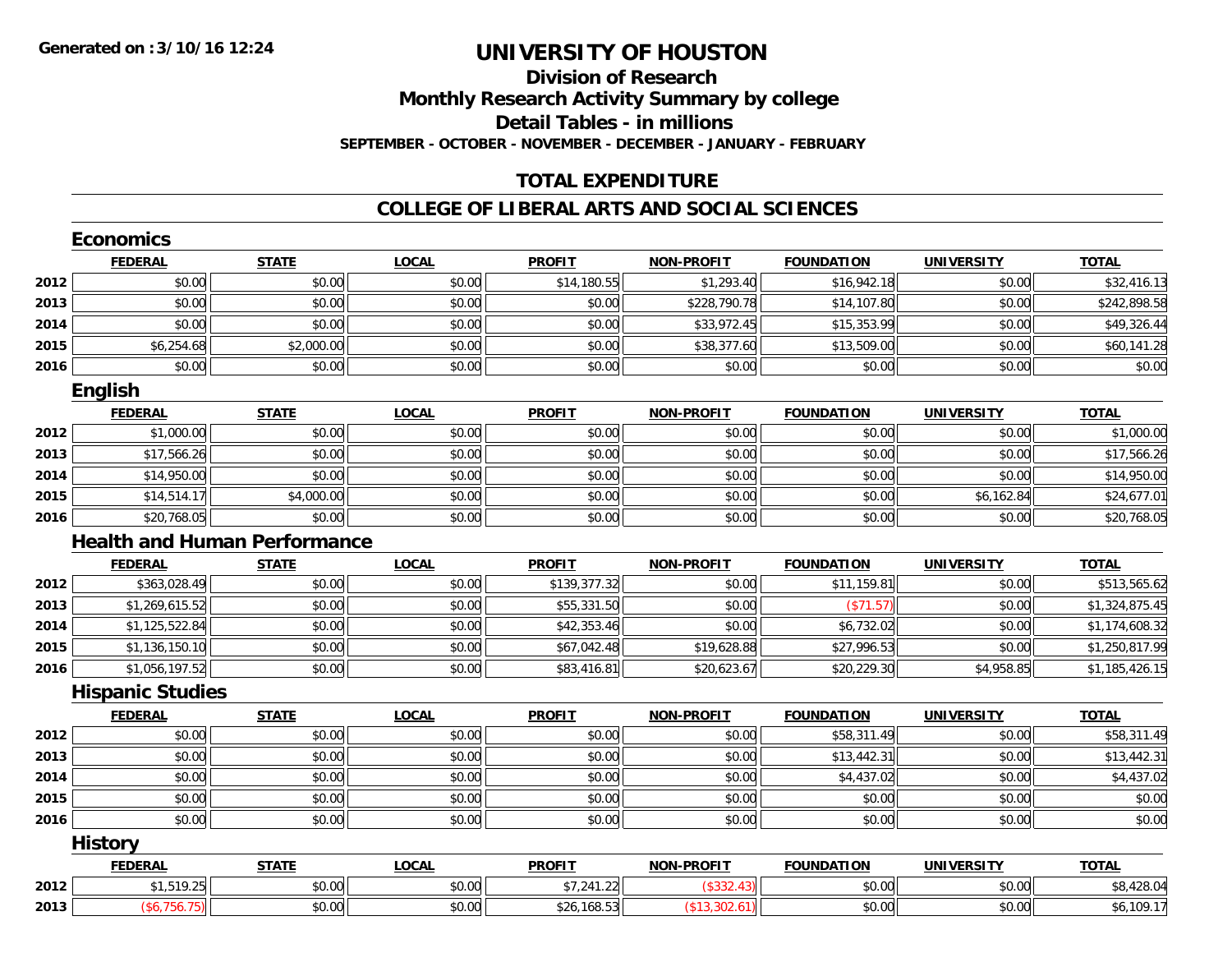## **Division of Research**

**Monthly Research Activity Summary by college**

**Detail Tables - in millions**

**SEPTEMBER - OCTOBER - NOVEMBER - DECEMBER - JANUARY - FEBRUARY**

### **TOTAL EXPENDITURE**

### **COLLEGE OF LIBERAL ARTS AND SOCIAL SCIENCES**

|      | <b>History</b>                        |              |              |               |                   |                   |                   |              |
|------|---------------------------------------|--------------|--------------|---------------|-------------------|-------------------|-------------------|--------------|
|      | <b>FEDERAL</b>                        | <b>STATE</b> | <b>LOCAL</b> | <b>PROFIT</b> | <b>NON-PROFIT</b> | <b>FOUNDATION</b> | <b>UNIVERSITY</b> | <b>TOTAL</b> |
| 2014 | \$0.00                                | \$0.00       | \$0.00       | \$37,593.00   | \$0.00            | \$0.00            | \$0.00            | \$37,593.00  |
| 2015 | \$4,030.72                            | \$0.00       | \$0.00       | \$23,318.33   | \$0.00            | \$0.00            | \$0.00            | \$27,349.05  |
| 2016 | \$8,152.01                            | \$0.00       | \$0.00       | \$33,392.86   | \$0.00            | \$0.00            | \$0.00            | \$41,544.87  |
|      | <b>Hobby Center for Public Policy</b> |              |              |               |                   |                   |                   |              |
|      | <b>FEDERAL</b>                        | <b>STATE</b> | <b>LOCAL</b> | <b>PROFIT</b> | <b>NON-PROFIT</b> | <b>FOUNDATION</b> | <b>UNIVERSITY</b> | <b>TOTAL</b> |
| 2012 | \$47,797.83                           | \$0.00       | \$0.00       | \$0.00        | \$0.00            | \$0.00            | \$0.00            | \$47,797.83  |
| 2013 | \$30,029.37                           | \$0.00       | \$0.00       | \$0.00        | \$0.00            | \$0.00            | \$0.00            | \$30,029.37  |
| 2014 | \$0.00                                | \$19,543.44  | \$0.00       | \$0.00        | \$0.00            | \$0.00            | \$0.00            | \$19,543.44  |
| 2015 | \$1,502.88                            | (\$338.78)   | \$0.00       | \$0.00        | \$0.00            | \$16,500.00       | \$0.00            | \$17,664.10  |
| 2016 | \$26,638.27                           | \$0.00       | \$0.00       | \$0.00        | \$0.00            | \$11,628.61       | \$0.00            | \$38,266.88  |
|      | <b>Modern/Classical Languages</b>     |              |              |               |                   |                   |                   |              |
|      | <b>FEDERAL</b>                        | <b>STATE</b> | <b>LOCAL</b> | <b>PROFIT</b> | <b>NON-PROFIT</b> | <b>FOUNDATION</b> | <b>UNIVERSITY</b> | <b>TOTAL</b> |
| 2012 | \$0.00                                | \$0.00       | \$0.00       | \$0.00        | \$0.00            | \$0.00            | \$0.00            | \$0.00       |
| 2013 | \$22,176.30                           | \$0.00       | \$0.00       | \$0.00        | \$0.00            | \$0.00            | \$0.00            | \$22,176.30  |
| 2014 | \$56,790.86                           | \$0.00       | \$0.00       | \$0.00        | \$0.00            | \$0.00            | \$0.00            | \$56,790.86  |
| 2015 | \$59,353.50                           | \$0.00       | \$0.00       | \$0.00        | \$0.00            | \$0.00            | \$0.00            | \$59,353.50  |
| 2016 | \$55,277.34                           | \$0.00       | \$0.00       | \$0.00        | \$0.00            | \$0.00            | \$0.00            | \$55,277.34  |
|      | Philosophy                            |              |              |               |                   |                   |                   |              |
|      | <b>FEDERAL</b>                        | <b>STATE</b> | <b>LOCAL</b> | <b>PROFIT</b> | <b>NON-PROFIT</b> | <b>FOUNDATION</b> | <b>UNIVERSITY</b> | <b>TOTAL</b> |
| 2012 | \$3,256.66                            | \$0.00       | \$0.00       | \$0.00        | \$0.00            | \$0.00            | \$0.00            | \$3,256.66   |
| 2013 | \$4,094.74                            | \$0.00       | \$0.00       | \$0.00        | \$0.00            | \$0.00            | \$0.00            | \$4,094.74   |
| 2014 | \$6,165.66                            | \$0.00       | \$0.00       | \$0.00        | \$0.00            | \$0.00            | \$0.00            | \$6,165.66   |
| 2015 | \$923.32                              | \$330.45     | \$0.00       | \$0.00        | \$0.00            | \$0.00            | \$0.00            | \$1,253.77   |
| 2016 | \$91.75                               | \$0.00       | \$0.00       | \$0.00        | \$0.00            | \$0.00            | \$0.00            | \$91.75      |
|      | <b>Political Science</b>              |              |              |               |                   |                   |                   |              |
|      | <b>FEDERAL</b>                        | <b>STATE</b> | <b>LOCAL</b> | <b>PROFIT</b> | <b>NON-PROFIT</b> | <b>FOUNDATION</b> | <b>UNIVERSITY</b> | <b>TOTAL</b> |
| 2012 | \$0.00                                | \$0.00       | \$0.00       | \$0.00        | \$0.00            | \$0.00            | \$0.00            | \$0.00       |
| 2013 | \$8,887.92                            | \$0.00       | \$0.00       | \$0.00        | \$0.00            | \$2,000.00        | \$0.00            | \$10,887.92  |
| 2014 | \$0.00                                | \$0.00       | \$0.00       | \$0.00        | \$0.00            | \$0.00            | \$0.00            | \$0.00       |
| 2015 | \$40,368.34                           | \$21,612.59  | \$0.00       | \$0.00        | \$0.00            | \$0.00            | \$0.00            | \$61,980.93  |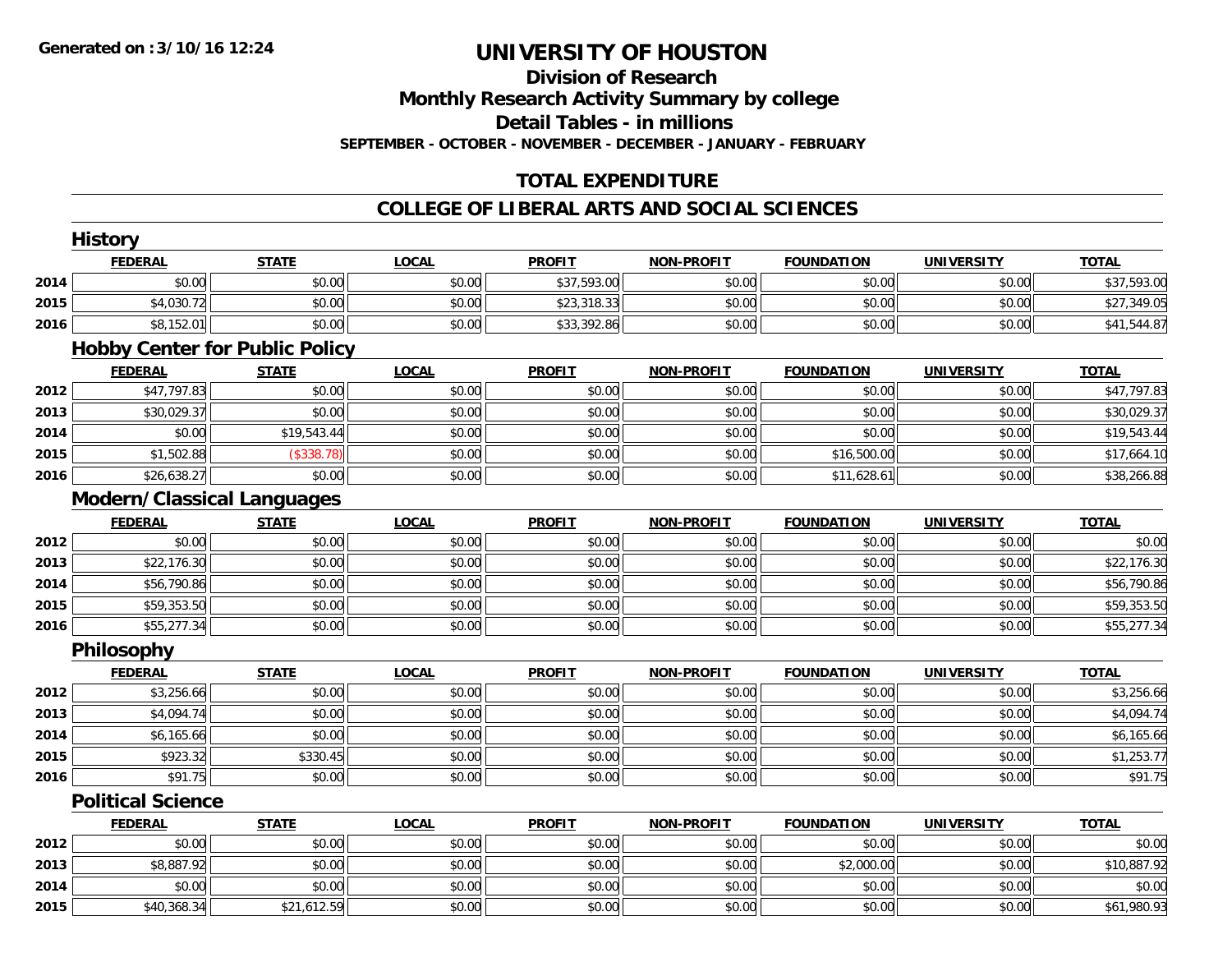**Division of Research**

**Monthly Research Activity Summary by college**

**Detail Tables - in millions**

**SEPTEMBER - OCTOBER - NOVEMBER - DECEMBER - JANUARY - FEBRUARY**

### **TOTAL EXPENDITURE**

#### **COLLEGE OF LIBERAL ARTS AND SOCIAL SCIENCES**

|              | <b>Political Science</b> |              |              |               |                   |                   |                   |                 |
|--------------|--------------------------|--------------|--------------|---------------|-------------------|-------------------|-------------------|-----------------|
|              | <b>FEDERAL</b>           | <b>STATE</b> | <b>LOCAL</b> | <b>PROFIT</b> | <b>NON-PROFIT</b> | <b>FOUNDATION</b> | <b>UNIVERSITY</b> | <b>TOTAL</b>    |
| 2016         | \$23,658.36              | \$15,098.01  | \$0.00       | \$0.00        | \$20,982.22       | \$0.00            | \$0.00            | \$59,738.59     |
|              | <b>Psychology</b>        |              |              |               |                   |                   |                   |                 |
|              | <u>FEDERAL</u>           | <b>STATE</b> | <b>LOCAL</b> | <b>PROFIT</b> | <b>NON-PROFIT</b> | <b>FOUNDATION</b> | <b>UNIVERSITY</b> | <b>TOTAL</b>    |
| 2012         | \$2,939,296.60           | \$62,001.31  | \$0.00       | \$35,232.54   | \$116,957.77      | \$86,976.66       | (\$1,775.73)      | \$3,238,689.15  |
| 2013         | \$3,370,199.95           | \$31,057.32  | \$0.00       | \$22,490.99   | \$119,618.98      | \$61,562.16       | \$0.00            | \$3,604,929.40  |
| 2014         | \$2,229,749.03           | \$7,150.13   | \$0.00       | \$8,589.57    | \$177,195.93      | (\$94.40)         | \$3,982.48        | \$2,426,572.74  |
| 2015         | \$2,531,195.52           | \$86,276.80  | \$0.00       | \$10,263.72   | \$221,607.32      | \$0.00            | \$10,036.55       | \$2,859,379.90  |
| 2016         | \$3,103,048.49           | \$87,350.93  | \$0.00       | \$5,906.53    | \$224,212.05      | \$0.00            | \$15,912.43       | \$3,436,430.43  |
|              | <b>School of Music</b>   |              |              |               |                   |                   |                   |                 |
|              | <b>FEDERAL</b>           | <b>STATE</b> | <b>LOCAL</b> | <b>PROFIT</b> | <b>NON-PROFIT</b> | <b>FOUNDATION</b> | <b>UNIVERSITY</b> | <b>TOTAL</b>    |
| 2015         | \$0.00                   | (\$28.12)    | \$0.00       | \$0.00        | \$0.00            | \$0.00            | \$0.00            | (\$28.12)       |
|              | <b>Sociology</b>         |              |              |               |                   |                   |                   |                 |
|              | <b>FEDERAL</b>           | <b>STATE</b> | <b>LOCAL</b> | <b>PROFIT</b> | <b>NON-PROFIT</b> | <b>FOUNDATION</b> | <b>UNIVERSITY</b> | <b>TOTAL</b>    |
| 2012         | \$3,450.70               | \$0.00       | \$0.00       | \$0.00        | \$0.00            | \$0.00            | \$0.00            | \$3,450.70      |
| 2013         | (\$5,733.18)             | \$0.00       | \$0.00       | \$0.00        | \$0.00            | \$0.00            | \$0.00            | (\$5,733.18)    |
| 2014         | \$16,746.03              | \$0.00       | \$0.00       | \$0.00        | \$0.00            | \$0.00            | \$0.00            | \$16,746.03     |
| 2015         | \$21,124.32              | \$850.00     | \$0.00       | \$0.00        | \$0.00            | \$0.00            | \$0.00            | \$21,974.32     |
| 2016         | \$0.00                   | \$500.00     | \$0.00       | \$0.00        | \$0.00            | \$0.00            | \$0.00            | \$500.00        |
|              | Theatre                  |              |              |               |                   |                   |                   |                 |
|              | <b>FEDERAL</b>           | <b>STATE</b> | <b>LOCAL</b> | <b>PROFIT</b> | <b>NON-PROFIT</b> | <b>FOUNDATION</b> | <b>UNIVERSITY</b> | <b>TOTAL</b>    |
| 2012         | \$0.00                   | \$0.00       | \$0.00       | \$0.00        | (\$8,884.27)      | \$0.00            | \$0.00            | (\$8,884.27)    |
| 2013         | \$0.00                   | \$0.00       | \$0.00       | \$0.00        | \$101.00          | \$0.00            | \$0.00            | \$101.00        |
| 2016         | \$0.00                   | \$0.00       | \$0.00       | \$0.00        | \$50,126.53       | \$0.00            | \$0.00            | \$50,126.53     |
| <b>Total</b> | \$19,990,837.99          | \$679,140.55 | \$0.00       | \$655,362.90  | \$2,083,652.32    | \$703,938.84      | \$39,277.42       | \$24,152,210.03 |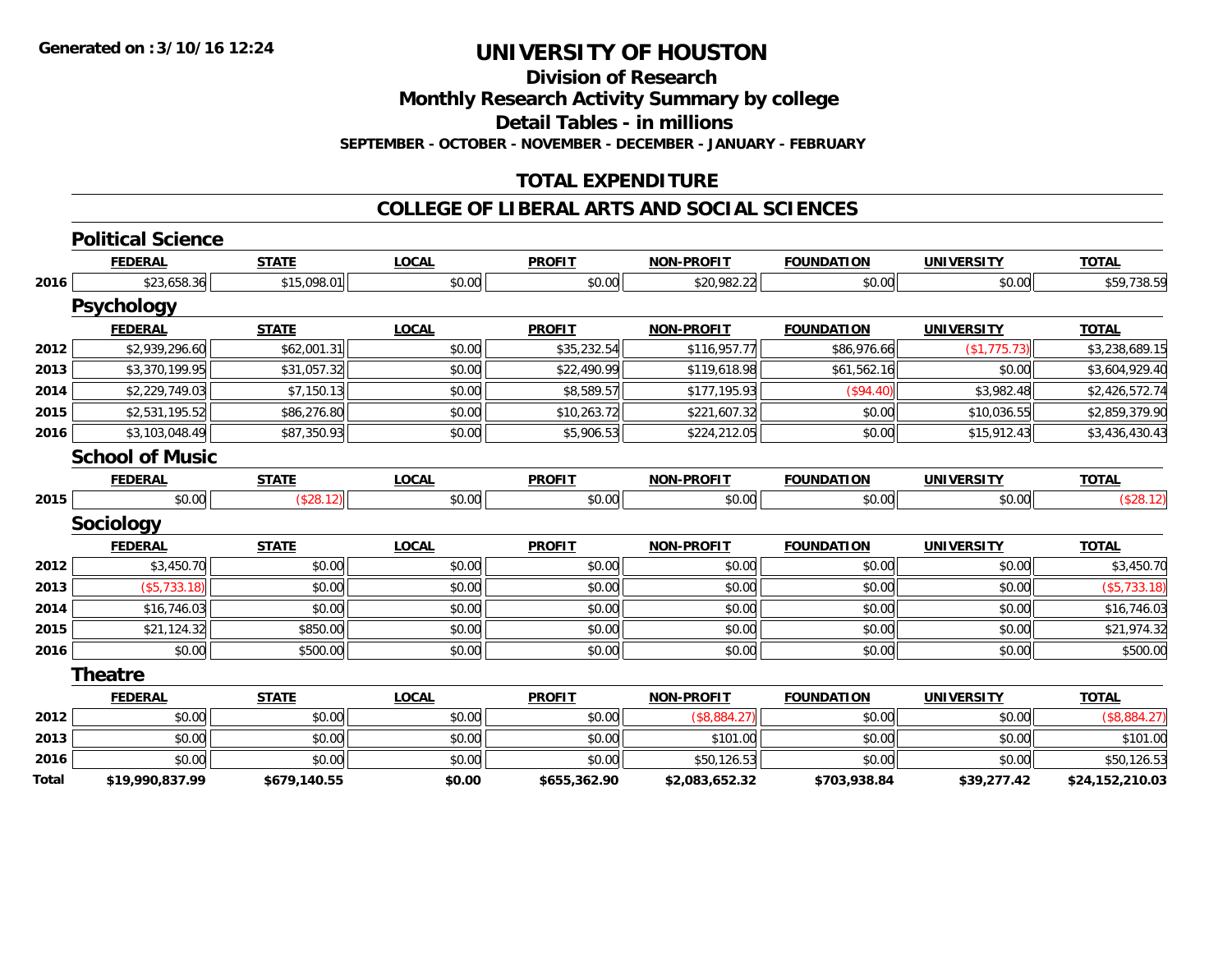### **Division of Research**

**Monthly Research Activity Summary by college**

**Detail Tables - in millions**

**SEPTEMBER - OCTOBER - NOVEMBER - DECEMBER - JANUARY - FEBRUARY**

### **TOTAL EXPENDITURE**

### **COLLEGE OF NATURAL SCIENCES AND MATHEMATICS**

### **Biology/Biochemistry**

|      | <b>FEDERAL</b> | <b>STATE</b> | <b>LOCAL</b> | <b>PROFIT</b> | <b>NON-PROFIT</b> | <b>FOUNDATION</b> | <b>UNIVERSITY</b> | <b>TOTAL</b>   |
|------|----------------|--------------|--------------|---------------|-------------------|-------------------|-------------------|----------------|
| 2012 | \$1,528,677.59 | \$505,869.92 | \$0.00       | \$0.01        | \$425,981.77      | \$86,137.74       | \$0.00            | \$2,546,667.03 |
| 2013 | \$1,655,555.56 | \$409,104.59 | \$0.00       | \$44,630.77   | \$407,436.85      | \$114,198.47      | \$0.00            | \$2,630,926.24 |
| 2014 | \$899,796.48   | \$443,912.19 | \$0.00       | \$102,475.62  | \$277,342.15      | \$78,526.59       | \$0.00            | \$1,802,053.02 |
| 2015 | \$1,345,103.14 | \$471,734.42 | \$0.00       | \$52,242.04   | \$192,559.21      | \$193,449.93      | \$29,227.49       | \$2,284,316.23 |
| 2016 | \$1,221,823.51 | \$578,969.84 | \$0.00       | \$51,892.25   | \$162,994.46      | \$178,069.91      | \$5,917.88        | \$2,199,667.84 |

### **Center for Applied Geoscience Excellence**

|      | <b>FEDERAL</b>                           | <b>STATE</b>                       | <u>LOCAL</u> | <b>PROFIT</b> | <b>NON-PROFIT</b> | <b>FOUNDATION</b> | <b>UNIVERSITY</b> | <b>TOTAL</b> |
|------|------------------------------------------|------------------------------------|--------------|---------------|-------------------|-------------------|-------------------|--------------|
| 2014 | ሖ ∩<br>$\sim$<br>vv.vv                   | \$0.00                             | \$0.00       | \$0.00        | \$0.00            | \$0.00            | \$0.00            | \$0.00       |
| 2015 | ሖ ∩<br>$\sim$<br>JU.UU                   | \$0.00                             | \$0.00       | \$0.00        | \$0.00            | \$0.00            | \$0.00            | \$0.00       |
| 2016 | $\uparrow$ $\uparrow$<br>$\sim$<br>pu.uu | $\uparrow$ $\cap$ $\cap$<br>\$U.UU | \$0.00       | \$0.00        | \$0.00            | \$0.00            | \$0.00            | \$0.00       |

### **Center for Nuclear Receptors and Cell Signaling**

|      | <b>FEDERAL</b> | <b>STATE</b> | <u>LOCAL</u> | <b>PROFIT</b> | <b>NON-PROFIT</b> | <b>FOUNDATION</b> | <b>UNIVERSITY</b> | <b>TOTAL</b>   |
|------|----------------|--------------|--------------|---------------|-------------------|-------------------|-------------------|----------------|
| 2012 | \$1,039,964.41 | \$642,846.46 | \$0.00       | \$203,735.34  | (\$63.33)         | \$238,310.88      | \$0.00            | \$2,124,793.76 |
| 2013 | \$857,770.69   | \$360,059.94 | \$0.00       | \$3,626.63    | \$150.00          | \$26,980.75       | \$0.00            | \$1,248,588.01 |
| 2014 | \$671,427.51   | \$494,083.63 | \$0.00       | \$0.00        | \$19,735.49       | \$54,240.11       | \$0.00            | \$1,239,486.73 |
| 2015 | \$180,068.32   | \$617,546.13 | \$0.00       | \$0.00        | \$294.69          | \$193,062.19      | \$0.00            | \$990,971.33   |
| 2016 | \$644,435.21   | \$342,269.54 | \$0.00       | \$0.00        | \$12,923.01       | \$117,701.86      | \$0.00            | \$1,117,329.62 |

#### **Chemistry**

|      | <b>FEDERAL</b> | <b>STATE</b> | <b>LOCAL</b> | <b>PROFIT</b> | <b>NON-PROFIT</b> | <b>FOUNDATION</b> | <b>UNIVERSITY</b> | <b>TOTAL</b>   |
|------|----------------|--------------|--------------|---------------|-------------------|-------------------|-------------------|----------------|
| 2012 | \$1,253,462.77 | \$293,518.88 | \$0.00       | \$756.85      | \$21,902.60       | \$922,232.12      | \$27,038.17       | \$2,518,911.38 |
| 2013 | \$1,046,122.72 | \$478,069.73 | \$0.00       | \$31,716.98   | \$7,627.17        | \$462,124.39      | (\$44,386.25)     | \$1,981,274.74 |
| 2014 | \$1,239,552.99 | \$320,576.82 | \$0.00       | \$133.65      | (\$343.53)        | \$1,140,668.15    | \$16,044.75       | \$2,716,632.83 |
| 2015 | \$892,943.16   | \$92,943.48  | \$0.00       | \$359.48      | \$44,456.86       | \$802,507.85      | \$0.00            | \$1,833,210.83 |
| 2016 | \$1,195,772.35 | \$46,726.73  | \$0.00       | \$568.01      | \$126,557.61      | \$501,170.75      | \$0.00            | \$1,870,795.45 |

#### **Computer Science**

|      | <b>FEDERAL</b> | <b>STATE</b> | <u>LOCAL</u> | <b>PROFIT</b> | <b>NON-PROFIT</b> | <b>FOUNDATION</b> | UNIVERSITY  | <b>TOTAL</b>   |
|------|----------------|--------------|--------------|---------------|-------------------|-------------------|-------------|----------------|
| 2012 | \$1,061,612.49 | \$15,421.42  | \$0.00       | \$187,477.84  | \$33,612.69       | \$0.00            | \$0.00      | \$1,298,124.44 |
| 2013 | \$1,209,537.58 | \$23,207.16  | \$0.00       | \$119,981.85  | \$9.789.61        | \$13.224.71       | \$24,602.79 | \$1,400,343.70 |
| 2014 | \$729,184.37   | \$0.00       | \$0.00       | \$308,976.31  | \$211,367.20      | \$11,445.83       | \$10,117.18 | \$1,271,090.89 |
| 2015 | \$1,079,112.09 | \$120,295.76 | \$0.00       | \$198,472.04  | \$116,749.07      | \$14,562.31       | \$20.397.41 | \$1,549,588.67 |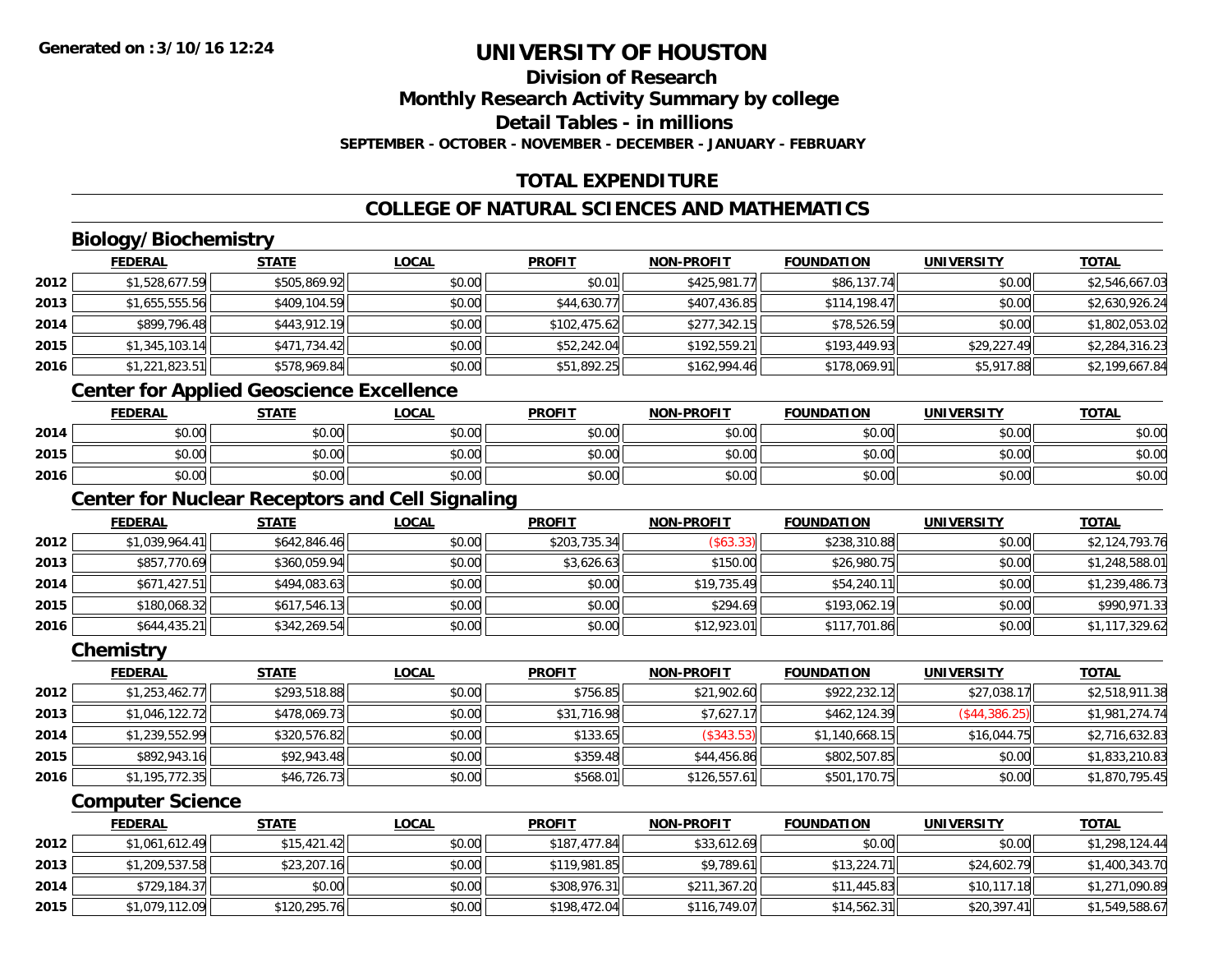**Division of Research**

**Monthly Research Activity Summary by college**

**Detail Tables - in millions**

**SEPTEMBER - OCTOBER - NOVEMBER - DECEMBER - JANUARY - FEBRUARY**

### **TOTAL EXPENDITURE**

#### **COLLEGE OF NATURAL SCIENCES AND MATHEMATICS**

# **Computer Science**

|      | <b>FEDERAL</b>                                       | STATE        | LOCAL        | <b>PROFIT</b>  | <u>NON-PROFIT</u> | <b>FOUNDATION</b> | <u>UNIVERSITY</u> | <b>TOTAL</b>   |
|------|------------------------------------------------------|--------------|--------------|----------------|-------------------|-------------------|-------------------|----------------|
| 2016 | \$1,374,885.41                                       | \$49,211.43  | \$0.00       | \$94,017.72    | \$123,170.74      | \$0.00            | \$19,714.67       | \$1,660,999.97 |
|      | Dean, Natural Sciences and Mathematics               |              |              |                |                   |                   |                   |                |
|      | <b>FEDERAL</b>                                       | <b>STATE</b> | <b>LOCAL</b> | <b>PROFIT</b>  | <b>NON-PROFIT</b> | <b>FOUNDATION</b> | <b>UNIVERSITY</b> | <b>TOTAL</b>   |
| 2012 | \$426,177.84                                         | \$0.00       | \$7,488.83   | \$0.00         | \$0.00            | \$0.00            | \$0.00            | \$433,666.67   |
| 2013 | \$484,225.40                                         | \$0.00       | \$0.00       | \$0.00         | \$0.00            | \$0.00            | \$0.00            | \$484,225.40   |
| 2014 | \$377,900.44                                         | \$0.00       | \$0.00       | \$0.00         | \$0.00            | \$0.00            | \$0.00            | \$377,900.44   |
| 2015 | \$151,069.28                                         | \$24,272.68  | \$0.00       | \$0.00         | \$20,125.97       | \$0.00            | \$0.00            | \$195,467.93   |
| 2016 | \$7,934.09                                           | \$6,867.58   | \$0.00       | \$3,269.02     | \$25,851.18       | \$0.00            | \$0.00            | \$43,921.87    |
|      | <b>Earth &amp; Atmospheric Sciences</b>              |              |              |                |                   |                   |                   |                |
|      | <b>FEDERAL</b>                                       | <b>STATE</b> | <b>LOCAL</b> | <b>PROFIT</b>  | <b>NON-PROFIT</b> | <b>FOUNDATION</b> | <b>UNIVERSITY</b> | <b>TOTAL</b>   |
| 2012 | \$823,318.42                                         | \$357,459.09 | \$0.00       | \$770,237.20   | \$95,269.34       | \$0.00            | \$0.00            | \$2,046,284.06 |
| 2013 | \$555,594.94                                         | \$99,795.79  | \$0.00       | \$1,078,881.17 | \$94,093.39       | \$0.00            | \$0.00            | \$1,828,365.29 |
| 2014 | \$491,111.86                                         | \$188,650.55 | \$0.00       | \$1,384,592.08 | \$202,067.52      | \$106,873.72      | \$0.00            | \$2,373,295.73 |
| 2015 | \$531,005.53                                         | \$216,019.78 | \$0.00       | \$801,231.01   | \$120,651.74      | \$17,436.47       | \$0.00            | \$1,686,344.53 |
| 2016 | \$395,862.45                                         | \$458,128.72 | \$0.00       | \$633,289.72   | \$98,426.17       | \$8,319.44        | \$66,810.84       | \$1,660,837.34 |
|      | <b>Institute for Climate and Atmospheric Science</b> |              |              |                |                   |                   |                   |                |
|      | <b>FEDERAL</b>                                       | <b>STATE</b> | <b>LOCAL</b> | <b>PROFIT</b>  | <b>NON-PROFIT</b> | <b>FOUNDATION</b> | <b>UNIVERSITY</b> | <b>TOTAL</b>   |
| 2012 | \$0.00                                               | \$0.00       | \$0.00       | \$0.00         | \$0.00            | \$0.00            | \$0.00            | \$0.00         |
| 2013 | \$0.00                                               | \$0.00       | \$0.00       | \$0.00         | \$0.00            | \$0.00            | \$0.00            | \$0.00         |
| 2014 | \$0.00                                               | \$0.00       | \$0.00       | \$0.00         | \$0.00            | \$0.00            | \$0.00            | \$0.00         |
| 2015 | \$0.00                                               | \$0.00       | \$0.00       | \$0.00         | \$0.00            | \$0.00            | \$0.00            | \$0.00         |
| 2016 | \$0.00                                               | \$0.00       | \$0.00       | \$0.00         | \$0.00            | \$0.00            | \$0.00            | \$0.00         |
|      | <b>Institute for Nanoenergy</b>                      |              |              |                |                   |                   |                   |                |
|      | <b>FEDERAL</b>                                       | <b>STATE</b> | <b>LOCAL</b> | <b>PROFIT</b>  | <b>NON-PROFIT</b> | <b>FOUNDATION</b> | <b>UNIVERSITY</b> | <b>TOTAL</b>   |

|      | <b>FEDERAL</b> | <u>SIAIL</u> | <u>LUCAL</u> | <b>PROFII</b> | <b>NON-PROFIL</b> | <b>FOUNDATION</b> | UNIVERSITY | <u>IUIAL</u> |
|------|----------------|--------------|--------------|---------------|-------------------|-------------------|------------|--------------|
| 2012 | \$0.00         | \$0.00       | \$0.00       | \$0.00        | \$0.00            | \$0.00            | \$0.00     | \$0.00       |
| 2013 | \$0.00         | \$0.00       | \$0.00       | \$0.00        | \$0.00            | \$0.00            | \$0.00     | \$0.00       |
| 2014 | \$0.00         | \$0.00       | \$0.00       | \$0.00        | \$0.00            | \$0.00            | \$0.00     | \$0.00       |
| 2015 | \$0.00         | \$0.00       | \$0.00       | \$0.00        | \$0.00            | \$0.00            | \$0.00     | \$0.00       |
| 2016 | \$0.00         | \$0.00       | \$0.00       | \$0.00        | \$0.00            | \$0.00            | \$0.00     | \$0.00       |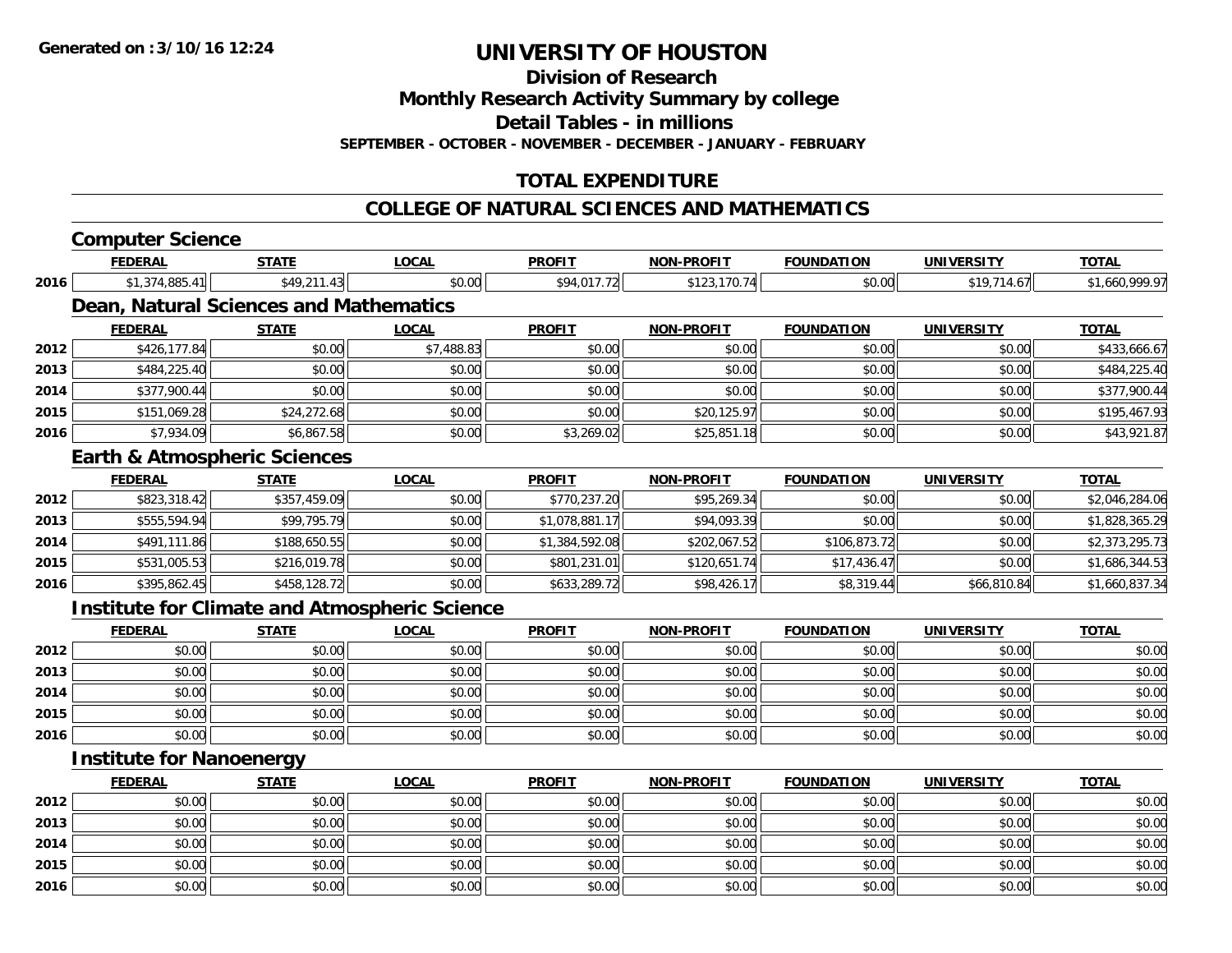### **Division of ResearchMonthly Research Activity Summary by college Detail Tables - in millions SEPTEMBER - OCTOBER - NOVEMBER - DECEMBER - JANUARY - FEBRUARY**

### **TOTAL EXPENDITURE**

#### **COLLEGE OF NATURAL SCIENCES AND MATHEMATICS**

|       | <b>Mathematics</b> |                |              |                 |                   |                   |                   |                 |
|-------|--------------------|----------------|--------------|-----------------|-------------------|-------------------|-------------------|-----------------|
|       | <b>FEDERAL</b>     | <b>STATE</b>   | <b>LOCAL</b> | <b>PROFIT</b>   | <b>NON-PROFIT</b> | <b>FOUNDATION</b> | <b>UNIVERSITY</b> | <b>TOTAL</b>    |
| 2012  | \$364,113.21       | \$164,285.85   | \$0.00       | \$91,889.77     | \$70,363.47       | \$17,879.97       | \$12,076.71       | \$720,608.98    |
| 2013  | \$475,047.47       | \$68,011.71    | \$0.00       | \$65,215.34     | \$467.88          | \$28,487.35       | \$21,185.69       | \$658,415.44    |
| 2014  | \$725,991.93       | (\$1,525.67)   | \$0.00       | \$33,022.93     | \$0.00            | \$11,695.11       | \$0.00            | \$769,184.30    |
| 2015  | \$533,064.08       | \$0.00         | \$0.00       | \$16,825.77     | \$20,125.97       | \$31,010.69       | \$0.00            | \$601,026.51    |
| 2016  | \$530,052.89       | \$0.00         | \$0.00       | \$55,215.58     | \$28,101.72       | \$40,851.91       | \$5,839.43        | \$660,061.53    |
|       | <b>Physics</b>     |                |              |                 |                   |                   |                   |                 |
|       | <b>FEDERAL</b>     | <b>STATE</b>   | <b>LOCAL</b> | <b>PROFIT</b>   | <b>NON-PROFIT</b> | <b>FOUNDATION</b> | <b>UNIVERSITY</b> | <b>TOTAL</b>    |
| 2012  | \$1,525,089.04     | (\$1,953.94)   | \$0.00       | \$579,935.51    | \$26,419.68       | \$161,468.23      | \$0.00            | \$2,290,958.53  |
| 2013  | \$1,486,440.55     | \$0.00         | \$0.00       | \$731,442.67    | \$30,826.68       | \$116,552.06      | \$0.00            | \$2,365,261.96  |
| 2014  | \$2,208,852.33     | \$0.00         | \$0.00       | \$912,245.68    | \$12,240.00       | \$132,342.05      | \$0.00            | \$3,265,680.06  |
| 2015  | \$1,878,655.47     | \$17,379.67    | \$0.00       | \$824,040.55    | \$18,020.14       | \$87,734.21       | \$0.00            | \$2,825,830.04  |
| 2016  | \$1,726,857.20     | \$20,828.46    | \$0.00       | \$657,215.53    | \$29,086.04       | \$188,676.60      | \$0.00            | \$2,622,663.83  |
| Total | \$36,825,172.77    | \$7,924,588.32 | \$7,488.83   | \$10,039,612.92 | \$3,086,381.21    | \$6,097,942.34    | \$214,586.76      | \$64,195,773.16 |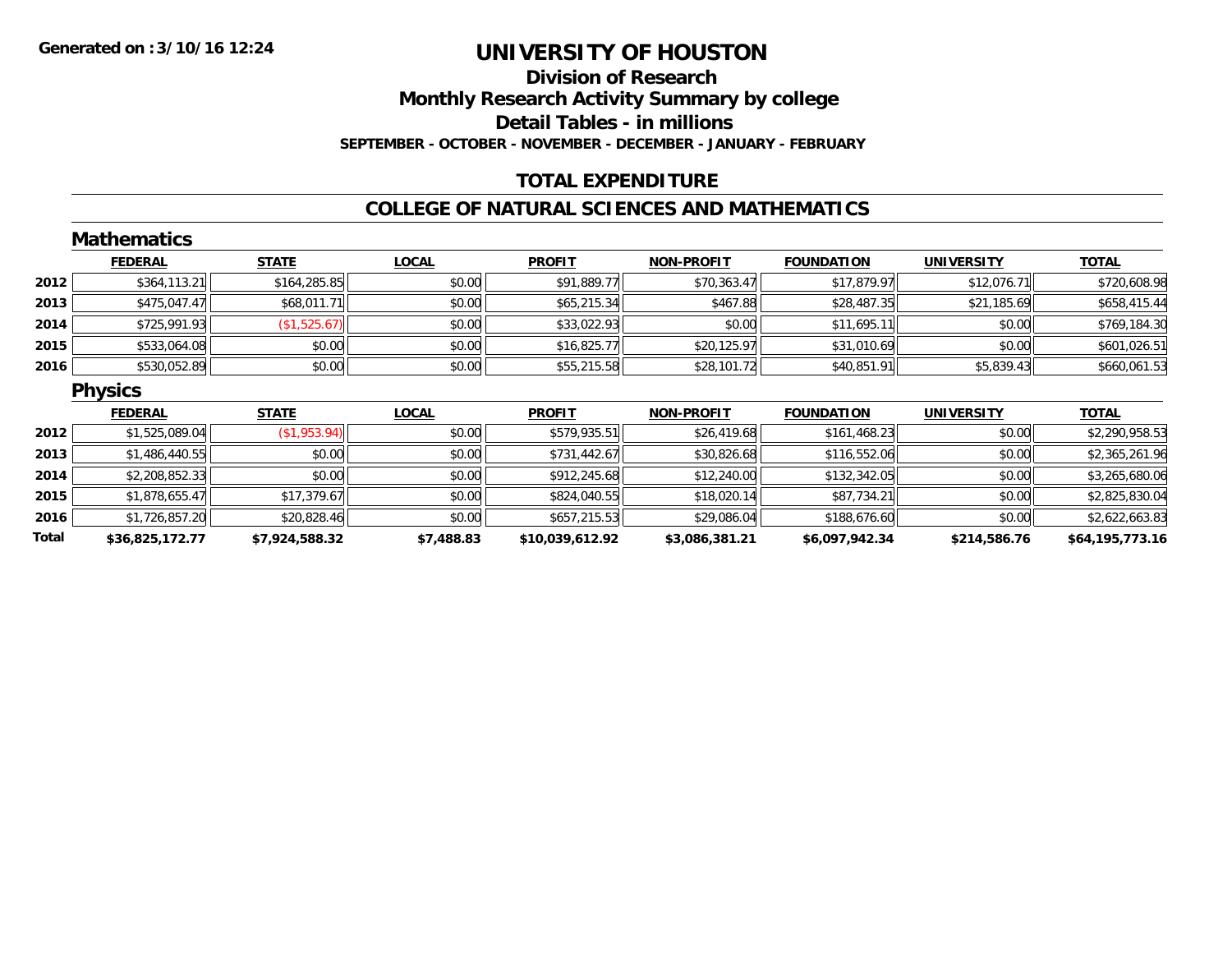### **Division of ResearchMonthly Research Activity Summary by college Detail Tables - in millions SEPTEMBER - OCTOBER - NOVEMBER - DECEMBER - JANUARY - FEBRUARY**

### **TOTAL EXPENDITURE**

#### **COLLEGE OF OPTOMETRY**

### **Optometry Vision Sciences**

|       | <b>FEDERAL</b>  | <b>STATE</b> | <b>LOCAL</b> | <b>PROFIT</b>  | <b>NON-PROFIT</b> | <b>FOUNDATION</b> | <b>UNIVERSITY</b> | <b>TOTAL</b>    |
|-------|-----------------|--------------|--------------|----------------|-------------------|-------------------|-------------------|-----------------|
| 2012  | \$1,830,622.66  | \$1,922.24   | \$0.00       | \$174,901.32   | (\$105.00)        | \$12,463.07       | \$154.974.41      | \$2,174,778.70  |
| 2013  | \$1,937,966.88  | \$0.00       | \$0.00       | \$405,610.44   | \$0.00            | \$17,495.86       | \$91,313.39       | \$2,452,386.57  |
| 2014  | \$2,187,549.27  | \$0.00       | \$0.00       | \$520,684.85   | \$6,300.00        | (\$1,041.68)      | \$171,763.26      | \$2,885,255.70  |
| 2015  | \$2,138,386.29  | \$0.00       | \$0.00       | \$229,893.96   | \$0.00            | \$0.00            | \$217,967.16      | \$2,586,247.41  |
| 2016  | \$2,413,174.04  | \$1,439.19   | \$0.00       | \$148,074.35   | \$0.00            | \$0.00            | \$155,459.30      | \$2,718,146.88  |
| Total | \$10,507,699.14 | \$3,361.43   | \$0.00       | \$1,479,164.92 | \$6,195.00        | \$28,917.25       | \$791,477.52      | \$12,816,815.26 |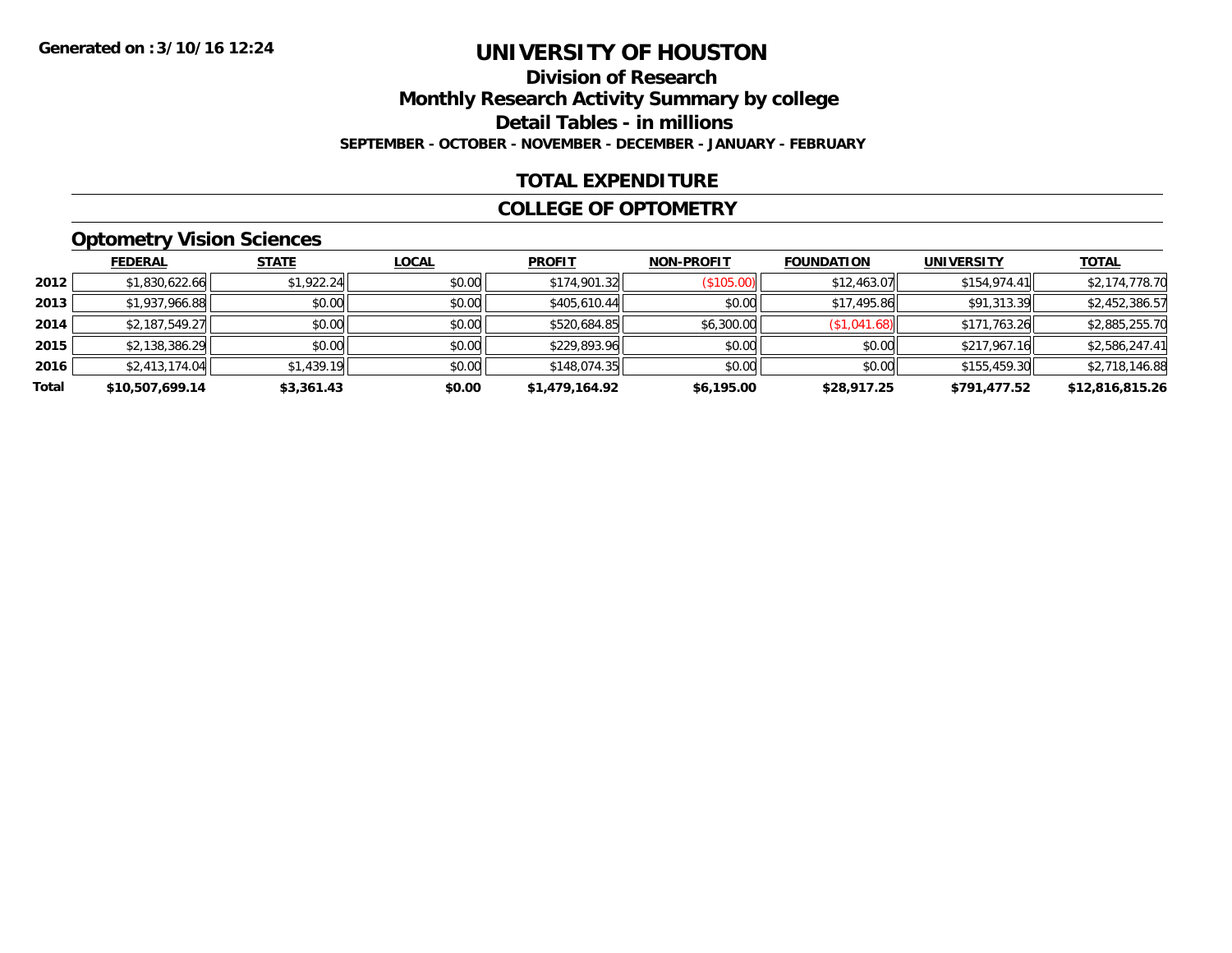### **Division of Research**

**Monthly Research Activity Summary by college**

**Detail Tables - in millions**

**SEPTEMBER - OCTOBER - NOVEMBER - DECEMBER - JANUARY - FEBRUARY**

### **TOTAL EXPENDITURE**

#### **COLLEGE OF PHARMACY**

### **Center for Experimental Therapeutics and Pharmacoi**

|      | <b>FEDERAL</b> | <b>STATE</b> | <u>LOCAL</u> | <b>PROFIT</b> | <b>NON-PROFIT</b> | <b>FOUNDATION</b> | <b>UNIVERSITY</b> | <b>TOTAL</b> |
|------|----------------|--------------|--------------|---------------|-------------------|-------------------|-------------------|--------------|
| 2012 | \$0.00         | \$0.00       | \$0.00       | \$0.00        | \$0.00            | \$0.00            | \$0.00            | \$0.00       |
| 2013 | \$0.00         | \$0.00       | \$0.00       | \$0.00        | \$0.00            | \$0.00            | \$0.00            | \$0.00       |
| 2014 | \$0.00         | \$0.00       | \$0.00       | \$0.00        | \$0.00            | \$0.00            | \$0.00            | \$0.00       |
| 2015 | \$0.00         | \$0.00       | \$0.00       | \$0.00        | \$0.00            | \$0.00            | \$0.00            | \$0.00       |
| 2016 | \$0.00         | \$0.00       | \$0.00       | \$0.00        | \$0.00            | \$0.00            | \$0.00            | \$0.00       |

### **Clinical Pharmacy & Administration**

|      | <b>FEDERAL</b> | <b>STATE</b> | <u>LOCAL</u> | <b>PROFIT</b> | <b>NON-PROFIT</b> | <b>FOUNDATION</b> | <b>UNIVERSITY</b> | <b>TOTAL</b> |
|------|----------------|--------------|--------------|---------------|-------------------|-------------------|-------------------|--------------|
| 2012 | \$55,718.07    | \$9,577.30   | \$0.00       | \$200,397.79  | \$16,665.16       | \$11,000.00       | \$0.00            | \$293,358.32 |
| 2013 | \$196,145.82   | \$0.00       | \$0.00       | \$199,655.83  | \$7,416.89        | \$4,103.00        | \$0.00            | \$407,321.54 |
| 2014 | \$9,000.32     | \$0.00       | \$0.00       | \$232,166.28  | \$14,800.13       | \$0.00            | \$0.00            | \$255,966.73 |
| 2015 | \$98,646.66    | \$186,582.50 | \$0.00       | \$124, 253.35 | \$50,917.79       | \$0.00            | \$0.00            | \$460,400.29 |
| 2016 | \$162,994.47   | \$158,452.98 | \$0.00       | \$143,780.09  | \$56,348.34       | \$0.00            | \$4,376.20        | \$525,952.07 |

### **Dean, Pharmacy**

|      | <b>FEDERAL</b> | <b>STATE</b> | <b>LOCAL</b> | <b>PROFIT</b> | <b>NON-PROFIT</b> | <b>FOUNDATION</b> | <b>UNIVERSITY</b> | <b>TOTAL</b> |
|------|----------------|--------------|--------------|---------------|-------------------|-------------------|-------------------|--------------|
| 2012 | \$0.00         | \$0.00       | \$0.00       | \$0.00        | \$0.00            | \$0.00            | \$0.00            | \$0.00       |
| 2013 | \$0.00         | \$0.00       | \$0.00       | \$0.00        | \$0.00            | \$0.00            | \$0.00            | \$0.00       |
| 2014 | \$0.00         | \$0.00       | \$0.00       | \$0.00        | \$0.00            | \$0.00            | \$0.00            | \$0.00       |
| 2015 | \$0.00         | \$0.00       | \$0.00       | \$0.00        | \$0.00            | \$0.00            | \$0.00            | \$0.00       |
| 2016 | \$0.00         | \$0.00       | \$0.00       | \$0.00        | \$0.00            | \$0.00            | \$0.00            | \$0.00       |

#### **Pharm Health Outcomes & Policy**

|      | <b>FEDERAL</b> | <b>STATE</b> | <b>LOCAL</b> | <b>PROFIT</b> | <b>NON-PROFIT</b> | <b>FOUNDATION</b> | <b>UNIVERSITY</b> | <b>TOTAL</b> |
|------|----------------|--------------|--------------|---------------|-------------------|-------------------|-------------------|--------------|
| 2012 | \$23,313.64    | \$5,354.58   | \$0.00       | \$0.00        | \$27,375.87       | \$0.00            | \$0.00            | \$56,044.09  |
| 2013 | \$17,670.59    | \$0.00       | \$0.00       | \$0.00        | \$0.00            | \$0.00            | \$0.00            | \$17,670.59  |
| 2014 | \$52,899.57    | (\$336.65)   | \$0.00       | \$0.00        | \$0.00            | \$2,435.82        | \$0.00            | \$54,998.74  |
| 2015 | \$63,923.28    | \$4,409.19   | \$0.00       | \$6,132.44    | \$1,503.77        | \$0.00            | \$0.00            | \$75,968.69  |
| 2016 | \$47,394.33    | (\$935.28)   | \$0.00       | \$17,210.98   | \$36,519.83       | \$0.00            | \$0.00            | \$100,189.87 |

#### **Pharmacological and Pharmaceutical Sciences**

|      | <b>FEDERAL</b> | <b>STATE</b>             | .OCAL           | <b>PROFIT</b>                          | <b>M-PROFIT</b><br><b>MANI</b> | <b>FOUNDATION</b> | UNIVERSITY           | <b>TOTAL</b>  |
|------|----------------|--------------------------|-----------------|----------------------------------------|--------------------------------|-------------------|----------------------|---------------|
| 2012 | \$810,391.25   | 0.01<br>DU.U II          | ሶስ ስስ<br>,,,,,  | $\cdots$<br>$\sim$<br><b>JU.JZJ.ZJ</b> | $- - - -$                      | \$29.213<br>.3.26 | \$0.00               | 480.<br>35.09 |
| 2013 | 7.Uŏ           | $n \cap \Omega$<br>DU.UU | $\sim$<br>vv.vv | $\sim$<br>7, JIZ. UJ                   | .                              | റ7റ               | 0000<br><b>DU.UU</b> |               |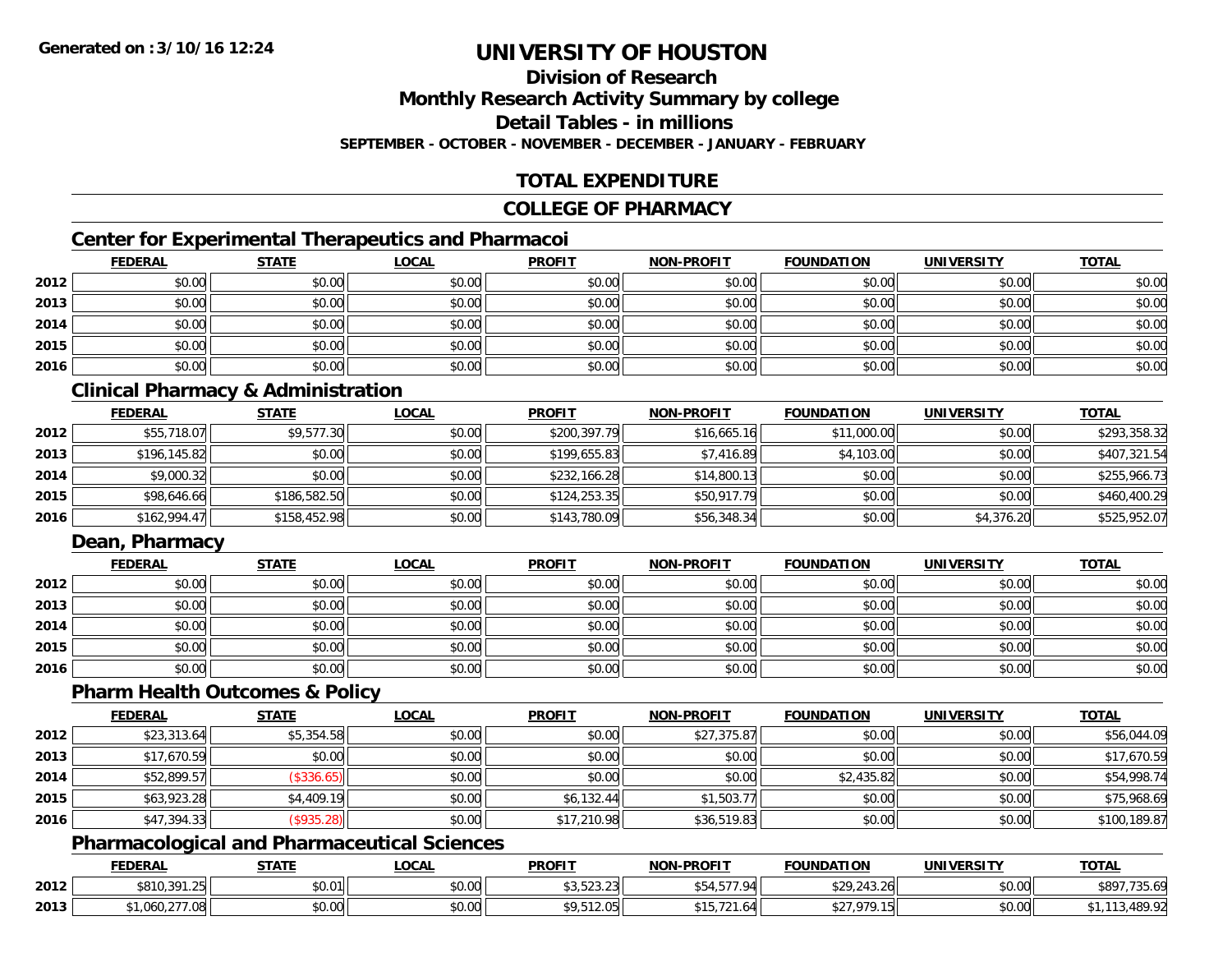**Division of Research**

**Monthly Research Activity Summary by college**

**Detail Tables - in millions**

**SEPTEMBER - OCTOBER - NOVEMBER - DECEMBER - JANUARY - FEBRUARY**

### **TOTAL EXPENDITURE**

#### **COLLEGE OF PHARMACY**

### **Pharmacological and Pharmaceutical Sciences**

|       | <u>FEDERAL</u> | <u>STATE</u> | <u>LOCAL</u> | <b>PROFIT</b> | <b>NON-PROFIT</b> | <b>FOUNDATION</b> | <b>UNIVERSITY</b> | <b>TOTAL</b>   |
|-------|----------------|--------------|--------------|---------------|-------------------|-------------------|-------------------|----------------|
| 2014  | \$973,036.59   | \$0.00       | \$0.00       | \$1,872.55    | \$17,565.71       | \$34,075.96       | \$0.00            | \$1,026,550.81 |
| 2015  | \$847,363.03   | \$29,590.26  | \$0.00       | \$13.746.43   | \$2,705.73        | \$32,471.09       | \$0.00            | \$925,876.54   |
| 2016  | \$1,805,173.19 | \$181,964.23 | \$0.00       | \$0.00        | \$41,868,01       | (S0.02)           | \$0.00            | \$2,029,005.41 |
| Total | \$6,223,947.89 | \$574,659.12 | \$0.00       | \$952,251.02  | \$343,986.81      | \$141,308.26      | \$4,376.20        | \$8,240,529.30 |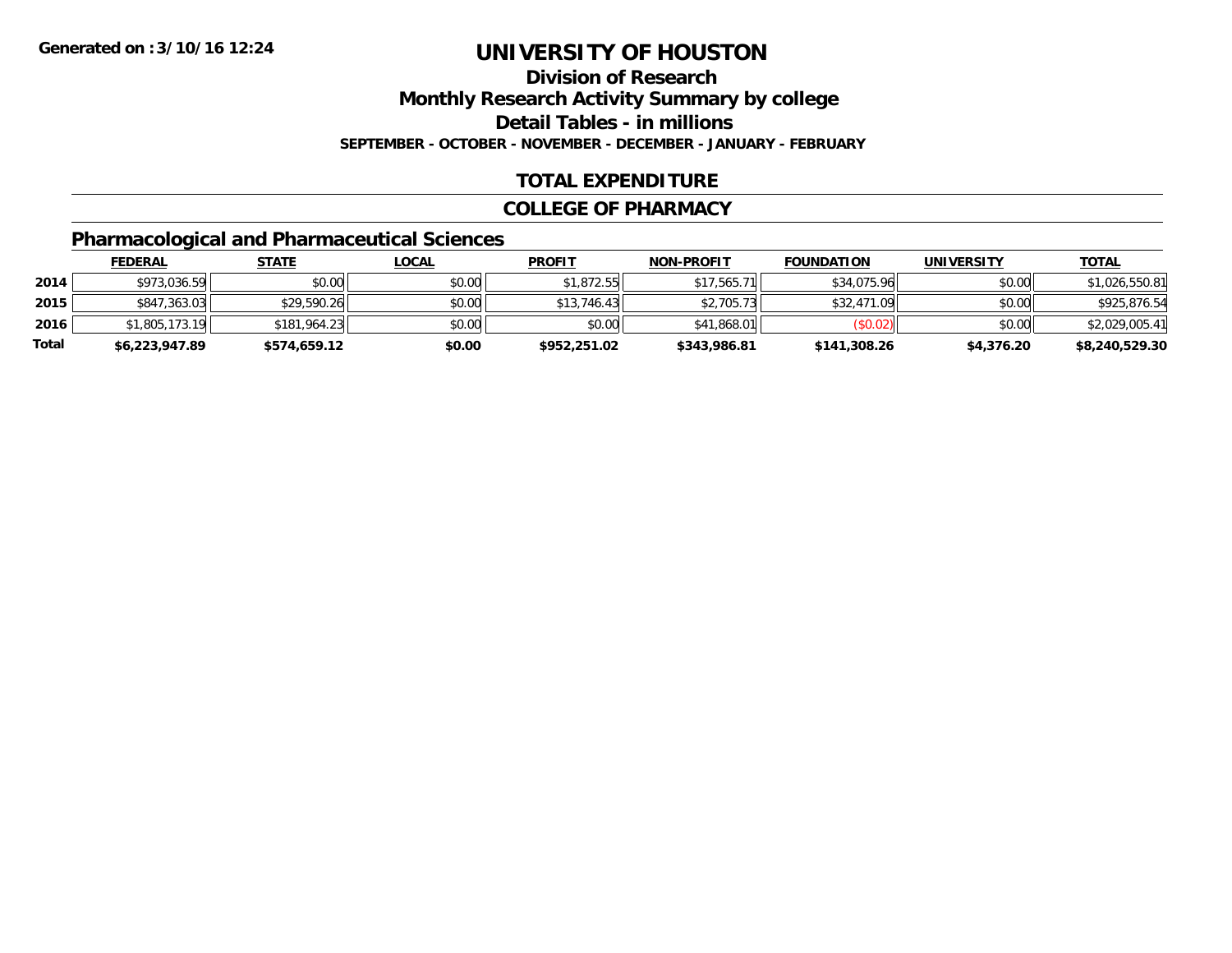**Division of Research**

**Monthly Research Activity Summary by college**

**Detail Tables - in millions**

**SEPTEMBER - OCTOBER - NOVEMBER - DECEMBER - JANUARY - FEBRUARY**

### **TOTAL EXPENDITURE**

#### **COLLEGE OF TECHNOLOGY**

|      | <b>Center for Life Sciences Technology</b><br><b>FEDERAL</b> | <b>STATE</b> | <b>LOCAL</b> | <b>PROFIT</b> | <b>NON-PROFIT</b> | <b>FOUNDATION</b> | <b>UNIVERSITY</b> | <b>TOTAL</b> |
|------|--------------------------------------------------------------|--------------|--------------|---------------|-------------------|-------------------|-------------------|--------------|
| 2012 | \$0.00                                                       | \$0.00       | \$0.00       | \$0.00        | \$0.00            | \$0.00            | \$0.00            | \$0.00       |
|      | <b>Center for Technology Literacy</b>                        |              |              |               |                   |                   |                   |              |
|      | <b>FEDERAL</b>                                               | <b>STATE</b> | <b>LOCAL</b> | <b>PROFIT</b> | <b>NON-PROFIT</b> | <b>FOUNDATION</b> | <b>UNIVERSITY</b> | <b>TOTAL</b> |
| 2012 | \$496,780.67                                                 | \$0.00       | \$0.00       | \$0.00        | \$0.00            | \$0.00            | \$0.00            | \$496,780.67 |
| 2013 | \$118,807.80                                                 | \$0.00       | \$0.00       | \$0.00        | \$0.00            | \$0.00            | \$0.00            | \$118,807.80 |
| 2014 | \$116,403.16                                                 | \$0.00       | \$0.00       | \$0.00        | \$0.00            | \$0.00            | \$0.00            | \$116,403.16 |
| 2015 | \$158,251.22                                                 | \$0.00       | \$0.00       | \$28,575.56   | \$0.00            | \$0.00            | \$0.00            | \$186,826.78 |
| 2016 | \$19,681.01                                                  | \$0.00       | \$0.00       | \$0.00        | \$0.00            | \$0.00            | \$0.00            | \$19,681.01  |
|      | <b>Construction Management</b>                               |              |              |               |                   |                   |                   |              |
|      | <b>FEDERAL</b>                                               | <b>STATE</b> | <b>LOCAL</b> | <b>PROFIT</b> | <b>NON-PROFIT</b> | <b>FOUNDATION</b> | <b>UNIVERSITY</b> | <b>TOTAL</b> |
| 2013 | \$0.00                                                       | \$10,227.59  | \$0.00       | \$0.00        | \$0.00            | \$10,544.65       | \$0.00            | \$20,772.24  |
| 2014 | \$0.00                                                       | \$28,773.51  | \$0.00       | \$0.00        | \$0.00            | \$8,945.87        | \$0.00            | \$37,719.38  |
| 2015 | \$0.00                                                       | \$844.62     | \$0.00       | \$0.00        | \$0.00            | \$0.00            | \$0.00            | \$844.62     |
| 2016 | \$0.00                                                       | \$42,430.77  | \$0.00       | \$0.00        | \$0.00            | \$0.00            | \$0.00            | \$42,430.77  |
|      | Dean, Technology                                             |              |              |               |                   |                   |                   |              |
|      | <b>FEDERAL</b>                                               | <b>STATE</b> | <b>LOCAL</b> | <b>PROFIT</b> | <b>NON-PROFIT</b> | <b>FOUNDATION</b> | <b>UNIVERSITY</b> | <b>TOTAL</b> |
| 2012 | \$114,532.87                                                 | \$0.00       | \$0.00       | \$0.00        | \$0.00            | \$0.00            | \$0.00            | \$114,532.87 |
| 2013 | \$45,660.36                                                  | \$0.00       | \$0.00       | \$0.00        | \$0.00            | \$0.00            | \$0.00            | \$45,660.36  |
| 2014 | \$0.00                                                       | \$0.00       | \$0.00       | \$0.00        | \$0.00            | \$0.00            | \$0.00            | \$0.00       |
| 2015 | \$0.00                                                       | \$0.00       | \$0.00       | \$0.00        | \$0.00            | \$0.00            | \$0.00            | \$0.00       |
| 2016 | \$0.00                                                       | \$0.00       | \$0.00       | \$0.00        | \$0.00            | \$0.00            | \$0.00            | \$0.00       |
|      | <b>Engineering Technology</b>                                |              |              |               |                   |                   |                   |              |
|      | <b>FEDERAL</b>                                               | <b>STATE</b> | <b>LOCAL</b> | <b>PROFIT</b> | <b>NON-PROFIT</b> | <b>FOUNDATION</b> | <b>UNIVERSITY</b> | <b>TOTAL</b> |
| 2012 | \$261,724.48                                                 | \$0.00       | \$0.00       | \$23,000.10   | (\$3,366.00)      | \$21,288.12       | \$0.00            | \$302,646.69 |
| 2013 | \$296,572.90                                                 | \$0.00       | \$0.00       | \$38,387.58   | \$6,345.05        | \$7,617.28        | \$0.00            | \$348,922.81 |
| 2014 | \$112,322.34                                                 | \$0.00       | \$0.00       | \$67,853.67   | \$7,648.55        | \$0.00            | \$0.00            | \$187,824.56 |
| 2015 | \$445,586.78                                                 | \$10,856.21  | \$0.00       | \$39,744.60   | \$0.00            | \$0.00            | \$0.00            | \$496,187.59 |
| 2016 | \$650,495.93                                                 | \$0.00       | \$0.00       | \$10,188.36   | \$0.00            | \$0.00            | \$0.00            | \$660,684.29 |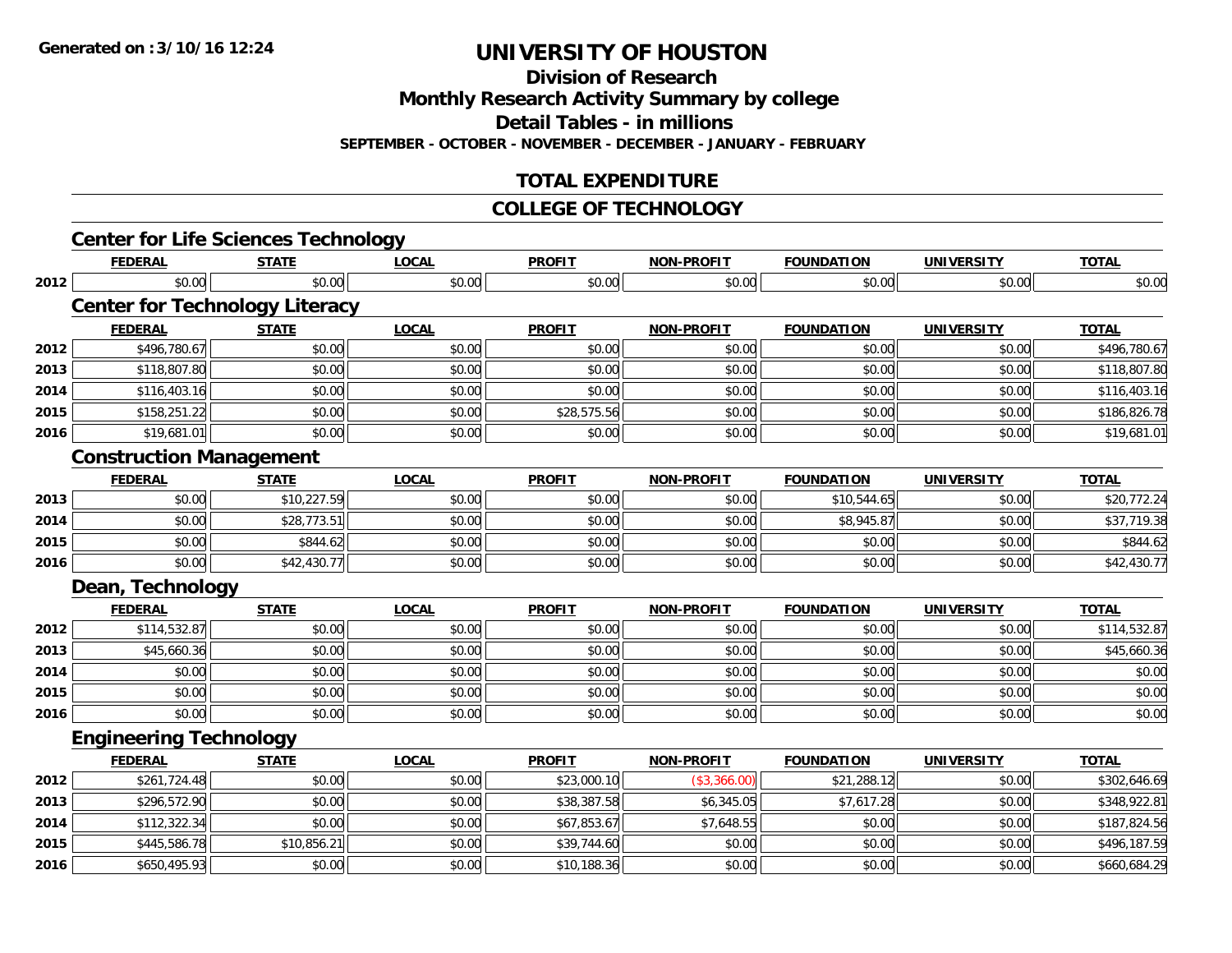### **Division of Research**

**Monthly Research Activity Summary by college**

**Detail Tables - in millions**

**SEPTEMBER - OCTOBER - NOVEMBER - DECEMBER - JANUARY - FEBRUARY**

### **TOTAL EXPENDITURE**

#### **COLLEGE OF TECHNOLOGY**

### **Human Development and Consumer Science**

|      | <b>FEDERAL</b> | <b>STATE</b> | <b>LOCAL</b> | <b>PROFIT</b> | <b>NON-PROFIT</b> | <b>FOUNDATION</b> | <b>UNIVERSITY</b> | <b>TOTAL</b> |
|------|----------------|--------------|--------------|---------------|-------------------|-------------------|-------------------|--------------|
| 2012 | \$372.10       | \$0.00       | \$0.00       | \$0.00        | \$0.00            | \$0.00            | \$0.00            | \$372.10     |
| 2013 | \$460.68       | \$0.00       | \$0.00       | \$0.00        | \$0.00            | \$0.00            | \$0.00            | \$460.68     |
| 2014 | \$7,718.61     | \$0.00       | \$0.00       | \$0.00        | \$0.00            | \$5,467.50        | \$0.00            | \$13,186.11  |
| 2015 | \$56,763.57    | \$0.00       | \$0.00       | \$0.00        | \$0.00            | \$3,295.90        | \$0.00            | \$60,059.47  |
| 2016 | \$49,447.73    | \$0.00       | \$0.00       | \$0.00        | \$0.00            | \$9,000.00        | \$0.00            | \$58,447.73  |

### **Information & Logistics Technology**

|      | <b>FEDERAL</b> | <b>STATE</b> | <u>LOCAL</u> | <b>PROFIT</b> | NON-PROFIT | <b>FOUNDATION</b> | <b>UNIVERSITY</b> | <b>TOTAL</b>  |
|------|----------------|--------------|--------------|---------------|------------|-------------------|-------------------|---------------|
| 2012 | \$32,970.20    | \$0.00       | \$0.00       | \$0.00        | \$0.00     | \$0.00            | \$0.00            | \$32,970.20   |
| 2013 | (\$10,735.08)  | \$0.00       | \$0.00       | \$0.00        | \$0.00     | \$0.00            | \$0.00            | (\$10,735.08) |
| 2014 | \$0.00         | \$0.00       | \$0.00       | \$0.00        | \$0.00     | \$0.00            | \$0.00            | \$0.00        |
| 2015 | \$3,836.89     | \$0.00       | \$0.00       | \$0.00        | \$0.00     | \$0.00            | \$0.00            | \$3,836.89    |
| 2016 | \$103,053.48   | \$432.09     | \$0.00       | \$0.00        | \$0.00     | \$0.00            | \$0.00            | \$103,485.57  |

### **Texas Manufacturing Assistance Center**

|       | <b>FEDERAL</b> | <b>STATE</b> | <b>LOCAL</b> | <b>PROFIT</b> | <b>NON-PROFIT</b> | <b>FOUNDATION</b> | <b>UNIVERSITY</b> | <b>TOTAL</b>   |
|-------|----------------|--------------|--------------|---------------|-------------------|-------------------|-------------------|----------------|
| 2012  | \$0.00         | \$0.00       | \$0.00       | \$0.00        | \$0.00            | \$0.00            | \$0.00            | \$0.00         |
| 2013  | \$0.00         | \$0.00       | \$0.00       | \$0.00        | \$0.00            | \$0.00            | \$0.00            | \$0.00         |
| 2014  | \$0.00         | \$0.00       | \$0.00       | \$0.00        | \$0.00            | \$0.00            | \$0.00            | \$0.00         |
| 2015  | \$0.00         | \$0.00       | \$0.00       | \$0.00        | \$0.00            | \$0.00            | \$0.00            | \$0.00         |
| Total | \$3,080,707.69 | \$93,564.79  | \$0.00       | \$207,749.87  | \$10,627.60       | \$66,159.32       | \$0.00            | \$3,458,809.26 |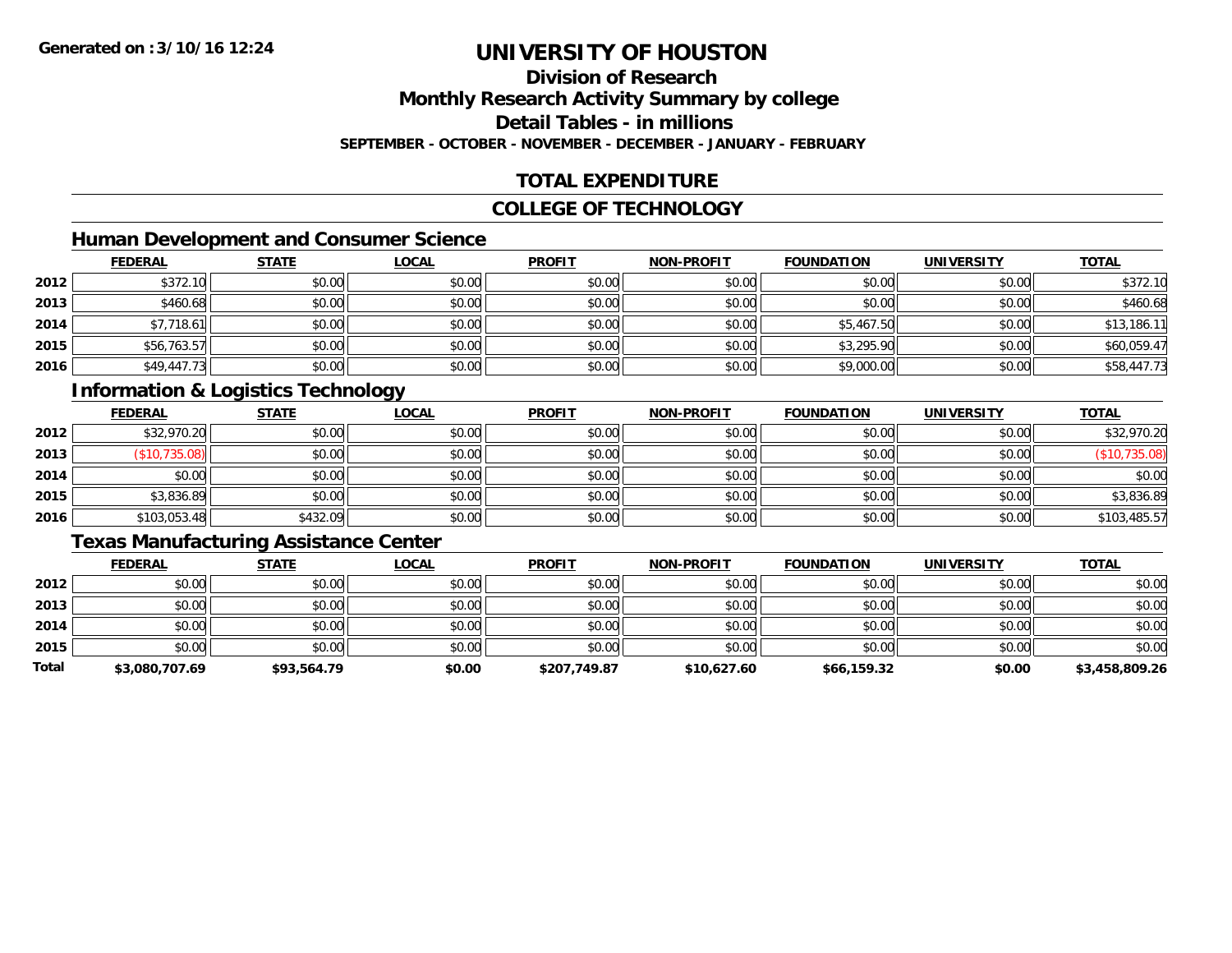### **Division of ResearchMonthly Research Activity Summary by college Detail Tables - in millionsSEPTEMBER - OCTOBER - NOVEMBER - DECEMBER - JANUARY - FEBRUARY**

### **TOTAL EXPENDITURE**

### **CULLEN COLLEGE OF ENGINEERING**

### **Biomedical Engineering**

|      | <b>FEDERAL</b> | <b>STATE</b> | <b>LOCAL</b> | <b>PROFIT</b> | <b>NON-PROFIT</b> | <b>FOUNDATION</b> | <b>UNIVERSITY</b> | <u>TOTAL</u>   |
|------|----------------|--------------|--------------|---------------|-------------------|-------------------|-------------------|----------------|
| 2012 | \$139,876.89   | \$0.00       | \$0.00       | \$0.00        | \$0.00            | \$0.00            | \$0.00            | \$139,876.89   |
| 2013 | \$484,636.22   | \$0.00       | \$0.00       | \$0.00        | \$0.00            | \$0.00            | \$0.00            | \$484,636.22   |
| 2014 | \$963,004.04   | \$0.00       | \$0.00       | \$0.00        | \$36,785.45       | \$30,417.78       | \$0.00            | \$1,030,207.27 |
| 2015 | \$1,241,093.43 | \$0.00       | \$0.00       | \$0.00        | \$126,916.06      | (S15, 389.04)     | \$0.00            | \$1,352,620.45 |
| 2016 | \$671,212.65   | \$0.00       | \$0.00       | \$0.00        | \$143,766.03      | \$0.00            | \$27,980.29       | \$842,958.97   |

### **Center for Innovative Grouting Materials and Tech**

|      | <u>FEDERAL</u> | <b>STATE</b> | <u>LOCAL</u> | <b>PROFIT</b> | <b>NON-PROFIT</b> | <b>FOUNDATION</b> | <b>UNIVERSITY</b> | <b>TOTAL</b> |
|------|----------------|--------------|--------------|---------------|-------------------|-------------------|-------------------|--------------|
| 2012 | \$0.00         | \$0.00       | \$0.00       | \$0.00        | \$0.00            | \$0.00            | \$0.00            | \$0.00       |
| 2013 | \$0.00         | \$0.00       | \$0.00       | \$0.00        | \$0.00            | \$0.00            | \$0.00            | \$0.00       |
| 2014 | \$0.00         | \$0.00       | \$0.00       | \$0.00        | \$0.00            | \$0.00            | \$0.00            | \$0.00       |
| 2015 | \$0.00         | \$0.00       | \$0.00       | \$0.00        | \$0.00            | \$0.00            | \$0.00            | \$0.00       |
| 2016 | \$0.00         | \$0.00       | \$0.00       | \$0.00        | \$0.00            | \$0.00            | \$0.00            | \$0.00       |

### **Chemical Engineering**

|      | <b>FEDERAL</b> | <b>STATE</b> | <u>LOCAL</u> | <b>PROFIT</b> | <b>NON-PROFIT</b> | <b>FOUNDATION</b> | <b>UNIVERSITY</b> | <b>TOTAL</b>   |
|------|----------------|--------------|--------------|---------------|-------------------|-------------------|-------------------|----------------|
| 2012 | \$2,267,424.19 | \$146,840.20 | \$0.00       | \$445,295.42  | \$0.00            | \$63,374.90       | \$800.02          | \$2,923,734.73 |
| 2013 | \$1,538,628.77 | \$101,549.80 | \$0.00       | \$358,527.42  | \$38,982.71       | \$126,413.79      | (\$13,484.78)     | \$2,150,617.71 |
| 2014 | \$1,430,494.45 | \$99,702.22  | \$0.00       | \$469,189.83  | \$99,706.90       | \$94,136.76       | \$14,097.36       | \$2,207,327.52 |
| 2015 | \$1,238,432,17 | \$143.857.35 | \$0.00       | \$526,927.46  | \$65,460.64       | \$70,734.39       | \$10,803.04       | \$2,056,215.05 |
| 2016 | \$1,474,735.09 | \$508,316.40 | \$0.00       | \$789,661.35  | \$55,810.51       | \$117,618.12      | (\$267.17)        | \$2,945,874.29 |

### **Civil Engineering**

|      | <b>FEDERAL</b> | <u>STATE</u> | <b>LOCAL</b> | <b>PROFIT</b> | <b>NON-PROFIT</b> | <b>FOUNDATION</b> | <b>UNIVERSITY</b> | <u>TOTAL</u>   |
|------|----------------|--------------|--------------|---------------|-------------------|-------------------|-------------------|----------------|
| 2012 | \$894,112,73   | \$202,451.08 | \$41,977.29  | \$47,337.22   | \$20,968.85       | \$17,225.86       | \$0.00            | \$1,224,073.03 |
| 2013 | \$1,106,965.16 | \$187,849.72 | \$9,644.18   | \$94,126.81   | \$39,455.51       | \$6,134.33        | \$17,272.44       | \$1,461,448.15 |
| 2014 | \$1,371,146.05 | \$68,523.24  | \$0.00       | \$49,571.12   | \$51,829.94       | \$24,391.02       | \$0.00            | \$1,565,461.37 |
| 2015 | \$1,546,503.86 | \$150,302.26 | \$0.00       | \$76,351.88   | \$7,234.84        | \$67,836.63       | \$0.00            | \$1,848,229.48 |
| 2016 | \$1,368,518.95 | \$160,409.40 | \$0.00       | \$67,173.85   | \$22,640.88       | \$19,949.41       | \$17,858.29       | \$1,656,550.78 |

### **Composites Engineering and Applications Center**

|      | ומם ח<br>ERA   | <b>CTATI</b>       | <b>_OCAI</b>       | <b>PROFIT</b>      | <b>DDAEIT</b><br><b>NON</b><br>зĸ.            | <b>INDA</b><br>.                           | i INIT<br>w     | <b>TOTAL</b> |
|------|----------------|--------------------|--------------------|--------------------|-----------------------------------------------|--------------------------------------------|-----------------|--------------|
| 2012 | 0.00           | $\sim$<br>טט.טע    | $\sim$ 00<br>pu.uu | $\sim$ 00<br>pu.uu | $\mathfrak{g}$ $\mathfrak{g}$<br><b>DU.UU</b> | $\mathsf{A} \cap \mathsf{A} \cap$<br>JU.UU | ADAO<br>vu.vu   | JU.UU        |
| 2013 | $\sim$<br>0.00 | $\triangle$<br>ט.ט | ሶስ ሰሰ<br>PU.UU     | $\sim$ 00<br>JU.UU | \$0.00                                        | $\cdots$<br>JU.UU                          | امہ مہ<br>vv.vv | JU.UL        |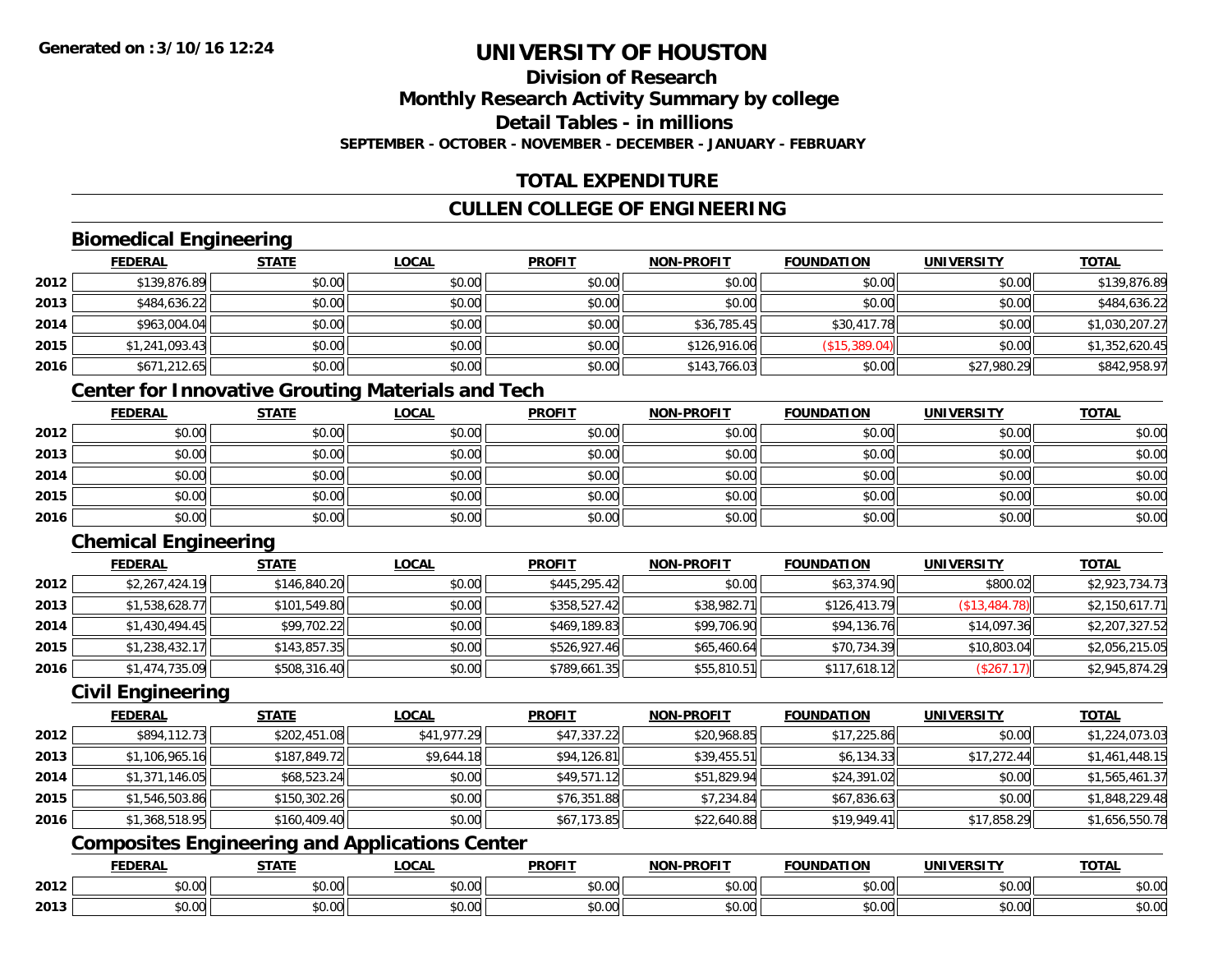### **Division of Research**

**Monthly Research Activity Summary by college**

**Detail Tables - in millions**

**SEPTEMBER - OCTOBER - NOVEMBER - DECEMBER - JANUARY - FEBRUARY**

### **TOTAL EXPENDITURE**

### **CULLEN COLLEGE OF ENGINEERING**

### **Composites Engineering and Applications Center**

|      | <b>FEDERAL</b> | <b>STATE</b> | <b>LOCAL</b> | <b>PROFIT</b> | <b>NON-PROFIT</b> | <b>FOUNDATION</b> | <b>UNIVERSITY</b> | <b>TOTAL</b> |
|------|----------------|--------------|--------------|---------------|-------------------|-------------------|-------------------|--------------|
| 2014 | ልስ ሰሰ<br>DU.UU | \$0.00       | \$0.00       | \$0.00        | \$0.00            | \$0.00            | \$0.00            | \$0.00       |
| 2015 | ስስ ስስ<br>DU.UU | \$0.00       | \$0.00       | \$0.00        | \$0.00            | \$0.00            | \$0.00            | \$0.00       |
| 2016 | \$0.00         | \$0.00       | \$0.00       | \$0.00        | \$0.00            | \$0.00            | \$0.00            | \$0.00       |

<u> 1989 - Johann Stoff, amerikansk politiker (d. 1989)</u>

### **Dean, Engineering**

|      | <b>FEDERAL</b> | <b>STATE</b> | <b>LOCAL</b> | <b>PROFIT</b> | <b>NON-PROFIT</b> | <b>FOUNDATION</b> | <b>UNIVERSITY</b> | <b>TOTAL</b> |
|------|----------------|--------------|--------------|---------------|-------------------|-------------------|-------------------|--------------|
| 2012 | \$119,739.80   | \$0.00       | \$0.00       | \$0.00        | \$0.00            | \$0.00            | \$0.00            | \$119,739.80 |
| 2013 | \$33,102.34    | \$0.00       | \$0.00       | \$0.00        | \$0.00            | \$0.00            | \$0.00            | \$33,102.34  |
| 2014 | \$20,973.25    | \$0.00       | \$0.00       | \$0.00        | \$0.00            | \$0.00            | \$0.00            | \$20,973.25  |
| 2015 | \$6,297.33     | \$51.63      | \$0.00       | \$0.00        | \$0.00            | \$0.00            | \$0.00            | \$6,348.96   |
| 2016 | \$42,798.00    | \$0.00       | \$0.00       | \$0.00        | \$0.00            | \$0.00            | \$0.00            | \$42,798.00  |

### **Electrical & Computer Engineering**

|      | <b>FEDERAL</b> | <b>STATE</b> | <b>LOCAL</b> | <b>PROFIT</b> | <b>NON-PROFIT</b> | <b>FOUNDATION</b> | <b>UNIVERSITY</b> | <b>TOTAL</b>   |
|------|----------------|--------------|--------------|---------------|-------------------|-------------------|-------------------|----------------|
| 2012 | \$2,289,104.90 | \$48,361.78  | \$0.00       | \$322,425.45  | (\$32,437.08)     | (\$11,010.00)     | \$0.21            | \$2,616,445.25 |
| 2013 | \$1,700,508.54 | \$28,164.47  | \$0.00       | \$219,550.23  | \$17,642.55       | \$65,859.49       | \$0.00            | \$2,031,725.28 |
| 2014 | \$1,369,708.64 | \$7,230.79   | \$0.00       | \$427,429.55  | \$56,692.17       | \$55,528.24       | \$3,423.86        | \$1,920,013.25 |
| 2015 | \$1,756,065.80 | \$9,955.10   | \$0.00       | \$256,858.37  | \$7,566.44        | \$116,551.78      | \$0.00            | \$2,146,997.48 |
| 2016 | \$1,544,228.36 | \$744,832.15 | \$0.00       | \$289,742.27  | \$113,901.50      | \$158,862.61      | \$0.00            | \$2,851,566.88 |

#### **Industrial Engineering**

|      | <b>FEDERAL</b> | <b>STATE</b> | <u>LOCAL</u> | <b>PROFIT</b> | <b>NON-PROFIT</b> | <b>FOUNDATION</b> | <b>UNIVERSITY</b> | <b>TOTAL</b> |
|------|----------------|--------------|--------------|---------------|-------------------|-------------------|-------------------|--------------|
| 2012 | \$60,077.34    | \$0.00       | \$32,934.62  | \$0.00        | \$0.00            | \$0.00            | \$0.00            | \$93,011.96  |
| 2013 | \$53,047.35    | \$40,770.85  | \$6,076.34   | \$0.00        | \$0.00            | \$9,952.36        | \$0.00            | \$109,846.90 |
| 2014 | \$99,042.92    | \$41,456.43  | \$23,319.24  | \$0.00        | \$0.00            | \$25,485.72       | \$0.00            | \$189,304.31 |
| 2015 | \$97,030.23    | \$52,661.98  | \$20,901.12  | \$6,596.45    | \$0.00            | \$45,418.58       | \$0.00            | \$222,608.36 |
| 2016 | \$49,907.65    | \$53,321.89  | \$95.99      | \$10,591.32   | \$2,645.99        | \$38,894.24       | \$0.00            | \$155,457.08 |

#### **Mechanical Engineering**

|      | <b>FEDERAL</b> | <b>STATE</b> | <u>LOCAL</u> | <b>PROFIT</b> | <b>NON-PROFIT</b> | <b>FOUNDATION</b> | <b>UNIVERSITY</b> | <b>TOTAL</b>   |
|------|----------------|--------------|--------------|---------------|-------------------|-------------------|-------------------|----------------|
| 2012 | \$1,291,936.07 | \$288,302.40 | \$0.00       | \$188,505.36  | \$53,298.39       | \$16,675.52       | \$0.00            | \$1,838,717.74 |
| 2013 | \$1,732,896.84 | \$262,259.18 | \$0.00       | \$153,543.89  | \$9.032.61        | \$65,471.20       | \$0.00            | \$2,223,203.73 |
| 2014 | \$1,811,231.44 | \$56,547.43  | \$0.00       | \$346,255,00  | (\$3,040.27)      | \$134,755.57      | \$0.00            | \$2,345,749.17 |
| 2015 | \$1,621,023.07 | \$56,949.55  | \$0.00       | \$518,647.94  | \$33,543.28       | \$8,724.23        | \$0.00            | \$2,238,888.07 |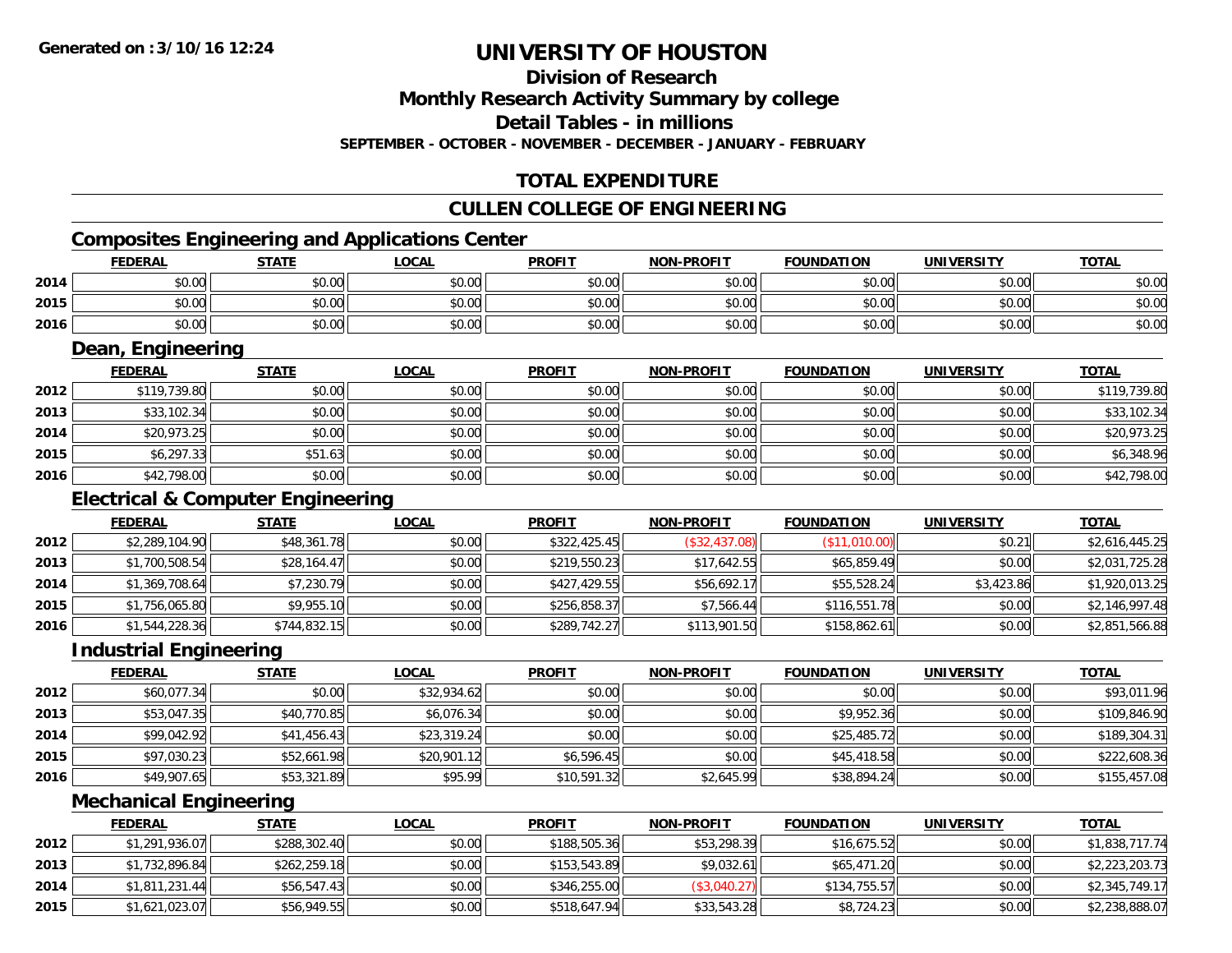**Division of Research**

**Monthly Research Activity Summary by college**

**Detail Tables - in millions**

**SEPTEMBER - OCTOBER - NOVEMBER - DECEMBER - JANUARY - FEBRUARY**

### **TOTAL EXPENDITURE**

### **CULLEN COLLEGE OF ENGINEERING**

|       | <b>Mechanical Engineering</b>                     |                |              |                |                   |                   |                   |                 |
|-------|---------------------------------------------------|----------------|--------------|----------------|-------------------|-------------------|-------------------|-----------------|
|       | <b>FEDERAL</b>                                    | <b>STATE</b>   | <b>LOCAL</b> | <b>PROFIT</b>  | <b>NON-PROFIT</b> | <b>FOUNDATION</b> | <b>UNIVERSITY</b> | <b>TOTAL</b>    |
| 2016  | \$920,072.02                                      | (\$61,860.16)  | \$0.00       | \$365,474.62   | \$43,085.30       | \$136,974.87      | \$0.00            | \$1,403,746.65  |
|       | <b>National Center for Airborne Laser Mapping</b> |                |              |                |                   |                   |                   |                 |
|       | <b>FEDERAL</b>                                    | <b>STATE</b>   | <b>LOCAL</b> | <b>PROFIT</b>  | <b>NON-PROFIT</b> | <b>FOUNDATION</b> | <b>UNIVERSITY</b> | <b>TOTAL</b>    |
| 2012  | \$427,178.70                                      | \$0.00         | \$0.00       | \$0.00         | \$0.00            | \$0.00            | \$0.00            | \$427,178.70    |
| 2013  | \$36,942.55                                       | \$0.00         | \$0.00       | \$0.00         | \$0.00            | \$0.00            | \$0.00            | \$36,942.55     |
| 2014  | \$183,938.53                                      | \$0.00         | \$0.00       | \$0.00         | \$0.00            | \$17,987.96       | \$0.00            | \$201,926.49    |
| 2015  | \$515,172.61                                      | \$0.00         | \$0.00       | \$0.00         | \$0.00            | \$0.00            | \$0.00            | \$515,172.61    |
| 2016  | \$422,676.82                                      | \$0.00         | \$0.00       | \$0.00         | \$275,190.21      | \$0.00            | \$0.00            | \$697,867.03    |
|       | <b>Petroleum Engineering</b>                      |                |              |                |                   |                   |                   |                 |
|       | <b>FEDERAL</b>                                    | <b>STATE</b>   | <b>LOCAL</b> | <b>PROFIT</b>  | <b>NON-PROFIT</b> | <b>FOUNDATION</b> | <b>UNIVERSITY</b> | <b>TOTAL</b>    |
| 2013  | \$0.00                                            | \$0.00         | \$0.00       | \$0.00         | \$0.00            | \$0.00            | \$4,623.56        | \$4,623.56      |
| 2014  | \$22,611.56                                       | \$0.00         | \$0.00       | \$217,511.00   | \$0.00            | \$0.00            | \$2,970.64        | \$243,093.20    |
| 2015  | (\$16,454.37)                                     | \$0.00         | \$0.00       | \$359,419.52   | \$0.00            | \$0.00            | \$0.00            | \$342,965.15    |
| 2016  | $($ \$43,383.39 $)$                               | \$0.00         | \$0.00       | \$116,045.58   | \$0.00            | \$0.00            | \$0.00            | \$72,662.19     |
|       | <b>Wind Energy Center</b>                         |                |              |                |                   |                   |                   |                 |
|       | <b>FEDERAL</b>                                    | <b>STATE</b>   | <b>LOCAL</b> | <b>PROFIT</b>  | <b>NON-PROFIT</b> | <b>FOUNDATION</b> | <b>UNIVERSITY</b> | <b>TOTAL</b>    |
| 2012  | \$0.00                                            | \$0.00         | \$0.00       | \$0.00         | \$0.00            | \$0.00            | \$0.00            | \$0.00          |
| 2013  | \$0.00                                            | \$0.00         | \$0.00       | \$0.00         | \$0.00            | \$0.00            | \$0.00            | \$0.00          |
| 2014  | \$0.00                                            | \$0.00         | \$0.00       | \$0.00         | \$0.00            | \$0.00            | \$0.00            | \$0.00          |
| 2015  | \$0.00                                            | \$0.00         | \$0.00       | \$0.00         | \$0.00            | \$0.00            | \$0.00            | \$0.00          |
| 2016  | \$0.00                                            | \$0.00         | \$0.00       | \$0.00         | \$0.00            | \$0.00            | \$0.00            | \$0.00          |
| Total | \$35,904,259.57                                   | \$3,398,807.12 | \$134,948.78 | \$6,722,758.91 | \$1,286,679.41    | \$1,508,976.32    | \$86,077.76       | \$49,042,507.87 |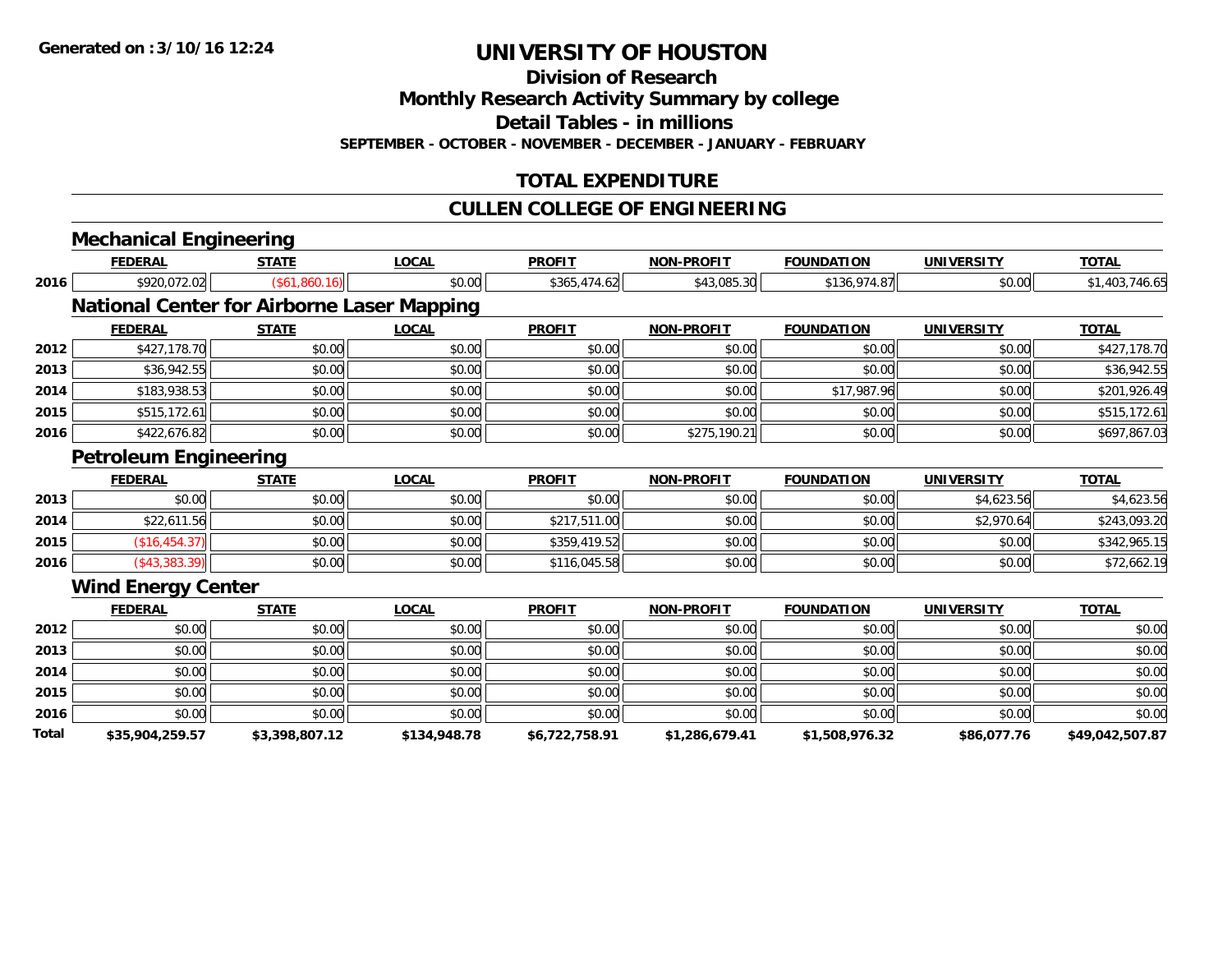**Division of Research**

**Monthly Research Activity Summary by college**

**Detail Tables - in millions**

**SEPTEMBER - OCTOBER - NOVEMBER - DECEMBER - JANUARY - FEBRUARY**

### **TOTAL EXPENDITURE**

#### **DIVISION OF RESEARCH**

#### **Allied Geophysical Laboratories FEDERAL STATE LOCAL PROFIT NON-PROFIT FOUNDATION UNIVERSITY TOTALTOTAL 2012** \$0.00 \$0.00 \$0.00 \$18,989.74 \$0.00 \$0.00 \$0.00 \$18,989.74 **2013** \$0.00 \$0.00 \$0.00 \$12,978.00 \$0.00 \$0.00 \$0.00 \$12,978.00 **Center for Advanced Computing and Data Systems FEDERAL STATE LOCAL PROFIT NON-PROFIT FOUNDATION UNIVERSITY TOTALTOTAL 2012** \$372,317.76 \$0.00 \$0.00 \$67,012.64 \$0.00 \$0.00 \$0.00 \$439,330.40 **2013** $\textbf{3} \quad \textbf{\textcolor{blue}{\textbf{3}}} \quad \textbf{\textcolor{blue}{\textbf{3}}} \quad \textbf{\textcolor{blue}{\textbf{3}}} \quad \textbf{\textcolor{blue}{\textbf{3}}} \quad \textbf{\textcolor{blue}{\textbf{3}}} \quad \textbf{\textcolor{blue}{\textbf{3}}} \quad \textbf{\textcolor{blue}{\textbf{3}}} \quad \textbf{\textcolor{blue}{\textbf{3}}} \quad \textbf{\textcolor{blue}{\textbf{3}}} \quad \textbf{\textcolor{blue}{\textbf{3}}} \quad \textbf{\textcolor{blue}{\textbf{3}}} \quad \textbf{\textcolor{blue}{\textbf{3}}} \quad \textbf{\textcolor{blue$ **2014**4 (\$13,130.96)|| \$0.00| \$0.00|| \$0.00|| (\$3.76)|| \$0.00|| (\$13,134.72) **2015** \$0.00 \$0.00 \$0.00 \$0.00 \$0.00 \$0.00 \$0.00 \$0.00 **2016**6 \$1,766.60 \$0.00 \$0.00 \$0.00 \$0.00 \$0.00 \$0.00 \$0.00 \$0.00 \$0.00 \$0.00 \$0.00 \$1,766.60 **Center for Advanced MaterialsFEDERAL STATE LOCAL PROFIT NON-PROFIT FOUNDATION UNIVERSITY TOTAL2012**2 | (\$482.91)|| \$0.00|| \$0.00|| \$9,150.77|| \$0.00|| \$0.00|| \$8,667.87 **2013** \$0.00 \$0.00 \$0.00 \$0.00 \$0.00 \$0.00 \$0.00 \$0.00 **2014**4 \$0.00 \$0.00 \$0.00 \$0.00 \$0.00 \$0.00 \$0.00 \$0.00 \$0.00 \$0.00 \$0.00 \$0.00 \$0.00 \$0.00 \$0.00 \$0.00 \$0.00 **2015** \$0.00 \$0.00 \$0.00 \$49,575.34 \$0.00 \$0.00 \$0.00 \$49,575.34 **2016** \$0.00 \$0.00 \$0.00 \$0.00 \$0.00 \$0.00 \$0.00 \$0.00 **Center for Biomedical & Environmental GenomicsFEDERAL STATE LOCAL PROFIT NON-PROFIT FOUNDATION UNIVERSITY TOTALTOTAL 2012**2 | \$0.00 \$0.00 \$0.00 \$0.00 \$0.00 \$0.00 \$0.00 \$0.00 \$0.00 \$0.00 \$0.00 \$0.00 \$0.00 \$0.00 \$0.00 \$0.00 \$0.00 **2013** \$0.00 \$0.00 \$0.00 \$0.00 \$0.00 \$0.00 \$0.00 \$0.00 **2014**4 \$0.00 \$0.00 \$0.00 \$0.00 \$0.00 \$0.00 \$0.00 \$0.00 \$0.00 \$0.00 \$0.00 \$0.00 \$0.00 \$0.00 \$0.00 \$0.00 \$0.00 **2015** \$0.00 \$0.00 \$0.00 \$0.00 \$0.00 \$0.00 \$0.00 \$0.00 **2016** \$0.00 \$0.00 \$0.00 \$0.00 \$0.00 \$0.00 \$0.00 \$0.00 **Center for Industrial Partnerships FEDERAL STATE LOCAL PROFIT NON-PROFIT FOUNDATION UNIVERSITY TOTAL**

| 2012 | \$37,783.19 | \$0.00 | \$0.00 | \$17,245.35 | \$0.00 | \$0.00 | \$0.00 | \$55,028.54 |
|------|-------------|--------|--------|-------------|--------|--------|--------|-------------|
| 2013 | \$2,995.11  | \$0.00 | \$0.00 | \$13,464.24 | \$0.00 | \$0.00 | \$0.00 | \$16,459.35 |
| 2014 | \$4,343.14  | \$0.00 | \$0.00 | \$14,284.34 | \$0.00 | \$0.00 | \$0.00 | \$18,627.48 |
| 2015 | \$2,420.15  | \$0.00 | \$0.00 | \$10,297.51 | \$0.00 | \$0.00 | \$0.00 | \$12,717.65 |
| 2016 | \$10,015.59 | \$0.00 | \$0.00 | \$0.00      | \$0.00 | \$0.00 | \$0.00 | \$10,015.59 |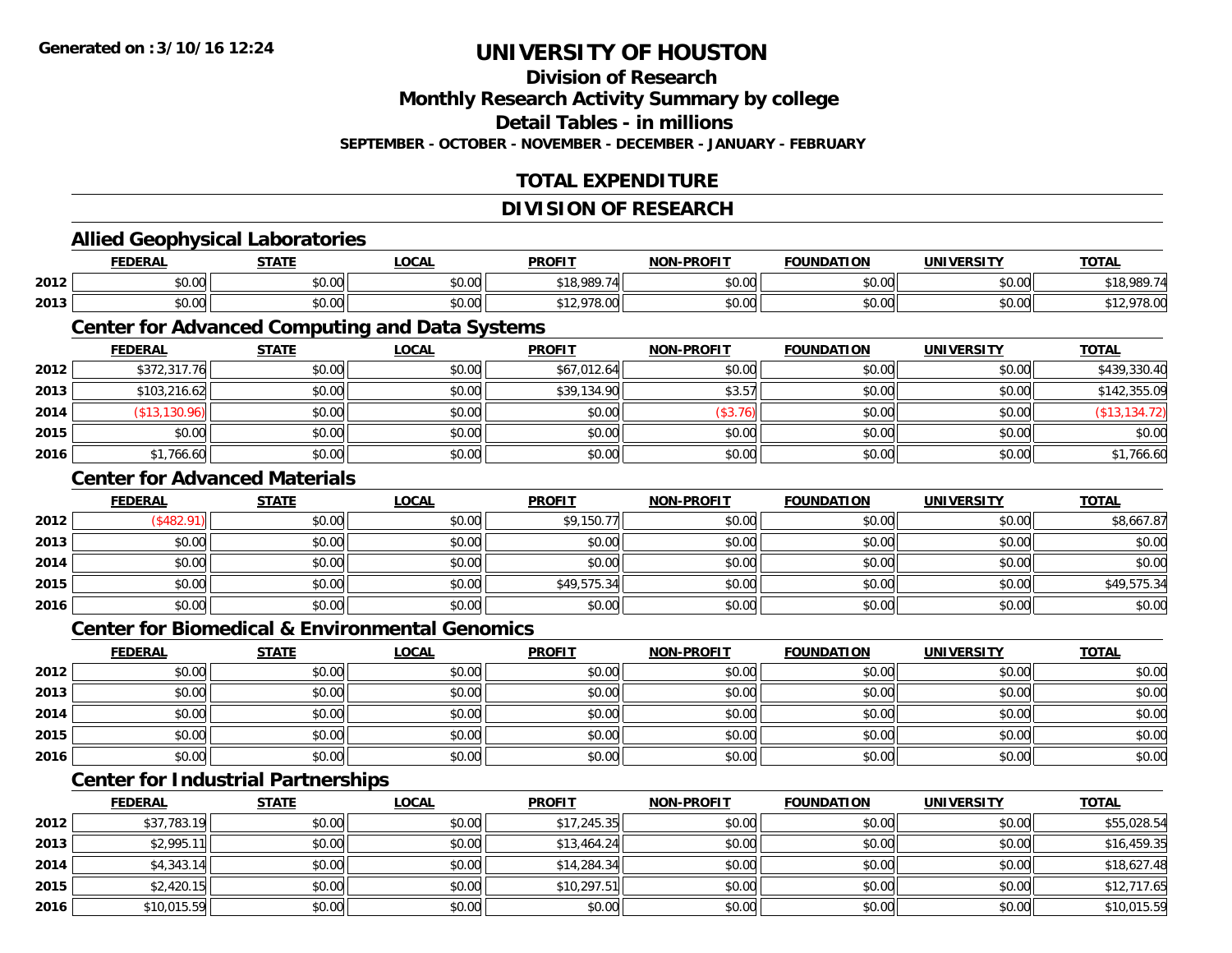**2014**

**2015**

**2016**

### **UNIVERSITY OF HOUSTON**

### **Division of ResearchMonthly Research Activity Summary by college Detail Tables - in millions SEPTEMBER - OCTOBER - NOVEMBER - DECEMBER - JANUARY - FEBRUARY**

### **TOTAL EXPENDITURE**

### **DIVISION OF RESEARCH**

|      | <b>Division of Research</b>           |              |              |               |                   |                   |                   |              |
|------|---------------------------------------|--------------|--------------|---------------|-------------------|-------------------|-------------------|--------------|
|      | <b>FEDERAL</b>                        | <b>STATE</b> | <b>LOCAL</b> | <b>PROFIT</b> | NON-PROFIT        | <b>FOUNDATION</b> | <b>UNIVERSITY</b> | <b>TOTAL</b> |
| 2012 | (\$0.00)                              | \$0.00       | \$0.00       | \$0.00        | \$0.00            | \$0.00            | \$0.00            | (\$0.00)     |
| 2013 | \$0.00                                | \$0.00       | \$0.00       | \$0.00        | \$0.00            | \$0.00            | \$0.00            | \$0.00       |
| 2014 | \$0.00                                | \$2,427.04   | \$0.00       | \$0.00        | \$0.00            | \$0.00            | \$0.00            | \$2,427.04   |
| 2015 | \$0.00                                | \$69.12      | \$0.00       | \$0.00        | \$0.00            | \$0.00            | \$0.00            | \$69.12      |
| 2016 | \$0.00                                | \$0.00       | \$0.00       | \$0.00        | \$0.00            | \$0.00            | \$0.00            | \$0.00       |
|      | <b>Institute for Molecular Design</b> |              |              |               |                   |                   |                   |              |
|      | <b>FEDERAL</b>                        | <b>STATE</b> | <b>LOCAL</b> | <b>PROFIT</b> | NON-PROFIT        | <b>FOUNDATION</b> | <b>UNIVERSITY</b> | <b>TOTAL</b> |
| 2012 | \$0.00                                | \$0.00       | \$0.00       | \$0.00        | \$0.00            | \$0.00            | \$0.00            | \$0.00       |
|      | <b>Office of Contracts and Grants</b> |              |              |               |                   |                   |                   |              |
|      | <b>FEDERAL</b>                        | <b>STATE</b> | <b>LOCAL</b> | <b>PROFIT</b> | <b>NON-PROFIT</b> | <b>FOUNDATION</b> | <b>UNIVERSITY</b> | <b>TOTAL</b> |
| 2012 | \$0.00                                | \$0.00       | \$0.00       | \$0.00        | \$0.00            | \$0.00            | \$0.00            | \$0.00       |
| 2013 | \$0.00                                | \$0.00       | \$0.00       | \$0.00        | \$0.00            | \$0.00            | \$0.00            | \$0.00       |
| 2014 | \$0.00                                | \$0.00       | \$0.00       | \$0.00        | \$0.00            | \$0.00            | \$0.00            | \$0.00       |
|      | <b>TcSAM</b>                          |              |              |               |                   |                   |                   |              |
|      | <b>FEDERAL</b>                        | <b>STATE</b> | <b>LOCAL</b> | <b>PROFIT</b> | NON-PROFIT        | <b>FOUNDATION</b> | <b>UNIVERSITY</b> | <b>TOTAL</b> |
| 2012 | \$0.00                                | \$0.00       | \$0.00       | \$0.00        | \$0.00            | \$0.00            | \$0.00            | \$0.00       |
|      | <b>TcSUH</b>                          |              |              |               |                   |                   |                   |              |
|      | <b>FEDERAL</b>                        | <b>STATE</b> | <b>LOCAL</b> | <b>PROFIT</b> | <b>NON-PROFIT</b> | <b>FOUNDATION</b> | <b>UNIVERSITY</b> | <b>TOTAL</b> |
| 2012 | \$27,302.62                           | \$40,694.06  | \$0.00       | \$68,433.00   | \$0.00            | \$0.00            | \$0.00            | \$136,429.68 |
| 2013 | \$24,501.11                           | \$5,708.38   | \$0.00       | \$36,165.71   | \$0.00            | \$0.00            | \$0.00            | \$66,375.20  |
| 2014 | \$131,751.65                          | \$9,553.30   | \$0.00       | \$32,663.96   | \$0.00            | \$0.00            | \$0.00            | \$173,968.91 |
| 2015 | \$32,724.45                           | \$0.00       | \$0.00       | \$17,108.82   | \$0.00            | \$0.00            | \$0.00            | \$49,833.27  |
| 2016 | \$124,570.55                          | \$0.00       | \$0.00       | \$36,840.73   | \$0.00            | \$0.00            | \$0.00            | \$161,411.28 |
|      | <b>Texas Obesity Research Center</b>  |              |              |               |                   |                   |                   |              |
|      | <b>FEDERAL</b>                        | <b>STATE</b> | <b>LOCAL</b> | <b>PROFIT</b> | NON-PROFIT        | <b>FOUNDATION</b> | <b>UNIVERSITY</b> | <b>TOTAL</b> |
| 2012 | \$0.00                                | \$0.00       | \$0.00       | \$0.00        | \$0.00            | \$0.00            | \$0.00            | \$0.00       |
| 2013 | \$0.00                                | \$0.00       | \$0.00       | \$0.00        | \$0.00            | \$0.00            | \$0.00            | \$0.00       |

4 \$0.00 \$0.00 \$0.00 \$0.00 \$0.00 \$0.00 \$0.00 \$0.00 \$0.00 \$0.00 \$0.00 \$0.00 \$0.00 \$0.00 \$0.00 \$0.00 \$0.00

\$0.00 \$0.00 \$0.00 \$0.00 \$0.00 \$0.00 \$0.00 \$0.00

6 \$0.00 \$0.00 \$0.00 \$0.00 \$0.00 \$0.00 \$0.00 \$0.00 \$0.00 \$119,969.31 \$0.00 \$0.00 \$0.00 \$119,969.31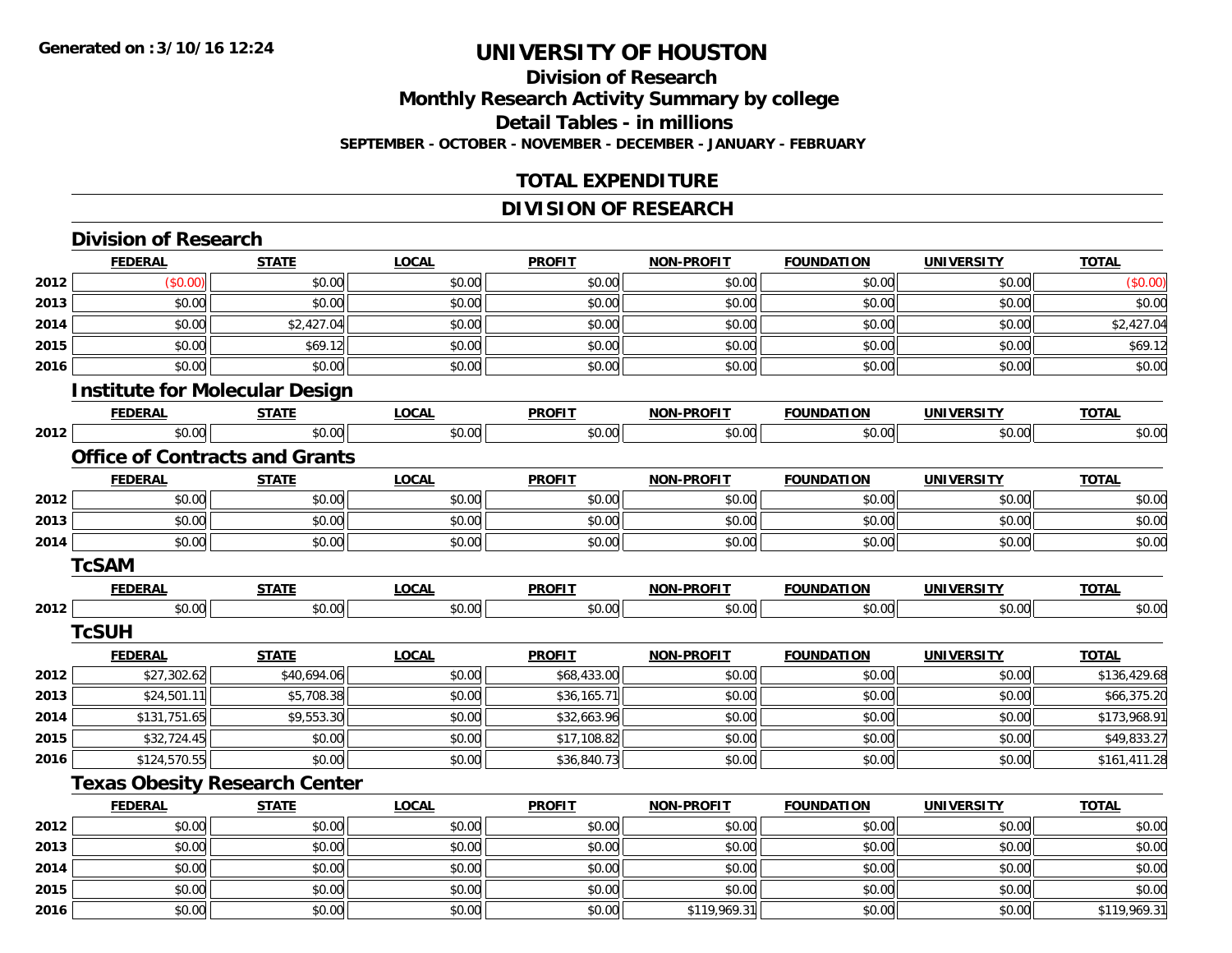### **Division of Research Monthly Research Activity Summary by college Detail Tables - in millions SEPTEMBER - OCTOBER - NOVEMBER - DECEMBER - JANUARY - FEBRUARY**

### **TOTAL EXPENDITURE**

### **DIVISION OF RESEARCH**

|       | <b>TIMES</b>   |                   |              |               |                   |                   |                   |                |
|-------|----------------|-------------------|--------------|---------------|-------------------|-------------------|-------------------|----------------|
|       | <b>FEDERAL</b> | <b>STATE</b>      | <b>LOCAL</b> | <b>PROFIT</b> | <b>NON-PROFIT</b> | <b>FOUNDATION</b> | <b>UNIVERSITY</b> | <b>TOTAL</b>   |
| 2012  | \$863,216.71   | \$0.01            | \$0.00       | \$0.00        | \$0.00            | \$0.00            | \$0.00            | \$863,216.72   |
| 2013  | \$1,180,542.68 | (S759.74)         | \$0.00       | \$0.00        | \$0.00            | \$0.00            | \$0.00            | \$1,179,782.94 |
| 2014  | \$960,821.10   | \$11,865.08       | \$0.00       | \$0.00        | \$0.00            | \$0.00            | \$0.00            | \$972,686.18   |
| 2015  | \$926,211.47   | \$0.00            | \$0.00       | \$0.00        | \$3,324.86        | \$0.00            | \$0.00            | \$929,536.32   |
| 2016  | \$776,078.76   | $($ \$604.30) $ $ | \$0.00       | \$0.00        | \$0.00            | \$0.00            | \$0.00            | \$775,474.46   |
| Total | \$5,568,965.37 | \$68,952.95       | \$0.00       | \$443,345.04  | \$123,293.98      | \$0.00            | \$0.00            | \$6,204,557.35 |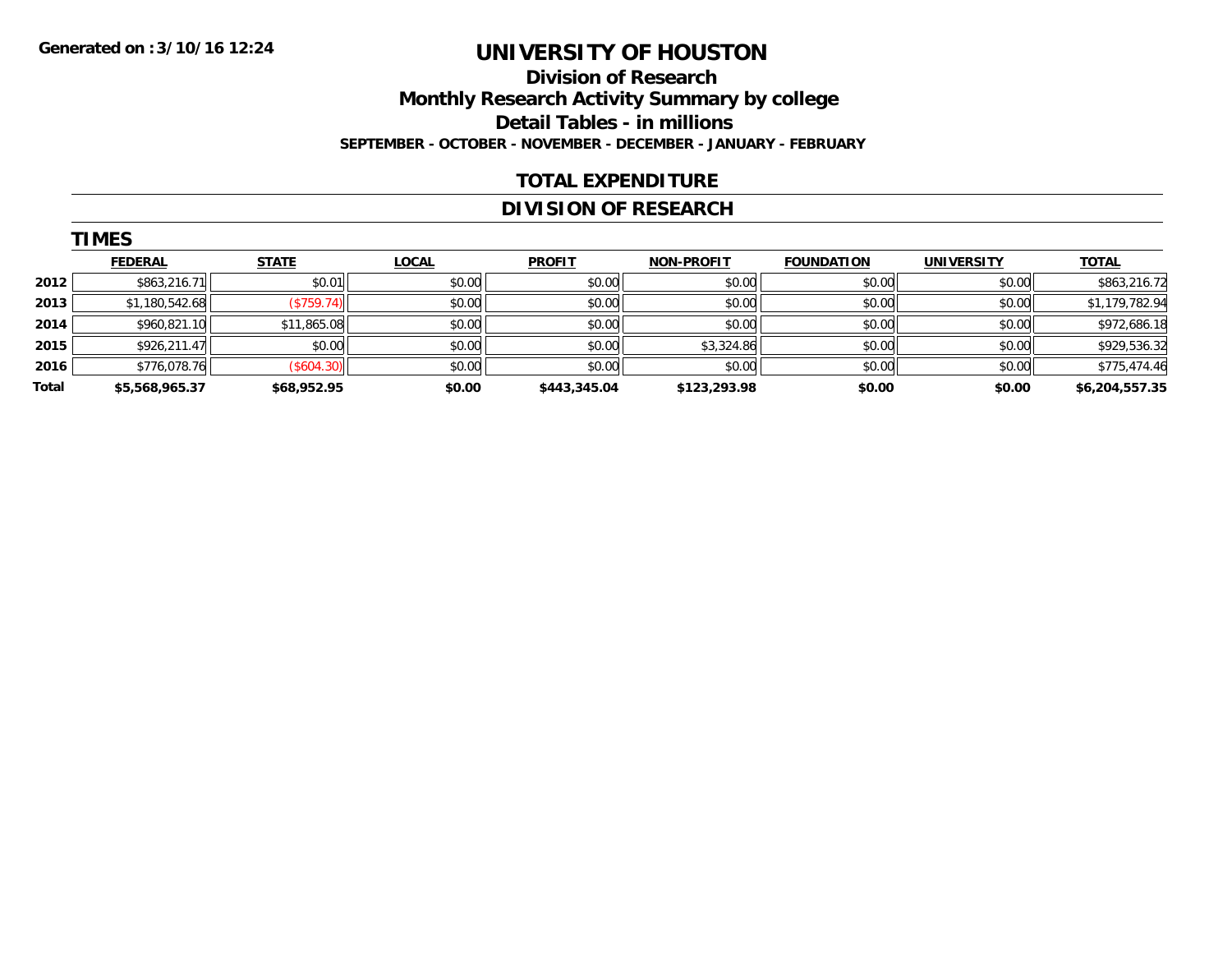### **Division of Research**

**Monthly Research Activity Summary by college**

**Detail Tables - in millions**

**SEPTEMBER - OCTOBER - NOVEMBER - DECEMBER - JANUARY - FEBRUARY**

### **TOTAL EXPENDITURE**

### **GRADUATE COLLEGE OF SOCIAL WORK**

### **Center for Drug and Social Policy Research**

|      | <b>FEDERAL</b> | <b>STATE</b> | <b>LOCAL</b> | <b>PROFIT</b> | <b>NON-PROFIT</b> | <b>FOUNDATION</b> | <b>UNIVERSITY</b> | <b>TOTAL</b> |
|------|----------------|--------------|--------------|---------------|-------------------|-------------------|-------------------|--------------|
| 2012 | \$10,045.91    | \$0.00       | \$0.00       | \$0.00        | \$0.00            | \$0.00            | \$0.00            | \$10,045.91  |
| 2013 | \$4,925.77     | \$0.00       | \$0.00       | \$0.00        | \$0.00            | \$0.00            | \$0.00            | \$4,925.77   |
| 2014 | \$0.00         | \$0.00       | \$0.00       | \$0.00        | \$0.00            | \$0.00            | \$0.00            | \$0.00       |
| 2015 | \$155,046.01   | \$0.00       | \$0.00       | \$0.00        | \$0.00            | \$0.00            | \$0.00            | \$155,046.01 |
| 2016 | \$249,834.83   | \$0.00       | \$0.00       | \$0.00        | \$0.00            | \$0.00            | \$0.00            | \$249,834.83 |

### **Center for Health Equities & Evaluation Research**

|      | <b>FEDERAL</b> | <b>STATE</b> | <u>LOCAL</u> | <b>PROFIT</b> | <b>NON-PROFIT</b> | <b>FOUNDATION</b> | <b>UNIVERSITY</b> | <b>TOTAL</b> |
|------|----------------|--------------|--------------|---------------|-------------------|-------------------|-------------------|--------------|
| 2012 | \$72,518.73    | \$0.00       | \$0.00       | \$0.00        | \$0.00            | \$0.00            | \$0.00            | \$72,518.73  |
| 2013 | \$171,587.17   | \$0.00       | \$0.00       | \$0.00        | \$0.00            | \$0.00            | \$42,000.00       | \$213,587.17 |
| 2014 | \$83,617.97    | \$0.00       | \$0.00       | \$0.00        | \$0.00            | \$0.00            | \$0.00            | \$83,617.97  |
| 2015 | \$62,005.83    | \$0.00       | \$0.00       | \$0.00        | \$0.00            | \$0.00            | \$0.00            | \$62,005.83  |
| 2016 | \$27,505.41    | \$0.00       | \$0.00       | \$0.00        | \$0.00            | \$0.00            | \$0.00            | \$27,505.41  |

### **Child & Family for Innovative Research**

|      | <b>FEDERAL</b> | <b>STATE</b> | <b>LOCAL</b> | <b>PROFIT</b> | <b>NON-PROFIT</b> | <b>FOUNDATION</b> | <b>UNIVERSITY</b> | <b>TOTAL</b>   |
|------|----------------|--------------|--------------|---------------|-------------------|-------------------|-------------------|----------------|
| 2012 | \$649,192.20   | (\$107.66)   | \$0.00       | \$24,810.75   | \$0.00            | \$40,117.95       | \$2,109.33        | \$716,122.57   |
| 2013 | \$621,486.99   | \$28,854.79  | \$33,197.94  | (\$1,781.27)  | \$9.17            | \$9,278.00        | \$1,021.48        | \$692,067.10   |
| 2014 | \$497,542.25   | \$26,828.36  | \$6,304.77   | \$19,540.56   | \$21,880.68       | \$36,483.07       | \$0.00            | \$608,579.69   |
| 2015 | \$1,012,181.46 | \$22,705.09  | \$0.00       | \$2,483.59    | (\$5,073.66)      | \$65,981.12       | \$0.00            | \$1,098,277.60 |
| 2016 | \$677,861.35   | \$0.00       | \$0.00       | \$0.00        | \$0.00            | \$39,510.16       | \$0.00            | \$717,371.51   |

#### **Community Projects - Social Work**

|      | <b>FEDERAL</b> | <b>STATE</b>          | <b>LOCAL</b> | <b>PROFIT</b> | <b>NON-PROFIT</b> | <b>FOUNDATION</b> | <b>UNIVERSITY</b> | <b>TOTAL</b> |
|------|----------------|-----------------------|--------------|---------------|-------------------|-------------------|-------------------|--------------|
| 2012 | \$395.01       | ⊄∩ ∩∩<br><b>JU.UU</b> | \$0.00       | \$0.00        | \$0.00            | \$0.00<br>- JU.UU | \$0.00            | \$395.01     |
| 2013 |                | ልስ ስስ<br>JU.UU        | \$0.00       | \$0.00        | \$0.00            | \$0.00            | \$0.00            |              |
| 2014 | ტი იი<br>งบ.บบ | 0000<br>JU.UU         | \$0.00       | \$0.00        | \$0.00            | \$0.00            | \$0.00            | \$0.00       |

#### **Dean, Social Work**

|      | <b>FEDERAL</b> | <b>STATE</b> | <u>LOCAL</u> | <b>PROFIT</b> | <b>NON-PROFIT</b> | <b>FOUNDATION</b> | <b>UNIVERSITY</b> | <b>TOTAL</b> |
|------|----------------|--------------|--------------|---------------|-------------------|-------------------|-------------------|--------------|
| 2012 | \$16,970.22    | \$0.00       | \$0.00       | \$0.00        | \$0.00            | \$0.00            | \$0.00            | \$16,970.22  |
| 2013 | \$17,787.82    | \$0.00       | \$0.00       | \$0.00        | \$0.00            | \$0.00            | \$0.00            | \$17,787.82  |
| 2014 | \$0.00         | \$0.00       | \$0.00       | \$0.00        | \$0.00            | \$0.00            | \$0.00            | \$0.00       |
| 2015 | \$4,402.11     | \$0.00       | \$0.00       | \$0.00        | \$0.00            | \$0.00            | \$0.00            | \$4,402.11   |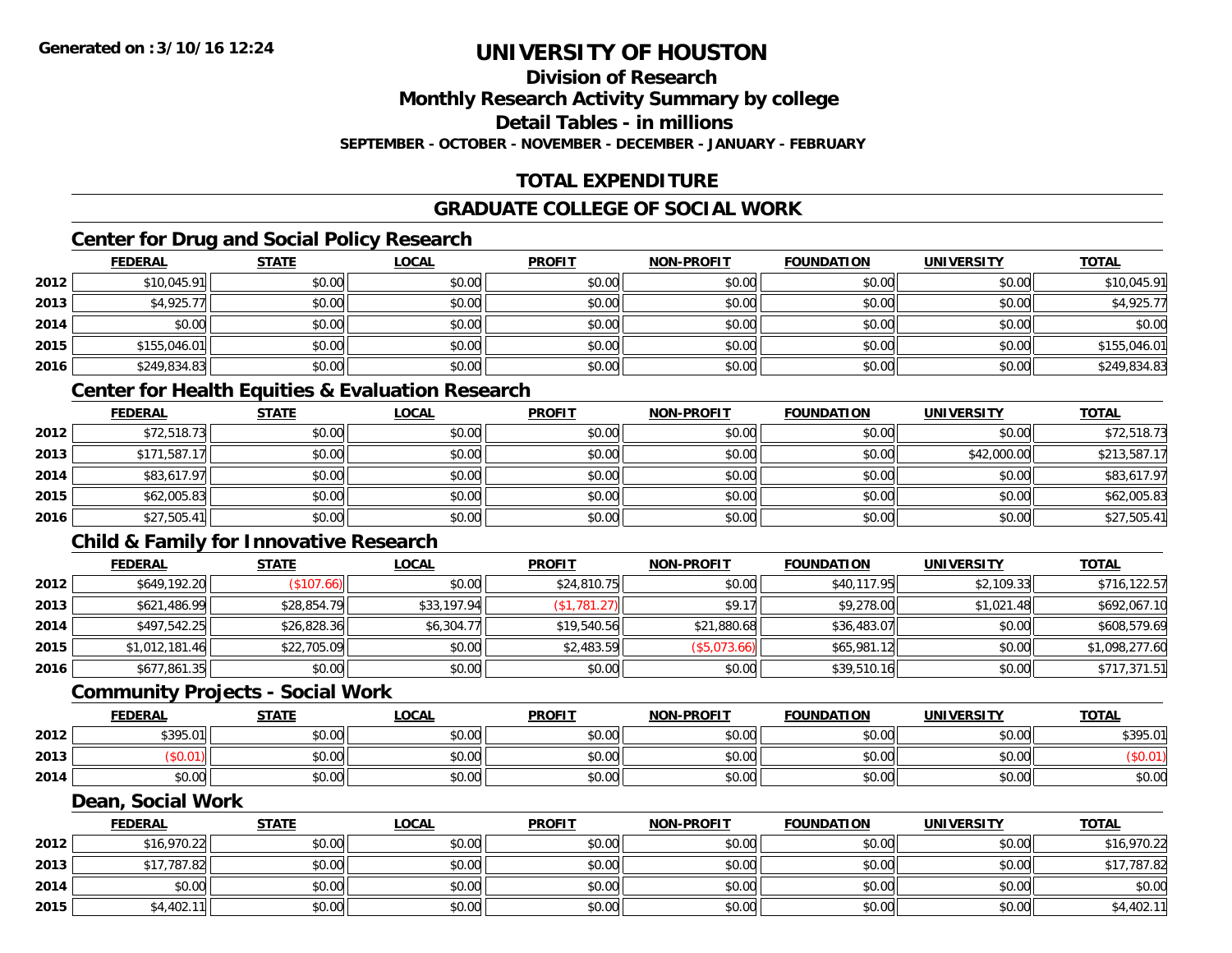**Division of Research**

**Monthly Research Activity Summary by college**

**Detail Tables - in millions**

**SEPTEMBER - OCTOBER - NOVEMBER - DECEMBER - JANUARY - FEBRUARY**

### **TOTAL EXPENDITURE**

#### **GRADUATE COLLEGE OF SOCIAL WORK**

### **Dean, Social Work**

|              | <b>FEDERAL</b>             | <b>STATE</b> | <b>LOCAL</b> | <b>PROFIT</b> | <b>NON-PROFIT</b> | <b>FOUNDATION</b> | <b>UNIVERSITY</b> | <b>TOTAL</b>   |
|--------------|----------------------------|--------------|--------------|---------------|-------------------|-------------------|-------------------|----------------|
| 2016         | \$32,503.75                | \$0.00       | \$0.00       | \$35,668.51   | \$11,806.15       | \$0.00            | \$0.00            | \$79,978.41    |
|              | <b>Office for Drug SPR</b> |              |              |               |                   |                   |                   |                |
|              | <b>FEDERAL</b>             | <b>STATE</b> | <b>LOCAL</b> | <b>PROFIT</b> | <b>NON-PROFIT</b> | <b>FOUNDATION</b> | <b>UNIVERSITY</b> | <b>TOTAL</b>   |
| 2012         | \$0.00                     | \$0.00       | \$0.00       | \$0.00        | \$0.00            | \$0.00            | \$0.00            | \$0.00         |
| 2013         | \$0.00                     | \$0.00       | \$0.00       | \$0.00        | \$0.00            | \$0.00            | \$0.00            | \$0.00         |
| 2014         | \$0.00                     | \$0.00       | \$0.00       | \$0.00        | \$0.00            | \$0.00            | \$0.00            | \$0.00         |
| 2015         | \$0.00                     | \$0.00       | \$0.00       | \$0.00        | \$0.00            | \$0.00            | \$0.00            | \$0.00         |
| <b>Total</b> | \$4,367,410.79             | \$78,280.58  | \$39,502.71  | \$80,722.14   | \$28,622.34       | \$191,370.30      | \$45,130.81       | \$4.831.039.67 |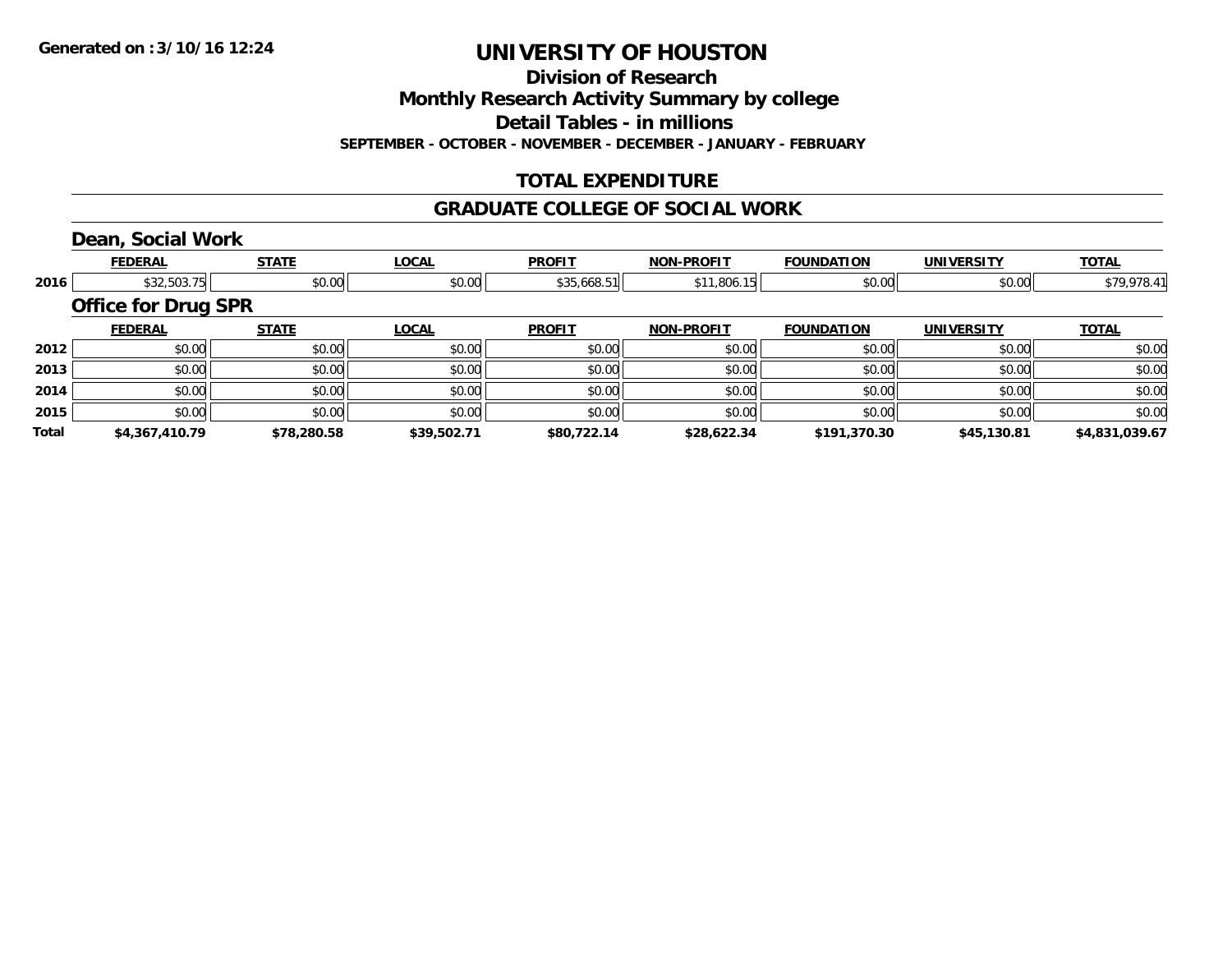### **Division of Research**

**Monthly Research Activity Summary by college**

**Detail Tables - in millions**

**SEPTEMBER - OCTOBER - NOVEMBER - DECEMBER - JANUARY - FEBRUARY**

### **TOTAL EXPENDITURE**

### **HILTON COLLEGE OF HOTEL AND RESTAURANT MANAGEMENT**

### **Hotel and Restaurant Management**

|       | <b>FEDERAL</b> | <b>STATE</b> | <b>LOCAL</b> | <b>PROFIT</b> | <b>NON-PROFIT</b> | <b>FOUNDATION</b> | <b>UNIVERSITY</b> | <b>TOTAL</b> |
|-------|----------------|--------------|--------------|---------------|-------------------|-------------------|-------------------|--------------|
| 2012  | \$10,182.50    | \$80,978.89  | \$0.00       | \$25.76       | \$6,446.91        | \$0.00            | \$0.00            | \$97,634.06  |
| 2013  | \$20,871.44    | \$26,902.93  | \$0.00       | \$0.00        | \$0.00            | \$0.00            | \$0.00            | \$47,774.37  |
| 2014  | \$53,432.89    | (\$278.24)   | \$0.00       | \$0.00        | \$0.00            | \$6,575.73        | \$0.00            | \$59,730.38  |
| 2015  | \$62,672.04    | (\$287.27)   | \$0.00       | \$0.00        | \$0.00            | \$10,306.74       | \$0.00            | \$72,691.51  |
| 2016  | \$94,980.14    | \$0.00       | \$0.00       | \$0.00        | \$0.00            | \$0.00            | \$0.00            | \$94,980.14  |
| Total | \$242,139.01   | \$107.316.31 | \$0.00       | \$25.76       | \$6,446.91        | \$16,882.47       | \$0.00            | \$372,810.46 |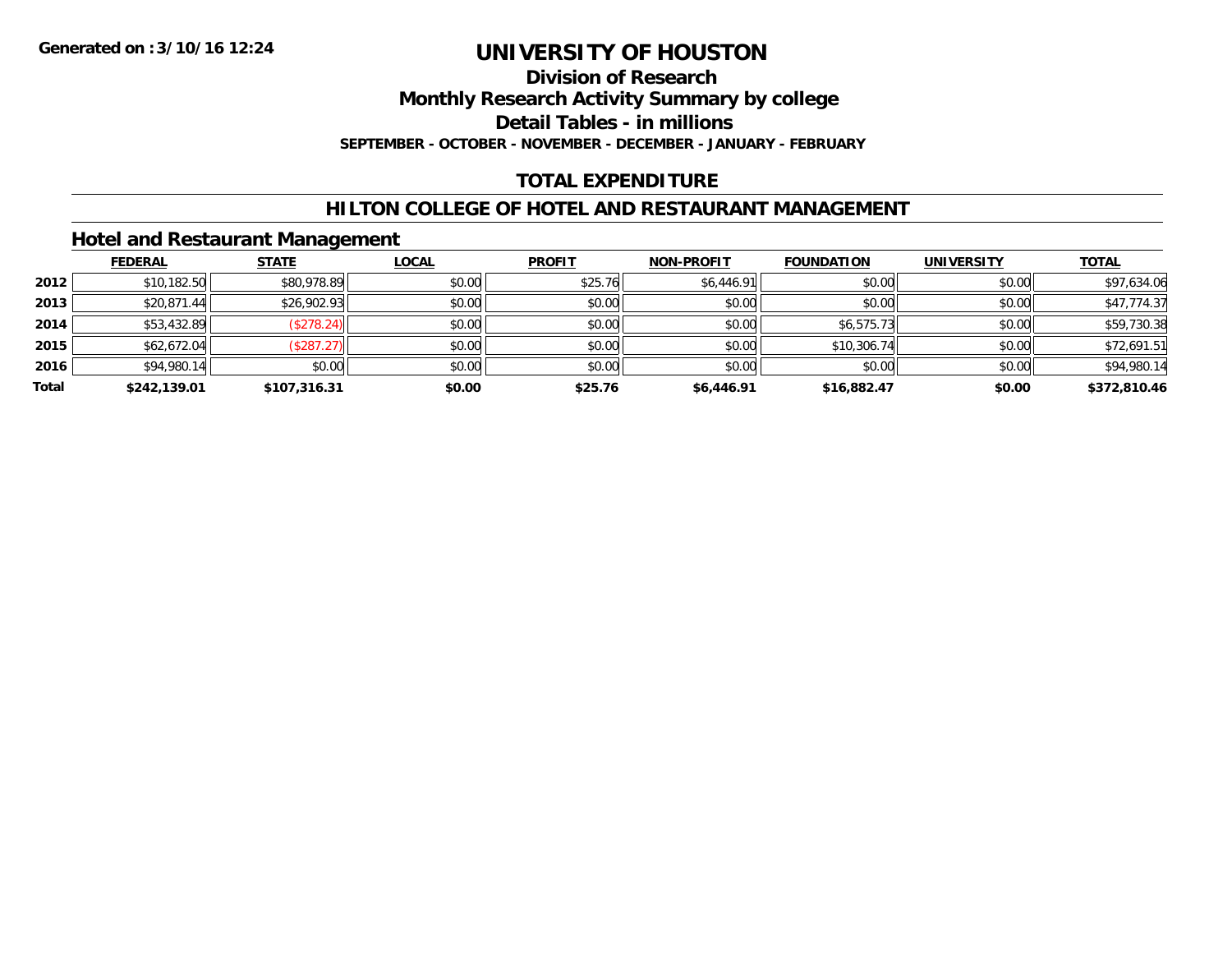### **Division of ResearchMonthly Research Activity Summary by college Detail Tables - in millions SEPTEMBER - OCTOBER - NOVEMBER - DECEMBER - JANUARY - FEBRUARY**

### **TOTAL EXPENDITURE**

#### **HONORS COLLEGE**

### **Dean, Honors College**

|       | <b>FEDERAL</b> | <b>STATE</b> | <b>LOCAL</b> | <b>PROFIT</b> | <b>NON-PROFIT</b> | <b>FOUNDATION</b> | <b>UNIVERSITY</b> | <b>TOTAL</b> |
|-------|----------------|--------------|--------------|---------------|-------------------|-------------------|-------------------|--------------|
| 2012  | \$12,093.37    | \$0.00       | \$0.00       | \$0.00        | \$9,100.19        | \$0.00            | \$0.00            | \$21,193.56  |
| 2013  | \$13,066.85    | \$0.00       | \$0.00       | \$0.00        | \$5,854.48        | \$0.00            | \$0.00            | \$18,921.33  |
| 2014  | \$2,694.74     | \$0.00       | \$0.00       | \$0.00        | \$8,956.69        | \$4,453.07        | \$0.00            | \$16,104.50  |
| 2015  | \$0.00         | \$0.00       | \$0.00       | \$0.00        | (\$17.71          | \$726.52          | \$0.00            | \$708.81     |
| 2016  | \$0.00         | \$0.00       | \$0.00       | \$0.00        | \$0.00            | \$315.27          | \$0.00            | \$315.27     |
| Total | \$27,854.96    | \$0.00       | \$0.00       | \$0.00        | \$23,893.64       | \$5,494.87        | \$0.00            | \$57,243.47  |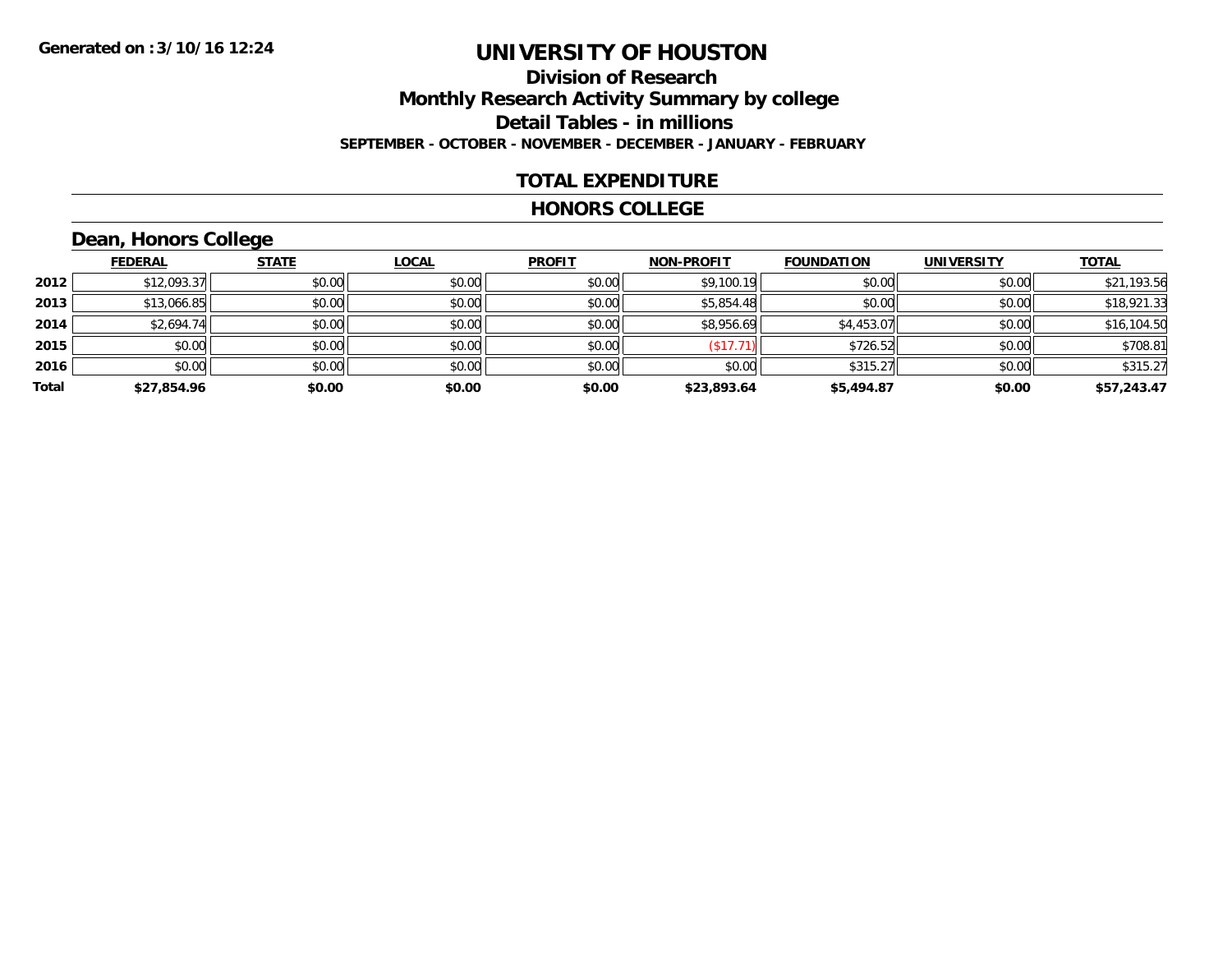#### **Division of Research Monthly Research Activity Summary by college Detail Tables - in millions SEPTEMBER - OCTOBER - NOVEMBER - DECEMBER - JANUARY - FEBRUARY**

#### **TOTAL EXPENDITURE**

#### **LIBRARY**

### **Administration, Library**

|       | <b>FEDERAL</b> | <u>STATE</u> | <b>LOCAL</b> | <b>PROFIT</b> | <b>NON-PROFIT</b> | <b>FOUNDATION</b> | <b>UNIVERSITY</b> | <b>TOTAL</b> |
|-------|----------------|--------------|--------------|---------------|-------------------|-------------------|-------------------|--------------|
| 2012  | \$43.40        | \$0.00       | \$0.00       | \$0.00        | \$0.00            | \$0.00            | \$0.00            | \$43.40      |
| 2013  | \$0.00         | \$0.00       | \$0.00       | \$0.00        | \$0.00            | \$0.00            | \$0.00            | \$0.00       |
| 2014  | \$0.00         | \$0.00       | \$0.00       | \$0.00        | \$0.00            | \$0.00            | \$0.00            | \$0.00       |
| Total | \$43.40        | \$0.00       | \$0.00       | \$0.00        | \$0.00            | \$0.00            | \$0.00            | \$43.40      |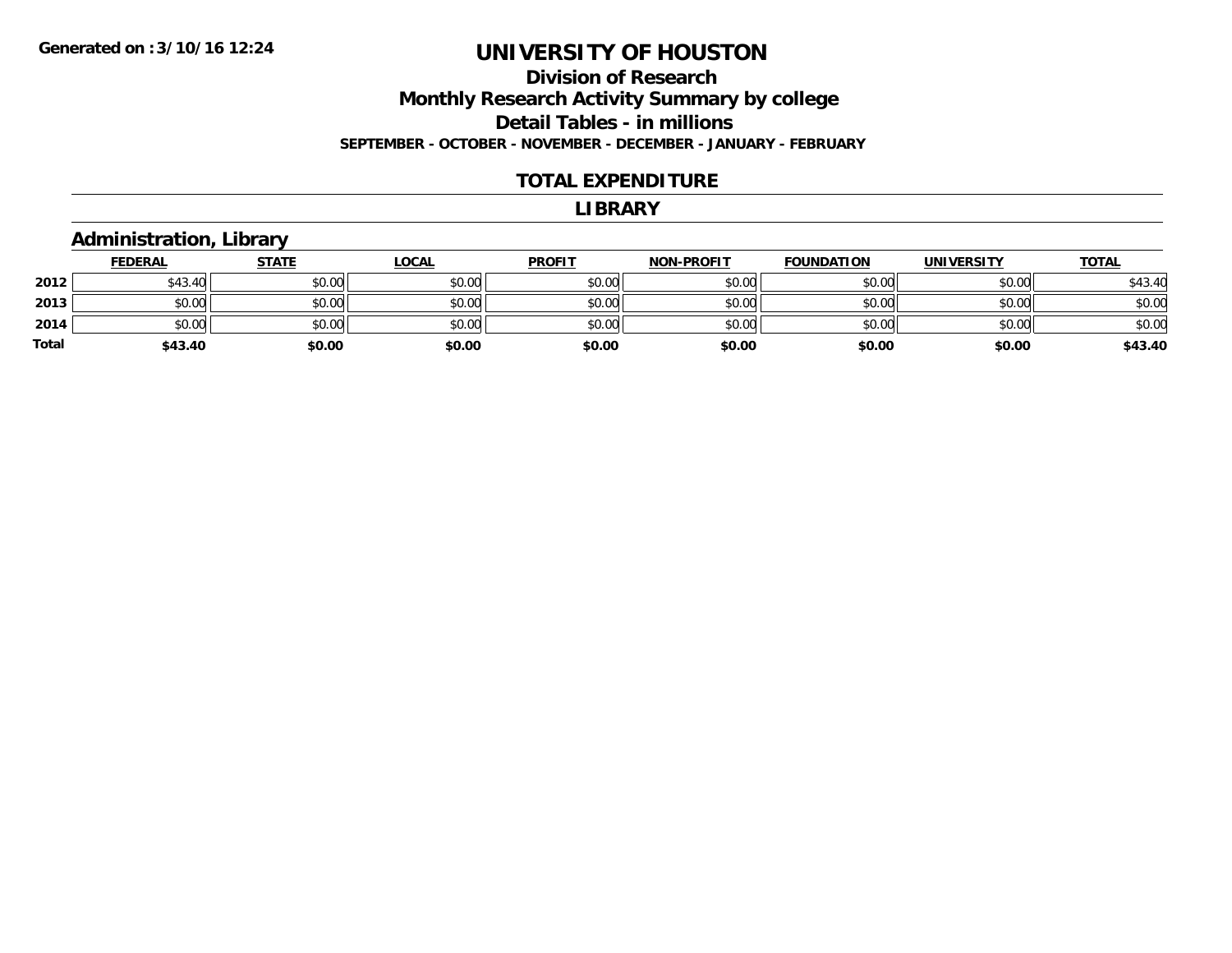**Division of Research**

**Monthly Research Activity Summary by college**

**Detail Tables - in millions**

**SEPTEMBER - OCTOBER - NOVEMBER - DECEMBER - JANUARY - FEBRUARY**

### **TOTAL EXPENDITURE**

### **OTHER OUTSIDE ORGANIZATIONS USED FOR CPHS LOGINS**

|              | nealth ∂<br><b>Center</b> |        |        |               |                   |                   |                   |              |  |
|--------------|---------------------------|--------|--------|---------------|-------------------|-------------------|-------------------|--------------|--|
|              | <b>FEDERAL</b>            | STATE  | LOCAL  | <b>PROFIT</b> | <b>NON-PROFIT</b> | <b>FOUNDATION</b> | <b>UNIVERSITY</b> | <b>TOTAL</b> |  |
| 2015         | \$0.00                    | \$0.00 | \$0.00 | \$0.00        | \$0.00            | \$0.00            | \$0.00            | \$0.00       |  |
| <b>Total</b> | \$0.00                    | \$0.00 | \$0.00 | \$0.00        | \$0.00            | \$0.00            | \$0.00            | \$0.00       |  |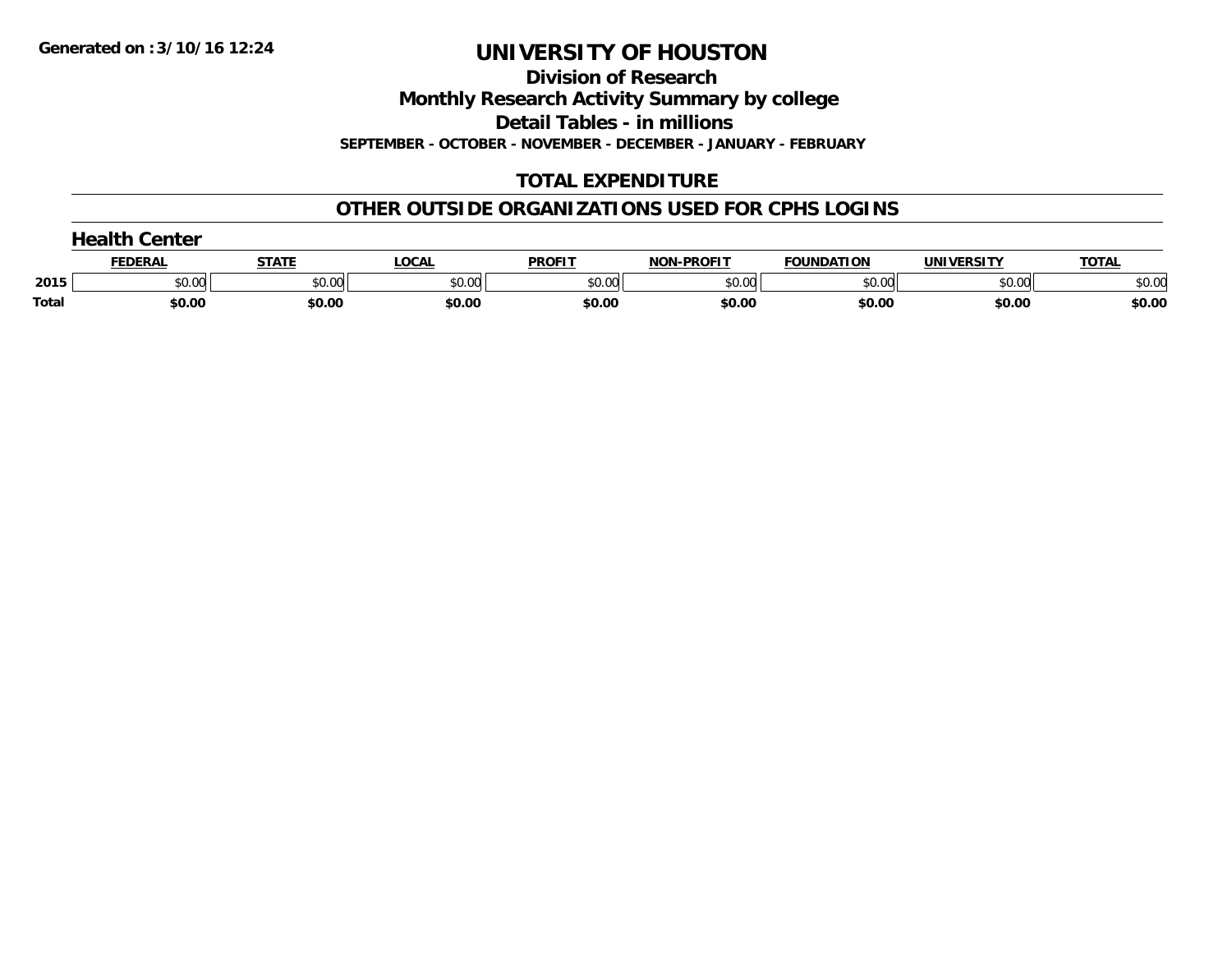### **Division of ResearchMonthly Research Activity Summary by college Detail Tables - in millions SEPTEMBER - OCTOBER - NOVEMBER - DECEMBER - JANUARY - FEBRUARY**

### **TOTAL EXPENDITURE**

#### **PRESIDENT**

### **Office of the President**

|       | <b>FEDERAL</b> | <b>STATE</b> | <b>LOCAL</b> | <b>PROFIT</b> | <b>NON-PROFIT</b> | <b>FOUNDATION</b> | <b>UNIVERSITY</b> | <b>TOTAL</b> |
|-------|----------------|--------------|--------------|---------------|-------------------|-------------------|-------------------|--------------|
| 2012  | \$0.00         | \$0.00       | \$0.00       | \$0.00        | \$0.00            | \$0.00            | \$0.00            | \$0.00       |
| 2013  | \$0.00         | \$0.00       | \$0.00       | \$0.00        | \$0.00            | \$0.00            | \$0.00            | \$0.00       |
| 2014  | \$0.00         | \$0.00       | \$0.00       | \$0.00        | \$0.00            | \$0.00            | \$0.00            | \$0.00       |
| 2015  | \$0.00         | \$0.00       | \$0.00       | \$0.00        | \$0.00            | \$0.00            | \$0.00            | \$0.00       |
| 2016  | \$0.00         | \$0.00       | \$0.00       | \$0.00        | \$0.00            | \$0.00            | \$0.00            | \$0.00       |
| Total | \$0.00         | \$0.00       | \$0.00       | \$0.00        | \$0.00            | \$0.00            | \$0.00            | \$0.00       |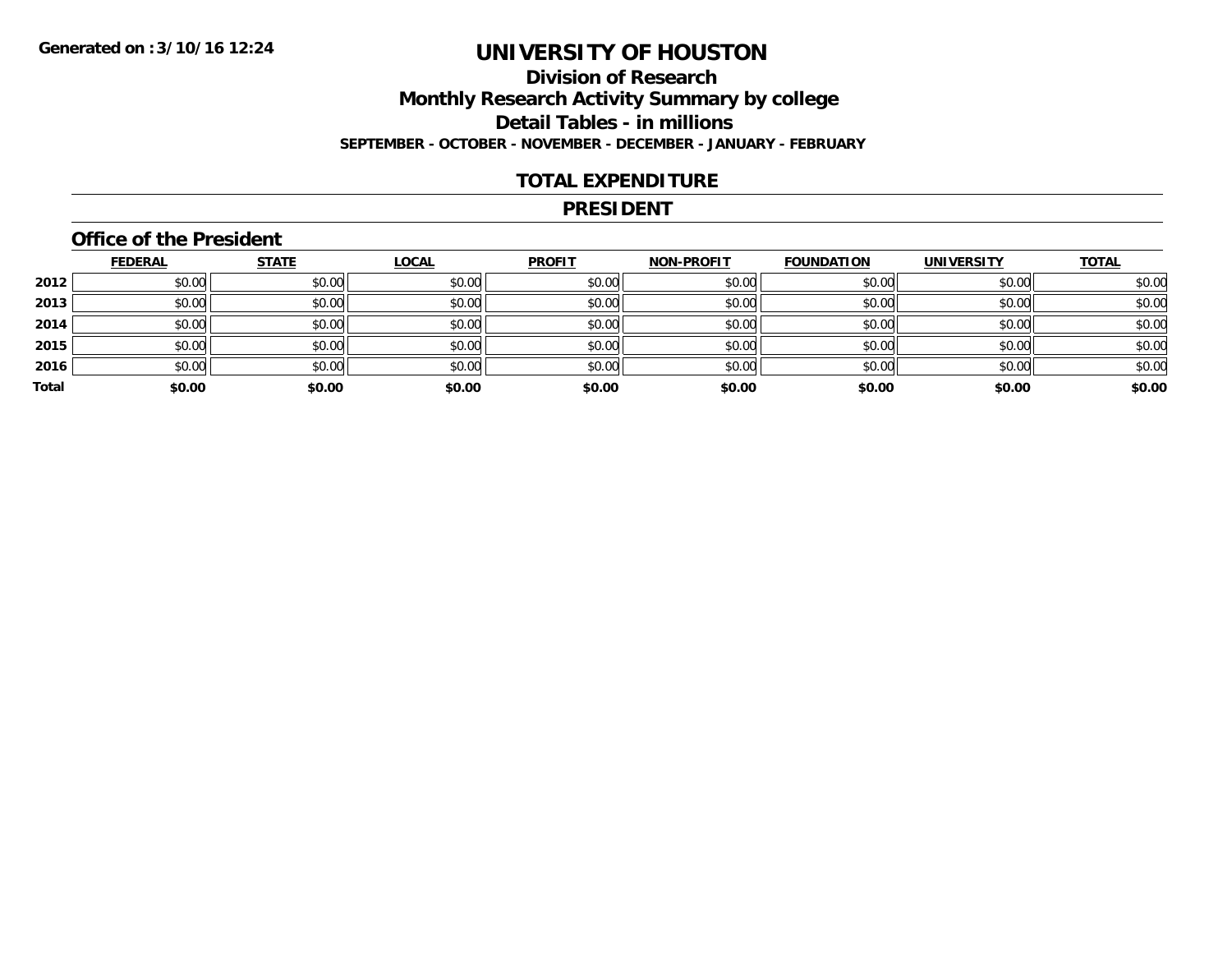**Division of Research**

**Monthly Research Activity Summary by college**

**Detail Tables - in millions**

**SEPTEMBER - OCTOBER - NOVEMBER - DECEMBER - JANUARY - FEBRUARY**

### **TOTAL EXPENDITURE**

### **SCHOOL OF NURSING**

### **Dean, School of Nursing**

|              | <b>FEDERAL</b> | <b>STATE</b> | <b>LOCAL</b> | <b>PROFIT</b> | <b>J-PROFIT</b><br><b>NON</b> | <b>FOUNDATION</b>         | <b>UNIVERSITY</b> | <b>TOTAL</b>    |
|--------------|----------------|--------------|--------------|---------------|-------------------------------|---------------------------|-------------------|-----------------|
| 2016         | vv.vv          | \$0.00       | \$0.00       | 4000<br>JU.UU | \$0.00                        | $\sqrt{2}$<br>⊢∩ E<br>–…… | \$0.00            | 220<br>. ک ک    |
| <b>Total</b> | \$0.00         | \$0.00       | \$0.00       | \$0.00        | \$0.00                        | 422.OE                    | \$0.00            | 1220<br>,432.73 |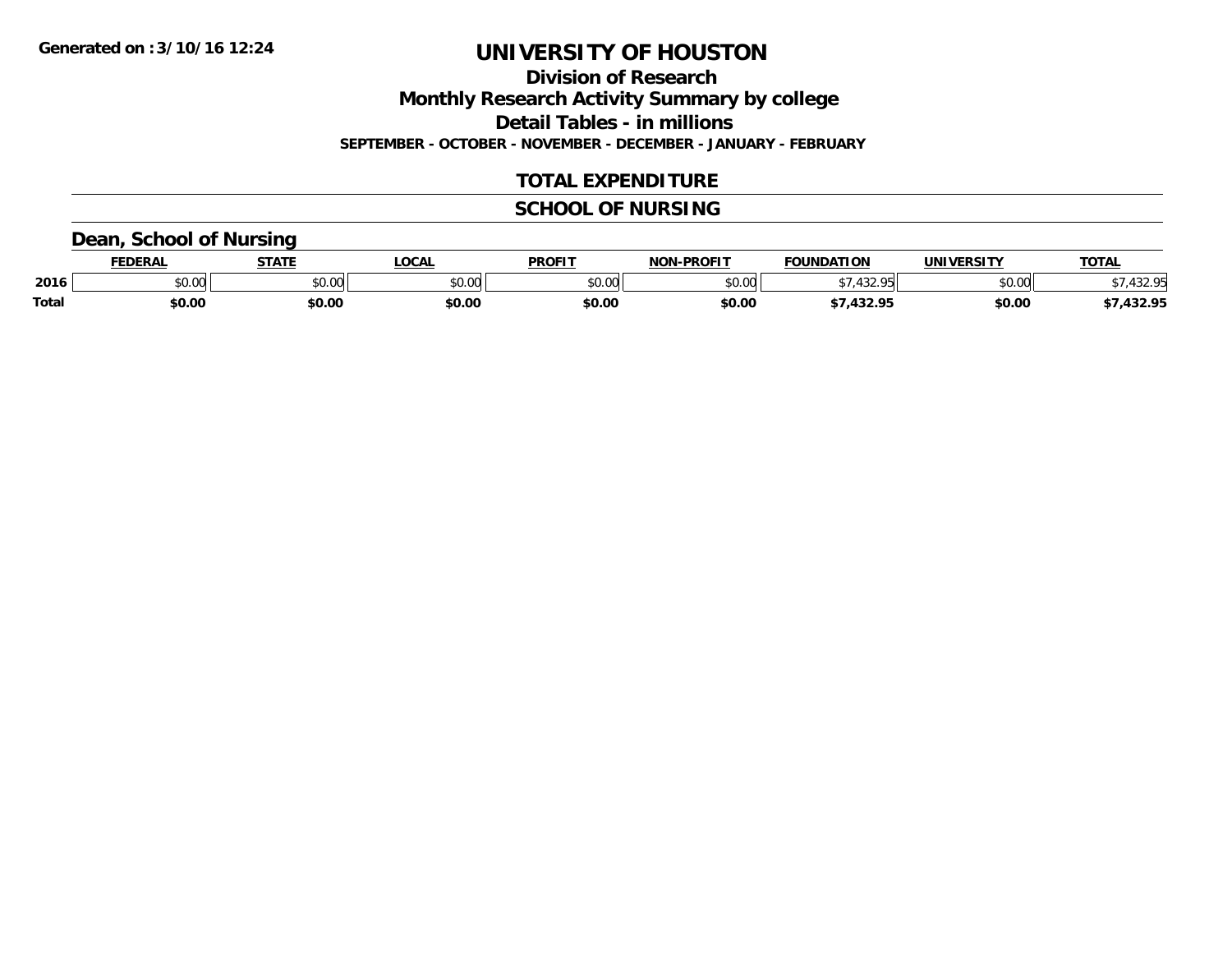### **Division of ResearchMonthly Research Activity Summary by college**

**Detail Tables - in millions**

**SEPTEMBER - OCTOBER - NOVEMBER - DECEMBER - JANUARY - FEBRUARY**

### **TOTAL EXPENDITURE**

### **SENIOR V.P. FOR ACADEMIC AFFAIRS AND PROVOST**

### **Challenger Program**

|      | <b>FEDERAL</b>                                      | <b>STATE</b> | <b>LOCAL</b> | <b>PROFIT</b> | <b>NON-PROFIT</b> | <b>FOUNDATION</b> | <b>UNIVERSITY</b> | <b>TOTAL</b> |
|------|-----------------------------------------------------|--------------|--------------|---------------|-------------------|-------------------|-------------------|--------------|
| 2012 | \$0.00                                              | \$0.00       | \$0.00       | \$0.00        | \$0.00            | \$0.00            | \$0.00            | \$0.00       |
| 2013 | \$0.00                                              | \$0.00       | \$0.00       | \$0.00        | \$0.00            | \$0.00            | \$0.00            | \$0.00       |
| 2014 | \$0.00                                              | \$0.00       | \$0.00       | \$0.00        | \$0.00            | \$0.00            | \$0.00            | \$0.00       |
| 2015 | \$0.00                                              | \$0.00       | \$0.00       | \$0.00        | \$0.00            | \$0.00            | \$0.00            | \$0.00       |
| 2016 | \$0.00                                              | \$0.00       | \$0.00       | \$0.00        | \$0.00            | \$0.00            | \$0.00            | \$0.00       |
|      | <b>Learning Support Services</b>                    |              |              |               |                   |                   |                   |              |
|      | <b>FEDERAL</b>                                      | <b>STATE</b> | <b>LOCAL</b> | <b>PROFIT</b> | <b>NON-PROFIT</b> | <b>FOUNDATION</b> | <b>UNIVERSITY</b> | <b>TOTAL</b> |
| 2012 | \$0.00                                              | \$0.00       | \$0.00       | \$0.00        | \$0.00            | \$0.00            | \$0.00            | \$0.00       |
| 2013 | \$0.00                                              | \$0.00       | \$0.00       | \$0.00        | \$0.00            | \$0.00            | \$0.00            | \$0.00       |
|      | <b>Office of Admissions</b>                         |              |              |               |                   |                   |                   |              |
|      | <b>FEDERAL</b>                                      | <b>STATE</b> | <b>LOCAL</b> | <b>PROFIT</b> | <b>NON-PROFIT</b> | <b>FOUNDATION</b> | <b>UNIVERSITY</b> | <b>TOTAL</b> |
| 2012 | \$0.00                                              | \$0.00       | \$0.00       | \$0.00        | \$0.00            | \$0.00            | \$0.00            | \$0.00       |
| 2013 | \$0.00                                              | \$0.00       | \$0.00       | \$0.00        | \$0.00            | \$0.00            | \$0.00            | \$0.00       |
| 2014 | \$0.00                                              | \$0.00       | \$0.00       | \$0.00        | \$0.00            | \$0.00            | \$0.00            | \$0.00       |
| 2015 | \$0.00                                              | \$0.00       | \$0.00       | \$0.00        | \$0.00            | \$0.00            | \$0.00            | \$0.00       |
|      | <b>Pre-Health Advising</b>                          |              |              |               |                   |                   |                   |              |
|      | <b>FEDERAL</b>                                      | <b>STATE</b> | <b>LOCAL</b> | <b>PROFIT</b> | <b>NON-PROFIT</b> | <b>FOUNDATION</b> | <b>UNIVERSITY</b> | <b>TOTAL</b> |
| 2015 | \$0.00                                              | \$0.00       | \$0.00       | \$0.00        | \$0.00            | \$0.00            | \$0.00            | \$0.00       |
| 2016 | \$0.00                                              | \$0.00       | \$0.00       | \$0.00        | \$0.00            | \$0.00            | \$0.00            | \$0.00       |
|      | <b>Senior V.P. for Academic Affairs and Provost</b> |              |              |               |                   |                   |                   |              |
|      | <b>FEDERAL</b>                                      | <b>STATE</b> | <b>LOCAL</b> | <b>PROFIT</b> | <b>NON-PROFIT</b> | <b>FOUNDATION</b> | <b>UNIVERSITY</b> | <b>TOTAL</b> |
| 2012 | \$0.00                                              | \$0.00       | \$0.00       | \$0.00        | \$0.00            | \$0.00            | \$0.00            | \$0.00       |
| 2013 | \$0.00                                              | \$0.00       | \$0.00       | \$0.00        | \$0.00            | \$0.00            | \$0.00            | \$0.00       |
| 2014 | \$0.00                                              | \$0.00       | \$0.00       | \$38,767.38   | \$0.00            | \$0.00            | \$0.00            | \$38,767.38  |
| 2015 | \$0.00                                              | \$0.00       | \$0.00       | \$0.00        | \$0.00            | \$0.00            | \$0.00            | \$0.00       |
| 2016 | \$0.00                                              | \$0.00       | \$0.00       | \$0.00        | \$0.00            | \$0.00            | \$0.00            | \$0.00       |
|      | <b>Student Support Services</b>                     |              |              |               |                   |                   |                   |              |
|      | <b>FEDERAL</b>                                      | <b>STATE</b> | <b>LOCAL</b> | <b>PROFIT</b> | <b>NON-PROFIT</b> | <b>FOUNDATION</b> | <b>UNIVERSITY</b> | <b>TOTAL</b> |
| 2014 | \$0.00                                              | \$0.00       | \$0.00       | \$0.00        | \$0.00            | \$0.00            | \$0.00            | \$0.00       |
| 2015 | \$0.00                                              | \$0.00       | \$0.00       | \$0.00        | \$0.00            | \$0.00            | \$0.00            | \$0.00       |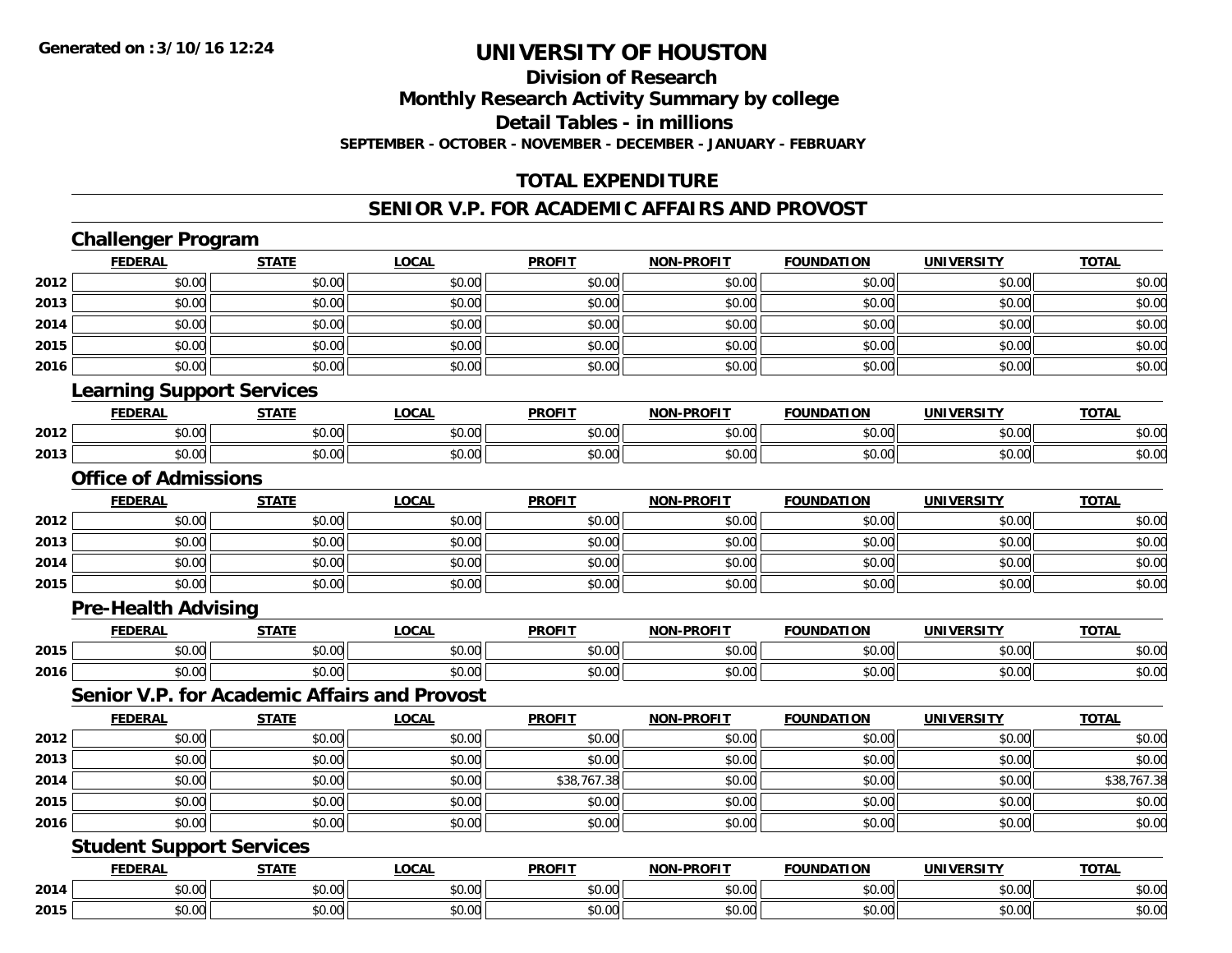**Division of Research**

**Monthly Research Activity Summary by college**

**Detail Tables - in millions**

**SEPTEMBER - OCTOBER - NOVEMBER - DECEMBER - JANUARY - FEBRUARY**

### **TOTAL EXPENDITURE**

#### **SENIOR V.P. FOR ACADEMIC AFFAIRS AND PROVOST**

|       | <b>Student Support Services</b>             |              |              |               |                   |                   |                   |                |
|-------|---------------------------------------------|--------------|--------------|---------------|-------------------|-------------------|-------------------|----------------|
|       | <b>FEDERAL</b>                              | <b>STATE</b> | <b>LOCAL</b> | <b>PROFIT</b> | <b>NON-PROFIT</b> | <b>FOUNDATION</b> | <b>UNIVERSITY</b> | <b>TOTAL</b>   |
| 2016  | \$0.00                                      | \$0.00       | \$0.00       | \$0.00        | \$0.00            | \$0.00            | \$0.00            | \$0.00         |
|       | <b>UH Energy</b>                            |              |              |               |                   |                   |                   |                |
|       | <b>FEDERAL</b>                              | <b>STATE</b> | <b>LOCAL</b> | <b>PROFIT</b> | <b>NON-PROFIT</b> | <b>FOUNDATION</b> | <b>UNIVERSITY</b> | <b>TOTAL</b>   |
| 2015  | \$0.00                                      | \$0.00       | \$0.00       | \$0.00        | \$0.00            | \$0.00            | \$0.00            | \$0.00         |
| 2016  | \$0.00                                      | \$0.00       | \$0.00       | \$0.00        | \$0.00            | \$0.00            | \$0.00            | \$0.00         |
|       | <b>Undergraduate Scholars</b>               |              |              |               |                   |                   |                   |                |
|       | <b>FEDERAL</b>                              | <b>STATE</b> | <b>LOCAL</b> | <b>PROFIT</b> | <b>NON-PROFIT</b> | <b>FOUNDATION</b> | <b>UNIVERSITY</b> | <b>TOTAL</b>   |
| 2012  | \$0.00                                      | \$4,757.48   | \$0.00       | \$0.00        | \$0.00            | \$0.00            | \$0.00            | \$4,757.48     |
| 2013  | \$0.00                                      | \$2,810.90   | \$0.00       | \$0.00        | \$0.00            | \$0.00            | \$0.00            | \$2,810.90     |
| 2014  | \$0.00                                      | \$4,935.38   | \$0.00       | \$0.00        | \$0.00            | \$0.00            | \$0.00            | \$4,935.38     |
|       | <b>Undergraduate Student Success</b>        |              |              |               |                   |                   |                   |                |
|       | <b>FEDERAL</b>                              | <b>STATE</b> | <b>LOCAL</b> | <b>PROFIT</b> | <b>NON-PROFIT</b> | <b>FOUNDATION</b> | <b>UNIVERSITY</b> | <b>TOTAL</b>   |
| 2012  | \$0.00                                      | \$23,163.56  | \$0.00       | \$0.00        | \$0.00            | \$0.00            | \$0.00            | \$23,163.56    |
| 2013  | \$0.00                                      | \$10,249.19  | \$0.00       | \$0.00        | \$0.00            | \$0.00            | \$0.00            | \$10,249.19    |
| 2014  | \$0.00                                      | \$15,076.34  | \$0.00       | \$0.00        | \$0.00            | \$0.00            | \$0.00            | \$15,076.34    |
| 2015  | \$153,832.26                                | \$13,798.92  | \$0.00       | \$0.00        | \$0.00            | \$0.00            | \$0.00            | \$167,631.18   |
| 2016  | \$17,638.59                                 | \$41,168.71  | \$0.00       | \$0.00        | \$0.00            | \$0.00            | \$0.00            | \$58,807.30    |
|       | <b>Undergraduate Student Success Center</b> |              |              |               |                   |                   |                   |                |
|       | <b>FEDERAL</b>                              | <b>STATE</b> | <b>LOCAL</b> | <b>PROFIT</b> | <b>NON-PROFIT</b> | <b>FOUNDATION</b> | <b>UNIVERSITY</b> | <b>TOTAL</b>   |
| 2012  | \$158,869.56                                | \$64,709.37  | \$0.00       | \$0.00        | \$36,500.27       | \$0.00            | \$0.00            | \$260,079.20   |
| 2013  | \$190,631.52                                | \$64,810.49  | \$0.00       | \$0.00        | (\$539.58)        | \$0.00            | \$0.00            | \$254,902.43   |
| 2014  | \$201,400.93                                | \$58,046.96  | \$0.00       | \$0.00        | \$0.00            | \$0.00            | \$0.00            | \$259,447.89   |
| 2015  | \$0.00                                      | \$66,196.88  | \$0.00       | \$0.00        | \$38,205.55       | \$0.00            | \$0.00            | \$104,402.43   |
| 2016  | \$0.00                                      | \$55,873.41  | \$0.00       | \$0.00        | \$647.34          | \$0.00            | \$0.00            | \$56,520.75    |
| Total | \$722,372.86                                | \$425,597.59 | \$0.00       | \$38,767.38   | \$74,813.58       | \$0.00            | \$0.00            | \$1,261,551.41 |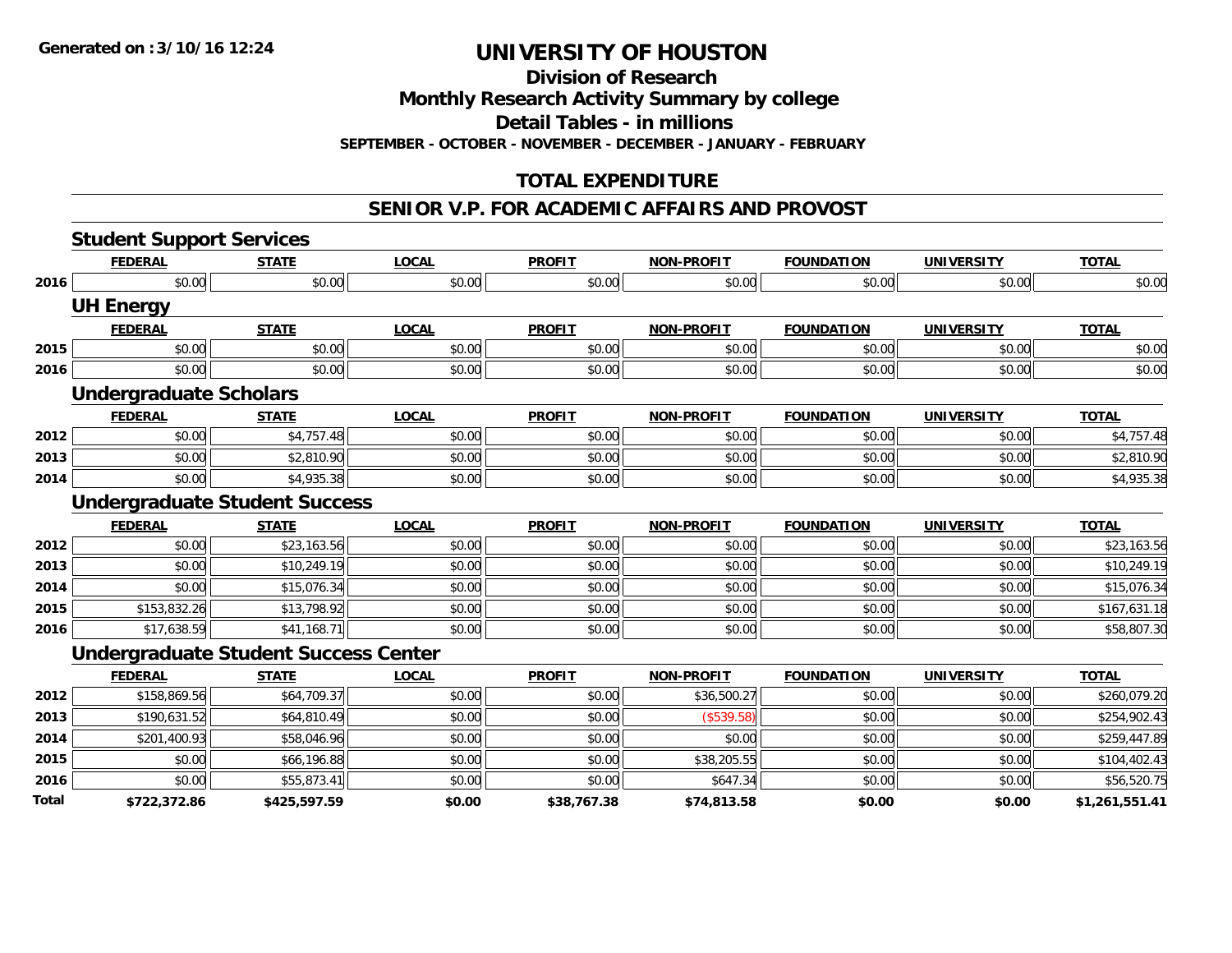### **Division of ResearchMonthly Research Activity Summary by college Detail Tables - in millions SEPTEMBER - OCTOBER - NOVEMBER - DECEMBER - JANUARY - FEBRUARY**

### **TOTAL EXPENDITURE**

#### **UH LAW CENTER**

|       | Dean, Law      |              |              |               |                   |                   |                   |                |
|-------|----------------|--------------|--------------|---------------|-------------------|-------------------|-------------------|----------------|
|       | <b>FEDERAL</b> | <b>STATE</b> | <b>LOCAL</b> | <b>PROFIT</b> | <b>NON-PROFIT</b> | <b>FOUNDATION</b> | <b>UNIVERSITY</b> | <b>TOTAL</b>   |
| 2012  | (\$221,035.97) | \$0.00       | \$0.00       | \$0.00        | \$0.00            | \$0.00            | \$0.00            | (\$221,035.97) |
| 2013  | \$0.00         | \$0.00       | \$0.00       | \$0.00        | \$0.00            | \$0.00            | \$0.00            | \$0.00         |
| 2016  | \$0.00         | \$30,378.85  | \$0.00       | \$0.00        | \$0.00            | \$0.00            | \$0.00            | \$30,378.85    |
|       | Law-UH         |              |              |               |                   |                   |                   |                |
|       | <b>FEDERAL</b> | <b>STATE</b> | <b>LOCAL</b> | <b>PROFIT</b> | <b>NON-PROFIT</b> | <b>FOUNDATION</b> | <b>UNIVERSITY</b> | <b>TOTAL</b>   |
| 2012  | \$6,677.10     | \$98,320.27  | \$0.00       | \$0.00        | \$0.00            | \$33,253.86       | \$0.00            | \$138,251.23   |
| 2013  | \$133,738.92   | \$63,498.61  | \$0.00       | \$0.00        | \$0.00            | \$28,478.77       | \$0.00            | \$225,716.30   |
| 2014  | \$9,182.58     | \$80,125.80  | \$0.00       | \$0.00        | \$0.00            | \$5,636.78        | \$0.00            | \$94,945.16    |
| 2015  | \$35,356.32    | \$96,729.37  | \$0.00       | \$0.00        | \$0.00            | \$3,504.26        | \$0.00            | \$135,589.95   |
| 2016  | \$16,331.10    | \$47,600.35  | \$0.00       | \$0.00        | \$0.00            | \$67,574.84       | \$0.00            | \$131,506.29   |
| Total | (\$19,749.95)  | \$416,653.25 | \$0.00       | \$0.00        | \$0.00            | \$138,448.51      | \$0.00            | \$535,351.81   |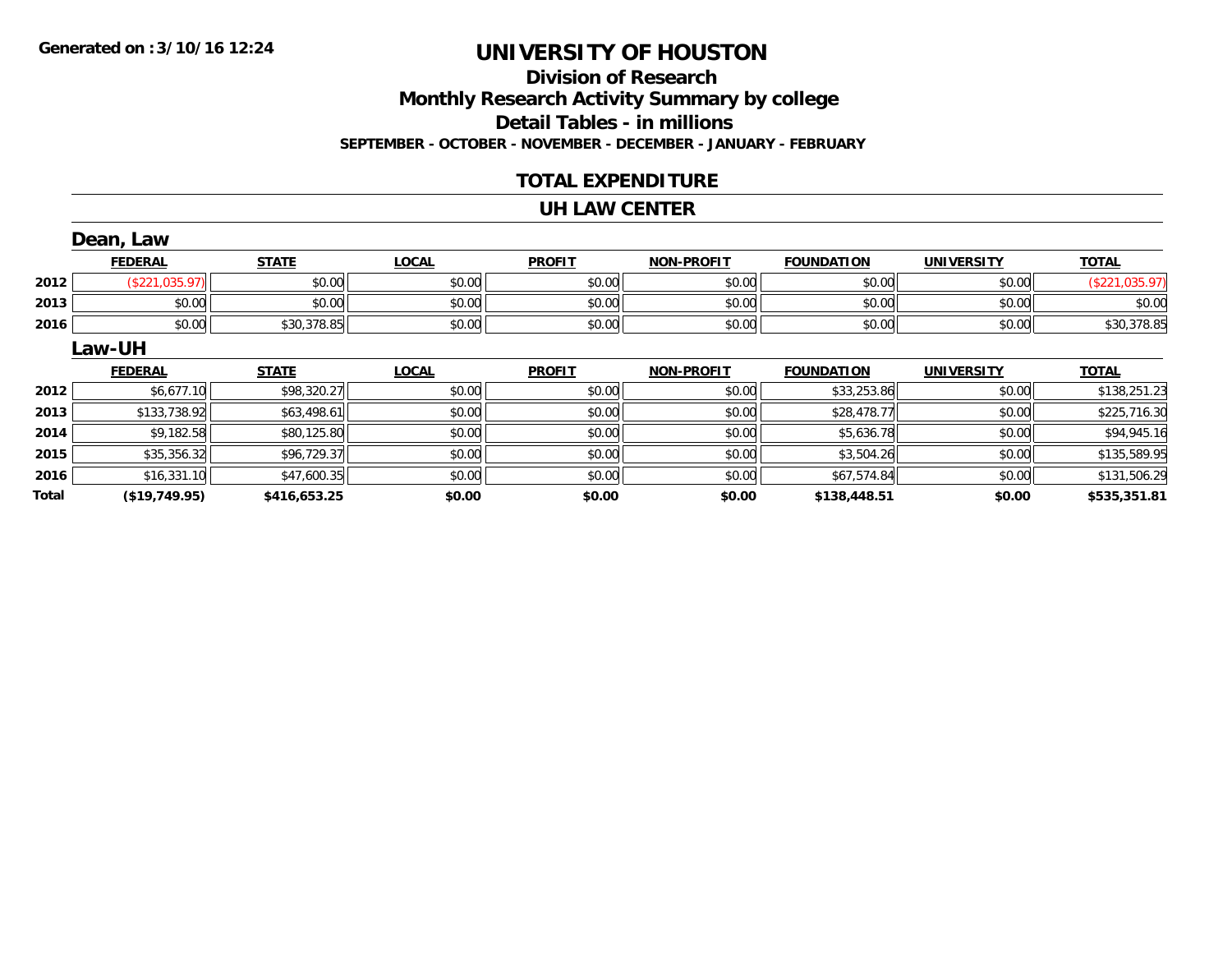### **Division of ResearchMonthly Research Activity Summary by college**

**Detail Tables - in millions**

**SEPTEMBER - OCTOBER - NOVEMBER - DECEMBER - JANUARY - FEBRUARY**

### **TOTAL EXPENDITURE**

#### **UKNOWN COLLEGE**

### **Unknown Department**

|      |             | -----         | 00N                                           | <b>DDOEIT</b>                                | ------<br><b>NICH</b> | מרו<br>w      |               | $-2$          |
|------|-------------|---------------|-----------------------------------------------|----------------------------------------------|-----------------------|---------------|---------------|---------------|
| 2015 | 50.00       | $\sim$ $\sim$ | $\mathbf{A} \mathbf{A} \mathbf{A} \mathbf{A}$ | $\mathsf{A} \cap \mathsf{A} \cap$            | ሐሴ ሴሮ                 | $\sim$ $\sim$ | $\sim$ 00     | $\sim$        |
|      | JU.UU       | - JU.UU       | JU.UU                                         | JU.UL                                        | ט.טע                  | JU.UU         | vv.vv         | DU.U          |
|      | $\sim$ 0.00 | $\sim$ $\sim$ | $\sim$ $\sim$ $\sim$                          | $\mathbf{A} \cap \mathbf{A} \cap \mathbf{A}$ | $\sim$ $\sim$         | $\sim$ $\sim$ | $\sim$ $\sim$ | $\sim$ $\sim$ |
| 2016 | ט.טע        | ₽U.UU         | 40.00                                         | JU.U                                         | ט.טע                  | JU.UU         | vv.vv         | D.U¢          |

### **Wrong Department - Please Dont Select It**

|              | <b>FEDERAL</b> | <b>STATE</b> | <u>LOCAL</u> | <b>PROFIT</b> | <b>NON-PROFIT</b> | <b>FOUNDATION</b> | <b>UNIVERSITY</b> | <b>TOTAL</b> |
|--------------|----------------|--------------|--------------|---------------|-------------------|-------------------|-------------------|--------------|
| 2012         | \$0.00         | \$0.00       | \$0.00       | \$0.00        | \$0.00            | \$0.00            | \$0.00            | \$0.00       |
| 2013         | \$0.00         | \$0.00       | \$0.00       | \$0.00        | \$0.00            | \$0.00            | \$0.00            | \$0.00       |
| 2014         | \$0.00         | \$0.00       | \$0.00       | \$0.00        | \$0.00            | \$0.00            | \$0.00            | \$0.00       |
| 2015         | \$0.00         | \$0.00       | \$0.00       | \$0.00        | \$0.00            | \$0.00            | \$0.00            | \$0.00       |
| 2016         | \$0.00         | \$0.00       | \$0.00       | \$0.00        | \$0.00            | \$0.00            | \$0.00            | \$0.00       |
| <b>Total</b> | \$0.00         | \$0.00       | \$0.00       | \$0.00        | \$0.00            | \$0.00            | \$0.00            | \$0.00       |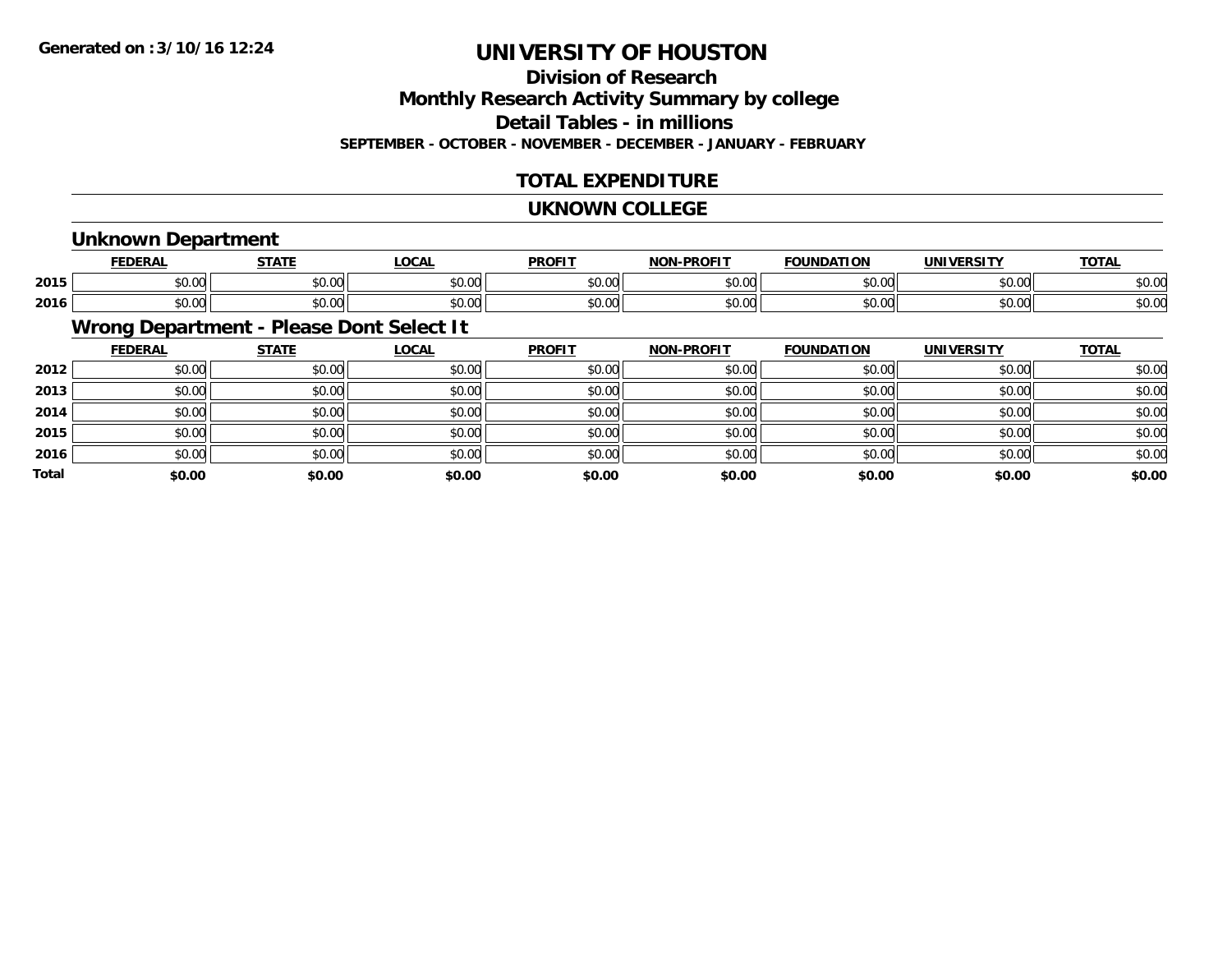#### **Division of Research Monthly Research Activity Summary by college Detail Tables - in millions SEPTEMBER - OCTOBER - NOVEMBER - DECEMBER - JANUARY - FEBRUARY**

### **TOTAL EXPENDITURE**

### **VICE PRESIDENT FOR ADMINISTRATION**

|       | <b>KUHF - Radio</b>         |              |              |               |                   |                   |                   |                 |
|-------|-----------------------------|--------------|--------------|---------------|-------------------|-------------------|-------------------|-----------------|
|       | <b>FEDERAL</b>              | <b>STATE</b> | <b>LOCAL</b> | <b>PROFIT</b> | <b>NON-PROFIT</b> | <b>FOUNDATION</b> | <b>UNIVERSITY</b> | <b>TOTAL</b>    |
| 2012  | \$8,449.00                  | \$10,153.66  | \$0.00       | \$0.00        | \$2,261,362.61    | \$0.00            | \$0.00            | \$2,279,965.27  |
| 2013  | \$0.00                      | \$0.00       | \$0.00       | \$0.00        | \$2,044,710.28    | \$0.00            | \$0.00            | \$2,044,710.28  |
| 2014  | \$0.00                      | \$0.00       | \$0.00       | \$0.00        | \$2,147,867.00    | \$0.00            | \$0.00            | \$2,147,867.00  |
| 2015  | \$128,733.00                | \$0.00       | \$0.00       | \$0.00        | \$2,363,344.00    | \$0.00            | \$0.00            | \$2,492,077.00  |
| 2016  | \$0.00                      | \$0.00       | \$0.00       | \$0.00        | \$1,691,890.00    | \$0.00            | \$0.00            | \$1,691,890.00  |
|       | <b>KUHT-TV</b>              |              |              |               |                   |                   |                   |                 |
|       | <b>FEDERAL</b>              | <b>STATE</b> | <b>LOCAL</b> | <b>PROFIT</b> | <b>NON-PROFIT</b> | <b>FOUNDATION</b> | <b>UNIVERSITY</b> | <b>TOTAL</b>    |
| 2012  | \$0.00                      | \$0.00       | \$0.00       | \$0.00        | \$0.02            | \$0.00            | \$0.00            | \$0.02          |
|       | <b>Physical Plant</b>       |              |              |               |                   |                   |                   |                 |
|       | <b>FEDERAL</b>              | <b>STATE</b> | <b>LOCAL</b> | <b>PROFIT</b> | <b>NON-PROFIT</b> | <b>FOUNDATION</b> | <b>UNIVERSITY</b> | <b>TOTAL</b>    |
| 2013  | \$0.00                      | \$0.00       | \$0.00       | \$0.00        | \$0.00            | \$0.00            | \$0.00            | \$0.00          |
| 2014  | \$0.00                      | \$0.00       | \$0.00       | \$0.00        | \$0.00            | \$0.00            | \$0.00            | \$0.00          |
| 2015  | \$0.00                      | \$0.00       | \$0.00       | \$0.00        | \$0.00            | \$0.00            | \$0.00            | \$0.00          |
| 2016  | \$0.00                      | \$0.00       | \$0.00       | \$0.00        | \$0.00            | \$0.00            | \$0.00            | \$0.00          |
|       | <b>UH Police Department</b> |              |              |               |                   |                   |                   |                 |
|       | <b>FEDERAL</b>              | <b>STATE</b> | <b>LOCAL</b> | <b>PROFIT</b> | <b>NON-PROFIT</b> | <b>FOUNDATION</b> | <b>UNIVERSITY</b> | <b>TOTAL</b>    |
| 2014  | \$3,000.00                  | \$0.00       | \$0.00       | \$0.00        | \$0.00            | \$0.00            | \$0.00            | \$3,000.00      |
| 2016  | \$2,994.00                  | \$0.00       | \$0.00       | \$0.00        | \$0.00            | \$0.00            | \$0.00            | \$2,994.00      |
| Total | \$143,176.00                | \$10,153.66  | \$0.00       | \$0.00        | \$10,509,173.91   | \$0.00            | \$0.00            | \$10,662,503.57 |
|       |                             |              |              |               |                   |                   |                   |                 |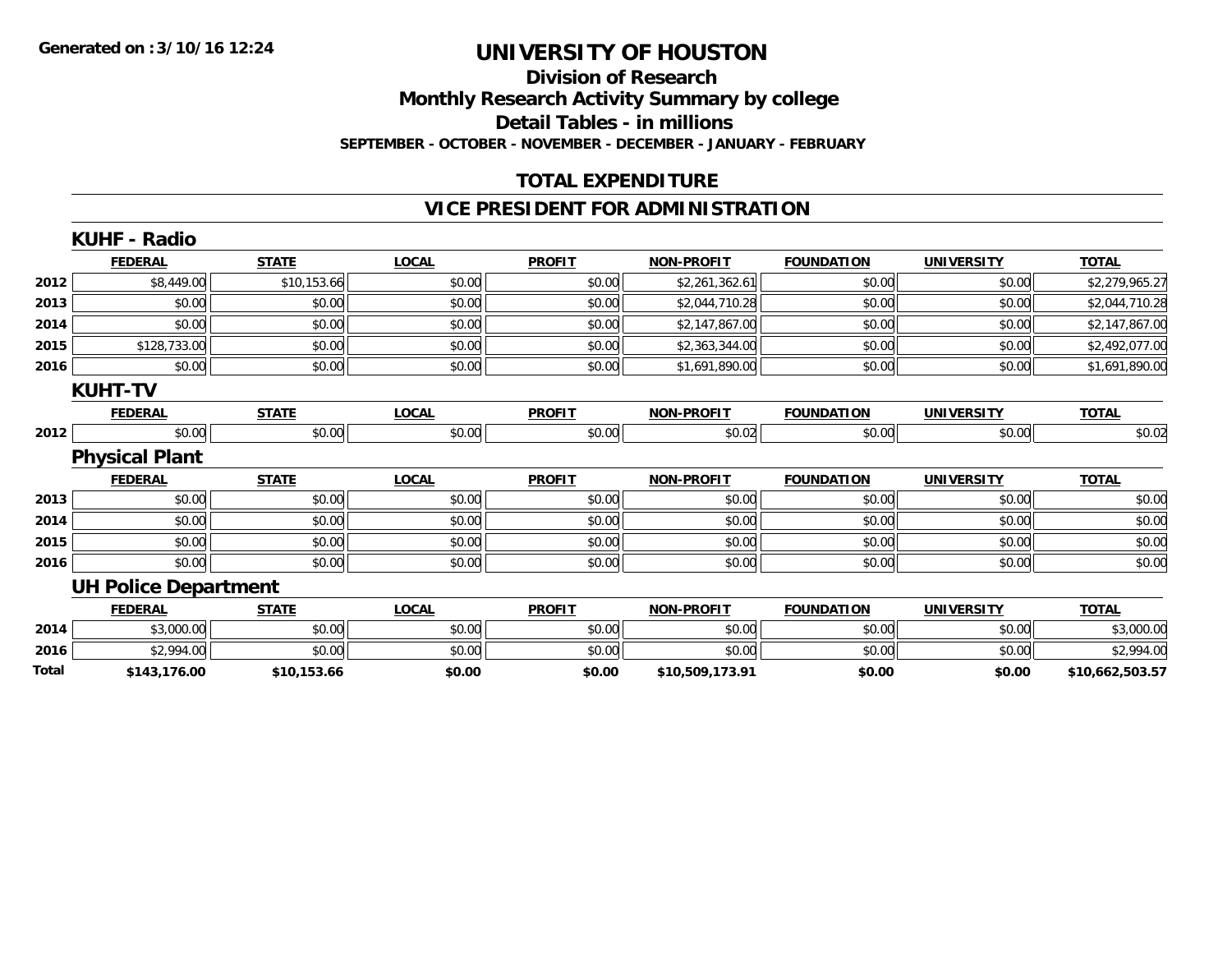**Division of Research**

**Monthly Research Activity Summary by college**

**Detail Tables - in millions**

**SEPTEMBER - OCTOBER - NOVEMBER - DECEMBER - JANUARY - FEBRUARY**

### **TOTAL EXPENDITURE**

#### **VICE PRESIDENT FOR STUDENT AFFAIRS**

### **Childrens Learning Centers**

|      | <b>FEDERAL</b> | <b>STATE</b> | <u>LOCAL</u> | <b>PROFIT</b> | <b>NON-PROFIT</b> | <b>FOUNDATION</b> | <b>UNIVERSITY</b> | <b>TOTAL</b> |
|------|----------------|--------------|--------------|---------------|-------------------|-------------------|-------------------|--------------|
| 2014 | \$72,283.57    | \$0.00       | \$0.00       | \$0.00        | \$0.00            | \$0.00            | \$0.00            | 12,283.57∉   |
| 2015 | \$96,963.43    | \$0.00       | \$0.00       | \$0.00        | \$0.00            | \$0.00            | \$0.00            | \$96,963.43  |
| 2016 | \$184,943,77   | \$0.00       | \$0.00       | \$0.00        | \$0.00            | \$0.00            | \$0.00            | \$184,943.7. |

#### **Dean, Student Affairs**

|      | <b>FEDERAL</b>  | <b>CTATE</b>  | <b>OCAL</b>   | <b>PROFIT</b> | -PROFIT<br>NON- | <b>FOUNDATION</b> | <b>UNIVERSITY</b> | <b>TOTAL</b>   |
|------|-----------------|---------------|---------------|---------------|-----------------|-------------------|-------------------|----------------|
| 2012 | 2.100.55<br>ے ب | 0000<br>PO.OO | 0000<br>PO.OO | 40.00         | 0000<br>vv.vv   | 0000<br>,u.uu     | 0000<br>JU.UU     | ⊾ت ⊄<br>$\sim$ |
| 2013 |                 | ስ ለሰ<br>PO.OO | 0000<br>JU.UU | JU.UU         | 0000<br>PO.OO   | 0000<br>,u.uu     | 0.00<br>JU.UU     | . ب            |

### **Vice President, Student Affairs**

|              | <b>FEDERAL</b> | <b>STATE</b> | <u>LOCAL</u> | <b>PROFIT</b> | <b>NON-PROFIT</b> | <b>FOUNDATION</b> | <b>UNIVERSITY</b> | <b>TOTAL</b> |
|--------------|----------------|--------------|--------------|---------------|-------------------|-------------------|-------------------|--------------|
| 2012         | \$7,866.04     | \$0.00       | \$0.00       | \$0.00        | \$0.00            | \$0.00            | \$0.00            | \$7,866.04   |
| 2013         | \$33,384.49    | \$0.00       | \$0.00       | \$0.00        | \$0.00            | \$0.00            | \$0.00            | \$33,384.49  |
| 2014         | \$11,109.39    | \$0.00       | \$0.00       | \$0.00        | \$0.00            | \$0.00            | \$0.00            | \$11,109.39  |
| 2015         | \$0.00         | \$0.00       | \$0.00       | \$0.00        | \$0.00            | \$10,000.03       | \$0.00            | \$10,000.03  |
| <b>Total</b> | \$442,438.75   | \$0.00       | \$0.00       | \$0.00        | \$0.00            | \$10,000.03       | \$0.00            | \$452,438.78 |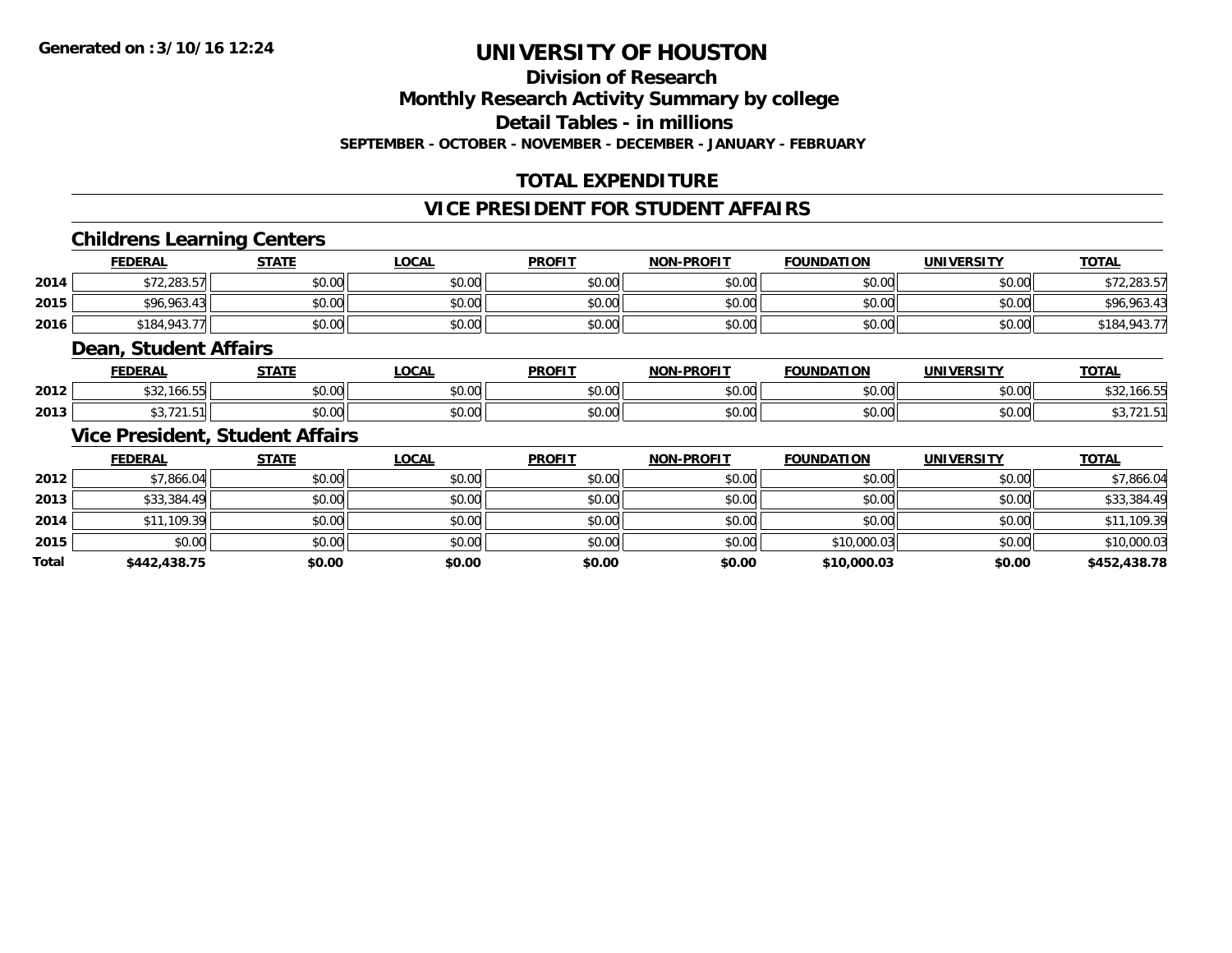**Division of Research**

**Monthly Research Activity Summary by college**

**Detail Tables - in millions**

**SEPTEMBER - OCTOBER - NOVEMBER - DECEMBER - JANUARY - FEBRUARY**

### **IDC RECOVERY**

#### **C.T. BAUER COLLEGE OF BUSINESS**

|      | <b>Accountancy &amp; Taxation</b>        |              |              |               |                   |                   |                   |              |
|------|------------------------------------------|--------------|--------------|---------------|-------------------|-------------------|-------------------|--------------|
|      | <b>FEDERAL</b>                           | <b>STATE</b> | <b>LOCAL</b> | <b>PROFIT</b> | NON-PROFIT        | <b>FOUNDATION</b> | <b>UNIVERSITY</b> | <b>TOTAL</b> |
| 2014 | \$0.00                                   | \$0.00       | \$0.00       | \$0.00        | \$0.00            | \$0.00            | \$0.00            | \$0.00       |
| 2015 | \$0.00                                   | \$0.00       | \$0.00       | \$0.00        | \$0.00            | \$0.00            | \$0.00            | \$0.00       |
|      | Dean, Business Administration            |              |              |               |                   |                   |                   |              |
|      | <b>FEDERAL</b>                           | <b>STATE</b> | <b>LOCAL</b> | <b>PROFIT</b> | <b>NON-PROFIT</b> | <b>FOUNDATION</b> | <b>UNIVERSITY</b> | <b>TOTAL</b> |
| 2012 | \$0.00                                   | \$0.00       | \$0.00       | \$0.00        | \$0.00            | \$0.00            | \$0.00            | \$0.00       |
|      | <b>Finance</b>                           |              |              |               |                   |                   |                   |              |
|      | <b>FEDERAL</b>                           | <b>STATE</b> | <b>LOCAL</b> | <b>PROFIT</b> | <b>NON-PROFIT</b> | <b>FOUNDATION</b> | <b>UNIVERSITY</b> | <b>TOTAL</b> |
| 2012 | \$9,016.00                               | \$0.00       | \$0.00       | \$0.00        | \$0.00            | \$0.00            | \$0.00            | \$9,016.00   |
| 2013 | \$0.00                                   | \$0.00       | \$0.00       | \$0.00        | \$0.00            | \$0.00            | \$0.00            | \$0.00       |
| 2014 | \$0.00                                   | \$0.00       | \$0.00       | \$0.00        | \$0.00            | \$0.00            | \$0.00            | \$0.00       |
| 2015 | \$0.00                                   | \$0.00       | \$0.00       | \$0.00        | \$0.00            | \$0.00            | \$0.00            | \$0.00       |
|      | Management                               |              |              |               |                   |                   |                   |              |
|      | <b>FEDERAL</b>                           | <b>STATE</b> | <b>LOCAL</b> | <b>PROFIT</b> | <b>NON-PROFIT</b> | <b>FOUNDATION</b> | <b>UNIVERSITY</b> | <b>TOTAL</b> |
| 2012 | (\$1,980.84)                             | \$0.00       | \$0.00       | \$0.00        | \$0.00            | \$0.00            | \$0.00            | (\$1,980.84) |
| 2013 | \$2,100.00                               | \$0.00       | \$0.00       | \$0.00        | \$0.00            | \$0.00            | \$0.00            | \$2,100.00   |
| 2014 | \$1,260.00                               | \$0.00       | \$0.00       | \$0.00        | \$0.00            | \$0.00            | \$0.00            | \$1,260.00   |
| 2015 | \$3,600.00                               | \$0.00       | \$0.00       | \$0.00        | \$0.00            | \$0.00            | \$0.00            | \$3,600.00   |
|      | <b>Marketing</b>                         |              |              |               |                   |                   |                   |              |
|      | <b>FEDERAL</b>                           | <b>STATE</b> | <b>LOCAL</b> | <b>PROFIT</b> | <b>NON-PROFIT</b> | <b>FOUNDATION</b> | <b>UNIVERSITY</b> | <b>TOTAL</b> |
| 2012 | \$0.00                                   | \$0.00       | \$0.00       | \$0.00        | \$0.00            | \$0.00            | \$0.00            | \$0.00       |
| 2013 | \$0.00                                   | \$0.00       | \$0.00       | \$0.00        | \$0.00            | \$0.00            | \$0.00            | \$0.00       |
| 2014 | \$0.00                                   | \$0.00       | \$0.00       | \$0.00        | \$0.00            | \$0.00            | \$0.00            | \$0.00       |
| 2015 | \$0.00                                   | \$0.00       | \$0.00       | \$0.00        | \$0.00            | \$0.00            | \$0.00            | \$0.00       |
| 2016 | \$0.00                                   | \$0.00       | \$0.00       | \$0.00        | \$0.00            | \$0.00            | \$0.00            | \$0.00       |
|      | <b>Small Business Development Center</b> |              |              |               |                   |                   |                   |              |
|      | <b>FEDERAL</b>                           | <b>STATE</b> | <b>LOCAL</b> | <b>PROFIT</b> | <b>NON-PROFIT</b> | <b>FOUNDATION</b> | <b>UNIVERSITY</b> | <b>TOTAL</b> |
| 2012 | \$70,833.58                              | \$0.00       | \$0.00       | \$0.00        | \$0.00            | \$0.00            | \$0.00            | \$70,833.58  |
| 2013 | \$271,002.84                             | \$0.00       | \$0.00       | \$0.00        | \$0.00            | \$1,173.16        | \$0.00            | \$272,176.00 |
| 2014 | \$119,599.52                             | \$0.00       | \$0.00       | \$0.00        | \$0.00            | \$4,426.26        | \$0.00            | \$124,025.78 |
| 2015 | \$69,832.15                              | \$0.00       | \$0.00       | \$0.00        | \$0.00            | \$139.05          | \$0.00            | \$69,971.20  |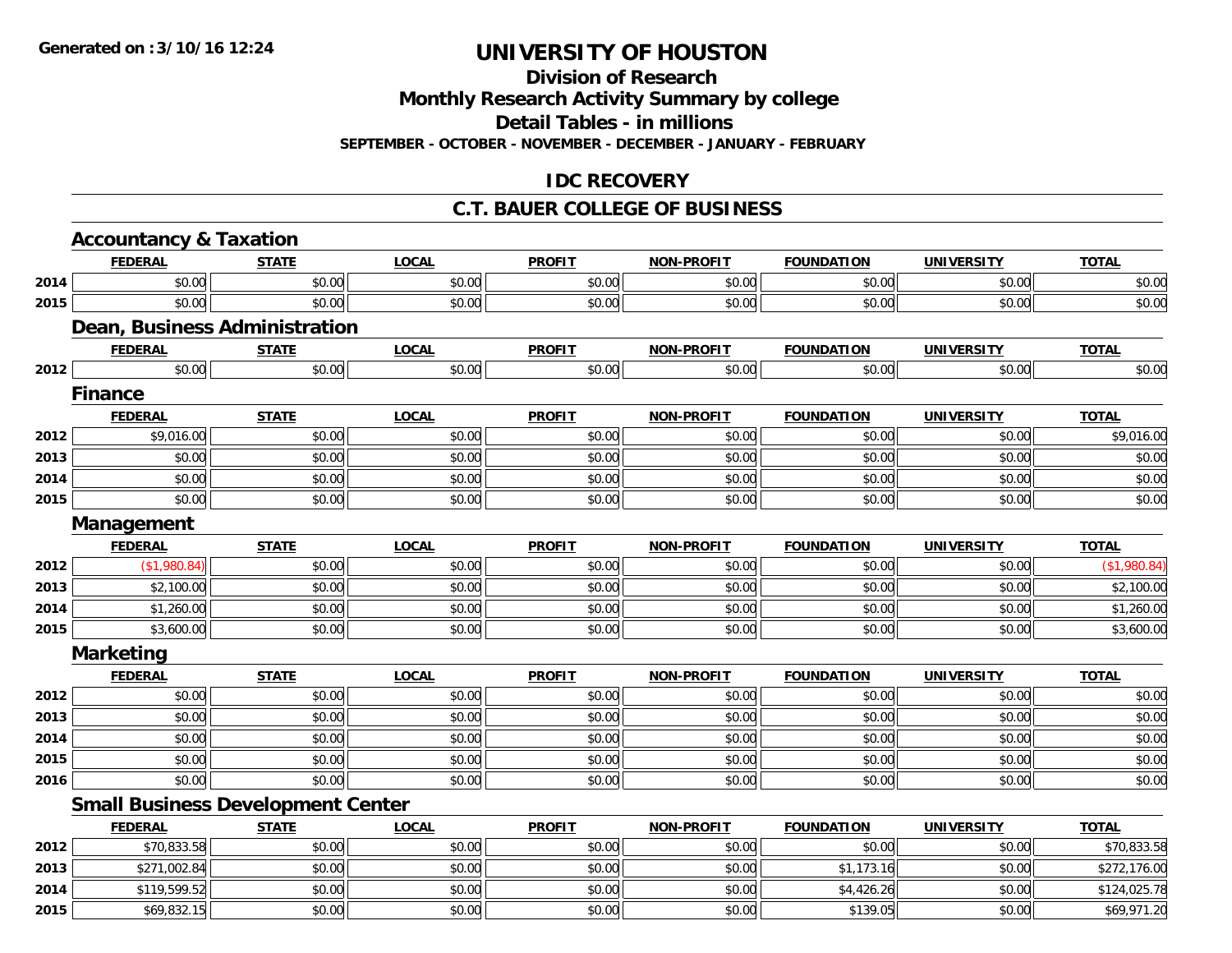**Division of Research**

**Monthly Research Activity Summary by college**

**Detail Tables - in millions**

**SEPTEMBER - OCTOBER - NOVEMBER - DECEMBER - JANUARY - FEBRUARY**

### **IDC RECOVERY**

### **C.T. BAUER COLLEGE OF BUSINESS**

### **Small Business Development Center**

|       | <b>FEDERAL</b>                                           | <b>STATE</b>  | .OCA           | <b>PROFIT</b> | -PROFIT<br>៶៲៸៶ | <b>FOUNDATION</b> | <b>UNIVERSITY</b> | <b>TOTAL</b>     |
|-------|----------------------------------------------------------|---------------|----------------|---------------|-----------------|-------------------|-------------------|------------------|
| 2016  | $\sim$<br>$\mathcal{A} \times \mathcal{A}$<br>שפ⊾<br>zu. | 0000<br>JU.UU | nn na<br>,u.uu | \$0.00        | \$0.00          | ሶስ ሰሰ             | \$0.00            |                  |
| Total | \$607,690.22                                             | \$0.00        | \$0.00         | \$0.00        | \$0.00          | \$5,738.4         | \$0.00            | .428.69<br>\$613 |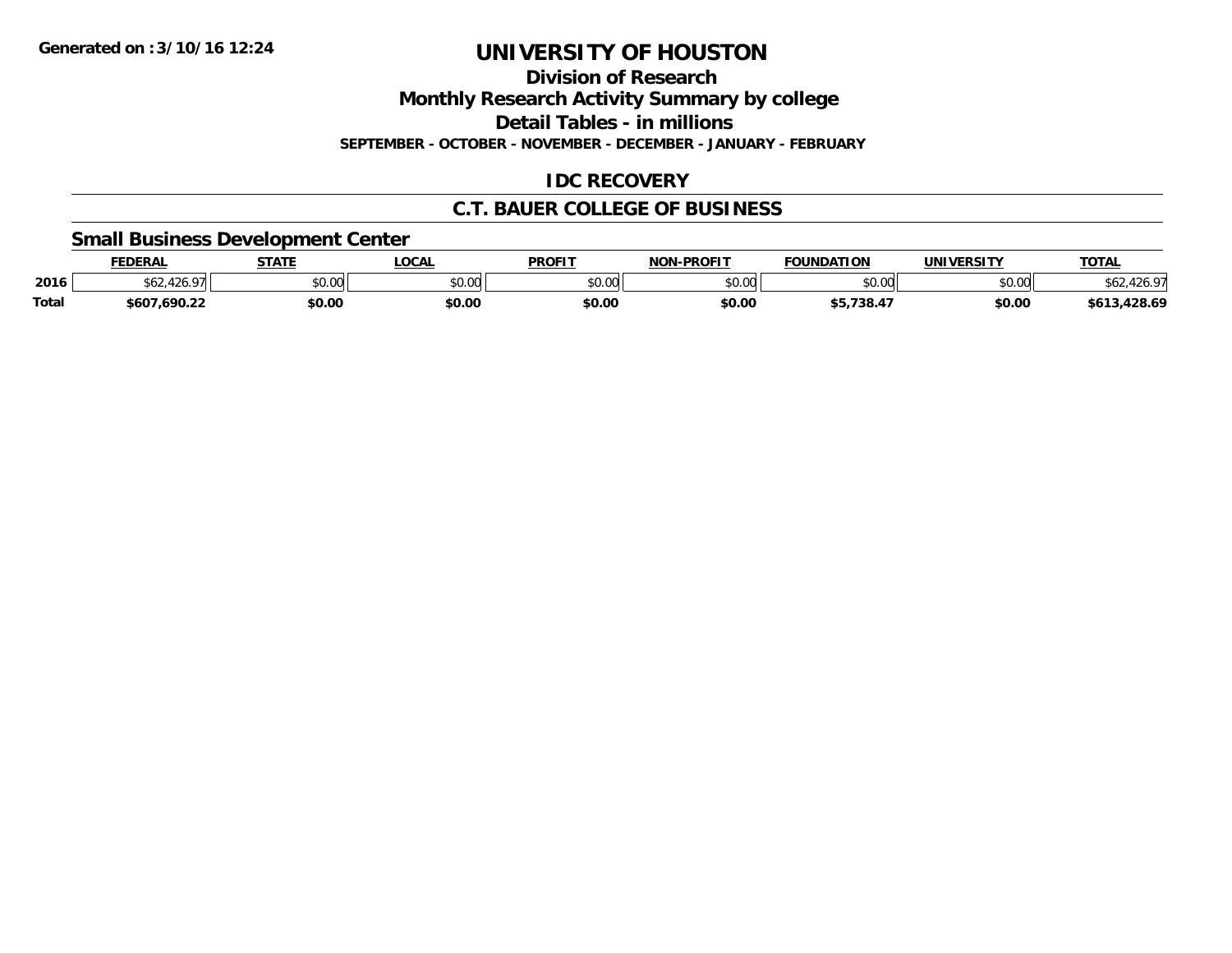### **Division of Research**

**Monthly Research Activity Summary by college**

**Detail Tables - in millions**

**SEPTEMBER - OCTOBER - NOVEMBER - DECEMBER - JANUARY - FEBRUARY**

### **IDC RECOVERY**

#### **COLLEGE OF ARCHITECTURE**

|      | Architecture       |              |              |               |                   |                   |                   |              |
|------|--------------------|--------------|--------------|---------------|-------------------|-------------------|-------------------|--------------|
|      | <b>FEDERAL</b>     | <b>STATE</b> | <b>LOCAL</b> | <b>PROFIT</b> | <b>NON-PROFIT</b> | <b>FOUNDATION</b> | <b>UNIVERSITY</b> | <b>TOTAL</b> |
| 2012 | \$0.00             | \$0.00       | \$0.00       | \$0.00        | \$0.00            | \$0.00            | \$0.00            | \$0.00       |
| 2013 | \$0.00             | \$0.00       | \$0.00       | \$0.00        | \$0.00            | \$0.00            | \$0.00            | \$0.00       |
| 2014 | \$0.00             | \$0.00       | \$0.00       | \$0.00        | \$0.00            | \$0.00            | \$0.00            | \$0.00       |
| 2015 | \$0.00             | \$0.00       | \$0.00       | \$0.00        | \$0.00            | \$0.00            | \$0.00            | \$0.00       |
| 2016 | \$166.65           | \$0.00       | \$0.00       | \$0.00        | \$0.00            | \$0.00            | \$0.00            | \$166.65     |
|      | Dean, Architecture |              |              |               |                   |                   |                   |              |

|              | <b>FEDERAL</b>     | <b>STATE</b>         | .OCAL  | <b>PROFIT</b>            | -PROFIT<br>NON | <b>FOUNDATION</b> | UNIVERSITY                 | <b>TOTAL</b> |
|--------------|--------------------|----------------------|--------|--------------------------|----------------|-------------------|----------------------------|--------------|
| 2015         | $\sim$ 00<br>וטטוע | 0.00<br><b>JU.UU</b> | \$0.00 | $n \cap \Omega$<br>JU.UU | \$0.00         | AA<br>10.         | $*$ $\cap$ $\cap$<br>JU.UU | <b>ID.</b>   |
| <b>Total</b> | \$166.65           | \$0.00               | \$0.00 | \$0.00                   | \$0.00         | $*116.4.$<br>- 42 | \$0.00                     | \$283.07     |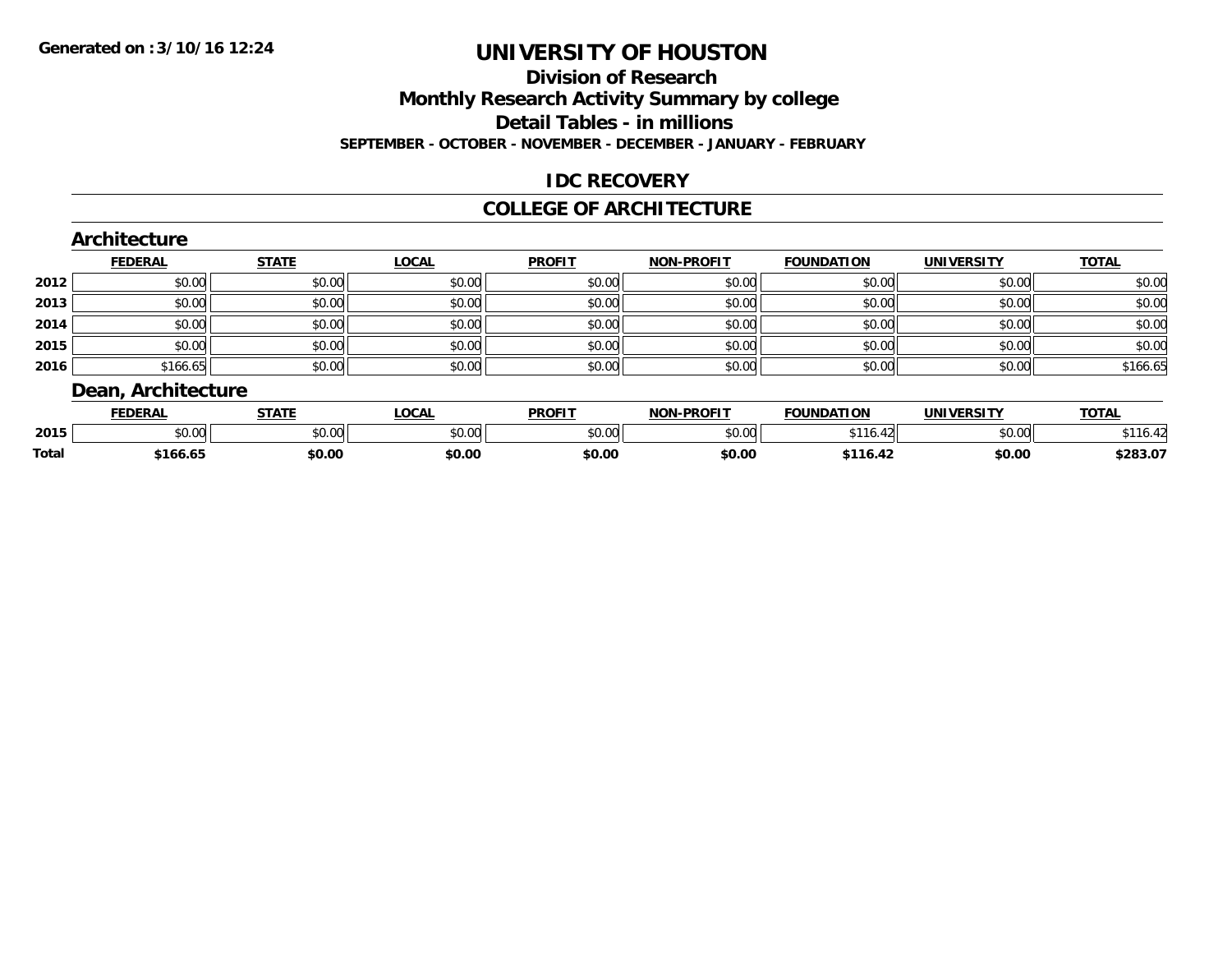### **Division of Research**

**Monthly Research Activity Summary by college**

**Detail Tables - in millions**

**SEPTEMBER - OCTOBER - NOVEMBER - DECEMBER - JANUARY - FEBRUARY**

### **IDC RECOVERY**

### **COLLEGE OF EDUCATION**

### **Consistency Mgmt and Coop Disc**

|      | <b>FEDERAL</b> | <b>STATE</b> | <b>LOCAL</b> | <b>PROFIT</b> | <b>NON-PROFIT</b> | <b>FOUNDATION</b> | <b>UNIVERSITY</b> | <b>TOTAL</b> |
|------|----------------|--------------|--------------|---------------|-------------------|-------------------|-------------------|--------------|
| 2012 | \$0.00         | \$0.00       | \$0.00       | \$0.00        | \$5,194.21        | \$0.00            | \$0.00            | \$5,194.21   |
| 2013 | \$0.00         | \$0.00       | \$0.00       | \$0.00        | \$3,438.44        | \$0.00            | \$0.00            | \$3,438.44   |
| 2014 | \$0.00         | \$0.00       | \$2,053.67   | \$0.00        | \$246.1           | \$0.00            | \$0.00            | \$2,299.82   |
| 2015 | \$22,134.51    | \$0.00       | \$6,389.91   | \$0.00        | \$0.00            | \$0.00            | \$0.00            | \$28,524.42  |
| 2016 | \$48,220.20    | \$0.00       | \$4,581.22   | \$0.00        | \$0.00            | \$0.00            | \$0.00            | \$52,801.42  |

#### **Curriculum and Instruction**

|      | <b>FEDERAL</b> | <b>STATE</b> | <u>LOCAL</u> | <b>PROFIT</b> | <b>NON-PROFIT</b> | <b>FOUNDATION</b> | <b>UNIVERSITY</b> | <b>TOTAL</b> |
|------|----------------|--------------|--------------|---------------|-------------------|-------------------|-------------------|--------------|
| 2012 | \$35,377.91    | \$16,034.02  | \$0.00       | \$0.00        | \$0.00            | \$1,688.37        | \$0.00            | \$53,100.30  |
| 2013 | \$24,573.04    | \$6,808.72   | \$0.00       | \$0.00        | \$0.00            | \$1,662.10        | \$0.00            | \$33,043.85  |
| 2014 | \$34,730.40    | \$0.00       | \$0.00       | \$0.00        | \$0.00            | \$5,594.23        | \$0.00            | \$40,324.63  |
| 2015 | \$31,648.32    | \$0.00       | \$0.00       | \$0.00        | \$0.00            | \$4,793.06        | \$0.00            | \$36,441.39  |
| 2016 | \$44,557.42    | \$0.00       | \$0.00       | \$0.00        | \$0.00            | \$1,350.10        | \$0.00            | \$45,907.51  |

### **Dean, Education**

|      | <b>FEDERAL</b> | <b>STATE</b> | <u>LOCAL</u> | <b>PROFIT</b> | <b>NON-PROFIT</b> | <b>FOUNDATION</b> | <b>UNIVERSITY</b> | <b>TOTAL</b> |
|------|----------------|--------------|--------------|---------------|-------------------|-------------------|-------------------|--------------|
| 2012 | \$0.00         | \$0.00       | \$0.00       | \$0.00        | \$0.00            | \$0.00            | \$0.00            | \$0.00       |
| 2013 | \$0.00         | \$0.00       | \$0.00       | \$0.00        | \$0.00            | \$0.00            | \$0.00            | \$0.00       |
| 2014 | \$0.00         | \$0.00       | \$0.00       | \$0.00        | \$0.00            | \$0.00            | \$0.00            | \$0.00       |
| 2015 | \$0.00         | \$0.00       | \$0.00       | \$0.00        | \$0.00            | \$0.00            | \$0.00            | \$0.00       |
| 2016 | \$0.00         | \$0.00       | \$0.00       | \$0.00        | \$0.00            | \$0.00            | \$0.00            | \$0.00       |

#### **Educational Leadership & Policy Studies**

|      | <b>FEDERAL</b> | <b>STATE</b> | <u>LOCAL</u> | <b>PROFIT</b> | <b>NON-PROFIT</b> | <b>FOUNDATION</b> | <b>UNIVERSITY</b> | <b>TOTAL</b> |
|------|----------------|--------------|--------------|---------------|-------------------|-------------------|-------------------|--------------|
| 2012 | \$29.26        | \$0.00       | \$0.00       | \$0.00        | \$0.00            | \$6,753.49        | \$0.00            | \$6,782.75   |
| 2013 | (\$0.01)       | \$0.00       | \$0.00       | \$0.00        | \$0.00            | \$6,648.39        | \$0.00            | \$6,648.38   |
| 2014 | \$2,897.98     | \$0.00       | \$0.00       | \$0.00        | \$410.91          | \$1,301.71        | \$0.00            | \$4,610.59   |
| 2015 | \$9,129.83     | \$0.00       | \$0.00       | \$0.00        | \$0.00            | \$1,198.27        | \$0.00            | \$10,328.09  |
| 2016 | \$8,600.69     | \$0.00       | \$0.00       | \$0.00        | \$0.00            | \$1,839.62        | \$0.00            | \$10,440.32  |

### **Institute for Urban Education**

|      | <b>FEDERAL</b>        | <b>STATE</b>  | <b>LOCAL</b>                        | <b>PROFIT</b> | <b>J-PROFIT</b><br><b>AION'</b> | <b>FOUNDATION</b> | <b>UNIVERSITY</b>     | <b>TOTAL</b> |
|------|-----------------------|---------------|-------------------------------------|---------------|---------------------------------|-------------------|-----------------------|--------------|
| 2012 | 604.00<br>74.O`       | 0000<br>DU.UU | $\sim$ 00<br>vv.vv                  | 0000<br>JU.UU | 0.00<br>vv.vv                   | \$0.00            | \$0.00                | 94.8°، ب     |
| 2013 | non pr<br>92.V / U.L. | 0000<br>DU.UU | $\theta$ $\theta$ $\theta$<br>vu.vu | 0000<br>งบ.บบ | 0000<br>PO.OO                   | \$0.00            | 0.001<br><b>DU.UU</b> | \$2,098.23   |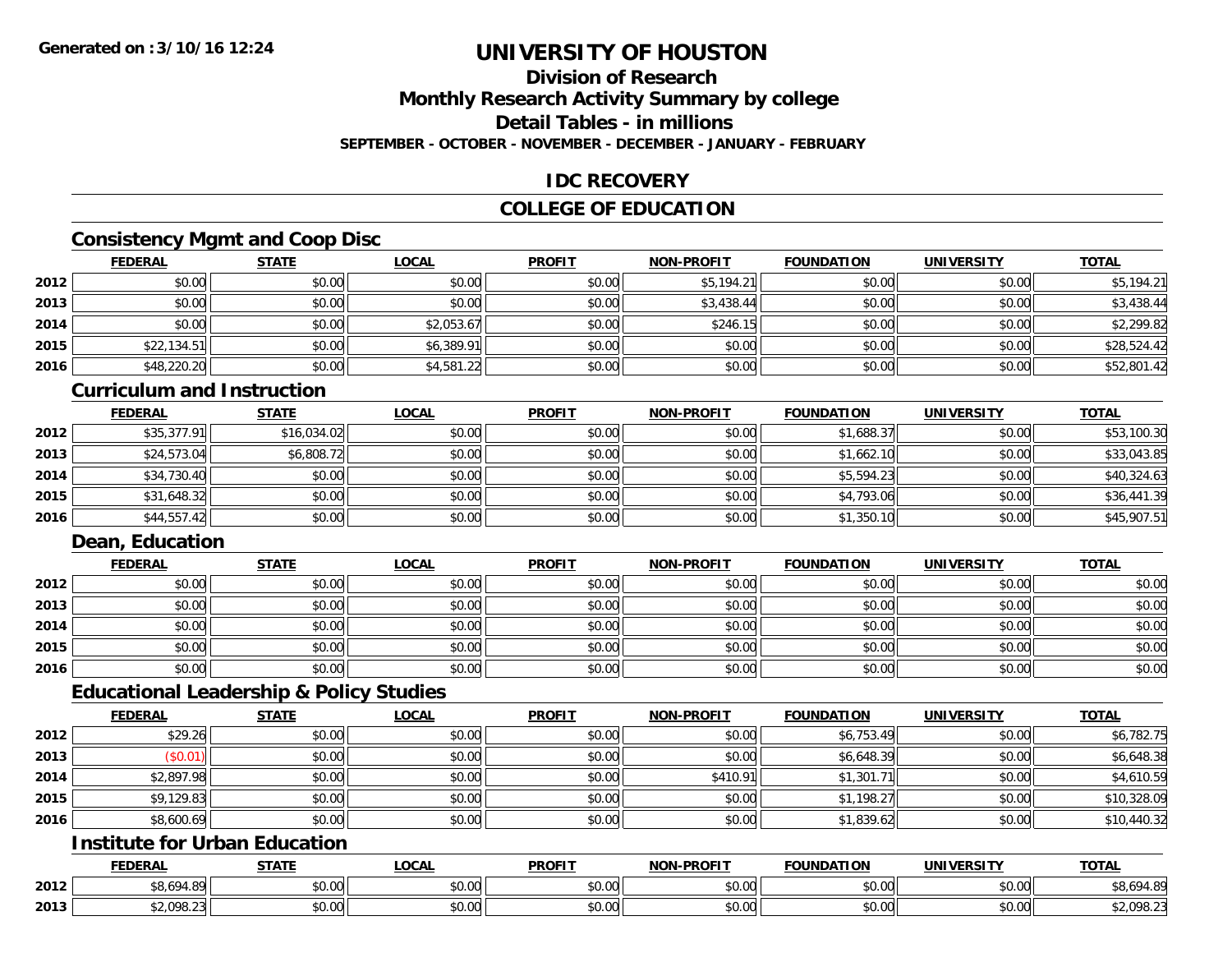**Division of Research**

**Monthly Research Activity Summary by college**

**Detail Tables - in millions**

**SEPTEMBER - OCTOBER - NOVEMBER - DECEMBER - JANUARY - FEBRUARY**

### **IDC RECOVERY**

#### **COLLEGE OF EDUCATION**

|       |                          | <b>Institute for Urban Education</b> |                                              |               |                   |                   |                   |              |
|-------|--------------------------|--------------------------------------|----------------------------------------------|---------------|-------------------|-------------------|-------------------|--------------|
|       | <b>FEDERAL</b>           | <b>STATE</b>                         | <b>LOCAL</b>                                 | <b>PROFIT</b> | <b>NON-PROFIT</b> | <b>FOUNDATION</b> | <b>UNIVERSITY</b> | <b>TOTAL</b> |
| 2014  | \$1,041.19               | \$0.00                               | \$0.00                                       | \$0.00        | \$0.00            | \$0.00            | \$0.00            | \$1,041.19   |
|       |                          |                                      | Psychological, Health, and Learning Sciences |               |                   |                   |                   |              |
|       | <b>FEDERAL</b>           | <b>STATE</b>                         | <b>LOCAL</b>                                 | <b>PROFIT</b> | <b>NON-PROFIT</b> | <b>FOUNDATION</b> | <b>UNIVERSITY</b> | <b>TOTAL</b> |
| 2012  | \$19,078.22              | \$0.00                               | \$0.00                                       | \$0.00        | \$0.00            | \$0.00            | \$0.00            | \$19,078.22  |
| 2013  | \$11,893.43              | \$0.00                               | \$0.00                                       | \$0.00        | \$0.00            | (\$23.00)         | \$0.00            | \$11,870.43  |
| 2014  | \$98,607.39              | \$0.00                               | \$0.00                                       | \$0.00        | \$386.75          | (\$3,294.60)      | \$0.00            | \$95,699.53  |
| 2015  | \$135,017.54             | \$0.00                               | \$0.00                                       | \$0.00        | \$39.00           | \$0.00            | \$0.00            | \$135,056.54 |
| 2016  | \$220,288.63             | \$2,188.80                           | \$0.00                                       | \$0.00        | \$3,067.84        | \$288.66          | \$0.00            | \$225,833.93 |
|       | <b>UH Charter School</b> |                                      |                                              |               |                   |                   |                   |              |
|       | <b>FEDERAL</b>           | <b>STATE</b>                         | <b>LOCAL</b>                                 | <b>PROFIT</b> | <b>NON-PROFIT</b> | <b>FOUNDATION</b> | <b>UNIVERSITY</b> | <b>TOTAL</b> |
| 2015  | \$0.00                   | \$0.00                               | \$0.00                                       | \$0.00        | \$0.00            | \$0.00            | \$0.00            | \$0.00       |
| Total | \$758,619.04             | \$25,031.54                          | \$13,024.80                                  | \$0.00        | \$12,783.30       | \$29,800.40       | \$0.00            | \$839,259.08 |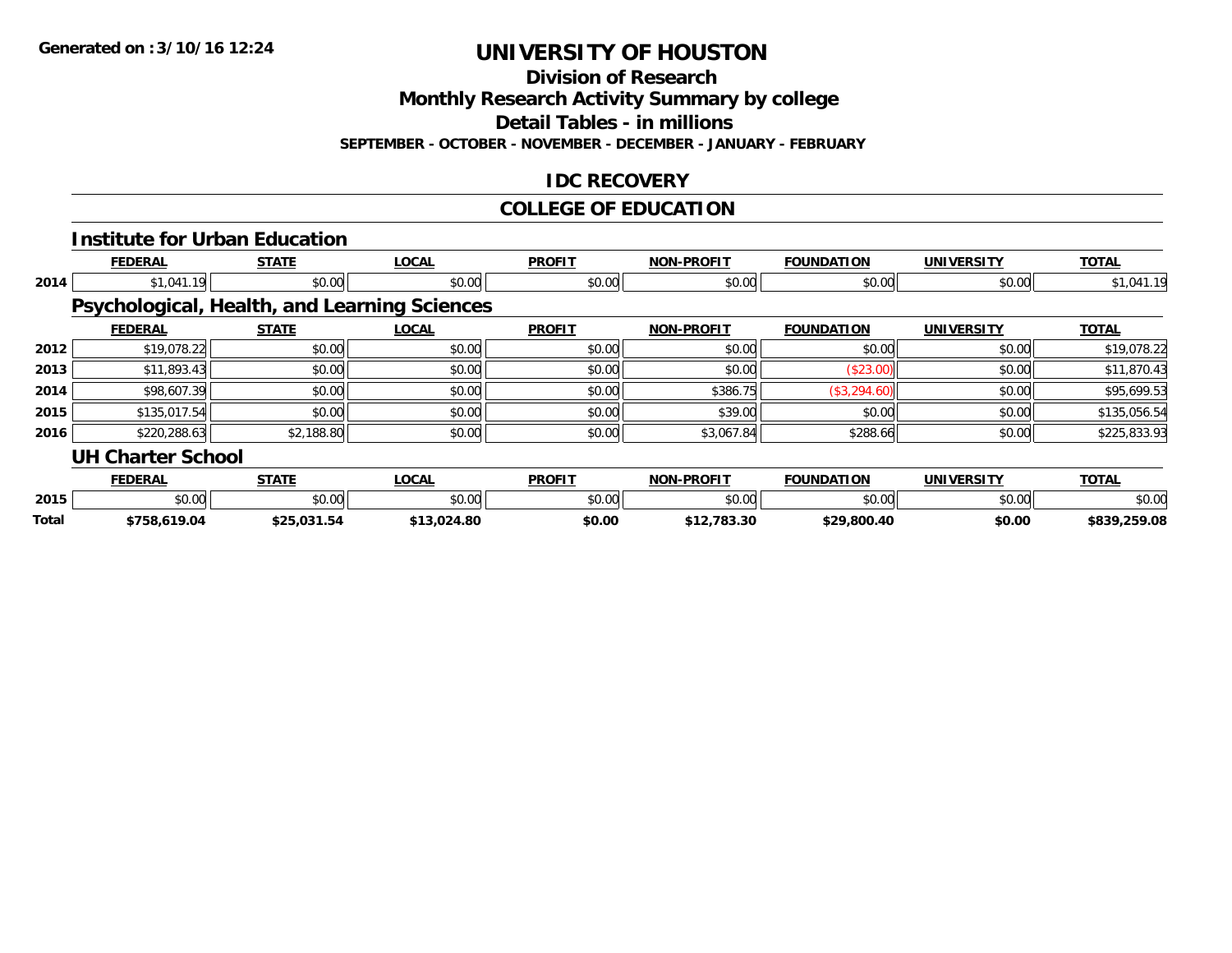### **Division of Research**

**Monthly Research Activity Summary by college**

**Detail Tables - in millions**

**SEPTEMBER - OCTOBER - NOVEMBER - DECEMBER - JANUARY - FEBRUARY**

### **IDC RECOVERY**

#### **COLLEGE OF LIBERAL ARTS AND SOCIAL SCIENCES**

|      | Art                              |                                             |              |               |                   |                   |                   |              |
|------|----------------------------------|---------------------------------------------|--------------|---------------|-------------------|-------------------|-------------------|--------------|
|      | <b>FEDERAL</b>                   | <b>STATE</b>                                | <b>LOCAL</b> | <b>PROFIT</b> | <b>NON-PROFIT</b> | <b>FOUNDATION</b> | <b>UNIVERSITY</b> | <b>TOTAL</b> |
| 2012 | \$157.34                         | \$0.00                                      | \$0.00       | \$0.00        | \$0.00            | \$0.00            | \$0.00            | \$157.34     |
| 2013 | \$1,879.10                       | \$0.00                                      | \$0.00       | \$0.00        | \$0.00            | \$0.00            | \$0.00            | \$1,879.10   |
| 2014 | \$382.39                         | \$0.00                                      | \$0.00       | \$0.00        | \$0.00            | \$0.00            | \$0.00            | \$382.39     |
|      | <b>Arte Publico Press</b>        |                                             |              |               |                   |                   |                   |              |
|      | <b>FEDERAL</b>                   | <b>STATE</b>                                | <b>LOCAL</b> | <b>PROFIT</b> | <b>NON-PROFIT</b> | <b>FOUNDATION</b> | <b>UNIVERSITY</b> | <b>TOTAL</b> |
| 2013 | \$0.00                           | \$0.00                                      | \$0.00       | \$0.00        | \$0.00            | \$8,284.36        | \$0.00            | \$8,284.36   |
| 2014 | \$0.00                           | \$0.00                                      | \$0.00       | \$0.00        | \$0.00            | \$2,650.37        | \$0.00            | \$2,650.37   |
| 2015 | \$4,807.27                       | \$0.00                                      | \$0.00       | \$0.00        | \$0.00            | \$2,057.42        | \$0.00            | \$6,864.69   |
| 2016 | \$0.00                           | \$0.00                                      | \$0.00       | \$0.00        | \$0.00            | \$3,759.53        | \$0.00            | \$3,759.53   |
|      | <b>Blaffer Gallery</b>           |                                             |              |               |                   |                   |                   |              |
|      | <b>FEDERAL</b>                   | <b>STATE</b>                                | <b>LOCAL</b> | <b>PROFIT</b> | <b>NON-PROFIT</b> | <b>FOUNDATION</b> | <b>UNIVERSITY</b> | <b>TOTAL</b> |
| 2014 | \$10,317.58                      | \$0.00                                      | \$0.00       | \$0.00        | \$0.00            | \$0.00            | \$0.00            | \$10,317.58  |
| 2016 | \$5,043.79                       | \$0.00                                      | \$0.00       | \$0.00        | \$0.00            | \$0.00            | \$0.00            | \$5,043.79   |
|      | <b>Center for Public History</b> |                                             |              |               |                   |                   |                   |              |
|      | <b>FEDERAL</b>                   | <b>STATE</b>                                | <b>LOCAL</b> | <b>PROFIT</b> | <b>NON-PROFIT</b> | <b>FOUNDATION</b> | <b>UNIVERSITY</b> | <b>TOTAL</b> |
| 2012 | \$167.33                         | \$0.00                                      | \$0.00       | \$0.00        | \$0.00            | \$0.00            | \$0.00            | \$167.33     |
| 2013 | \$4,647.00                       | \$0.00                                      | \$0.00       | \$0.00        | \$0.00            | \$0.00            | \$0.00            | \$4,647.00   |
| 2014 | \$223.45                         | \$0.00                                      | \$0.00       | \$0.00        | \$0.00            | \$0.00            | \$0.00            | \$223.45     |
| 2015 | \$166.80                         | \$0.00                                      | \$0.00       | \$0.00        | \$0.00            | \$0.00            | \$0.00            | \$166.80     |
|      | Communication                    |                                             |              |               |                   |                   |                   |              |
|      | <b>FEDERAL</b>                   | <b>STATE</b>                                | <b>LOCAL</b> | <b>PROFIT</b> | <b>NON-PROFIT</b> | <b>FOUNDATION</b> | <b>UNIVERSITY</b> | <b>TOTAL</b> |
| 2012 | \$0.00                           | \$0.00                                      | \$0.00       | \$0.00        | \$0.00            | \$0.00            | \$0.00            | \$0.00       |
| 2013 | \$0.00                           | \$0.00                                      | \$0.00       | \$0.00        | \$0.00            | \$0.00            | \$0.00            | \$0.00       |
| 2015 | \$0.00                           | \$3,706.70                                  | \$0.00       | \$0.00        | \$0.00            | \$0.00            | \$0.00            | \$3,706.70   |
| 2016 | \$0.00                           | \$0.00                                      | \$0.00       | \$0.00        | \$0.00            | \$0.00            | \$0.00            | \$0.00       |
|      |                                  | <b>Communication Sciences and Disorders</b> |              |               |                   |                   |                   |              |
|      | <b>FEDERAL</b>                   | <b>STATE</b>                                | <b>LOCAL</b> | <b>PROFIT</b> | <b>NON-PROFIT</b> | <b>FOUNDATION</b> | <b>UNIVERSITY</b> | <b>TOTAL</b> |
| 2012 | \$1,229.40                       | \$0.00                                      | \$0.00       | \$0.00        | \$0.00            | \$0.00            | \$0.00            | \$1,229.40   |
| 2013 | (\$0.01)                         | \$0.00                                      | \$0.00       | \$0.00        | \$0.00            | \$0.00            | \$0.00            | (\$0.01)     |
| 2014 | \$15, 112.31                     | \$0.00                                      | \$0.00       | \$0.00        | \$0.00            | \$0.00            | \$0.00            | \$15,112.31  |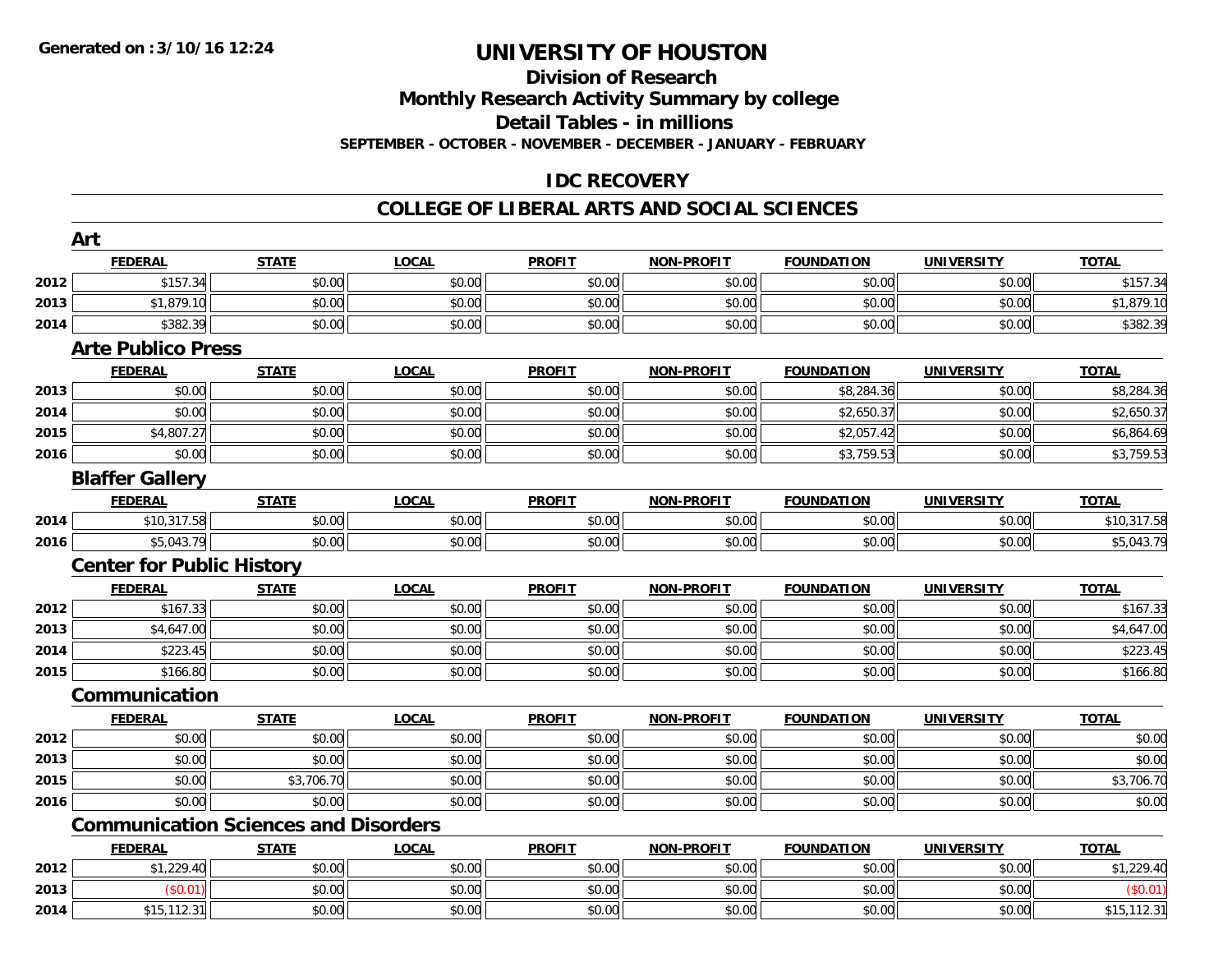**Division of Research**

**Monthly Research Activity Summary by college**

**Detail Tables - in millions**

**SEPTEMBER - OCTOBER - NOVEMBER - DECEMBER - JANUARY - FEBRUARY**

### **IDC RECOVERY**

#### **COLLEGE OF LIBERAL ARTS AND SOCIAL SCIENCES**

## **Communication Sciences and Disorders**

|      | <b>FEDERAL</b>                                    | <b>STATE</b> | <b>LOCAL</b> | <b>PROFIT</b> | <b>NON-PROFIT</b> | <b>FOUNDATION</b> | <b>UNIVERSITY</b> | <b>TOTAL</b> |
|------|---------------------------------------------------|--------------|--------------|---------------|-------------------|-------------------|-------------------|--------------|
| 2015 | \$16,309.73                                       | \$0.00       | \$0.00       | \$0.00        | \$0.00            | \$0.00            | \$0.00            | \$16,309.73  |
| 2016 | \$16,925.04                                       | \$0.00       | \$0.00       | \$0.00        | \$0.00            | \$0.00            | \$0.00            | \$16,925.04  |
|      | <b>Cynthia Woods Mitchell Center for the Arts</b> |              |              |               |                   |                   |                   |              |
|      | <b>FEDERAL</b>                                    | <b>STATE</b> | <b>LOCAL</b> | <b>PROFIT</b> | <b>NON-PROFIT</b> | <b>FOUNDATION</b> | <b>UNIVERSITY</b> | <b>TOTAL</b> |
| 2015 | \$0.00                                            | \$0.00       | \$0.00       | \$1,174.68    | \$0.00            | \$0.00            | \$0.00            | \$1,174.68   |
| 2016 | \$0.00                                            | \$0.00       | \$0.00       | \$2,946.42    | \$0.00            | \$0.00            | \$0.00            | \$2,946.42   |
|      | Dean, Liberal Arts and Social Sciences            |              |              |               |                   |                   |                   |              |
|      | <b>FEDERAL</b>                                    | <b>STATE</b> | <b>LOCAL</b> | <b>PROFIT</b> | <b>NON-PROFIT</b> | <b>FOUNDATION</b> | <b>UNIVERSITY</b> | <b>TOTAL</b> |
| 2012 | \$0.00                                            | \$0.00       | \$0.00       | \$0.00        | \$0.00            | \$0.00            | \$0.00            | \$0.00       |
| 2013 | \$0.00                                            | \$0.00       | \$0.00       | \$0.00        | \$0.00            | \$0.00            | \$0.00            | \$0.00       |
| 2014 | \$0.00                                            | \$0.00       | \$0.00       | \$0.00        | \$0.00            | \$0.00            | \$0.00            | \$0.00       |
| 2015 | \$0.00                                            | \$0.00       | \$0.00       | \$0.00        | \$0.00            | \$0.00            | \$0.00            | \$0.00       |
| 2016 | \$0.00                                            | \$0.00       | \$0.00       | \$0.00        | \$0.00            | \$0.00            | \$0.00            | \$0.00       |
|      | <b>Economics</b>                                  |              |              |               |                   |                   |                   |              |
|      | <b>FEDERAL</b>                                    | <b>STATE</b> | <b>LOCAL</b> | <b>PROFIT</b> | <b>NON-PROFIT</b> | <b>FOUNDATION</b> | <b>UNIVERSITY</b> | <b>TOTAL</b> |
| 2012 | \$0.00                                            | \$0.00       | \$0.00       | \$1,849.63    | \$0.00            | \$0.00            | \$0.00            | \$1,849.63   |
| 2013 | \$0.00                                            | \$0.00       | \$0.00       | \$0.00        | \$10,110.74       | \$0.00            | \$0.00            | \$10,110.74  |
| 2014 | \$0.00                                            | \$0.00       | \$0.00       | \$0.00        | \$0.00            | \$0.00            | \$0.00            | \$0.00       |
| 2015 | \$568.61                                          | \$0.00       | \$0.00       | \$0.00        | \$1,366.53        | \$0.00            | \$0.00            | \$1,935.14   |
| 2016 | \$0.00                                            | \$0.00       | \$0.00       | \$0.00        | \$0.00            | \$0.00            | \$0.00            | \$0.00       |
|      | <b>English</b>                                    |              |              |               |                   |                   |                   |              |
|      | <b>FEDERAL</b>                                    | <b>STATE</b> | LOCAL        | <b>PROFIT</b> | <b>NON-PROFIT</b> | <b>FOUNDATION</b> | <b>UNIVERSITY</b> | <b>TOTAL</b> |
| 2012 | \$0.00                                            | \$0.00       | \$0.00       | \$0.00        | \$0.00            | \$0.00            | \$0.00            | \$0.00       |
| 2013 | \$5,816.26                                        | \$0.00       | \$0.00       | \$0.00        | \$0.00            | \$0.00            | \$0.00            | \$5,816.26   |
| 2014 | \$4,950.00                                        | \$0.00       | \$0.00       | \$0.00        | \$0.00            | \$0.00            | \$0.00            | \$4,950.00   |
| 2015 | \$4,870.20                                        | \$0.00       | \$0.00       | \$0.00        | \$0.00            | \$0.00            | \$0.00            | \$4,870.20   |
| 2016 | \$6,968.68                                        | \$0.00       | \$0.00       | \$0.00        | \$0.00            | \$0.00            | \$0.00            | \$6,968.68   |
|      | <b>Health and Human Performance</b>               |              |              |               |                   |                   |                   |              |
|      | <b>FEDERAL</b>                                    | <b>STATE</b> | <b>LOCAL</b> | <b>PROFIT</b> | <b>NON-PROFIT</b> | <b>FOUNDATION</b> | <b>UNIVERSITY</b> | <b>TOTAL</b> |
| 2012 | \$118, 122.73                                     | \$0.00       | \$0.00       | \$36,629.14   | \$0.00            | \$0.00            | \$0.00            | \$154,751.87 |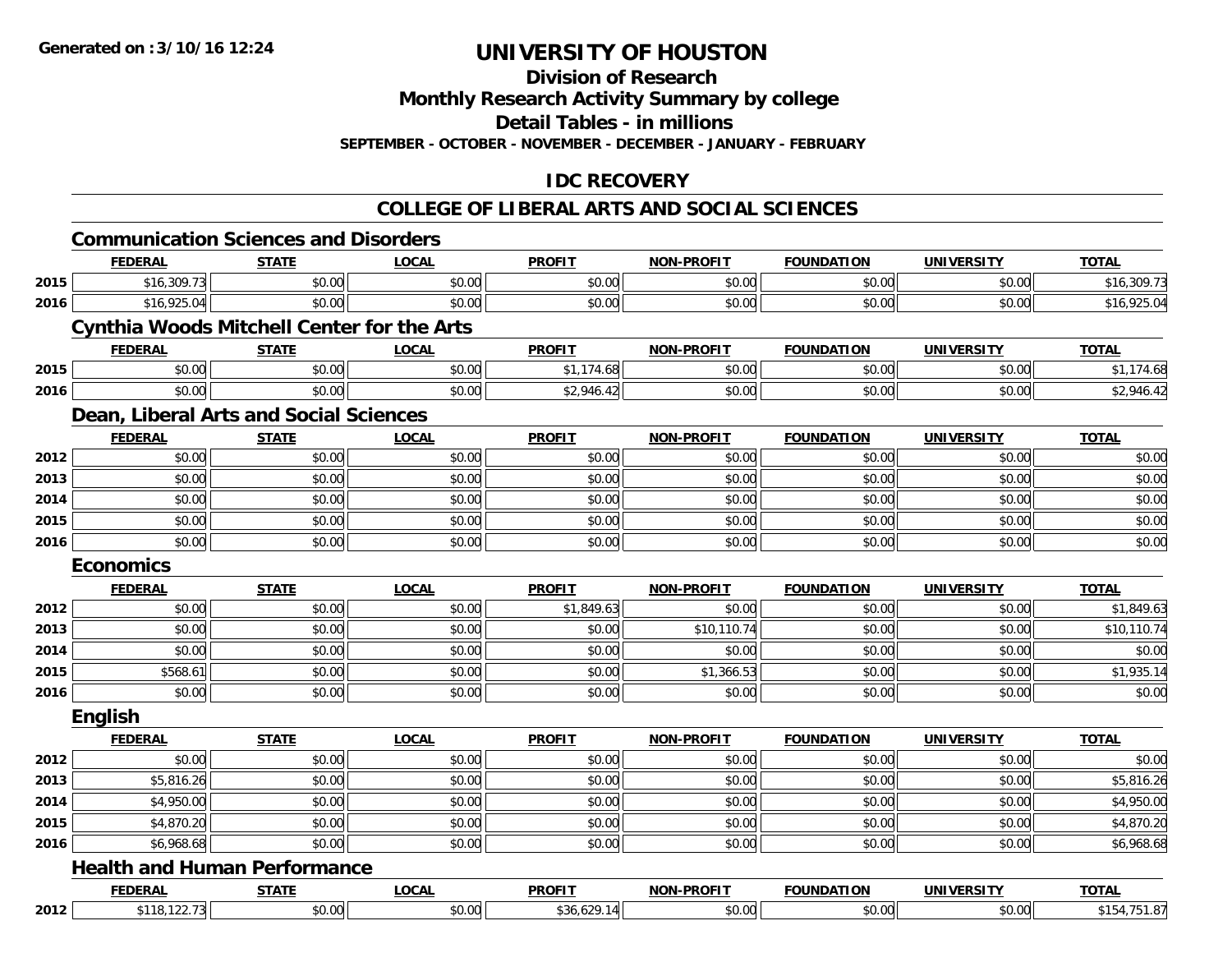**Division of Research**

**Monthly Research Activity Summary by college**

**Detail Tables - in millions**

**SEPTEMBER - OCTOBER - NOVEMBER - DECEMBER - JANUARY - FEBRUARY**

### **IDC RECOVERY**

#### **COLLEGE OF LIBERAL ARTS AND SOCIAL SCIENCES**

#### **Health and Human Performance**

|      | <b>FEDERAL</b>                        | <b>STATE</b> | <b>LOCAL</b> | <b>PROFIT</b> | <b>NON-PROFIT</b> | <b>FOUNDATION</b> | <b>UNIVERSITY</b> | <b>TOTAL</b>   |
|------|---------------------------------------|--------------|--------------|---------------|-------------------|-------------------|-------------------|----------------|
| 2013 | \$394,698.62                          | \$0.00       | \$0.00       | \$13,374.18   | \$0.00            | (\$7.67)          | \$0.00            | \$408,065.13   |
| 2014 | \$297,480.37                          | \$0.00       | \$0.00       | \$14,085.71   | \$0.00            | \$0.00            | \$0.00            | \$311,566.09   |
| 2015 | \$283,765.58                          | \$0.00       | \$0.00       | \$23,116.44   | \$957.98          | \$1,790.59        | \$0.00            | \$309,630.59   |
| 2016 | \$194,709.42                          | \$0.00       | \$0.00       | \$24,320.87   | \$0.00            | \$921.84          | \$0.00            | \$219,952.13   |
|      | <b>Hispanic Studies</b>               |              |              |               |                   |                   |                   |                |
|      | <b>FEDERAL</b>                        | <b>STATE</b> | <b>LOCAL</b> | <b>PROFIT</b> | <b>NON-PROFIT</b> | <b>FOUNDATION</b> | <b>UNIVERSITY</b> | <b>TOTAL</b>   |
| 2013 | \$0.00                                | \$0.00       | \$0.00       | \$0.00        | \$0.00            | \$0.00            | \$0.00            | \$0.00         |
| 2014 | \$0.00                                | \$0.00       | \$0.00       | \$0.00        | \$0.00            | \$0.00            | \$0.00            | \$0.00         |
| 2015 | \$0.00                                | \$0.00       | \$0.00       | \$0.00        | \$0.00            | \$0.00            | \$0.00            | \$0.00         |
| 2016 | \$0.00                                | \$0.00       | \$0.00       | \$0.00        | \$0.00            | \$0.00            | \$0.00            | \$0.00         |
|      | <b>History</b>                        |              |              |               |                   |                   |                   |                |
|      | <b>FEDERAL</b>                        | <b>STATE</b> | <b>LOCAL</b> | <b>PROFIT</b> | <b>NON-PROFIT</b> | <b>FOUNDATION</b> | <b>UNIVERSITY</b> | <b>TOTAL</b>   |
| 2012 | \$0.00                                | \$0.00       | \$0.00       | \$0.00        | \$0.00            | \$0.00            | \$0.00            | \$0.00         |
| 2013 | (\$2,206.75)                          | \$0.00       | \$0.00       | \$0.00        | (\$2,574.70)      | \$0.00            | \$0.00            | ( \$4, 781.45) |
| 2015 | \$1,580.67                            | \$0.00       | \$0.00       | \$0.00        | \$0.00            | \$0.00            | \$0.00            | \$1,580.67     |
| 2016 | \$2,735.39                            | \$0.00       | \$0.00       | \$0.00        | \$0.00            | \$0.00            | \$0.00            | \$2,735.39     |
|      | <b>Hobby Center for Public Policy</b> |              |              |               |                   |                   |                   |                |
|      | <b>FEDERAL</b>                        | <b>STATE</b> | <b>LOCAL</b> | <b>PROFIT</b> | <b>NON-PROFIT</b> | <b>FOUNDATION</b> | <b>UNIVERSITY</b> | <b>TOTAL</b>   |
| 2014 | \$0.00                                | \$1,776.68   | \$0.00       | \$0.00        | \$0.00            | \$0.00            | \$0.00            | \$1,776.68     |
| 2015 | \$504.29                              | (\$30.80)    | \$0.00       | \$0.00        | \$0.00            | \$1,500.00        | \$0.00            | \$1,973.49     |
| 2016 | \$8,938.42                            | \$0.00       | \$0.00       | \$0.00        | \$0.00            | \$479.56          | \$0.00            | \$9,417.98     |
|      | <b>Modern/Classical Languages</b>     |              |              |               |                   |                   |                   |                |
|      | <b>FEDERAL</b>                        | <b>STATE</b> | <b>LOCAL</b> | <b>PROFIT</b> | <b>NON-PROFIT</b> | <b>FOUNDATION</b> | <b>UNIVERSITY</b> | <b>TOTAL</b>   |
| 2013 | (\$2,047.00)                          | \$0.00       | \$0.00       | \$0.00        | \$0.00            | \$0.00            | \$0.00            | (\$2,047.00)   |
| 2014 | \$15,799.97                           | \$0.00       | \$0.00       | \$0.00        | \$0.00            | \$0.00            | \$0.00            | \$15,799.97    |
| 2015 | \$19,784.50                           | \$0.00       | \$0.00       | \$0.00        | \$0.00            | \$0.00            | \$0.00            | \$19,784.50    |
| 2016 | \$5,476.50                            | \$0.00       | \$0.00       | \$0.00        | \$0.00            | \$0.00            | \$0.00            | \$5,476.50     |
|      | <b>Philosophy</b>                     |              |              |               |                   |                   |                   |                |
|      | <b>FEDERAL</b>                        | <b>STATE</b> | <b>LOCAL</b> | <b>PROFIT</b> | <b>NON-PROFIT</b> | <b>FOUNDATION</b> | <b>UNIVERSITY</b> | <b>TOTAL</b>   |
| 2012 | \$1,080.07                            | \$0.00       | \$0.00       | \$0.00        | \$0.00            | \$0.00            | \$0.00            | \$1,080.07     |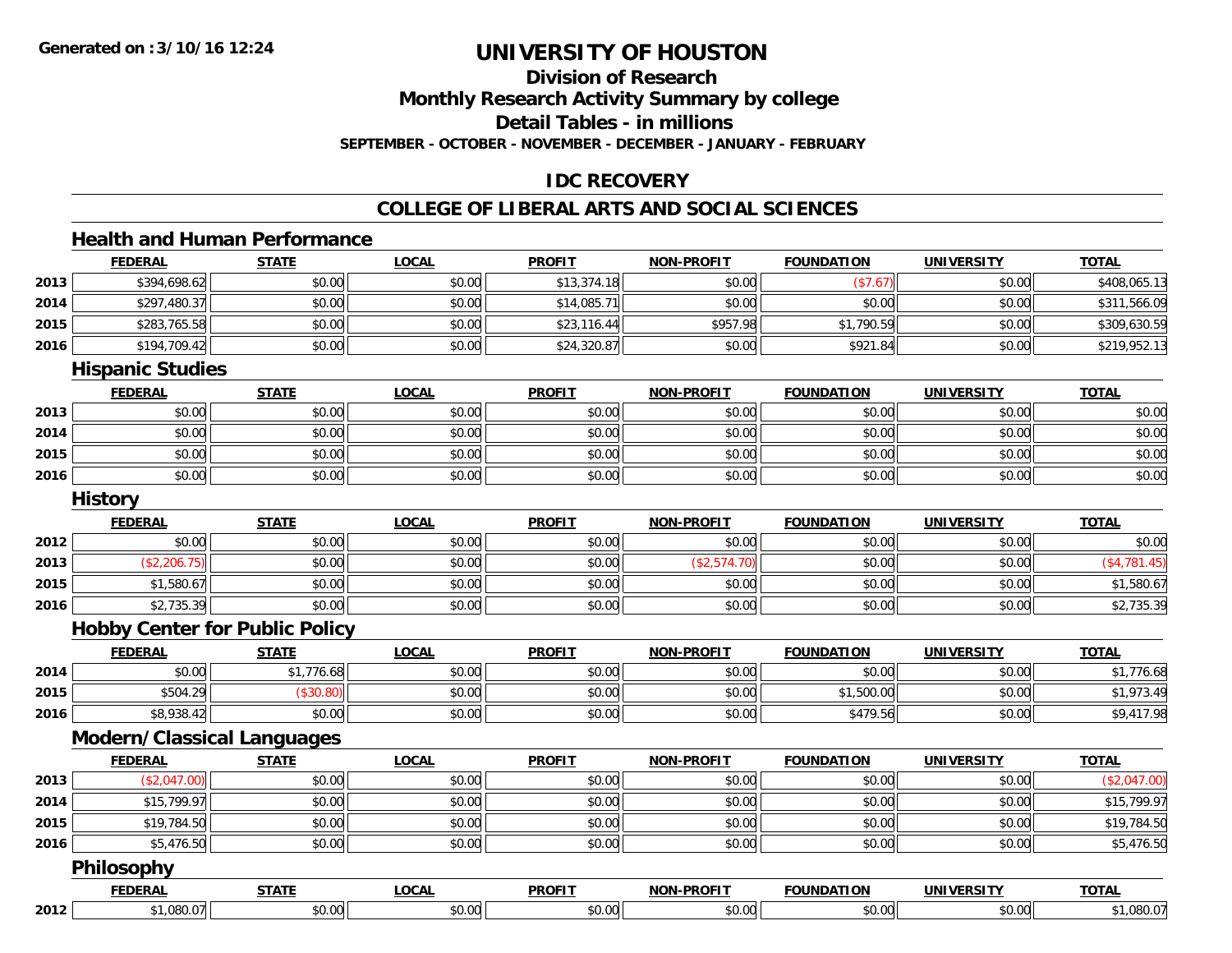### **Division of ResearchMonthly Research Activity Summary by college Detail Tables - in millions SEPTEMBER - OCTOBER - NOVEMBER - DECEMBER - JANUARY - FEBRUARY**

### **IDC RECOVERY**

## **COLLEGE OF LIBERAL ARTS AND SOCIAL SCIENCES**

|              | Philosophy               |              |              |               |                   |                   |                   |                |
|--------------|--------------------------|--------------|--------------|---------------|-------------------|-------------------|-------------------|----------------|
|              | <b>FEDERAL</b>           | <b>STATE</b> | <b>LOCAL</b> | <b>PROFIT</b> | <b>NON-PROFIT</b> | <b>FOUNDATION</b> | <b>UNIVERSITY</b> | <b>TOTAL</b>   |
| 2013         | \$1,298.75               | \$0.00       | \$0.00       | \$0.00        | \$0.00            | \$0.00            | \$0.00            | \$1,298.75     |
| 2014         | \$2,098.51               | \$0.00       | \$0.00       | \$0.00        | \$0.00            | \$0.00            | \$0.00            | \$2,098.51     |
| 2015         | (\$316.11)               | \$0.00       | \$0.00       | \$0.00        | \$0.00            | \$0.00            | \$0.00            | (\$316.11)     |
| 2016         | \$30.38                  | \$0.00       | \$0.00       | \$0.00        | \$0.00            | \$0.00            | \$0.00            | \$30.38        |
|              | <b>Political Science</b> |              |              |               |                   |                   |                   |                |
|              | <b>FEDERAL</b>           | <b>STATE</b> | <b>LOCAL</b> | <b>PROFIT</b> | <b>NON-PROFIT</b> | <b>FOUNDATION</b> | <b>UNIVERSITY</b> | <b>TOTAL</b>   |
| 2012         | \$0.00                   | \$0.00       | \$0.00       | \$0.00        | \$0.00            | \$0.00            | \$0.00            | \$0.00         |
| 2013         | \$3,518.41               | \$0.00       | \$0.00       | \$0.00        | \$0.00            | \$0.00            | \$0.00            | \$3,518.41     |
| 2014         | \$0.00                   | \$0.00       | \$0.00       | \$0.00        | \$0.00            | \$0.00            | \$0.00            | \$0.00         |
| 2015         | \$13,545.52              | \$0.00       | \$0.00       | \$0.00        | \$0.00            | \$0.00            | \$0.00            | \$13,545.52    |
| 2016         | \$7,938.52               | \$0.00       | \$0.00       | \$0.00        | \$855.92          | \$0.00            | \$0.00            | \$8,794.44     |
|              | <b>Psychology</b>        |              |              |               |                   |                   |                   |                |
|              | <b>FEDERAL</b>           | <b>STATE</b> | <b>LOCAL</b> | <b>PROFIT</b> | <b>NON-PROFIT</b> | <b>FOUNDATION</b> | <b>UNIVERSITY</b> | <b>TOTAL</b>   |
| 2012         | \$567,932.40             | \$803.63     | \$0.00       | \$1,495.77    | \$6,964.89        | \$11,759.38       | (\$3,117.51)      | \$585,838.56   |
| 2013         | \$643,498.56             | \$17,550.20  | \$0.00       | \$0.00        | \$4,991.80        | \$4,226.81        | \$0.00            | \$670,267.37   |
| 2014         | \$471,634.20             | \$9.71       | \$0.00       | \$174.58      | \$10,116.40       | (\$4.57)          | \$0.00            | \$481,930.32   |
| 2015         | \$561,307.74             | \$3,488.93   | \$0.00       | \$0.00        | \$16,124.48       | \$0.00            | \$0.00            | \$580,921.15   |
| 2016         | \$617,173.04             | \$1,382.09   | \$0.00       | \$0.00        | \$14,858.94       | \$0.00            | \$0.00            | \$633,414.07   |
|              | Sociology                |              |              |               |                   |                   |                   |                |
|              | <b>FEDERAL</b>           | <b>STATE</b> | <b>LOCAL</b> | <b>PROFIT</b> | <b>NON-PROFIT</b> | <b>FOUNDATION</b> | <b>UNIVERSITY</b> | <b>TOTAL</b>   |
| 2012         | \$1,134.79               | \$0.00       | \$0.00       | \$0.00        | \$0.00            | \$0.00            | \$0.00            | \$1,134.79     |
| 2013         | (\$1,885.39)             | \$0.00       | \$0.00       | \$0.00        | \$0.00            | \$0.00            | \$0.00            | (\$1,885.39)   |
| 2014         | \$2,911.75               | \$0.00       | \$0.00       | \$0.00        | \$0.00            | \$0.00            | \$0.00            | \$2,911.75     |
| 2015         | \$7,041.39               | \$0.00       | \$0.00       | \$0.00        | \$0.00            | \$0.00            | \$0.00            | \$7,041.39     |
| <b>Total</b> | \$4,339,827.53           | \$28,687.14  | \$0.00       | \$119,167.42  | \$63,772.98       | \$37,417.62       | (\$3,117.51)      | \$4,585,755.18 |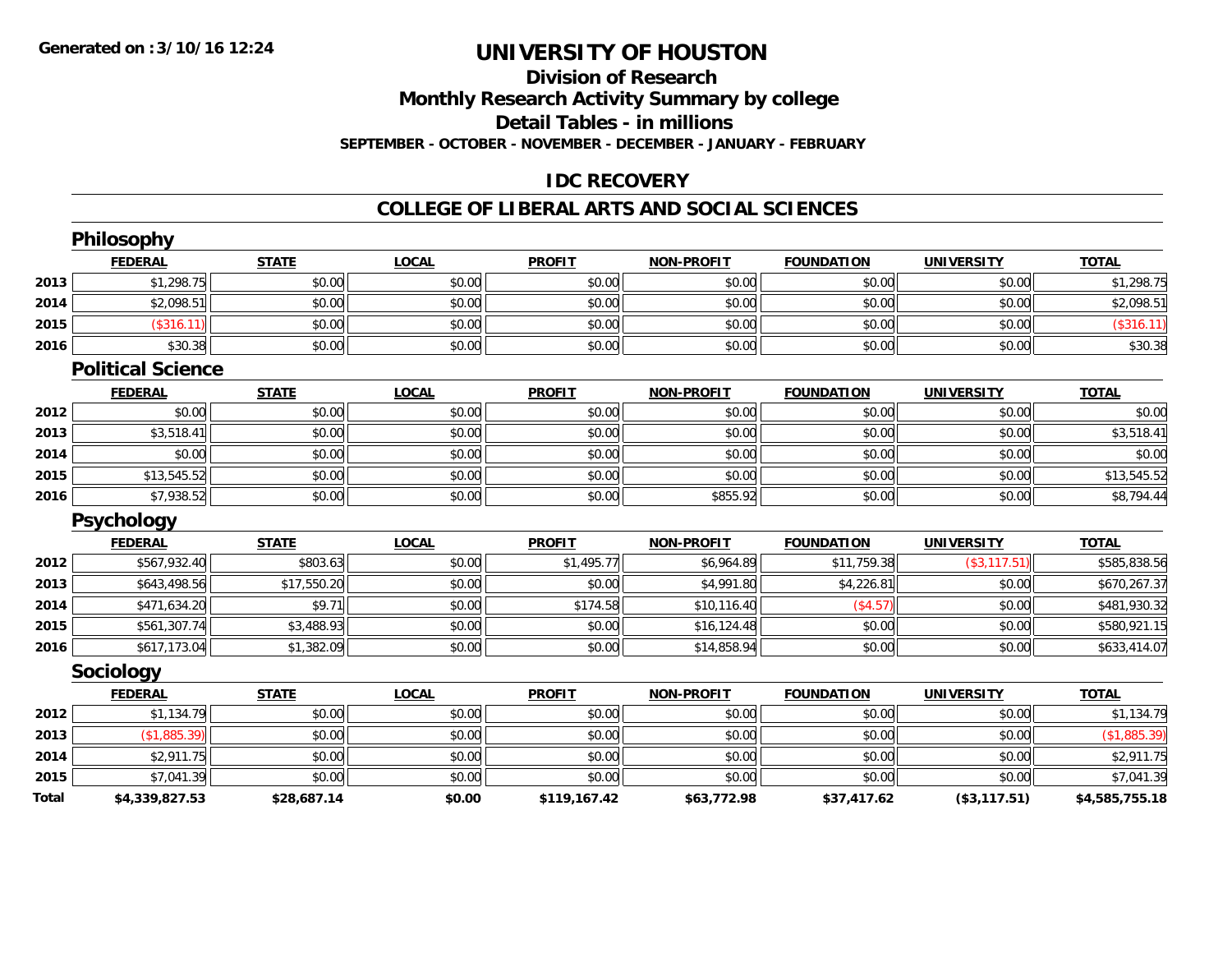### **Division of Research**

**Monthly Research Activity Summary by college**

**Detail Tables - in millions**

**SEPTEMBER - OCTOBER - NOVEMBER - DECEMBER - JANUARY - FEBRUARY**

### **IDC RECOVERY**

### **COLLEGE OF NATURAL SCIENCES AND MATHEMATICS**

### **Biology/Biochemistry**

| \$484,722.13 |
|--------------|
| \$374,883.32 |
| \$328,719.37 |
| \$456,600.74 |
| \$371,229.41 |
|              |

### **Center for Applied Geoscience Excellence**

|      | <b>FEDERAL</b>        | STATE  | <b>LOCAL</b>          | <b>PROFIT</b>  | <b>NON-PROFIT</b> | <b>FOUNDATION</b> | <b>UNIVERSITY</b> | <b>TOTAL</b> |
|------|-----------------------|--------|-----------------------|----------------|-------------------|-------------------|-------------------|--------------|
| 2014 | <b>CO OD</b><br>90.UU | \$0.00 | <b>AO OO</b><br>PO.OO | ≮∩ ∩∩<br>PO.OO | \$0.00            | \$0.00            | \$0.00            | \$0.00       |
| 2015 | ⊄n nn<br>PU.UU        | \$0.00 | ≮∩ ∩∩<br>PO.OO        | \$0.00         | \$0.00            | \$0.00            | \$0.00            | \$0.00       |
| 2016 | 40.00<br>\$U.UU       | \$0.00 | \$0.00                | \$0.00         | \$0.00            | \$0.00            | \$0.00            | \$0.00       |

## **Center for Nuclear Receptors and Cell Signaling**

|      | <b>FEDERAL</b> | <u>STATE</u>  | <u>LOCAL</u> | <b>PROFIT</b> | <b>NON-PROFIT</b> | <b>FOUNDATION</b> | <b>UNIVERSITY</b> | <b>TOTAL</b> |
|------|----------------|---------------|--------------|---------------|-------------------|-------------------|-------------------|--------------|
| 2012 | \$187,005.93   | \$12,259.46   | \$0.00       | \$67,911.79   | \$0.00            | \$0.00            | \$0.00            | \$267,177.18 |
| 2013 | \$192,447.30   | \$7,605.98    | \$0.00       | \$1,208.88    | \$0.00            | \$0.00            | \$0.00            | \$201,262.16 |
| 2014 | \$247,069.25   | (\$15,826.94) | \$0.00       | \$0.00        | \$0.00            | \$0.00            | \$0.00            | \$231,242.31 |
| 2015 | \$60,062.41    | \$30,280.94   | \$0.00       | \$0.00        | \$0.00            | \$0.00            | \$0.00            | \$90,343.35  |
| 2016 | \$191,298.38   | \$17,104.16   | \$0.00       | \$0.00        | \$0.00            | \$0.00            | \$0.00            | \$208,402.54 |

#### **Chemistry**

|      | <b>FEDERAL</b> | <b>STATE</b> | <u>LOCAL</u> | <b>PROFIT</b> | <b>NON-PROFIT</b> | <b>FOUNDATION</b> | <b>UNIVERSITY</b> | <b>TOTAL</b> |
|------|----------------|--------------|--------------|---------------|-------------------|-------------------|-------------------|--------------|
| 2012 | \$315,923.90   | \$1,108.09   | \$0.00       | \$252.29      | \$0.00            | \$0.00            | \$8,891.74        | \$326,176.02 |
| 2013 | \$298,485.23   | (\$64.32)    | \$0.00       | \$10,572.34   | \$0.00            | \$0.00            | (\$14,596.82)     | \$294,396.43 |
| 2014 | \$348,516.32   | \$0.00       | \$0.00       | \$43.65       | \$0.00            | \$0.00            | \$0.00            | \$348,559.97 |
| 2015 | \$279,727.00   | \$0.00       | \$0.00       | \$120.62      | \$0.00            | \$0.00            | \$0.00            | \$279,847.62 |
| 2016 | \$354,820.55   | \$2,314.67   | \$0.00       | \$185.51      | \$0.00            | \$0.00            | \$0.00            | \$357,320.73 |

#### **Computer Science**

|      | <b>FEDERAL</b> | <u>STATE</u> | <u>LOCAL</u> | <b>PROFIT</b> | <b>NON-PROFIT</b> | <b>FOUNDATION</b> | UNIVERSITY | <u>TOTAL</u> |
|------|----------------|--------------|--------------|---------------|-------------------|-------------------|------------|--------------|
| 2012 | \$243,368.37   | \$893.13     | \$0.00       | \$39,993.70   | \$11,204.25       | \$0.00            | \$0.00     | \$295,459.44 |
| 2013 | \$301.475.31   | \$3,027.02   | \$0.00       | \$32,305.48   | \$3,252.49        | \$0.00            | \$0.00     | \$340,060.30 |
| 2014 | \$181,163.41   | \$0.00       | \$0.00       | \$39,359.12   | \$70,467.02       | \$0.00            | \$0.00     | \$290,989.56 |
| 2015 | \$316,506.97   | \$33,284.29  | \$0.00       | \$20,973.80   | \$38,916.37       | \$1,941.47        | \$0.00     | \$411,622.90 |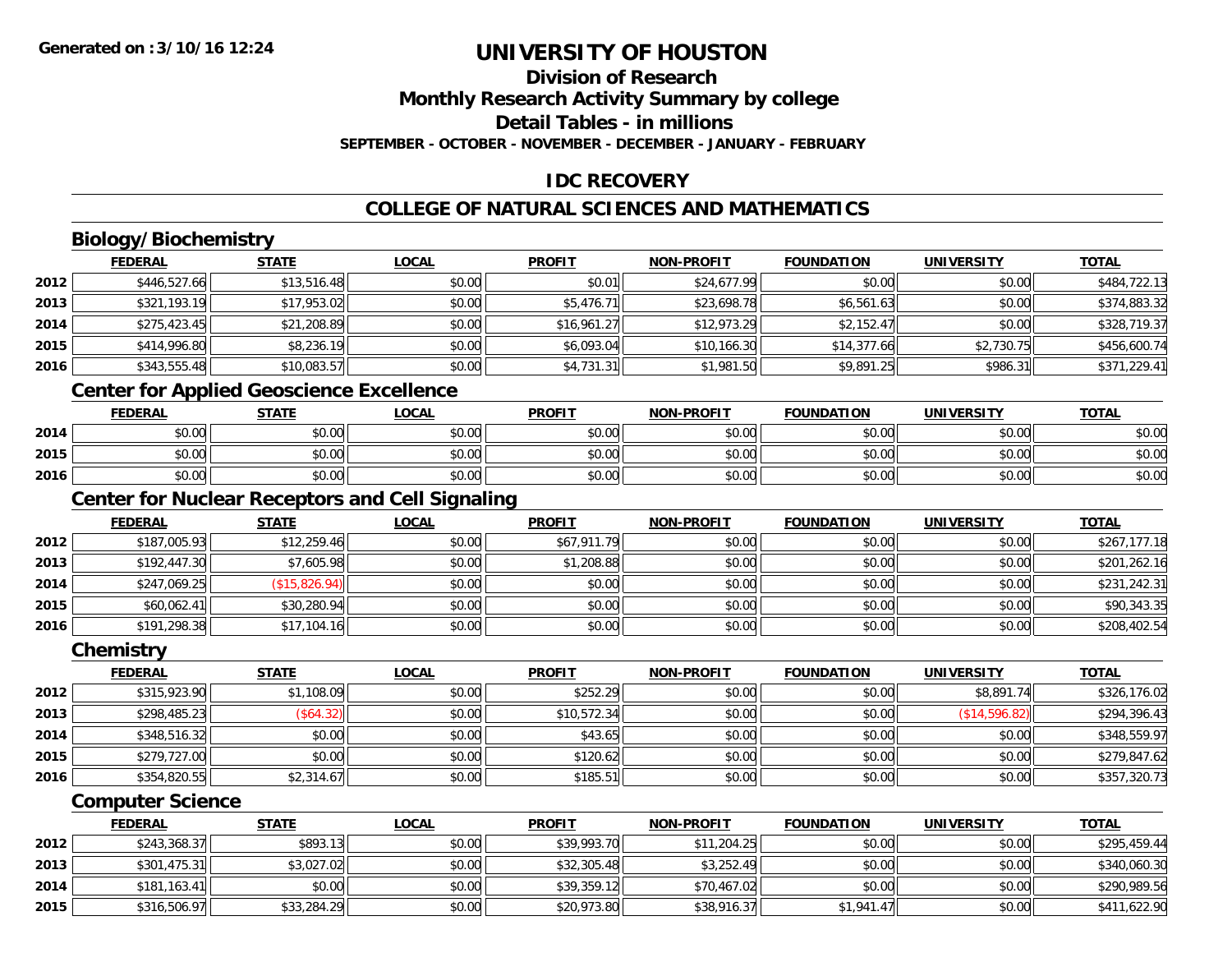**Division of Research**

**Monthly Research Activity Summary by college**

**Detail Tables - in millions**

**SEPTEMBER - OCTOBER - NOVEMBER - DECEMBER - JANUARY - FEBRUARY**

### **IDC RECOVERY**

#### **COLLEGE OF NATURAL SCIENCES AND MATHEMATICS**

|      | <b>Computer Science</b>                              |              |              |               |                   |                   |                   |              |
|------|------------------------------------------------------|--------------|--------------|---------------|-------------------|-------------------|-------------------|--------------|
|      | <b>FEDERAL</b>                                       | <b>STATE</b> | <b>LOCAL</b> | <b>PROFIT</b> | <b>NON-PROFIT</b> | <b>FOUNDATION</b> | <b>UNIVERSITY</b> | <b>TOTAL</b> |
| 2016 | \$360,548.62                                         | \$13,455.43  | \$0.00       | \$14.95       | \$10,590.90       | \$0.00            | \$6,615.23        | \$391,225.13 |
|      | Dean, Natural Sciences and Mathematics               |              |              |               |                   |                   |                   |              |
|      | <b>FEDERAL</b>                                       | <b>STATE</b> | <b>LOCAL</b> | <b>PROFIT</b> | <b>NON-PROFIT</b> | <b>FOUNDATION</b> | <b>UNIVERSITY</b> | <u>TOTAL</u> |
| 2012 | \$0.00                                               | \$0.00       | \$0.00       | \$0.00        | \$0.00            | \$0.00            | \$0.00            | \$0.00       |
| 2013 | \$21,389.92                                          | \$0.00       | \$0.00       | \$0.00        | \$0.00            | \$0.00            | \$0.00            | \$21,389.92  |
| 2014 | (\$32.04)                                            | \$0.00       | \$0.00       | \$0.00        | \$0.00            | \$0.00            | \$0.00            | (\$32.04)    |
| 2015 | \$0.00                                               | \$0.00       | \$0.00       | \$0.00        | \$0.00            | \$0.00            | \$0.00            | \$0.00       |
| 2016 | \$3,165.59                                           | \$0.00       | \$0.00       | \$1,096.91    | \$0.00            | \$0.00            | \$0.00            | \$4,262.50   |
|      | <b>Earth &amp; Atmospheric Sciences</b>              |              |              |               |                   |                   |                   |              |
|      | <b>FEDERAL</b>                                       | <b>STATE</b> | <b>LOCAL</b> | <b>PROFIT</b> | <b>NON-PROFIT</b> | <b>FOUNDATION</b> | <b>UNIVERSITY</b> | <b>TOTAL</b> |
| 2012 | \$219,393.89                                         | \$43,725.11  | \$0.00       | \$134,909.21  | \$18,796.81       | \$0.00            | \$0.00            | \$416,825.02 |
| 2013 | \$158,866.85                                         | \$6,762.15   | \$0.00       | \$191,596.31  | \$17,830.02       | \$0.00            | \$0.00            | \$375,055.33 |
| 2014 | \$126,471.45                                         | \$23,043.57  | \$0.00       | \$144,143.32  | \$35,274.64       | \$993.54          | \$0.00            | \$329,926.52 |
| 2015 | \$120,359.89                                         | \$24,237.21  | \$0.00       | \$129,601.47  | \$23,324.93       | \$480.36          | \$0.00            | \$298,003.86 |
| 2016 | \$76,837.78                                          | \$43,166.49  | \$0.00       | \$74,087.28   | \$10,338.18       | \$242.08          | \$14,876.19       | \$219,548.00 |
|      | <b>Institute for Climate and Atmospheric Science</b> |              |              |               |                   |                   |                   |              |
|      | <b>FEDERAL</b>                                       | <b>STATE</b> | <b>LOCAL</b> | <b>PROFIT</b> | <b>NON-PROFIT</b> | <b>FOUNDATION</b> | <b>UNIVERSITY</b> | <b>TOTAL</b> |
| 2012 | \$0.00                                               | \$0.00       | \$0.00       | \$0.00        | \$0.00            | \$0.00            | \$0.00            | \$0.00       |
| 2013 | \$0.00                                               | \$0.00       | \$0.00       | \$0.00        | \$0.00            | \$0.00            | \$0.00            | \$0.00       |
| 2014 | \$0.00                                               | \$0.00       | \$0.00       | \$0.00        | \$0.00            | \$0.00            | \$0.00            | \$0.00       |
| 2015 | \$0.00                                               | \$0.00       | \$0.00       | \$0.00        | \$0.00            | \$0.00            | \$0.00            | \$0.00       |
| 2016 | \$0.00                                               | \$0.00       | \$0.00       | \$0.00        | \$0.00            | \$0.00            | \$0.00            | \$0.00       |
|      | <b>Institute for Nanoenergy</b>                      |              |              |               |                   |                   |                   |              |
|      | <b>FEDERAL</b>                                       | <b>STATE</b> | <b>LOCAL</b> | <b>PROFIT</b> | <b>NON-PROFIT</b> | <b>FOUNDATION</b> | <b>UNIVERSITY</b> | <b>TOTAL</b> |
| 2012 | \$0.00                                               | \$0.00       | \$0.00       | \$0.00        | \$0.00            | \$0.00            | \$0.00            | \$0.00       |
| 2013 | \$0.00                                               | \$0.00       | \$0.00       | \$0.00        | \$0.00            | \$0.00            | \$0.00            | \$0.00       |
| 2014 | \$0.00                                               | \$0.00       | \$0.00       | \$0.00        | \$0.00            | \$0.00            | \$0.00            | \$0.00       |
| 2015 | \$0.00                                               | \$0.00       | \$0.00       | \$0.00        | \$0.00            | \$0.00            | \$0.00            | \$0.00       |
| 2016 | \$0.00                                               | \$0.00       | \$0.00       | \$0.00        | \$0.00            | \$0.00            | \$0.00            | \$0.00       |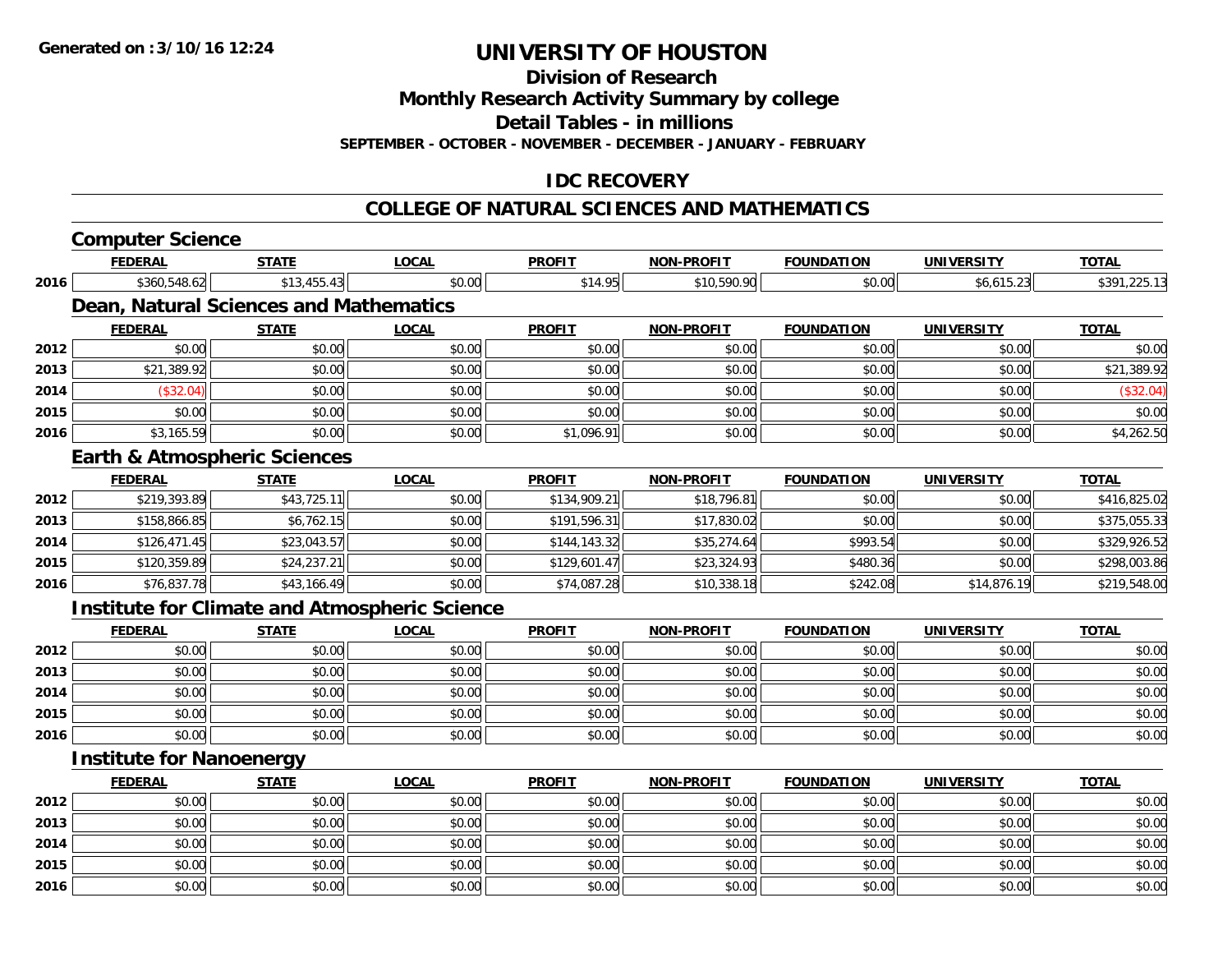### **Division of ResearchMonthly Research Activity Summary by college Detail Tables - in millions SEPTEMBER - OCTOBER - NOVEMBER - DECEMBER - JANUARY - FEBRUARY**

### **IDC RECOVERY**

#### **COLLEGE OF NATURAL SCIENCES AND MATHEMATICS**

|       | <b>Mathematics</b> |                  |              |                |                   |                   |                   |                 |
|-------|--------------------|------------------|--------------|----------------|-------------------|-------------------|-------------------|-----------------|
|       | <b>FEDERAL</b>     | <b>STATE</b>     | <b>LOCAL</b> | <b>PROFIT</b>  | <b>NON-PROFIT</b> | <b>FOUNDATION</b> | <b>UNIVERSITY</b> | <b>TOTAL</b>    |
| 2012  | \$104, 111.31      | \$11,749.35      | \$0.00       | \$27,047.33    | \$9,667.41        | (\$252.50)        | \$0.00            | \$152,322.90    |
| 2013  | \$136,380.14       | \$0.00           | \$0.00       | \$21,647.57    | \$0.00            | \$690.31          | \$0.00            | \$158,718.02    |
| 2014  | \$212,646.51       | \$0.00           | \$0.00       | \$11,019.91    | \$0.00            | \$1,333.77        | \$0.00            | \$225,000.19    |
| 2015  | \$169,521.73       | \$0.00           | \$0.00       | \$5,645.85     | \$0.00            | \$895.85          | \$0.00            | \$176,063.43    |
| 2016  | \$174,048.42       | \$0.00           | \$0.00       | \$18,527.49    | \$0.00            | \$4,487.36        | \$0.00            | \$197,063.27    |
|       | <b>Physics</b>     |                  |              |                |                   |                   |                   |                 |
|       | <b>FEDERAL</b>     | <b>STATE</b>     | <b>LOCAL</b> | <b>PROFIT</b>  | NON-PROFIT        | <b>FOUNDATION</b> | <b>UNIVERSITY</b> | <b>TOTAL</b>    |
| 2012  | \$392,929.40       | $($ \$61.33) $ $ | \$0.00       | \$23,839.96    | \$394.22          | \$0.00            | \$0.00            | \$417,102.25    |
| 2013  | \$344,860.51       | \$0.00           | \$0.00       | \$111,953.50   | \$0.00            | \$0.00            | \$0.00            | \$456,814.01    |
| 2014  | \$617,605.76       | \$0.00           | \$0.00       | \$148,301.04   | \$0.00            | \$0.00            | \$0.00            | \$765,906.80    |
| 2015  | \$475,427.00       | \$0.00           | \$0.00       | \$152,934.05   | \$6,046.63        | \$0.00            | \$0.00            | \$634,407.68    |
| 2016  | \$454,714.95       | \$0.00           | \$0.00       | \$137,084.23   | \$0.00            | \$0.00            | \$0.00            | \$591,799.18    |
| Total | \$9,488,814.57     | \$329,062.59     | \$0.00       | \$1,579,639.90 | \$329,601.72      | \$43,795.25       | \$19,503.40       | \$11,790,417.44 |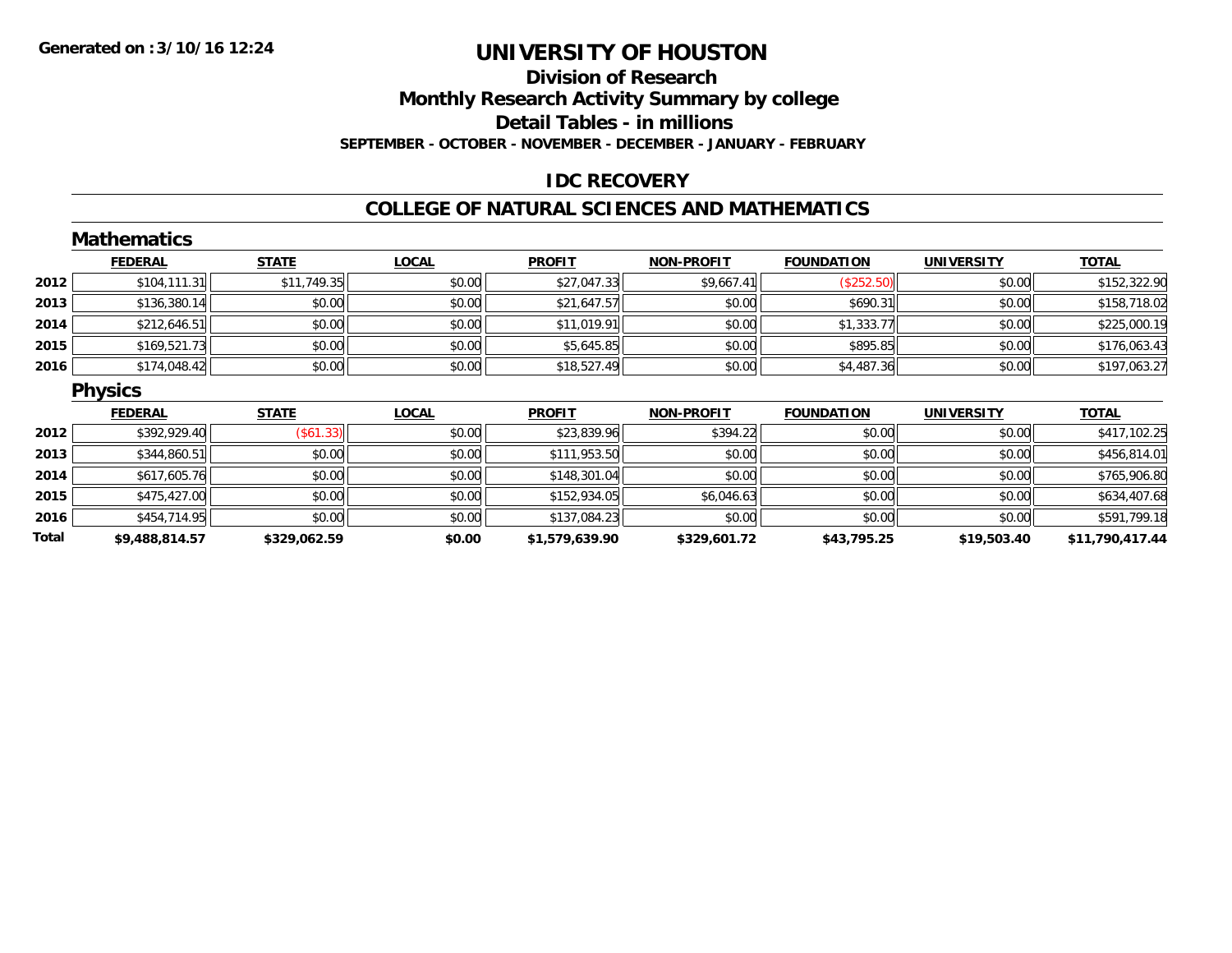# **Division of Research**

**Monthly Research Activity Summary by college**

**Detail Tables - in millions**

**SEPTEMBER - OCTOBER - NOVEMBER - DECEMBER - JANUARY - FEBRUARY**

#### **IDC RECOVERY**

#### **COLLEGE OF OPTOMETRY**

### **Optometry Vision Sciences**

|       | <b>FEDERAL</b> | <b>STATE</b> | <b>LOCAL</b> | <b>PROFIT</b> | <b>NON-PROFIT</b> | <b>FOUNDATION</b> | <b>UNIVERSITY</b> | <b>TOTAL</b>   |
|-------|----------------|--------------|--------------|---------------|-------------------|-------------------|-------------------|----------------|
| 2012  | \$513,450.50   | \$0.00       | \$0.00       | \$38,686.65   | \$0.00            | \$0.00            | \$29,995.05       | \$582,132.20   |
| 2013  | \$556,259.21   | \$0.00       | \$0.00       | \$92,934.95   | \$0.00            | \$0.00            | \$17,673.56       | \$666,867.72   |
| 2014  | \$637,283.97   | \$0.00       | \$0.00       | \$110,304.91  | \$0.00            | \$0.00            | \$28,953.53       | \$776,542.41   |
| 2015  | \$583,098.50   | \$0.00       | \$0.00       | \$49,438.45   | \$0.00            | \$0.00            | \$42,187.19       | \$674,724.14   |
| 2016  | \$719,366.89   | \$0.00       | \$0.00       | \$28,958.34   | \$0.00            | \$0.00            | \$29,030.42       | \$777,355.65   |
| Total | \$3,009,459.08 | \$0.00       | \$0.00       | \$320,323.30  | \$0.00            | \$0.00            | \$147,839.75      | \$3,477,622.13 |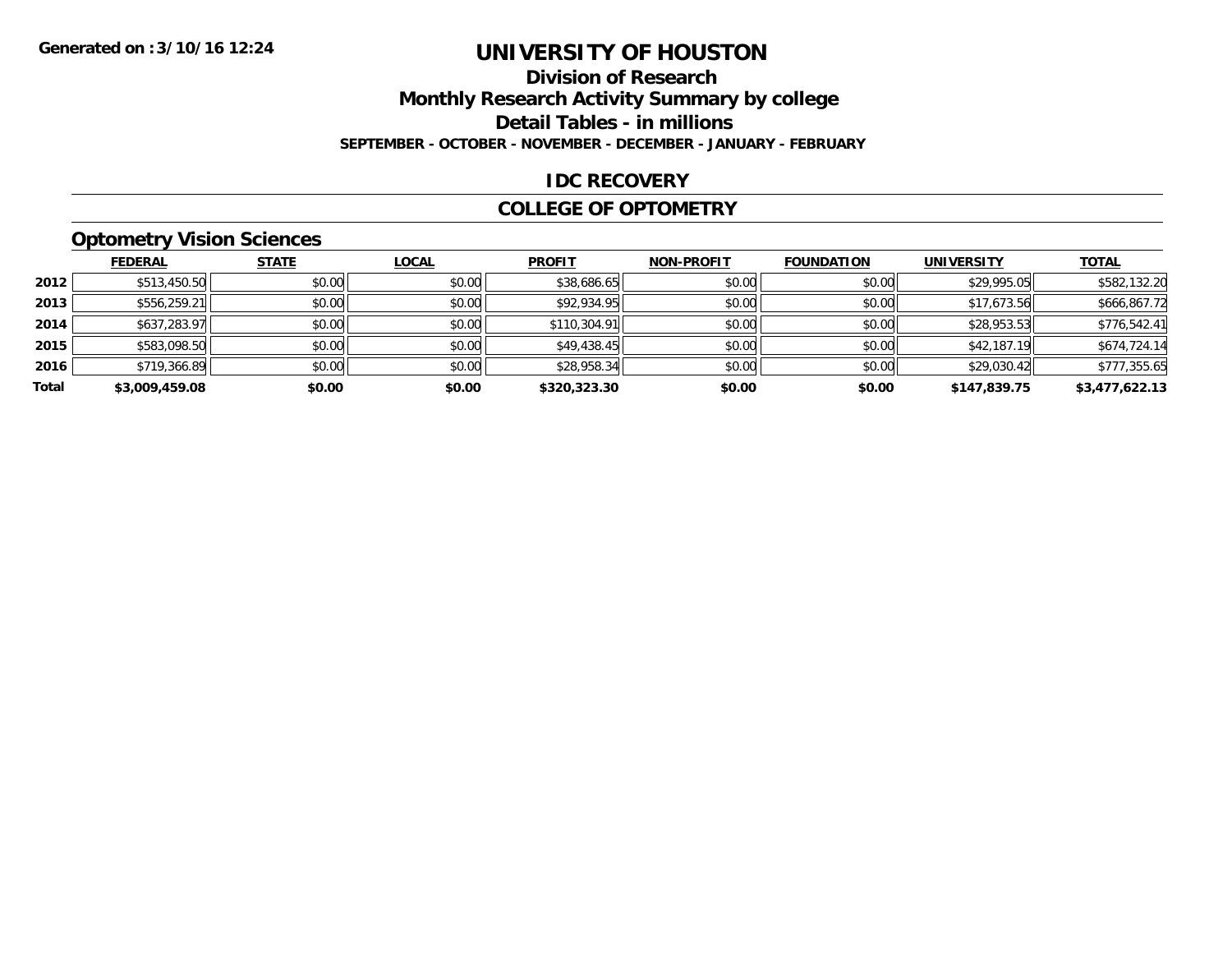### **Division of Research**

**Monthly Research Activity Summary by college**

**Detail Tables - in millions**

**SEPTEMBER - OCTOBER - NOVEMBER - DECEMBER - JANUARY - FEBRUARY**

### **IDC RECOVERY**

#### **COLLEGE OF PHARMACY**

### **Center for Experimental Therapeutics and Pharmacoi**

|      | <b>FEDERAL</b> | <b>STATE</b> | <b>LOCAL</b> | <b>PROFIT</b> | <b>NON-PROFIT</b> | <b>FOUNDATION</b> | <b>UNIVERSITY</b> | <b>TOTAL</b> |
|------|----------------|--------------|--------------|---------------|-------------------|-------------------|-------------------|--------------|
| 2012 | \$0.00         | \$0.00       | \$0.00       | \$0.00        | \$0.00            | \$0.00            | \$0.00            | \$0.00       |
| 2013 | \$0.00         | \$0.00       | \$0.00       | \$0.00        | \$0.00            | \$0.00            | \$0.00            | \$0.00       |
| 2014 | \$0.00         | \$0.00       | \$0.00       | \$0.00        | \$0.00            | \$0.00            | \$0.00            | \$0.00       |
| 2015 | \$0.00         | \$0.00       | \$0.00       | \$0.00        | \$0.00            | \$0.00            | \$0.00            | \$0.00       |
| 2016 | \$0.00         | \$0.00       | \$0.00       | \$0.00        | \$0.00            | \$0.00            | \$0.00            | \$0.00       |

### **Clinical Pharmacy & Administration**

|      | <b>FEDERAL</b> | <b>STATE</b> | <b>LOCAL</b> | <b>PROFIT</b> | <b>NON-PROFIT</b> | <b>FOUNDATION</b> | <b>UNIVERSITY</b> | <b>TOTAL</b> |
|------|----------------|--------------|--------------|---------------|-------------------|-------------------|-------------------|--------------|
| 2012 | \$14,983.32    | \$0.00       | \$0.00       | \$33,228.27   | $($ \$11.27)      | \$0.00            | \$0.00            | \$48,200.32  |
| 2013 | \$48,119.80    | \$0.00       | \$0.00       | \$39,288.85   | \$0.00            | \$0.00            | \$0.00            | \$87,408.65  |
| 2014 | \$2,960.42     | \$0.00       | \$0.00       | \$49,251.09   | \$2,028.72        | \$0.00            | \$0.00            | \$54,240.23  |
| 2015 | \$33,100.70    | \$43,057.50  | \$0.00       | \$22,747.49   | \$588.60          | \$0.00            | \$0.00            | \$99,494.30  |
| 2016 | \$54,692.50    | \$27,108.36  | \$0.00       | \$25,780.38   | \$8,526.67        | \$0.00            | \$0.00            | \$116,107.92 |

### **Dean, Pharmacy**

|      | <b>FEDERAL</b> | <b>STATE</b> | <u>LOCAL</u> | <b>PROFIT</b> | <b>NON-PROFIT</b> | <b>FOUNDATION</b> | <b>UNIVERSITY</b> | <b>TOTAL</b> |
|------|----------------|--------------|--------------|---------------|-------------------|-------------------|-------------------|--------------|
| 2012 | \$0.00         | \$0.00       | \$0.00       | \$0.00        | \$0.00            | \$0.00            | \$0.00            | \$0.00       |
| 2013 | \$0.00         | \$0.00       | \$0.00       | \$0.00        | \$0.00            | \$0.00            | \$0.00            | \$0.00       |
| 2014 | \$0.00         | \$0.00       | \$0.00       | \$0.00        | \$0.00            | \$0.00            | \$0.00            | \$0.00       |
| 2015 | \$0.00         | \$0.00       | \$0.00       | \$0.00        | \$0.00            | \$0.00            | \$0.00            | \$0.00       |
| 2016 | \$0.00         | \$0.00       | \$0.00       | \$0.00        | \$0.00            | \$0.00            | \$0.00            | \$0.00       |

#### **Pharm Health Outcomes & Policy**

|      | <b>FEDERAL</b> | <b>STATE</b> | <b>LOCAL</b> | <b>PROFIT</b> | <b>NON-PROFIT</b> | <b>FOUNDATION</b> | <b>UNIVERSITY</b> | <b>TOTAL</b> |
|------|----------------|--------------|--------------|---------------|-------------------|-------------------|-------------------|--------------|
| 2012 | \$7,666.90     | \$0.00       | \$0.00       | \$0.00        | \$0.00            | \$0.00            | \$0.00            | \$7,666.90   |
| 2013 | \$5,890.21     | \$0.00       | \$0.00       | \$0.00        | \$0.00            | \$0.00            | \$0.00            | \$5,890.21   |
| 2014 | \$17,633.20    | \$0.00       | \$0.00       | \$0.00        | \$0.00            | \$0.00            | \$0.00            | \$17,633.20  |
| 2015 | \$19,682.75    | \$1,017.51   | \$0.00       | \$1,223.90    | \$0.00            | \$0.00            | \$0.00            | \$21,924.15  |
| 2016 | \$10,171.36    | (\$215.83)   | \$0.00       | \$4,204.75    | \$0.00            | \$0.00            | \$0.00            | \$14,160.27  |

#### **Pharmacological and Pharmaceutical Sciences**

|      | <b>FEDERAL</b>                   | <b>STATE</b>                        | .OCAL                      | <b>PROFIT</b>  | MONLDDOEIT           | <b>FOUNDATION</b> | <b>UNIVERSITY</b>                                            | <b>TOTAL</b>           |
|------|----------------------------------|-------------------------------------|----------------------------|----------------|----------------------|-------------------|--------------------------------------------------------------|------------------------|
| 2012 | $\overline{a}$<br>\$248<br>13.O' | \$0.01                              | ሐሴ ሰሰ<br>JU.UU             | ልስ ስስ<br>JU.UU | $A$ $0.61$<br>. .64" | \$206.0           | $\mathfrak{g}$ $\mathfrak{g}$ $\mathfrak{g}$<br><b>JU.UU</b> | .<br><b>JLJJJJIJJJ</b> |
| 2013 | \$284.040                        | $\theta$ $\theta$ $\theta$<br>JU.UU | $\sim$<br>$\sim$<br>\$U.UU | 0000<br>PO.OO  | ⊤J∠.                 | 102               | \$0.00                                                       | \$286,666.64           |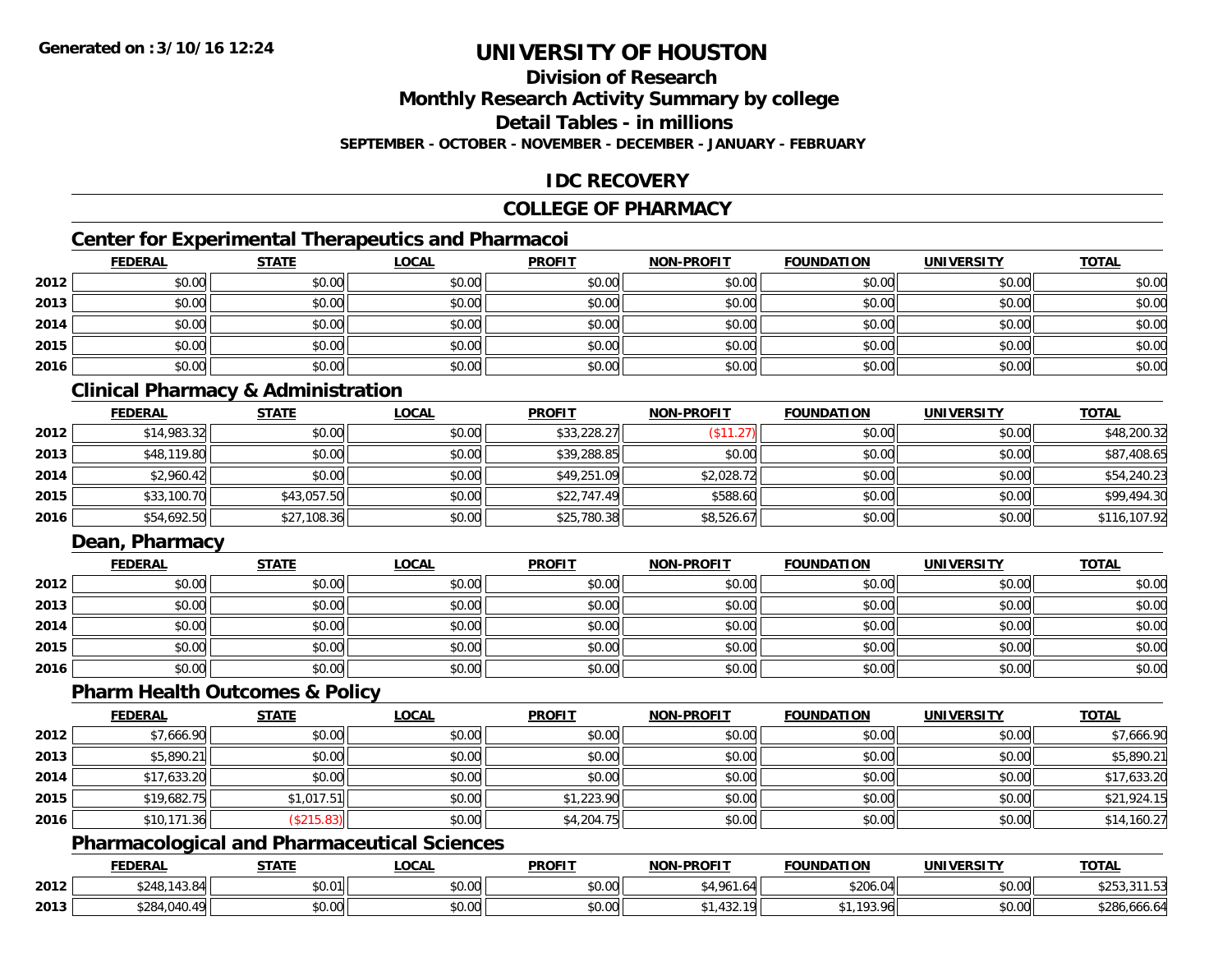## **Division of Research**

**Monthly Research Activity Summary by college**

**Detail Tables - in millions**

**SEPTEMBER - OCTOBER - NOVEMBER - DECEMBER - JANUARY - FEBRUARY**

#### **IDC RECOVERY**

#### **COLLEGE OF PHARMACY**

### **Pharmacological and Pharmaceutical Sciences**

|       | <b>FEDERAL</b> | <u>STATE</u> | <u>LOCAL</u> | <b>PROFIT</b> | <b>NON-PROFIT</b> | <b>FOUNDATION</b> | <b>UNIVERSITY</b> | <b>TOTAL</b>   |
|-------|----------------|--------------|--------------|---------------|-------------------|-------------------|-------------------|----------------|
| 2014  | \$300,021.46   | \$0.00       | \$0.00       | \$374.51      | \$0.00            | \$1,853.64        | \$0.00            | \$302,249.61   |
| 2015  | \$277.325.55   | \$654.61     | \$0.00       | \$2,746.03    | \$245.97          | \$0.00            | \$0.00            | \$280,972.16   |
| 2016  | \$478,559.08   | \$6.372.18   | \$0.00       | \$0.00        | \$3,806.19        | \$0.00            | \$0.00            | \$488,737.45   |
| Total | \$1,802,991.58 | \$77,994.34  | \$0.00       | \$178,845.27  | \$21,578.71       | \$3,253.64        | \$0.00            | \$2,084,663.54 |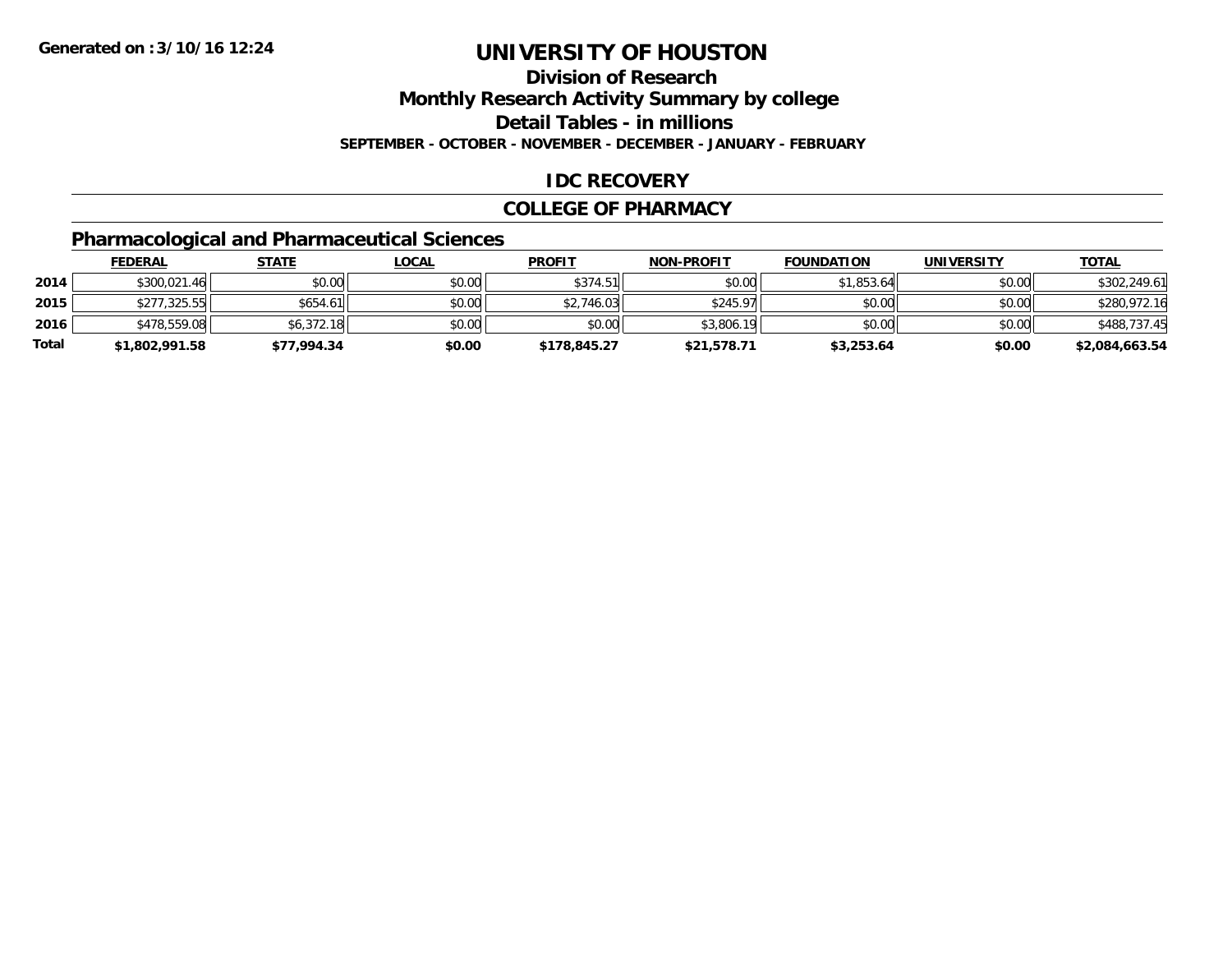## **Division of Research**

**Monthly Research Activity Summary by college**

**Detail Tables - in millions**

**SEPTEMBER - OCTOBER - NOVEMBER - DECEMBER - JANUARY - FEBRUARY**

### **IDC RECOVERY**

### **COLLEGE OF TECHNOLOGY**

# **Center for Technology Literacy**

|      | <b>FEDERAL</b>                 | <b>STATE</b> | <b>LOCAL</b> | <b>PROFIT</b> | <b>NON-PROFIT</b> | <b>FOUNDATION</b> | <b>UNIVERSITY</b> | <b>TOTAL</b> |
|------|--------------------------------|--------------|--------------|---------------|-------------------|-------------------|-------------------|--------------|
| 2012 | \$75,201.15                    | \$0.00       | \$0.00       | \$0.00        | \$0.00            | \$0.00            | \$0.00            | \$75,201.15  |
| 2013 | \$39,127.44                    | \$0.00       | \$0.00       | \$0.00        | \$0.00            | \$0.00            | \$0.00            | \$39,127.44  |
| 2014 | \$31,919.97                    | \$0.00       | \$0.00       | \$0.00        | \$0.00            | \$0.00            | \$0.00            | \$31,919.97  |
| 2015 | \$43,201.59                    | \$0.00       | \$0.00       | \$0.00        | \$0.00            | \$0.00            | \$0.00            | \$43,201.59  |
| 2016 | \$6,603.92                     | \$0.00       | \$0.00       | \$0.00        | \$0.00            | \$0.00            | \$0.00            | \$6,603.92   |
|      | <b>Construction Management</b> |              |              |               |                   |                   |                   |              |
|      |                                |              |              |               |                   |                   |                   |              |
|      | <b>FEDERAL</b>                 | <b>STATE</b> | <b>LOCAL</b> | <b>PROFIT</b> | <b>NON-PROFIT</b> | <b>FOUNDATION</b> | <b>UNIVERSITY</b> | <b>TOTAL</b> |
| 2013 | \$0.00                         | \$929.79     | \$0.00       | \$0.00        | \$0.00            | \$958.61          | \$0.00            | \$1,888.40   |
| 2014 | \$0.00                         | \$2,615.77   | \$0.00       | \$0.00        | \$0.00            | \$813.26          | \$0.00            | \$3,429.03   |
| 2015 | \$0.00                         | \$76.78      | \$0.00       | \$0.00        | \$0.00            | \$0.00            | \$0.00            | \$76.78      |
| 2016 | \$0.00                         | \$2,691.16   | \$0.00       | \$0.00        | \$0.00            | \$0.00            | \$0.00            | \$2,691.16   |

#### **FEDERAL STATE LOCAL PROFIT NON-PROFIT FOUNDATION UNIVERSITY TOTAL2012** \$26,479.47 \$0.00 \$0.00 \$0.00 \$0.00 \$0.00 \$0.00 \$26,479.47 **2013** \$25,774.16 \$0.00 \$0.00 \$0.00 \$0.00 \$0.00 \$0.00 \$25,774.16 **2014**4 \$0.00 \$0.00 \$0.00 \$0.00 \$0.00 \$0.00 \$0.00 \$0.00 \$0.00 \$0.00 \$0.00 \$0.00 \$0.00 \$0.00 \$0.00 \$0.00 \$0.00 \$0.00 **2015** \$0.00 \$0.00 \$0.00 \$0.00 \$0.00 \$0.00 \$0.00 \$0.00 **2016**6 \$0.00 \$0.00 \$0.00 \$0.00 \$0.00 \$0.00 \$0.00 \$0.00 \$0.00 \$0.00 \$0.00 \$0.00 \$0.00 \$0.00 \$0.00 \$0.00 \$0.00 \$0.00

### **Engineering Technology**

|      | <b>FEDERAL</b> | <b>STATE</b> | <u>LOCAL</u> | <b>PROFIT</b> | <b>NON-PROFIT</b> | <b>FOUNDATION</b> | <b>UNIVERSITY</b> | <b>TOTAL</b> |
|------|----------------|--------------|--------------|---------------|-------------------|-------------------|-------------------|--------------|
| 2012 | \$43,347.66    | \$0.00       | \$0.00       | \$3,840.78    | \$0.00            | \$0.00            | \$0.00            | \$47,188.44  |
| 2013 | \$81,492.47    | \$0.00       | \$0.00       | \$9,838.63    | \$0.00            | \$1,567.70        | \$0.00            | \$92,898.80  |
| 2014 | \$36,682.73    | \$0.00       | \$0.00       | \$14,652.13   | \$0.00            | \$0.00            | \$0.00            | \$51,334.86  |
| 2015 | \$116,622.45   | \$0.00       | \$0.00       | \$10,797.04   | \$0.00            | \$0.00            | \$0.00            | \$127,419.49 |
| 2016 | \$140,429.73   | \$0.00       | \$0.00       | \$0.00        | \$0.00            | \$0.00            | \$0.00            | \$140,429.73 |

### **Human Development and Consumer Science**

|      | <b>FEDERAL</b> | <b>STATE</b> | <u>_OCAL</u> | <b>PROFIT</b> | <b>NON-PROFIT</b> | <b>FOUNDATION</b> | <b>UNIVERSITY</b> | <b>TOTAL</b> |
|------|----------------|--------------|--------------|---------------|-------------------|-------------------|-------------------|--------------|
| 2012 | \$127.81       | \$0.00       | \$0.00       | \$0.00        | \$0.00            | \$0.00            | \$0.00            | \$127.81     |
| 2013 | \$153.56       | \$0.00       | \$0.00       | \$0.00        | \$0.00            | \$0.00            | \$0.00            | \$153.56     |
| 2014 | \$2.572.87     | \$0.00       | \$0.00       | \$0.00        | \$0.00            | 417.50            | \$0.00            | \$3,990.37   |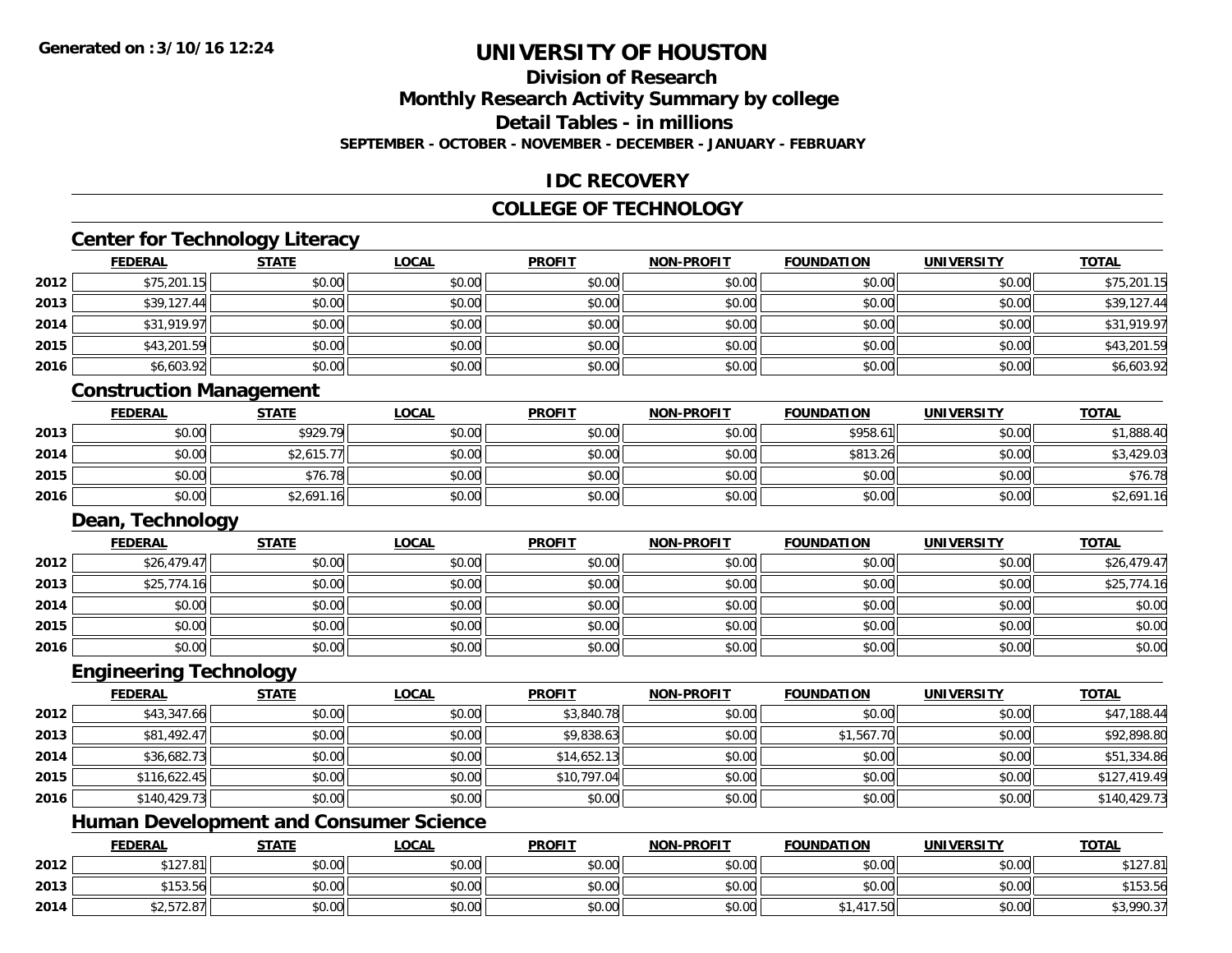### **Division of Research**

**Monthly Research Activity Summary by college**

**Detail Tables - in millions**

**SEPTEMBER - OCTOBER - NOVEMBER - DECEMBER - JANUARY - FEBRUARY**

### **IDC RECOVERY**

#### **COLLEGE OF TECHNOLOGY**

<u> 1980 - Johann Stoff, deutscher Stoff, der Stoff, der Stoff, der Stoff, der Stoff, der Stoff, der Stoff, der S</u>

### **Human Development and Consumer Science**

|      | <b>FEDERAL</b>              | <b>STATE</b><br>,,,,,, | <b>LOCAL</b>                               | <b>PROFIT</b> | <b>NON-PROFIT</b> | <b>FOUNDATION</b>                                   | <b>UNIVERSITY</b> | <u>TOTAL</u>                                    |
|------|-----------------------------|------------------------|--------------------------------------------|---------------|-------------------|-----------------------------------------------------|-------------------|-------------------------------------------------|
| 2015 | 27700<br>ж. н.<br>-16<br>72 | 0000<br>DU.UG          | $\theta$ $\theta$ $\theta$<br><b>JU.UU</b> | 0000<br>vv.vv | 0000<br>JU.UU     | \$854                                               | \$0.00            | , UJ 2.                                         |
| 2016 | 592.10<br>16.592.10         | \$0.00                 | $\theta$ $\theta$ $\theta$<br>JU.UU        | 0000<br>JU.UU | 0000<br>PO.OO     | $\uparrow$ $\uparrow$ $\uparrow$<br><b>JZ,JJJ,J</b> | \$0.00            | $\rightarrow$ 30.005 $\rightarrow$<br>410,920.7 |

### **Information & Logistics Technology**

|      | <b>FEDERAL</b> | <b>STATE</b> | <u>LOCAL</u> | <b>PROFIT</b> | <b>NON-PROFIT</b> | <b>FOUNDATION</b> | <b>UNIVERSITY</b> | <b>TOTAL</b> |
|------|----------------|--------------|--------------|---------------|-------------------|-------------------|-------------------|--------------|
| 2012 | \$8,119.02     | \$0.00       | \$0.00       | \$0.00        | \$0.00            | \$0.00            | \$0.00            | \$8,119.02   |
| 2013 | \$0.00         | \$0.00       | \$0.00       | \$0.00        | \$0.00            | \$0.00            | \$0.00            | \$0.00       |
| 2014 | \$0.00         | \$0.00       | \$0.00       | \$0.00        | \$0.00            | \$0.00            | \$0.00            | \$0.00       |
| 2015 | \$284.21       | \$0.00       | \$0.00       | \$0.00        | \$0.00            | \$0.00            | \$0.00            | \$284.21     |
| 2016 | \$31,156.69    | \$0.00       | \$0.00       | \$0.00        | \$0.00            | \$0.00            | \$0.00            | \$31,156.69  |

#### **Texas Manufacturing Assistance Center**

|       | <b>FEDERAL</b> | <u>STATE</u> | <b>LOCAL</b> | <b>PROFIT</b> | <b>NON-PROFIT</b> | <b>FOUNDATION</b> | <b>UNIVERSITY</b> | <b>TOTAL</b> |
|-------|----------------|--------------|--------------|---------------|-------------------|-------------------|-------------------|--------------|
| 2012  | \$0.00         | \$0.00       | \$0.00       | \$0.00        | \$0.00            | \$0.00            | \$0.00            | \$0.00       |
| 2013  | \$0.00         | \$0.00       | \$0.00       | \$0.00        | \$0.00            | \$0.00            | \$0.00            | \$0.00       |
| 2014  | \$0.00         | \$0.00       | \$0.00       | \$0.00        | \$0.00            | \$0.00            | \$0.00            | \$0.00       |
| 2015  | \$0.00         | \$0.00       | \$0.00       | \$0.00        | \$0.00            | \$0.00            | \$0.00            | \$0.00       |
| Total | \$742,066.90   | \$6,313.50   | \$0.00       | \$39,128.58   | \$0.00            | \$7,944.90        | \$0.00            | \$795,453.88 |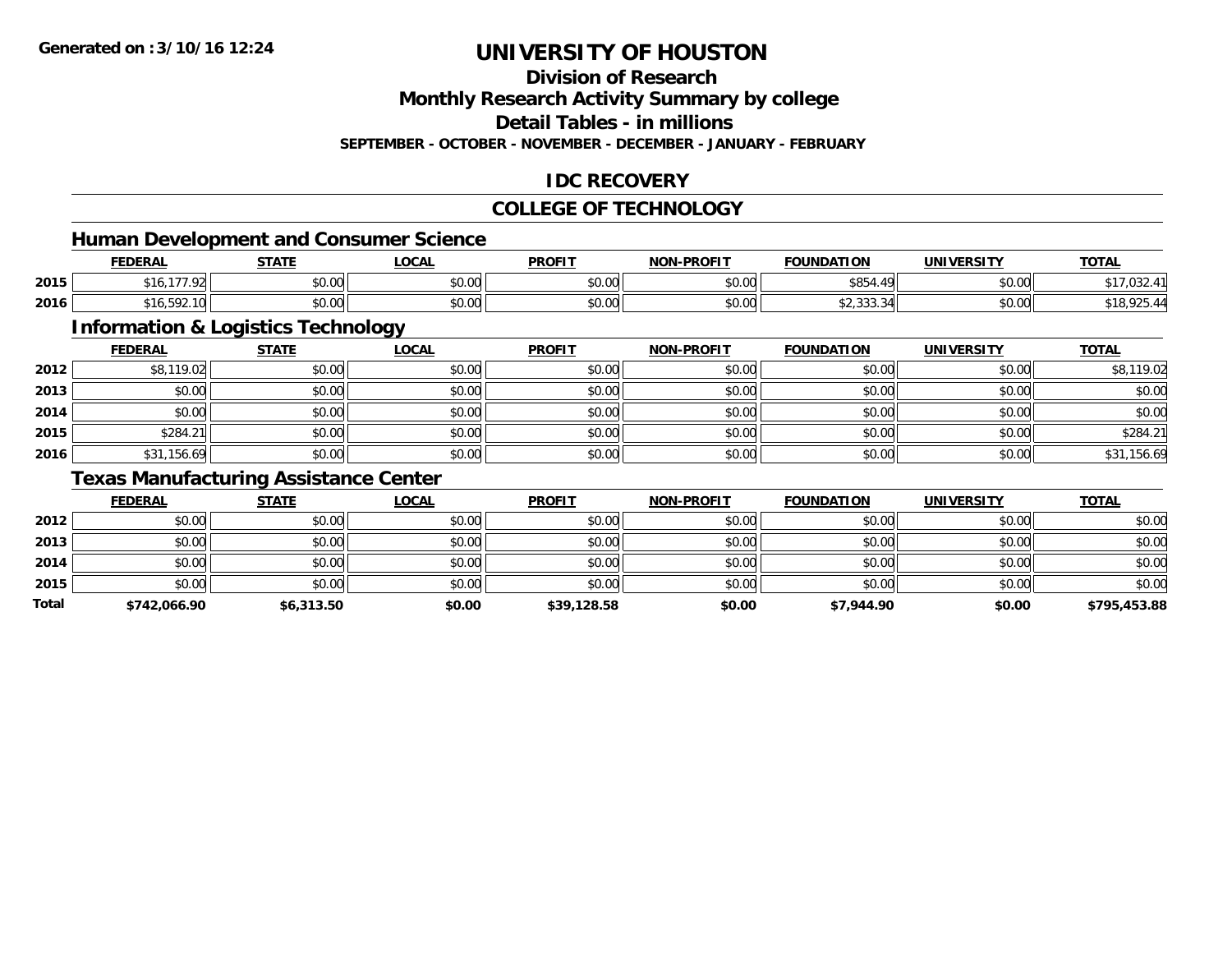## **Division of Research**

**Monthly Research Activity Summary by college**

**Detail Tables - in millions**

**SEPTEMBER - OCTOBER - NOVEMBER - DECEMBER - JANUARY - FEBRUARY**

### **IDC RECOVERY**

### **CULLEN COLLEGE OF ENGINEERING**

### **Biomedical Engineering**

|      | <b>FEDERAL</b> | <b>STATE</b> | <b>LOCAL</b> | <b>PROFIT</b> | <b>NON-PROFIT</b> | <b>FOUNDATION</b> | <b>UNIVERSITY</b> | <u>TOTAL</u> |
|------|----------------|--------------|--------------|---------------|-------------------|-------------------|-------------------|--------------|
| 2012 | \$50,856.42    | \$0.00       | \$0.00       | \$0.00        | \$0.00            | \$0.00            | \$0.00            | \$50,856.42  |
| 2013 | \$131,877.67   | \$0.00       | \$0.00       | \$0.00        | \$0.00            | \$0.00            | \$0.00            | \$131,877.67 |
| 2014 | \$280,628.59   | \$0.00       | \$0.00       | \$0.00        | \$0.00            | \$0.00            | \$0.00            | \$280,628.59 |
| 2015 | \$381,705.59   | \$0.00       | \$0.00       | \$0.00        | \$8,338.68        | \$0.00            | \$0.00            | \$390,044.27 |
| 2016 | \$204,160.00   | \$0.00       | \$0.00       | \$0.00        | \$2,299.10        | \$0.00            | \$0.00            | \$206,459.10 |

### **Center for Innovative Grouting Materials and Tech**

|      | <b>FEDERAL</b> | <b>STATE</b> | <u>LOCAL</u> | <b>PROFIT</b> | <b>NON-PROFIT</b> | <b>FOUNDATION</b> | <b>UNIVERSITY</b> | <b>TOTAL</b> |
|------|----------------|--------------|--------------|---------------|-------------------|-------------------|-------------------|--------------|
| 2012 | \$0.00         | \$0.00       | \$0.00       | \$0.00        | \$0.00            | \$0.00            | \$0.00            | \$0.00       |
| 2013 | \$0.00         | \$0.00       | \$0.00       | \$0.00        | \$0.00            | \$0.00            | \$0.00            | \$0.00       |
| 2014 | \$0.00         | \$0.00       | \$0.00       | \$0.00        | \$0.00            | \$0.00            | \$0.00            | \$0.00       |
| 2015 | \$0.00         | \$0.00       | \$0.00       | \$0.00        | \$0.00            | \$0.00            | \$0.00            | \$0.00       |
| 2016 | \$0.00         | \$0.00       | \$0.00       | \$0.00        | \$0.00            | \$0.00            | \$0.00            | \$0.00       |

### **Chemical Engineering**

|      | <b>FEDERAL</b> | <b>STATE</b> | <b>LOCAL</b> | <b>PROFIT</b> | <b>NON-PROFIT</b> | <b>FOUNDATION</b> | <b>UNIVERSITY</b> | <b>TOTAL</b> |
|------|----------------|--------------|--------------|---------------|-------------------|-------------------|-------------------|--------------|
| 2012 | \$459,188.31   | \$3,795.27   | \$0.00       | \$142,252.44  | \$0.00            | \$33.60           | \$0.02            | \$605,269.64 |
| 2013 | \$405,865.87   | \$6,300.59   | \$0.00       | \$92,020.26   | \$0.00            | (\$15.16)         | (\$4,666.17)      | \$499,505.39 |
| 2014 | \$414,310.08   | \$2,018.73   | \$0.00       | \$161,818.27  | \$0.00            | \$589.84          | \$4,699.13        | \$583,436.05 |
| 2015 | \$371,305.76   | \$5,193.80   | \$0.00       | \$150,808.27  | \$0.00            | \$2,215.21        | \$3,624.94        | \$533,147.98 |
| 2016 | \$407,943.95   | \$20,764.81  | \$0.00       | \$258,911.17  | \$0.00            | \$2,846.16        | (\$89.06)         | \$690,377.02 |

### **Civil Engineering**

|      | <b>FEDERAL</b> | <b>STATE</b> | <b>LOCAL</b> | <b>PROFIT</b> | <b>NON-PROFIT</b> | <b>FOUNDATION</b> | <b>UNIVERSITY</b> | <b>TOTAL</b> |
|------|----------------|--------------|--------------|---------------|-------------------|-------------------|-------------------|--------------|
| 2012 | \$90,653.60    | \$10,881.26  | \$22,531.73  | \$15,380.44   | \$6,592.02        | \$0.00            | \$0.00            | \$146,039.05 |
| 2013 | \$224,577.89   | \$11,252.65  | \$3,214.74   | \$30,939.80   | \$9,585.48        | \$0.00            | \$2,252.93        | \$281,823.50 |
| 2014 | \$333,123.10   | \$4,405.25   | \$0.00       | \$16,550.56   | \$11,895.90       | \$3,997.32        | \$0.00            | \$369,972.14 |
| 2015 | \$418,370.83   | \$11,746.02  | \$0.00       | \$21,911.84   | \$2,188.72        | \$9,651.62        | \$0.00            | \$463,869.03 |
| 2016 | \$305,159.30   | \$14,440.53  | \$0.00       | \$24,942.51   | \$6,648.48        | \$2,026.07        | \$2,843.23        | \$356,060.12 |

### **Composites Engineering and Applications Center**

|      | <b>DERAL</b>                    | <b>CTATI</b>  | $\bigcap$<br>.OCAI     | <b>PROFIT</b>         | <b>DDAEIT</b><br><b>NION</b> | .<br>ב נוחו<br>LION | - R.J.        | <b>TOTAL</b>   |
|------|---------------------------------|---------------|------------------------|-----------------------|------------------------------|---------------------|---------------|----------------|
| 2012 | $\sim$<br>$. \cup . \cup \cup$  | $\sim$<br>ט.ט | $\sim$ 00<br>pu.uu     | $\sim$ 00<br>ູ∞ບ.ບບ   | 0.00<br>PO.OO                | vv.vv               | 0.00<br>vv.vv | 0000<br>\$U.UU |
| 2013 | $\sim$ $\sim$<br>$\sim$<br>o.uu | しいい           | $\sim$ $\sim$<br>vu.uu | $\sim$ 00<br>ັ້ນບ.ບເ∞ | 0.00<br>PO.OO                | JU.UU               | 0.00<br>PO.OO | ስ ለሰ<br>JU.UU  |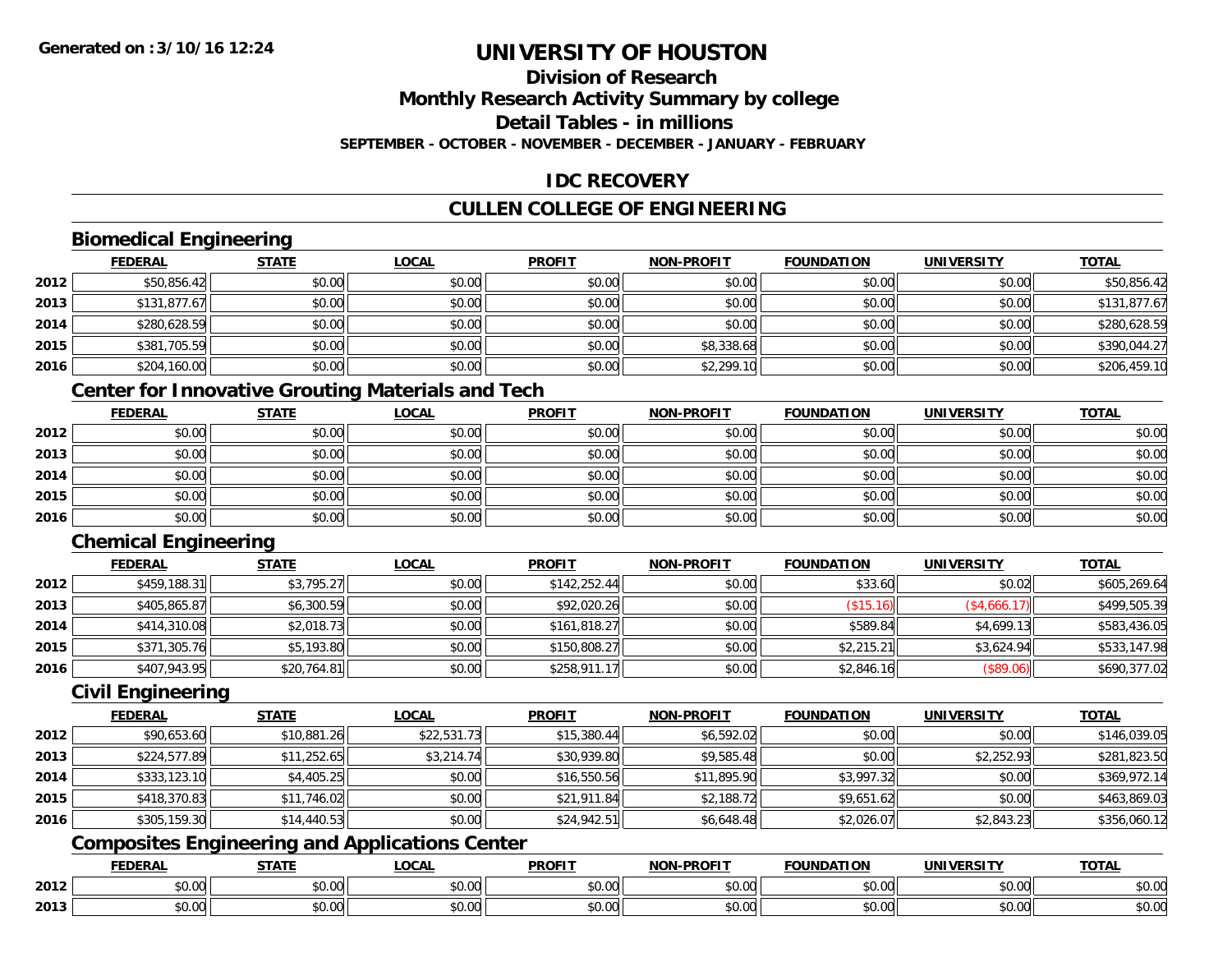### **Division of Research**

**Monthly Research Activity Summary by college**

**Detail Tables - in millions**

**SEPTEMBER - OCTOBER - NOVEMBER - DECEMBER - JANUARY - FEBRUARY**

### **IDC RECOVERY**

### **CULLEN COLLEGE OF ENGINEERING**

## **Composites Engineering and Applications Center**

|      | <b>DERAI</b> | <b>CTATE</b>       | <b>OCAL</b>   | <b>PROFIT</b> | -PROFIT<br>א∩מ | <b>NDATION</b>         | <b>IINIVEDSITV</b> | <b>TOTAL</b>           |
|------|--------------|--------------------|---------------|---------------|----------------|------------------------|--------------------|------------------------|
| 2014 | \$0.00       | ቀስ ሰስ<br>טט.טע     | 0000<br>vu.vu | 0000<br>JU.UL | ቀስ ስስ<br>pu.uu | $\sim$ $\sim$<br>JU.UU | nn nnl<br>vu.vu    | $\sim$ $\sim$<br>ง∪.∪บ |
| 2015 | \$0.00       | $\sim$ 00<br>טט.טע | 0000<br>PO.OO | 0000<br>JU.UU | 0000<br>JU.UU  | $\sim$ 00<br>JU.UU     | $\sim$ 00<br>vu.vu | $\sim$ $\sim$<br>ง∪.∪บ |

### **Dean, Engineering**

|      | Dean, Engineering |              |              |               |                   |                   |                   |              |  |  |  |
|------|-------------------|--------------|--------------|---------------|-------------------|-------------------|-------------------|--------------|--|--|--|
|      | <b>FEDERAL</b>    | <b>STATE</b> | <b>LOCAL</b> | <b>PROFIT</b> | <b>NON-PROFIT</b> | <b>FOUNDATION</b> | <b>UNIVERSITY</b> | <b>TOTAL</b> |  |  |  |
| 2012 | \$2,148.96        | \$0.00       | \$0.00       | \$0.00        | \$0.00            | \$0.00            | \$0.00            | \$2,148.96   |  |  |  |
| 2013 | \$2,411.85        | \$0.00       | \$0.00       | \$0.00        | \$0.00            | \$0.00            | \$0.00            | \$2,411.85   |  |  |  |
| 2014 | \$2,347.75        | \$0.00       | \$0.00       | \$0.00        | \$0.00            | \$0.00            | \$0.00            | \$2,347.75   |  |  |  |
| 2015 | \$1,675.08        | \$0.00       | \$0.00       | \$0.00        | \$0.00            | \$0.00            | \$0.00            | \$1,675.08   |  |  |  |
| 2016 | \$1,344.55        | \$0.00       | \$0.00       | \$0.00        | \$0.00            | \$0.00            | \$0.00            | \$1,344.55   |  |  |  |

### **Electrical & Computer Engineering**

|      | <b>FEDERAL</b> | <b>STATE</b> | <b>LOCAL</b> | <b>PROFIT</b> | <b>NON-PROFIT</b> | <b>FOUNDATION</b> | UNIVERSITY | <b>TOTAL</b> |
|------|----------------|--------------|--------------|---------------|-------------------|-------------------|------------|--------------|
| 2012 | \$339,048.10   | \$831.00     | \$0.00       | \$55,855.30   | (S2,948.83)       | (\$16, 163.66)    | \$0.21     | \$376,622.11 |
| 2013 | \$315,288.23   | \$180.12     | \$0.00       | \$30,286.02   | \$2,320.36        | \$0.00            | \$0.00     | \$348,074.73 |
| 2014 | \$291,014.56   | \$346.35     | \$0.00       | \$75,838.74   | \$18,897.40       | \$4,482.68        | \$0.00     | \$390,579.72 |
| 2015 | \$478,145.53   | \$497.47     | \$0.00       | \$65,735.30   | \$2,522.15        | \$4,783.66        | \$0.00     | \$551,684.11 |
| 2016 | \$408,744.43   | \$36,613.26  | \$0.00       | \$26,004.27   | \$37,981.80       | \$0.00            | \$0.00     | \$509,343.77 |

#### **Industrial Engineering**

|      | <b>FEDERAL</b> | <b>STATE</b> | <u>LOCAL</u> | <b>PROFIT</b> | <b>NON-PROFIT</b> | <b>FOUNDATION</b> | <b>UNIVERSITY</b> | <b>TOTAL</b> |
|------|----------------|--------------|--------------|---------------|-------------------|-------------------|-------------------|--------------|
| 2012 | \$14,313.87    | \$0.00       | \$10,978.22  | \$0.00        | \$0.00            | \$0.00            | \$0.00            | \$25,292.09  |
| 2013 | \$11,833.18    | \$4,383.61   | \$2,025.45   | \$0.00        | \$0.00            | \$1,658.73        | \$0.00            | \$19,900.97  |
| 2014 | \$23,319.42    | \$2,746.66   | \$7,773.09   | \$0.00        | \$0.00            | \$4,247.62        | \$0.00            | \$38,086.79  |
| 2015 | \$21,415.33    | \$3,440.03   | \$6,967.04   | \$2,213.43    | \$0.00            | \$7,569.76        | \$0.00            | \$41,605.59  |
| 2016 | \$13,483.01    | \$3,630.52   | \$32.00      | \$476.08      | \$0.00            | \$6,482.37        | \$0.00            | \$24,103.98  |

### **Mechanical Engineering**

|      | <b>FEDERAL</b> | <u>STATE</u>  | <b>LOCAL</b> | <b>PROFIT</b> | <b>NON-PROFIT</b> | <b>FOUNDATION</b> | <b>UNIVERSITY</b> | <u>TOTAL</u> |
|------|----------------|---------------|--------------|---------------|-------------------|-------------------|-------------------|--------------|
| 2012 | \$297,510.90   | \$9,738.48    | \$0.00       | \$42,292.25   | \$12,685.45       | \$5,604.65        | \$0.00            | \$367,831.73 |
| 2013 | \$387,733.57   | \$336.60      | \$0.00       | \$44,207.91   | \$0.00            | \$10,911.87       | \$0.00            | \$443,189.95 |
| 2014 | \$450,251.87   | \$10,169.56   | \$0.00       | \$144,705.70  | \$0.00            | \$22,459.24       | \$0.00            | \$627,586.37 |
| 2015 | \$405,867.69   | (\$4,235.99)  | \$0.00       | \$183,002.48  | \$0.00            | \$1,454.03        | \$0.00            | \$586,088.22 |
| 2016 | \$239,267.97   | (\$10,310.03) | \$0.00       | \$110,974.33  | \$0.00            | \$18,654.15       | \$0.00            | \$358,586.43 |

<u> 1989 - Johann Stoff, amerikansk politiker (d. 1989)</u>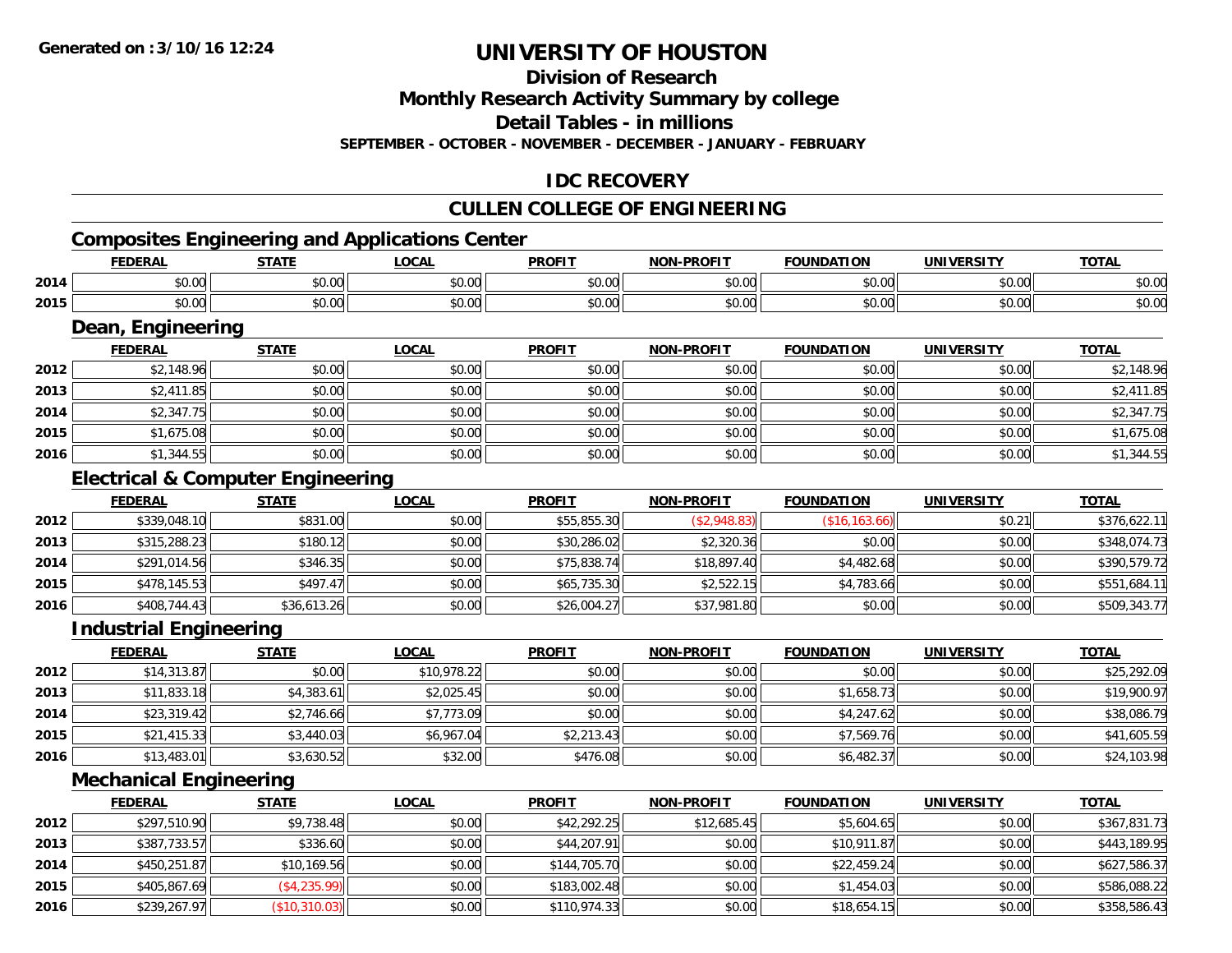### **Division of Research**

**Monthly Research Activity Summary by college**

**Detail Tables - in millions**

**SEPTEMBER - OCTOBER - NOVEMBER - DECEMBER - JANUARY - FEBRUARY**

### **IDC RECOVERY**

### **CULLEN COLLEGE OF ENGINEERING**

### **National Center for Airborne Laser Mapping**

|      | <b>FEDERAL</b> | <b>STATE</b> | <b>LOCAL</b> | <b>PROFIT</b> | <b>NON-PROFIT</b> | <b>FOUNDATION</b> | <b>UNIVERSITY</b> | <b>TOTAL</b> |
|------|----------------|--------------|--------------|---------------|-------------------|-------------------|-------------------|--------------|
| 2012 | \$24,515.44    | \$0.00       | \$0.00       | \$0.00        | \$0.00            | \$0.00            | \$0.00            | \$24,515.44  |
| 2013 | \$11,711.25    | \$0.00       | \$0.00       | \$0.00        | \$0.00            | \$0.00            | \$0.00            | \$11,711.25  |
| 2014 | \$39,415.77    | \$0.00       | \$0.00       | \$0.00        | \$0.00            | \$5,995.99        | \$0.00            | \$45,411.75  |
| 2015 | \$172,345.13   | \$0.00       | \$0.00       | \$0.00        | \$0.00            | \$0.00            | \$0.00            | \$172,345.13 |
| 2016 | \$136,575.52   | \$0.00       | \$0.00       | \$0.00        | \$92,339.58       | \$0.00            | \$0.00            | \$228,915.10 |

### **Petroleum Engineering**

|      | <b>FEDERAL</b>       | <b>STATE</b>   | LOCAL                                          | <b>PROFIT</b> | <b>NON-PROFIT</b> | <b>FOUNDATION</b> | UNIVERSITY | <b>TOTAL</b> |
|------|----------------------|----------------|------------------------------------------------|---------------|-------------------|-------------------|------------|--------------|
| 2014 | 0.707<br>$\sim$<br>. | ≮∩ ∩∩<br>PU.UU | $\mathfrak{c} \cap \mathfrak{c} \cap$<br>JU.UU | \$22,503.68   | \$0.00            | \$0.00            | \$0.00     | \$30,040.88  |
| 2015 |                      | ደስ ሰስ<br>DU.UU | \$0.00                                         | \$123.799.37  | \$0.00            | \$0.00            | \$0.00     | 86.314 ل     |
| 2016 |                      | \$0.00         | \$0.00                                         | \$38,337.03   | \$0.00            | \$0.00            | \$0.00     | \$23,875.90  |

#### **Wind Energy Center**

|       | <b>FEDERAL</b> | <b>STATE</b> | <b>LOCAL</b> | <b>PROFIT</b>  | <b>NON-PROFIT</b> | <b>FOUNDATION</b> | <b>UNIVERSITY</b> | <b>TOTAL</b>    |
|-------|----------------|--------------|--------------|----------------|-------------------|-------------------|-------------------|-----------------|
| 2012  | \$0.00         | \$0.00       | \$0.00       | \$0.00         | \$0.00            | \$0.00            | \$0.00            | \$0.00          |
| 2013  | \$0.00         | \$0.00       | \$0.00       | \$0.00         | \$0.00            | \$0.00            | \$0.00            | \$0.00          |
| 2014  | \$0.00         | \$0.00       | \$0.00       | \$0.00         | \$0.00            | \$0.00            | \$0.00            | \$0.00          |
| 2015  | \$0.00         | \$0.00       | \$0.00       | \$0.00         | \$0.00            | \$0.00            | \$0.00            | \$0.00          |
| 2016  | \$0.00         | \$0.00       | \$0.00       | \$0.00         | \$0.00            | \$0.00            | \$0.00            | \$0.00          |
| Total | \$8,559,047.21 | \$149,166.54 | \$53,522.27  | \$1,881,767.44 | \$211,346.29      | \$99,485.75       | \$8,665.23        | \$10,963,000.73 |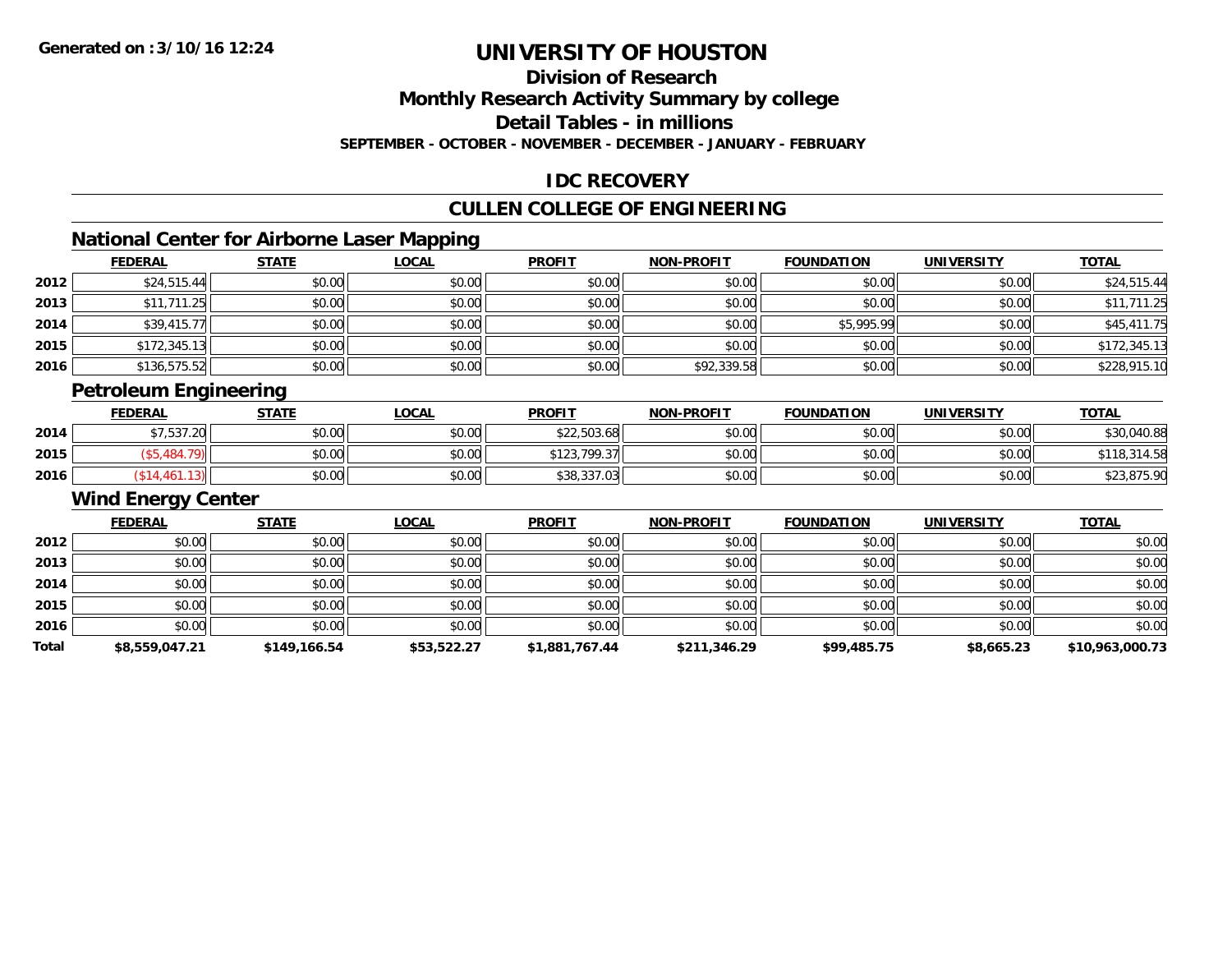**2014**

**2015**

**2016**

# **UNIVERSITY OF HOUSTON**

## **Division of Research**

**Monthly Research Activity Summary by college**

**Detail Tables - in millions**

**SEPTEMBER - OCTOBER - NOVEMBER - DECEMBER - JANUARY - FEBRUARY**

### **IDC RECOVERY**

### **DIVISION OF RESEARCH**

|      |                | <b>Allied Geophysical Laboratories</b>    |                                                           |               |                   |                   |                   |              |
|------|----------------|-------------------------------------------|-----------------------------------------------------------|---------------|-------------------|-------------------|-------------------|--------------|
|      | <b>FEDERAL</b> | <b>STATE</b>                              | <b>LOCAL</b>                                              | <b>PROFIT</b> | <b>NON-PROFIT</b> | <b>FOUNDATION</b> | <b>UNIVERSITY</b> | <b>TOTAL</b> |
| 2012 | \$0.00         | \$0.00                                    | \$0.00                                                    | \$3,918.52    | \$0.00            | \$0.00            | \$0.00            | \$3,918.52   |
| 2013 | \$0.00         | \$0.00                                    | \$0.00                                                    | \$2,678.00    | \$0.00            | \$0.00            | \$0.00            | \$2,678.00   |
|      |                |                                           | <b>Center for Advanced Computing and Data Systems</b>     |               |                   |                   |                   |              |
|      | <b>FEDERAL</b> | <b>STATE</b>                              | <b>LOCAL</b>                                              | <b>PROFIT</b> | <b>NON-PROFIT</b> | <b>FOUNDATION</b> | <b>UNIVERSITY</b> | <b>TOTAL</b> |
| 2012 | \$70,918.44    | \$0.00                                    | \$0.00                                                    | \$22,337.22   | \$0.00            | \$0.00            | \$0.00            | \$93,255.66  |
| 2013 | \$34,202.16    | \$0.00                                    | \$0.00                                                    | \$4,703.51    | \$0.00            | \$0.00            | \$0.00            | \$38,905.67  |
| 2014 | (\$4,351.31)   | \$0.00                                    | \$0.00                                                    | \$0.00        | \$0.00            | \$0.00            | \$0.00            | (\$4,351.31) |
| 2015 | \$0.00         | \$0.00                                    | \$0.00                                                    | \$0.00        | \$0.00            | \$0.00            | \$0.00            | \$0.00       |
| 2016 | \$592.78       | \$0.00                                    | \$0.00                                                    | \$0.00        | \$0.00            | \$0.00            | \$0.00            | \$592.78     |
|      |                | <b>Center for Advanced Materials</b>      |                                                           |               |                   |                   | <b>TOTAL</b>      |              |
|      | <b>FEDERAL</b> | <b>STATE</b>                              | <b>LOCAL</b>                                              | <b>PROFIT</b> | <b>NON-PROFIT</b> | <b>FOUNDATION</b> | <b>UNIVERSITY</b> |              |
| 2012 | (\$160.97)     | \$0.00                                    | \$0.00                                                    | \$0.00        | \$0.00            | \$0.00            | \$0.00            | (\$160.97)   |
| 2013 | \$0.00         | \$0.00                                    | \$0.00                                                    | \$0.00        | \$0.00            | \$0.00            | \$0.00            | \$0.00       |
| 2014 | \$0.00         | \$0.00                                    | \$0.00                                                    | \$0.00        | \$0.00            | \$0.00            | \$0.00            | \$0.00       |
| 2015 | \$0.00         | \$0.00                                    | \$0.00                                                    | \$10,229.83   | \$0.00            | \$0.00            | \$0.00            | \$10,229.83  |
| 2016 | \$0.00         | \$0.00                                    | \$0.00                                                    | \$0.00        | \$0.00            | \$0.00            | \$0.00            | \$0.00       |
|      |                |                                           | <b>Center for Biomedical &amp; Environmental Genomics</b> |               |                   |                   |                   |              |
|      | <b>FEDERAL</b> | <b>STATE</b>                              | <b>LOCAL</b>                                              | <b>PROFIT</b> | <b>NON-PROFIT</b> | <b>FOUNDATION</b> | <b>UNIVERSITY</b> | <b>TOTAL</b> |
| 2012 | \$0.00         | \$0.00                                    | \$0.00                                                    | \$0.00        | \$0.00            | \$0.00            | \$0.00            | \$0.00       |
| 2013 | \$0.00         | \$0.00                                    | \$0.00                                                    | \$0.00        | \$0.00            | \$0.00            | \$0.00            | \$0.00       |
| 2014 | \$0.00         | \$0.00                                    | \$0.00                                                    | \$0.00        | \$0.00            | \$0.00            | \$0.00            | \$0.00       |
| 2015 | \$0.00         | \$0.00                                    | \$0.00                                                    | \$0.00        | \$0.00            | \$0.00            | \$0.00            | \$0.00       |
| 2016 | \$0.00         | \$0.00                                    | \$0.00                                                    | \$0.00        | \$0.00            | \$0.00            | \$0.00            | \$0.00       |
|      |                | <b>Center for Industrial Partnerships</b> |                                                           |               |                   |                   |                   |              |
|      | <b>FEDERAL</b> | <b>STATE</b>                              | <b>LOCAL</b>                                              | <b>PROFIT</b> | NON-PROFIT        | <b>FOUNDATION</b> | <b>UNIVERSITY</b> | <b>TOTAL</b> |
| 2012 | \$12,428.21    | \$0.00                                    | \$0.00                                                    | \$5,328.34    | \$0.00            | \$0.00            | \$0.00            | \$17,756.56  |
| 2013 | \$991.69       | \$0.00                                    | \$0.00                                                    | \$4,458.06    | \$0.00            | \$0.00            | \$0.00            | \$5,449.75   |

\$1,438.03 \$0.00 \$0.00 \$4,729.60 \$0.00 \$0.00 \$0.00 \$6,167.63

5 | \$801.32|| \$0.00|| \$0.00|| \$0.00|| \$3,409.54|| \$0.00|| \$0.00|| \$0.00|| \$0.00|| \$4,210.86

6 \$3,223.91 \$0.00 \$0.00 \$0.00 \$0.00 \$0.00 \$0.00 \$0.00 \$0.00 \$0.00 \$0.00 \$0.00 \$3,223.91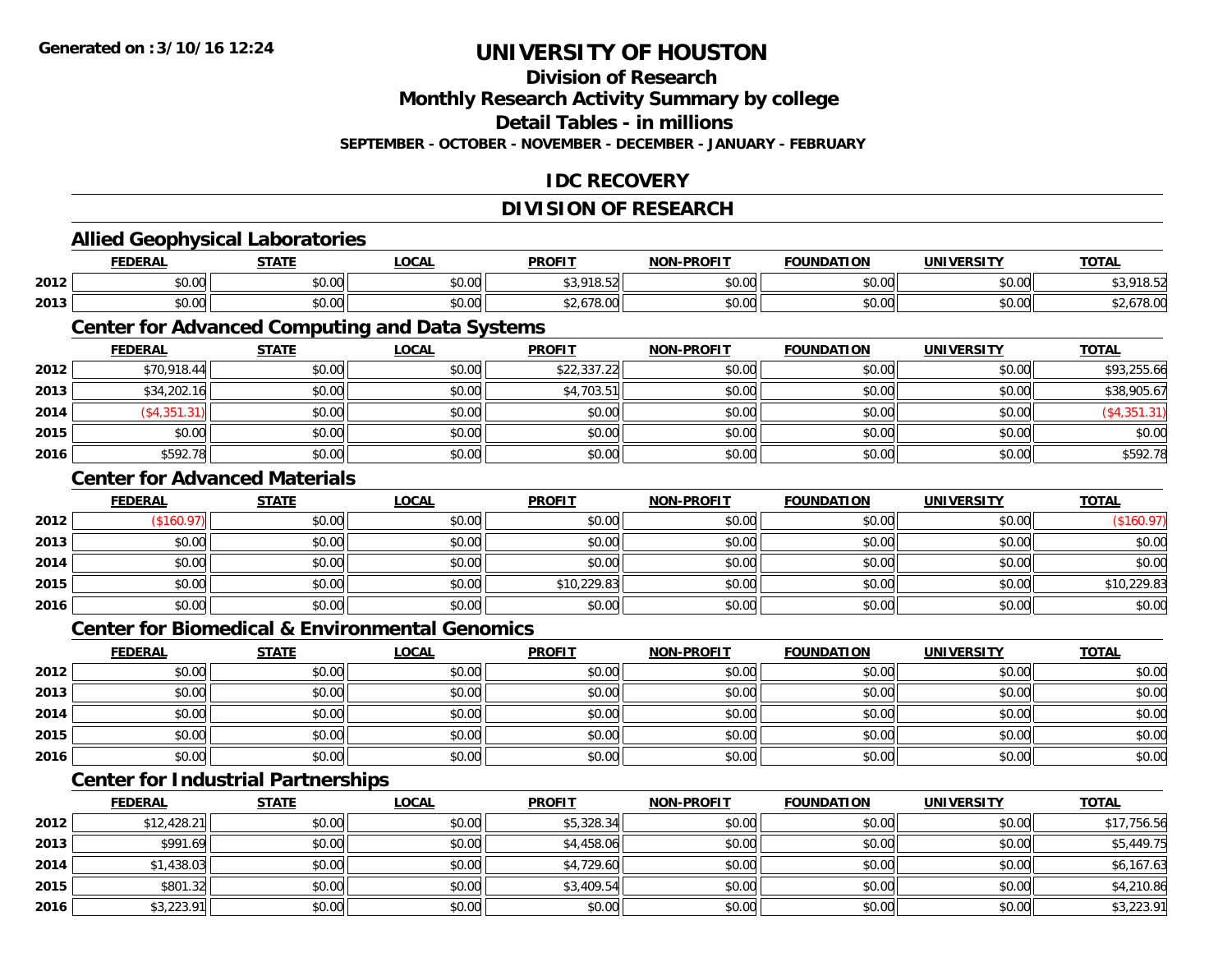**2015**

## **UNIVERSITY OF HOUSTON**

### **Division of ResearchMonthly Research Activity Summary by college Detail Tables - in millions SEPTEMBER - OCTOBER - NOVEMBER - DECEMBER - JANUARY - FEBRUARY**

#### **IDC RECOVERY**

### **DIVISION OF RESEARCH**

|      | <b>Division of Research</b>           |              |              |               |                   |                   |                   |              |
|------|---------------------------------------|--------------|--------------|---------------|-------------------|-------------------|-------------------|--------------|
|      | <b>FEDERAL</b>                        | <b>STATE</b> | <b>LOCAL</b> | <b>PROFIT</b> | NON-PROFIT        | <b>FOUNDATION</b> | <b>UNIVERSITY</b> | <b>TOTAL</b> |
| 2012 | (\$0.00)                              | \$0.00       | \$0.00       | \$0.00        | \$0.00            | \$0.00            | \$0.00            | (\$0.00)     |
| 2013 | \$0.00                                | \$0.00       | \$0.00       | \$0.00        | \$0.00            | \$0.00            | \$0.00            | \$0.00       |
| 2014 | \$0.00                                | \$0.00       | \$0.00       | \$0.00        | \$0.00            | \$0.00            | \$0.00            | \$0.00       |
| 2015 | \$0.00                                | \$0.00       | \$0.00       | \$0.00        | \$0.00            | \$0.00            | \$0.00            | \$0.00       |
| 2016 | \$0.00                                | \$0.00       | \$0.00       | \$0.00        | \$0.00            | \$0.00            | \$0.00            | \$0.00       |
|      | <b>Office of Contracts and Grants</b> |              |              |               |                   |                   |                   |              |
|      | <b>FEDERAL</b>                        | <b>STATE</b> | <b>LOCAL</b> | <b>PROFIT</b> | NON-PROFIT        | <b>FOUNDATION</b> | <b>UNIVERSITY</b> | <b>TOTAL</b> |
| 2012 | \$0.00                                | \$0.00       | \$0.00       | \$0.00        | \$0.00            | \$0.00            | \$0.00            | \$0.00       |
| 2013 | \$0.00                                | \$0.00       | \$0.00       | \$0.00        | \$0.00            | \$0.00            | \$0.00            | \$0.00       |
| 2014 | \$0.00                                | \$0.00       | \$0.00       | \$0.00        | \$0.00            | \$0.00            | \$0.00            | \$0.00       |
|      | <b>TcSUH</b>                          |              |              |               |                   |                   |                   |              |
|      | <b>FEDERAL</b>                        | <b>STATE</b> | <b>LOCAL</b> | <b>PROFIT</b> | NON-PROFIT        | <b>FOUNDATION</b> | <b>UNIVERSITY</b> | <b>TOTAL</b> |
| 2012 | \$9,092.28                            | \$1,246.49   | \$0.00       | \$22,811.02   | \$0.00            | \$0.00            | \$0.00            | \$33,149.79  |
| 2013 | \$8,149.97                            | \$270.19     | \$0.00       | \$12,055.25   | \$0.00            | \$0.00            | \$0.00            | \$20,475.41  |
| 2014 | \$43,917.50                           | \$454.91     | \$0.00       | \$10,887.99   | \$0.00            | \$0.00            | \$0.00            | \$55,260.40  |
| 2015 | \$10,937.71                           | \$0.00       | \$0.00       | \$5,702.94    | \$0.00            | \$0.00            | \$0.00            | \$16,640.65  |
| 2016 | \$40,247.52                           | \$0.00       | \$0.00       | \$12,280.25   | \$0.00            | \$0.00            | \$0.00            | \$52,527.77  |
|      | <b>Texas Obesity Research Center</b>  |              |              |               |                   |                   |                   |              |
|      | <b>FEDERAL</b>                        | <b>STATE</b> | <b>LOCAL</b> | <b>PROFIT</b> | <b>NON-PROFIT</b> | <b>FOUNDATION</b> | <b>UNIVERSITY</b> | <b>TOTAL</b> |
| 2012 | \$0.00                                | \$0.00       | \$0.00       | \$0.00        | \$0.00            | \$0.00            | \$0.00            | \$0.00       |
| 2013 | \$0.00                                | \$0.00       | \$0.00       | \$0.00        | \$0.00            | \$0.00            | \$0.00            | \$0.00       |
| 2014 | \$0.00                                | \$0.00       | \$0.00       | \$0.00        | \$0.00            | \$0.00            | \$0.00            | \$0.00       |
| 2015 | \$0.00                                | \$0.00       | \$0.00       | \$0.00        | \$0.00            | \$0.00            | \$0.00            | \$0.00       |
| 2016 | \$0.00                                | \$0.00       | \$0.00       | \$0.00        | \$15,648.18       | \$0.00            | \$0.00            | \$15,648.18  |
|      | <b>TIMES</b>                          |              |              |               |                   |                   |                   |              |
|      | <b>FEDERAL</b>                        | <b>STATE</b> | <b>LOCAL</b> | <b>PROFIT</b> | <b>NON-PROFIT</b> | <b>FOUNDATION</b> | <b>UNIVERSITY</b> | <b>TOTAL</b> |
| 2012 | \$217,873.32                          | \$0.01       | \$0.00       | \$0.00        | \$0.00            | \$0.00            | \$0.00            | \$217,873.33 |
| 2013 | \$298,145.65                          | (\$99.10)    | \$0.00       | \$0.00        | \$0.00            | \$0.00            | \$0.00            | \$298,046.55 |
| 2014 | \$200,819.42                          | \$1,547.62   | \$0.00       | \$0.00        | \$0.00            | \$0.00            | \$0.00            | \$202,367.04 |
|      |                                       |              |              |               |                   |                   |                   |              |

5 \$179,852.99 \$0.00 \$0.00 \$0.00 \$0.00 \$0.00 \$0.00 \$0.00 \$1,115.65 \$1,115.65 \$0.00 \$0.00 \$180,968.64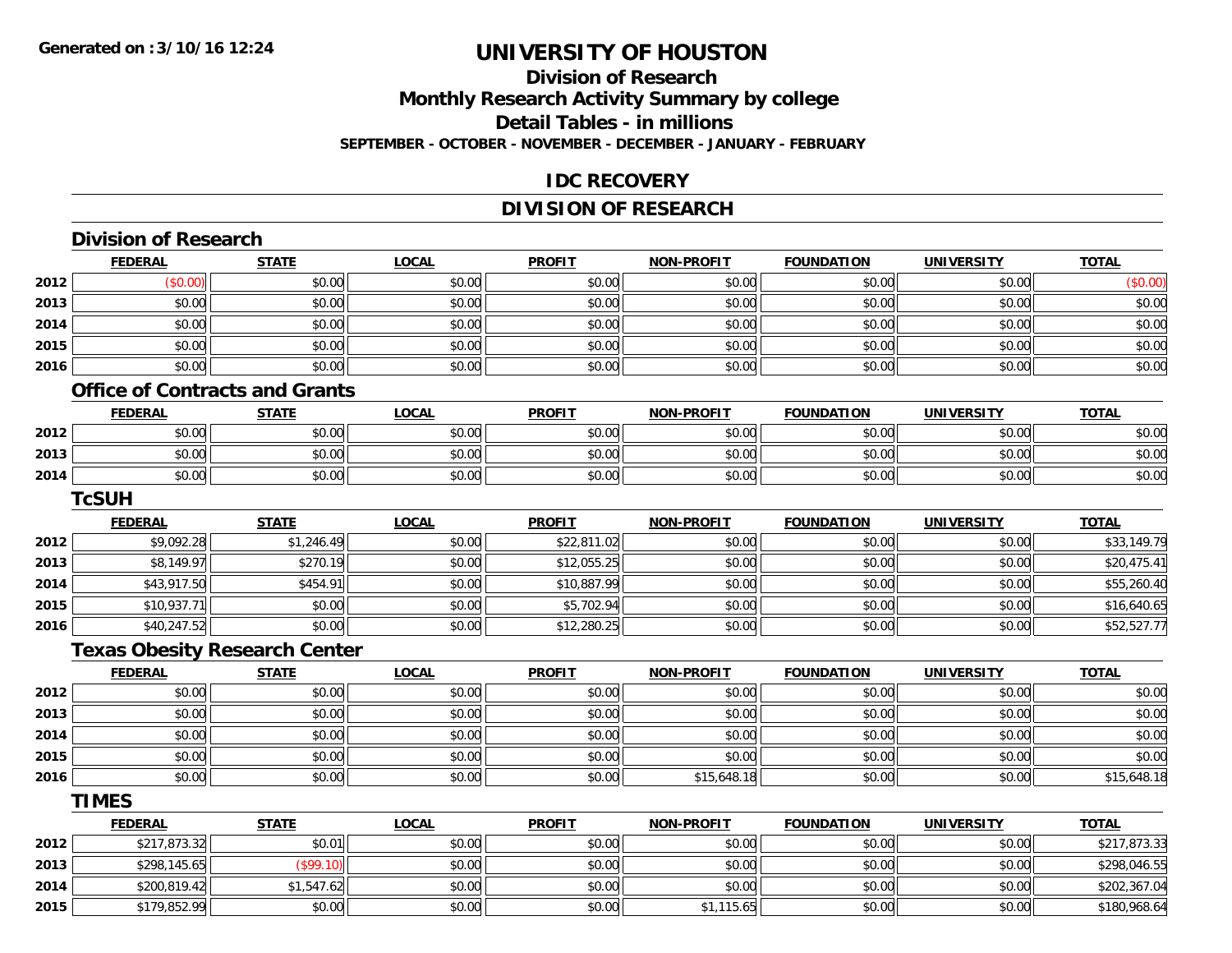**Division of Research**

**Monthly Research Activity Summary by college**

**Detail Tables - in millions**

**SEPTEMBER - OCTOBER - NOVEMBER - DECEMBER - JANUARY - FEBRUARY**

#### **IDC RECOVERY**

### **DIVISION OF RESEARCH**

|              | <b>TIMES</b>   |              |        |               |                   |                   |            |                   |  |  |  |  |
|--------------|----------------|--------------|--------|---------------|-------------------|-------------------|------------|-------------------|--|--|--|--|
|              | <b>FEDERAL</b> | <b>STATE</b> | LOCAL  | <b>PROFIT</b> | <b>NON-PROFIT</b> | <b>FOUNDATION</b> | UNIVERSITY | <b>TOTAL</b>      |  |  |  |  |
| 2016         | \$165,434.03   |              | \$0.00 | \$0.00        | \$0.00            | \$0.00            | \$0.00     | ,355.01<br>\$165, |  |  |  |  |
| <b>Total</b> | \$1,294,554.65 | \$3,341.10   | \$0.00 | \$125,530.07  | \$16,763.83       | \$0.00            | \$0.00     | \$1,440,189.66    |  |  |  |  |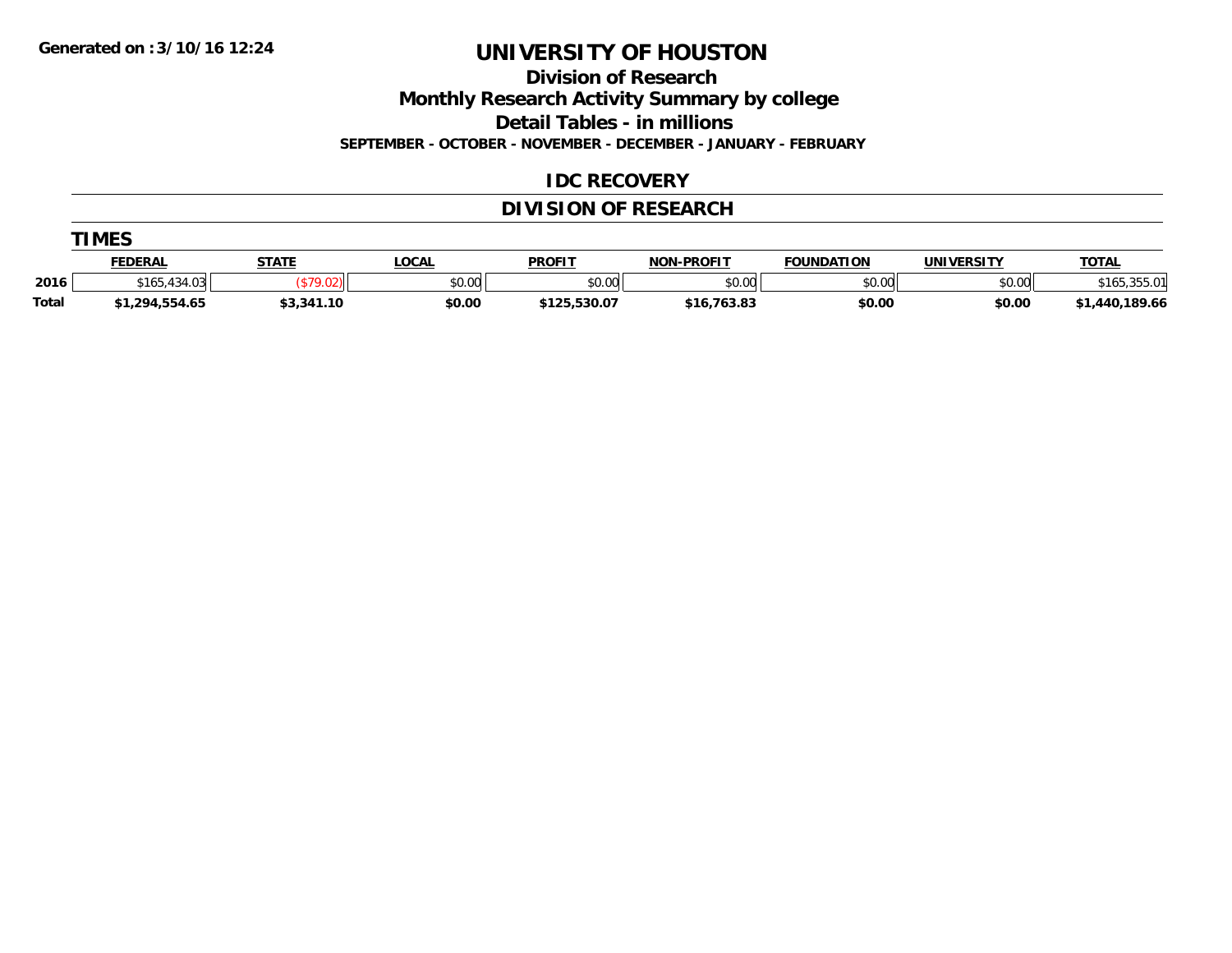### **Division of Research**

**Monthly Research Activity Summary by college**

**Detail Tables - in millions**

**SEPTEMBER - OCTOBER - NOVEMBER - DECEMBER - JANUARY - FEBRUARY**

### **IDC RECOVERY**

### **GRADUATE COLLEGE OF SOCIAL WORK**

### **Center for Drug and Social Policy Research**

|      | <b>FEDERAL</b> | <b>STATE</b> | <u>LOCAL</u> | <b>PROFIT</b> | <b>NON-PROFIT</b> | <b>FOUNDATION</b> | <b>UNIVERSITY</b> | <b>TOTAL</b> |
|------|----------------|--------------|--------------|---------------|-------------------|-------------------|-------------------|--------------|
| 2012 | \$3,348.64     | \$0.00       | \$0.00       | \$0.00        | \$0.00            | \$0.00            | \$0.00            | \$3,348.64   |
| 2013 | \$1,641.93     | \$0.00       | \$0.00       | \$0.00        | \$0.00            | \$0.00            | \$0.00            | \$1,641.93   |
| 2014 | \$0.00         | \$0.00       | \$0.00       | \$0.00        | \$0.00            | \$0.00            | \$0.00            | \$0.00       |
| 2015 | \$28,935.72    | \$0.00       | \$0.00       | \$0.00        | \$0.00            | \$0.00            | \$0.00            | \$28,935.72  |
| 2016 | \$43,936.28    | \$0.00       | \$0.00       | \$0.00        | \$0.00            | \$0.00            | \$0.00            | \$43,936.28  |

### **Center for Health Equities & Evaluation Research**

|      | <u>FEDERAL</u> | <b>STATE</b> | <b>LOCAL</b> | <b>PROFIT</b> | <b>NON-PROFIT</b> | <b>FOUNDATION</b> | <b>UNIVERSITY</b> | <b>TOTAL</b> |
|------|----------------|--------------|--------------|---------------|-------------------|-------------------|-------------------|--------------|
| 2012 | \$9,202.05     | \$0.00       | \$0.00       | \$0.00        | \$0.00            | \$0.00            | \$0.00            | \$9,202.05   |
| 2013 | \$6,540.56     | \$0.00       | \$0.00       | \$0.00        | \$0.00            | \$0.00            | \$0.00            | \$6,540.56   |
| 2014 | \$5,984.07     | \$0.00       | \$0.00       | \$0.00        | \$0.00            | \$0.00            | \$0.00            | \$5,984.07   |
| 2015 | \$4,593.03     | \$0.00       | \$0.00       | \$0.00        | \$0.00            | \$0.00            | \$0.00            | \$4,593.03   |
| 2016 | \$2,998.49     | \$0.00       | \$0.00       | \$0.00        | \$0.00            | \$0.00            | \$0.00            | \$2,998.49   |

### **Child & Family for Innovative Research**

|      | <b>FEDERAL</b> | <b>STATE</b> | <u>LOCAL</u> | <b>PROFIT</b> | <b>NON-PROFIT</b> | <b>FOUNDATION</b> | <b>UNIVERSITY</b> | <b>TOTAL</b> |
|------|----------------|--------------|--------------|---------------|-------------------|-------------------|-------------------|--------------|
| 2012 | \$119,992.71   | \$0.00       | \$0.00       | \$5,119.68    | \$0.00            | \$0.00            | \$0.00            | \$125,112.39 |
| 2013 | \$92,703.12    | \$552.86     | \$3,018.00   | (\$367.56)    | \$0.83            | \$0.00            | \$0.00            | \$95,907.25  |
| 2014 | \$27,174.97    | \$508.82     | \$573.16     | \$0.00        | \$133.65          | \$788.87          | \$0.00            | \$29,179.47  |
| 2015 | \$46,179.91    | \$445.20     | \$0.00       | \$0.00        | \$0.00            | \$5,841.16        | \$0.00            | \$52,466.27  |
| 2016 | \$15,946.61    | \$0.00       | \$0.00       | \$0.00        | \$0.00            | \$4,340.55        | \$0.00            | \$20,287.16  |

#### **Community Projects - Social Work**

|      | <b>FEDERAL</b>             | 27.77          | <b>OCAL</b>   | <b>PROFIT</b>         | <b>NON-PROFIT</b> | <b>FOUNDATION</b>       | UNIVERSITY                      | <b>TOTAL</b>       |
|------|----------------------------|----------------|---------------|-----------------------|-------------------|-------------------------|---------------------------------|--------------------|
| 2012 | <b>¢ገ</b> ດ ገሬ<br>JZ 7. ZU | ሶስ ሰሰ<br>JU.UU | 0.00<br>JU.UU | JU.UU                 | 0000<br>vv.vv     | 0000<br>$-0.00$         | $n \cap \Omega$<br><b>JU.UU</b> | $\cdots$<br>927.ZU |
| 2013 |                            | ሶስ ሰሰ<br>JU.UU | 0.00<br>JU.UU | $\sim$ $\sim$<br>vv.v | 0000<br>JU.UU     | $n \cap \neg$<br>⊸J.UU⊩ | \$0.00                          |                    |

#### **Dean, Social Work**

|      | <b>FEDERAL</b> | <b>STATE</b> | <u>LOCAL</u> | <b>PROFIT</b> | <b>NON-PROFIT</b> | <b>FOUNDATION</b> | <b>UNIVERSITY</b> | <b>TOTAL</b> |
|------|----------------|--------------|--------------|---------------|-------------------|-------------------|-------------------|--------------|
| 2012 | (\$1,013.78)   | \$0.00       | \$0.00       | \$0.00        | \$0.00            | \$0.00            | \$0.00            | \$1,013.78   |
| 2013 | \$5,849.75     | \$0.00       | \$0.00       | \$0.00        | \$0.00            | \$0.00            | \$0.00            | \$5,849.75   |
| 2014 | \$0.00         | \$0.00       | \$0.00       | \$0.00        | \$0.00            | \$0.00            | \$0.00            | \$0.00       |
| 2015 | \$1,477.12     | \$0.00       | \$0.00       | \$0.00        | \$0.00            | \$0.00            | \$0.00            | \$1,477.12   |
| 2016 | \$9,278.76     | \$0.00       | \$0.00       | \$2,945.11    | \$1,539.93        | \$0.00            | \$0.00            | \$13,763.80  |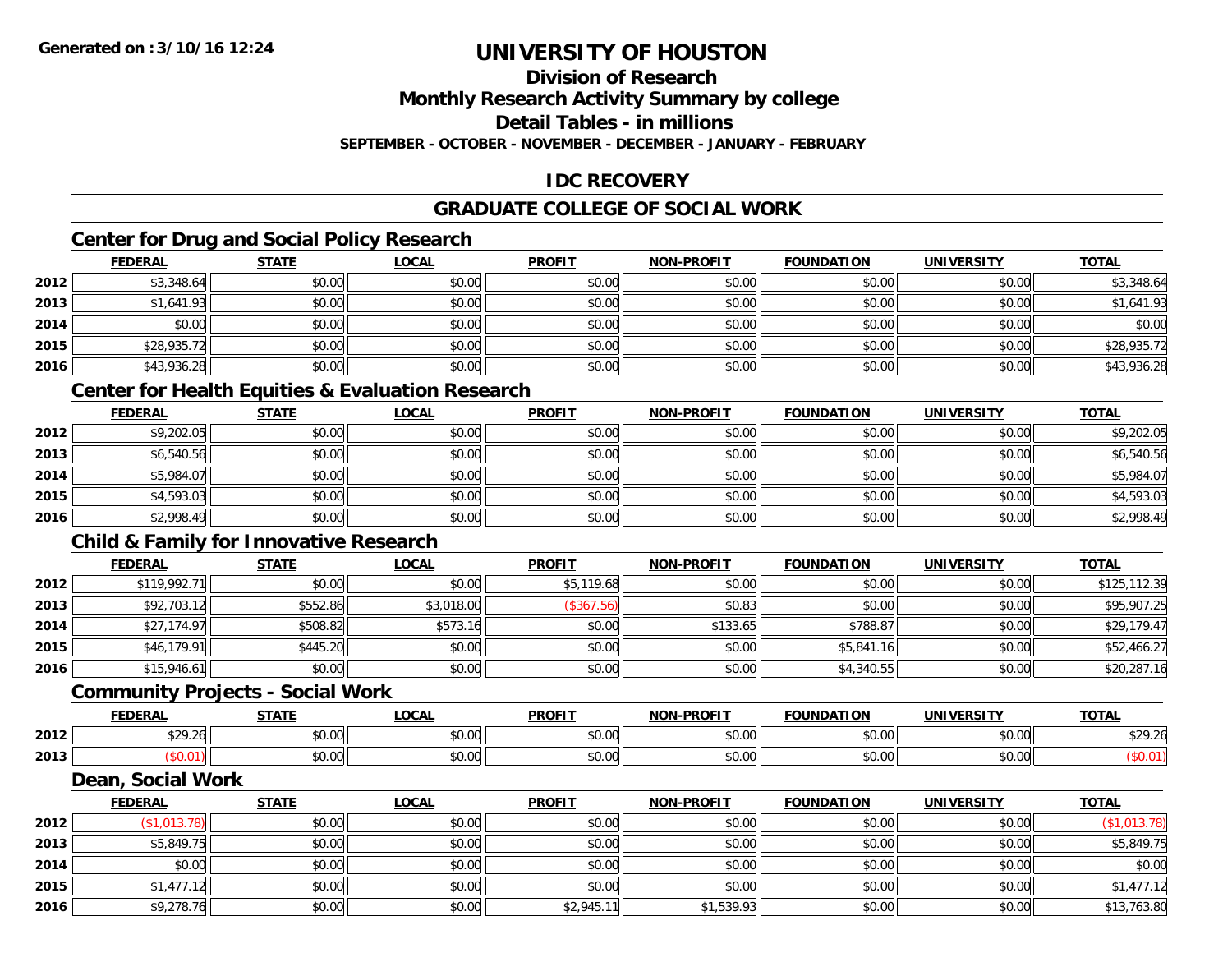**Division of Research**

**Monthly Research Activity Summary by college**

**Detail Tables - in millions**

**SEPTEMBER - OCTOBER - NOVEMBER - DECEMBER - JANUARY - FEBRUARY**

### **IDC RECOVERY**

#### **GRADUATE COLLEGE OF SOCIAL WORK**

### **Office for Drug SPR**

|              | <b>FEDERAL</b> | <u>STATE</u> | <u>LOCAL</u> | <b>PROFIT</b> | <b>NON-PROFIT</b> | <b>FOUNDATION</b> | <b>UNIVERSITY</b> | <b>TOTAL</b> |
|--------------|----------------|--------------|--------------|---------------|-------------------|-------------------|-------------------|--------------|
| 2012         | \$0.00         | \$0.00       | \$0.00       | \$0.00        | \$0.00            | \$0.00            | \$0.00            | \$0.00       |
| 2013         | \$0.00         | \$0.00       | \$0.00       | \$0.00        | \$0.00            | \$0.00            | \$0.00            | \$0.00       |
| 2015         | \$0.00         | \$0.00       | \$0.00       | \$0.00        | \$0.00            | \$0.00            | \$0.00            | \$0.00       |
| <b>Total</b> | \$424,799.19   | \$1,506.88   | \$3,591.16   | \$7,697.23    | \$1,674.41        | \$10,970.58       | \$0.00            | \$450,239.45 |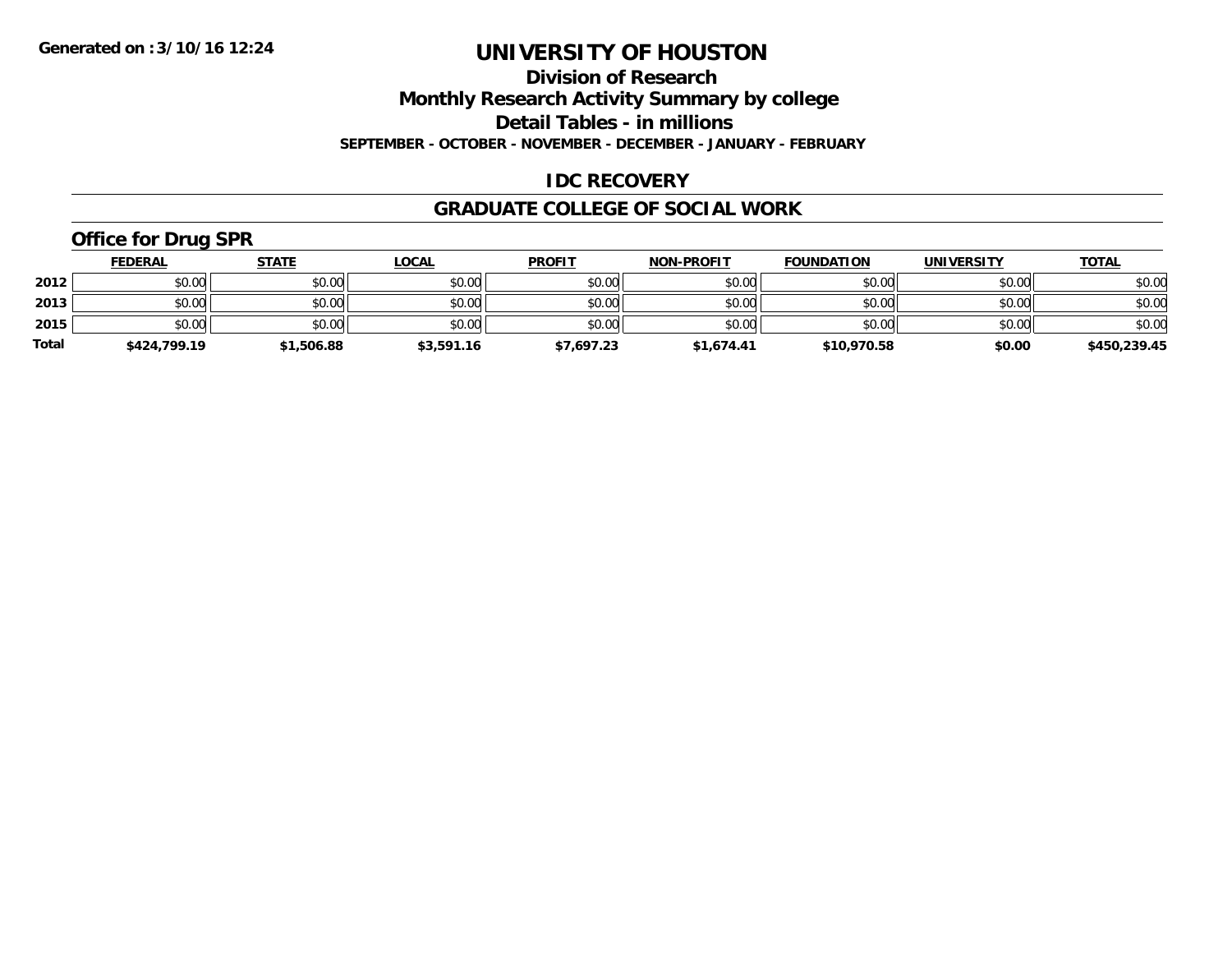#### **Division of Research**

**Monthly Research Activity Summary by college**

**Detail Tables - in millions**

**SEPTEMBER - OCTOBER - NOVEMBER - DECEMBER - JANUARY - FEBRUARY**

### **IDC RECOVERY**

#### **HILTON COLLEGE OF HOTEL AND RESTAURANT MANAGEMENT**

### **Hotel and Restaurant Management**

|       | <b>FEDERAL</b> | <b>STATE</b> | <u>LOCAL</u> | <b>PROFIT</b> | <b>NON-PROFIT</b> | <b>FOUNDATION</b> | <b>UNIVERSITY</b> | <b>TOTAL</b> |
|-------|----------------|--------------|--------------|---------------|-------------------|-------------------|-------------------|--------------|
| 2012  | \$2,239.82     | \$6,958.49   | \$0.00       | \$8.59        | \$2,134.60        | \$0.00            | \$0.00            | \$11,341.50  |
| 2013  | \$2,264.67     | \$804.38     | \$0.00       | \$0.00        | \$0.00            | \$0.00            | \$0.00            | \$3,069.05   |
| 2014  | \$7,123.01     | (\$28.7)     | \$0.00       | \$0.00        | \$0.00            | \$1,095.95        | \$0.00            | \$8,190.25   |
| 2015  | \$18,117.50    | \$0.00       | \$0.00       | \$0.00        | \$0.00            | \$1,717.80        | \$0.00            | \$19,835.30  |
| 2016  | \$19,064.28    | \$0.00       | \$0.00       | \$0.00        | \$0.00            | \$0.00            | \$0.00            | \$19,064.28  |
| Total | \$48,809.28    | \$7.734.16   | \$0.00       | \$8.59        | \$2,134.60        | \$2,813.75        | \$0.00            | \$61,500.38  |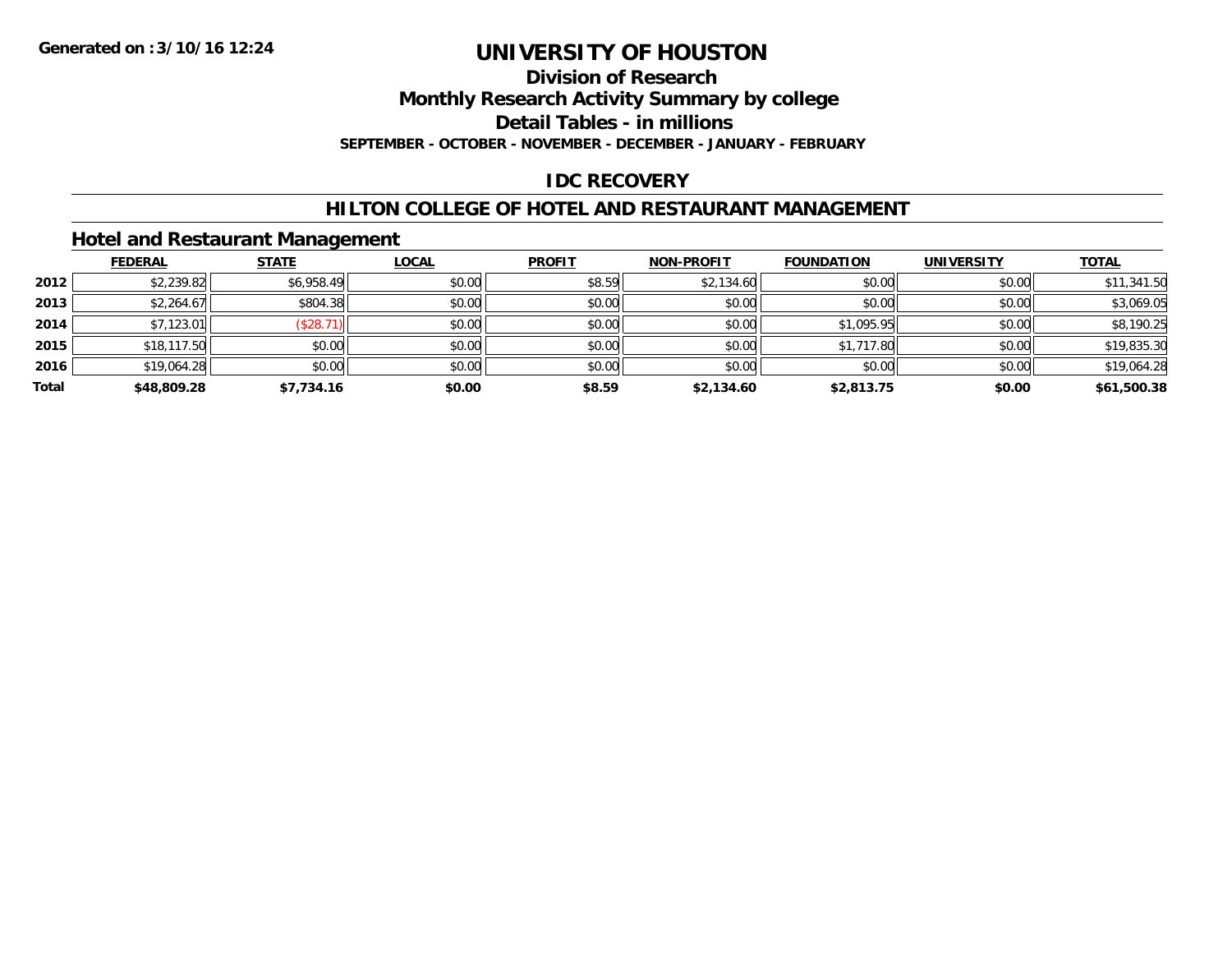#### **Division of Research Monthly Research Activity Summary by college Detail Tables - in millions SEPTEMBER - OCTOBER - NOVEMBER - DECEMBER - JANUARY - FEBRUARY**

#### **IDC RECOVERY**

#### **HONORS COLLEGE**

## **Dean, Honors College**

|       |                | $\sim$       |              |               |                   |                   |                   |              |
|-------|----------------|--------------|--------------|---------------|-------------------|-------------------|-------------------|--------------|
|       | <b>FEDERAL</b> | <b>STATE</b> | <b>LOCAL</b> | <b>PROFIT</b> | <b>NON-PROFIT</b> | <b>FOUNDATION</b> | <b>UNIVERSITY</b> | <b>TOTAL</b> |
| 2012  | \$3,979.51     | \$0.00       | \$0.00       | \$0.00        | \$3,033.40        | \$0.00            | \$0.00            | \$7,012.91   |
| 2013  | \$4,326.88     | \$0.00       | \$0.00       | \$0.00        | \$1,951.49        | \$0.00            | \$0.00            | \$6,278.37   |
| 2014  | \$892.24       | \$0.00       | \$0.00       | \$0.00        | \$2,985.57        | \$41.40           | \$0.00            | \$3,919.21   |
| 2015  | \$0.00         | \$0.00       | \$0.00       | \$0.00        | (\$5.90)          | \$20.01           | \$0.00            | \$14.11      |
| 2016  | \$0.00         | \$0.00       | \$0.00       | \$0.00        | \$0.00            | \$9.78            | \$0.00            | \$9.78       |
| Total | \$9,198.62     | \$0.00       | \$0.00       | \$0.00        | \$7,964.56        | \$71.19           | \$0.00            | \$17,234.37  |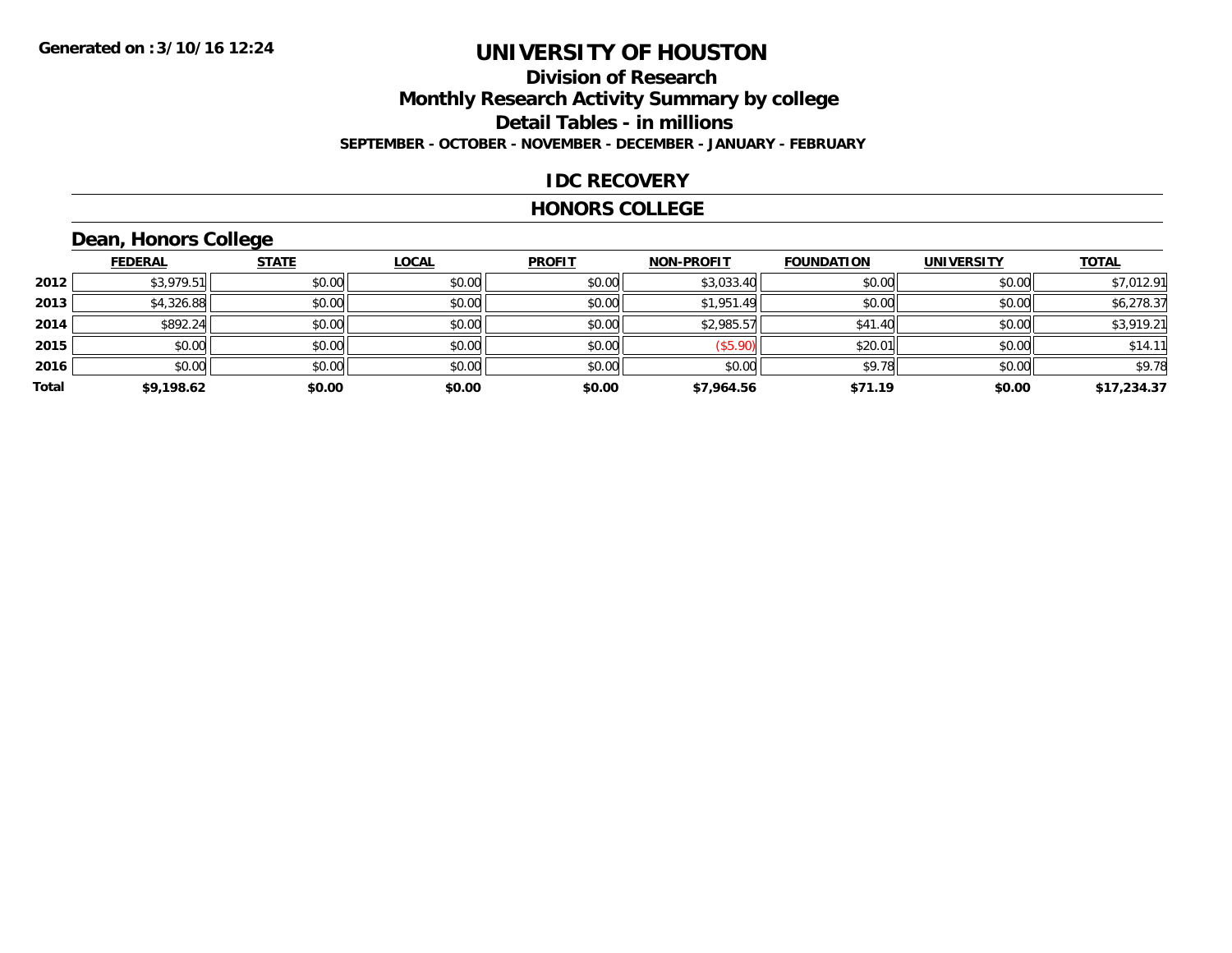#### **Division of Research Monthly Research Activity Summary by college Detail Tables - in millions SEPTEMBER - OCTOBER - NOVEMBER - DECEMBER - JANUARY - FEBRUARY**

#### **IDC RECOVERY**

#### **LIBRARY**

### **Administration, Library**

|       | <b>FEDERAL</b> | <b>STATE</b> | <b>LOCAL</b> | <b>PROFIT</b> | <b>NON-PROFIT</b> | <b>FOUNDATION</b> | <b>UNIVERSITY</b> | <b>TOTAL</b> |
|-------|----------------|--------------|--------------|---------------|-------------------|-------------------|-------------------|--------------|
| 2012  | \$0.00         | \$0.00       | \$0.00       | \$0.00        | \$0.00            | \$0.00            | \$0.00            | \$0.00       |
| 2013  | \$0.00         | \$0.00       | \$0.00       | \$0.00        | \$0.00            | \$0.00            | \$0.00            | \$0.00       |
| 2014  | \$0.00         | \$0.00       | \$0.00       | \$0.00        | \$0.00            | \$0.00            | \$0.00            | \$0.00       |
| Total | \$0.00         | \$0.00       | \$0.00       | \$0.00        | \$0.00            | \$0.00            | \$0.00            | \$0.00       |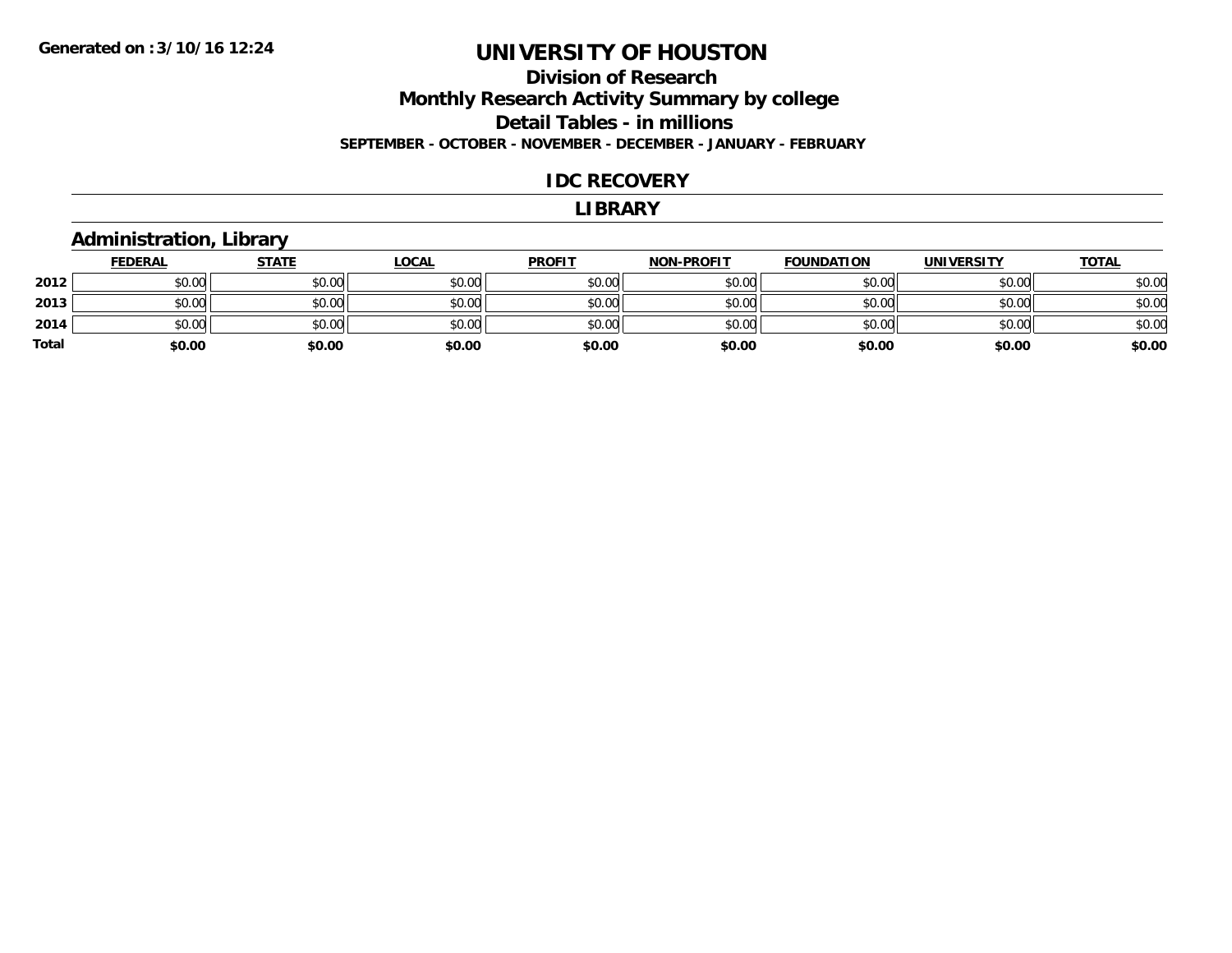### **Division of Research**

**Monthly Research Activity Summary by college**

**Detail Tables - in millions**

**SEPTEMBER - OCTOBER - NOVEMBER - DECEMBER - JANUARY - FEBRUARY**

#### **IDC RECOVERY**

#### **PRESIDENT**

#### **Office of the President**

|              | <b>FEDERAL</b> | STATE  | LOCAL  | <b>PROFIT</b> | <b>NON-PROFIT</b> | <b>FOUNDATION</b> | <b>UNIVERSITY</b> | <b>TOTAL</b> |
|--------------|----------------|--------|--------|---------------|-------------------|-------------------|-------------------|--------------|
| 2015         | \$0.00         | \$0.00 | \$0.00 | \$0.00        | \$0.00            | \$0.00            | \$0.00            | \$0.00       |
| 2016         | \$0.00         | \$0.00 | \$0.00 | \$0.00        | \$0.00            | \$0.00            | \$0.00            | \$0.00       |
| <b>Total</b> | \$0.00         | \$0.00 | \$0.00 | \$0.00        | \$0.00            | \$0.00            | \$0.00            | \$0.00       |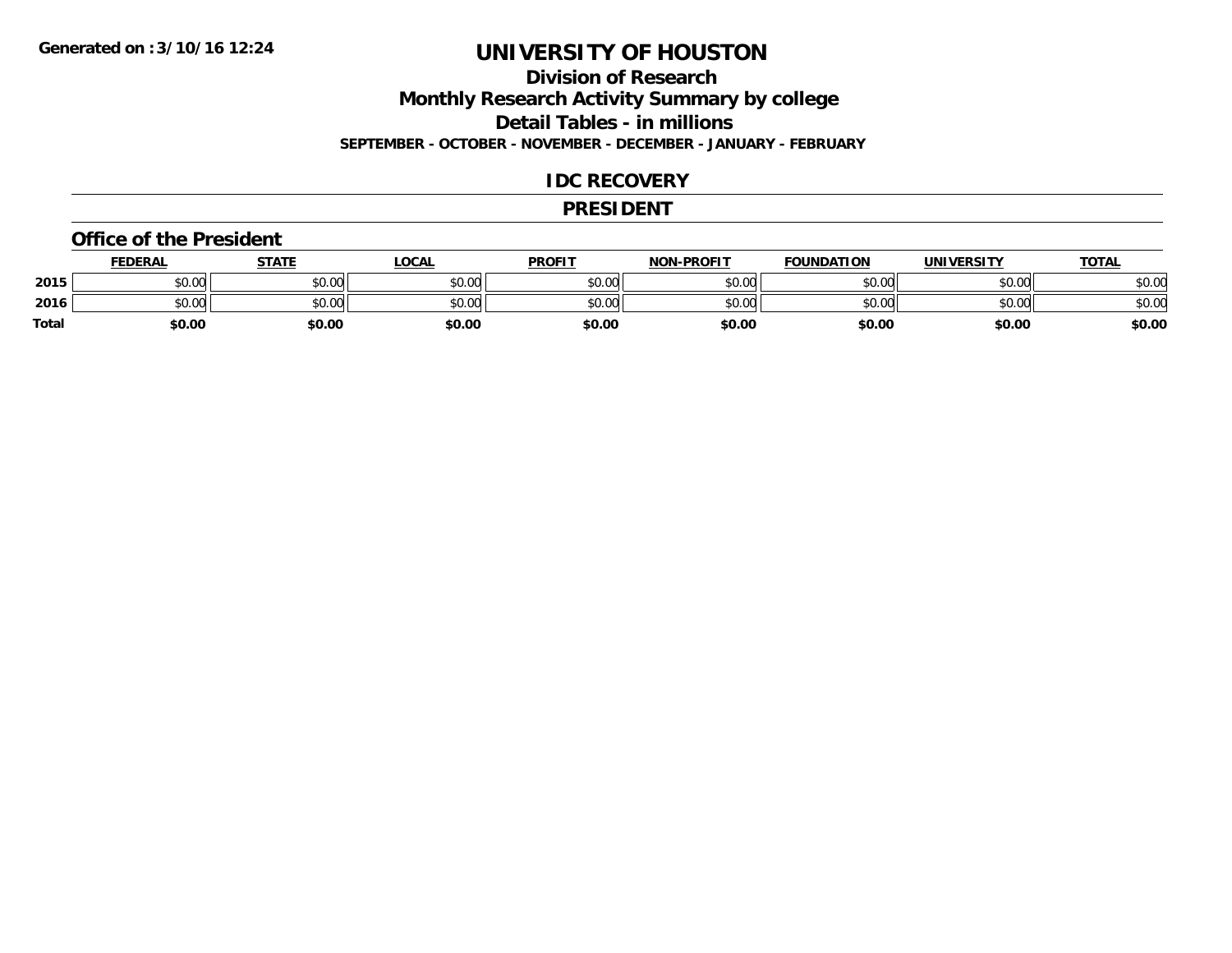#### **Division of Research**

**Monthly Research Activity Summary by college**

**Detail Tables - in millions**

**SEPTEMBER - OCTOBER - NOVEMBER - DECEMBER - JANUARY - FEBRUARY**

#### **IDC RECOVERY**

#### **SENIOR V.P. FOR ACADEMIC AFFAIRS AND PROVOST**

|      | <b>Challenger Program</b>                           |              |              |               |                   |                   |                   |              |
|------|-----------------------------------------------------|--------------|--------------|---------------|-------------------|-------------------|-------------------|--------------|
|      | <b>FEDERAL</b>                                      | <b>STATE</b> | <b>LOCAL</b> | <b>PROFIT</b> | <b>NON-PROFIT</b> | <b>FOUNDATION</b> | <b>UNIVERSITY</b> | <b>TOTAL</b> |
| 2012 | \$0.00                                              | \$0.00       | \$0.00       | \$0.00        | \$0.00            | \$0.00            | \$0.00            | \$0.00       |
| 2013 | \$0.00                                              | \$0.00       | \$0.00       | \$0.00        | \$0.00            | \$0.00            | \$0.00            | \$0.00       |
| 2014 | \$0.00                                              | \$0.00       | \$0.00       | \$0.00        | \$0.00            | \$0.00            | \$0.00            | \$0.00       |
| 2015 | \$0.00                                              | \$0.00       | \$0.00       | \$0.00        | \$0.00            | \$0.00            | \$0.00            | \$0.00       |
| 2016 | \$0.00                                              | \$0.00       | \$0.00       | \$0.00        | \$0.00            | \$0.00            | \$0.00            | \$0.00       |
|      | <b>Learning Support Services</b>                    |              |              |               |                   |                   |                   |              |
|      | <b>FEDERAL</b>                                      | <b>STATE</b> | <b>LOCAL</b> | <b>PROFIT</b> | <b>NON-PROFIT</b> | <b>FOUNDATION</b> | <b>UNIVERSITY</b> | <b>TOTAL</b> |
| 2012 | \$0.00                                              | \$0.00       | \$0.00       | \$0.00        | \$0.00            | \$0.00            | \$0.00            | \$0.00       |
| 2013 | \$0.00                                              | \$0.00       | \$0.00       | \$0.00        | \$0.00            | \$0.00            | \$0.00            | \$0.00       |
|      | <b>Senior V.P. for Academic Affairs and Provost</b> |              |              |               |                   |                   |                   |              |
|      | <b>FEDERAL</b>                                      | <b>STATE</b> | <b>LOCAL</b> | <b>PROFIT</b> | <b>NON-PROFIT</b> | <b>FOUNDATION</b> | <b>UNIVERSITY</b> | <b>TOTAL</b> |
| 2015 | \$0.00                                              | \$0.00       | \$0.00       | \$0.00        | \$0.00            | \$0.00            | \$0.00            | \$0.00       |
| 2016 | \$0.00                                              | \$0.00       | \$0.00       | \$0.00        | \$0.00            | \$0.00            | \$0.00            | \$0.00       |
|      | <b>Student Support Services</b>                     |              |              |               |                   |                   |                   |              |
|      | <b>FEDERAL</b>                                      | <b>STATE</b> | <b>LOCAL</b> | <b>PROFIT</b> | <b>NON-PROFIT</b> | <b>FOUNDATION</b> | <b>UNIVERSITY</b> | <b>TOTAL</b> |
| 2014 | \$0.00                                              | \$0.00       | \$0.00       | \$0.00        | \$0.00            | \$0.00            | \$0.00            | \$0.00       |
| 2015 | \$0.00                                              | \$0.00       | \$0.00       | \$0.00        | \$0.00            | \$0.00            | \$0.00            | \$0.00       |
| 2016 | \$0.00                                              | \$0.00       | \$0.00       | \$0.00        | \$0.00            | \$0.00            | \$0.00            | \$0.00       |
|      | <b>UH Energy</b>                                    |              |              |               |                   |                   |                   |              |
|      | <b>FEDERAL</b>                                      | <b>STATE</b> | <b>LOCAL</b> | <b>PROFIT</b> | <b>NON-PROFIT</b> | <b>FOUNDATION</b> | <b>UNIVERSITY</b> | <b>TOTAL</b> |
| 2015 | \$0.00                                              | \$0.00       | \$0.00       | \$0.00        | \$0.00            | \$0.00            | \$0.00            | \$0.00       |
| 2016 | \$0.00                                              | \$0.00       | \$0.00       | \$0.00        | \$0.00            | \$0.00            | \$0.00            | \$0.00       |
|      | <b>Undergraduate Student Success</b>                |              |              |               |                   |                   |                   |              |
|      | <b>FEDERAL</b>                                      | <b>STATE</b> | <b>LOCAL</b> | <b>PROFIT</b> | <b>NON-PROFIT</b> | <b>FOUNDATION</b> | <b>UNIVERSITY</b> | <b>TOTAL</b> |
| 2014 | \$0.00                                              | \$0.00       | \$0.00       | \$0.00        | \$0.00            | \$0.00            | \$0.00            | \$0.00       |
| 2015 | \$11,394.99                                         | \$0.00       | \$0.00       | \$0.00        | \$0.00            | \$0.00            | \$0.00            | \$11,394.99  |
| 2016 | \$1,306.56                                          | \$0.00       | \$0.00       | \$0.00        | \$0.00            | \$0.00            | \$0.00            | \$1,306.56   |
|      | <b>Undergraduate Student Success Center</b>         |              |              |               |                   |                   |                   |              |
|      | <b>FEDERAL</b>                                      | <b>STATE</b> | <b>LOCAL</b> | <b>PROFIT</b> | <b>NON-PROFIT</b> | <b>FOUNDATION</b> | <b>UNIVERSITY</b> | <b>TOTAL</b> |
| 2012 | \$11,768.12                                         | (\$121.33)   | \$0.00       | \$0.00        | \$0.00            | \$0.00            | \$0.00            | \$11,646.79  |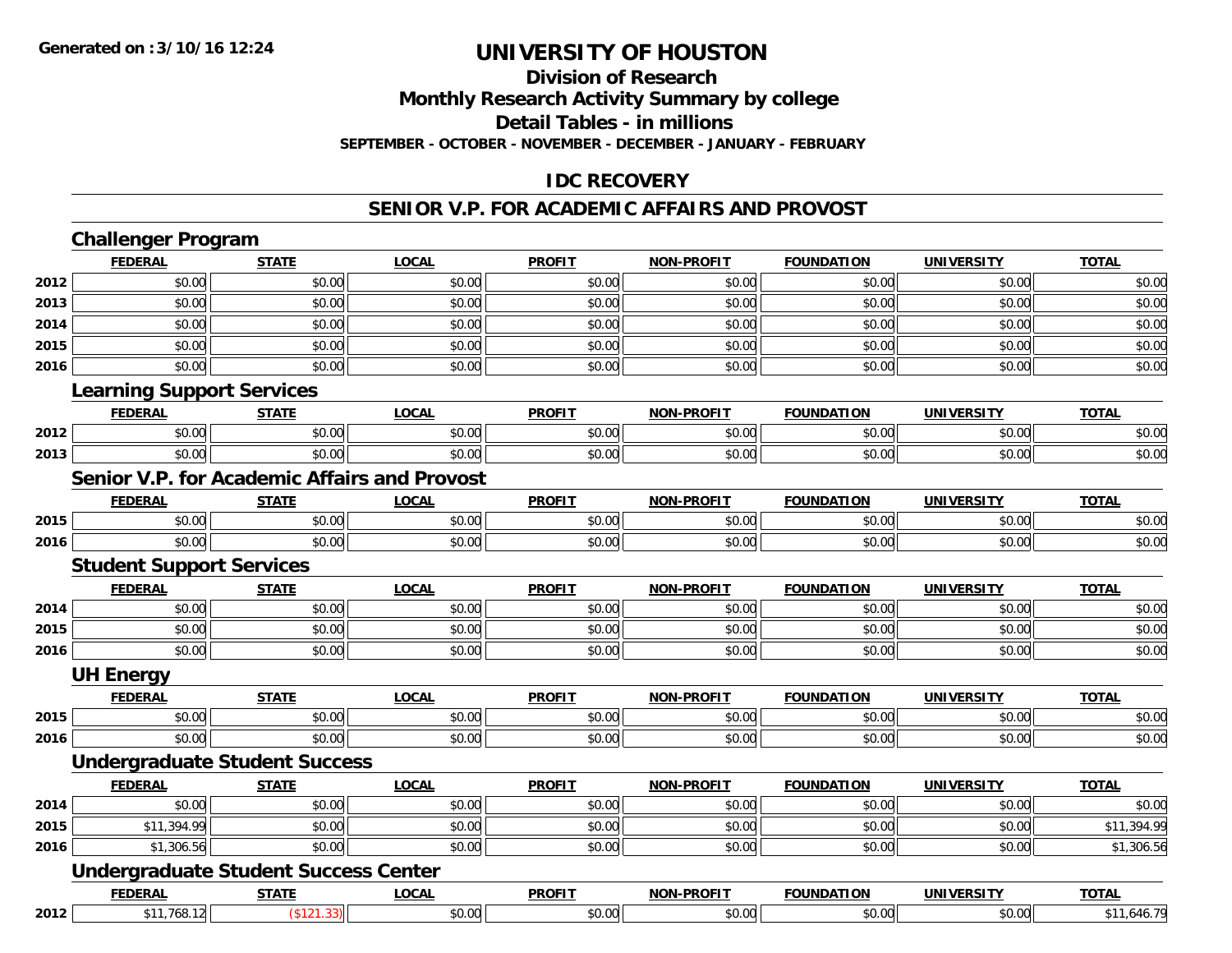### **Division of Research**

**Monthly Research Activity Summary by college**

**Detail Tables - in millions**

**SEPTEMBER - OCTOBER - NOVEMBER - DECEMBER - JANUARY - FEBRUARY**

### **IDC RECOVERY**

#### **SENIOR V.P. FOR ACADEMIC AFFAIRS AND PROVOST**

#### **Undergraduate Student Success Center**

|       | <b>FEDERAL</b> | <u>STATE</u> | <b>LOCAL</b> | <b>PROFIT</b> | <b>NON-PROFIT</b> | <b>FOUNDATION</b> | <b>UNIVERSITY</b> | <b>TOTAL</b> |
|-------|----------------|--------------|--------------|---------------|-------------------|-------------------|-------------------|--------------|
| 2013  | \$11,338.79    | \$4,789.12   | \$0.00       | \$0.00        | \$0.00            | \$0.00            | \$0.00            | \$16,127.91  |
| 2014  | \$12,048.32    | \$4,306.35   | \$0.00       | \$0.00        | \$0.00            | \$0.00            | \$0.00            | \$16,354.67  |
| 2015  | \$0.00         | \$4,903.47   | \$0.00       | \$0.00        | \$0.00            | \$0.00            | \$0.00            | \$4,903.47   |
| 2016  | \$0.00         | \$4,138.77   | \$0.00       | \$0.00        | \$0.00            | \$0.00            | \$0.00            | \$4,138.77   |
| Total | \$47,856.78    | \$18,016.38  | \$0.00       | \$0.00        | \$0.00            | \$0.00            | \$0.00            | \$65,873.16  |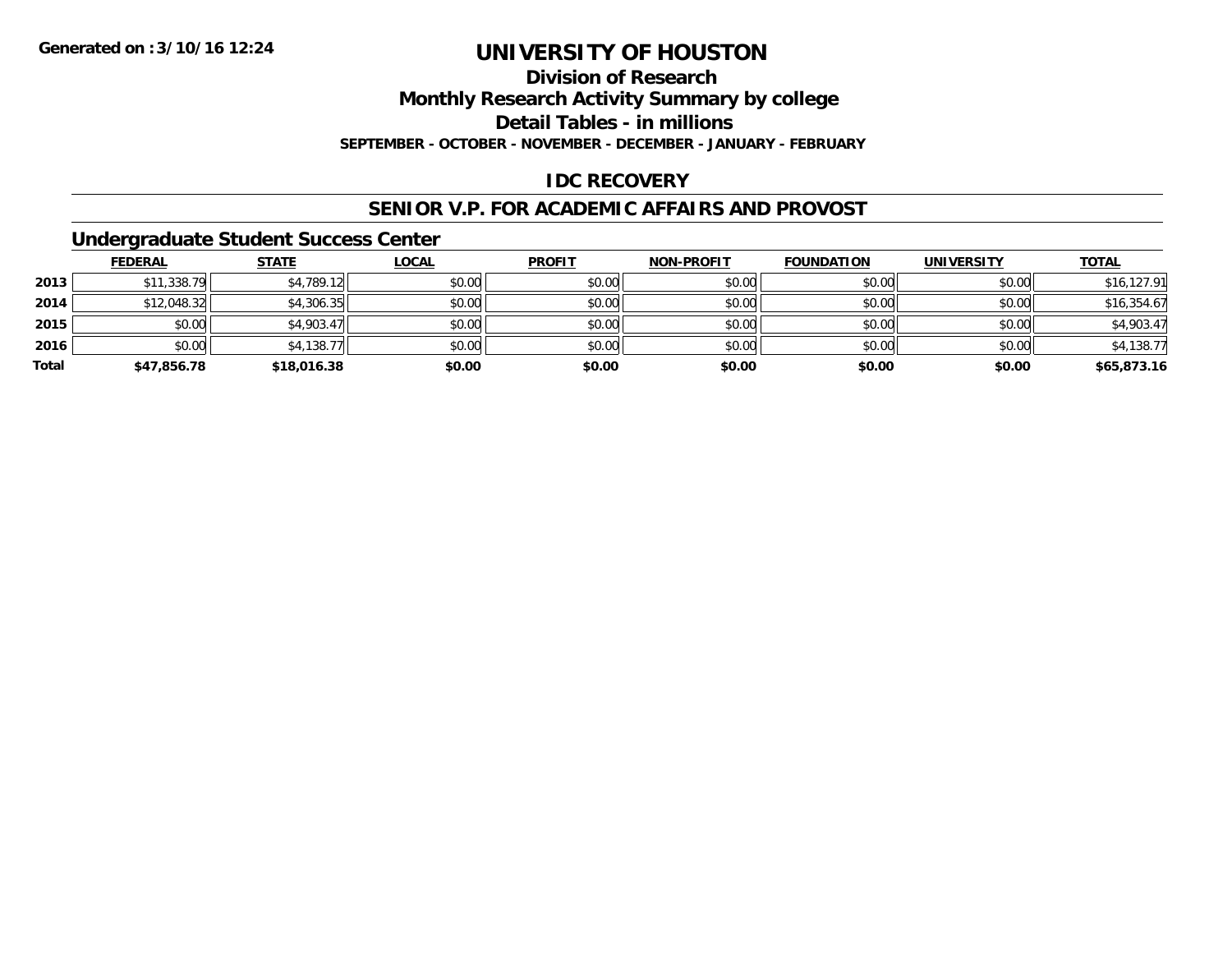### **Division of ResearchMonthly Research Activity Summary by college Detail Tables - in millions SEPTEMBER - OCTOBER - NOVEMBER - DECEMBER - JANUARY - FEBRUARY**

### **IDC RECOVERY**

#### **UH LAW CENTER**

|       | Dean, Law      |              |              |               |                   |                   |                   |               |
|-------|----------------|--------------|--------------|---------------|-------------------|-------------------|-------------------|---------------|
|       | <b>FEDERAL</b> | <b>STATE</b> | <b>LOCAL</b> | <b>PROFIT</b> | <b>NON-PROFIT</b> | <b>FOUNDATION</b> | <b>UNIVERSITY</b> | <b>TOTAL</b>  |
| 2012  | (\$70,367.54)  | \$0.00       | \$0.00       | \$0.00        | \$0.00            | \$0.00            | \$0.00            | (\$70,367.54) |
| 2013  | \$0.00         | \$0.00       | \$0.00       | \$0.00        | \$0.00            | \$0.00            | \$0.00            | \$0.00        |
| 2016  | \$0.00         | \$10,193.57  | \$0.00       | \$0.00        | \$0.00            | \$0.00            | \$0.00            | \$10,193.57   |
|       | Law-UH         |              |              |               |                   |                   |                   |               |
|       | <b>FEDERAL</b> | <b>STATE</b> | <b>LOCAL</b> | <b>PROFIT</b> | <b>NON-PROFIT</b> | <b>FOUNDATION</b> | <b>UNIVERSITY</b> | <b>TOTAL</b>  |
| 2012  | \$1,230.55     | \$0.00       | \$0.00       | \$0.00        | \$0.00            | \$2,771.90        | \$0.00            | \$4,002.45    |
| 2013  | \$44,281.44    | \$9,858.68   | \$0.00       | \$0.00        | \$0.00            | \$2,412.70        | \$0.00            | \$56,552.82   |
| 2014  | \$5,629.40     | \$12,233.61  | \$0.00       | \$0.00        | \$0.00            | \$0.00            | \$0.00            | \$17,863.01   |
| 2015  | \$11,863.75    | \$14,419.45  | \$0.00       | \$0.00        | \$0.00            | \$0.00            | \$0.00            | \$26,283.20   |
| 2016  | \$1.477.98     | \$3,030.00   | \$0.00       | \$0.00        | \$0.00            | \$703.35          | \$0.00            | \$5,211.33    |
| Total | (\$5,884.42)   | \$49,735.31  | \$0.00       | \$0.00        | \$0.00            | \$5,887.95        | \$0.00            | \$49,738.84   |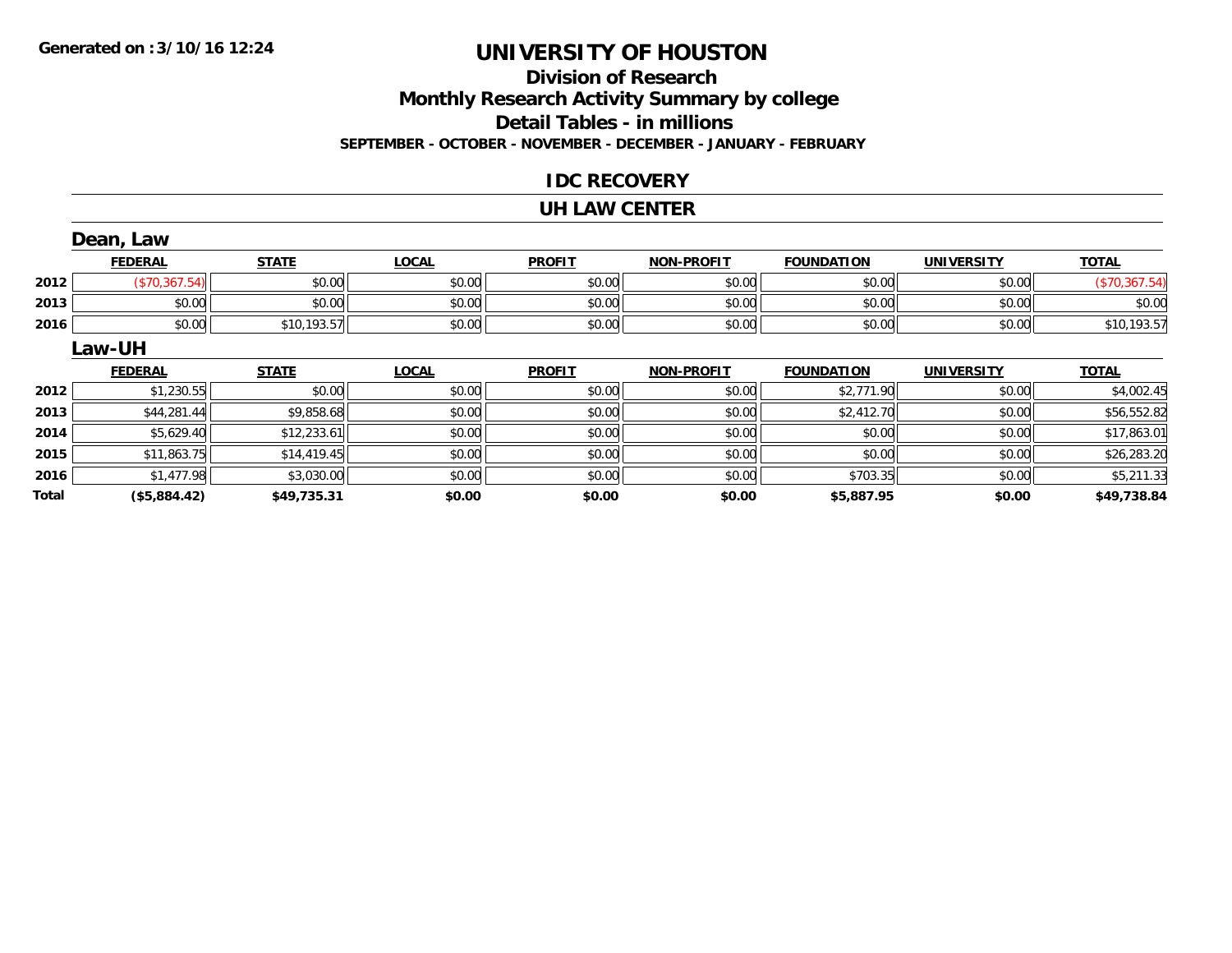## **Division of Research**

**Monthly Research Activity Summary by college**

**Detail Tables - in millions**

**SEPTEMBER - OCTOBER - NOVEMBER - DECEMBER - JANUARY - FEBRUARY**

### **IDC RECOVERY**

#### **UKNOWN COLLEGE**

### **Unknown Department**

|      | cr.       | <b>CTATE</b>  | <b>_OCAL</b>                                | <b>PROFIT</b>  | <b>DRAFIT</b><br><b>NICK</b> | וסו<br>IDA | IINIVE    | $T^{\prime}$<br>101r |
|------|-----------|---------------|---------------------------------------------|----------------|------------------------------|------------|-----------|----------------------|
| 2015 | $\sim$ 00 | $\sim$ $\sim$ | $\sim$ $\sim$                               | 0000           | 0000                         | $\sim$ 00  | 0.000     | $\sim$ $\sim$        |
|      | JU.UU     | וטט.טע        | JU.UU                                       | JU.UU          | טט.טע                        | JU.UU      | JU.UU     | 50.UC                |
| 2016 | $\sim$ 00 | $\sim$ 00     | $\uparrow$ $\uparrow$ $\uparrow$ $\uparrow$ | 0 <sup>n</sup> | $\sim$ $\sim$                | $\sim$ 00  | $\sim$ 00 | $\sim$ $\sim$        |
|      | JU.UU     | JU.UU         | JU.UU                                       | JU.UU          | JU.UU                        | JU.UU      | JU.UU     | งบ.บเ                |

### **Wrong Department - Please Dont Select It**

|              | <b>FEDERAL</b> | <b>STATE</b> | <u>LOCAL</u> | <b>PROFIT</b> | <b>NON-PROFIT</b> | <b>FOUNDATION</b> | <b>UNIVERSITY</b> | <b>TOTAL</b> |
|--------------|----------------|--------------|--------------|---------------|-------------------|-------------------|-------------------|--------------|
| 2012         | \$0.00         | \$0.00       | \$0.00       | \$0.00        | \$0.00            | \$0.00            | \$0.00            | \$0.00       |
| 2014         | \$0.00         | \$0.00       | \$0.00       | \$0.00        | \$0.00            | \$0.00            | \$0.00            | \$0.00       |
| 2016         | \$0.00         | \$0.00       | \$0.00       | \$0.00        | \$0.00            | \$0.00            | \$0.00            | \$0.00       |
| <b>Total</b> | \$0.00         | \$0.00       | \$0.00       | \$0.00        | \$0.00            | \$0.00            | \$0.00            | \$0.00       |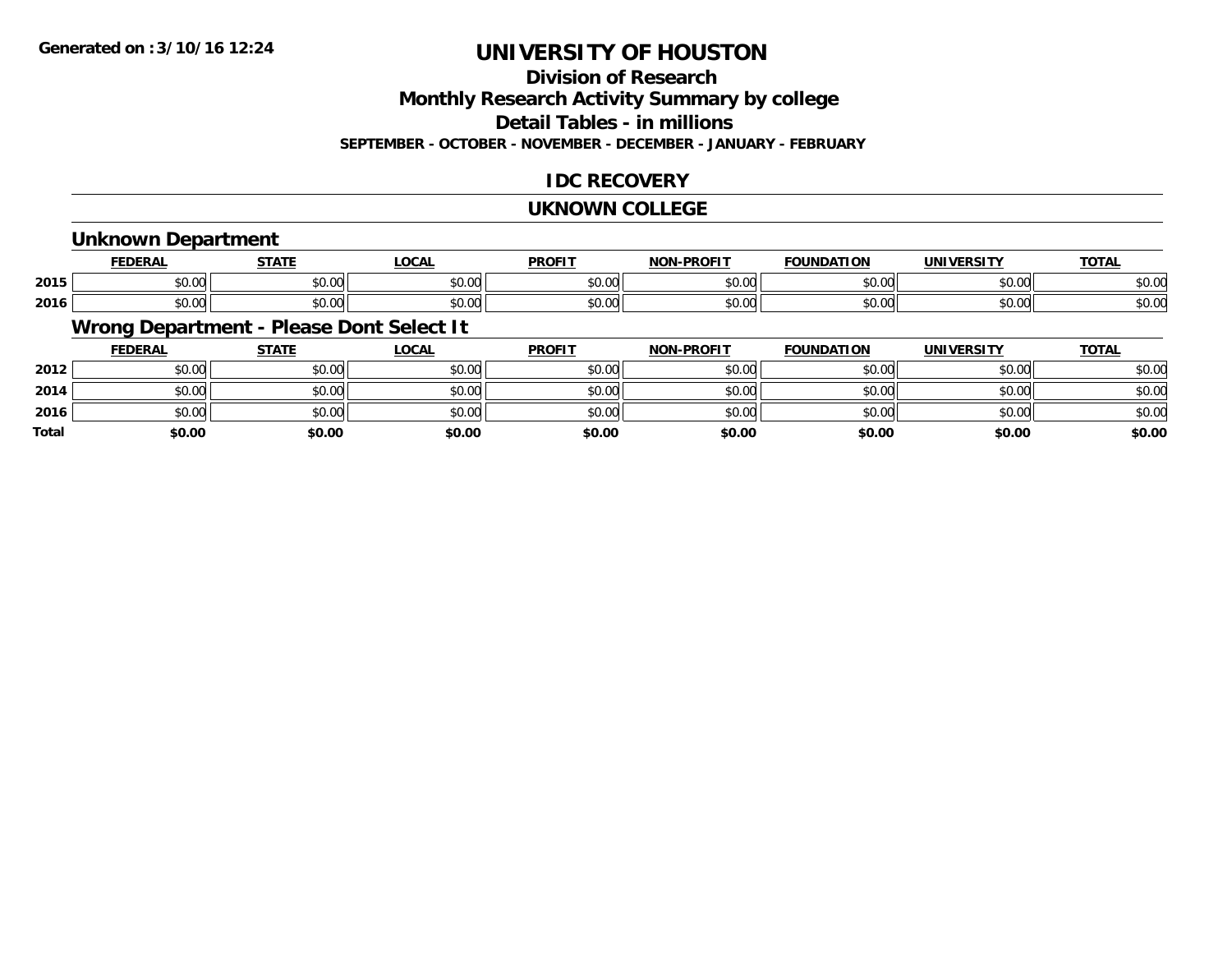#### **Division of Research**

**Monthly Research Activity Summary by college**

**Detail Tables - in millions**

**SEPTEMBER - OCTOBER - NOVEMBER - DECEMBER - JANUARY - FEBRUARY**

#### **IDC RECOVERY**

## **VICE PRESIDENT FOR ADMINISTRATION**

|       | <b>Physical Plant</b> |              |              |               |                   |                   |                   |              |
|-------|-----------------------|--------------|--------------|---------------|-------------------|-------------------|-------------------|--------------|
|       | <b>FEDERAL</b>        | <b>STATE</b> | <u>LOCAL</u> | <b>PROFIT</b> | <b>NON-PROFIT</b> | <b>FOUNDATION</b> | <b>UNIVERSITY</b> | <b>TOTAL</b> |
| 2013  | \$0.00                | \$0.00       | \$0.00       | \$0.00        | \$0.00            | \$0.00            | \$0.00            | \$0.00       |
| 2014  | \$0.00                | \$0.00       | \$0.00       | \$0.00        | \$0.00            | \$0.00            | \$0.00            | \$0.00       |
| 2015  | \$0.00                | \$0.00       | \$0.00       | \$0.00        | \$0.00            | \$0.00            | \$0.00            | \$0.00       |
| 2016  | \$0.00                | \$0.00       | \$0.00       | \$0.00        | \$0.00            | \$0.00            | \$0.00            | \$0.00       |
| Total | \$0.00                | \$0.00       | \$0.00       | \$0.00        | \$0.00            | \$0.00            | \$0.00            | \$0.00       |
|       |                       |              |              |               |                   |                   |                   |              |

## **Physical Plant**